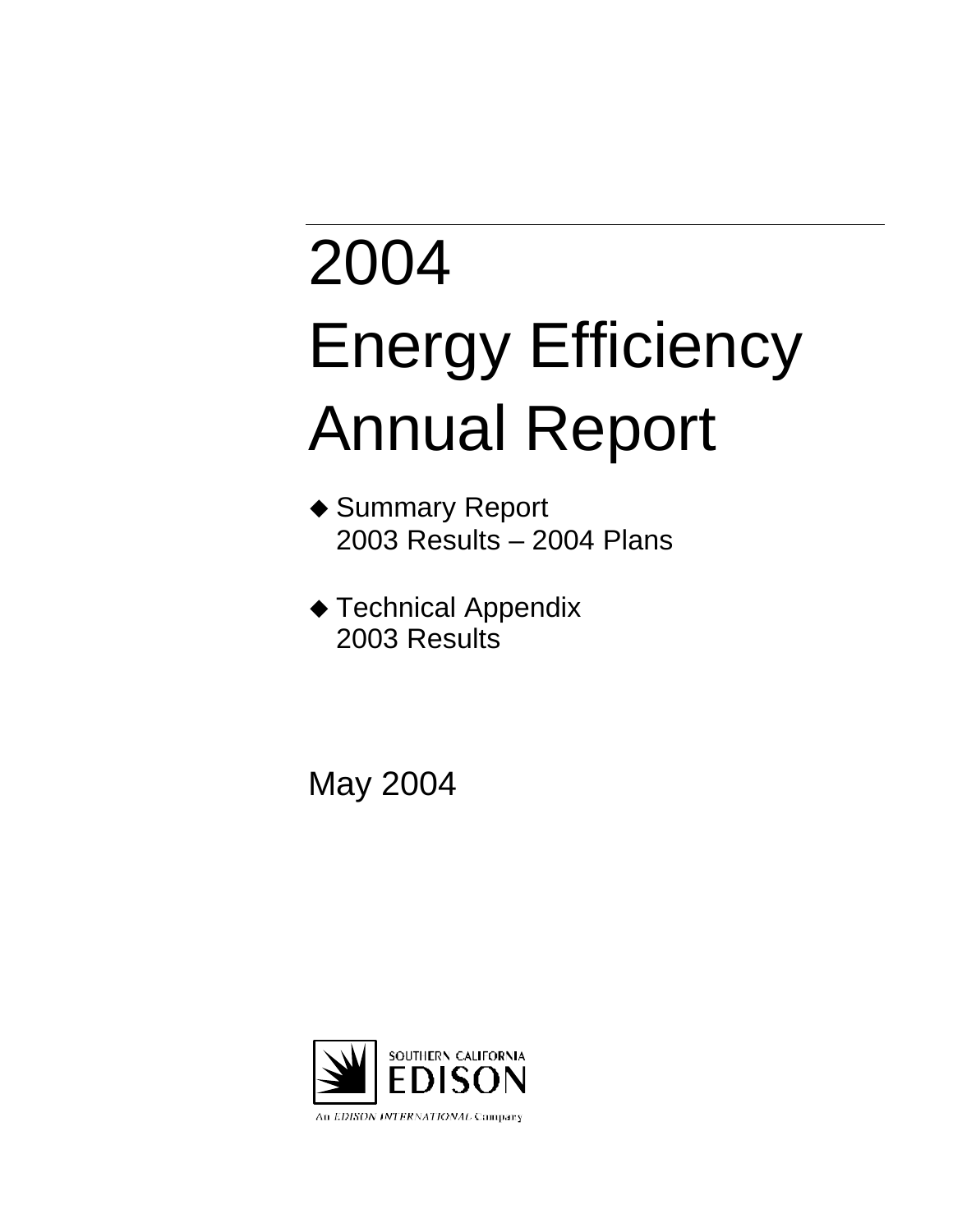# **CONTENTS**

| <b>1. EXECUTIVE SUMMARY</b>                 |  |
|---------------------------------------------|--|
|                                             |  |
| 2. RESIDENTIAL PROGRAM AREA                 |  |
|                                             |  |
|                                             |  |
| 3. NONRESIDENTIAL PROGRAM AREA              |  |
|                                             |  |
|                                             |  |
|                                             |  |
| <b>4. NEW CONSTRUCTION PROGRAM AREA</b>     |  |
|                                             |  |
|                                             |  |
| 5. CROSSCUTTING PROGRAM AREA                |  |
|                                             |  |
|                                             |  |
| <b>6. MA&amp;E AND REGULATORY OVERSIGHT</b> |  |
|                                             |  |
| 7. SHAREHOLDER PERFORMANCE INCENTIVES       |  |
|                                             |  |
| <b>8. SUMMER INITIATIVE</b>                 |  |
|                                             |  |
|                                             |  |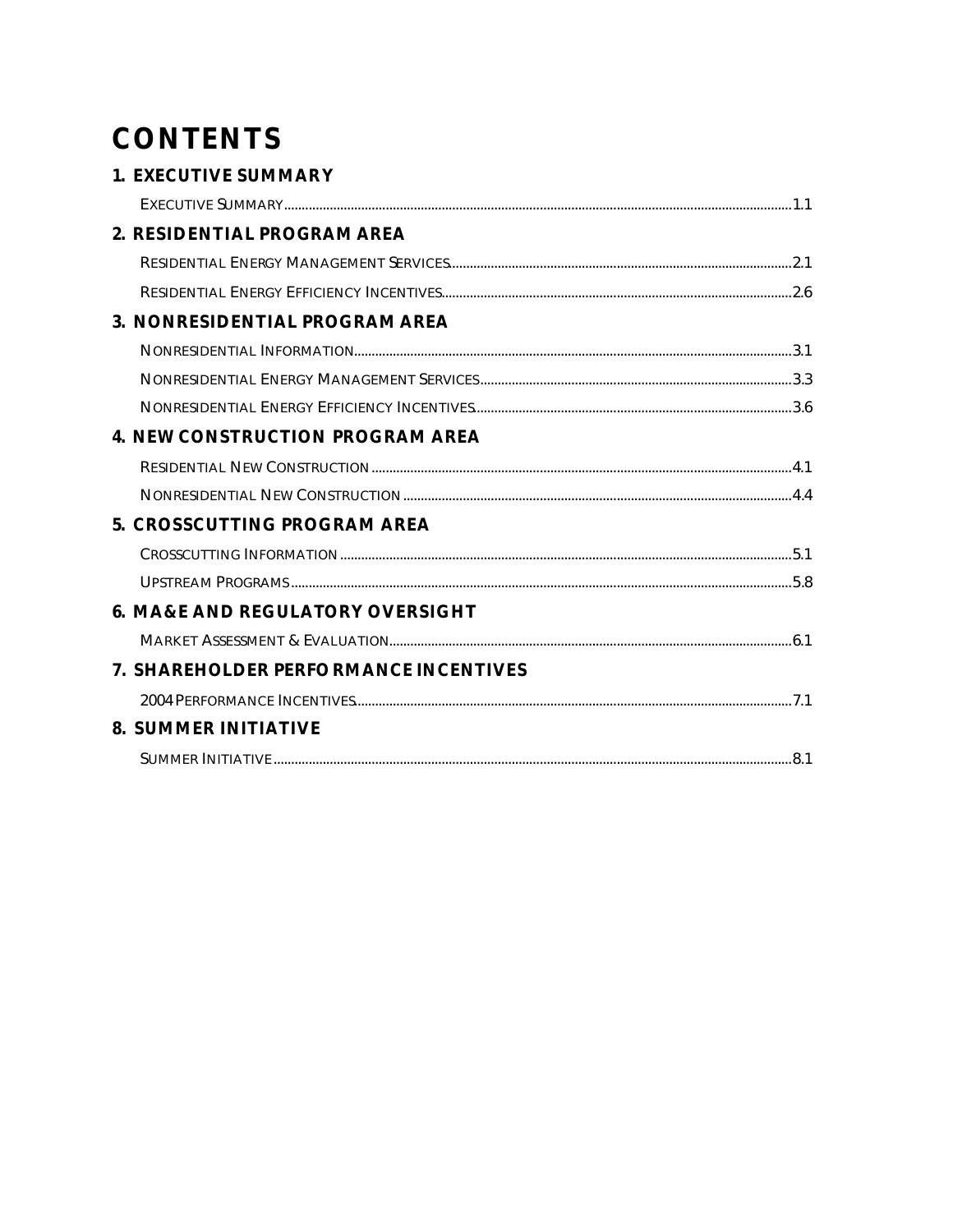# **Executive Summary**

**S**outhern California Edison Company's (SCE) 2003 energy efficiency programs helped customers live more comfortably, manage their energy bills, and operate more efficiently in California's competitive business environment. The 2003 program results build upon SCE's nationally recognized expertise, leadership and track record of success in energy efficiency. SCE was able to reliably deliver substantial resource benefits for its ratepayers and the state at reasonable cost.

SCE's 2003 programs created considerable, ongoing resource benefits to all ratepayers by providing over 405 million kilowatt-hours (kWh) of net annualized energy savings, 85.6 megawatts (MW) of net peak demand reduction, and over \$250 million of resource benefits.

Additionally, SCE stepped up efforts to reach traditionally

underserved markets. By leveraging resources through community partnerships and using innovative targeted outreach techniques. SCE was able to make energy savings opportunities available to Californians who typically have not participated in energy efficiency programs.

Funding for SCE's 2003 energy efficiency programs was collected pursuant to California Public Utilities Code Sections 381 and 399. California Public Utilities Commission (CPUC) approval for the specific 2003 program activities was provided in Decisions 03-01-038, 03-03-028, and 03-04-055.

SCE remains committed to working closely with the CPUC, the state and other stakeholders to ensure that California's energy-related public policy goals are attained, and energy efficiency programs achieve reliable and

durable energy savings and demand reduction.

This report describes the energy efficiency program activities SCE administered and implemented during calendar year 2003.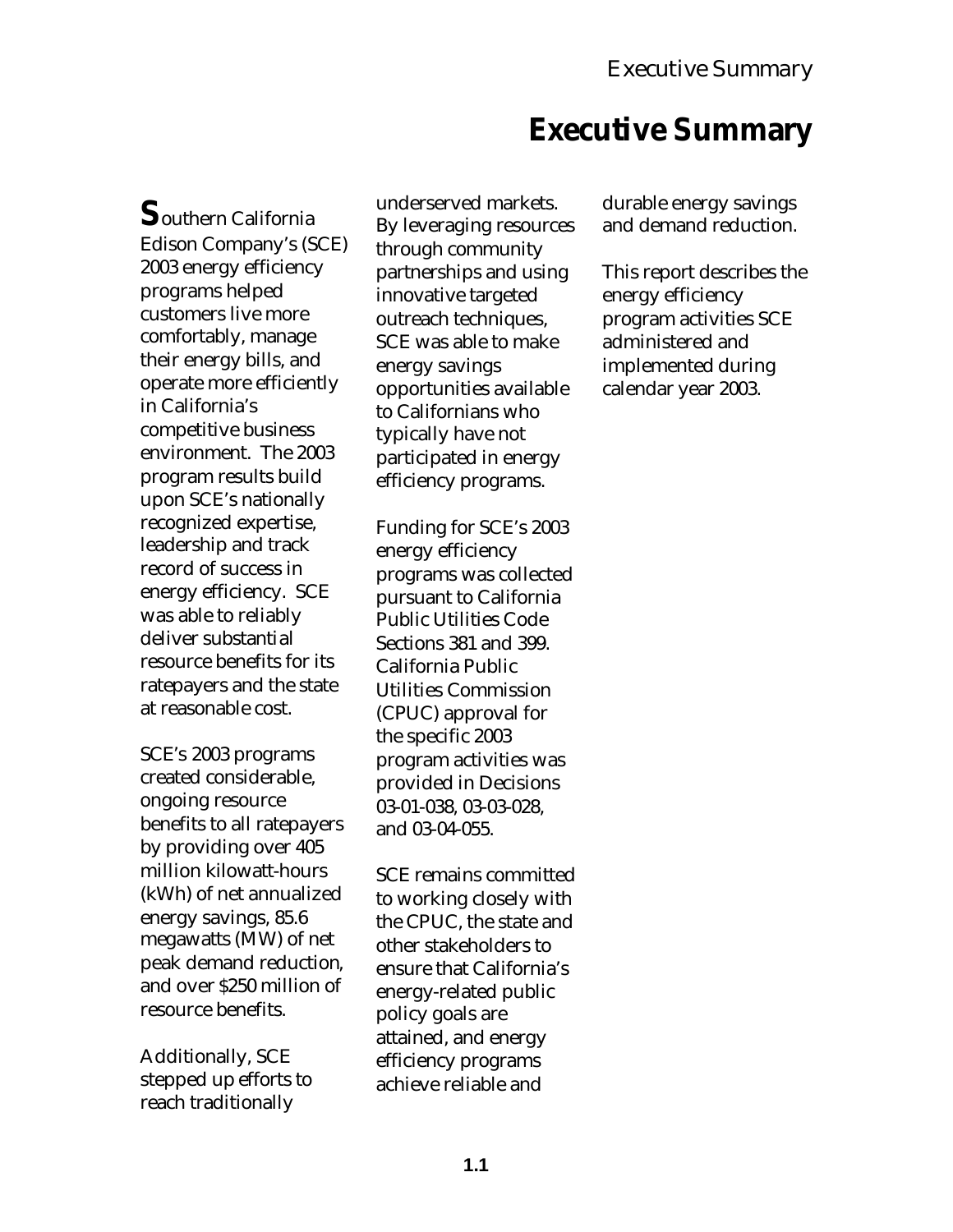### **2003 Energy Efficiency Results**

#### **RESIDENTIAL**

SCE's 2003 residential programs provided considerable energy savings and resource benefits while reaching a significant number of hard-to-reach (HTR) customers. The CPUC's current definition of residential HTR segments includes customers living in rural communities, multifamily residences, moderate-income households and non-English speaking customers. In 2003 SCE's residential energy efficiency programs created over 67.5 million kWh of energy savings, 22 MW of demand reduction and produced over \$33.6 million in net benefits to SCE ratepayers.

SCE offered customers its highly successful residential energy management services through its Statewide Home Energy Efficiency Surveys program, offering mail-in and online energy efficiency surveys, and its Local In-Home Audits program.

Each of these programs provides customized energy advice to residential customers. SCE's residential energy management services programs targeted customers defined by the CPUC as hard-toreach through non-English solicitation packages and outreach events in rural communities.

SCE's Single-Family and Multi-Family Energy Efficiency Rebate programs focused on hardwarebased energy savings and resource benefits by providing rebates to participating customers for the purchase and installation of whole house fans and ENERGY STAR® qualified central air conditioners, among many other products. More than 38% of applications received and paid were from HTR customers for the single-family program. More than 55% of customers served were HTR for the multifamily program. SCE managed the programs, developed outreach materials and point-of-

purchase displays, tracked program budgets, commitments and installations, and ensured that applications adhered to program guidelines. In total, the Single-Family Rebate program achieved over 23.7 million kWh of annual energy savings and a demand reduction in excess of 15.1 MW, while the Multi-Family rebate program saved an additional 4.6 million kWh of energy savings and 0.8 MW of peak demand reduction.

SCE's Appliance Recycling program recycled more than 34,000 refrigerators and freezers, which resulted in a total annualized energy savings of over 39.2 million kWh and a demand reduction of 6 MW. SCE offered participants a choice between a cash incentive, or a five-pack of compact fluorescent bulbs to further increase the energy savings impact of the program.

#### **NONRESIDENTIAL**

SCE continued to produce significant energy savings and resource benefits through the provision of its nonresidential energy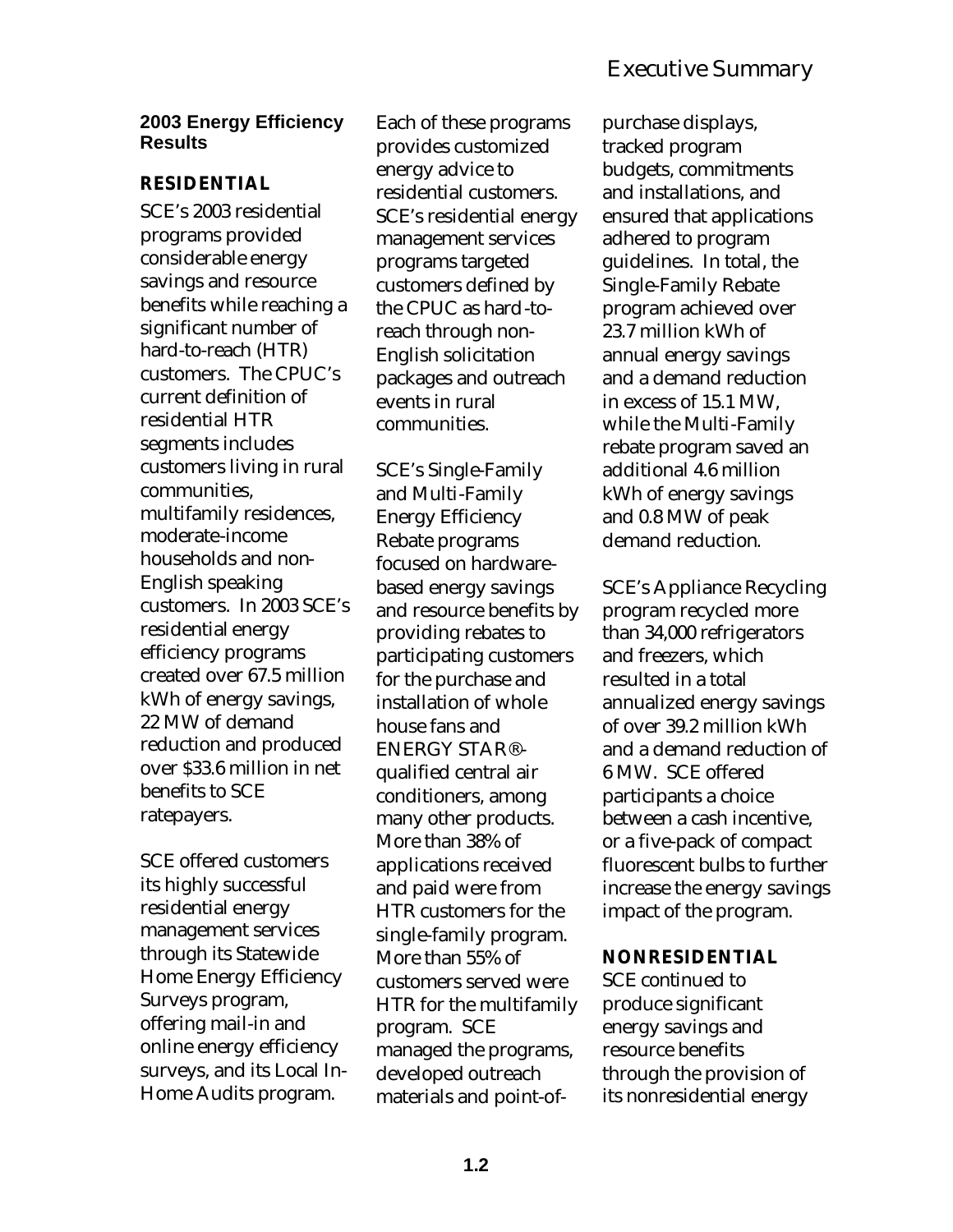efficiency programs while more fully addressing the needs of its hard-to-reach customers. In 2003 SCE's nonresidential energy efficiency programs produced over 219 million kWh of energy savings, 40.2 MW of demand reduction and produced over \$134 million in benefits to SCE ratepayers.

The statewide Building Operators Certification program provided training and certification for operators of medium and large commercial buildings to establish and support a professional credential for building operators in California. SCE marketed the program through direct communications with customers by SCE account managers. In 2003, SCE expanded the course curriculum to include advanced training on effective troubleshooting methods for problem identification, testing procedures, problem solving and operational analysis. A total of 134 students were enrolled in this program in 2003.

SCE continued to provide answers to customers' questions, and advice regarding energy efficiency products and services through the statewide Nonresidential Energy Audits program. In 2003 the program completed 8,533 audits, including 3,100 audits for hard-to-reach SCE customers.

The highly successful Pump Test local program performed 3,665 pump tests. Approximately 45% of the tests were for SCE customers previously considered as "nonparticipants". SCE achieved these results by strengthening current relationships and cultivating new relationships with agribusiness, water districts, trade and ethnic associations, vendors, manufacturers, and local and state governments.

The Local Small Nonresidential HTR program, provided nocost energy-efficient equipment and

information to very small business (under 20kW), targeting customers defined as hard-to-reach by the CPUC. In past years these customers typically have not participated in SCE's energy efficiency programs. Through SCE's directed marketing activities, more than 1,000 HTR customers participated in SCE's 2003 program.

The 2003 Express Efficiency program was offered to small and medium nonresidential customers. This highly successful program achieved nearly 123.1 million kWh of annualized energy savings and 27.1 MW of demand reduction. Customers classified as HTR received 57.5% of the paid incentives for this program.

The Standard Performance Contract (SPC) program continued its success in providing significant energy savings to SCE's nonresidential customers. SCE customers participating in the SPC program achieved over 90.7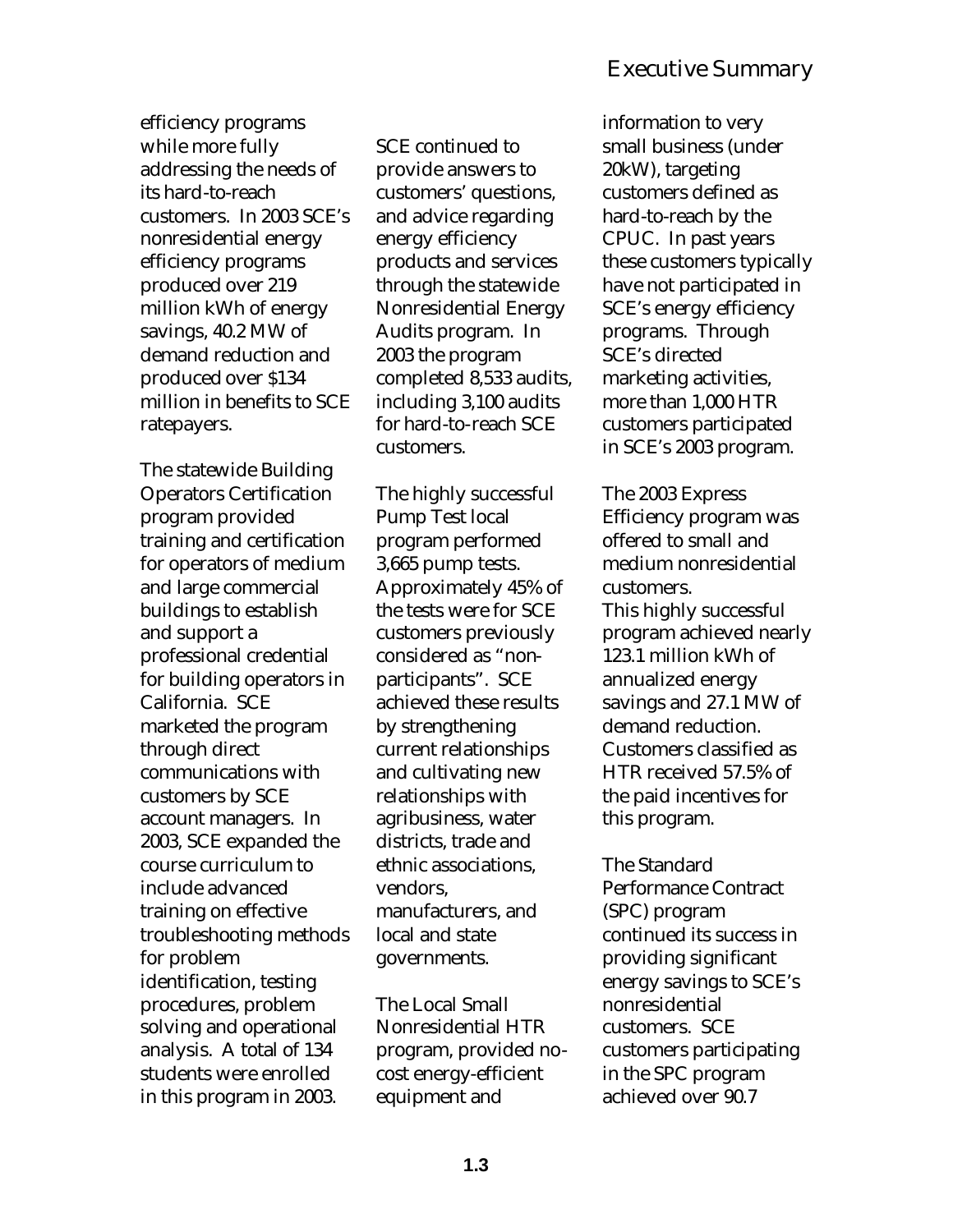million kWh of annualized energy savings and 11.9 MW of demand reduction.

# **NEW CONSTRUCTION**

In 2003, SCE continued its programs in the new construction market, providing information and incentives to promote the construction of energy-efficient residential and nonresidential dwellings.

In 2003, SCE promoted the statewide California Energy Star® New Homes Programs at industry trade shows and local building industry affiliations throughout the year to a diverse group of building industry professionals. Through these efforts, SCE approved more than 5,900 applications for single-family units and over 2,300 multifamily applications.

SCE provided marketing support for the nonresidential new construction program, Savings By Design, through distribution of over 9,000 program brochures, and

distributed 250 compact discs with Energy Design Resources software. The program provides energy design education, design assistance, and cash incentives for all project types and sizes that meet eligibility criteria for the program. In 2003, the Savings By Design program achieved over 70 million kWh and 9.9 MW of demand reduction in SCE's service area.

# **CROSSCUTTING**

SCE's statewide energy efficiency education and training program provided customers with valuable energy efficiency information. SCE's Customer Technology Application Center (CTAC) and Agricultural Technology Application Center (AGTAC) continued to serve as focal points for customers to attend workshops and observe product demonstrations and displays featuring state-of-the-art energy efficiency technologies.

SCE continued to make significant contributions

to the Emerging Technologies Coordination Council (ETCC), a statewide information exchange and coordination effort by investor-owned utilities and the California Energy Commission's (CEC) Public Interest Energy Research (PIER) program. The ETCC maintains a website and database of applications and projects, featuring descriptions of emerging technology projects as well as many of the CEC's PIER projects.

The Codes & Standards programs are information-only programs that promote upgrades and enhancements to various energy efficiency standards and codes, thereby capturing the benefits for society from California's diverse energy efficiency efforts. During 2003, SCE's technical staff participated in workshops towards the revision of both residential and nonresidential building standards and initiated several Codes and Standards Enhancement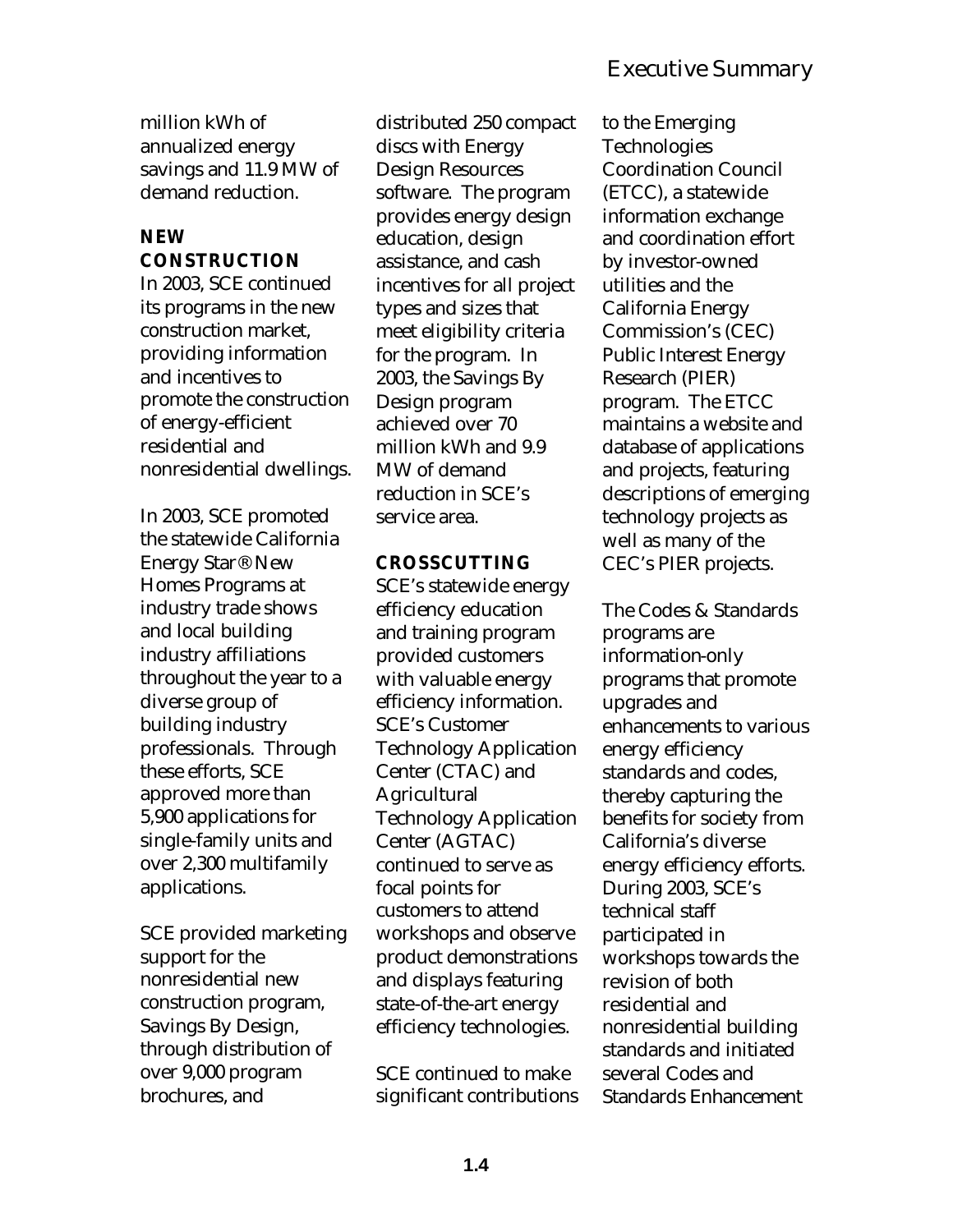studies to investigate promising technologies that could lead to the development of new standards.

SCE's Local Government Initiative educates and informs community leaders, local government planners, building officials, builders, building owners, small business owners, and consumers about the economic benefits of energy efficiency in the areas of residential and nonresidential new construction as well as small business. In 2003, the program secured participation from 18 new Southern California jurisdictions, bringing the total to 61 participating jurisdictions since 2001.

The statewide crosscutting Upstream Residential Lighting program provides a point-of-purchase discount to customers who purchase qualifying fluorescent Energy Star® lighting products. SCE provides manufacturers with rebates, which allows manufacturers to pass the rebates on to the retailers, who promote the competitive pricing of these products. SCE also provides incentives directly to large statewide big-box retail chains for products not bearing the manufacturer buydown discounts. Through SCE's efforts with lighting manufacturers and retailers to buy down the cost of energyefficient lighting products, customers received a \$1 to \$2 discount per unit off the purchase price of an Energy Star® -qualified compact fluorescent lamp (CFL) and a \$5 to \$10 discount per unit for a torchiere or hardwired indoor /outdoor lighting fixture. In 2003, the Upstream Residential Lighting program provided rebates on nearly 1 million energysaving lighting products.

# **STATEWIDE MARKETING AND OUTREACH**

Flex Your Power – Energy Efficiency is a statewide consumer marketing campaign

that focuses exclusively on energy efficiency. The goal is to build awareness of Energy Star® products and the message is delivered through newspaper, radio and television media.

SCE facilitated the statewide coordination between the IOUs and Flex Your Power as the administrator of this statewide program. SCE fulfilled the same role as statewide administrator of the Univision Television Energy Efficiency Marketing (U-TEEM) and Runyon Saltzman & Einhorn's (RS&E) "Reach for the Stars" marketing campaigns. U-TEEM is a consumer marketing and outreach program that targets Spanish speaking customers. RS&E's campaign is focused on moderate and lowincome customers in rural areas within the state of California.

At the end of December 2003, all three campaigns achieved their goal of raising general awareness of energy efficiency.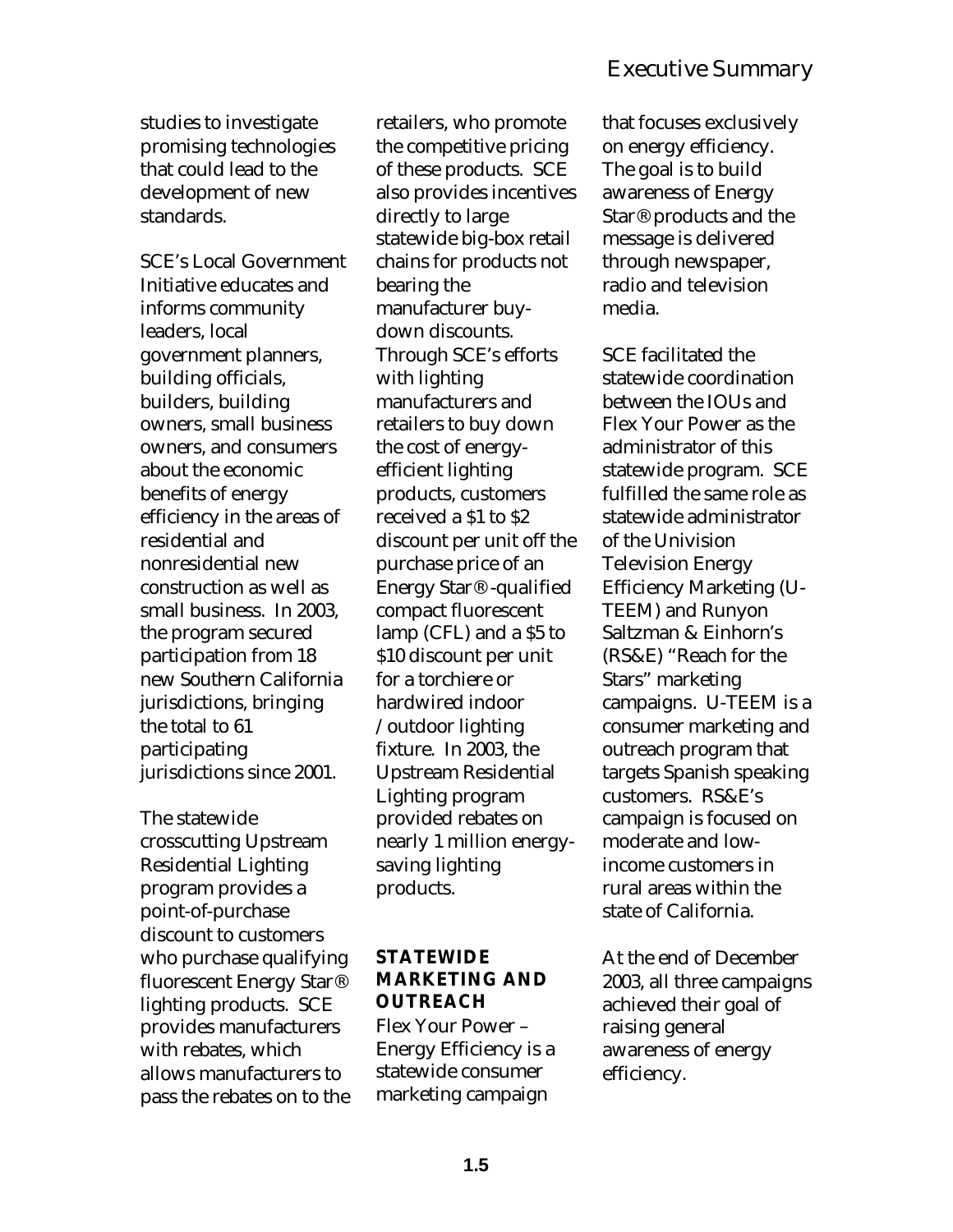# **NON-IOU PROGRAMS**

SCE administered 15 third-party (a.k.a., non-IOU) programs which were selected by the CPUC in 2002 to be implemented by nonutilities in California over a two-year period. The budgets and payments made in 2003 by SCE for the administration of these programs are included in this report. A total of 23 programs are offered in SCE's service area by non-utility entities. The results achieved by these third-parties for their non-utility programs are submitted to the CPUC by each of the non-utility entities and are not included in this report.

#### **MARKET ASSESSMENT & EVALUATION AND REGULATORY OVERSIGHT**

Market Assessment & Evaluation (MA&E) is the set of activities needed to provide market, program, and product assessment studies and analyses useful to energy efficiency program planners and policy makers. CPUC Decision 03-04-055, issued April 17, 2003, allocated \$10.7 million for 2003 evaluation activities. \$5.7 million of this was total was set aside for evaluation activities to be contracted and overseen by the Energy Division. As directed, the utilities consulted with Energy Division staff, held a California Measurement Advisory Council (CALMAC) public workshop to solicit input on the 2003 study plans, and submitted plans for the remaining funding on June 16, 2003. The assigned administrative law judge approved these plans on September 12, 2003. SCE, in 2003, directed significant MA&E resources to the 2002 statewide studies that were approved in February 2003. Other activities included evaluations of 2002 local programs.

# **SHAREHOLDER PERFORMANCE INCENTIVES**

The CPUC did not approve a performance incentive mechanism for 2003 energy efficiency programs.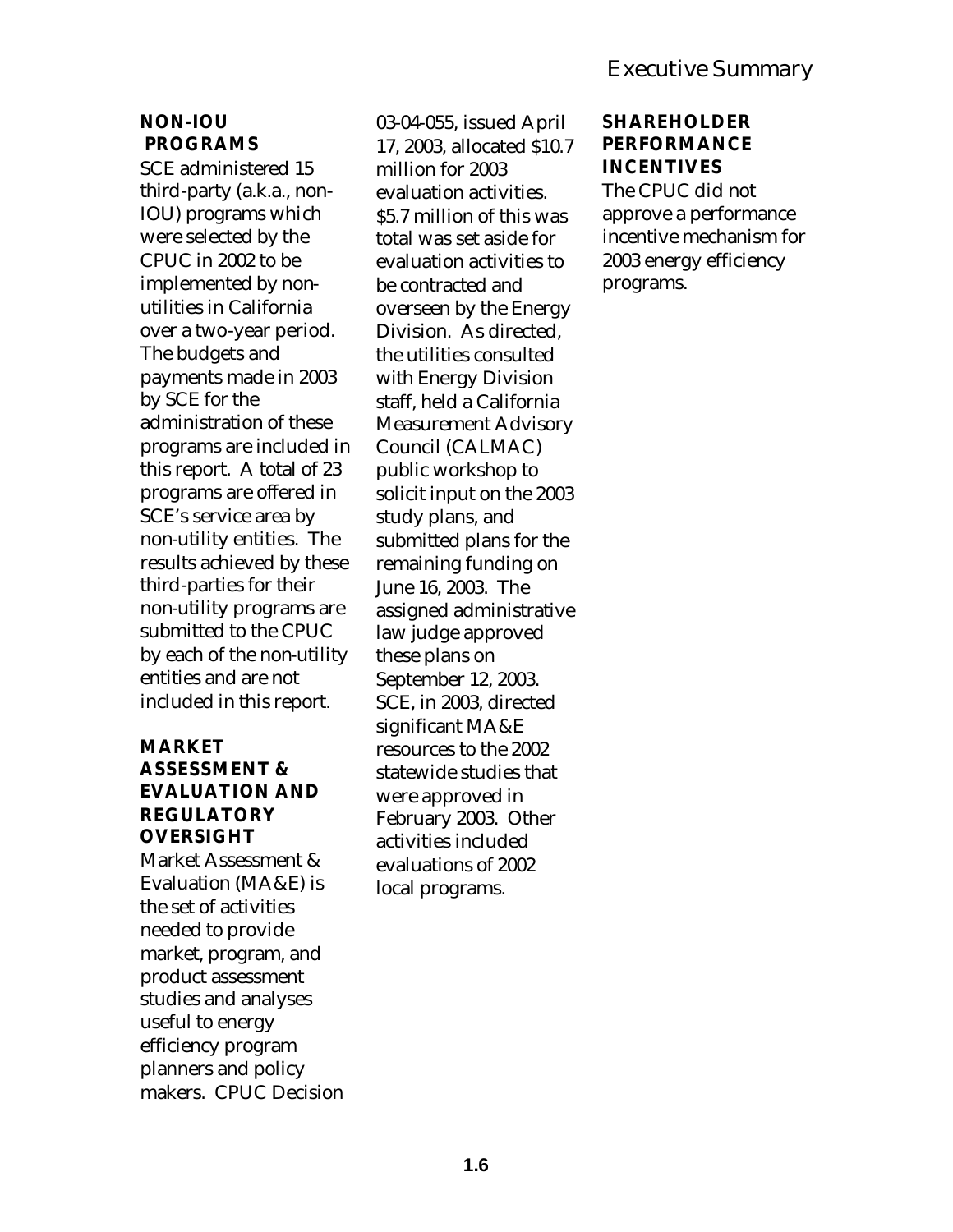|                                                              |                              |            |    | Table 1.1<br>2004 Energy Efficiency Annual Report<br>SUMMARY OF ENERGY EFFICIENCY EXPENDITURES: ELECTRIC |       |                    |                              |                   |                    |                               |       |                                |       |
|--------------------------------------------------------------|------------------------------|------------|----|----------------------------------------------------------------------------------------------------------|-------|--------------------|------------------------------|-------------------|--------------------|-------------------------------|-------|--------------------------------|-------|
|                                                              | 2003<br>PGC<br><b>Budget</b> | [1]        |    | 2003<br>PGC<br>Recorded                                                                                  | [1.2] |                    | 2004<br>PGC<br><b>Budget</b> | $\lceil 3 \rceil$ |                    | 2004<br>Procurement<br>Budget | $[3]$ | 2004<br><b>TOTAL</b><br>Budget | $[3]$ |
| Residential                                                  | \$<br>17.261.654             |            | \$ | 17.185.698                                                                                               |       | \$                 | 14.500.000                   |                   | \$                 | 24.522.380                    |       | \$<br>39.022.380               |       |
| Nonresidential                                               | 26.150.000                   |            |    | 27.558.856                                                                                               |       |                    | 22.400.720                   |                   |                    | 23.991.433                    |       | 46.392.153                     |       |
| New Construction                                             | 13.900.000                   |            |    | 14.546.891                                                                                               |       |                    | 13.400.000                   |                   |                    | 5.221.843                     |       | 18.621.843                     |       |
| Crosscuttina                                                 | 11.216.700                   |            |    | 10.973.372                                                                                               |       |                    | 15.821.953                   |                   |                    | 6.264.345                     |       | 22.086.298                     |       |
| <b>Total IOU Programs</b>                                    | 68.528.354                   |            |    | 70.264.817                                                                                               |       |                    | 66.122.673                   |                   |                    | 60.000.000                    |       | 126.122.673                    |       |
| Statewide Marketing                                          | 20.507.459                   | $\sqrt{5}$ |    | 17.804.300                                                                                               | [6]   |                    | 6.709.753                    | [7]               |                    |                               |       | 6.709.753                      |       |
| Non-IOU Programs                                             | 30.189.432                   | [8]        |    | 16.739.710                                                                                               | [9]   |                    | 14.682.836                   |                   |                    |                               |       | 14.682.836                     |       |
| <b>Total Non-IOU Programs</b>                                | 50.696.891                   |            |    | 34.544.010                                                                                               |       |                    | 21.392.589                   |                   |                    |                               |       | 21.392.589                     |       |
| Utility Administration of Non-IOU Programs                   | 964.654                      |            |    | 123.608                                                                                                  | [10]  |                    | 734.142                      |                   |                    |                               |       | 734.142                        |       |
| <b>MA&amp;E and Requlatory Oversight</b>                     | 1.975.429                    | [11]       |    | 3.618.985                                                                                                | [11]  |                    | 1.528.775                    | [11]              |                    |                               |       | 1.528.775                      |       |
| <b>Shareholder Performance Incentives</b>                    |                              | [12]       |    |                                                                                                          | [12]  |                    |                              | [12]              |                    |                               |       |                                |       |
| <b>Total Energy Efficiency</b>                               | 122.165.328                  |            |    | \$108,551,420                                                                                            |       | $\mathcal{S}$      | 89.778.178                   |                   | $\hat{\mathbf{x}}$ | 60.000.000                    |       | \$149.778.178                  |       |
| <b>Total Summer Initiative</b>                               |                              |            | Ŝ. |                                                                                                          |       | $\hat{\mathbf{S}}$ |                              |                   |                    |                               |       |                                |       |
| Total Energy Efficiency and Summer Initiative \$ 122.165.328 |                              |            |    | \$108.551.420                                                                                            |       | $\mathbf{\hat{s}}$ | 89.778.178                   |                   | \$                 | 60.000.000                    |       | \$149,778,178                  |       |

[1] Amounts reflect Program Year 2003 (PY03) funds, including fund shifts during 2003.

[2] All Recorded amounts include payments in 2003 and amounts committed to projects in 2003, unless otherwise noted. Committed amounts may not be fully realized [3] Amounts reflect Program Year 2004 (PY04) funds, as approved in D.03-12-060 and D.04-02-059.

[4] Includes SCE's 2004 Partnership Programs.

[5] SCE's portion of the 2003 Statewide Marketing and Outreach Budget (D.03-04-055).

[6] Total Statewide amount expended by SCE on Statewide Marketing and Outreach Budget, not iust SCE's portion.

[7] SCE's portion of the 2004 Statewide Marketing and Outreach Budget (D.03-12-060).

[8] Total amount budgeted for SCE's portion of all Non-IOU programs offered in SCE's service territory, covering multiple vears.

[9] Total amount paid towards Non-IOU programs administered by SCE, not SCE's portion, covering multiple years. Excludes committed funds.

[10] Total amount expended in 2003 for Non-IOU program administration by SCE. Excludes committed funds.

[11] Excludes MA&E related to Local Programs.

[12] The Commission authorized no Shareholder Performance Awards in 2003 or 2004.

[13] Additional Pensions and Benefits (P&B) costs not included in anv funding tables.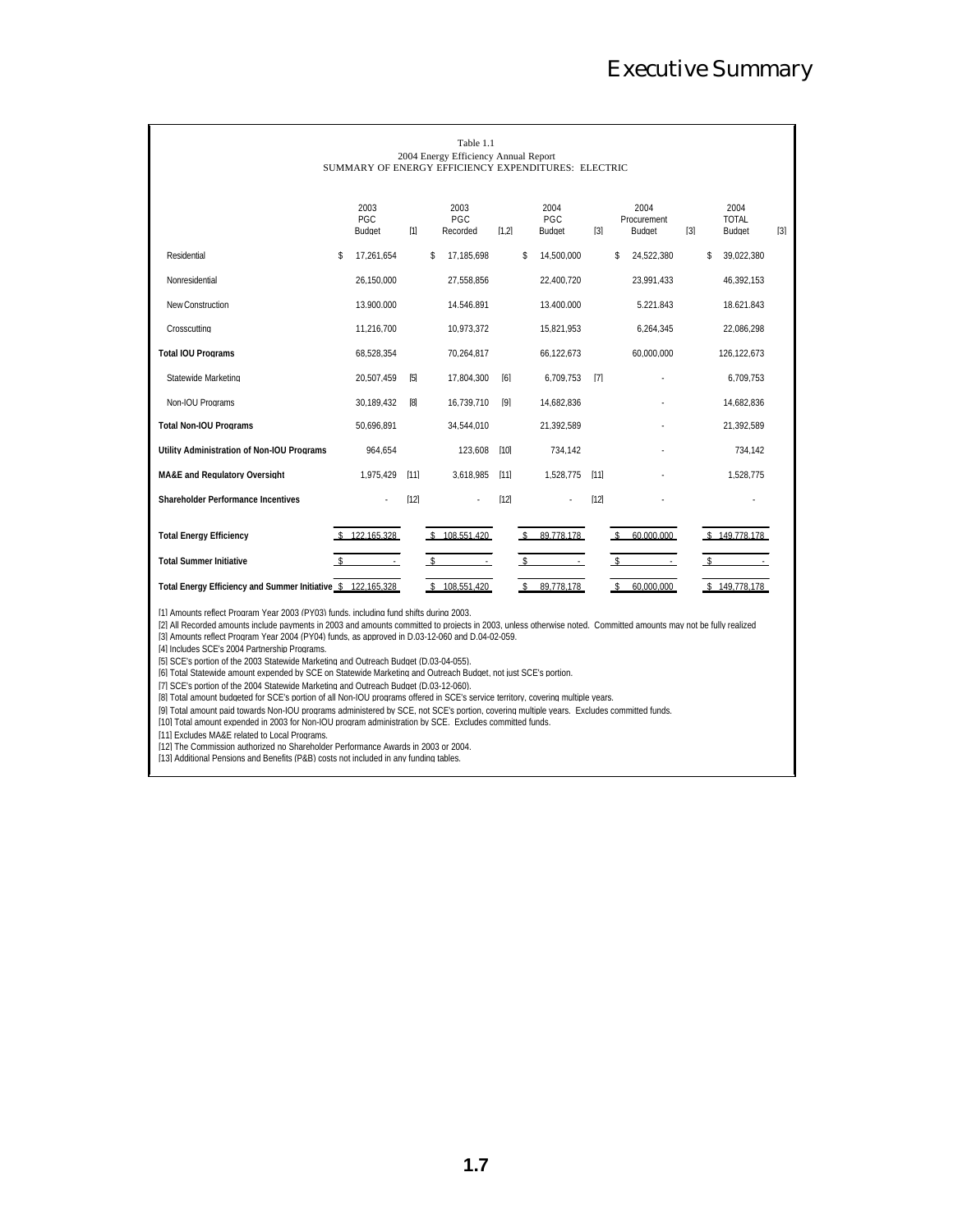|                                                                                                                                                                                                                                                                            |                                                                         |                                                                                    |                                                               | 2004 Energy Efficiency Annual Report<br>Table 1.2                                           | SUMMARY OF ENERGY EFFICIENCY PROGRAM EFFECTS: ELECTRIC                                   |                                                                                              |                                                                            |                                                                                              |                                                                                   |
|----------------------------------------------------------------------------------------------------------------------------------------------------------------------------------------------------------------------------------------------------------------------------|-------------------------------------------------------------------------|------------------------------------------------------------------------------------|---------------------------------------------------------------|---------------------------------------------------------------------------------------------|------------------------------------------------------------------------------------------|----------------------------------------------------------------------------------------------|----------------------------------------------------------------------------|----------------------------------------------------------------------------------------------|-----------------------------------------------------------------------------------|
|                                                                                                                                                                                                                                                                            | Capacity Savings<br>Net Annualized<br>2003<br>PGC<br>First Year<br>(MM) | Net Annualized<br>Energy Savings<br>(kWh)<br>2003<br>PGC<br>First Year<br>$\equiv$ | Ξ<br>Lifecycle<br>Energy Savings<br>(kWh)<br>2003<br>PGC<br>Ξ | $\Xi$<br>2004<br>PGC<br>First Year<br>Wet Amualized<br>Qapacity Savings<br>Capacity Savings | $\Xi$<br>First Year<br>Net Annualized<br>Capacity Savings<br>(MM)<br>2004<br>Procurement | $\Xi$<br>2004<br>TOTAL<br>First Year<br>Net Annualized<br>Net Annualized<br>Capacity Savings | $\Xi$<br>First Year<br>Net Amualized<br>Energy Savings<br>(kWh)<br>a<br>RE | $[1, 2]$<br>First Year<br>Net Annualized<br>Energy Savings<br>(KWh)<br>Procurement<br>$2004$ | [1,2]<br>Energy Savings<br>(KWh)<br>2004<br>TOTAL<br>First Year<br>Net Annualized |
| Residential                                                                                                                                                                                                                                                                | 22.00                                                                   | 67,579,456                                                                         | 743,374,011                                                   | 16.77                                                                                       | 44.26                                                                                    | $61.03$                                                                                      | 71,300,638                                                                 | 258, 135, 749                                                                                | 329,436,387                                                                       |
| Nomesidential                                                                                                                                                                                                                                                              | 40.15                                                                   | 219,044,796                                                                        | 3,248,153,484                                                 | 32.74                                                                                       | 27.58                                                                                    | 60.33                                                                                        | 166,417,158                                                                | 164,077,576                                                                                  | 330,494,734                                                                       |
| New Construction                                                                                                                                                                                                                                                           | 17.65                                                                   | 77,241,005                                                                         | 1,250,152,407                                                 | 14.08                                                                                       | 11.00                                                                                    | 25.08                                                                                        | 48,047,277                                                                 | 36,368,556                                                                                   | 84,415,833                                                                        |
| Crosscutting                                                                                                                                                                                                                                                               | 5.79                                                                    | 41,255,257                                                                         | 495,063,085                                                   | 3.91                                                                                        |                                                                                          | 3.91                                                                                         | 14,900,885                                                                 |                                                                                              | 14,900,885                                                                        |
| Total Energy Efficiency                                                                                                                                                                                                                                                    | 85.59                                                                   | 405,120,513<br>∥                                                                   | 5,736,742,988                                                 | 67.51                                                                                       | 82.84                                                                                    | 150.35                                                                                       | $\Xi$<br>300,665,958                                                       | 458,581,88                                                                                   | 759,247,839                                                                       |
| Total Summer Initiative                                                                                                                                                                                                                                                    |                                                                         | ∥                                                                                  |                                                               |                                                                                             |                                                                                          |                                                                                              |                                                                            |                                                                                              |                                                                                   |
| Total Energy Efficiency and Summer Initiative                                                                                                                                                                                                                              | 85.59                                                                   | 405,120,513<br>I                                                                   | 5,736,742,988                                                 |                                                                                             | $\frac{84}{2}$                                                                           | 150.35                                                                                       | 300,665,958                                                                | 458,581,881                                                                                  | 759,247,839                                                                       |
| [2] Amounts reflect Net Capacity and Energy Savings as approved in D.03-12-060 and D.04-02-059. Not all programs are required to claim energy savings.<br>[1] Net Savings reflect Commission-adopted net-to-gross ratios.<br>[3] Includes SCE's 2004 Partnership Programs. |                                                                         |                                                                                    |                                                               |                                                                                             |                                                                                          |                                                                                              |                                                                            |                                                                                              |                                                                                   |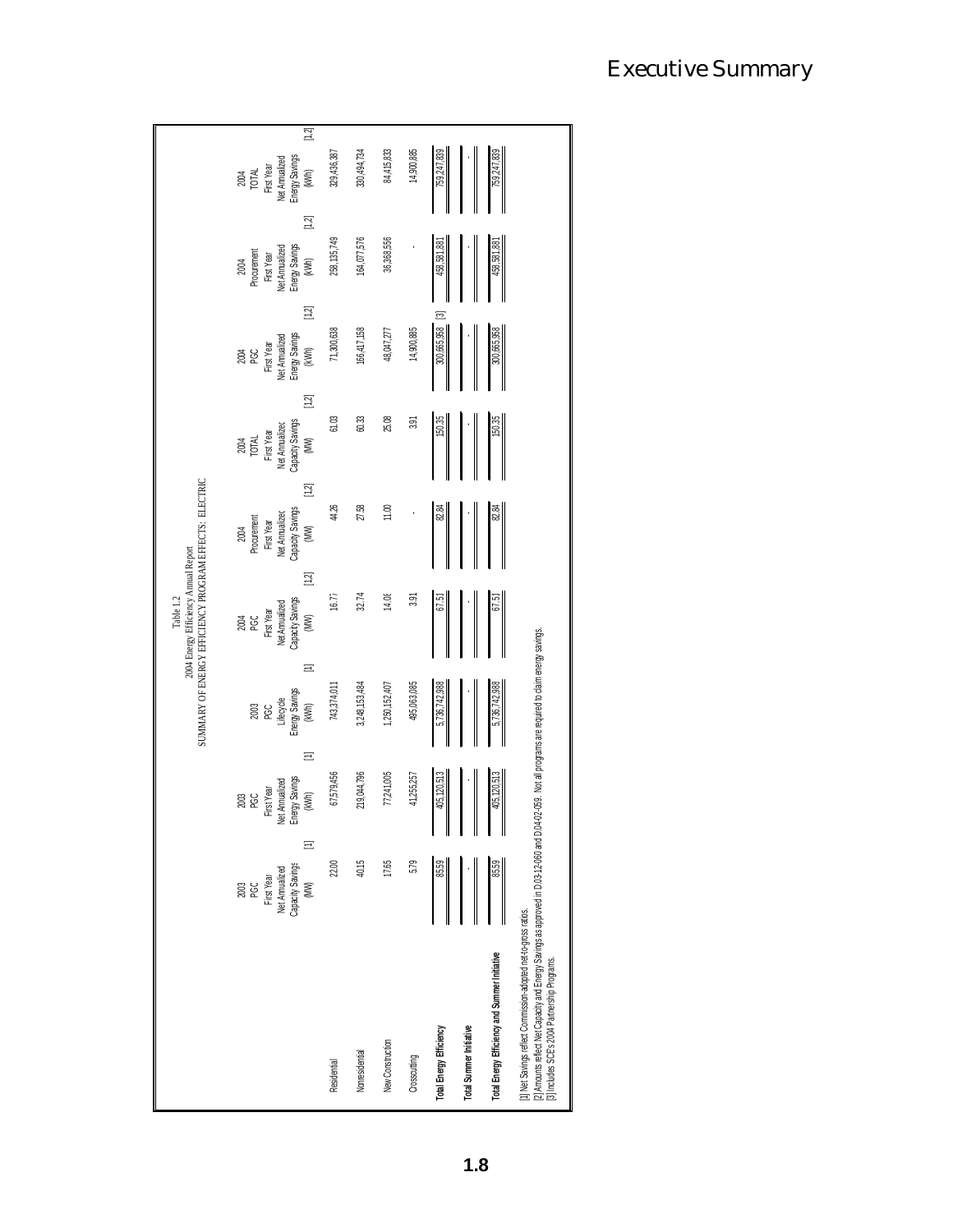|                                |                                                              |                                                              | Table 1.3<br>2004 Energy Efficiency Annual Report<br>SUMMARY OF COST-EFFECTIVENESS: ELECTRIC<br>(Benefit-Cost Ratios) |                                                              |                                                               |                                                               |
|--------------------------------|--------------------------------------------------------------|--------------------------------------------------------------|-----------------------------------------------------------------------------------------------------------------------|--------------------------------------------------------------|---------------------------------------------------------------|---------------------------------------------------------------|
|                                | 2003<br><b>PGC</b><br>Program Administrator<br>Cost Test [1] | 2003<br><b>PGC</b><br><b>Total Resource</b><br>Cost Test [1] | 2004<br><b>PGC</b><br>Program Administrator<br>Cost Test [2]                                                          | 2004<br><b>PGC</b><br><b>Total Resource</b><br>Cost Test [2] | 2004<br>Procurement<br>Program Administrator<br>Cost Test [2] | 2004<br>Procurement<br><b>Total Resource</b><br>Cost Test [2] |
| Residential                    | 1.91                                                         | 1.45                                                         | 2.40                                                                                                                  | 2.63                                                         | 5.85                                                          | 4.25                                                          |
| Nonresidential                 | 4.80                                                         | 3.19                                                         | 4.97                                                                                                                  | 3.61                                                         | 4.35                                                          | 3.09                                                          |
| New Construction               | 4.09                                                         | 2.25                                                         | 2.54                                                                                                                  | 1.99                                                         | 3.23                                                          | 2.35                                                          |
| Crosscutting                   | 1.97                                                         | 1.32                                                         | [3]<br>1.07                                                                                                           | 1.23                                                         | $\left[ \begin{smallmatrix} 3 \end{smallmatrix} \right]$      |                                                               |
| <b>Total Energy Efficiency</b> | 3.49                                                         | 2.30                                                         | 3.19                                                                                                                  | 2.73                                                         | 4.78                                                          | 3.43                                                          |

[1] Includes all costs from Tables TA 2.1. TA 3.1. TA 4.1. TA 5.1 - Program Cost Estimates Used for Cost-Effectiveness.<br>[2] Based upon programs approved in D.03-12-060 and D.04-02-059. Includes MA&E costs. Includes costs a which required energy savings estimates.

[3] Includes SCE's 2004 Partnership Programs.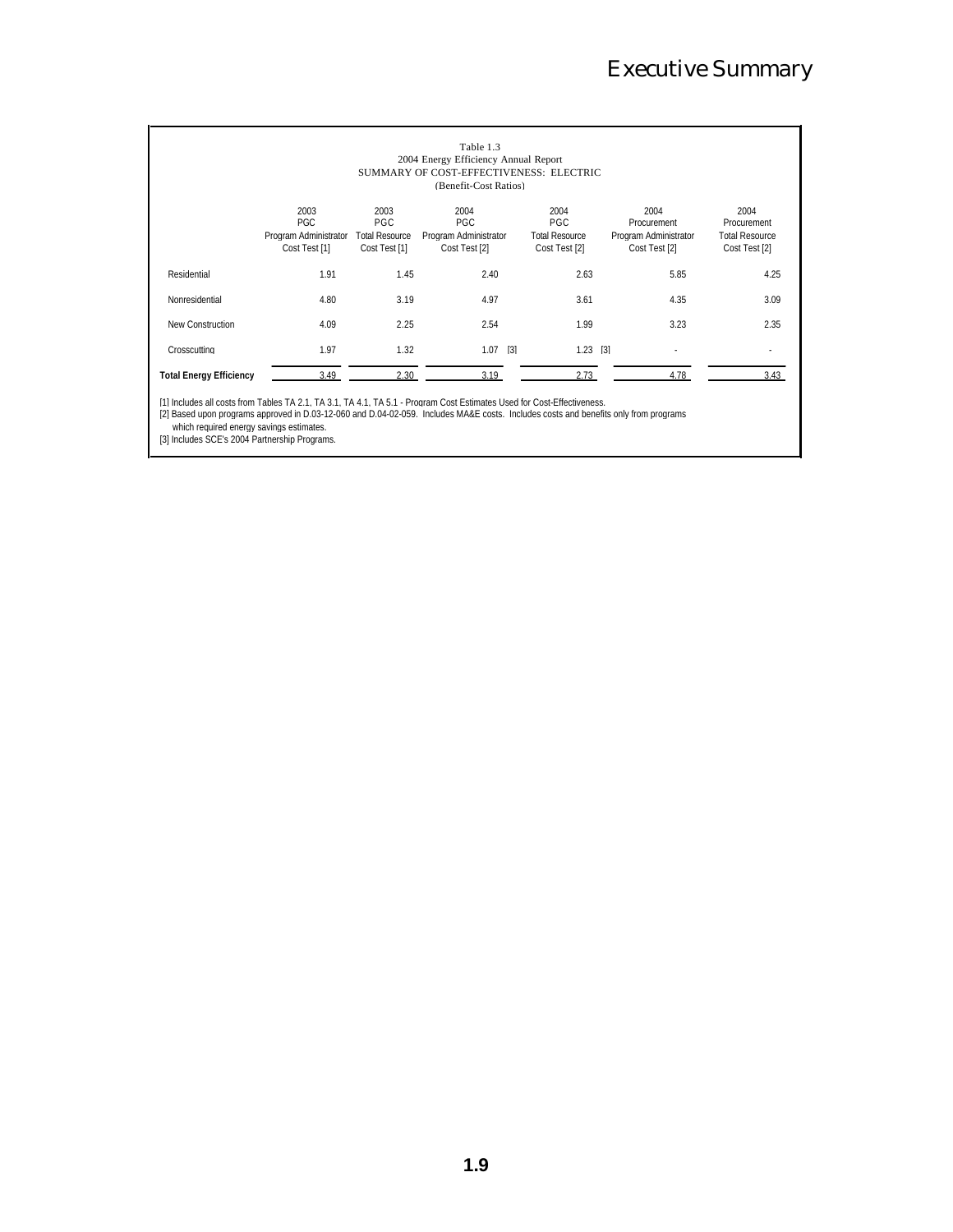|                                | 2004 Energy Efficiency Annual Report | Table 1.4<br>(Net Benefits) | SUMMARY OF COST-EFFECTIVENESS: ELECTRIC |                                       |
|--------------------------------|--------------------------------------|-----------------------------|-----------------------------------------|---------------------------------------|
|                                | 2003<br><b>PGC</b><br><b>TRC [1]</b> |                             | 2004<br><b>PGC</b><br><b>TRC [2]</b>    | 2004<br>Procurement<br><b>TRC [2]</b> |
| Residential                    | \$<br>10,452,101                     | \$                          | 20,076,448                              | \$<br>95,900,831                      |
| Nonresidential                 | 92,019,612                           |                             | 68,068,542                              | 70,617,772                            |
| New Construction               | 33,684,622                           |                             | 17,585,991                              | 15,367,784                            |
| Crosscutting                   | \$<br>5,338,427                      |                             | 1,307,635 [3]                           |                                       |
| <b>Total Energy Efficiency</b> | 141,494,762                          |                             | 107,038,616                             | 181,886,387                           |

[1] Includes all costs from Tables TA 2.1, TA 3.1, TA 4.1, TA 5.1 - Program Cost Estimates Used for Cost-Effectiveness.<br>[2] Based upon programs approved in D.03-12-060 and D.04-02-059. Includes MA&E costs. Includes costs which required energy savings estimates.

[3] Includes SCE's 2004 Partnership Programs.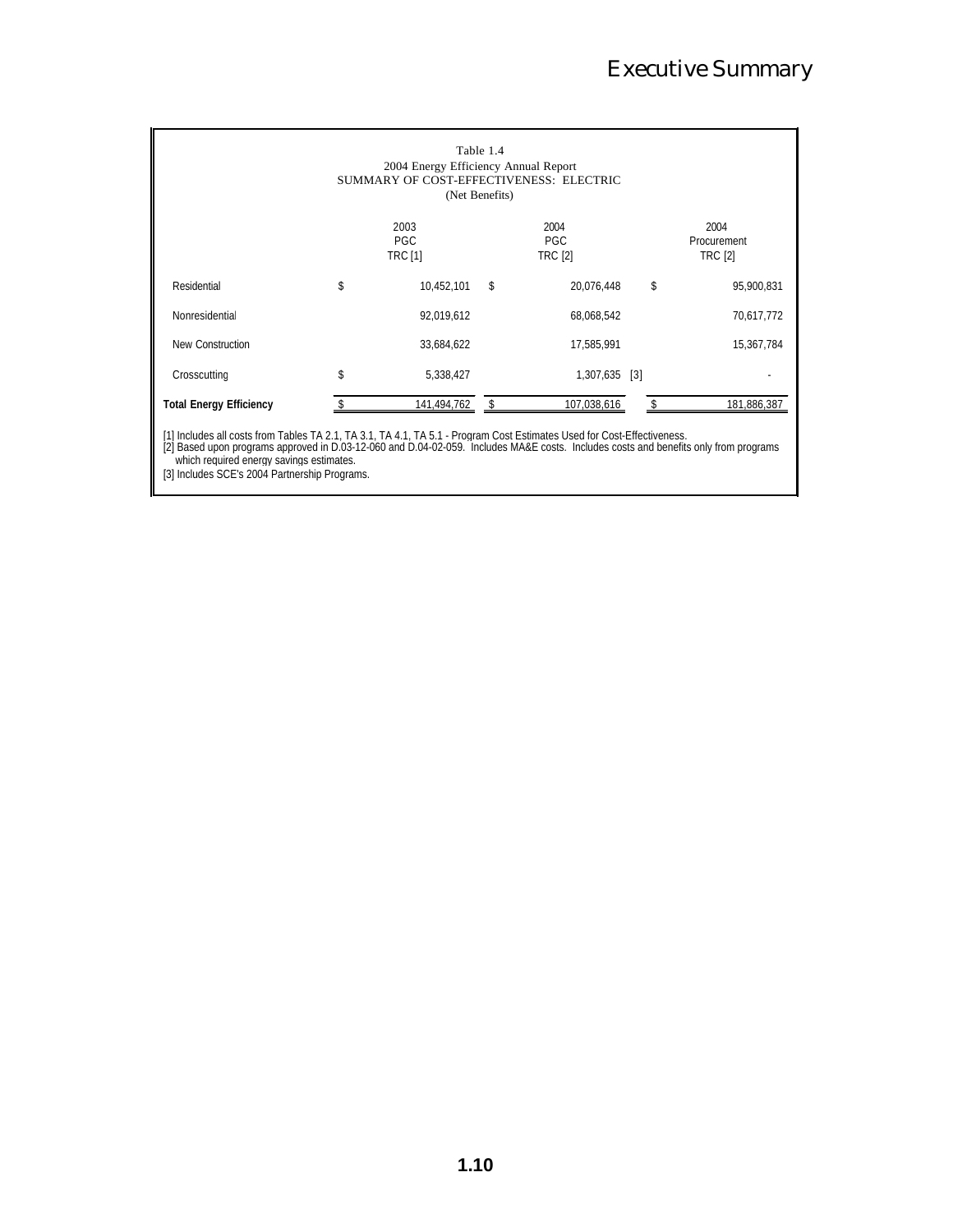# **Residential Energy Management Services**

### HOME ENERGY EFFICIENCY SURVEY PROGRAM

# **Program Description**

The Statewide Home Energy Efficiency Survey (HEES) program is designed to increase consumer awareness of energy efficiency opportunities, encourage adoption of energy-efficient practices and induce a permanent change in attitudes and actions toward energyefficient products and services. SCE offers both mail-in and online energy surveys to provide customers, including hard-toreach (HTR), with energy efficiency information to help them reduce their energy bills. The surveys are available in multiple languages and promote other energy efficiency products and services such as residential rebates and incentives. HEES also supports the federal

government's ENERGY STAR® program by promoting ENERGY STAR® qualified appliances, equipment and lighting products. Marketing and promotion strategies include: direct mail, e-mail blasts and online banner ads, bill messages or inserts, radio and print media advertising, Internet, local governments, SCE's Energy Efficiency Mobile Education Unit and phone center and ethnic, trade, and community associations.

### **MAIL-IN SURVEY**

The Mail-In Survey is a self-completed questionnaire that contains specific questions about the types of appliances and equipment, their usage pattern and the structure of the home. It is completed by the customer and then mailed to SCE for processing. The questionnaire is processed and a personalized energy report is mailed to the customer. The report includes computergenerated graphs depicting the customer's annual energy –usage and how much various appliances and equipment cost to operate. The energy report also includes specific energy- and cost-saving recommendations, along with estimates of the annual savings that could result if the energy efficient practices are adopted. Customers also receive educational materials on other energy efficiency programs and services. The Mail-In Survey is also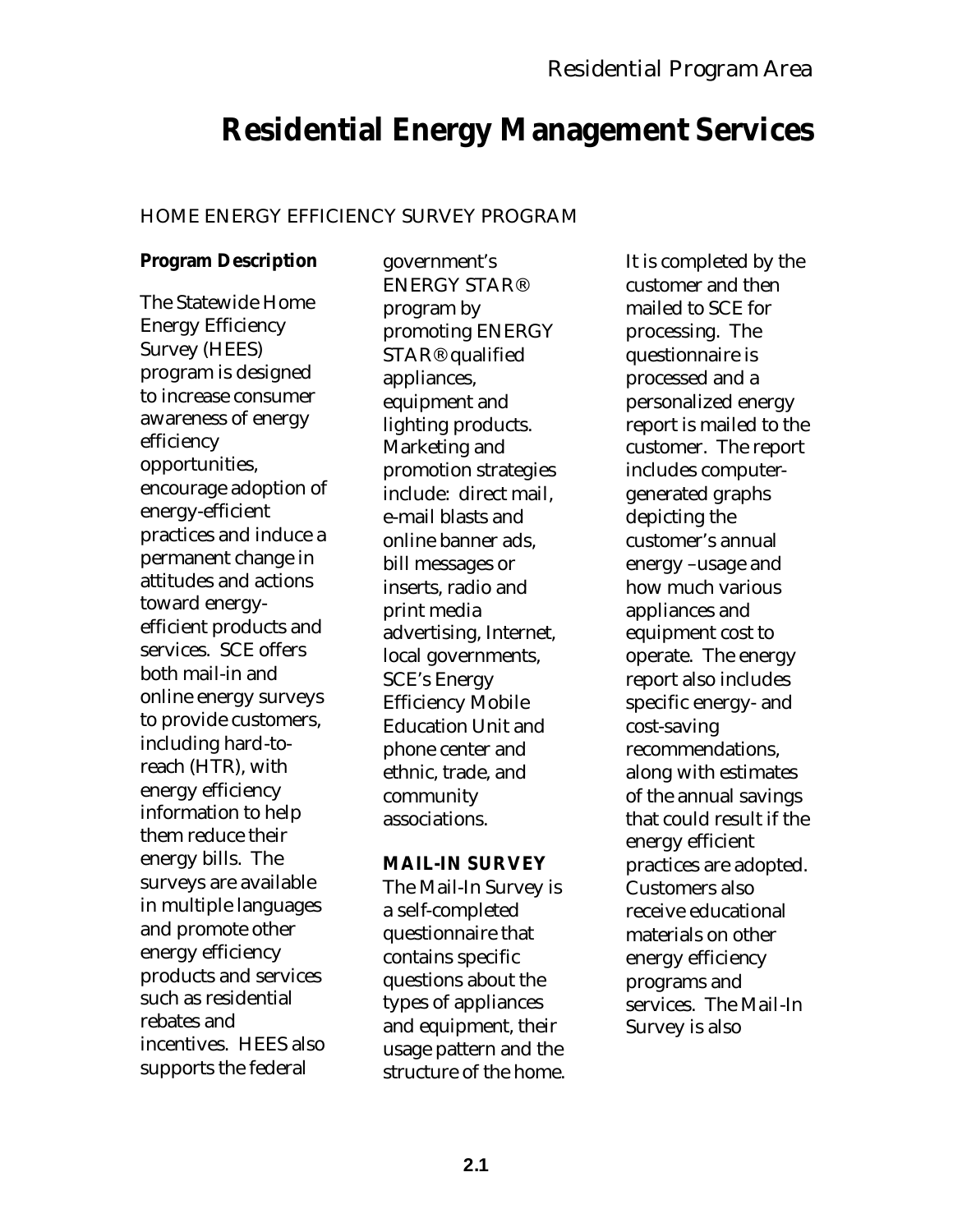available in Spanish and Chinese.

#### **ONLINE ENERGY SURVEY**

The Online Survey, accessible through www.sce.com, provides customers with 24-hour access to a secured website that gives immediate energy efficiency recommendations based on the responses to the online questionnaire. The survey provides a personalized online energy report that includes specific energy- and costsaving recommendations and information on available rebates and incentives to encourage adoption of energy efficiency measures identified through the energy survey. Web postings of the Online Survey are available in Spanish and Chinese on SCE's website.

# **2003 Results and Achievements**

In 2003, 25,856 Mail-In Surveys were completed along with

15,648 Online Surveys. The program also SCE mailed 200,000 solicitation packages directed at HTR customers, including 25,000 Spanish and 25,000 Chinese language packages.

### **ONLINE SURVEYS**

In May 2003, SCE implemented a "fast track" version of the English Online Survey to increase customer participation. The "fast track" survey allowed customers to receive personalized energy-saving information within five minutes without the use of their account number.

SCE continued its successful "Blockbuster" online marketing campaign through the first quarter of 2003. The "Blockbuster" campaign offered customers a free movie rental coupon for completing an Online Survey. In the second quarter of 2003, SCE launched a new online marketing campaign to continue

customer participation in the program. The "Starbucks" campaign offered customers a complimentary \$5 "Starbucks" card for the completion of an Online Survey. The online marketing campaign included about 1.4 million email blasts and a variety of online banners on six local and regional websites.

During the third quarter, SCE developed and launched the new statewide Spanish Online Survey. The launch included a Spanish "fast track" survey component for quick results. With the addition of this new interactive Spanish survey, the program expanded its HTR outreach efforts to include a larger segment of California's diverse population.

With the launch of the Spanish Online Survey, SCE enhanced its online marketing campaign by sending 60,000 Spanish e-mail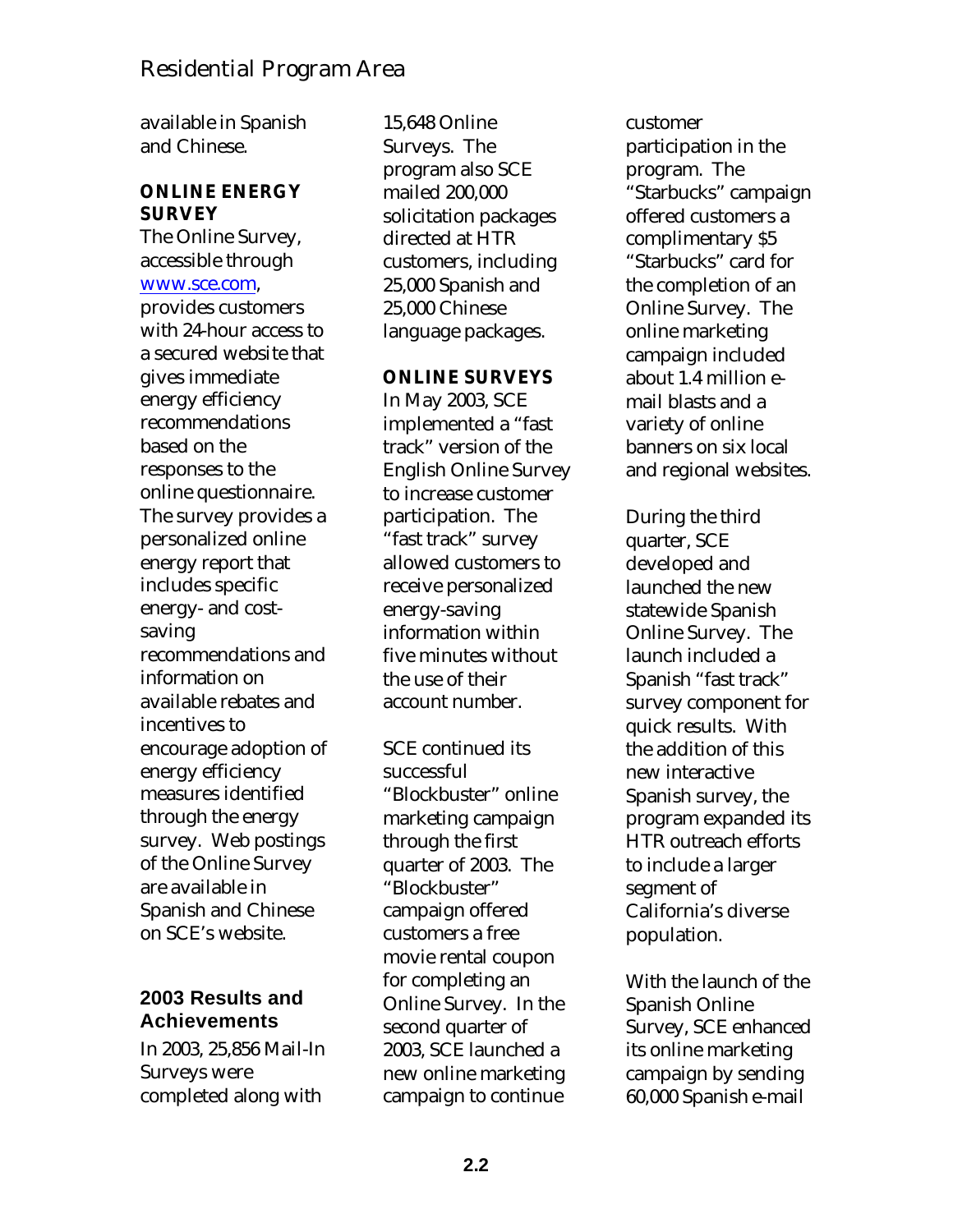blasts and posting Spanish banner ads on Univision's regional website.

SCE developed and implemented a threemonth pilot program which involved working side-by-side with local community-based organizations to promote the survey programs to the Chinese, Vietnamese and Spanish communities SCE's HTR outreach efforts resulted in 1,500 completed surveys.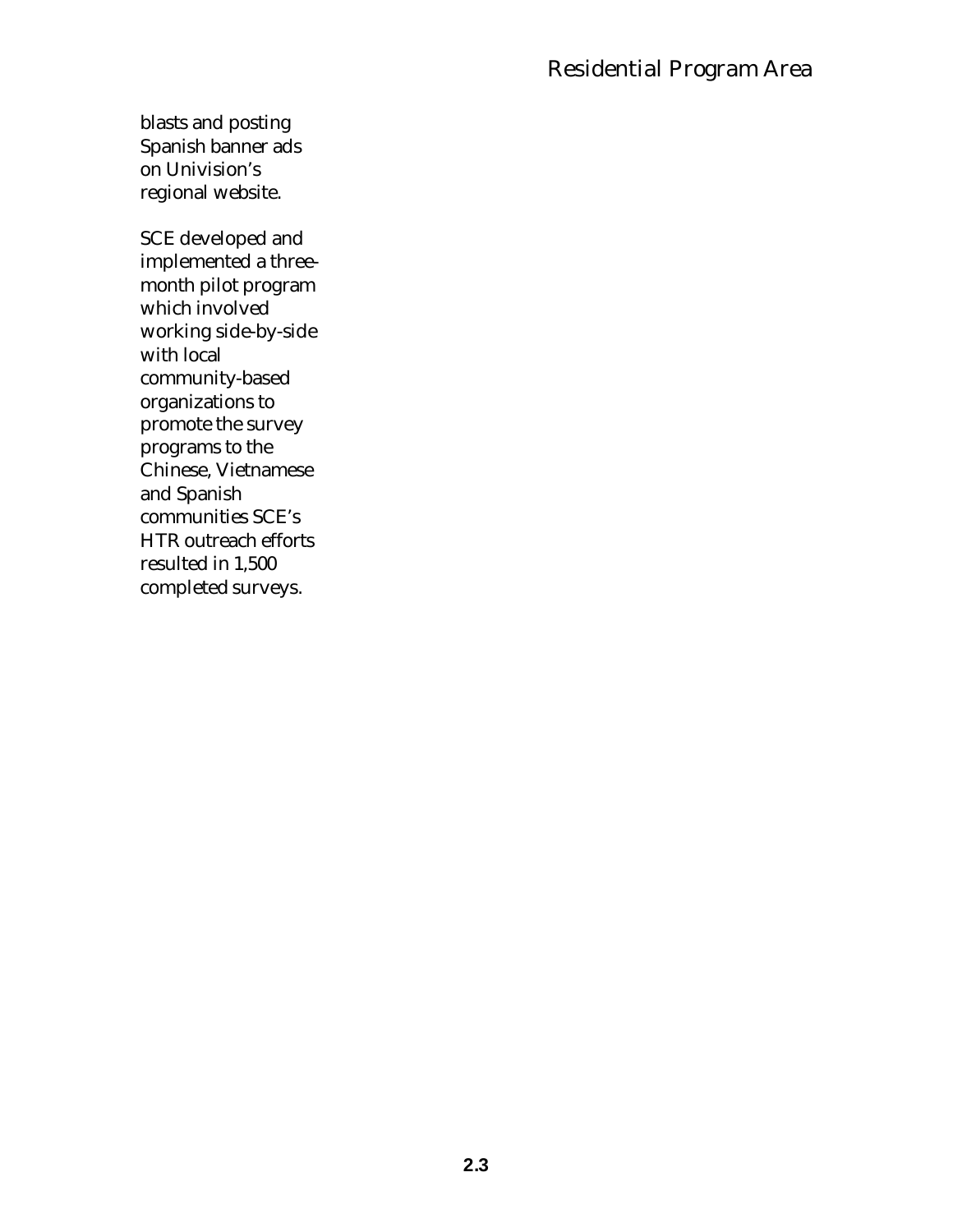# **Residential Energy Management Services**

### IN-HOME ENERGY SURVEY PROGRAM

# **Program Description**

The local residential In-Home Energy Survey program provides residential customers who do not respond to online or mail-in survey options, with a more personalized, face-toface energy survey. The In-Home Survey has the advantage of being able to respond to the needs of certain HTR customer groups by providing an alternative delivery channel.

Upon the customer's request, an appointment is scheduled, and a trained energy auditor is sent to the customer's home to assess energy usage and to provide energy-saving recommendations. Energy auditors are bilingual and will conduct in-home

surveys in Spanish, if requested.

Customers are provided with information on energy efficiency products and services, rebate programs and other energy-related information to encourage the adoption of energy efficiency measures identified in the inhome survey.

#### **TELEPHONE SURVEY**

Telephone Energy Surveys are offered to customers who do not have time to participate in an In-Home Survey. The trained energy auditor conducts the survey over the phone and provides the customer with energy-saving recommendations. The results of the survey, along with program literature

and referrals to other energy efficiency programs, are mailed to the customer.

# **2003 Results and Achievements**

SCE achieved a total of 5,366 in-home and telephone surveys, 3,399 of those were performed in hard-toreach customer segments.

SCE continued to promote equity and remove market barriers by enhancing access to energy efficiency programs by Spanish-speaking customers. SCE developed and implemented a threemonth pilot program which involved working side-by-side with local community-based organizations to promote the survey program and other SCE rebate and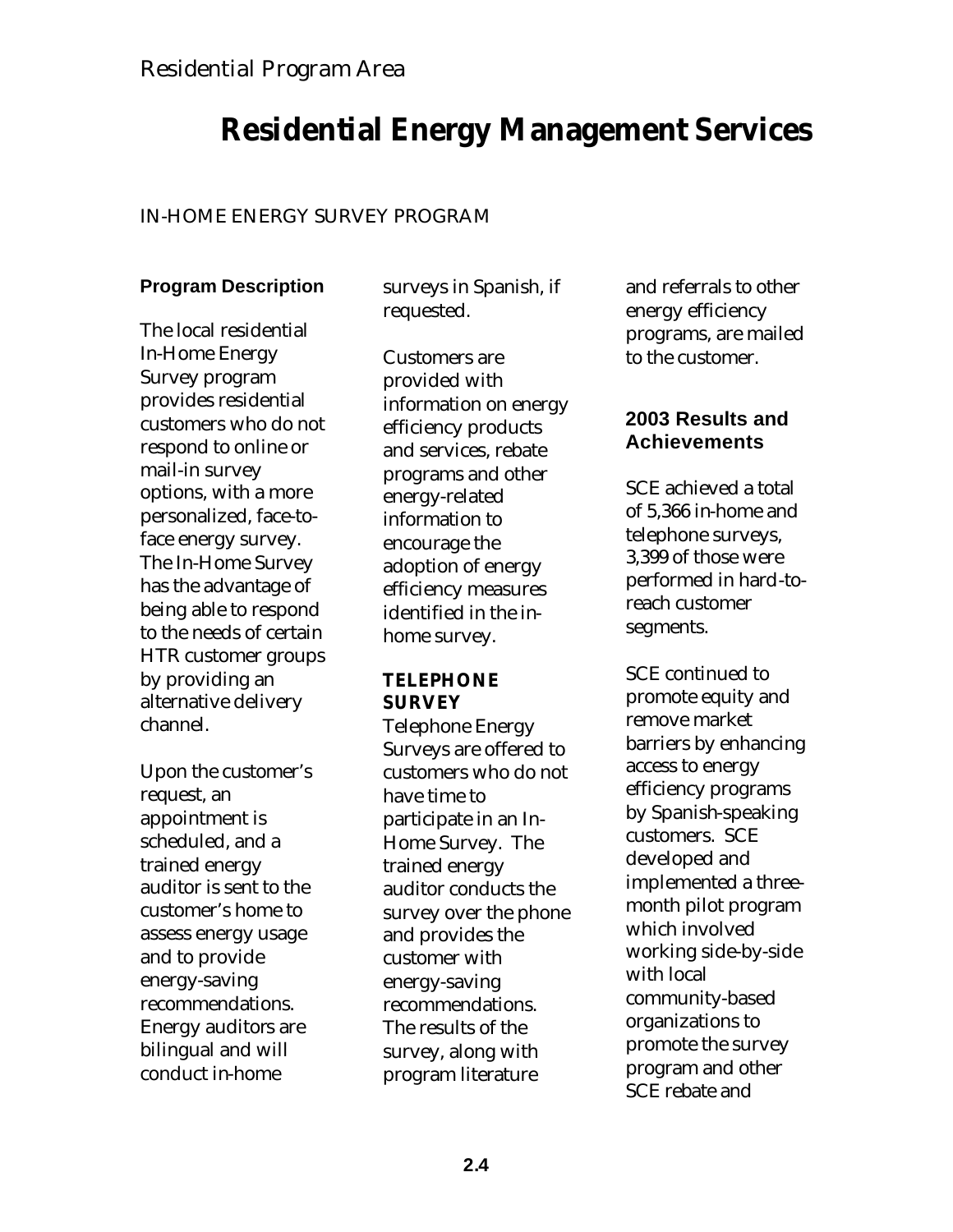incentive programs to the Spanish-speaking community.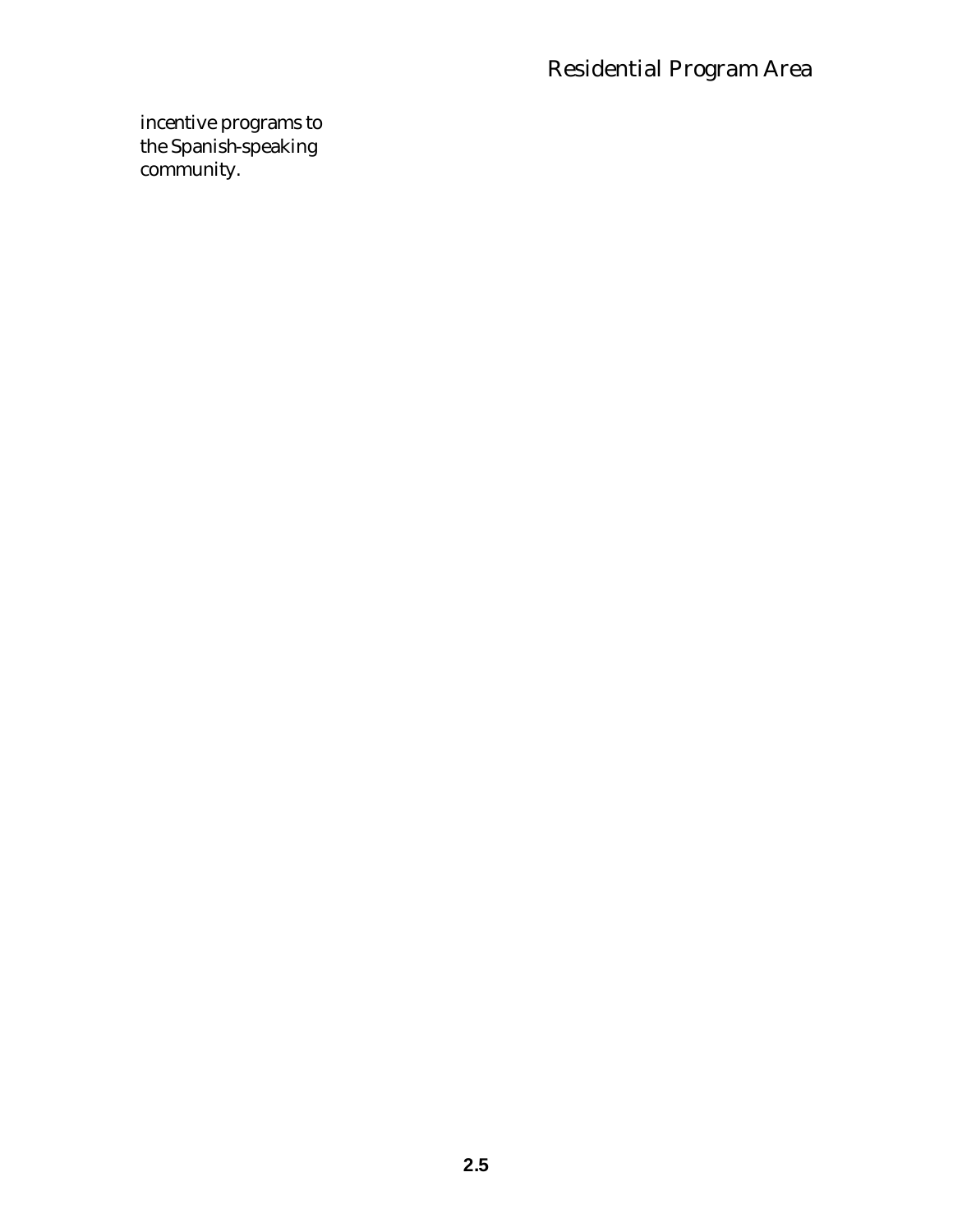# **Residential Energy Efficiency Incentives**

# SINGLE FAMILY ENERGY EFFICIENCY REBATES PROGRAM

### **Program Description**

The Single Family Energy Efficiency Rebates (SFEER) program is a statewide program which provides rebates on various home improvement products, heating and cooling equipment, appliances and residential pool equipment.

Rebates were offered for the following energy-efficient equipment:

- Advanced Whole-House Evaporative Coolers
- ENERGY STAR® Qualified Programmable **Thermostats**
- Energy-Efficient Central Air **Conditioners**
- Energy-Efficient Central Heat Pumps
- High-Performance Low E Dual-Pane Windows
- ENERGY STAR® Qualified Room Air **Conditioners**
- Whole House Fans
- Pool Pump and Motor Systems
- Electric Water **Heaters**

This program also includes customer information and education for residential customers, manufacturers, retailers, and distributors.

### **2003 Results and Achievements**

In 2003, the SFEER program encouraged residential customers to purchase and install over 34,100 ENERGY STAR® qualified programmable thermostats; 5,900 pool pumps and motor systems; 1,800 whole house fans; and 8,600 ENERGY STAR® qualified central air conditioners among

many other products. SCE also continued its successful point-ofsale programmable thermostat rebate in coordination with three major retailers. Overall, the program achieved 23,738 MWh of net annualized energy savings and net demand reduction of 15.1 MW.

As a result of high customer demand, SCE achieved full subscription for the program and received Commission approval on December 3, 2003, to increase the budget by \$1,116,000. The request for additional funds was supported by the significant download of rebate applications from SCE's website. More than 15,000 heating, ventilation and air conditioning (HVAC) rebate applications were downloaded by customers.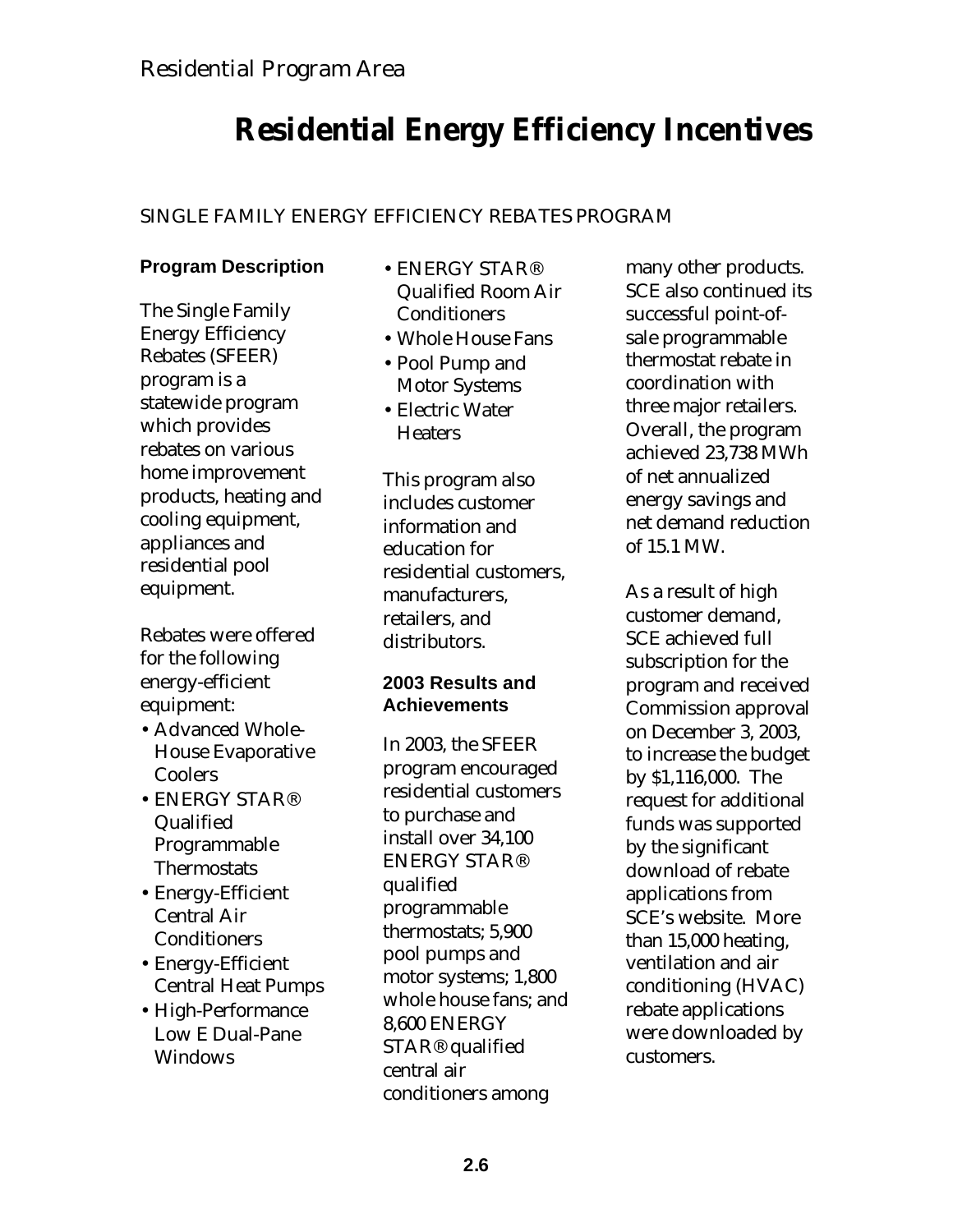### **CUSTOMER INFORMATION AND EDUCATION**

SCE implemented a series of targeted mailings and bill inserts to customers to encourage the purchase and installation of qualifying products, in particular programmable thermostats, pool pump and motor systems, electric water heaters and whole house fans. This effort was highly successful and resulted in more than 52,000 hardware installations.

More than 38.2% of the program applications received and paid were from HTR customers. This surpasses the goal of 34%.

Energy efficiency information was also disseminated to customers through SCE's Energy Efficiency Mobile Education Unit (MEU). The MEU is a 45-foot converted recreational vehicle equipped with

energy-efficient household products and computerized educational tools designed to increase consumer awareness of the benefits of energy efficiency and promote SCE's rebate and incentive programs. In 2003, the MEU conducted 94 visits at community events and home shows throughout SCE's service area.

#### **MARKETING AND OUTREACH**

A new one-page rebate application/brochure and point-of-purchase displays were developed for the pool pump and motor measures. Theses items were distributed to approximately 250 pool retailers in SCE's service area. In addition, the new onepage rebate application/brochure was included in the Independent Pool and Spa Service Association's monthly newsletter in June. This newsletter was distributed to approximately 1,500 pool service

professionals in the SCE service area.

Point-of-purchase materials promoting the electric water heater and whole house fan were printed and distributed to major home improvement centers in SCE's service area.

SCE also printed the rebate application and program brochure in Spanish and Chinese and worked with community-based organizations to distribute the materials to HTR customer groups.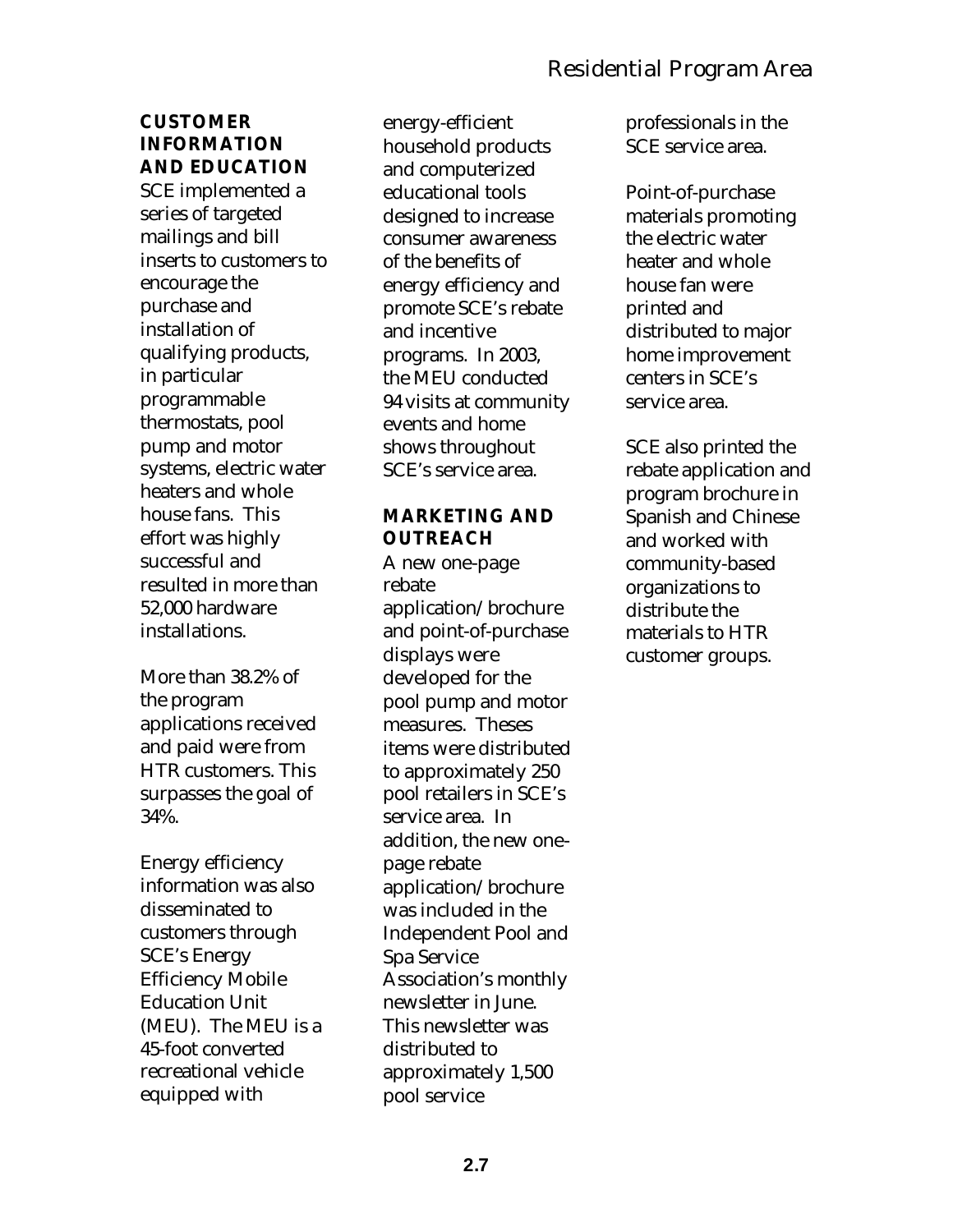# **Residential Energy Efficiency Incentives**

# MULTIFAMILY ENERGY EFFICIENCY REBATES PROGRAM

# **Program Description**

The goal of the Multifamily Energy Efficiency Rebate program (MFEER) is to stimulate the multifamily market segment to install energy-efficient products. The MFEER program is a statewide program providing a broad list of qualifying energy efficiency measures. Prescribed rebates are available for the installation of qualifying energyefficient improvements in apartment dwelling units and in the common areas of apartment and condominium complexes, and common areas of mobile home parks. Property owners and property managers of existing residential multifamily complexes with five or more dwelling

units may qualify. The program is uniform throughout all the IOU service areas, with consistent terms, requirements and implementation characteristics, including rebate levels and application procedures.

The following energyefficient products are eligible for rebates:

- Energy Star<sup>®</sup>-Labeled Compact Fluorescent Lights (CFLs) (both interior and exterior)
- Energy Star<sup>®</sup>-Labeled Reflector CFLs (both interior and exterior)
- Energy Star<sup>®</sup>-Labeled Programmable **Thermostats**
- Energy Star<sup>®</sup>-Labeled Ceiling Fans with Energy Star® CFLs
- Energy Star®- Labeled Interior

Hardwired Fluorescent **Fixtures** 

- Energy Star®- Labeled Exterior Hardwired Fluorescent Fixtures
- Energy Efficient Electric Water **Heaters**
- High Performance Low E Dual-Pane Windows
- Insulation (electric resistance heating required)
- Low-Flow **Showerheads** (electric water heating required)
- Low-Flow Faucet Aerators (electric water heating required)
- Energy Star<sup>®</sup>-Labeled Exit Signs
- Occupancy **Sensors**
- Photocells
- Energy Star®- Labeled Room Air **Conditioners**
- Energy Efficient Package Terminal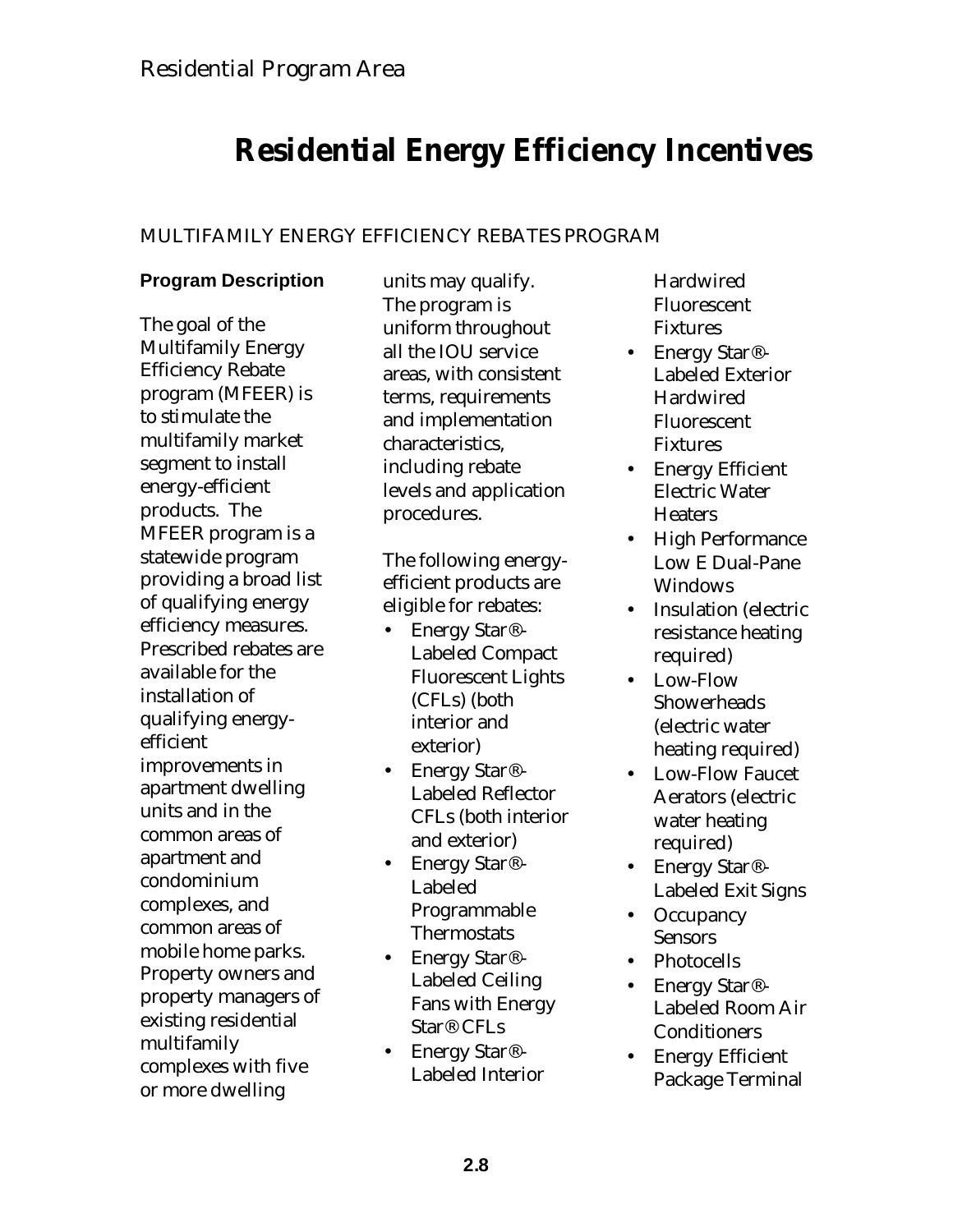Air Conditioners and Heat Pumps

- Energy Efficient Central Air **Conditioners**
- Energy Efficient Central Heat Pumps

Many of these measures are available as apartment and common area improvements resulting in both the property owner and resident tenant reaping benefits from reduced energy costs.

#### **2003 Results and Achievements**

A total of 213 multifamily complexes received direct incentives through the MFEER program representing approximately 4,607 MWh in annualized energy savings and a demand reduction of approximately .8 MW. Program highlights include the installation of approximately 38,900 CFLs and 25,300 hardwired fluorescent fixtures. Halogen torchiere turn-in events resulted in

2,146 halogen torchieres exchanged for energy-saving fluorescent torchieres.

In early October, SCE developed and mailed over 24,000 postcards to its multifamily service accounts promoting CFL rebates. As a result of this mailing, SCE received reservations for over 3,000 CFLs from first-time program participants.

To strengthen the program's prominence among industry actors and participants, the IOUs developed a full-page advertisement in the "Multifamily Trends" magazine that was distributed at the Urban Land Institute's Fall Conference.

By third quarter, the program reached near full subscription. As a result, SCE sought authorization to increase the program's incentive budget to extend the program offering through the end of 2003. On December 3,

2003, The California Public Utilities **Commission** approved SCE's request to shift \$100,000 from unspent 2002 energy efficiency funds to SCE's 2003 MFEER program.

Through successful marketing efforts, SCE achieved a 55.9% penetration rate of HTR customers which is approximately twice the annual goal, for the second consecutive year.

During the fourth quarter, SCE conducted three torchiere exchange events. These events specifically target apartment renters through joint marketing outreach efforts between SCE, property managers and owners, and the local retail anchor where the events were conducted. Over the three events, 2,146 high consumption and hazardous halogen torchieres were exchanged for energy-saving fluorescent torchieres.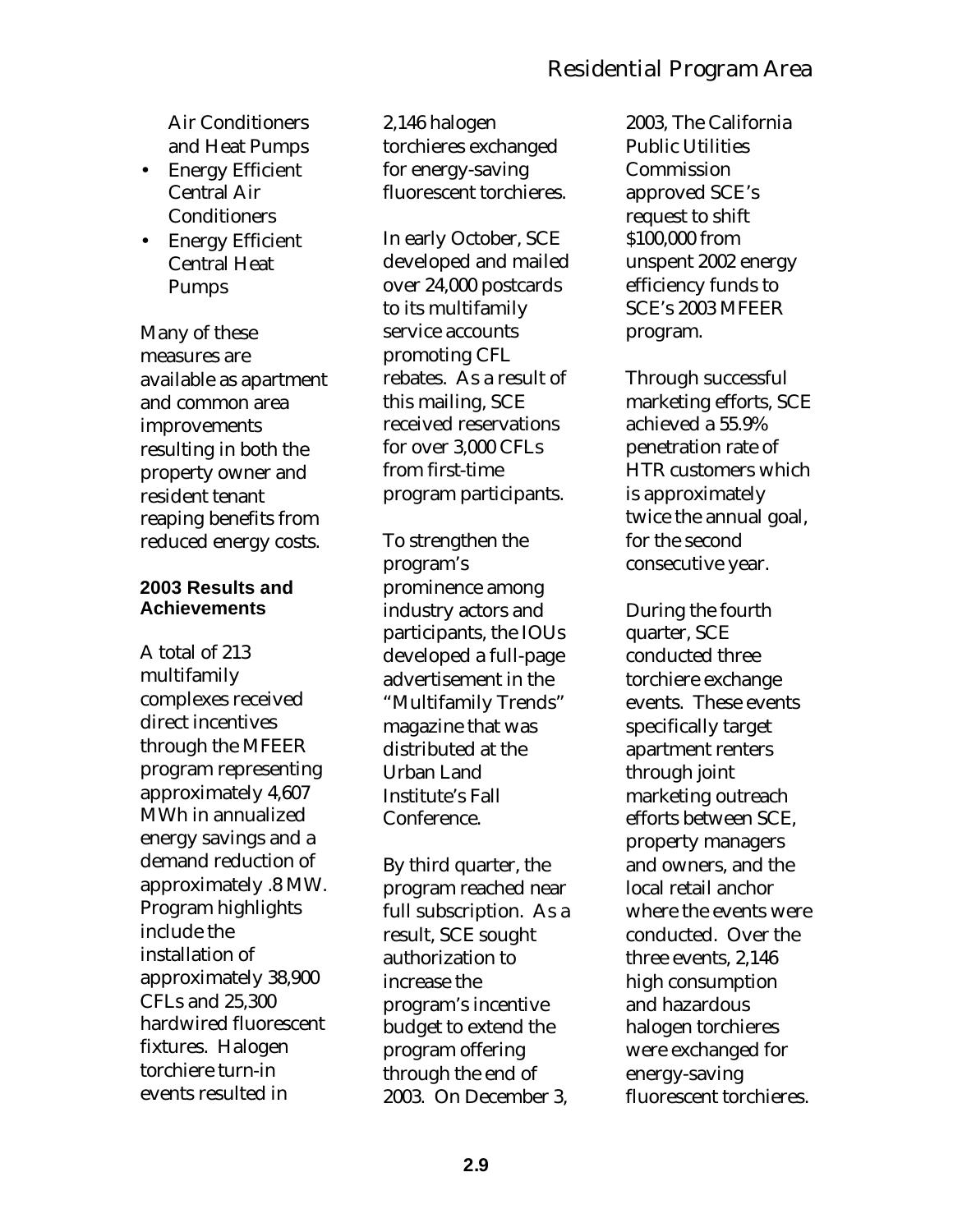# **Residential Energy Efficiency Incentives**

# RESIDENTIAL APPLIANCE RECYCLING PROGRAM (RARP)

# **Program Description**

The Residential Appliance Recycling Program (RARP) is a statewide program designed to reduce energy usage by allowing eligible residential customers (single family and multifamily owners/landlords and tenants) to dispose of their working, inefficient primary and secondary refrigerators and freezers in an environmentally safe manner. Two units, refrigerators or freezers, may be recycled per customer service location per program year. Participation is on a first-come, first serve basis.A recycling incentive of \$35 or a five-pack of compact fluorescent lamps (CFLs) is offered to customers who turn in working units

between 14-27 cubic feet.

Program guidelines require the following:

- Participant must be an SCE residential customer;
- Refrigerator/ Freezer must be in working condition (cooling); and
- Appliance size should be between 14 and 27 cubic feet.

RARP is a statewide program offered in the SCE, PG&E and SDG&E service areas with SCE serving as the statewide administrator.

# **2003 Results and Achievements**

In SCE's service area, 34,143 refrigerators and freezers were picked up and recycled producing a total net annualized energy savings of 39,234 MWh and a net demand reduction of 6 MW, including the savings from customers receiving CFLs (in lieu of the \$35 check). Approximately 5% of the customers requested the fivepack CFL incentive offer.

SCE launched an intensive marketing promotion targeting its HTR customers. These efforts included: a bill insert to HTR customers in the September billing cycle, a bill message in the November billing cycle, and newspaper advertisements in November and December. In addition, SCE launched an ethnic outreach door hanger campaign and a pointof-purchase outreach campaign in rural SCE areas that resulted in nearly achieving 56.4%, or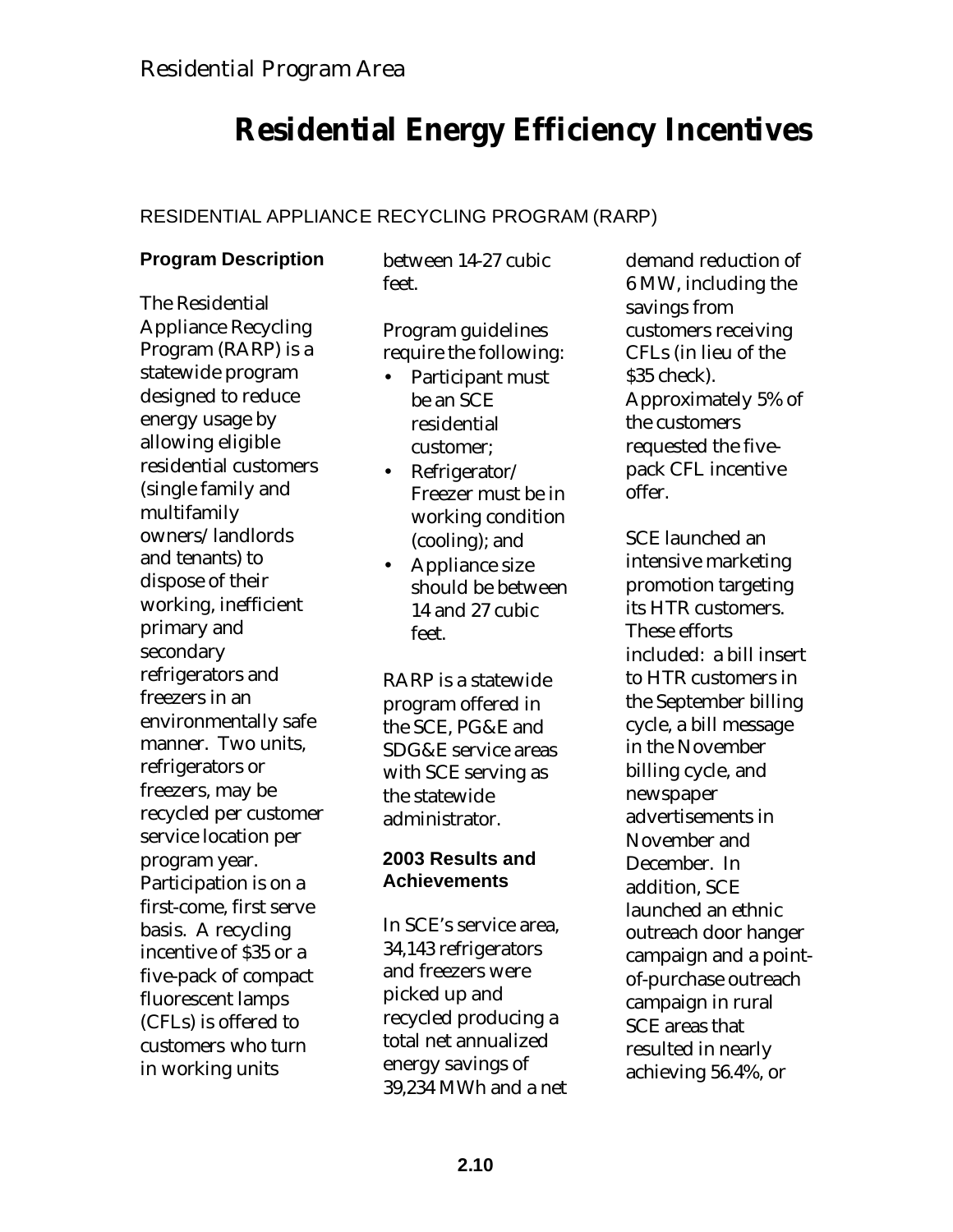slightly lower than the HTR target of 57%.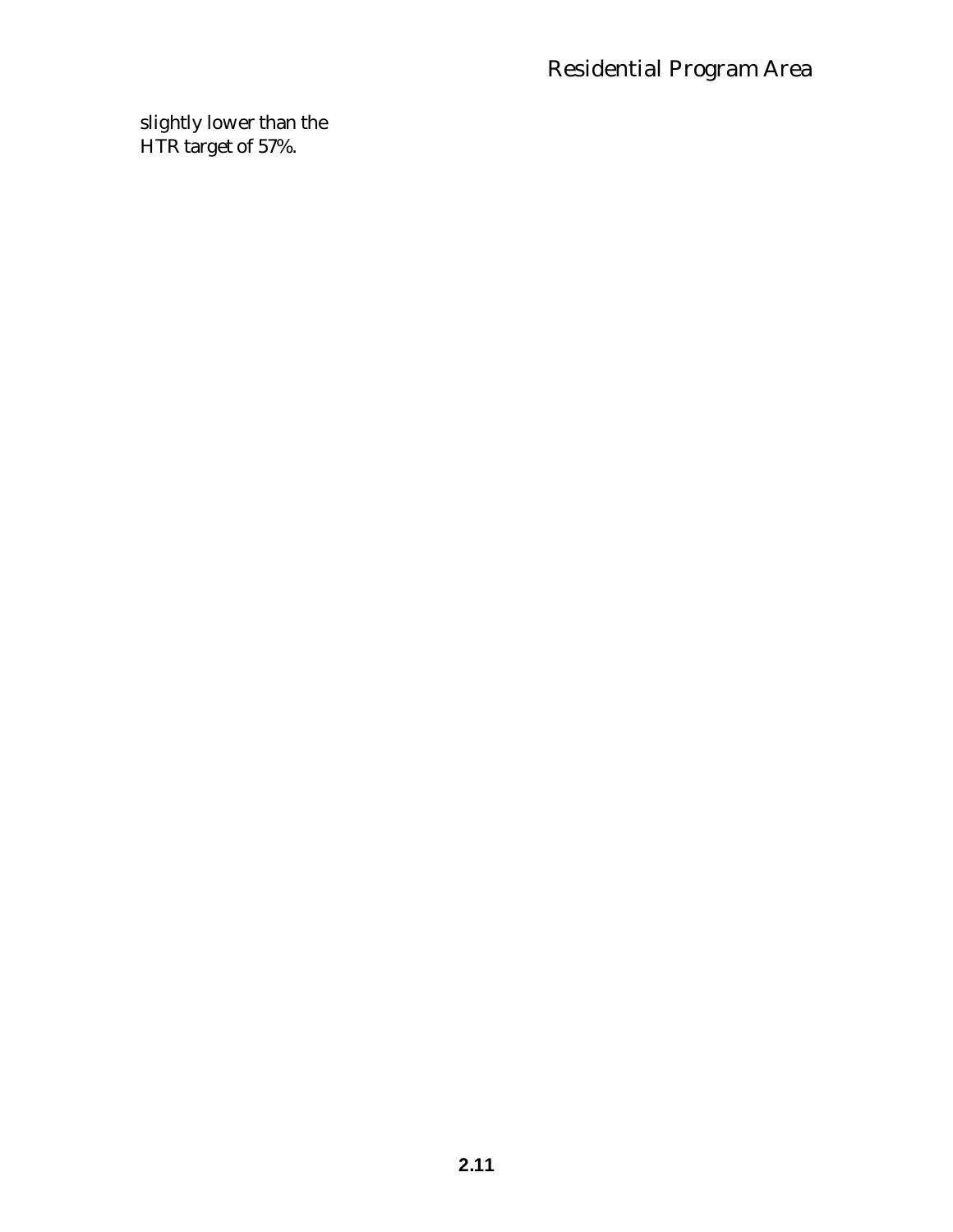|                                                                                                                                                                                | Table 2.1<br>2004 Energy Efficiency Annual Report<br>SUMMARY OF ENERGY EFFICIENCY EXPENDITURES: ELECTRIC<br>RESIDENTIAL PROGRAM AREA |       |                           |
|--------------------------------------------------------------------------------------------------------------------------------------------------------------------------------|--------------------------------------------------------------------------------------------------------------------------------------|-------|---------------------------|
|                                                                                                                                                                                | 2003<br><b>Budget</b>                                                                                                                | $[1]$ | 2003<br>Recorded<br>[1,2] |
| <b>Information</b>                                                                                                                                                             | \$                                                                                                                                   | \$    |                           |
| <b>EMS</b>                                                                                                                                                                     | 2,025,654                                                                                                                            |       | 1,954,051                 |
| <b>EEI</b><br>SPCs (RCP)<br>Rebates<br>Loans<br>Other                                                                                                                          | 15,236,000                                                                                                                           |       | 15,231,647                |
| <b>Upstream Programs</b><br>Information<br><b>Financial Assistance</b>                                                                                                         |                                                                                                                                      |       |                           |
| <b>Residential Total</b>                                                                                                                                                       | 17,261,654                                                                                                                           | \$    | 17,185,698                |
| [1] Excludes Shareholder Incentives and Other Costs, as shown in Table TA 2.1.<br>[2] All Recorded amounts include payments in 2003 and amounts committed to projects in 2003. |                                                                                                                                      |       |                           |

Committed amounts may not be fully realized.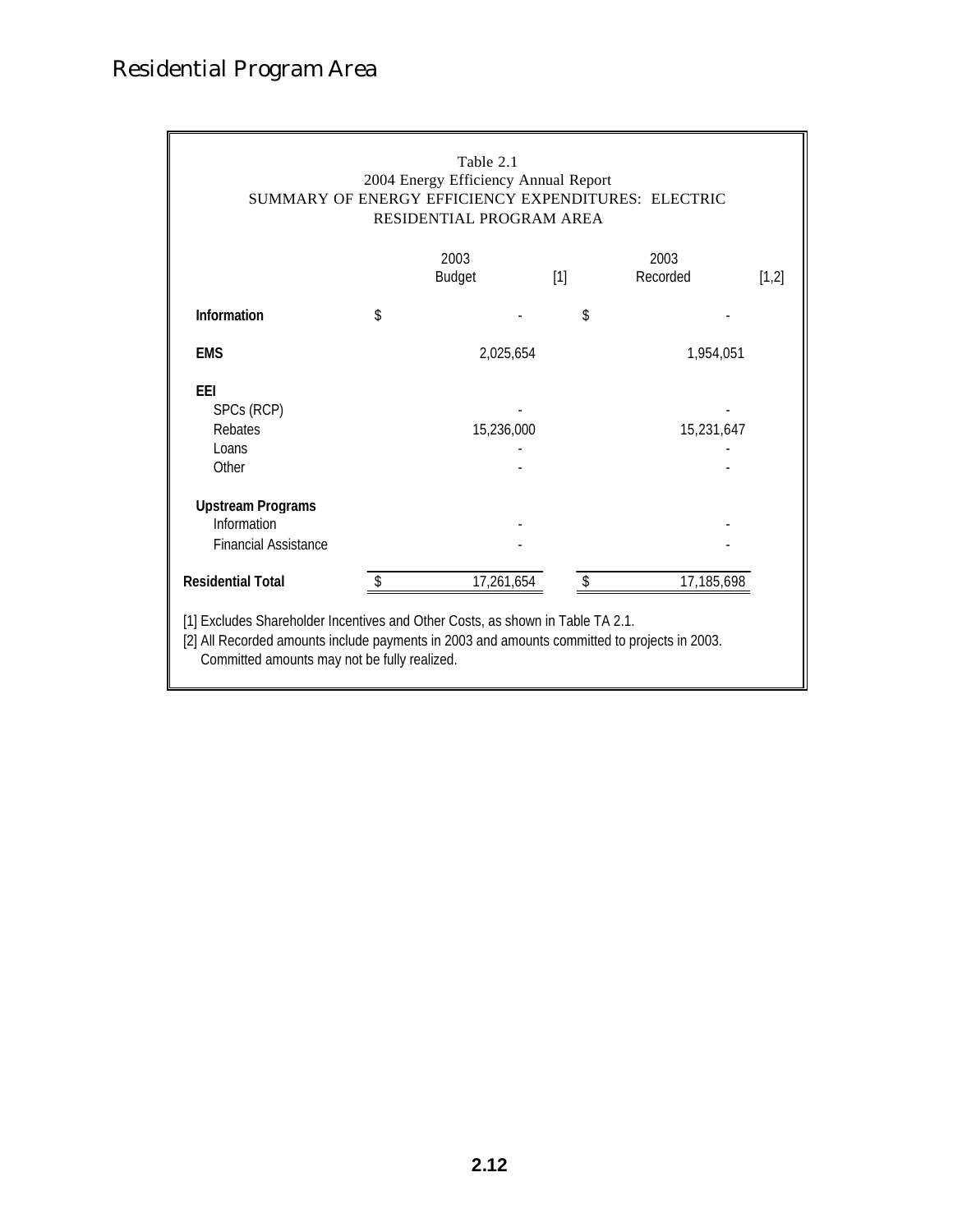|                                                                        | SUMMARY OF ENERGY EFFICIENCY PROGRAM EFFECTS: ELECTRIC                         | Table 2.2 | 2004 Energy Efficiency Annual Report<br>RESIDENTIAL PROGRAM AREA              |     |                                                         |       |
|------------------------------------------------------------------------|--------------------------------------------------------------------------------|-----------|-------------------------------------------------------------------------------|-----|---------------------------------------------------------|-------|
|                                                                        | 2003<br><b>First Year</b><br>Net Annualized<br><b>Capacity Savings</b><br>(MW) | [1]       | 2003<br><b>First Year</b><br>Net Annualized<br><b>Energy Savings</b><br>(kWh) | [1] | 2003<br>Net Lifecycle<br><b>Energy Savings</b><br>(kWh) | $[1]$ |
| Information                                                            |                                                                                |           |                                                                               |     |                                                         |       |
| <b>EMS</b>                                                             |                                                                                |           |                                                                               |     |                                                         |       |
| <b>EEI</b><br>SPCs (RCP)<br>Rebates<br>Loans<br>Other                  | 22.00                                                                          |           | 67,579,456                                                                    |     | 743,374,011                                             |       |
| <b>Upstream Programs</b><br>Information<br><b>Financial Assistance</b> |                                                                                |           |                                                                               |     |                                                         |       |
| <b>Residential Total</b>                                               | 22.00                                                                          |           | 67,579,456                                                                    |     | 743,374,01                                              |       |
| [1] Net Savings reflect Commission-adopted net-to-gross ratios.        |                                                                                |           |                                                                               |     |                                                         |       |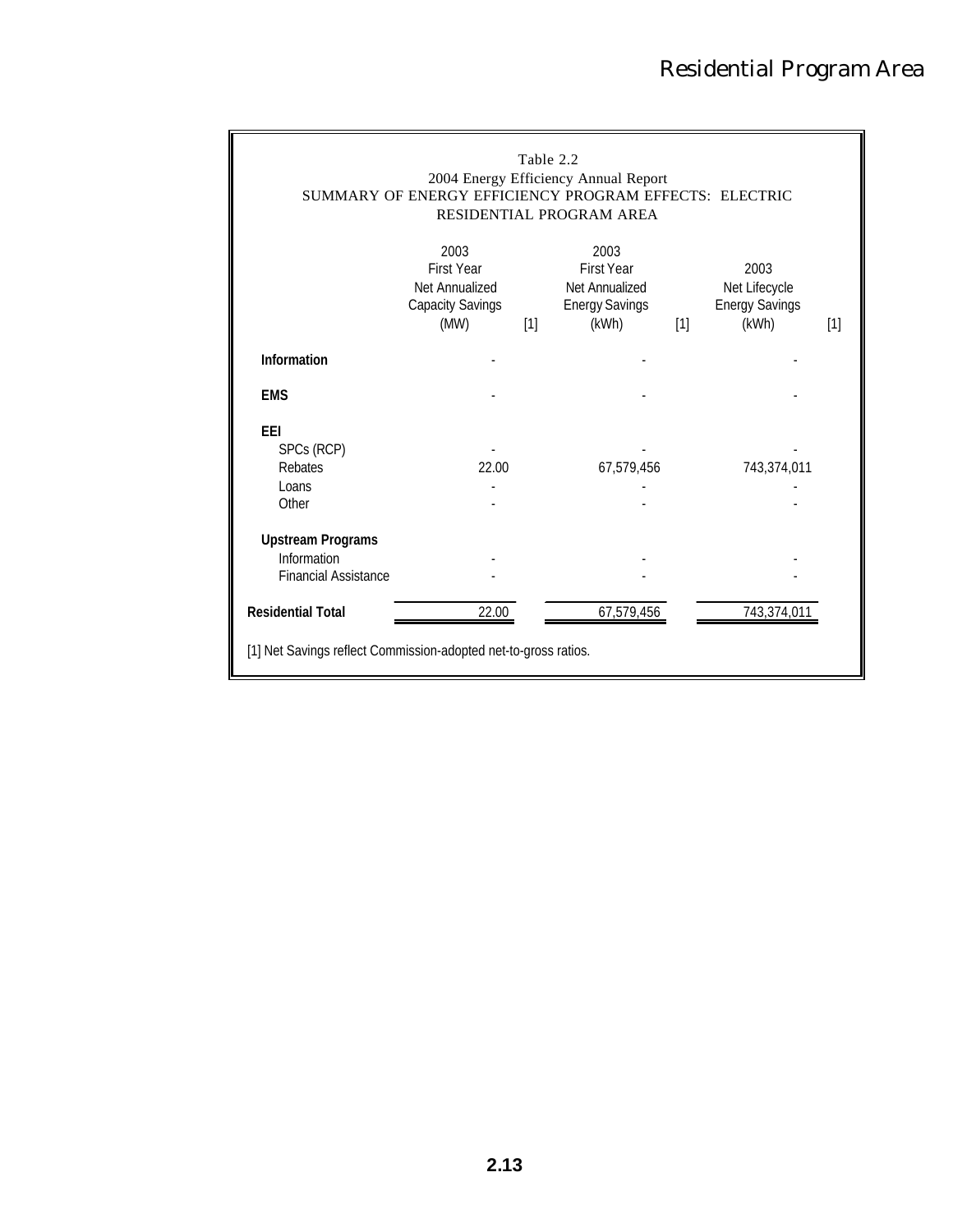|                                                                     |                                            |     | Table 2.3<br>2004 Energy Efficiency Annual Report<br>SUMMARY OF COST-EFFECTIVENESS: ELECTRIC<br>(Benefit-Cost Ratios)<br>RESIDENTIAL PROGRAM AREA |                   |                                              |      |
|---------------------------------------------------------------------|--------------------------------------------|-----|---------------------------------------------------------------------------------------------------------------------------------------------------|-------------------|----------------------------------------------|------|
|                                                                     | 2003<br>Program Administrator<br>Cost Test | [1] | 2003<br><b>Total Resource</b><br>Cost Test                                                                                                        | $\lceil 1 \rceil$ | 2003<br><b>Levelized Cost</b><br>(cents/kWh) | [1]  |
| Information                                                         |                                            |     |                                                                                                                                                   |                   |                                              |      |
| <b>EMS</b>                                                          |                                            |     |                                                                                                                                                   |                   |                                              |      |
| EEI<br>SPCs (RCP)<br>Rebates<br>Loans<br>Other                      | 2.15                                       |     | 1.59                                                                                                                                              |                   |                                              | 4.43 |
| <b>Upstream Programs</b><br>Information<br><b>Financial Assista</b> |                                            |     |                                                                                                                                                   |                   |                                              |      |
| <b>Residential Total</b>                                            | 1.91                                       |     | 1.45                                                                                                                                              |                   |                                              | 4.85 |
| [1] Includes costs depicted in Table TA 2.1 -                       |                                            |     |                                                                                                                                                   |                   |                                              |      |

Program Cost Estimates Used for Cost-Effectiveness - Residential Program Area.

**2.14**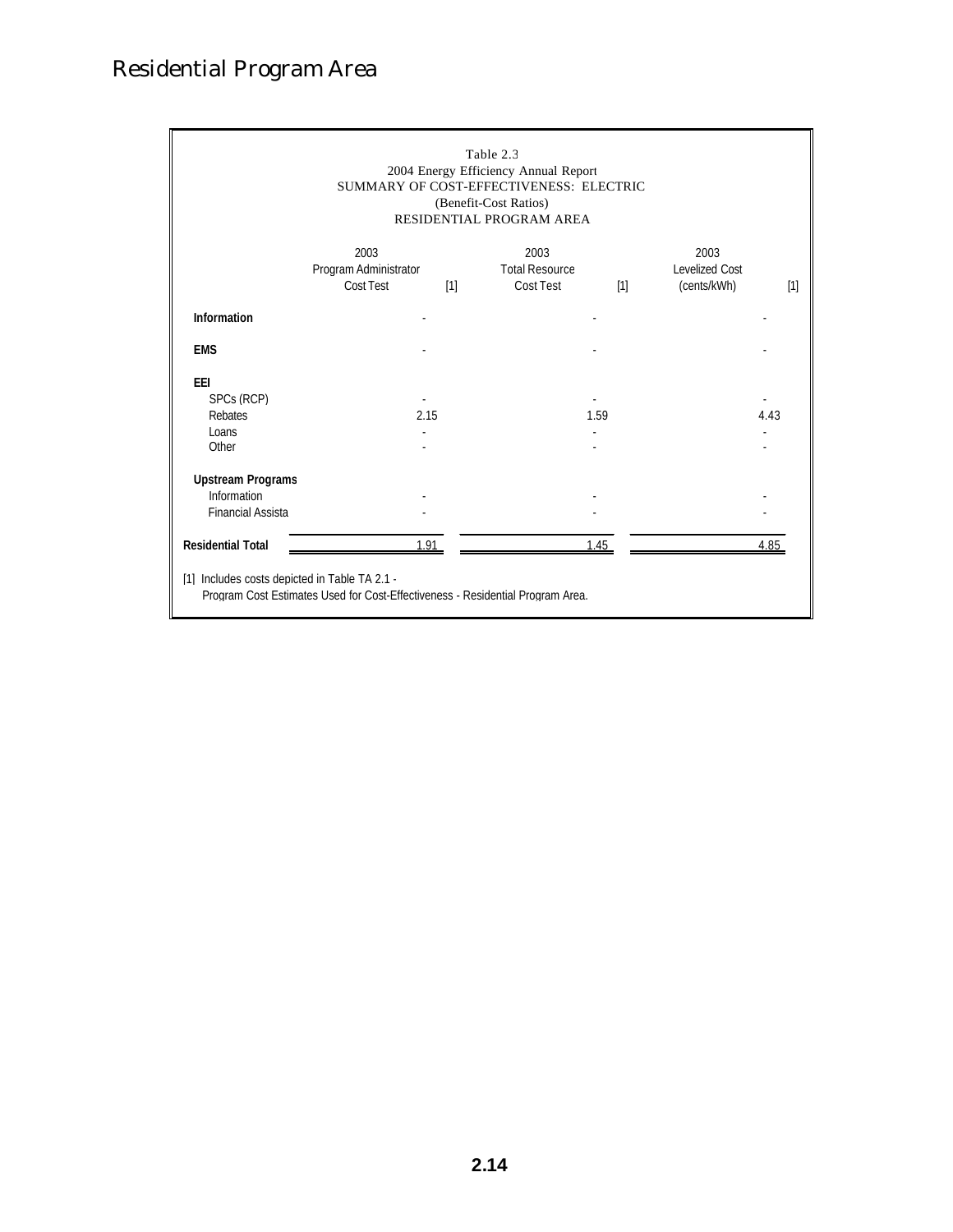|                             | (Net Benefits) | RESIDENTIAL PROGRAM AREA |
|-----------------------------|----------------|--------------------------|
|                             |                | 2003<br><b>TRC</b>       |
| Information                 | \$             |                          |
|                             |                |                          |
| <b>EMS</b>                  |                | (2,021,377)              |
| <b>EEI</b>                  |                |                          |
| SPCs (RCP)                  |                |                          |
| Rebates                     |                | 12,473,479               |
| Loans                       |                |                          |
| Other                       |                |                          |
| <b>Upstream Programs</b>    |                |                          |
| Information                 |                |                          |
| <b>Financial Assistance</b> |                |                          |
| <b>Residential Total</b>    | \$             | 10,452,101               |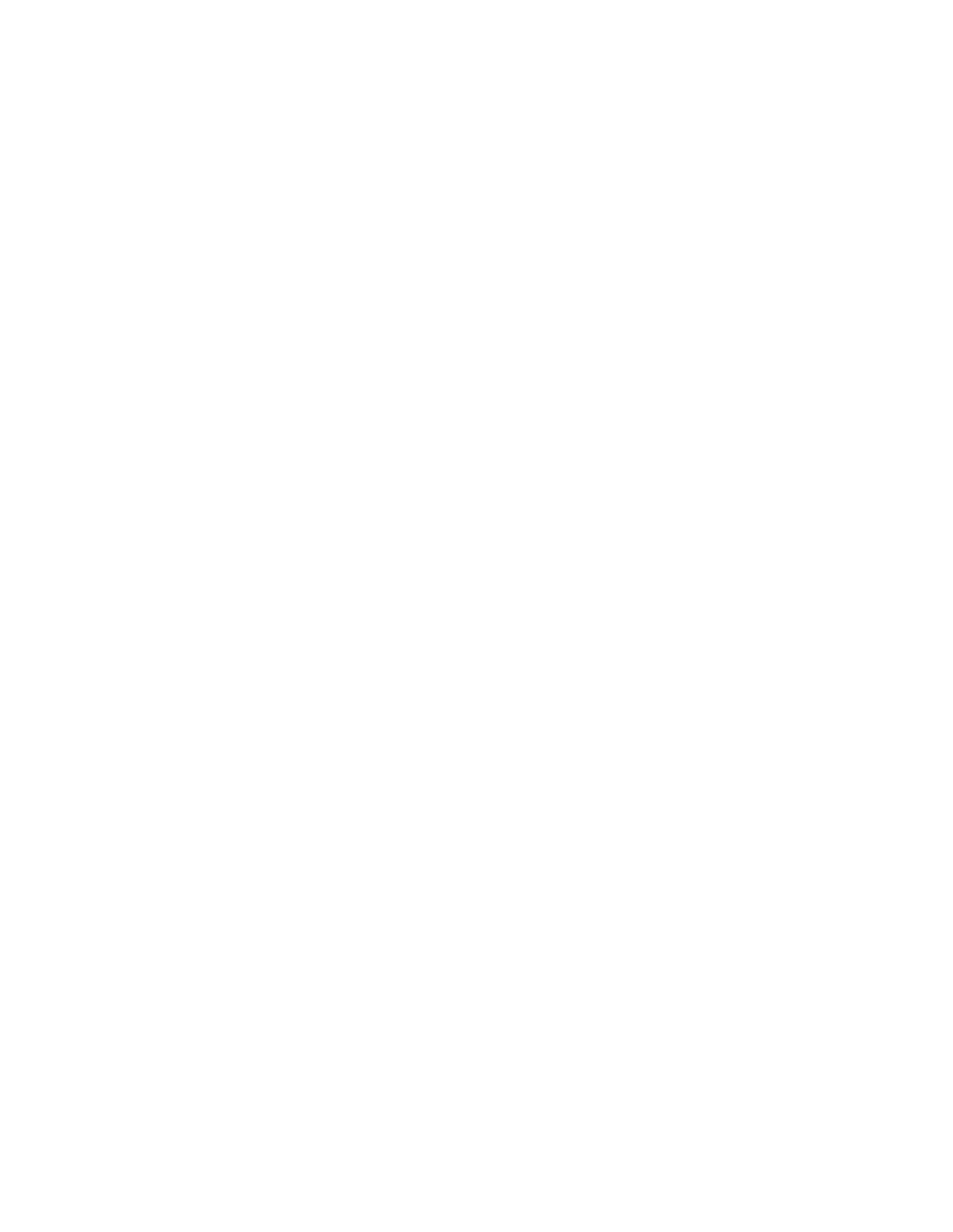# **Nonresidential Information**

# BUILDING OPERATOR CERTIFICATION PROGRAM

# **Program Description**

This is a statewide training and certification program that seeks to establish and support a professional credential for operators of medium and large commercial buildings (including governmental and institutional buildings and complexes). Certified operators receive the training and background to identify and implement energy savings opportunities as an integral part of their operations and maintenance activities. The Building Operator Certification (BOC) Level I training course consists of eight days of training classes offered once per month over a sevenmonth period, and the BOC Level II training course consists of seven days of training classes offered once

per month over a fivemonth period.

### **2003 Results and Achievements**

In 2003, the BOC program held six training course sessions and enrolled 134 students in these sessions. SCE's course locations were placed throughout southern California and within areas that have high concentrations of commercial buildings to make it easier for building operators to attend. SCE also leveraged the use of its energy center to deliver two of the six training courses. The program relied on direct outreach to recruit students such as using SCE's customer account representatives to enlist students.

SCE, in coordination with other California IOUs, designed a Level II training course that would build on the program's success from the prior year. The purpose of the Level II course was to emphasize equipment and troubleshooting and maintenance. As a result of this coordinated program enhancement process, the Level II course curriculum in 2003 consisted of Preventive Maintenance and Operations, Advanced Electrical Diagnostics, **HVAC** Troubleshooting and Maintenance, HVAC Controls and Optimization, Introduction to Building Commissioning, and Electric Motor Management. The topics covered in the Level II course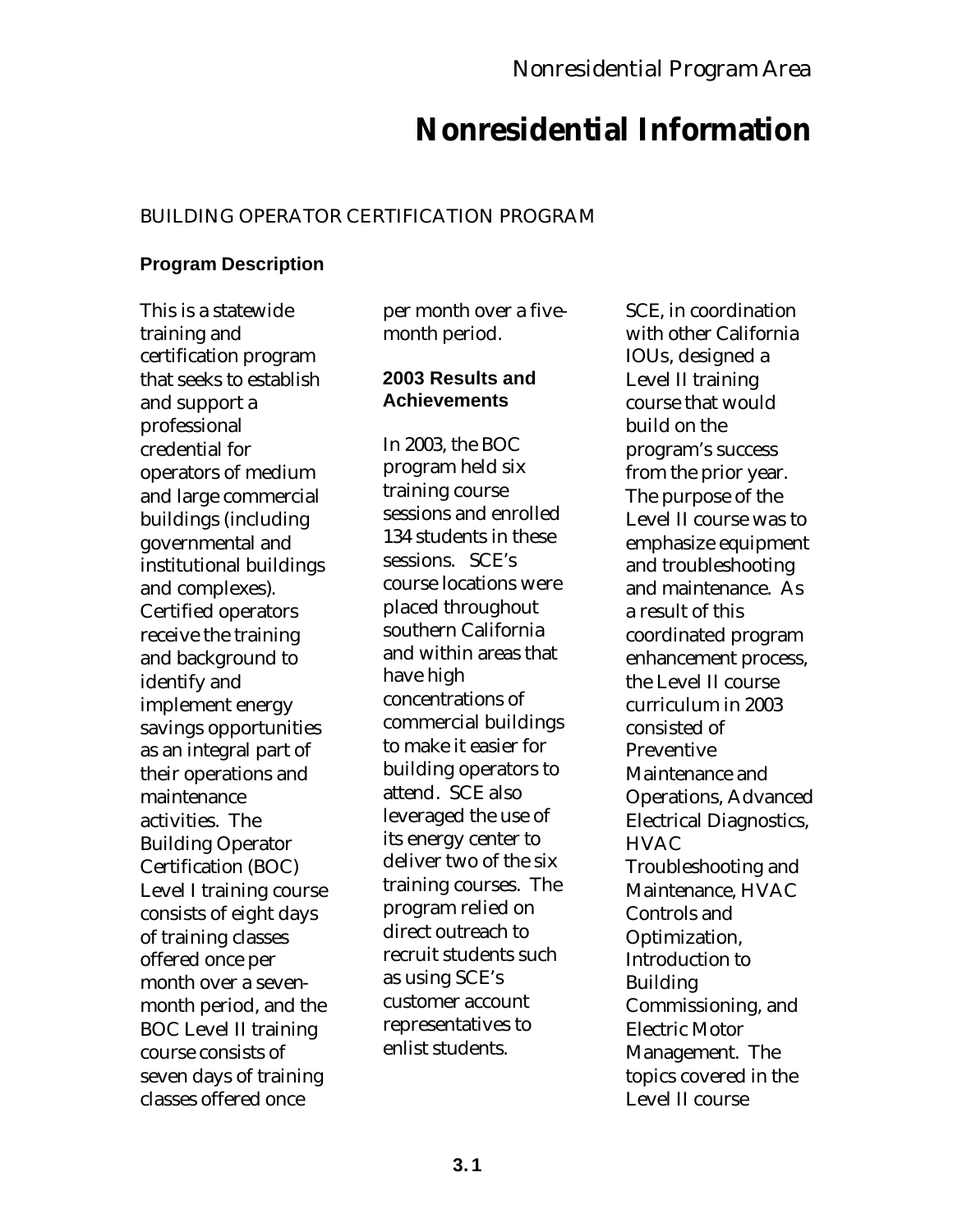expand on the maintenance and operational practices covered in BOC's Level I course.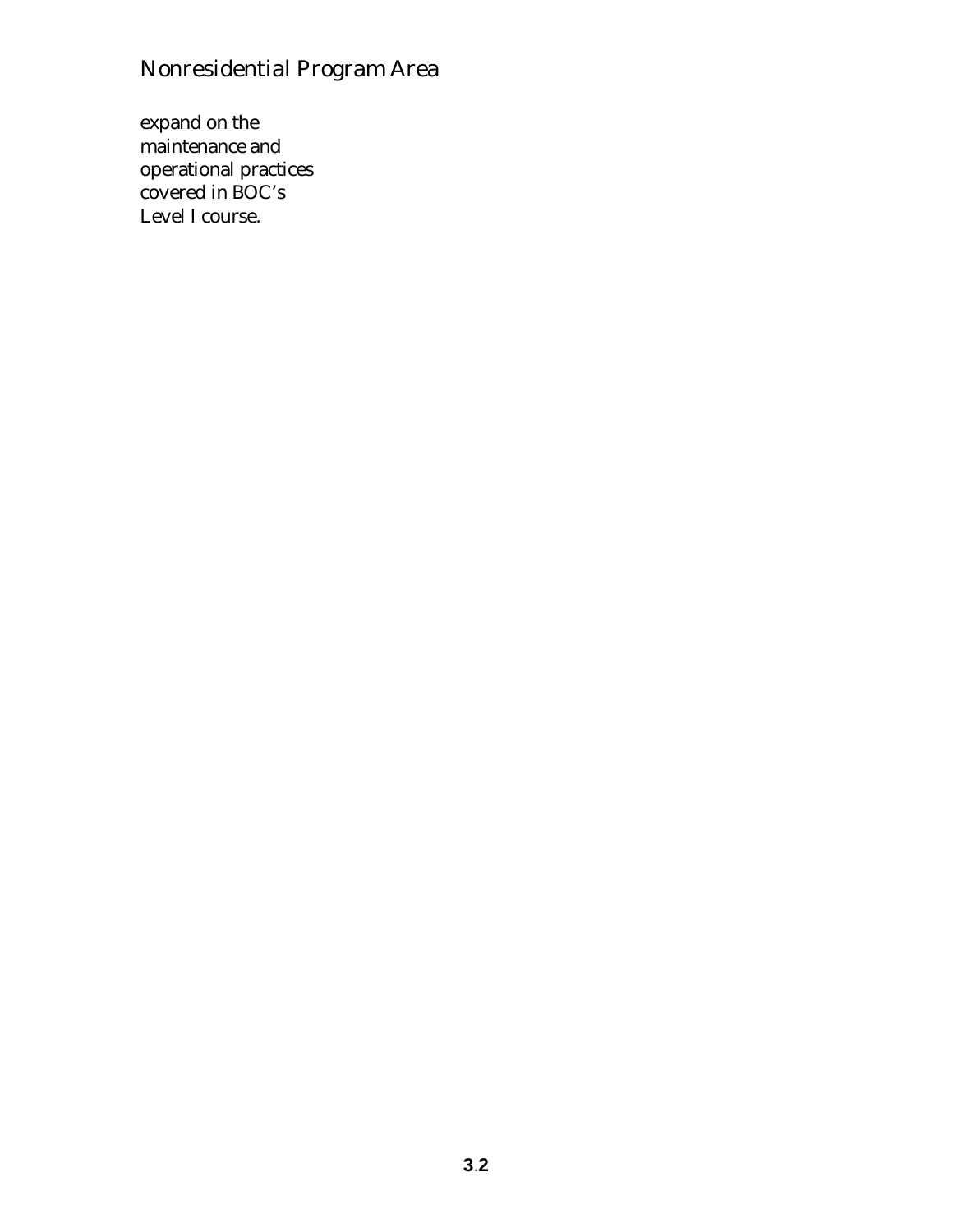# **Nonresidential Energy Management Services**

#### NONRESIDENTIAL ENERGY AUDITS

#### **Program Description**

This statewide information program offers free energy audits to nonresidential customers. The audit assists the customer by providing information on the benefits of installing measures or adopting practices that can reduce the customer's utility bills. The energy audit recommendations are based on the customer's recent billing history and/or customer-specific information regarding equipment and building characteristics. The types of energy audits

offered by the program include: onsite, online, mail-in, over-the-phone and CD-ROM audits. Online audits are available in Spanish and English. In addition, on-site audits may be conducted in the following languages: Spanish, Korean, Chinese, as well as English.

#### **2003 Results and Achievements**

By the end of 2003, the program completed 8,533 audits, of which 3,100 audits were classified as HTR. To achieve these results, the program used a combination of

targeted marketing and outreach along with an expansion of the online audit in Spanish to enlarge and enhance the market for SCE's online audit tool.

SCE used various channels to create additional program awareness among the nonresidential customer class. These channels assured the program's overall success and included activities such as direct mailings, informational classes, customer outreach events, e-mail blasts, promotional online giveaways and newsletters.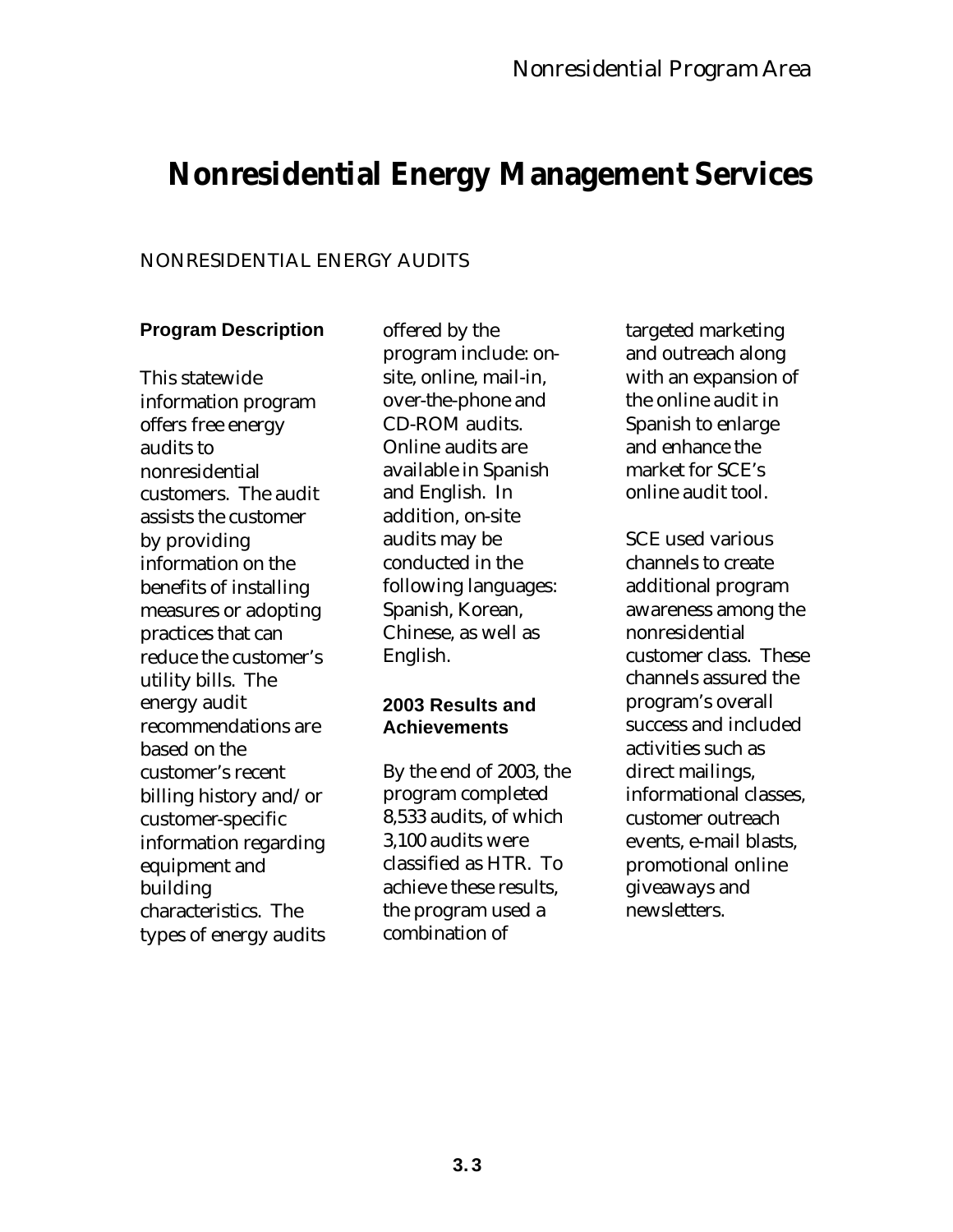# **Nonresidential Energy Management Services**

# PUMP TEST AND HYDRAULIC SERVICES

# **Program Description**

The Local Pump Test and Hydraulic Services (PTHS) program is intended to influence water agencies, municipalities, agricultural, and other customers with pumping applications to adopt maintenance and capital investment practices that will ultimately improve the overall efficiency of their pumping systems. This objective is accomplished through hydraulic test specialists who provide pump efficiency tests that determine overall plant system efficiency, electrical motor performance, pump hydraulics, and water well characteristics.

In addition, SCE delivered activities to this group of customers that were

historically known as energy management services. These included education and training activities that promote energy efficiency. SCE accomplished this through strengthening current relationships and cultivating new relationships with agri-businesses, water districts, trade and ethnic associations, vendors, manufacturers, and local and state governments.

# **2003 Results and Achievements**

In 2003, the SCE PTHS program performed specialized pump tests on 3,665 pumps for agricultural and water agency customers. Customers that were previously considered "non-participants" accounted for 45% of these tests. It is anticipated that

recommendations from tests performed in 2003 will result in over 22,940,000 kWh in energy savings.

Program activity in 2003 included distributing approximately 350 brochures to prospective customers and mailing 200 letters directed to reach SCE's "nonparticipating" agricultural/water customers to encourage them to take advantage of the program's services. Specifically, the letters provided information regarding SCE's free energy efficiency pump test and identified available rebates/incentives through SCE's incentive programs.

SCE developed a compact disc in conjunction with the Department of Energy to promote the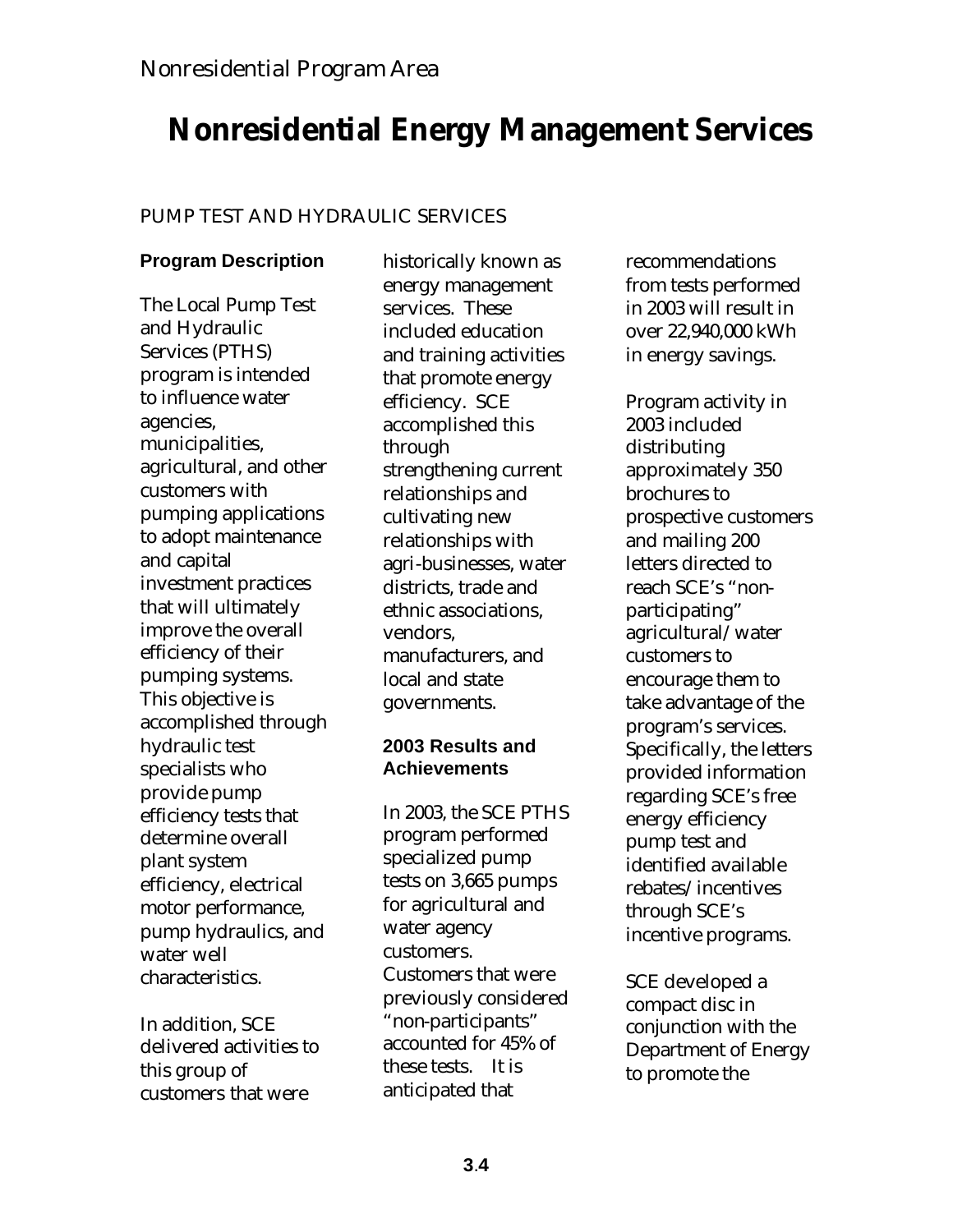efficient pumping systems. Over 20 compact discs were distributed to customers, vendors, and other industry participants.

In 2003, the SCE Pump Test program participated in the 36th Annual World Ag Expo in Tulare, California, which attracted over 100,000 people. Over 900 attendees engaged in various discussions and demonstrations, and received SCE's Pumping Productivity Manuals and Pumping Energy and financial evaluations compact disc based tools from SCE's exhibit.

SCE's Pump Test program promoted energy efficiency and its pump test services at the Inland Counties Water Association Vendor's Fair. Approximately 150

attendees received literature and engaged in various discussions and demonstrations. In addition, a presentation was given to the Association of Ventura County Water Agencies.

To help educate customers regarding energy efficiency and the program's services, SCE sponsored the Home Town Utility event at AgTAC in Tulare, California. Approximately 40 customers attended the convention and received an overview of the pump test program, how to implement energy efficiency measures and how to save money.

As members of the energy committee, SCE attended and participated in the

American Water Works Association Conference. During the conference, the manager of the PT&HS program delivered a presentation focused on the benefits of saving energy through pump test services offered through SCE's program. Approximately 40 customers attended.

Even though agricultural customers by accepted definition are considered HTR customers, SCE used a direct mailing solicitation to reach additional HTR customers. Specially prepared letters were mailed to 200 customers with 6% of those customers responding with a request for a pump test for their operations.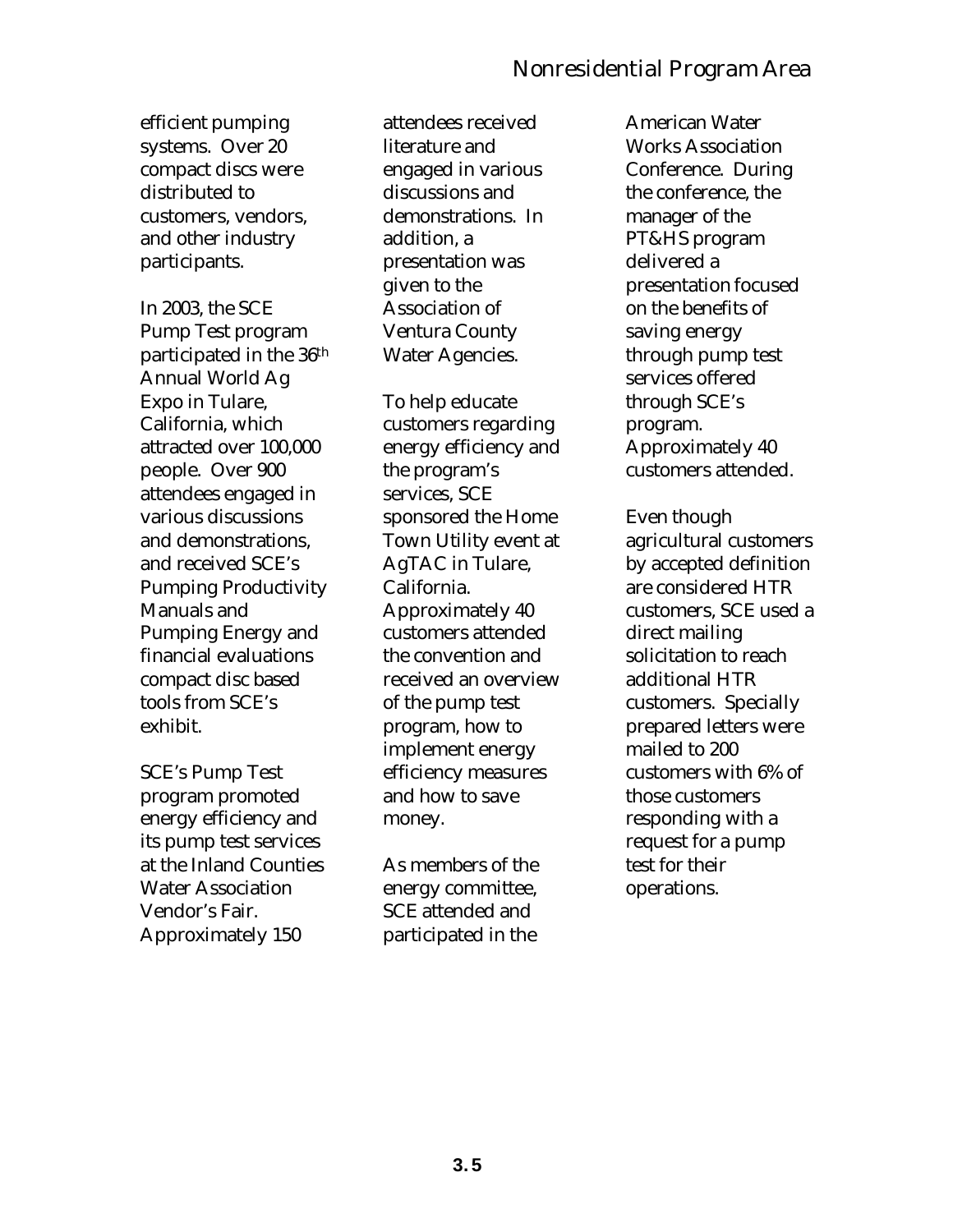# **Nonresidential Energy Efficiency Incentives**

### SMALL NONRESIDENTIAL HARD-TO-REACH PROGRAM

### **Program Description**

The Small Nonresidential Hardto-Reach program, implemented as the Small Business Lighting Retrofit program, offers energy efficiency information, equipment, and education to very small business customers typically located in rural areas within SCE's service area. SCE's HTR customers are defined as all customers who are located in rural zip codes and/or all customers with a monthly demand of less than 20 kW. The program introduces small business customers to the

benefits of energy efficiency through lighting system upgrades which consist of the replacement of low efficiency lighting with high efficiency lighting. An energy audit is performed to determine the potential for energy savings. This is part of the education piece of the program. After discussing the audit results with the customer, the upgrades are provided. Since cost is a major concern for the small business owner, and the largest barrier to participation in the traditional rebate programs, all program services are

provided free of charge. Professional electrical contractors, hired through a competitive bid process, provide the audits, education, and installation of the lighting system upgrades.

#### **2003 Results and Achievements**

By the end of 2003, more than 1,000 very small businesses participated in the program and, in aggregate, realized 5,108 MWh of net annualized energy savings and 1.08 MW of net peak load reduction.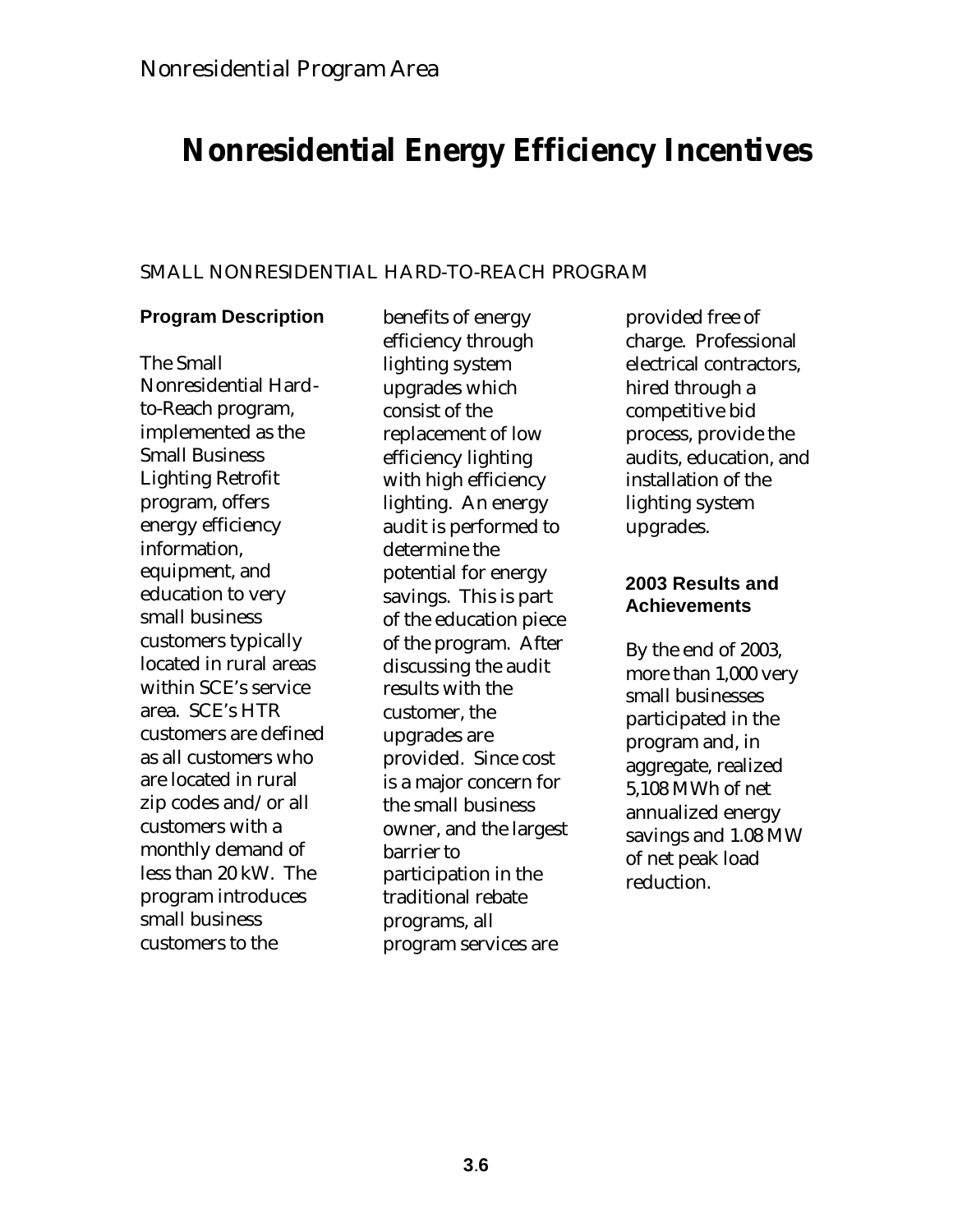# **Nonresidential Energy Efficiency Incentives**

# EXPRESS EFFICIENCY

### **Program Description**

This statewide program offers nonresidential prescriptive rebates for specific, proven energy efficient measures including lighting; heating, ventilation and air conditioning (HVAC); refrigeration; agricultural; gas; food service; and motor retrofit measures. The program is targeted to HTR, small and medium-sized commercial, industrial, and agricultural customers with monthly demand equal to or less than 500 kW or 250,000 annual therms.

#### **2003 Results and Achievements**

The Express Efficiency program realized a total of 123,173 MWh of net annualized energy savings and 27.1 MW of net peak load reductions for

small and mediumsized businesses in SCE's service area.

The statewide Express Efficiency program offered customers higher rebates for installing selected energy efficient lighting, light emitting diodes (LED), air conditioning, refrigeration, agricultural, and motor equipment during the bridge period, through April 17, 2003. In the third quarter of 2003, SCE in coordination with the other California IOUs submitted a joint proposal to the Commission requesting increased incentive levels for selected energy efficient measures. The Commission allowed the Express Efficiency program to increase incentive rebate levels by up to 60 percent for

qualifying measures that utility program managers deemed appropriate. The IOUs agreed to increase incentives on selected measures and began promoting the new rebate levels effective September 22, 2003.

During the year, the Express Efficiency program was marketed to SCE nonresidential customers in more than 1.9 million direct mail pieces. These included the "Simple Solutions, Smart Savings" direct mail package, two Business Connections bill inserts (June and September), and three mailers targeted by **Standard** Identification Code (SIC) which promoted cooling, lighting, and refrigeration.

In December 2003, the Express Efficiency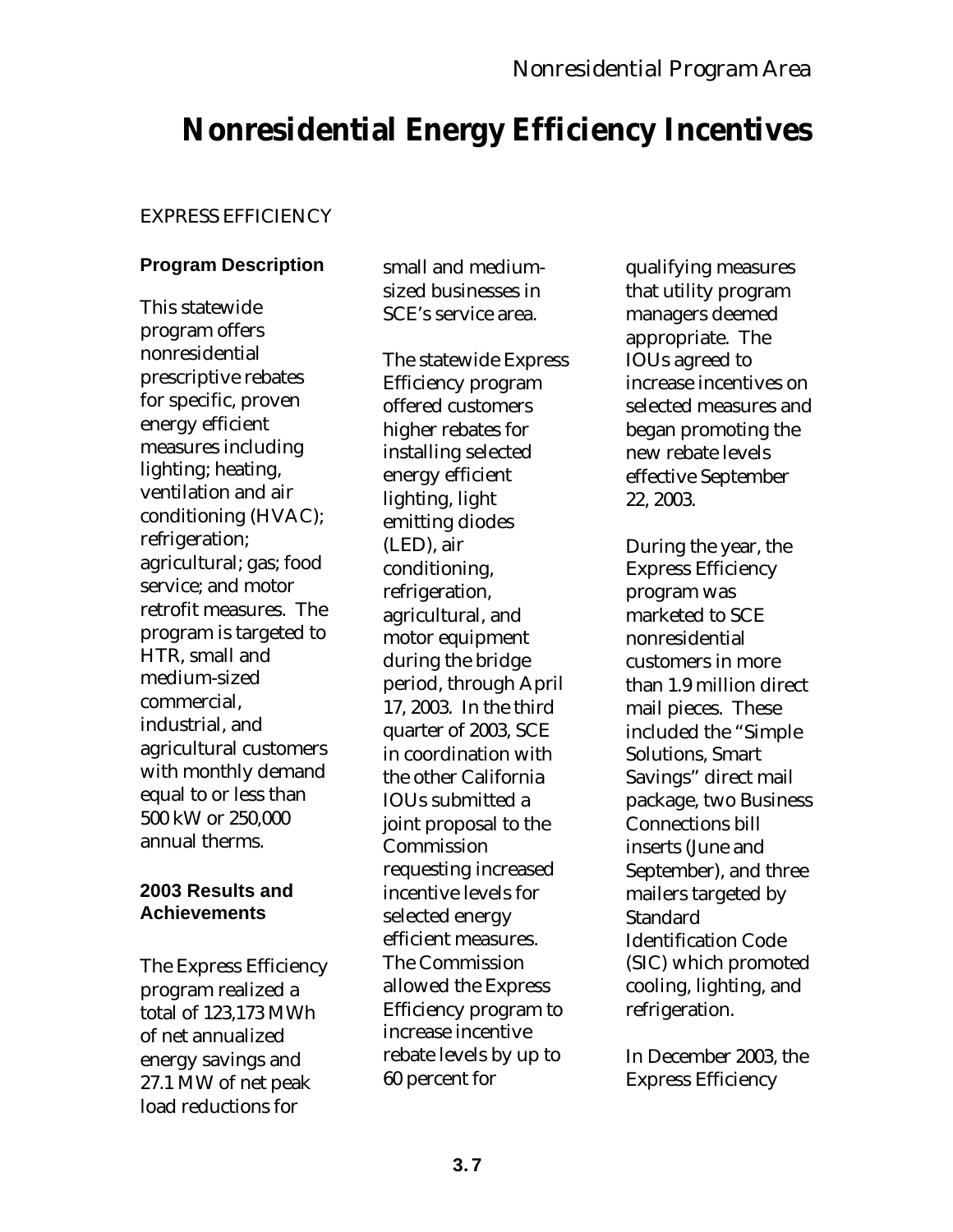program received recognition from the American Council for an Energy-Efficient Economy (ACEEE) as an "exemplary program". This is part of ACEEE's national awards program to honor America's best energy efficiency programs. Programs selected for this honor were deemed to be especially noteworthy for their effectiveness and innovation in helping customers achieve greater levels of energy efficiency.

The Express Efficiency program was challenged to achieve a HTR participation rate of 47 percent, meaning that a minimum of 47 percent of rebates actually paid would go to HTR customers. HTR customers were identified as all very small businesses (i.e., customers on a GS-1 rate) and any small business (i.e., customers on a GS-2 rate) with a service address located in a rural zip code within SCE's service area.

The actual HTR participation was 57.5 percent, or 122 percent of goal.

Express Efficiency coordinated its efforts with SCE's Business Solutions Team. They are a diverse group of account executives that generally belong to organizations within the communities in which they work. They have a sense of community needs, know the customers well, and are positioned locally to help the individual members of these business organizations and customer groups to identify energy efficiency opportunities and overcome the market barriers related to the achievement of their full energy efficiency potential. Some examples of Business Solutions Team involvement in HTR community events in 2003 are:

- Energy Star Expo (19 locations) – May 17, 2003
- Nonprofit Community

Energy Efficiency Workshop – July 8, 2003

- African American Small Business Energy Efficiency Outreach – July 25, 2003
- Korean Energy Efficiency Expo – July 26, 2003
- El Monte Energy Walk, Hispanic Small Business Outreach – August 23, 2003
- Chinese Small Business Energy Efficiency Forum – August 27, 2003

In a pilot program element, SCE enrolled 2,600 HTR customers in the Express Efficiency program at a series of community and association energy expos in 2003 (some listed above). As part of enrollment, and to introduce HTR customers to energy efficiency, each HTR customer received one to six free compact florescent lamps (CFLs) depending on individual need. This outreach method proved to be highly effective in stimulating HTR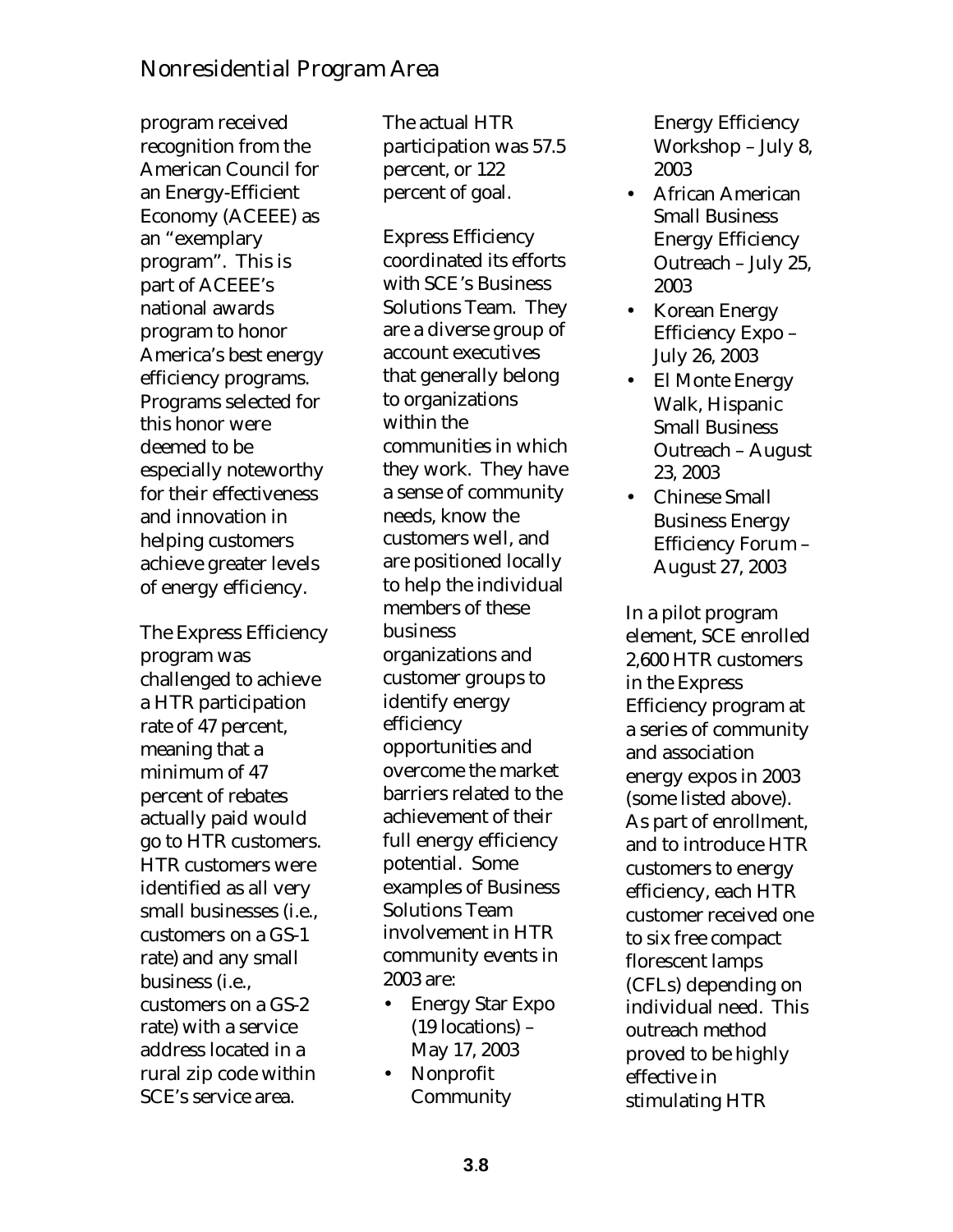# Nonresidential Program Area

enrollment and allowed participants to begin saving energy and money immediately.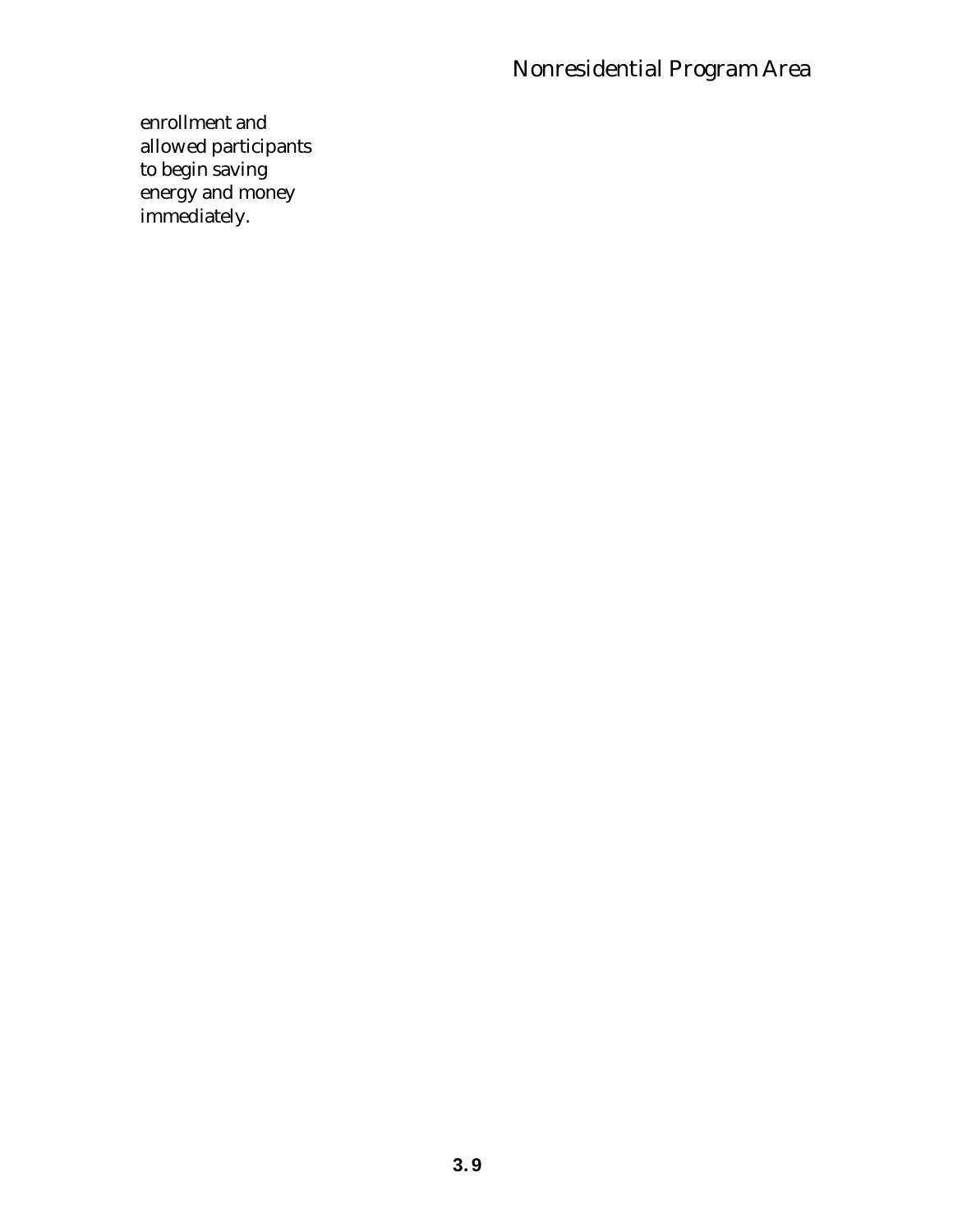# **Nonresidential Energy Efficiency Incentives**

#### STANDARD PERFORMANCE CONTRACT (SPC)

#### **Program Description**

eligible to participate.

This statewide program offers incentives to large and medium size businesses for custom-designed, energy savings retrofits of existing facilities. Small and very small businesses can also participate, if their measures do not qualify for the Express Efficiency program. Any utility customer paying the gas or electric Public Goods Charge (PGC) in the IOU service areas is eligible. This includes utility customers who may have opted to purchase electricity or gas from other suppliers. Third party Energy Efficiency Service Providers (EESPs) who sponsor energy efficiency retrofit projects at utility customer facilities are also

The program consists of a "standard offer" payment of a fixedprice incentive by the utility administrator to end-users or thirdparty EESPs in exchange for kilowatthour energy savings achieved by the installation of an energy efficiency project at a host customer facility. Incentives are based on the amount of kWh saved and applicants are eligible to receive up to 50 percent of the total project cost.

#### **2003 Results and Achievements**

In 2003, the program achieved over 90,763 MWh in net annualized energy savings and nearly 11.9 MW of net demand reduction.

The dollar value of paid and committed incentives attributed to the 2003 SPC program totals more than \$11.6 million. As in previous years, the customer demand for the SPC program outstripped its budget and by July 2003, the program was fully subscribed and a customer wait list was instituted. As funds became available or earlier projects dropped out, the wait list applicants were funded in the order approved. The continued demand for the program is due to the aggressive outreach strategy SCE employs. The program primarily uses SCE customer account representatives to inform customers about the program.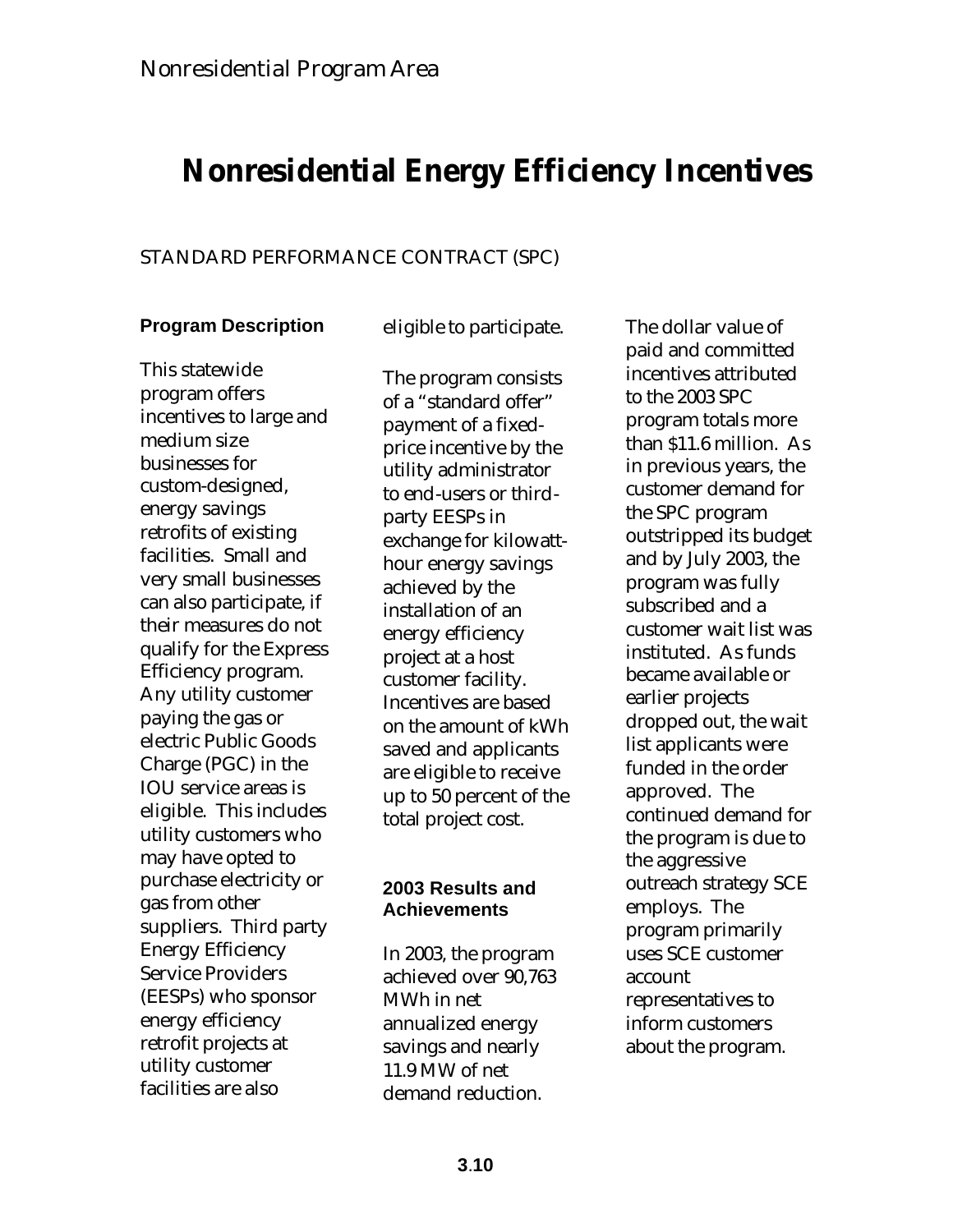| Table 3.1<br>2004 Energy Efficiency Annual Report<br>SUMMARY OF ENERGY EFFICIENCY EXPENDITURES: ELECTRIC<br>NONRESIDENTIAL PROGRAM AREA |                       |       |                  |       |  |  |  |
|-----------------------------------------------------------------------------------------------------------------------------------------|-----------------------|-------|------------------|-------|--|--|--|
|                                                                                                                                         | 2003<br><b>Budget</b> | $[1]$ | 2003<br>Recorded | [1,2] |  |  |  |
| Information                                                                                                                             | 450,000               | \$    | 350,343          |       |  |  |  |
| <b>EMS</b><br>Large<br>Small/Medium                                                                                                     | 3,550,000             |       | 3,265,181        |       |  |  |  |
| <b>EEI: Customized Rebates</b><br>Large<br>Small/Medium                                                                                 |                       |       |                  |       |  |  |  |
| <b>EEI: Prescriptive Rebates</b><br>Large<br>Small/Medium                                                                               | 8,400,000             |       | 8,777,355        |       |  |  |  |
| <b>EEI: SPCs</b><br>Large<br>Small/Medium                                                                                               | 13,750,000            |       | 15,165,977       |       |  |  |  |
| <b>Upstream Programs</b><br>Information<br><b>Financial Assistance</b>                                                                  |                       |       |                  |       |  |  |  |
| <b>Nonresidential Total</b>                                                                                                             | 26,150,000            | \$    | 27,558,856       |       |  |  |  |
|                                                                                                                                         |                       |       |                  |       |  |  |  |

[1] Excludes Shareholder Incentives and Other Costs, as shown in Table TA 3.1.

[2] All Recorded amounts include payments in 2003 and amounts committed to projects in 2003. Committed amounts may not be fully realized.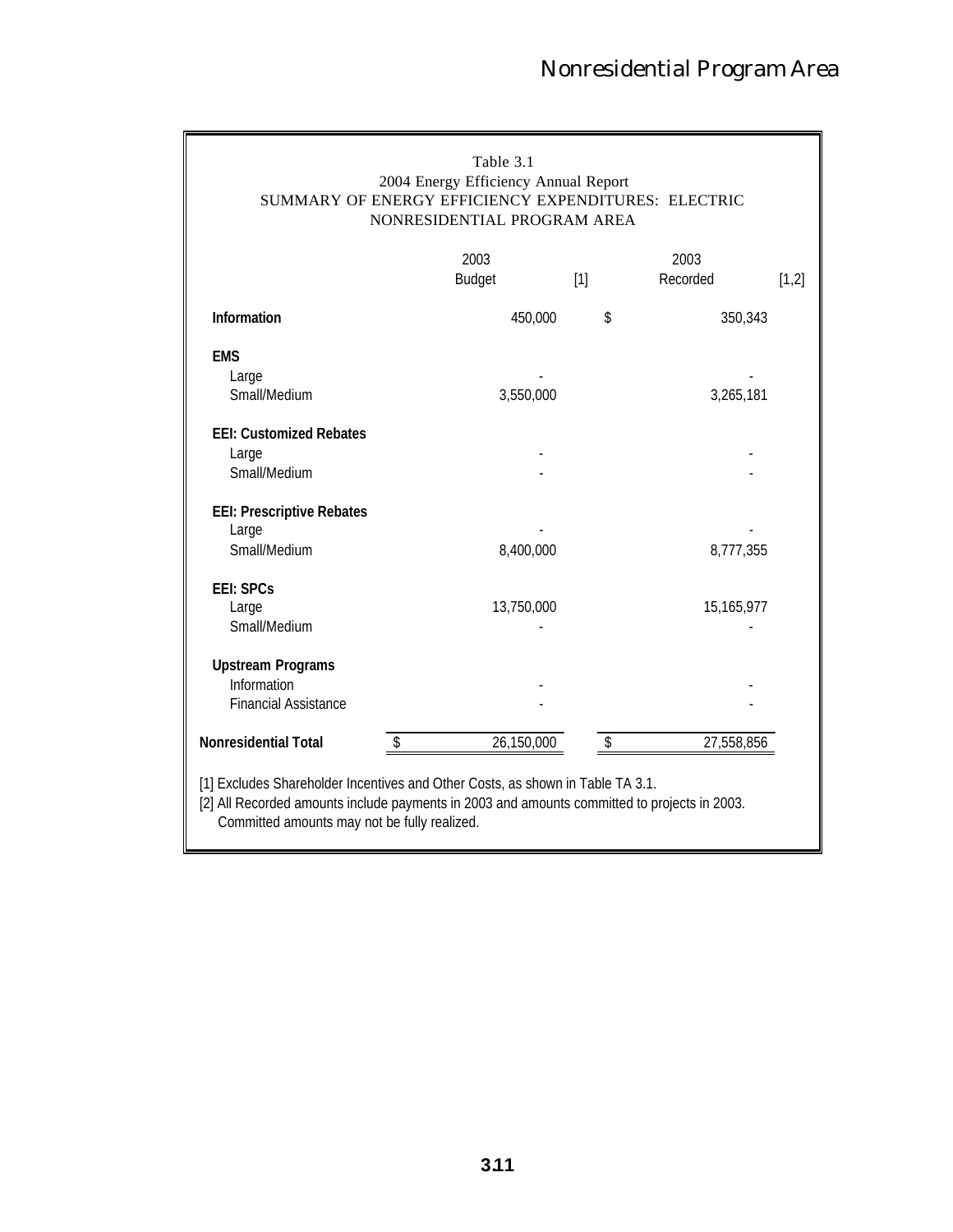# Nonresidential Program Area

|                                  | SUMMARY OF ENERGY EFFICIENCY PROGRAM EFFECTS: ELECTRIC                         | Table 3.2 | 2004 Energy Efficiency Annual Report<br>NONRESIDENTIAL PROGRAM AREA           |       |                                                         |       |
|----------------------------------|--------------------------------------------------------------------------------|-----------|-------------------------------------------------------------------------------|-------|---------------------------------------------------------|-------|
|                                  | 2003<br><b>First Year</b><br>Net Annualized<br><b>Capacity Savings</b><br>(MW) | $[1]$     | 2003<br><b>First Year</b><br>Net Annualized<br><b>Energy Savings</b><br>(kWh) | $[1]$ | 2003<br>Net Lifecycle<br><b>Energy Savings</b><br>(kWh) | $[1]$ |
| Information                      |                                                                                |           |                                                                               |       |                                                         |       |
| <b>EMS</b>                       |                                                                                |           |                                                                               |       |                                                         |       |
| Large                            |                                                                                |           |                                                                               |       |                                                         |       |
| Small/Medium                     |                                                                                |           |                                                                               |       |                                                         |       |
| <b>EEI: Customized Rebates</b>   |                                                                                |           |                                                                               |       |                                                         |       |
| Large                            |                                                                                |           |                                                                               |       |                                                         |       |
| Small/Medium                     |                                                                                |           |                                                                               |       |                                                         |       |
| <b>EEI: Prescriptive Rebates</b> |                                                                                |           |                                                                               |       |                                                         |       |
| Large                            |                                                                                |           |                                                                               |       |                                                         |       |
| Small/Medium                     | 28.20                                                                          |           | 128,281,623                                                                   |       | 1,795,942,717                                           |       |
| <b>EEI: SPCs</b>                 |                                                                                |           |                                                                               |       |                                                         |       |
| Large                            | 11.95                                                                          |           | 90,763,173                                                                    |       | 1,452,210,767                                           |       |
| Small/Medium                     |                                                                                |           |                                                                               |       |                                                         |       |
| <b>Upstream Programs</b>         |                                                                                |           |                                                                               |       |                                                         |       |
| Information                      |                                                                                |           |                                                                               |       |                                                         |       |
| Financial Assistanc              |                                                                                |           |                                                                               |       |                                                         |       |
| <b>Nonresidential Total</b>      | 40.15                                                                          |           | 219,044,796                                                                   |       | 3,248,153,484                                           |       |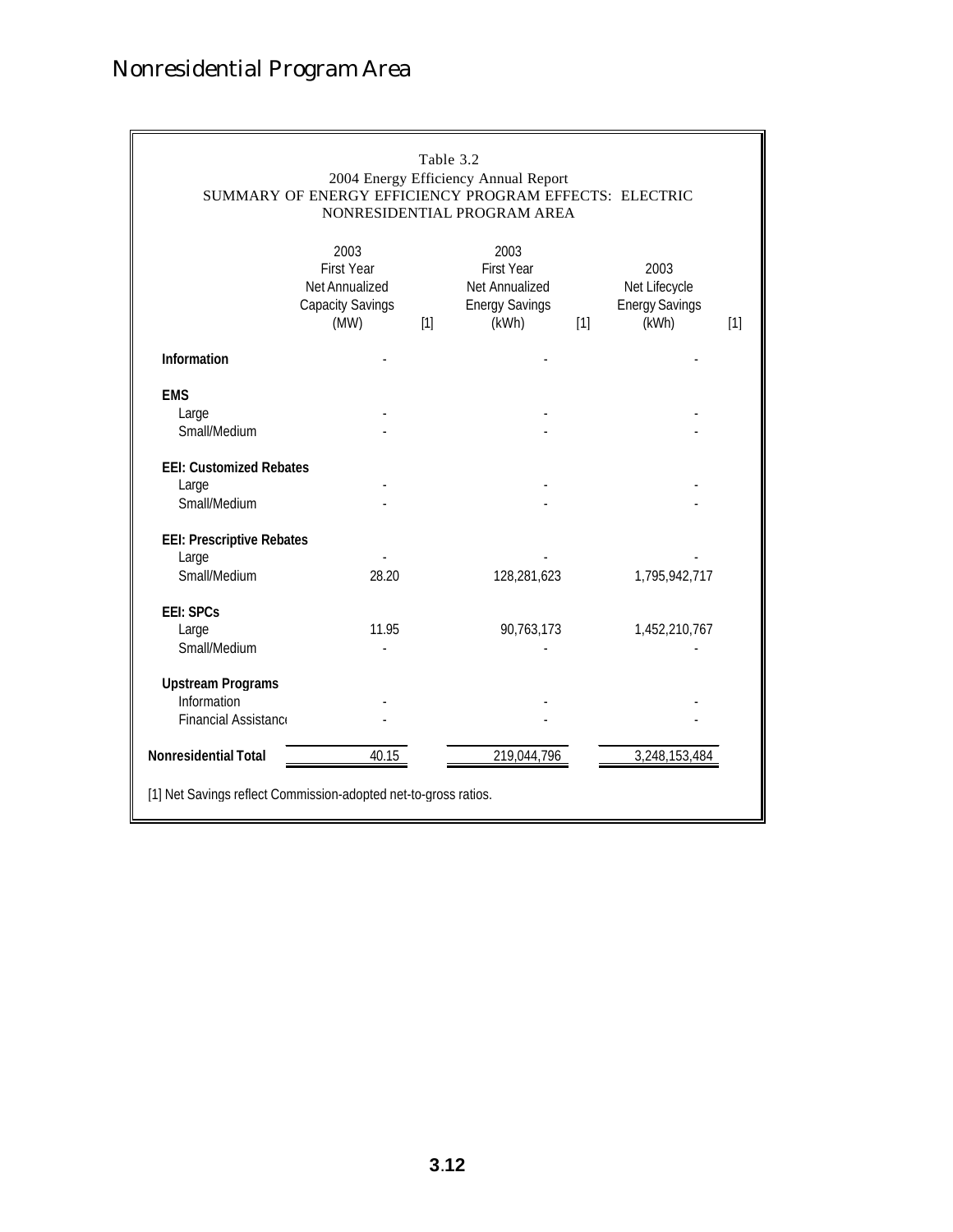| Table 3.3<br>2004 Energy Efficiency Annual Report<br>SUMMARY OF COST-EFFECTIVENESS: ELECTRIC<br>(Benefit-Cost Ratios)<br>NONRESIDENTIAL PROGRAM AREA |                                            |       |                                            |       |                                              |       |  |
|------------------------------------------------------------------------------------------------------------------------------------------------------|--------------------------------------------|-------|--------------------------------------------|-------|----------------------------------------------|-------|--|
|                                                                                                                                                      | 2003<br>Program Administrator<br>Cost Test | $[1]$ | 2003<br><b>Total Resource</b><br>Cost Test | $[1]$ | 2003<br><b>Levelized Cost</b><br>(cents/kWh) | $[1]$ |  |
| Information                                                                                                                                          |                                            |       |                                            |       |                                              |       |  |
| <b>EMS</b><br>Large<br>Small/Medium                                                                                                                  |                                            |       |                                            |       |                                              |       |  |
| <b>EEI: Customized Rebates</b><br>Large<br>Small/Medium                                                                                              |                                            |       |                                            |       |                                              |       |  |
| <b>EEI: Prescriptive Rebates</b><br>Large<br>Small/Medium                                                                                            | 7.77                                       |       | 3.63                                       |       | 1.82                                         |       |  |
| <b>EEI: SPCs</b><br>Large<br>Small/Medium                                                                                                            | 4.23                                       |       | 3.36                                       |       | 2.42                                         |       |  |
| <b>Upstream Programs</b><br>Information<br><b>Financial Assist</b>                                                                                   |                                            |       |                                            |       |                                              |       |  |
| Nonresidential Tota                                                                                                                                  | 4.80                                       |       | 3.19                                       |       | 2.27                                         |       |  |
| [1] Includes costs depicted in Table TA 3.1 -<br>Program Cost Estimates Used for Cost-Effectiveness - Nonresidential Program Area.                   |                                            |       |                                            |       |                                              |       |  |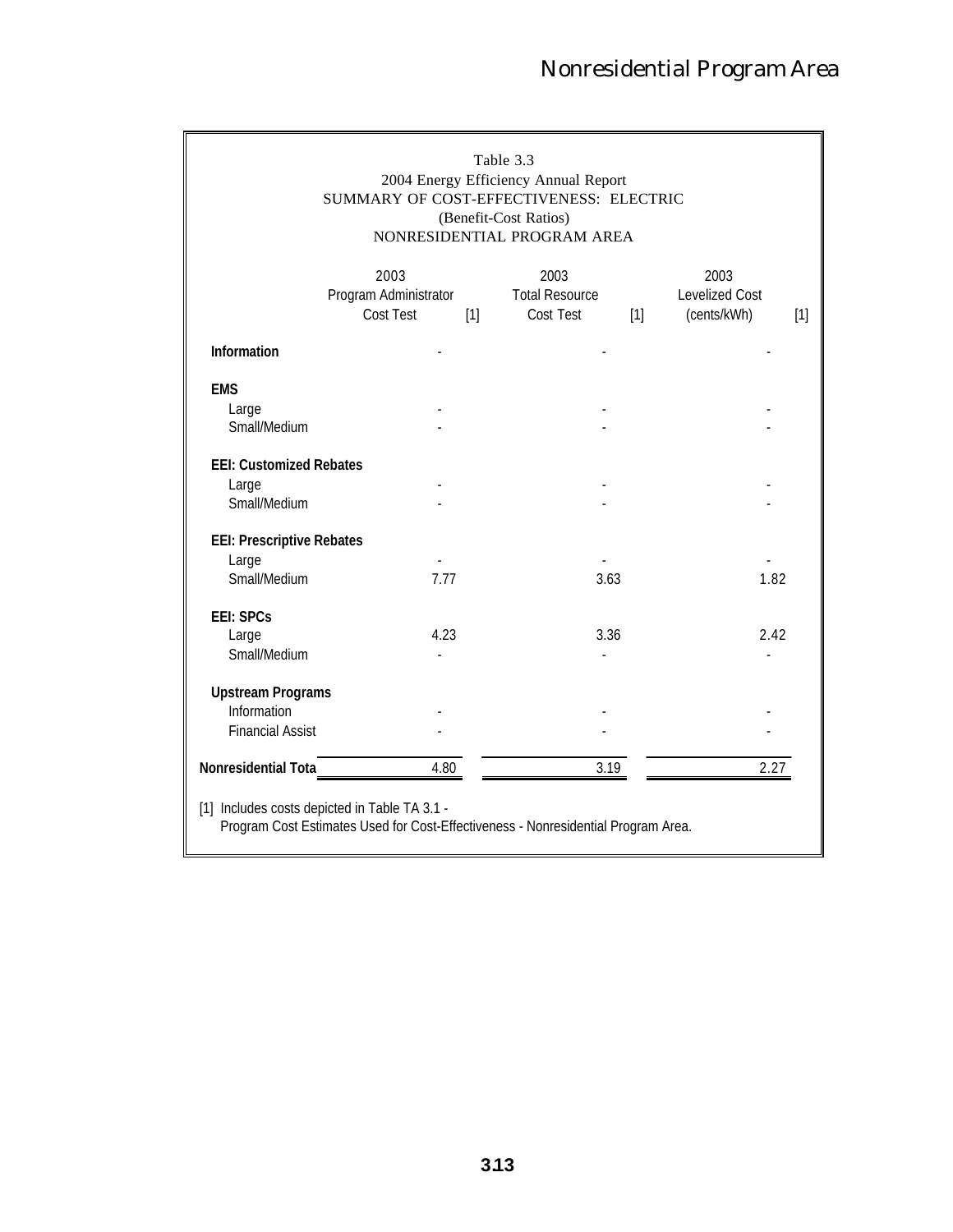# Nonresidential Program Area

| Table 3.4<br>2004 Energy Efficiency Annual Report<br>SUMMARY OF COST-EFFECTIVENESS: ELECTRIC<br>NONRESIDENTIAL PROGRAM AREA<br>(Net Benefits) |    |                    |  |  |
|-----------------------------------------------------------------------------------------------------------------------------------------------|----|--------------------|--|--|
|                                                                                                                                               |    | 2003<br><b>TRC</b> |  |  |
| <b>Information</b>                                                                                                                            | \$ | (379,068)          |  |  |
| <b>EMS</b><br>Large<br>Small/Medium                                                                                                           |    | (3,348,396)        |  |  |
| <b>EEI: Customized Rebates</b><br>Large<br>Small/Medium                                                                                       |    |                    |  |  |
| <b>EEI: Prescriptive Rebates</b><br>Large<br>Small/Medium                                                                                     |    | 50,251,495         |  |  |
| <b>EEI: SPCs</b><br>Large<br>Small/Medium                                                                                                     |    | 45,495,581         |  |  |
| <b>Upstream Programs</b><br>Information<br><b>Financial Assistance</b>                                                                        |    |                    |  |  |
| <b>Nonresidential Total</b>                                                                                                                   | \$ | 92,019,612         |  |  |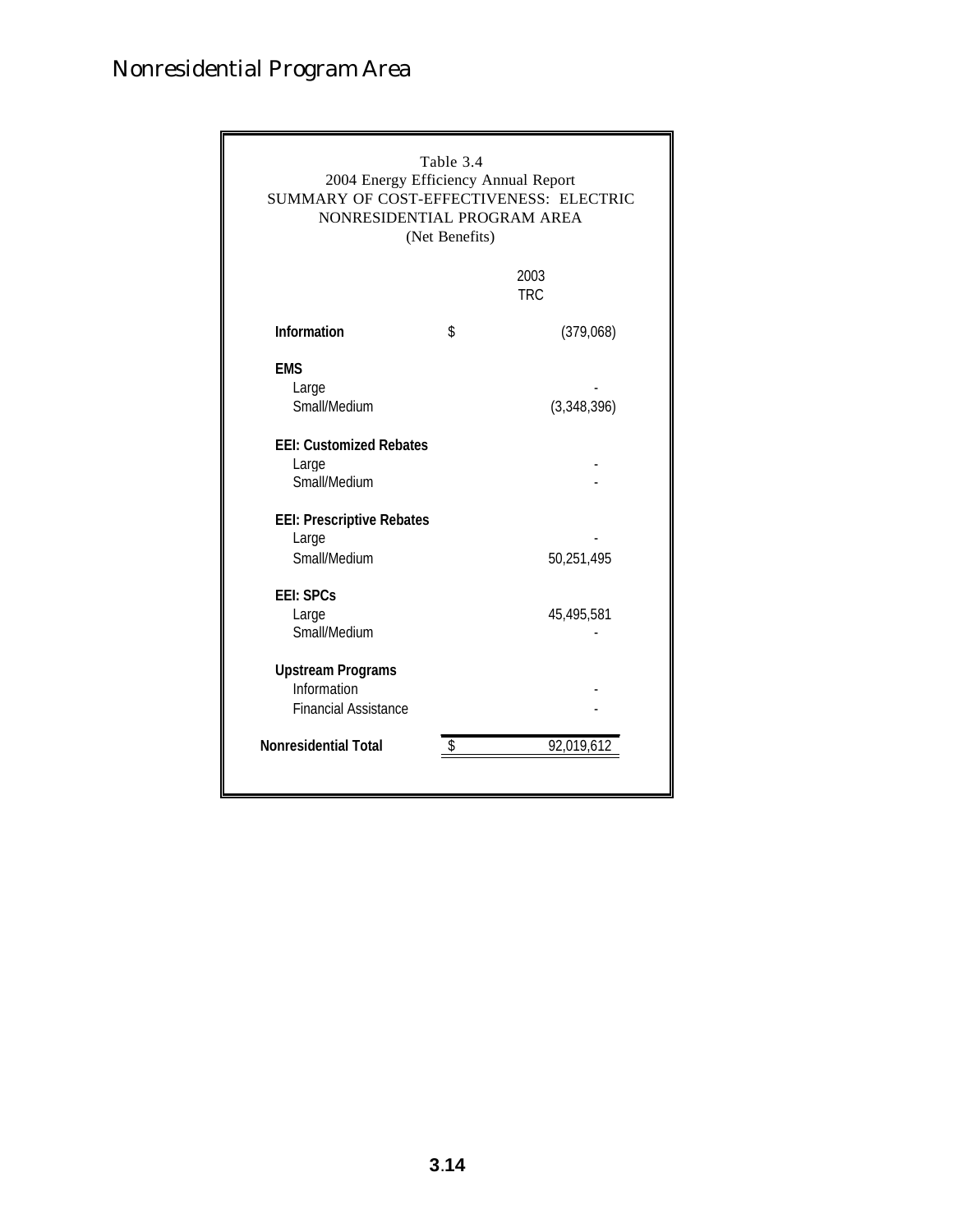# **Residential New Construction**

## CALIFORNIA ENERGY STAR® NEW HOMES PROGRAMS

## **Program Description**

The California ENERGY STAR® New Homes Programs (CESNHP) are designed to encourage single-family and multifamily (including rental apartments, condominiums, and town homes) builders to construct units that reduce energy usage by at least 15 percent from the standard design required by the California Energy Efficiency Standards. The programs goals are achieved through a combination of financial incentives, design assistance and education. The 15 percent level has been designated by the Environmental Protection Agency (EPA) as the new Energy Star® homes baseline for California, subsequent to the Title 24

revisions (2001 Standards) brought about in Assembly Bill 970. As a result, buyers of singlefamily homes and renters in multifamily dwellings enjoy reduced energy bills and superior comfort compared to standard new housing.

The program also offers a multifamily high-rise component for projects that use the 2001 Energy Efficiency Standards for High-Rise Residential Buildings. The EPA's ENERGY STAR® currently does not have a designation for multifamily buildings above three stories. The information gathered as a result of this component is shared with EPA ENERGY STAR®. EPA is interested in the outcome of this program activity for

possible future ENERGY STAR® designation of multifamily buildings that are four or more stories.

This program is also promoted at industry trade shows and local building industry affiliations throughout the year to a diverse group of building industry professionals. Additional promotional efforts are carried out through various media avenues, trade shows, and educational seminars.

### **2003 Results and Achievements**

During 2003, the California ENERGY STAR® New Homes Programs approved more than 5,900 applications for single-family units and over 2,300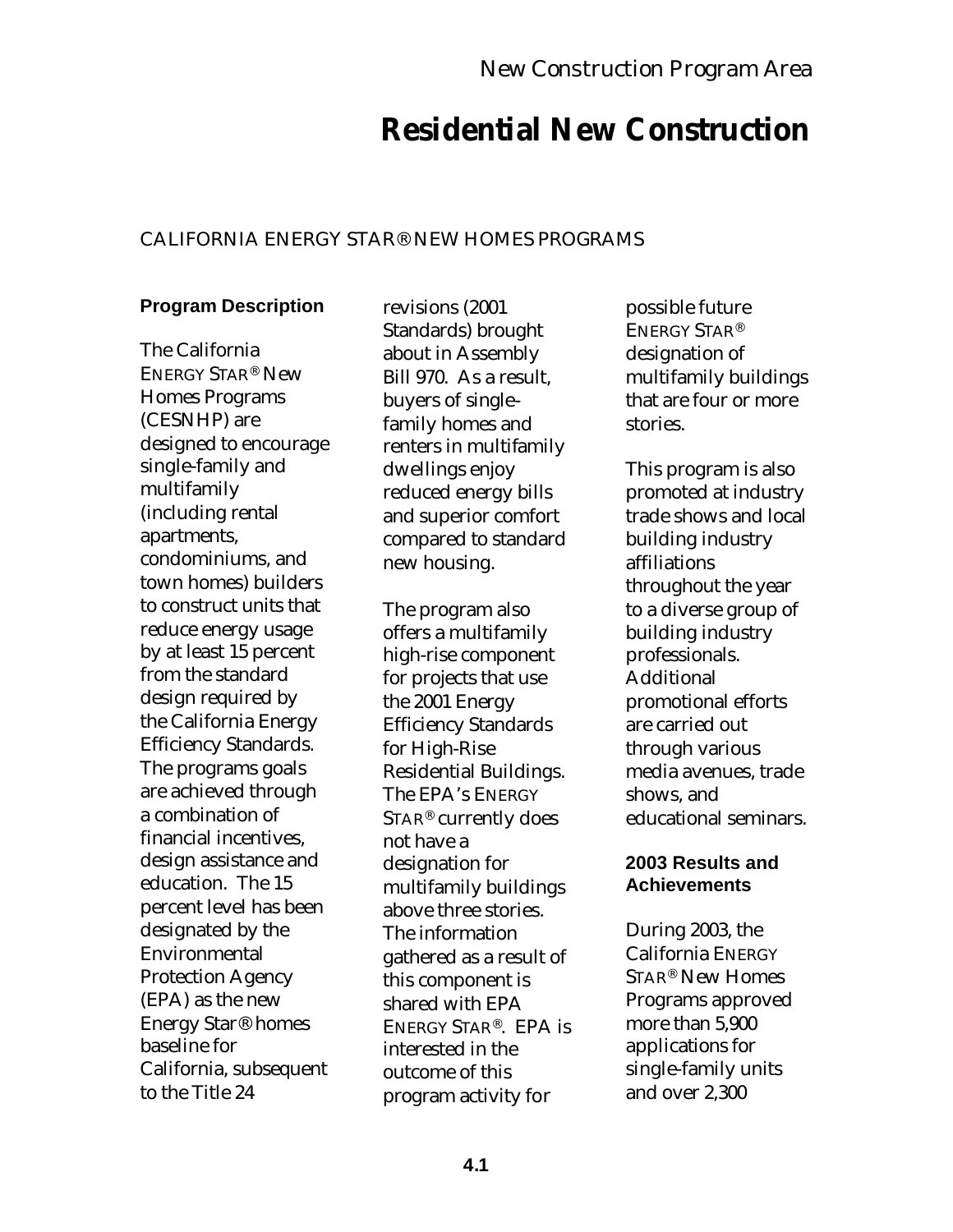multifamily applications. As a result, the programs achieved a combined total of 7,148 MWh of net annualized energy savings and 7.68 MW of net peak load reduction.

California ENERGY STAR® New Homes Programs' hard-toreach (HTR) target requires that, at a minimum, 20 percent of the combined direct implementation funds of both the singlefamily and multifamily programs be directed to HTR customers. By year's end, the programs achieved a combined total of 45.8 percent.

## **AWARDS**

SCE and the other three California investor-owned utilities were awarded the "2002 Partner of the Year for New Homes" at the EPA's ENERGY STAR® Awards ceremony held on April 15, 2003, in Washington, D.C.

In addition, they were awarded the ENERGY STAR® Award for

"Regional, State and **Community** Leadership in Energy Efficiency," as well as retaining the "Partner of the Year" designation. The 2004 ENERGY STAR® Awards Ceremony will be held on March 2, 2004 in Washington, D.C.

### **OUTREACH**

SCE promoted the CESNHP as an exhibitor at the 2003 Building Industry Show at the Anaheim Convention Center on October 16 and 17, 2003. Over 8,000 attendees converged on the exhibition center where nearly 400 exhibitors promoted their products and services.

In addition, SCE maintained booths at the June 18 – 20, 2003, trade show at the Pacific Coast Builders Conference (PCBC) at the Moscone Convention Center in San Francisco. PCBC is the largest regional trade show in the U.S. Over 25,000 attendees visited 650 exhibits.

During the third quarter, SCE began its "Twinkle, Twinkle ENERGY STAR® " outreach campaign. This is a new advertising campaign initiated by SCE in 2003 in which the slogan reads: "Twinkle, Twinkle, Energy Star®….When you wish upon the California Energy Star® New Homes program, your dreams come true for a new, energy– efficient home that brings you savings, comfort and quality."

SCE helped raise awareness of the ENERGY STAR® program to potential home buyers by advertising in the Los Angeles Newspaper Group (which includes eight newspapers within the Los Angeles metro area). The advertisements ran from August through the remainder of 2003 and promoted ENERGY STAR® subdivisions with homes open or "open soon".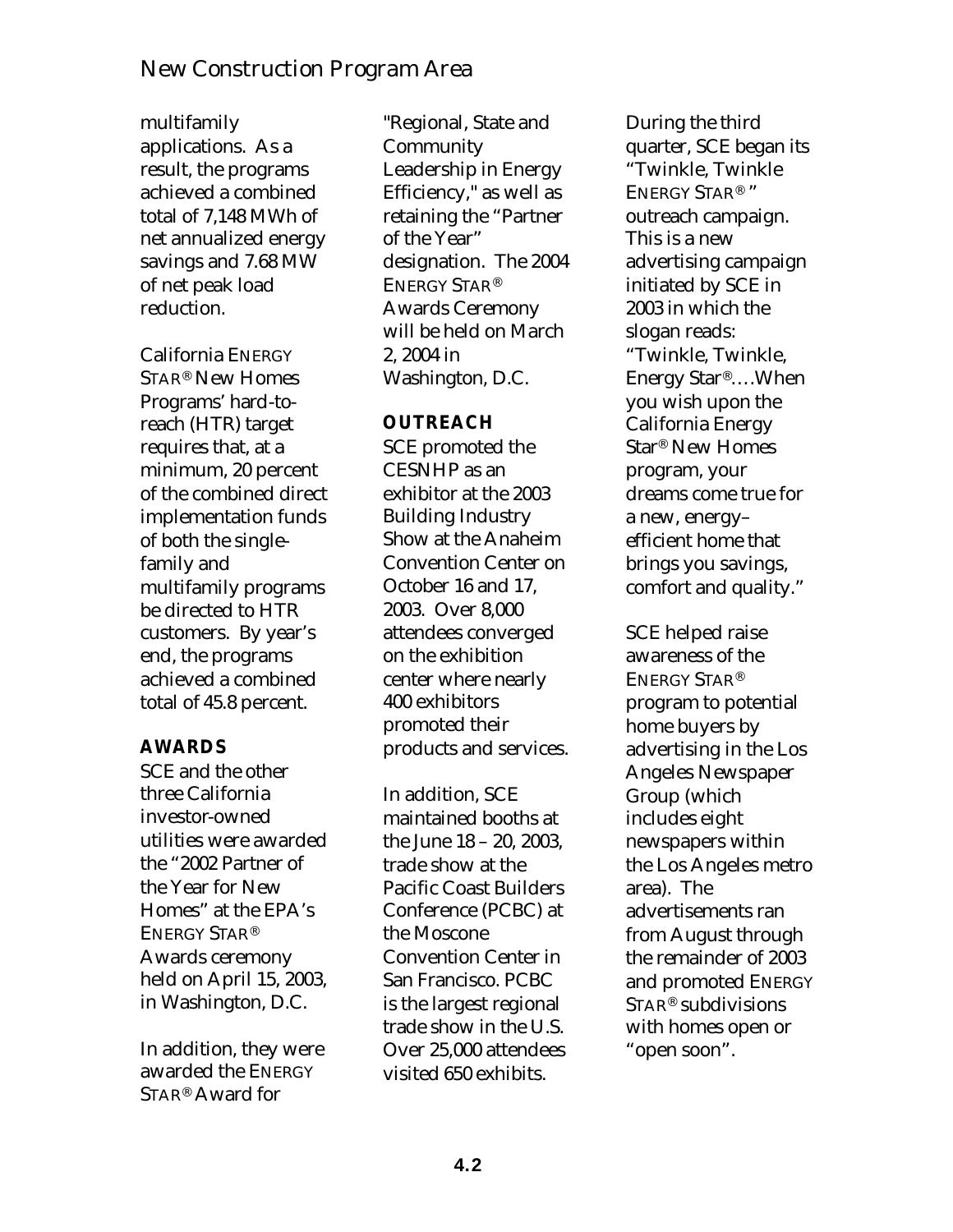### **TRAINING**

SCE worked to develop and deliver a multifamily Buildings Energy Efficiency Design Training course specifically targeted to multifamily builders; affordable housing developers; architects; energy consultants; heating, ventilating and air conditioning (HVAC) contractors; home energy rating systems raters; mechanical and plumbing engineers; and building department inspectors. Based on an overwhelming response, two additional dates were added. A total of eight training sessions were held for 300 multifamily building industry professionals.

SCE partnered with the CEC in offering statewide web-cast training on the California Title 24 Energy Codes. Builders could also access this training on the Internet. At least 500 builders, architects, HVAC and

insulation contractors throughout California attended the training.

### **TRADE ADVERTISEMENT**

In coordination with California's three other investor-owned utilities, SCE developed the 2003 statewide program Single-family, Multifamily Low Rise and Multifamily High Rise applications, as well as the Design Assistance Application. In addition, a new statewide trade advertisement was developed which ran in trade publications in May, June, and July 2003 to coincide with the Pacific Coast Builders Conference show in June 2003.

#### **STATE LOGO**

SCE worked with EPA to design their new California ENERGY STAR® logo for statewide use in branding the program on applications and marketing materials.

SCE worked with graphic designers to create a variety of

point-of-sale (POS) marketing materials that promote the ENERGY STAR® label within the new communities. The items currently include yard signs, flags, vinyl cling window decals, and small table tents.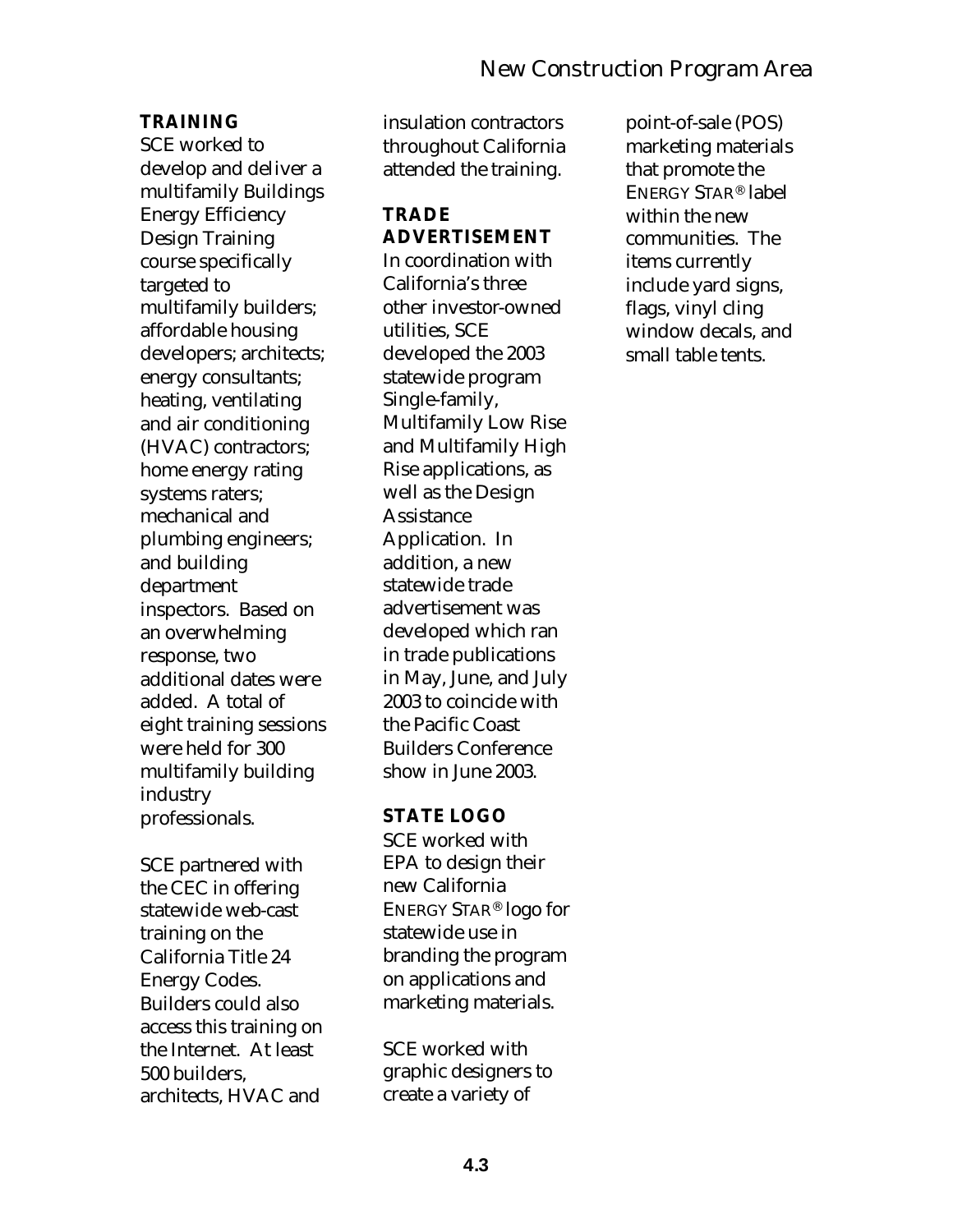# **Nonresidential New Construction**

### SAVINGS BY DESIGN

## **Program Description**

term market change.

The Savings by Design (SBD) program influences nonresidential building owners, tenants, and design teams to exceed current Title 24 standards (or industry standards for processes) by 10 percent or more for their new construction or renovation/remodel projects. SBD provides energy design education, design assistance, and cash incentives for all project types and sizes that meet eligibility criteria for the program. SBD also leverages resources from industry relationships, strategic alliances, and other public purpose programs to accomplish the goals of energy savings, peak demand reductions, and long-

The program has three elements: the Whole Building Approach, the Systems Approach, and Education and Outreach. The core strategy centers on an integrated design approach to optimize energy efficiency, known as the Whole Building Approach. To include participants who would not normally consider a fully integrated design approach, the Systems Approach provides a simpler, performancebased method, which moves owners and design teams far beyond prescriptive approaches. Finally, program Education and Outreach strategies, focusing on the successful Energy Design Resources (EDR) model, address market barriers by

providing owners and designers with the information, education, and tools to help them make the best possible energy efficiency choices. All three elements support the California Energy Commission's (CEC's) goals for market transition to the 2005 Title 24 code revision cycle.

#### **2003 Results and Achievements**

In 2003, SCE's SBD program achieved 70,093 MWh of net annualized energy savings and 9.9 MW of net peak load reduction. More than 55 percent of the program's customer incentive monies were allocated to Whole Building Approach projects. Approximately 9 percent of the committed and/or paid projects qualified as hard-to-reach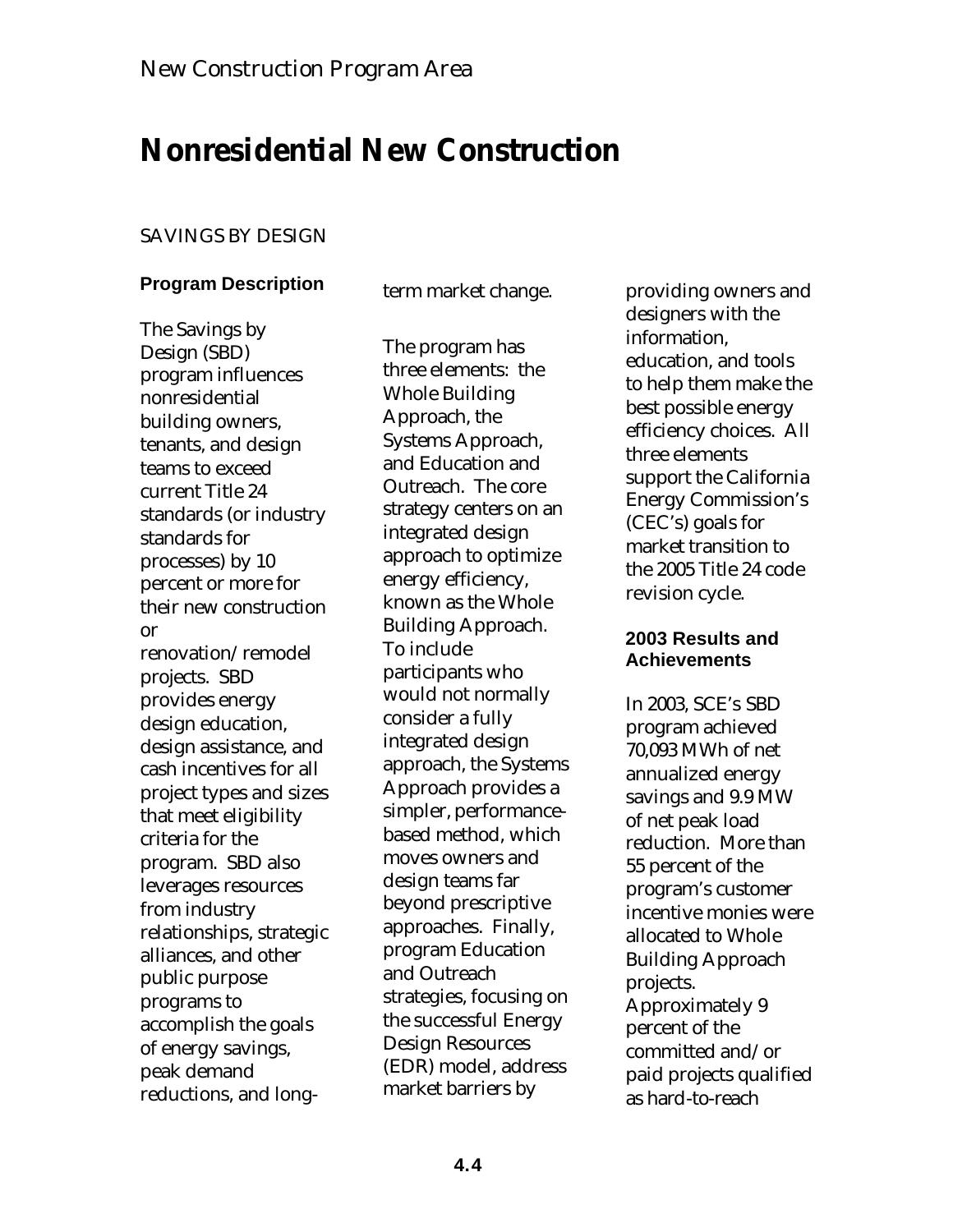under the California Public Utilities Commission's definition.

Outreach and marketing activities included the distribution of more than: 9,000 SBD brochures; 250 EDR compact discs; and 3,500 statewide mailings for the SBD Energy Efficiency Integration Award Call for Entries. In addition, the SBD website attracted nearly 15,000 visits and more than 680,000 hits, and the EDR website attracted approximately 20,000 visits and nearly 800,000 hits. A total of 11 trainees completed the EDR on-line training course. More than 300 compact discs were distributed to customers from EDR website requests.

In 2003, SBD cosponsored and/or participated in 21 seminars and workshops throughout the year. These seminars and workshops attracted

approximately 968 attendees, and encompassed a wide spectrum of topics, such as Title 24 Nonresidential Energy Efficiency Standards, Design Strategies for High Performance Glass, eQUEST training, Cool Roofs, Rebuild America Technology Series, Lighting, Daylighting, Skylighting, and Labs 21.

SBD partnered with the American Institute of Architects, California Council to co-sponsor the Monterey Design Conference. This conference hosted 626 attendees and held workshops that covered integrated design principles as well as SBDsponsored seminars on designing energy efficient, green buildings.

To provide an additional distribution channel for new building science research completed through the CEC's PIER program, SCE partnered with the New Buildings Institute to produce two new EDR Design Briefs: Design Guide for Skylights with Suspended Ceilings and an Advanced Variable Air Volume Design Guide. Completion of the briefs is estimated for second quarter, 2004.

SBD met with key personnel from the University of California, Office of the President (UCOP), to establish working practices for implementing the new UCOP directive mandating green buildings and clean energy, including participation in the SBD program.

In addition, the following conferences were attended by SBD program representatives to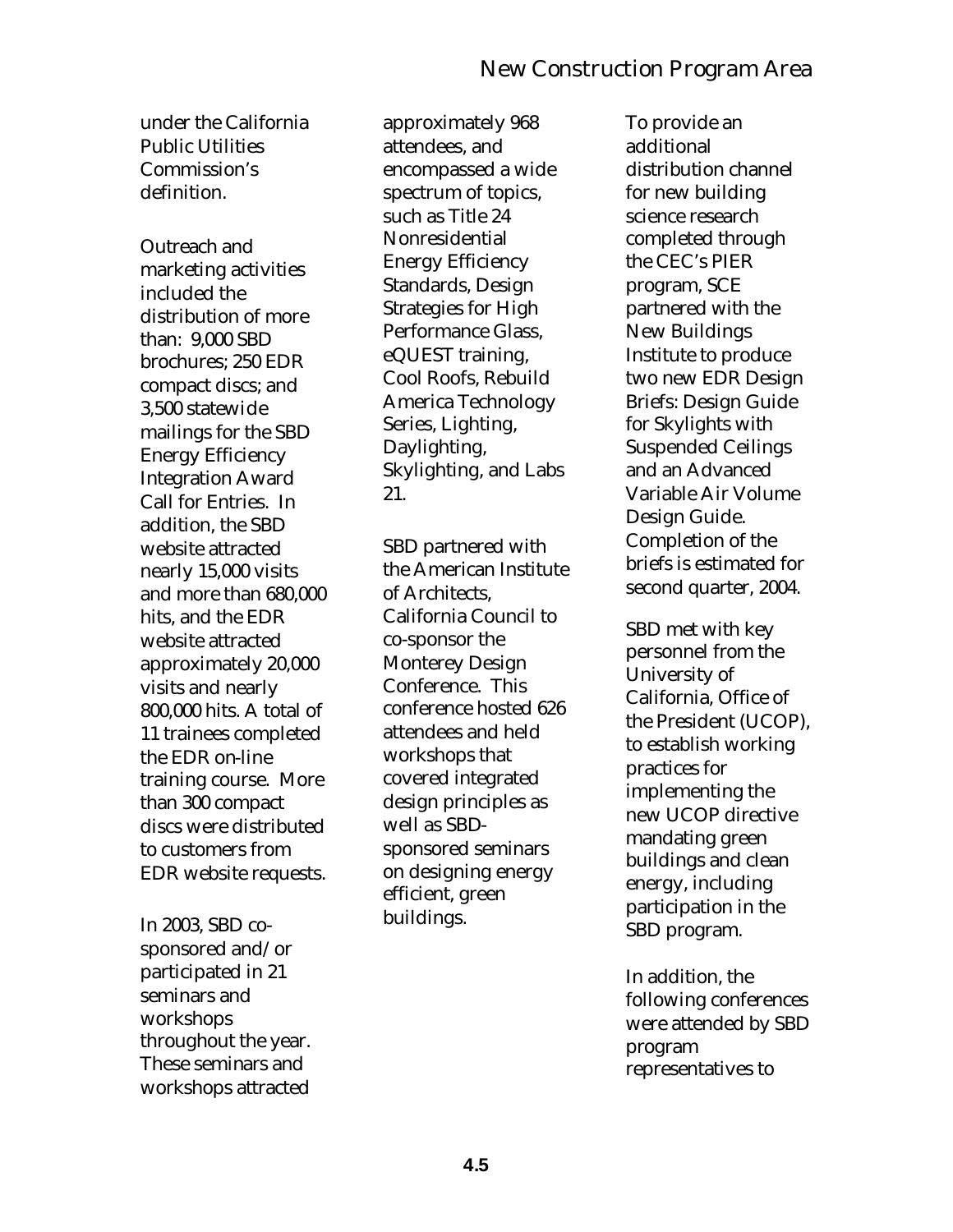promote the SBD and EDR programs:

- Municipal Green Building Conference, Downey
- Association of Energy Engineers Annual Western Region Conference, City of Industry
- Natural Products Expo, Anaheim
- AIA National Convention, San Diego
- Urban Market Place Expo., Los Angeles
- ASHRAE National Conference, Kansas **City**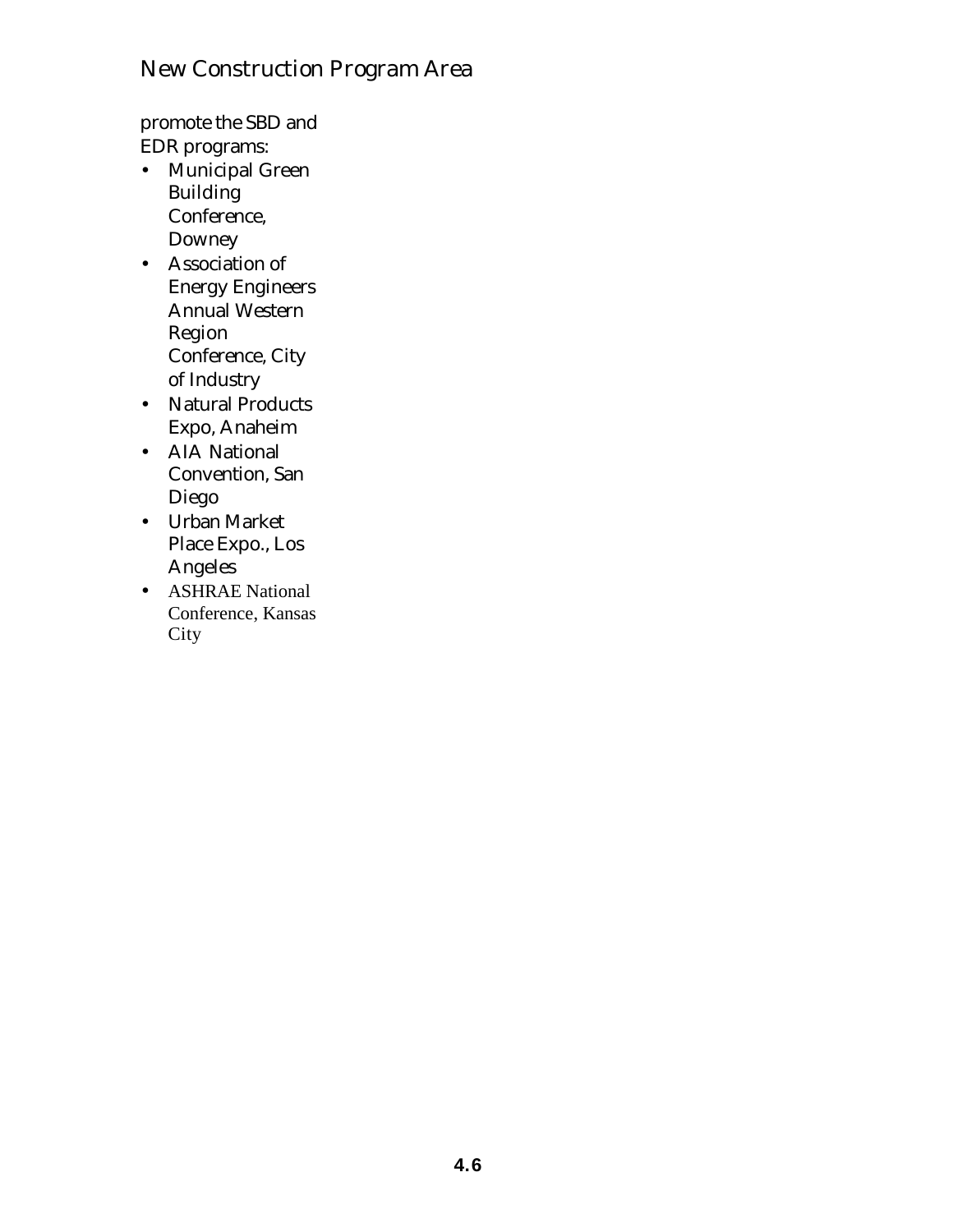| Table 4.1<br>2004 Energy Efficiency Annual Report<br>SUMMARY OF ENERGY EFFICIENCY EXPENDITURES: ELECTRIC<br>NEW CONSTRUCTION PROGRAM AREA                                                                                      |    |                       |                   |                  |       |  |  |
|--------------------------------------------------------------------------------------------------------------------------------------------------------------------------------------------------------------------------------|----|-----------------------|-------------------|------------------|-------|--|--|
|                                                                                                                                                                                                                                |    | 2003<br><b>Budget</b> | $\lceil 1 \rceil$ | 2003<br>Recorded | [1.2] |  |  |
| Residential                                                                                                                                                                                                                    | \$ | 5.000.000             | \$                | 6.042.725        |       |  |  |
| Nonresidential                                                                                                                                                                                                                 |    | 8.900.000             |                   | 8.504.166        |       |  |  |
| <b>New Construction Total</b>                                                                                                                                                                                                  |    | 13.900.000            |                   | 14.546.891       |       |  |  |
| [1] Excludes Shareholder Incentives and Other Costs, as shown in Table TA 4.1.<br>[2] All Recorded amounts include payments in 2003 and amounts committed to projects in 2003.<br>Committed amounts may not be fully realized. |    |                       |                   |                  |       |  |  |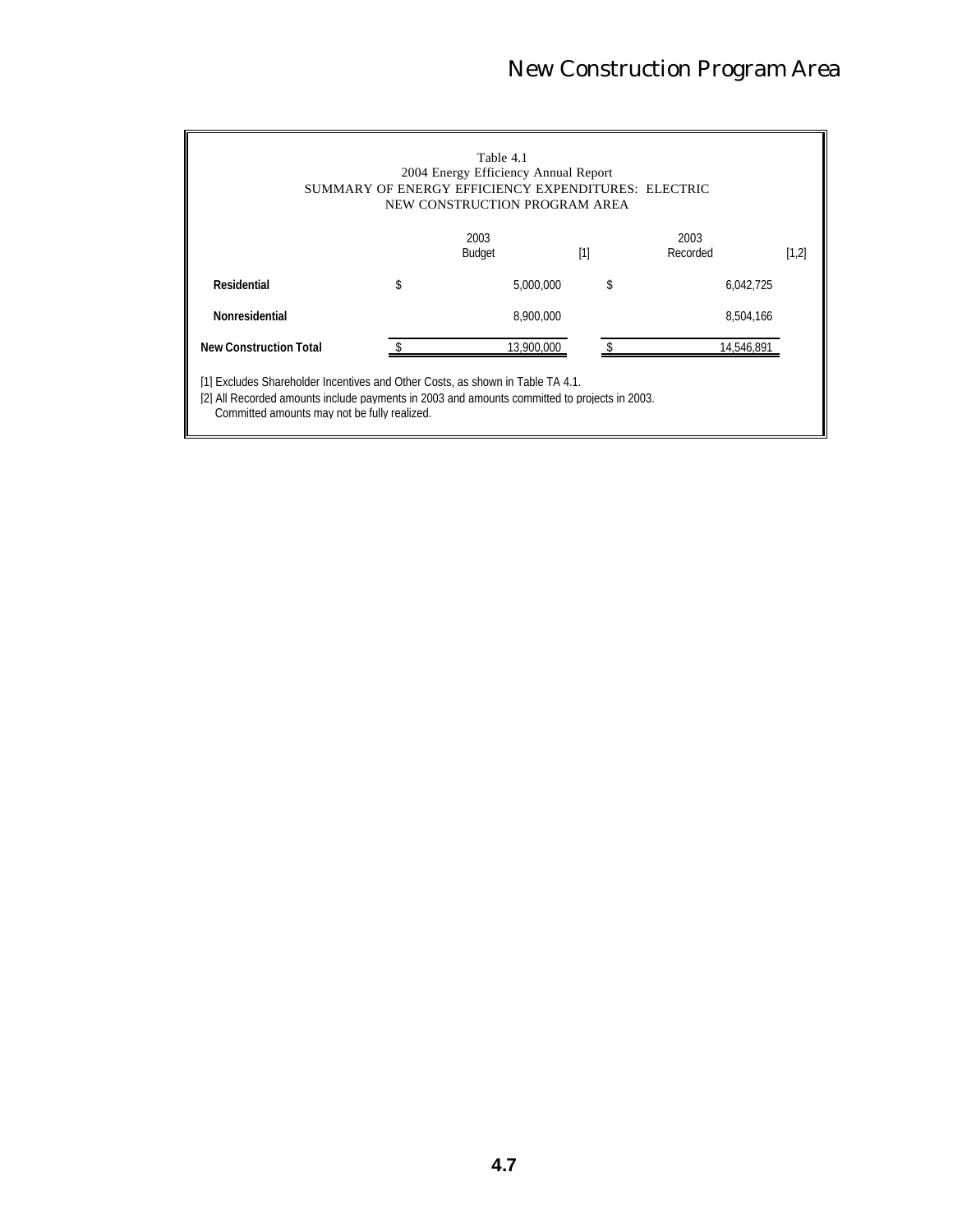| Table 4.2<br>2004 Energy Efficiency Annual Report<br>SUMMARY OF ENERGY EFFICIENCY PROGRAM EFFECTS: ELECTRIC<br>NEW CONSTRUCTION PROGRAM AREA |                                                                         |     |                                                                               |     |                                                     |                   |  |
|----------------------------------------------------------------------------------------------------------------------------------------------|-------------------------------------------------------------------------|-----|-------------------------------------------------------------------------------|-----|-----------------------------------------------------|-------------------|--|
|                                                                                                                                              | 2003<br><b>First Year</b><br>Net Annualized<br>Capacity Savings<br>(MW) | [1] | 2003<br><b>First Year</b><br>Net Annualized<br><b>Energy Savings</b><br>(kWh) | [1] | 2003<br>Lifecycle<br><b>Energy Savings</b><br>(kWh) | $\lceil 1 \rceil$ |  |
| Residential                                                                                                                                  | 7.68                                                                    |     | 7.148.165                                                                     |     | 128,666,966                                         |                   |  |
| Nonresidential                                                                                                                               | 9.97                                                                    |     | 70,092,840                                                                    |     | 1,121,485,441                                       |                   |  |
| <b>New Construction Total</b>                                                                                                                | 17.65                                                                   |     | 77,241,005                                                                    |     | 1,250,152,407                                       |                   |  |
| [1] Net Savings reflect Commission-adopted net-to-gross ratios.                                                                              |                                                                         |     |                                                                               |     |                                                     |                   |  |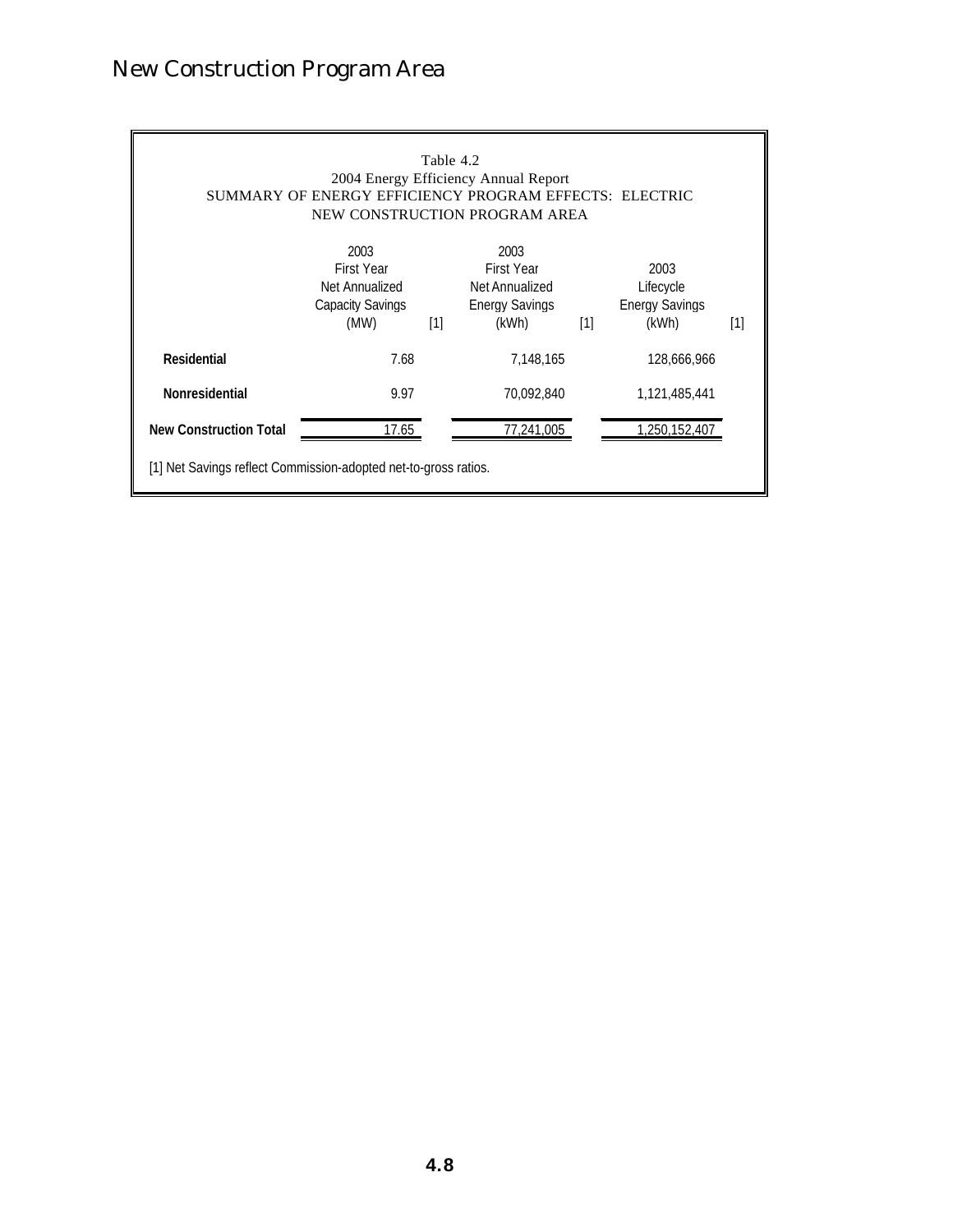| Table 4.3<br>2004 Energy Efficiency Annual Report                                                                                    |                       |       |                               |                   |                |       |  |
|--------------------------------------------------------------------------------------------------------------------------------------|-----------------------|-------|-------------------------------|-------------------|----------------|-------|--|
| SUMMARY OF COST-EFFECTIVENESS: ELECTRIC                                                                                              |                       |       |                               |                   |                |       |  |
|                                                                                                                                      |                       |       | (Benefit-Cost Ratios)         |                   |                |       |  |
|                                                                                                                                      |                       |       | NEW CONSTRUCTION PROGRAM AREA |                   |                |       |  |
|                                                                                                                                      | 2003                  |       | 2003                          |                   | 2003           |       |  |
|                                                                                                                                      | Program Administrator |       | <b>Total Resource</b>         |                   | Levelized Cost |       |  |
|                                                                                                                                      | Cost Test             | $[1]$ | Cost Test                     | $\lceil 1 \rceil$ | (cents/kWh)    | [1]   |  |
| Residential                                                                                                                          | 0.92                  |       |                               | 0.77              |                | 11.04 |  |
| Nonresidential                                                                                                                       | 6.29                  |       |                               | 2.80              |                | 3.20  |  |
| <b>New Construction Total</b>                                                                                                        | 4.09                  |       |                               | 2.25              |                | 3.87  |  |
| [1] Includes costs depicted in Table TA 4.1 -<br>Program Cost Estimates Used for Cost-Effectiveness - New Construction Program Area. |                       |       |                               |                   |                |       |  |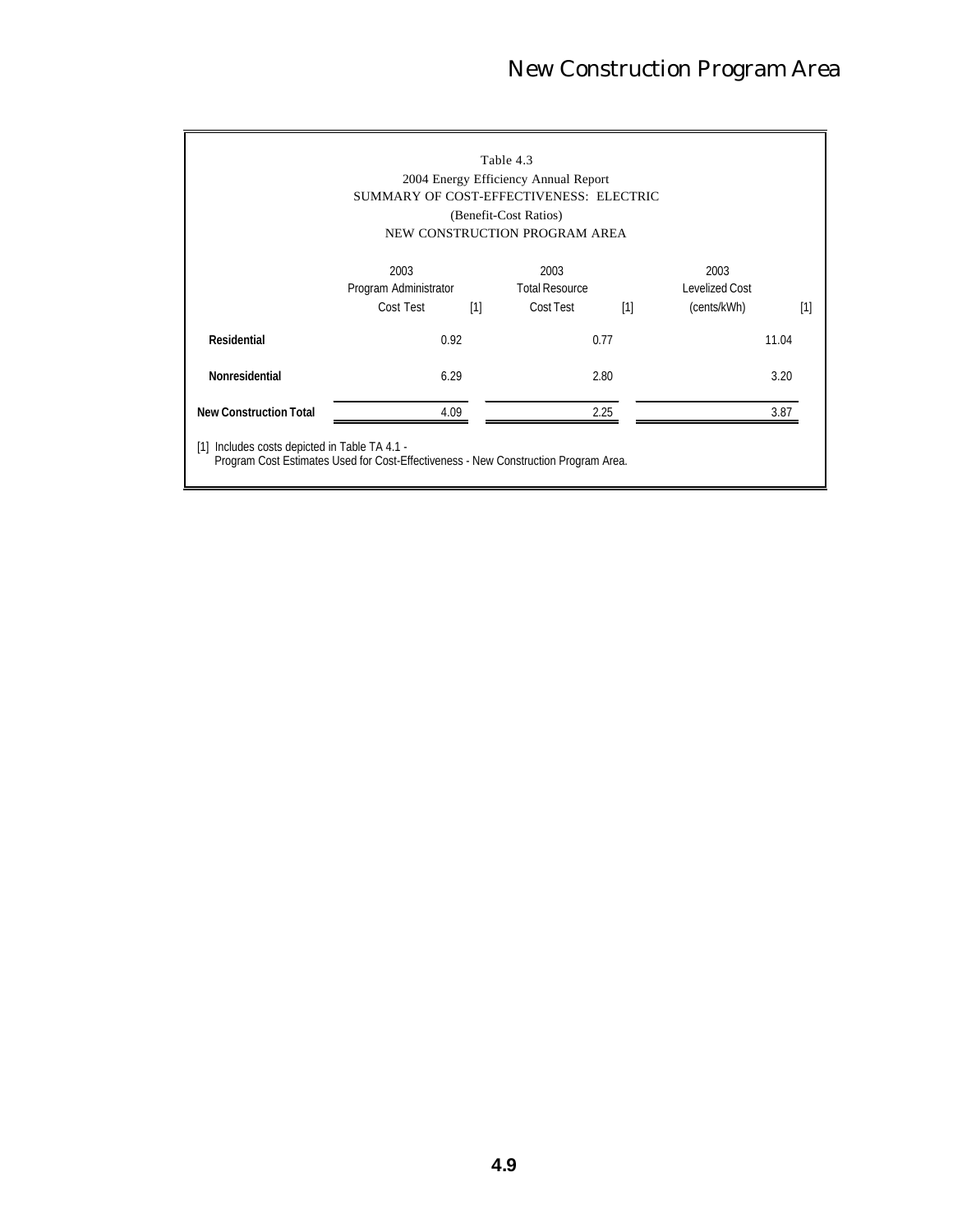| Table 4.4<br>2004 Energy Efficiency Annual Report<br>SUMMARY OF COST-EFFECTIVENESS: ELECTRIC<br>NEW CONSTRUCTION PROGRAM AREA<br>(Net Benefits) |    |              |  |  |  |
|-------------------------------------------------------------------------------------------------------------------------------------------------|----|--------------|--|--|--|
|                                                                                                                                                 |    | 2003<br>TRC. |  |  |  |
| Residential                                                                                                                                     | \$ | (1,692,835)  |  |  |  |
| <b>Nonresidential</b>                                                                                                                           |    | 35,377,456   |  |  |  |
| <b>New Construction Total</b>                                                                                                                   |    | 33.684.622   |  |  |  |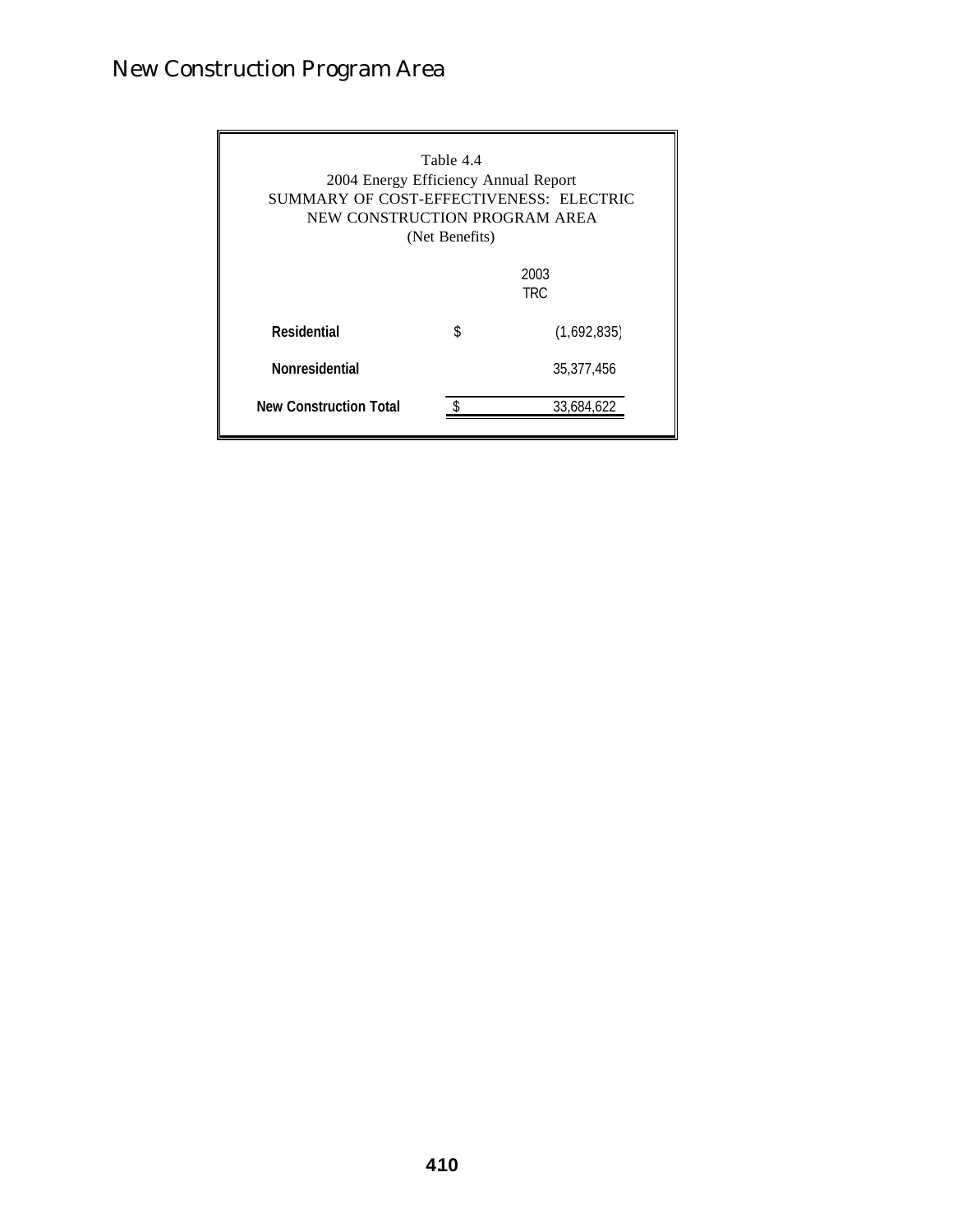# **Crosscutting Information**

# ENERGY EFFICIENCY EDUCATION & TRAINING PROGRAM

# **Program Description**

The statewide Energy Efficiency Education and Training program promotes energy efficiency to end-use customers through a variety of education and training techniques, including SCE's energy centers, Product Labeling, commercial and industrial informational services and the Refrigeration and Thermal Testing Center (RTTC).

## **ENERGY CENTERS**

SCE is home to two distinct energy centers. The Customer Technology Application Center (CTAC) and, its companion center, the Agricultural Technology Application Center (AGTAC), share technical expertise and resources, to provide customers with a diverse range

of educational products and services.

The Energy Centers offer customers current, objective information on stateof-the-art, energy efficient electric technologies and environmentally sensitive solutions to their energy challenges. They are designed to help businesses run their operations more effectively while reducing energy costs, improving product quality, and meeting stringent area air quality standards. Customers and visitors from throughout the nation and the world have come to the centers to attend seminars and workshops, and to demonstrate or to test new products.

Located in the heart of one of the most densely populated

areas in Southern California, CTAC is a 44,000 square-foot facility with several distinct product and technology centers including the: Commercial Products Center; Lighting Products Center; Industrial Technology Center; Home Efficiency Center; Daylight Center, Foodservice Technology Center; Wet Cleaning **Demonstration** Center, EMF & Power Quality Center, and the Refrigeration and Thermal Testing Center, all where vendors and manufacturers contribute equipment to showcase technologies. CTAC's 110-seat Executive Conference Center is used for workshops and seminars.

AGTAC offers valuable environmentally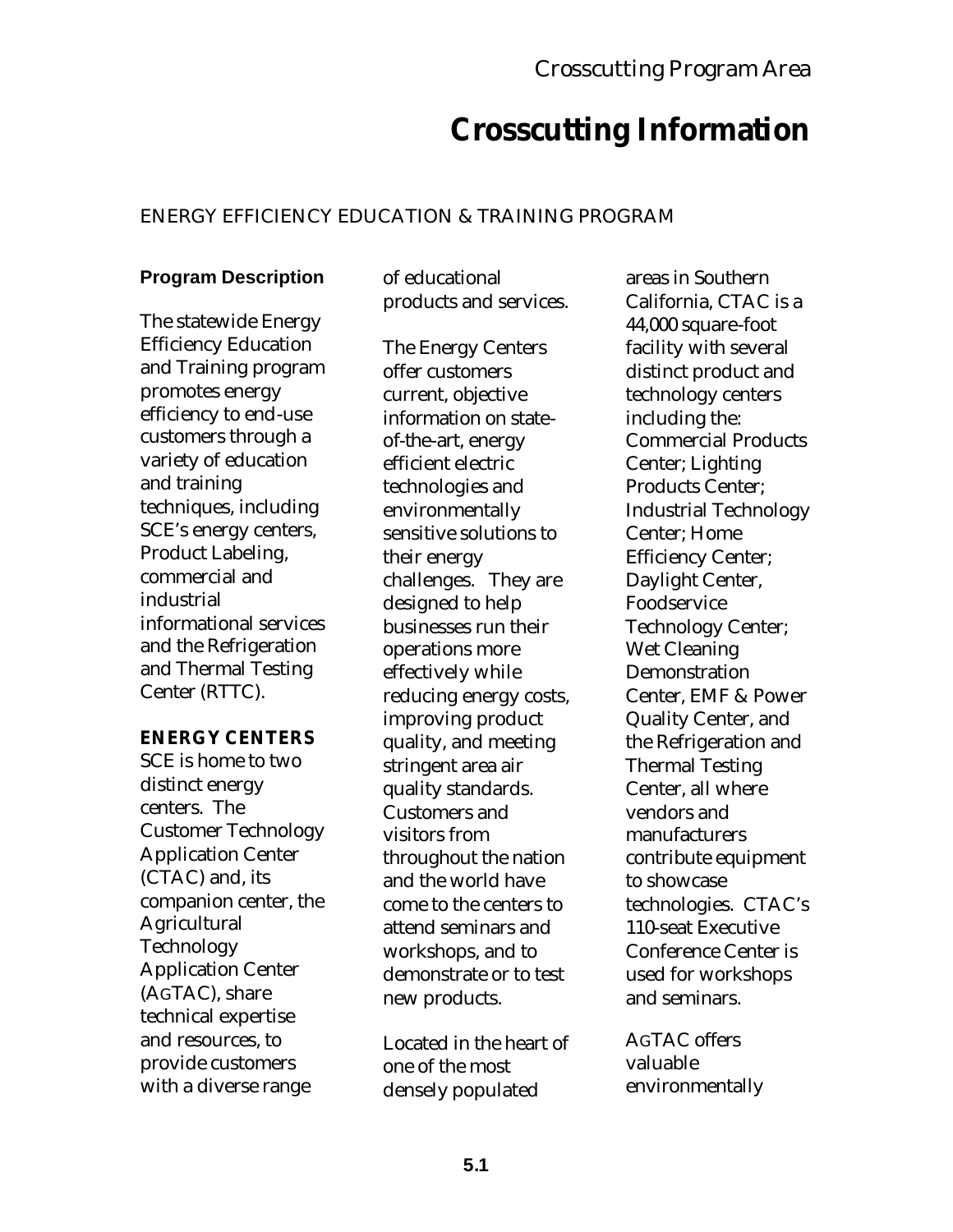friendly, energy efficient and costcompetitive solutions to the agricultural community. This 21,000 square-foot facility on a 10-acre site is a companion to CTAC and is located in the heart of one of the most productive agricultural regions in the world - the San Joaquin Valley. The facility has several distinct product and technology centers including the: Business Resource Center; Exhibit Hall; Lighting Products Center; 200-seat Learning Center; Office Technologies Center; 5,000 square foot Annex and an Outdoor Demonstration Grounds.

At AGTAC, a 3.5-acre outdoor demonstration area is a microcosm of agricultural crops grown within the Central Valley and displays a variety of working pumps, water conserving irrigation systems, and other efficient technologies for

outdoor use in landscape, row crops, vineyards, trees and other farming applications. Inside the Center are permanent and shortterm displays on energy efficient technologies including electric motors; pumping equipment; heating, ventilating and air conditioning (HVAC); lighting; and other innovative products and services.

#### AGTAC 's

informational education program and service offerings primarily focus on agricultural customers; however, offerings also are available to industrial, commercial, and residential customers. AGTAC offers farmers, growers, dairymen, food processors, and businesses a large portfolio of programs and services that can help them save money on their energy bills and make more informed decisions about energy use, equipment purchases,

and production processes. In addition, a variety of business and community meetings are held at AGTAC . By holding these meetings, AGTAC connects customers to energy efficiency ideas, technologies, and solutions.

Energy Center specialists offer seminars and consultation in the areas of energy management and services, lighting applications, irrigation, heating and ventilation, pumping, motor technologies, industrial processes, and communications. Video-conference technology allows the center's visitors the opportunity to take advantage of seminars, lectures, and demonstrations offered globally; and seminars offered at CTAC can be seen at AGTAC without leaving the San Joaquin Valley.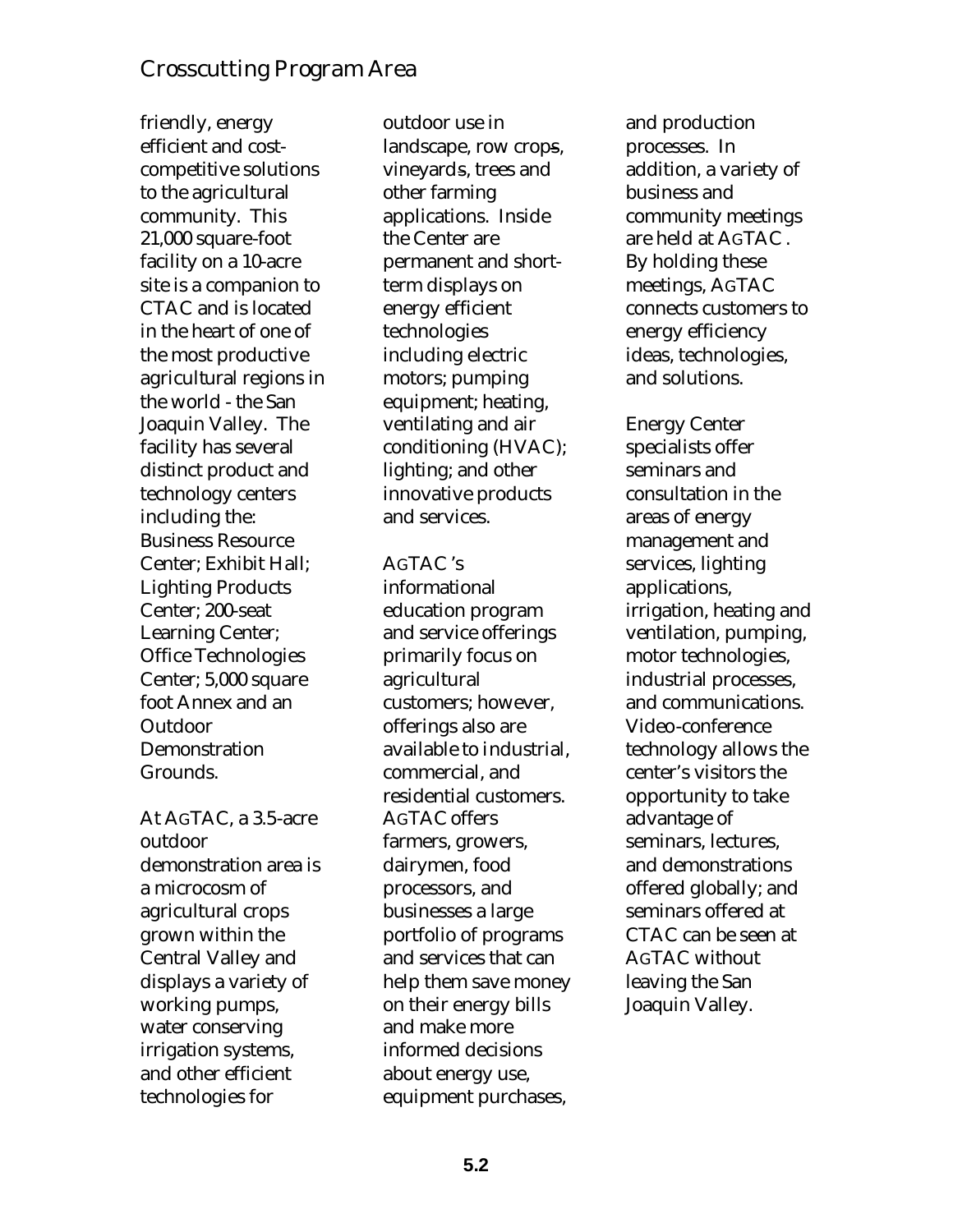### **PRODUCT LABELING**

The Product Labeling program strategy complements SCE's residential energy efficiency rebate programs by improving the sales and distribution of energy efficient products for the home. The program strategy disseminates rebate information and point-of-purchase materials to retail stores and home improvement centers within SCE's service area. The strategy also provides rebate program training to sales associates at home improvement centers and pool stores.

#### **INFORMATIONAL SERVICES**

SCE's Informational Services delivers vital energy efficiency information to all commercial and industrial customers. This component of the Education and Training program helps customers overcome the information barrier to ultimately make

informed decisions regarding energy efficient equipment purchases and operational practices.

### **REFRIGERATION AND THERMAL TESTING CENTER (RTTC)**

The RTTC was established in 1996 and since its inception; this stateof-the-art 4,000 square-foot testing facility has conducted numerous energy efficiency test projects. The mission of the RTTC is to promote the application of energy efficient refrigeration and HVAC technologies by performing realistic and impartial laboratory tests. In the absence of refrigeration energy efficiency standards, the RTTC's services play an instrumental role in quantifying the impact of energy efficient technologies and informing SCE's customers and the industry members.

The results of the RTTC's test projects have been rolled into

a number of statewide energy efficiency incentive programs and training workshops. Also, information obtained from the RTTC's energy efficiency projects has been referenced in numerous trade journals and technical publications and presented in several energy–related conferences and meetings nationwide. The RTTC's testing capabilities can be summarized as follows:

- 1. Testing of HVAC equipment and related technologies
- 2. Testing of supermarket refrigeration systems including compressors, expansion valves, condensers and evaporators and controls
- 3. Testing of refrigeration units including, selfcontained display cases, beverage vending machines and ice makers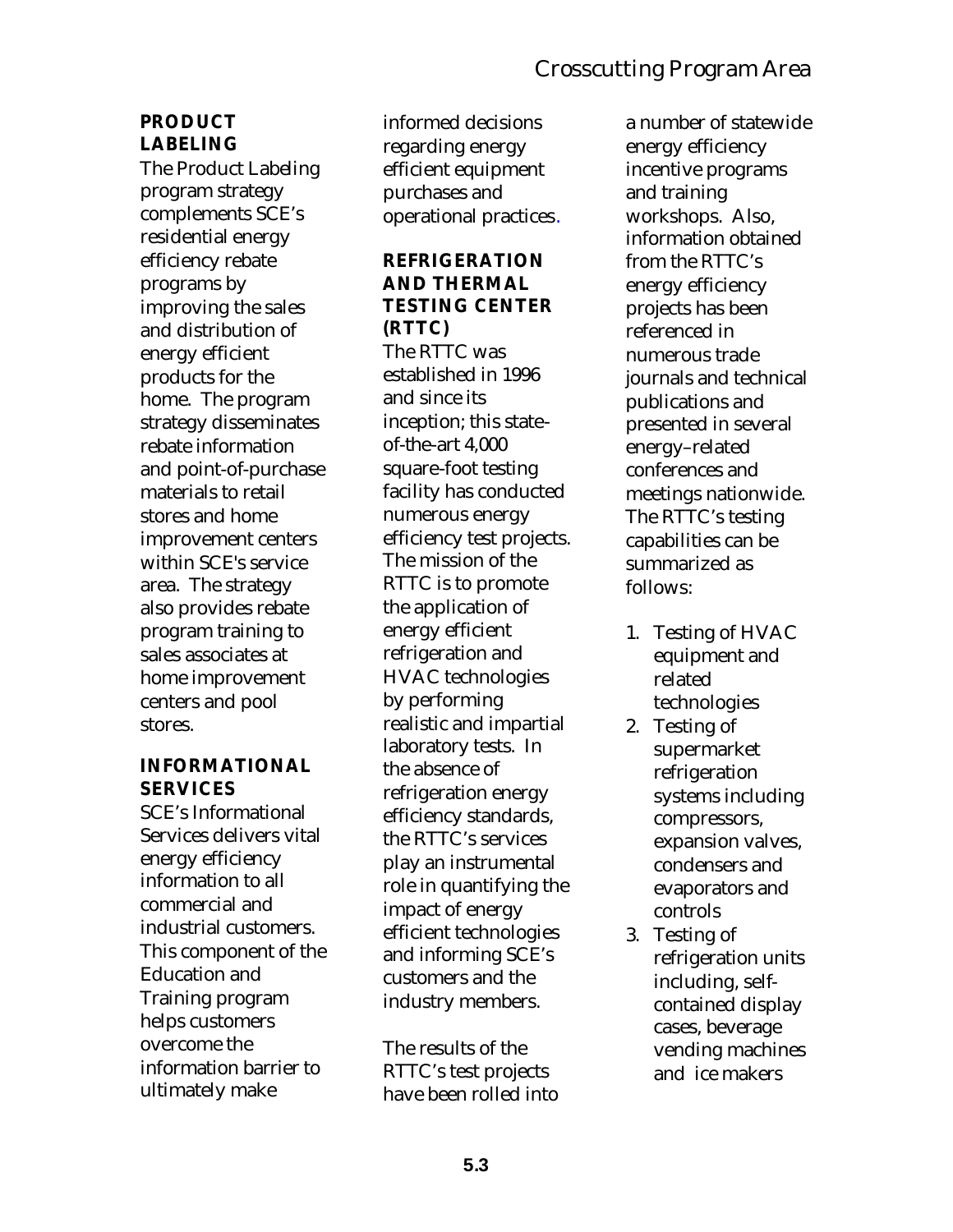- 4. Testing of technologies used in cold storage and walk-in cooler/freezer facilities
- 5. Calorimetric testing of various appliances
- 6. Testing of various refrigerants

The RTTC is equipped with four environmental chambers and five refrigeration rack systems, as well as specialized environmental control systems. The sophisticated data acquisition of the RTTC monitors over 400 channels of data in intervals of seconds.

#### **2003 Results and Achievements**

#### **CTAC/ AGTAC**

In 2003, 240 energy events were held by CTAC and AGTAC. Of these energy events, 74 were directed at hard-toreach customer segments.

CTAC developed the NewDaylight Center which is a 1,000 square foot meeting area inside the CTAC building which features the following energy efficient technologies: daylighting and solar responsive lighting/dimming controls, T-5 indirect/direct lighting system, displacement ventilation for improved comfort and indoor air quality, high-performance glazing, and singleply membrane "Cool Roof."

In addition, CTAC opened the Professional "Wet Cleaning Demonstration Center," in partnership with the South Coast Air Quality Management District (SCAQMD) in August 2003. Professional "Wet Cleaning" is an energy efficient and environment friendly

alternative to the standard method of dry cleaning garments with perchloroethylene (PERC). The "wet cleaning" technique employs special machines, soaps and finishing equipment to gently wash, dry and press clothes.

AGTAC added new displays which include: Tri-Level Lighting Controls, Fan Cooling System and Automated Venting System Exhibit, Cool Roof display, Light-Emitting Diode (LED) Message Board, LED/Incandescent Traffic Signal Comparison Exhibit, House of Pressure Exhibit and phase II of the Outdoor Demonstration Grounds Low Pressure Pumping Exhibit which added SCADA (Supervisory Control And Data Acquisition) capabilities.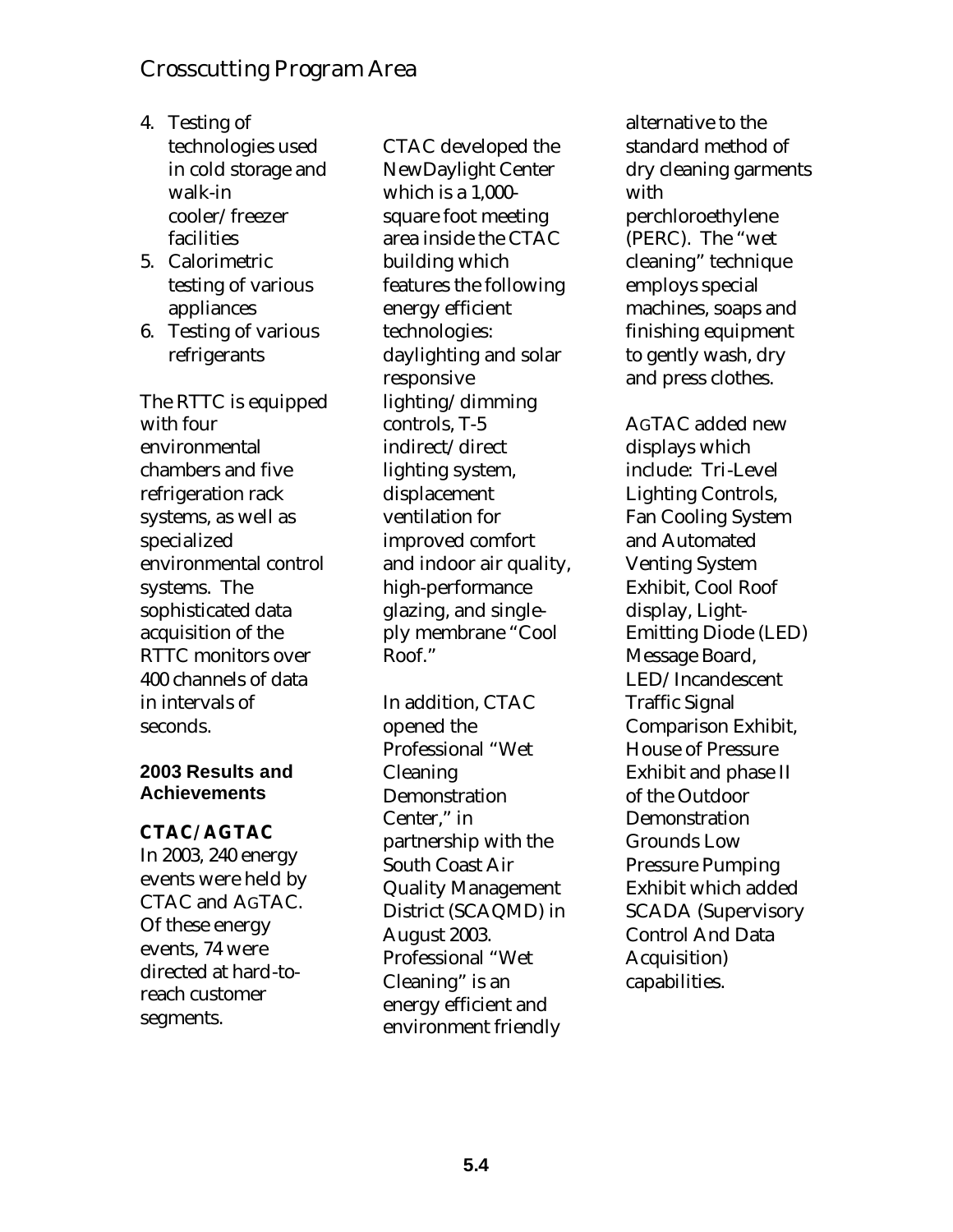## **PRODUCT LABELING**

The tri-fold pool pump brochure/application was completed and posted in approximately 250 retail pool stores along with a point-ofpurchase piece on each floor model pool pump. Training was provided to the sales personnel at each store concerning the program's requirements. Color tear-off coupons for Energy Star® labeled programmable thermostats were posted in all Home Depot stores in the SCE service area. These coupons draw the customers' attention to the merits of a programmable thermostat and the availability of an instant \$20 rebate at the register. At yearend, we found that the use of point-ofpurchase materials and rebates for programmable thermostats increased our results by more than 100% over 2002. SCE also developed point-of-purchase

materials for electric water heaters and whole house fans and posted them in the home improvement stores as well. The sale of energy efficient electric water heaters began to increase after posting the materials, as did the whole house fans. The materials were posted too late in the year to draw a meaningful comparison to 2002 results. However, the encouraging results for all three measures emphasized in the product labeling program have prompted us to expand the concept for the 2004 program.

### **INFORMATIONAL SERVICES**

SCE's energy efficiency customer representatives successfully delivered energy efficiency messages and programming directly to over 28,000 small, medium, and large customers through face-to-face meetings, presentations, direct mail brochures, email, and by telephone. These

contacts helped make customers aware of available incentive programs such as Savings by Design, Express Efficiency, and Standard **Performance** Contracts, as well as events and training offered through SCE's CTAC and AGTAC. Customer representatives also induced higher levels of customer participation in incentive program processes and procedures.

### **RTTC**

In 2003, the following projects were conducted at the RTTC:

- Evaluation of the impact of high ambient temperatures on the performance, energy use and peak electric demand of roof top air conditioners. This project was funded by the Codes and Standards initiative.
- Evaluation of the impact of high ambient temperatures on the performance, energy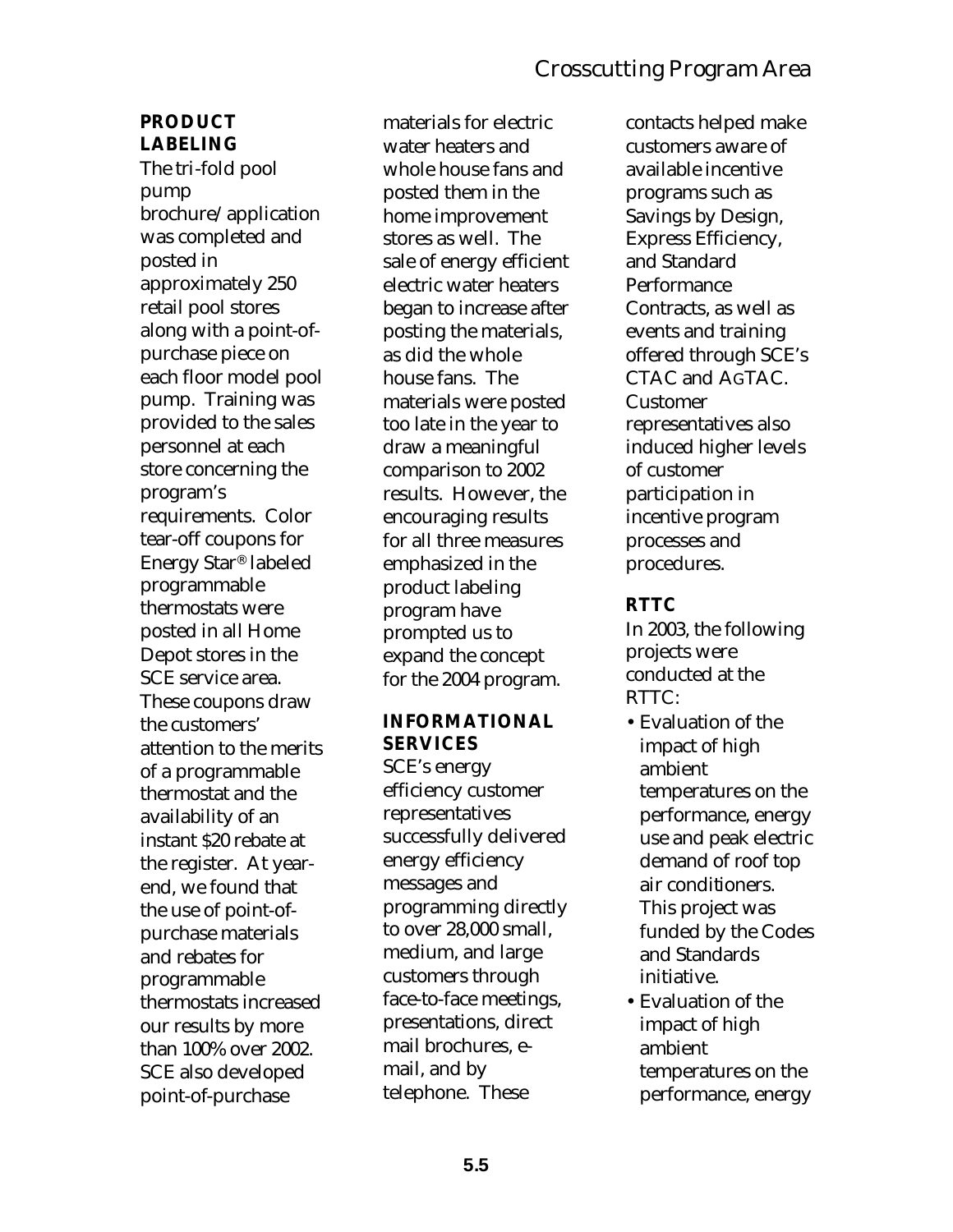use and peak electric demand of closedfront beverage vending machines. This project was funded by the Codes and Standards initiative.

- Investigation of energy efficient supermarket display cases – under this project, the U.S. Department of Energy through Oak Ridge National Lab sought services of the RTTC in this \$180,000 grant project.
- Provide numerous tours of the facility for SCE customers. Energy efficiency training workshops for SCE customers and SCE account representatives.

Energy efficiency publications in technical journals and energy related conferences:

- November 2003 Refrigeration Systems and Store Design: Energy Efficiency Display Cases
- May 5, 2003 (FMI) and June 29, 2003

(ASHRAE Annual Conference) • June 29, 2003 (ASHRAE Annual Conference): Provided and promoted energy efficiency solutions in refrigerated display cases while enhancing product temperature without hampering merchandizing facets. Attendees were from all sectors of the food industry including display case manufacturers, retail and food service refrigeration suppliers, supermarket owners, engineers and facility management personnel.

- August 2003 International Congress of Refrigeration: Investigation of Energy Efficient **Supermarket** Display Cases
- April 1, 2003 (Edison Electric Institute): Assisted participants, predominantly maintenance personnel, to

operate their facilities economically by relying on energy efficiency technologies while improving food safety. Also, energy efficiency recommendations and solutions were provided.

• February 18, 2003 (ASHRAE-local chapter meeting); and, January 22, 2003 (American Society of **Mechanical** Engineers - ASME):

Informed engineers about the latest available energy efficient technologies and equipment related to food and retail refrigeration. These engineers are in close contact with customers on a regular basis so they are able to disseminate information on energy efficiency on a wider scale.

• January 26, 2003 (ASHRAE Winter Conference): Informed and educated the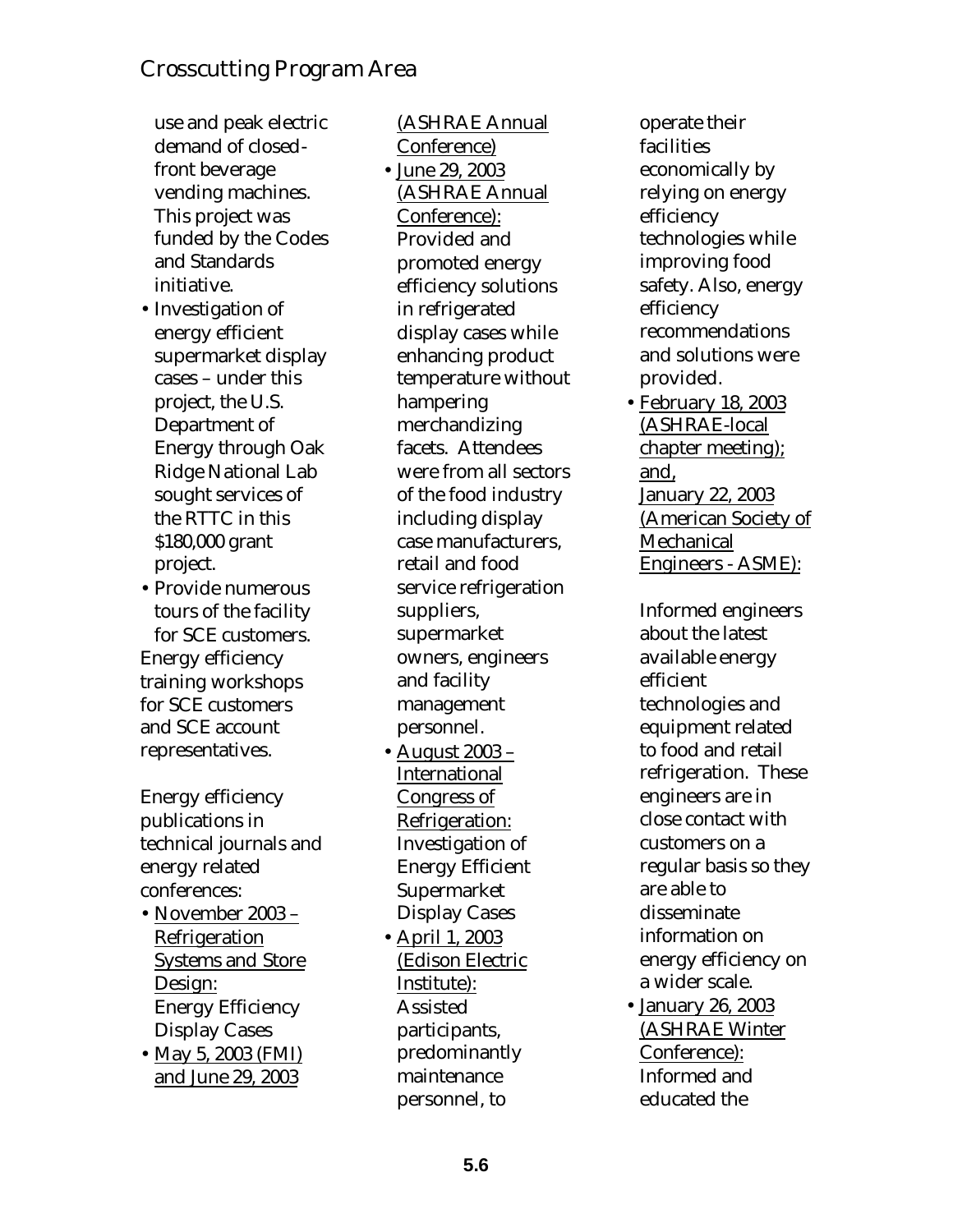audience about the most energy efficiency supermarket refrigeration system using commercially available technologies. The national audience included academia, HVAC and refrigeration industry, and maintenance personnel.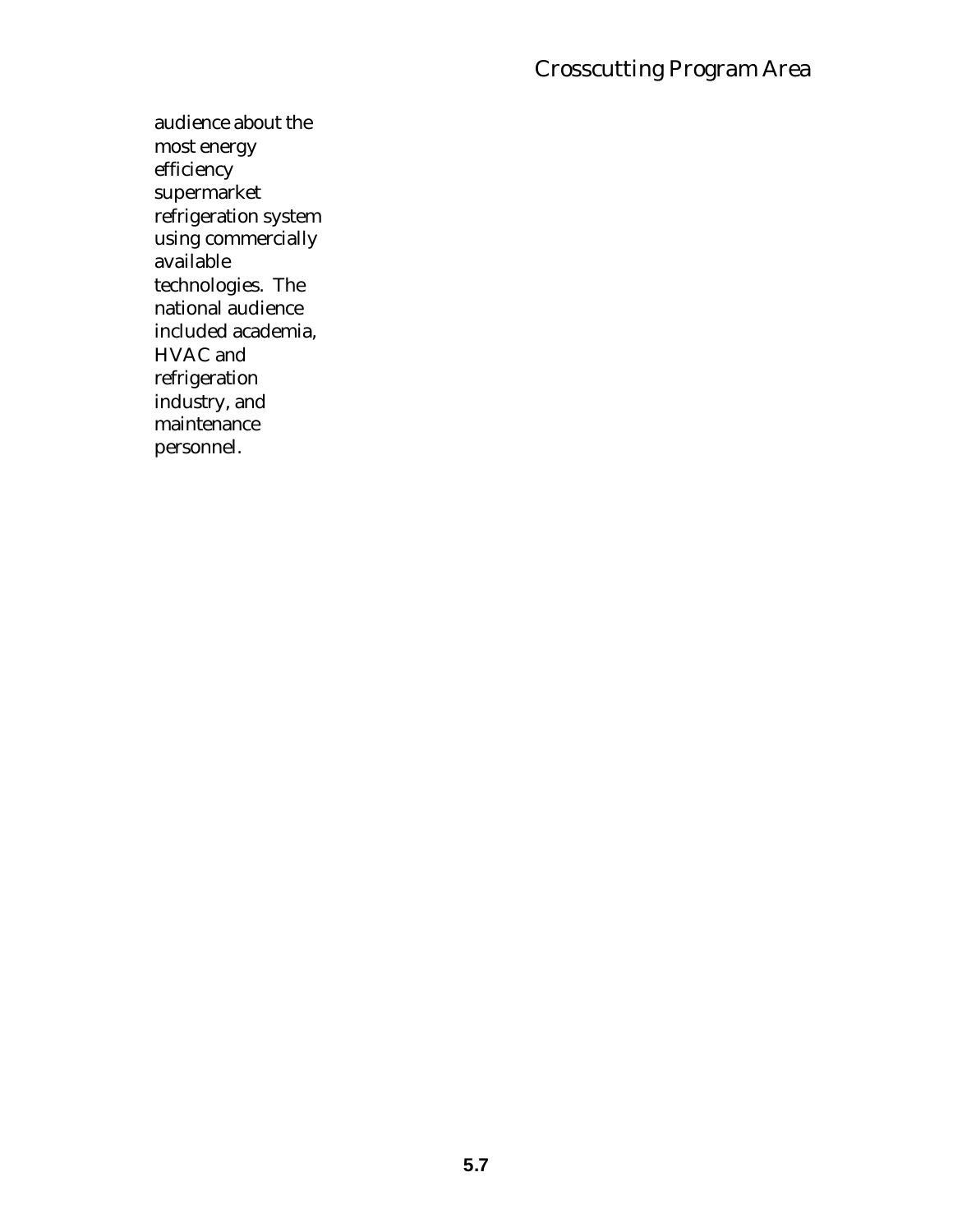# **Upstream Programs**

#### EMERGING TECHNOLOGIES - STATEWIDE PROGRAM

### **Program Description**

The Emerging Technologies (ET) program is an information-only program that seeks to accelerate the introduction of energy efficient technologies, applications, and analytical tools that are not widely adopted in California. The program consists of two parts: Demonstration & Information Transfer activities, and the Emerging Technologies Coordinating Council (ETCC). The Demonstration & Information Transfer portion of the program focuses on near-commercial applications with significant market opportunities, and commercial energy efficient applications with low market penetration. The ETCC is a statewide information exchange

and coordination effort between the investor owned utilities (IOU), and the California Energy Commission's (CEC) Public Interest Energy Research (PIER) program.

The Demonstration & Information Transfer component introduces new energy efficient applications to the market through ET Application Assessment projects. The assessments may consist of a diversity of project types including: feasibility studies, simulation analyses, field demonstrations, controlled environment tests, commercial product development, design methodologies and tool development. The assessments may take up to three years to complete. Demonstration projects, conducted at

either customer sites or in controlled environments, measure, verify, and document the potential energy savings of specific applications in different market segments, helping to reduce the market barriers to their wider acceptance. Information Transfer efforts disseminate project results, and are customized to the targeted markets.

The ETCC was founded in 2000, and serves as a statewide information exchange and coordination effort between the IOUs and the PIER program. The ETCC coordination effort ensures an effective linkage among entities involved in either the development or delivery of new energy efficient technologies in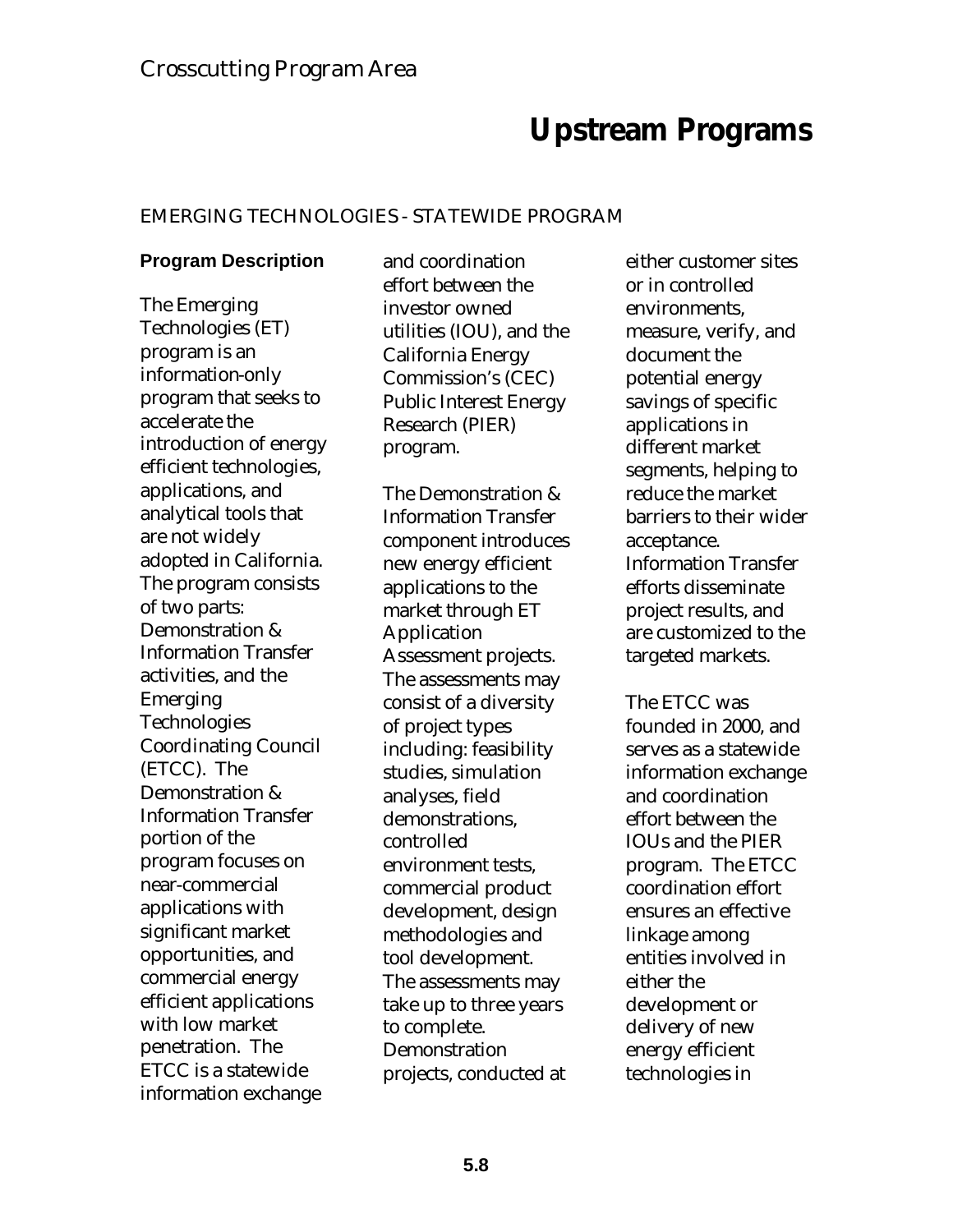California. The ETCC maintains a website at www.caetcc.com, and a database of ET applications and projects.

#### **2003 Results and Achievements**

## **EMERGING TECHNOLOGY APPLICATION ASSESSMENTS**

The Emerging Technology Application Assessments require program staff to remain informed of potential emerging technology applications from a variety of sources including the California Energy Commission's PIER program, NASA, E-Source, American Society of Heating, Refrigerating and Air-Conditioning Engineers, national laboratories, universities, journals, manufacturers and vendors. ET assessments may take place at either viable customer field sites, i.e., a customer willing to innovate, or

they may be pursued through laboratory testing, simulation modeling and studies, in-house demonstrations, or a combination of these approaches. Staff project managers formulate the project plans and work with utility account representatives to negotiate customer agreements if required. At times, a single customer site may host several assessments if more that one emerging technology application was included in the planned project for the site. Once project results become available, targeted information transfer activities may commence.

Through the ETCC meetings, several viable emerging technology applications from the PIER program were identified as potential candidates for assessment projects. Additional opportunities were identified through

other sources such as manufacturers. By the end of 2003, SCE had committed a total of nine emerging technology application assessment projects using either customer sites or SCE facilities. The following is a list of the nine assessment projects underway:

- In coordination with the other utilities' ET programs through the ETCC, SCE initiated the following three assessments to build upon past PIER work on Electrochromic Glazing, Advanced Classroom Lighting Systems, and Stairwell Lighting Bi-level Switching.
- Customer interest in energy efficiency opportunities for new construction permitted SCE to initiate three ET application assessments considering Rapid Start Super T-8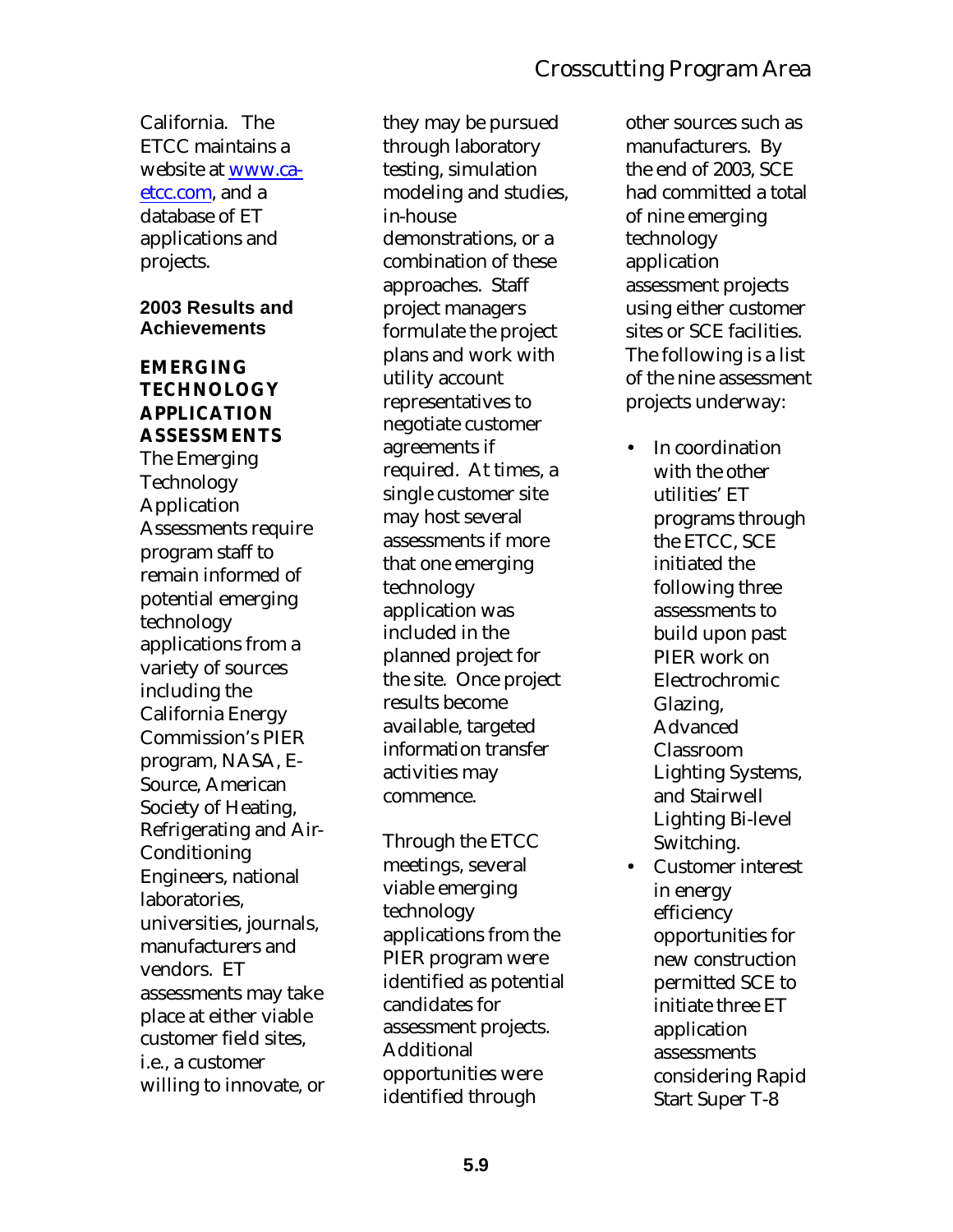Fluorescent Lighting Systems, Instant Start Super T-8 Fluorescent Lighting Systems, and a Voltage Reducer System for Dimming Control.

• SCE initiated three ET application assessments using SCE facilities: Displacement Ventilation, Network Management of Computer Power Options, and Anti-Corrosion Condenser Coil Coatings.

#### **EMERGING TECHNOLOGY DATABASE UPDATES**

The Emerging Technology database updates began with a review of the existing ET Database. During the year, both the IOUs and the CEC updated existing records from the previous database and added new technologies, applications, and project information. SCE served as the integrator of each

group's datasets. SCE staff worked with the utilities and the CEC to characterize projects in terms of technologies and applications. The commercial readiness of emerging technology applications were identified in the ET Database. Specifically, ET applications were characterized to be in one of the following stages: Basic Research, Applied Research, Development, Commercial Introduction, Commercial Growth, Commercial Maturity, or Commercial Decline. It is important to note that the ET database was not intended as a program and project tracking system, but as a means to follow product readiness, facilitate the exchange of information, and as a comprehensive list of energy efficient emerging technologies originating from a variety of sources.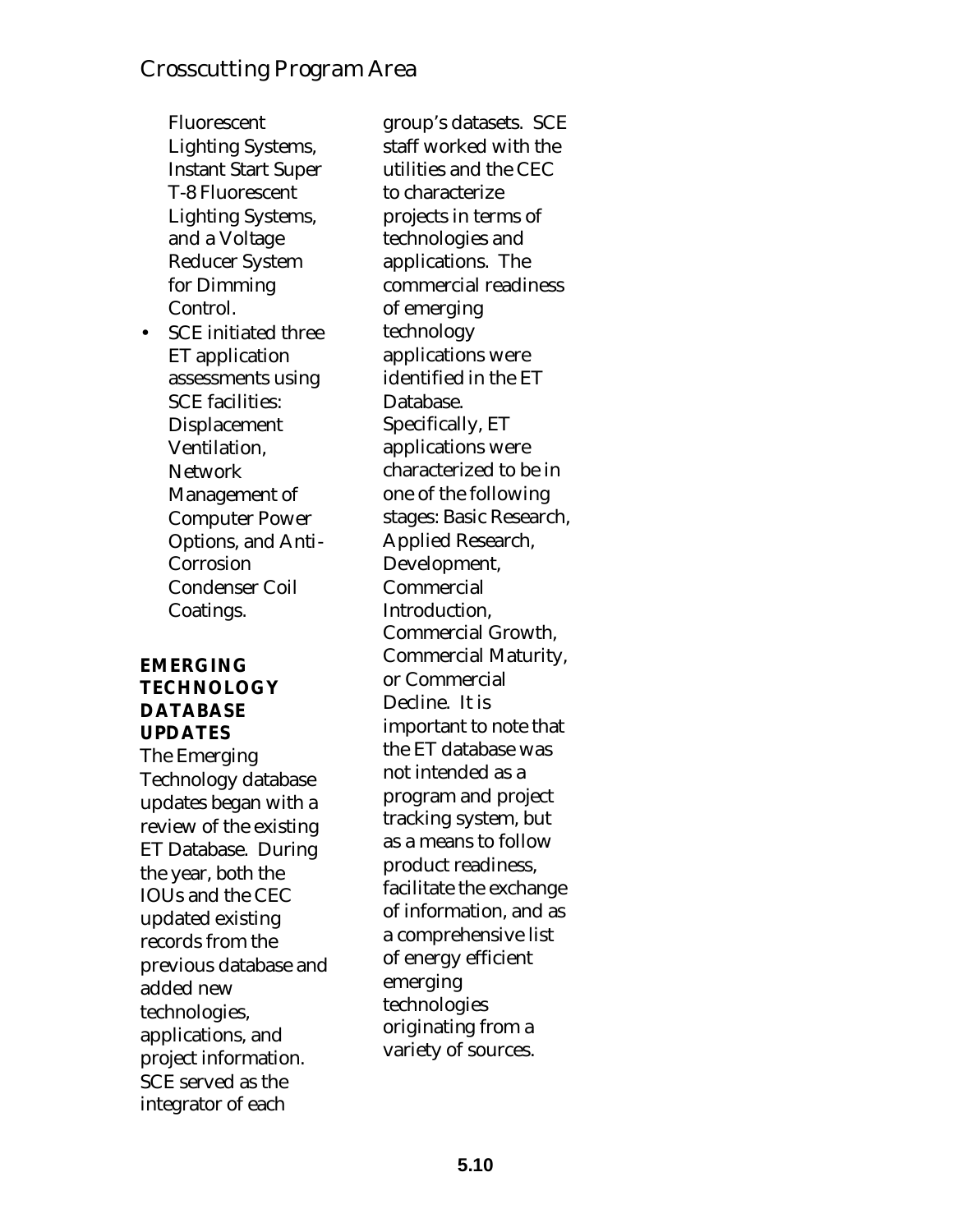# **Upstream Programs**

#### DEMONSTRATION & INFORMATION TRANSFER

### **Program Description**

The Demonstration & Information Transfer (D&IT) program is an information-only program that seeks to accelerate the introduction of energy efficient technologies, applications, and analytical tools that are not widely adopted in SCE's service area. The program targets both residential and nonresidential customer segments, including new construction, and engages in demonstration and information transfer activities. The program is related to the statewide Emerging Technology program, but is local in scope. The program focuses on near-commercial applications with significant market opportunities, and commercial energy efficient applications

with low market penetration.

The program introduces new energy efficient applications to the market through Emerging Technology Application Assessment projects. The assessments may consist of a diversity of project types including: feasibility studies, simulation analyses, field demonstrations, controlled environment tests, commercial product development, design methodologies and tool development. The assessments may take up to three years to complete. Demonstration projects, conducted at either customer sites or in controlled environments, measure, verify, and document the potential energy savings of specific applications in

different market segments, helping to reduce the market barriers to their wider acceptance. Information Transfer efforts disseminate project results, and are customized to the targeted markets.

#### **2003 Results and Achievements**

Through ongoing information research from a variety of sources, program staff identified viable emerging technology application candidates for assessment projects. As a result, SCE initiated a total of seven Emerging Technology Application Assessments for the 2003 Local **Crosscutting** Demonstration and Information Transfer program, as listed below: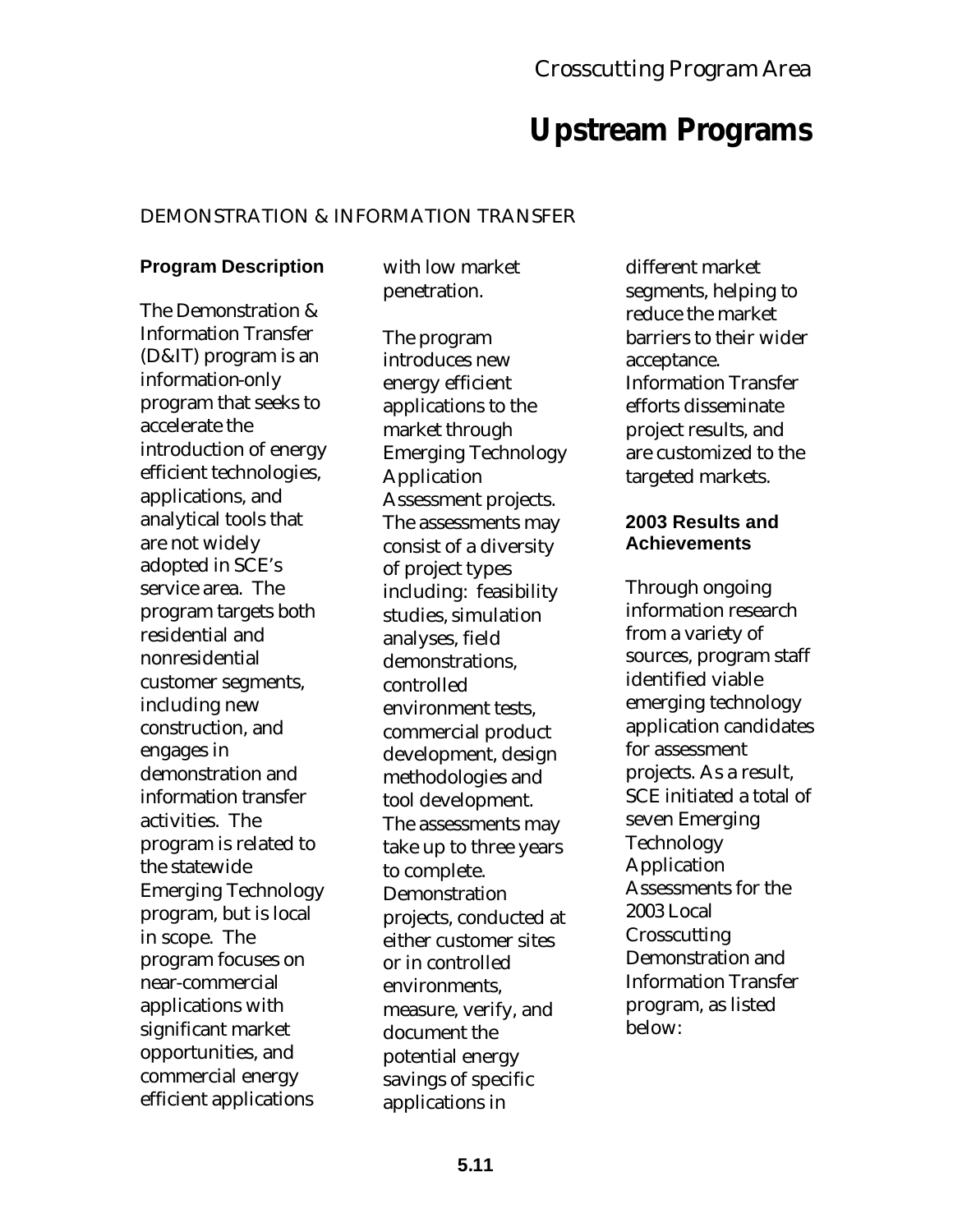1. Initiated four assessments of processes targeted to replace perchloroethlene (PERC) solvent based dry cleaning: (1) Professional Wet Cleaning, (2) Hydrocarbon Based Dry Cleaning, (3) Silicone Based Dry Cleaning, and (4) Carbon Dioxide Based Dry Cleaning. All the assessments are taking place at customer sites. SCE has partnered with Occidental College, Southern California Gas Company, and the South Coast Air Quality Management District for these assessment projects. 2. Customer interest in energy efficiency opportunities led to one assessment project to evaluate Cold Storage Controls. The project is evaluating at a

customer site

whether chilling the concentrates in the storage facility at night, when the refrigeration system may operate more efficiently, has significant demand and energy impacts. 3. The Advanced Controls for **Plastics** Granulators assessment project is investigating the potential demand and energy savings of different control systems for plastics granulator machines. Plastics granulators are specialized chopping and shredding machines used in a number of secondary plastics manufacturing processes like injection molding and blow molding. The project will assess mesh size and on/off automated controls, and will document option costs and potential energy savings.

4. The Ultra High Lime-Pellet Softening of Brine Concentrate Waste **Streams** assessment project will estimate the potential savings that can be achieved by using pellet softening ultra high lime (PS-UHL) processing of wastewater streams for water and wastewater membrane plants within SCE's service area. The on-site assessment will lead to a field study report. Membrane facilities treating potable and wastewater in the SCE service area have been identified. A total of ninety facilities, including full-scale municipal reclamation plants, desalination plants, and brackish potable groundwater sources were identified. Available water quality, chemical, energy and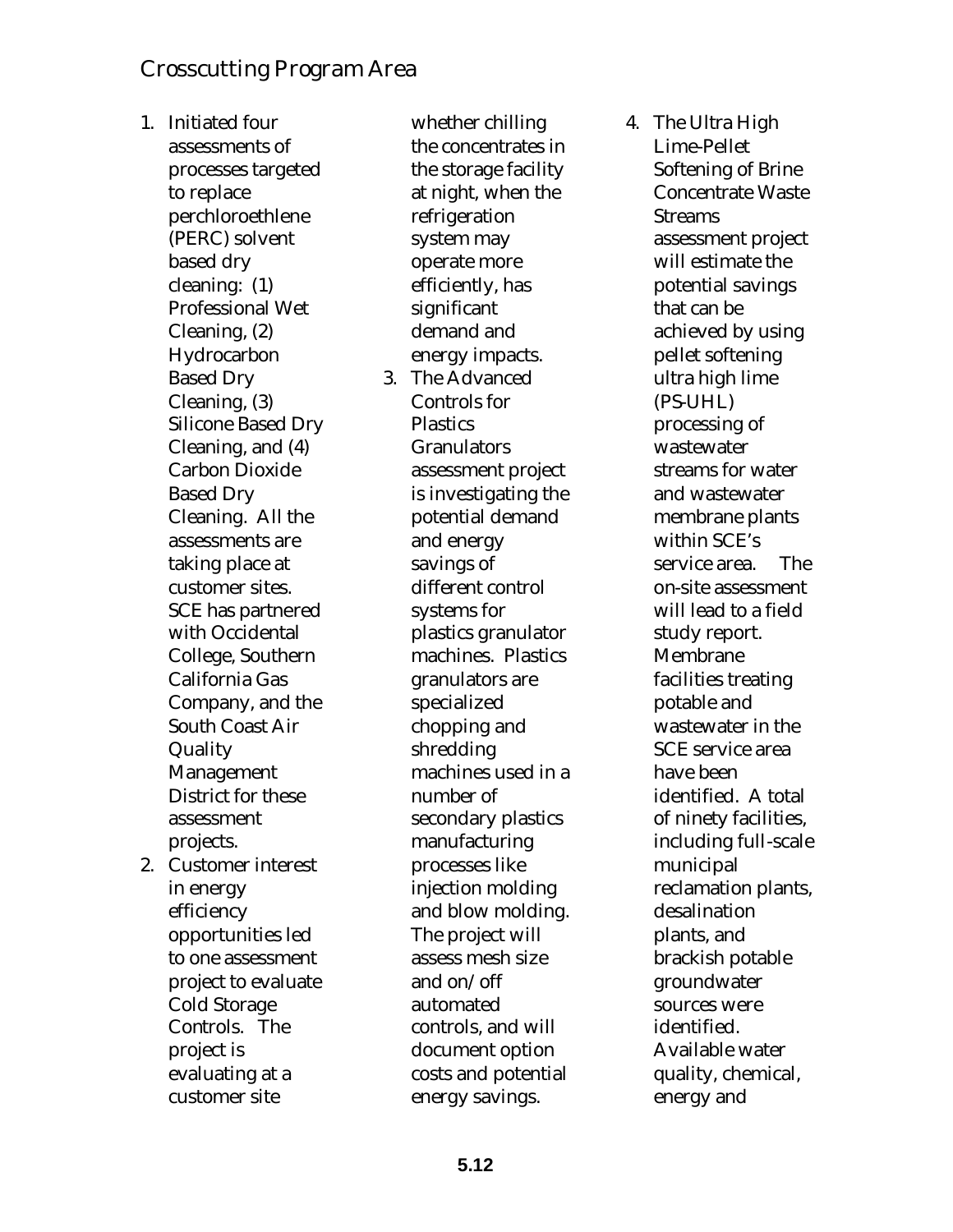equipment data were compiled for the sites.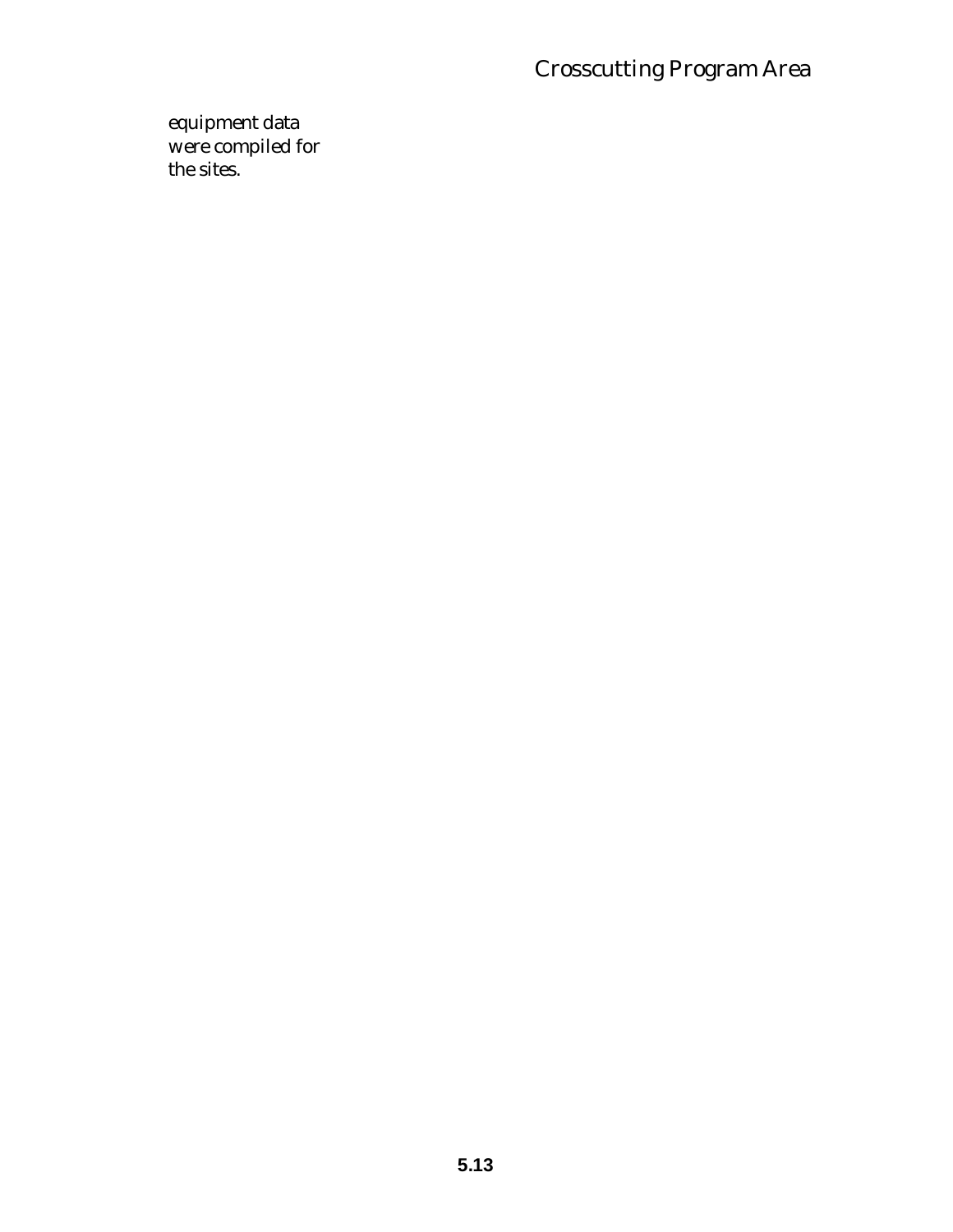# **Upstream Programs**

#### CODES AND STANDARDS

### **Program Description**

## **STATEWIDE CODES AND STANDARDS**

The Statewide Codes & Standards (C&S) program is an information-only program that promotes upgrades and enhancements to various energy efficiency standards and codes, thereby capturing the benefits for society from California's diverse energy efficiency efforts. The program sponsors Codes and **Standards** Enhancement (CASE) studies as part of its advocacy activities. CASE initiatives for promising energy efficiency design practices and technologies may be targeted, as well as energy efficiency measures promoted through both the

residential and nonresidential new construction programs. The completed CASE initiative reports are presented to the standards and codesetting bodies to encourage the adoption of energy efficiency measures.

The C&S program activities have inherent synergies with other programs, such as the ET program, energy efficiency equipment rebates, and energy audits, through the advocacy of specific energy efficiency measures. The 2003 C&S efforts are conducted within the long-term code upgrade cycles. For example, the California building code cycles are typically three years.

## **LOCAL CODES AND STANDARDS**

The Local C&S program is an information-only program that helps to bring about costeffective upgrades to the State's energyrelated codes and standards that will benefit California as a whole. The CEC has begun the 2005/2008 revision process for both the Title 24 and Title 20 energy standards. This program supports the CEC 2005/2008 standard revision process for both California Title 20 and Title 24.

#### **2003 Results and Achievements**

### **STATEWIDE CODES AND STANDARDS**

Throughout 2003, the Statewide C&S technical staff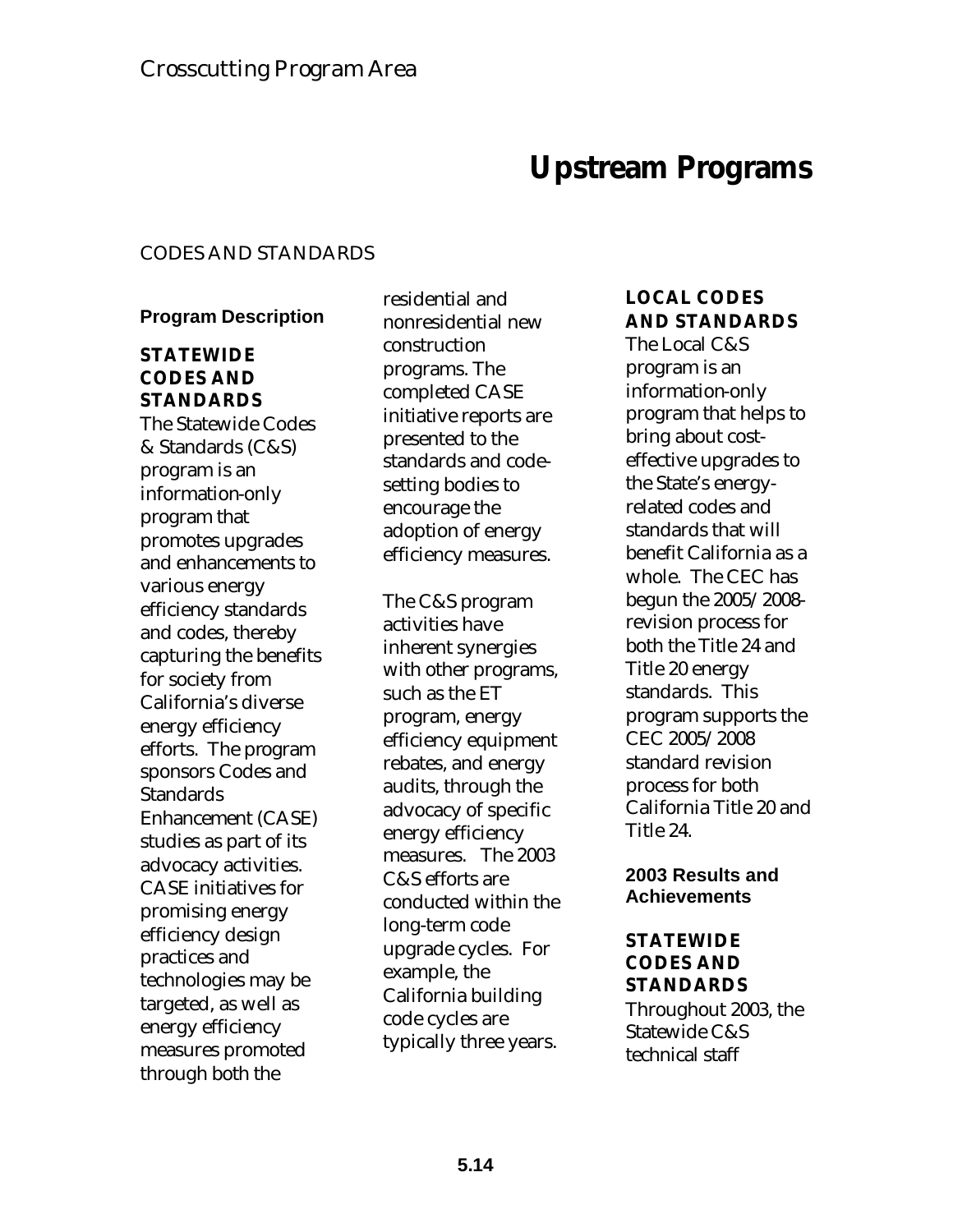participated in statewide team meetings, CEC workshops for the 2005 Title 24 code revision cycle for both the Residential and Nonresidential Building Energy Efficiency Standards, CEC's Existing Building Energy Efficiency Opportunity Study (Assembly Bill 549) report, CEC public workshops for Time Dependent Valuation Life (TDV) Cycle Costing and Outdoor Lighting Standards. Also, the program's technical staff attended and participated in meetings of organizations that impact California building and appliance standards, including: American Society of Heating, Refrigerating, and Air-Conditioning Engineers (ASHRAE), Cool Roof Rating Council (CRRC), and the National Fenestration Rating Council (NFRC).

The targets for this program area were

established at six new case studies initiated in 2003. SCE exceeded that goal. As part of the process of identifying likely candidates for study, SCE first assembled a long list of potential case study projects for review. Each was presented by the initiator of the study idea to SCE's C&S team for a critical review. Members of the team included supervision, engineers and architects from SCE's Design and Engineering Services technical staff. The member of the technical staff proposing the case study actively promoted the project based on its fundamental benefit to the overall program. As part of the group dynamics, the case study presentation discussions encompassed issues such as the long-term potential for technology adoption through the standards, market size, savings potential and cost. A series of

meetings was required to identify the final portfolio of case studies.

For the 2003 program year, the following 15 case studies were initiated and represent SCE's case study portfolio. The duration of each of the studies varies depending upon the nature and complexity of the work, but all will be completed within the required three-year project limit authorized for this program year.

- Testing of Refrigerated Vending Machines (Part 1)
- Design Guidelines for Compressed Air
- Testing for the Hospitality Segment
- AgTAC Ground Source Heat Pumps
- Sky Light Efficacy Test
- Advanced Lighting Systems
- High Efficacy Signage
- Advanced Building Design Guideline
- T-5 High Output Fluorescent (Costco)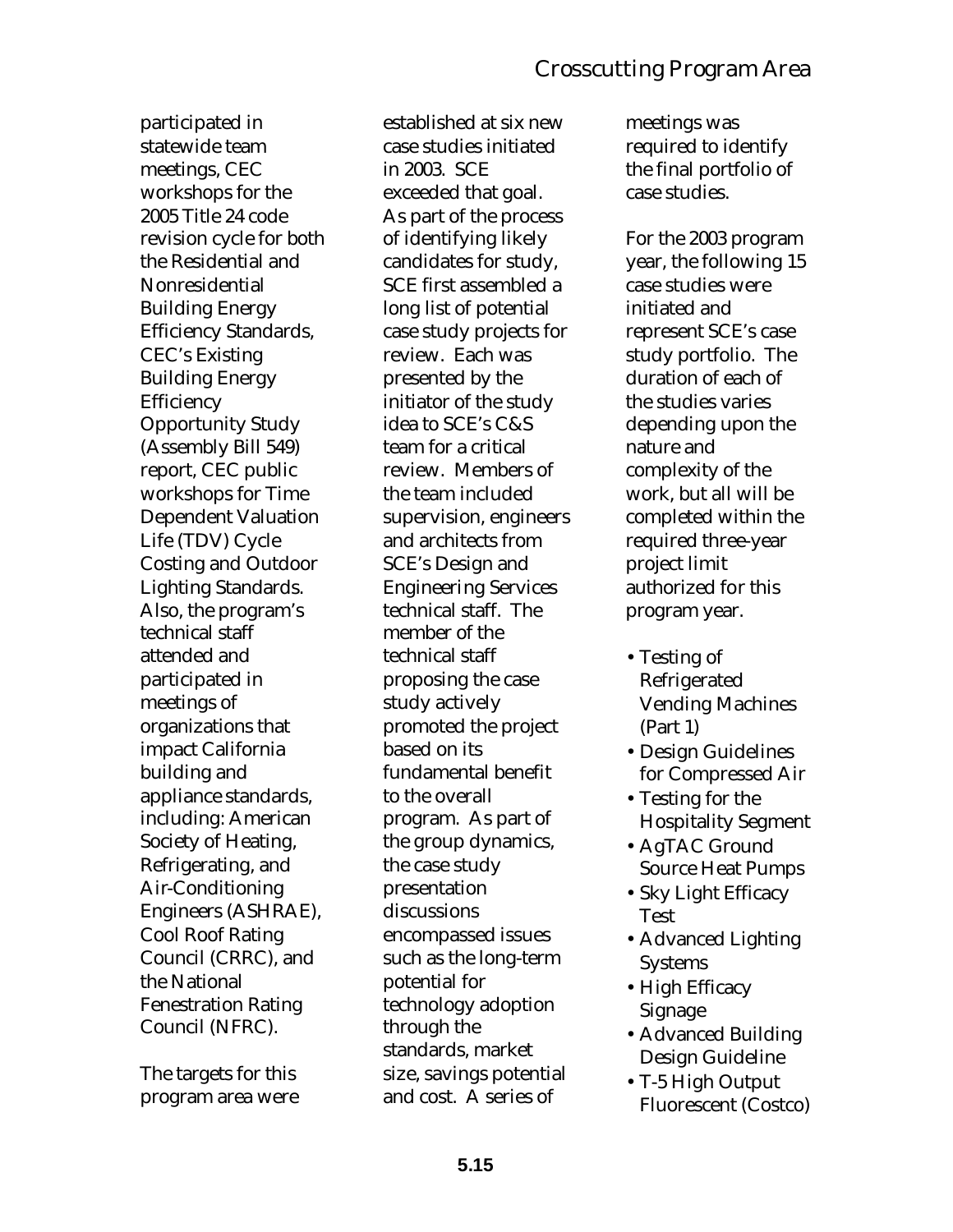- Natural Ventilation Design Guideline
- Automated Weather Processing
- Testing of Economizers for 5 ton air conditioners
- Time Differentiated Valuation version of eQuest
- Field Tests of Unitary HVAC Equipment
- Advanced Lighting Guidelines

# **LOCAL CODES AND STANDARDS**

During 2002, SCE sponsored a one-day training class in Tulare, California. The class focused on high performance schools and energy efficiency opportunities. SCE had the goal of accomplishing three workshops/training sessions in support of the revision process for the 2005/2008 standard revision process for Title 20 and Title 24. The goal was achieved. The details are described further below.

One workshop, one training session and a seminar were

conducted in 2003. The following is a description of each of the three events:

**1. SCE Workshop on Ground Thermal Conductivity Assessment Methods for GSHP Applications.** This workshop was targeted to engineers, specifiers and designers of ground source heat pump systems who need to understand the basic fundamentals of designing a system for optimal operation in California. GEO Hills Associates, was contracted to organize and teach the class in conjunction with SCE's Design and Engineering Services staff. The session took place at CTAC on June 5, 2003. Ground coupled heat pumps hold the potential of improving heat pump

performance in extreme weather environments, thus reducing peak demand and overall energy consumption. If better understood by the engineering community in California, a wider application of the technology could be made by showing the benefits of its use as a means for complying with the state's Title 24 building standards.

#### **2. Training Course - Laboratories of the 21st Century.**

In an effort to help designers, engineers and specifiers understand the latest state-of-theart design recommendations for laboratory construction, a course was held at CTAC on November 29, 2003. The course provides the participants with information that could help them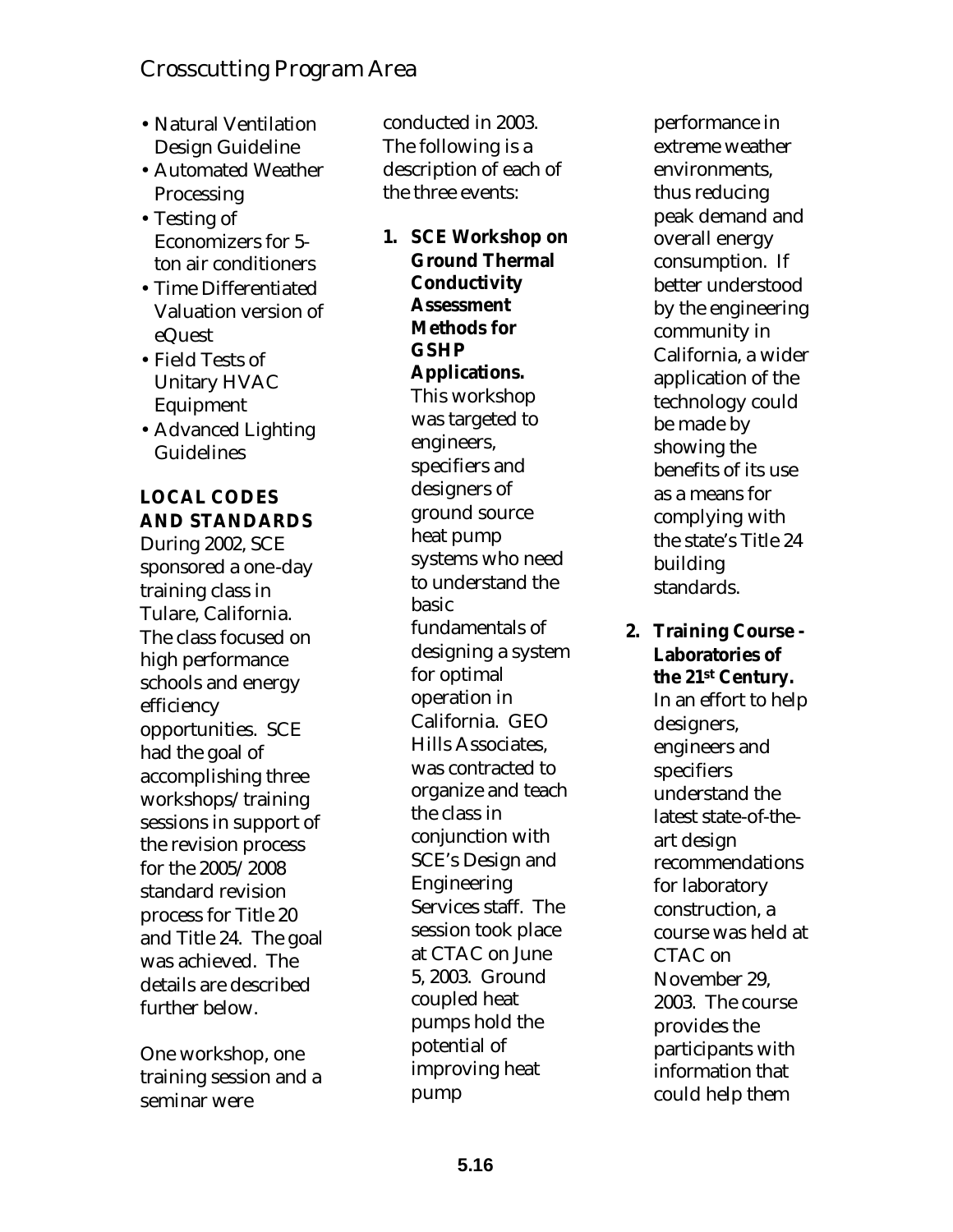with alternative means of complying with Title 24. The agenda included case studies, exhaust system design, lighting and controls, commissioning, emerging rating systems, benchmarking, and a video regarding improved performance of our nation's laboratories. Co-Sponsors of the course were the Environmental Protection Agency and the Federal Energy Management Program.

**3. Los Angeles Community College District Sustainable Design Seminar.** A seminar was conducted in cooperation with the California Science Center on December 2, 2003 in Los Angeles, California. The purpose of the seminar was to

present the latest methods of implementing energy efficiency measures in state and community colleges. Measures discussed included lighting improvements, HVAC upgrades, controls, shading and window treatments. The target audience for this information was the operation and maintenance personnel from the colleges.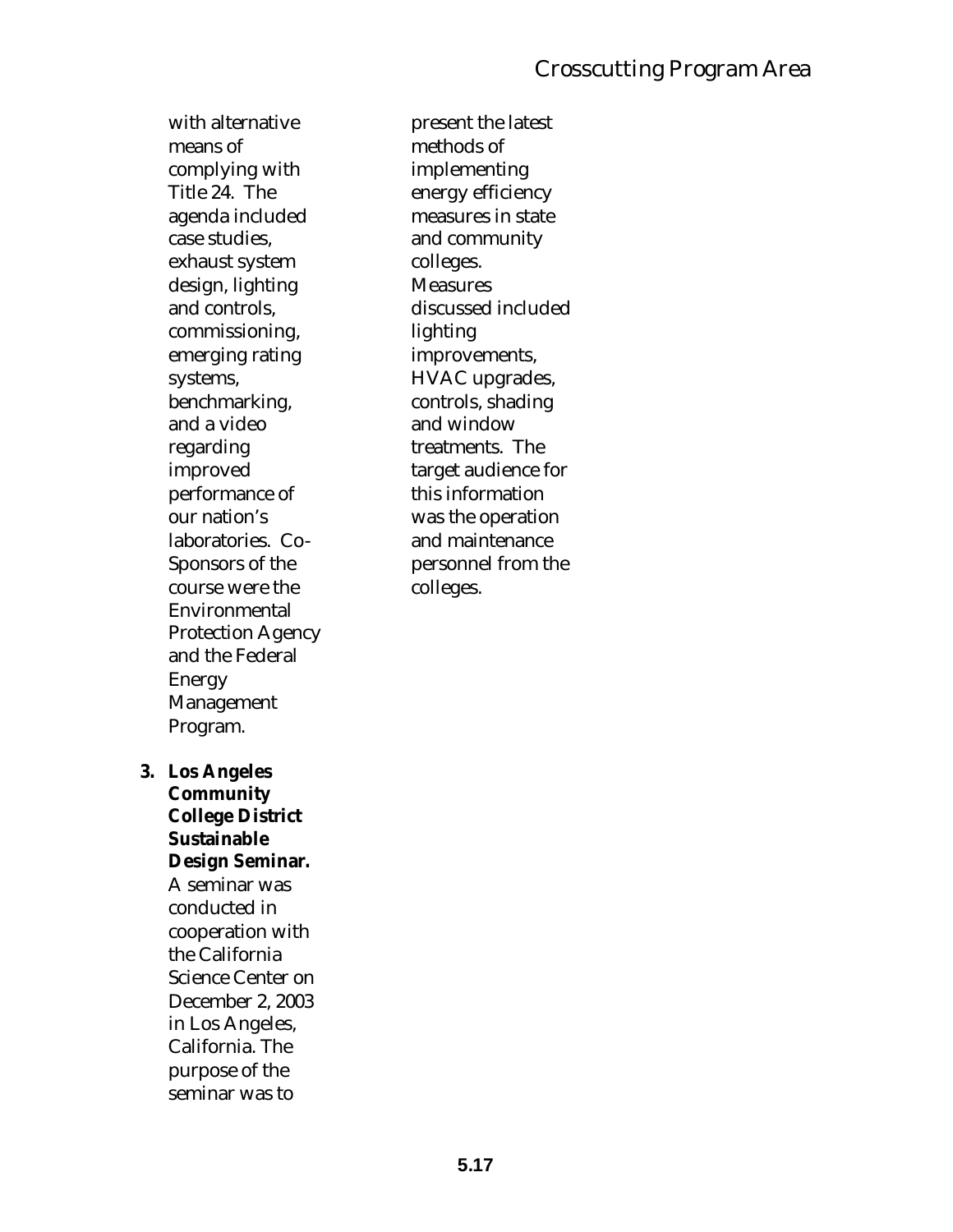# **Upstream Programs**

## LOCAL GOVERNMENT INITIATIVE (LGI)

### **Program Description**

SCE's Local Government Initiative (LGI) educates and informs community leaders, local government planners, building officials, builders, building owners, small business owners, and consumers about the economic benefits of energy efficiency in the areas of residential and nonresidential new construction, as well as small business, and residential retrofit and surveys.

Through a partnering with local governments and cities, (collectively referred to as Jurisdictions), SCE's LGI facilitates the offering of statewide, local energy efficiency information and education, hardware rebates, and increased energy efficiency opportunities using a variety of intervention

strategies. The primary target audiences for this initiative are the various departments/offices within the local governments such as: Building Departments, **Community** Development/Outrea ch, Economic Development, and Housing Authorities. The secondary audience and the ultimate benefactors of this initiative include: SCE's smallto medium-business owners, lower-tomoderate income residential customers, existing single and multifamily residential customers, and residential and small commercial builders.

### **2003 Results and Achievements**

The LGI exceeded its goal of 16 new

jurisdictions by obtaining 18 new participants. This brings the total number of participating jurisdictions in SCE's area up to 61 since 2001. Out of the 18 new jurisdictions in the LGI program, 12 of them have at least 30 percent of the city zip codes within the HTR. These cities include: Arcadia, Chino, Diamond Bar, Highland, La Habra, Loma Linda, Montclair, Orange, Redondo Beach, Rialto, Signal Hill, and Tustin.

SCE, along with the Building Industry Institute, embarked upon a far-reaching training component in the 2003 program year. In doing so, the program conducted CEEP and related energy code training for the following 30 jurisdictions: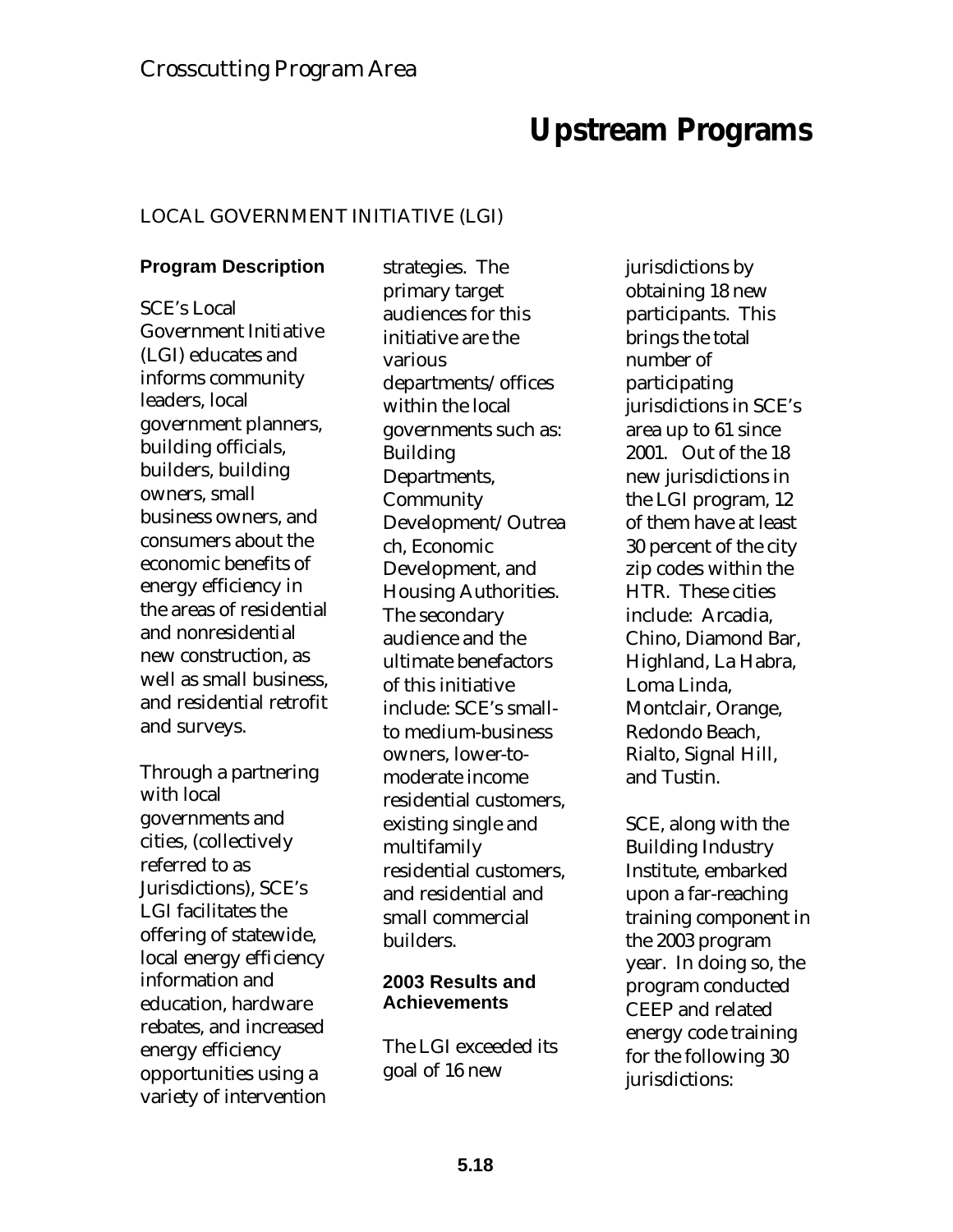Victorville, Palm Springs, Temecula, Moreno Valley, Ontario, Upland, Garden Grove, Thousand Oaks, Lancaster, Manhattan Beach, San Jacinto, Indian Wells, Tustin, Camarillo, Santa Clarita, Palmdale, Huntington Beach, Loma Linda, Rancho Cucamonga, Norco, Banning, Hesperia, Fontana, Corona, Orange County, Fullerton, Redlands, Highland, Yorba Linda, and San Bernardino.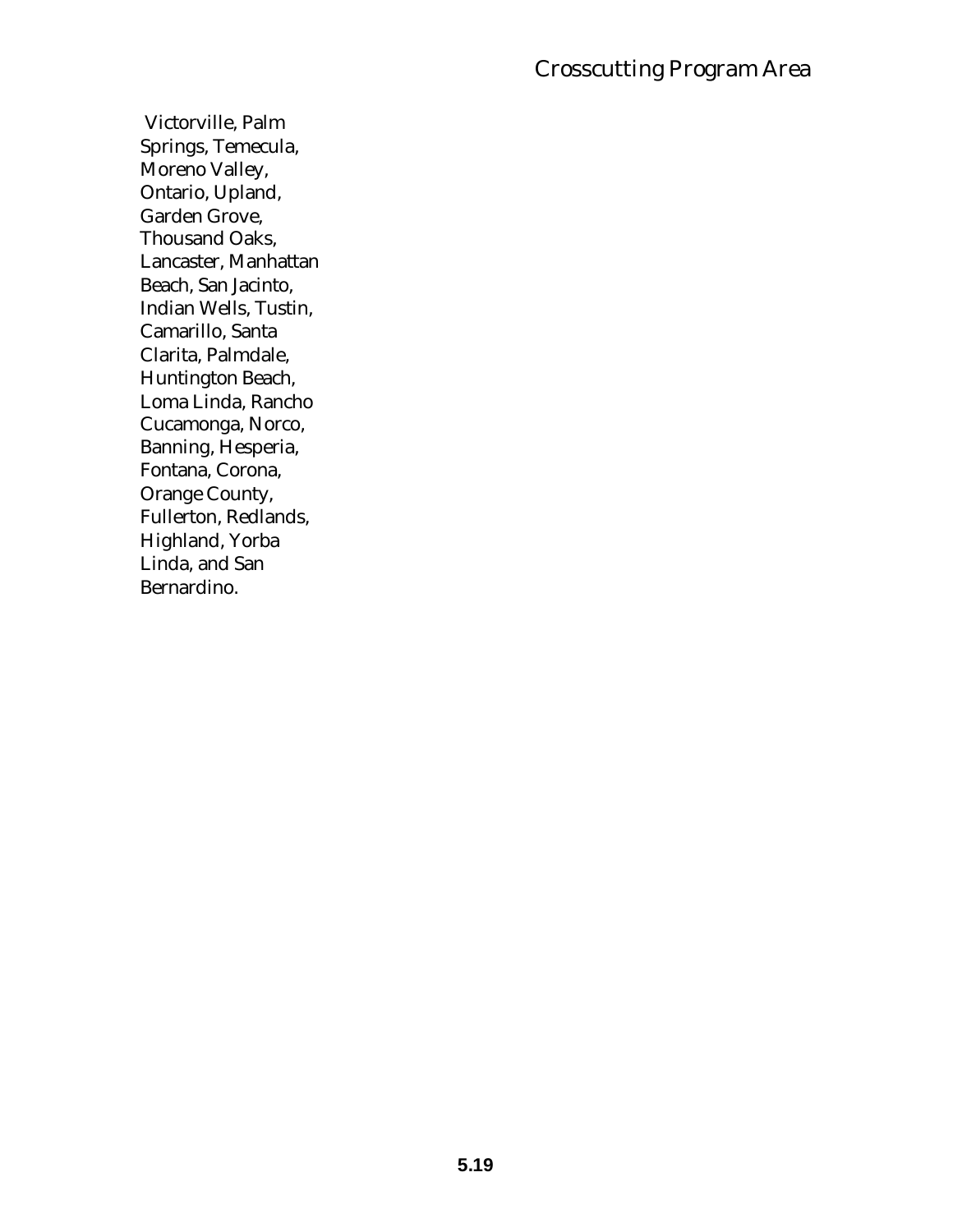# **Upstream Programs**

#### UPSTREAM RESIDENTIAL LIGHTING

#### **Program Description**

The statewide crosscutting Upstream Residential Lighting program provides a point-of-sale (POS) discount to customers who purchase qualifying fluorescent ENERGY STAR® lighting products.

Customers receive the discounts either through the program's manufacturer component, or its retailer component. In the manufacturer component, SCE provides manufacturers with incentive allocations, which allow manufacturers to pass wholesale buy-down discounts on to the retailers, who pass discounts on to customers for these products. SCE later reimburses manufacturers for the discounts they

provided. More retail channels can be developed and opened with this approach because the manufacturers' reach is much longer than other market actors such as retailers.

In the retailer component, SCE provides incentive allocations and subsequent reimbursements directly to large statewide big-box retail chains instead of the manufacturers. The retailer component is for energy efficient lighting products not bearing the manufacturer buydown discount. Incentive discounts in this retailer component are provided in the same amounts as in the manufacturer component. The retailer has the option

of using either the retailer or manufacturer component for a particular product.

Through SCE's efforts with lighting manufacturers and retailers to buy down the cost of energy efficient lighting products, customers received a \$1 to \$2 discount per unit off the purchase price of a compact fluorescent lamp (CFL) and a \$5 to \$10 discount per unit for a torchiere or hardwired indoor or outdoor lighting fixture. All products had to have the ENERGY STAR® label to qualify. All products were sold in stores catering to SCE residential customers.

The 10 manufacturers who participated in the Upstream Residential Lighting program were: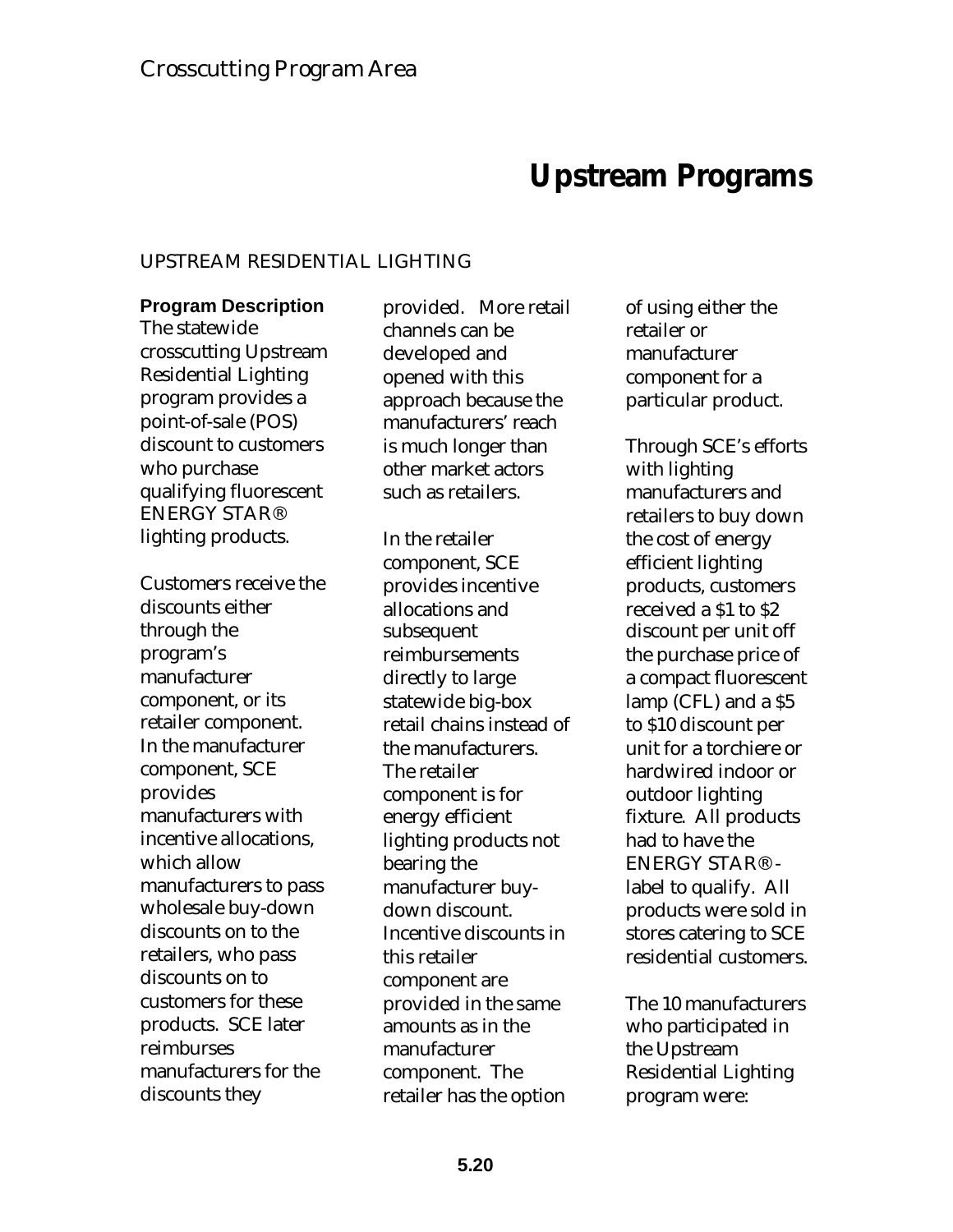## Crosscutting Program Area

American Top Lighting, Feit Electric Company, Greenlite Corporation, Lights of America, LightWave PDL Inc., Sunpark Electronics Corp., Sunrise Lighting, Inc., Surya Roshni, Inc., Technical Consumer Products Inc., and USPAR Enterprises Inc.

One statewide retailer, Costco, participated in the retailer component. Others including Sam's Club, Lowe's, and Home Depot preferred to participate in the manufacturer component.

### **2003 Results and Achievements**

In 2003, the program resulted in the sale of 997,203 energy-saving lighting products through 54 retailers or chains. With an energy savings target of 34,959,185 kWh, SCE achieved 41,255,257 kWh. SCE had a demand reduction target of 4,913 kW and achieved 5,788 kW.

### **HARD-TO-REACH**

In 2003, SCE was assigned goals to expend at least 15 percent of the incentives to retailers in geographic HTR areas and ten percent of the incentives to food and drug stores. By year-end 2003, \$410,028 or 24 percent of the total incentives was paid to retailers in geographic HTR areas and \$341,760 or 20 percent was paid to grocery or drug retailers. SCE also took part in ethnic outreach events to reach customers for whom English is a second language.

### **MARKETING**

Primary marketing was completed through email and phoned announcements of the various promotions as a statewide team. Secondary mass marketing was completed by means of multi-program brochures and materials, the

### www.sce.com

website, and bill inserts.

In September 2003, SCE sent a bill insert to all 4.3 million residential SCE customers promoting ENERGY STAR® Lighting, the California "Flex Your Power" message, and the EPA's "Change A Light" campaign. It featured a prominent television star giving energy-saving tips and recommending ENERGY STAR® labeled compact fluorescent lighting. Manufacturers and retailers used in-store promotional materials, newspaper, radio, and circular advertising to attract customers to buy program-discounted lighting products.

## **INDUSTRY INVOLVEMENT**

SCE continued support and participation in the Program for the Evaluation and Analysis of Residential Lighting (PEARL) which tests residential lighting products available from retailers.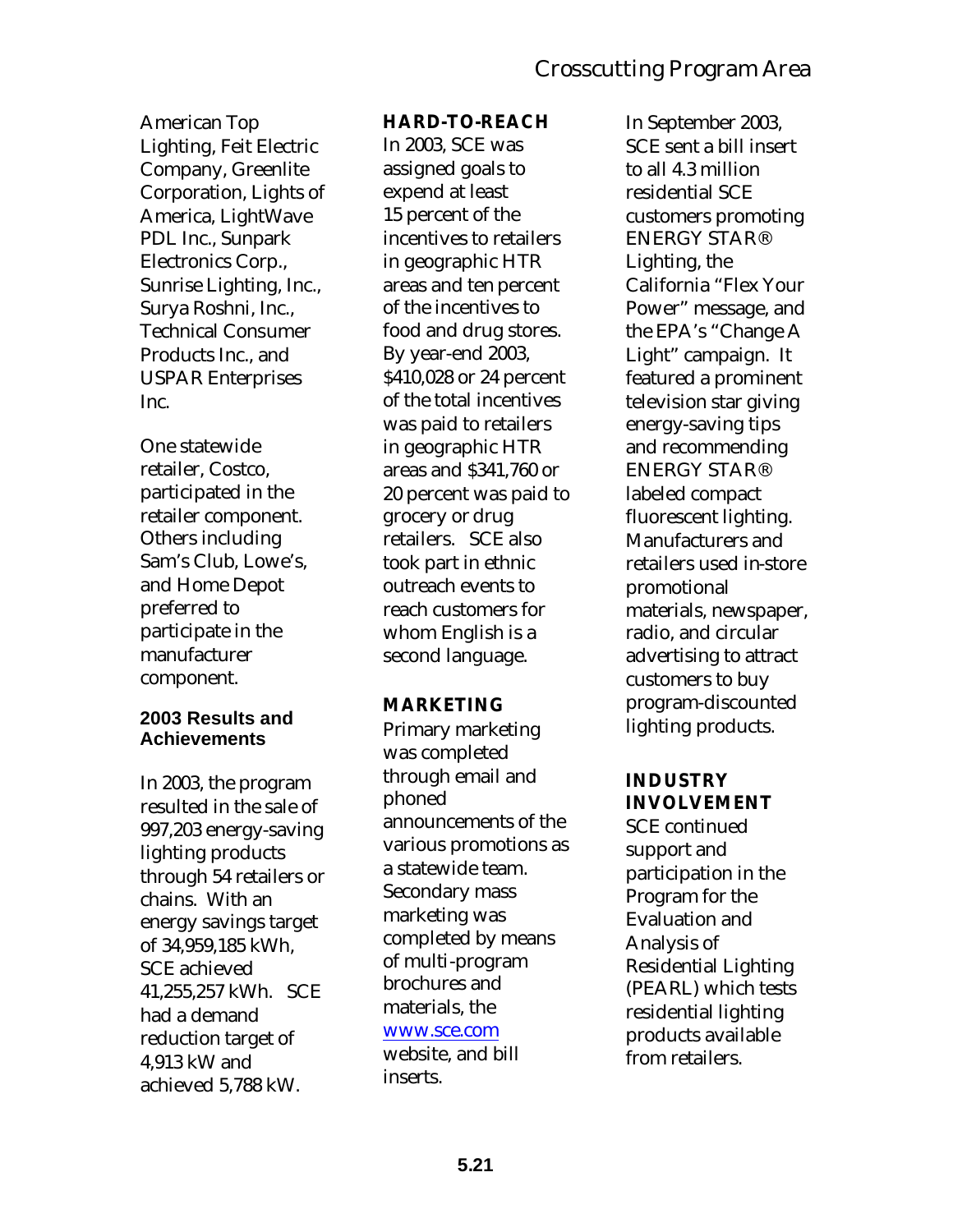## Crosscutting Program Area

Support was provided to changes in the specification for both ENERGY STAR®– qualified compact fluorescent lights (CFLs) and fixtures. These proposed changes will also raise the bar for quality energy efficiency products for California's consumers.

SCE worked with Kema-Xenergy to assist in providing the data to identify a lower incremental cost for CFLs, which will allow a more accurate account of program costeffectiveness.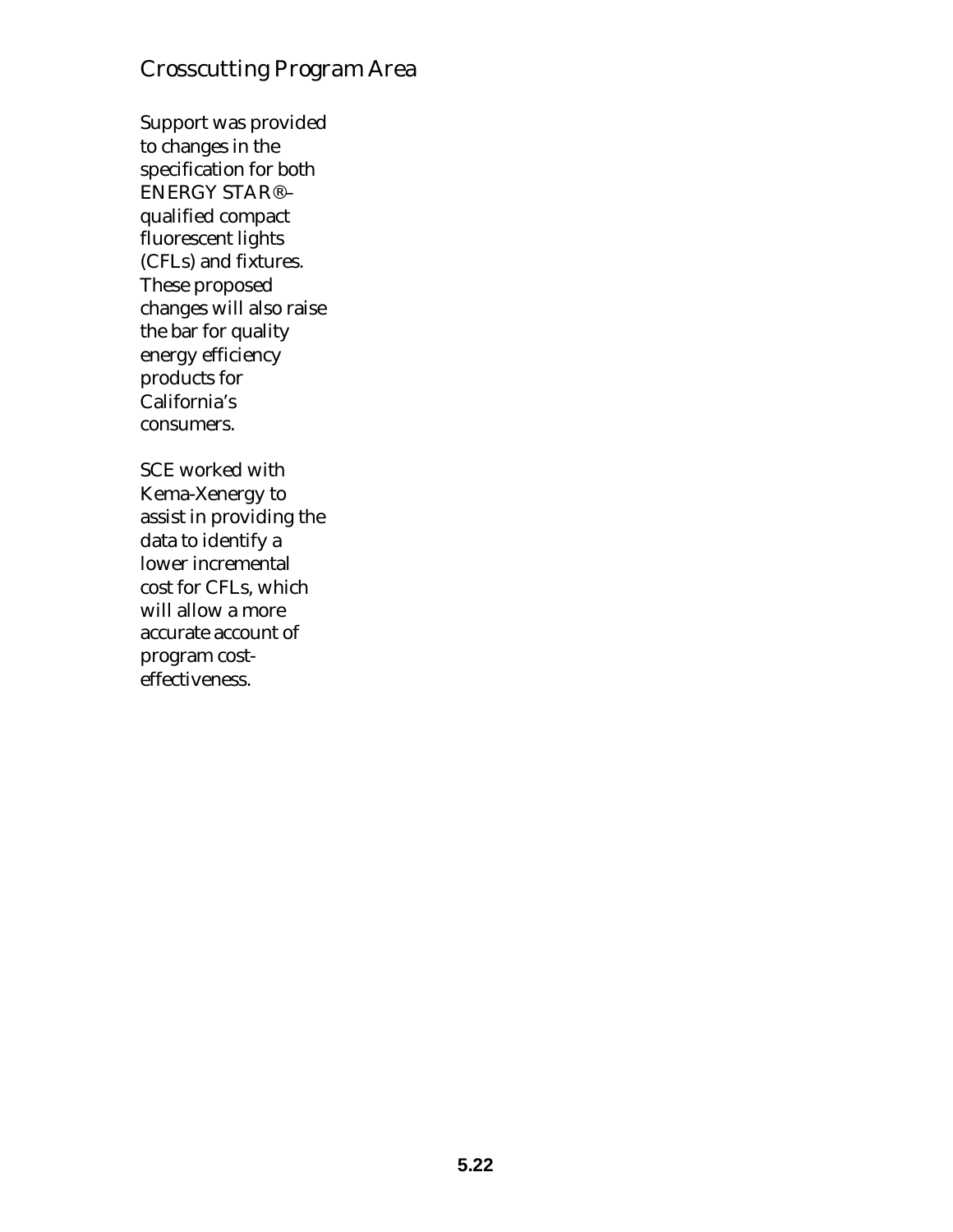|                             | SUMMARY OF ENERGY EFFICIENCY EXPENDITURES: ELECTRIC | Table 5.1<br>2004 Energy Efficiency Annual Report<br>CROSSCUTTING PROGRAM AREA |                   |                  |       |
|-----------------------------|-----------------------------------------------------|--------------------------------------------------------------------------------|-------------------|------------------|-------|
|                             |                                                     | 2003<br><b>Budget</b>                                                          | $\lceil 1 \rceil$ | 2003<br>Recorded | [1,2] |
| <b>Information</b>          | \$                                                  | 5.700.000                                                                      | \$                | 5.581.282        |       |
| <b>EMS</b>                  |                                                     |                                                                                |                   |                  |       |
| <b>EEI</b>                  |                                                     |                                                                                |                   |                  |       |
| <b>SPCs</b>                 |                                                     |                                                                                |                   |                  |       |
| Rebates                     |                                                     |                                                                                |                   |                  |       |
| Loans                       |                                                     |                                                                                |                   |                  |       |
| Other                       |                                                     |                                                                                |                   |                  |       |
| <b>Upstream Programs</b>    |                                                     |                                                                                |                   |                  |       |
| Information                 |                                                     | 3.516.700                                                                      |                   | 3.422.072        |       |
| <b>Financial Assistance</b> |                                                     | 2.000.000                                                                      |                   | 1.970.017        |       |
| <b>Crosscutting Total</b>   |                                                     | 11,216,700                                                                     |                   | 10,973,372       |       |

[2] All Recorded amounts include payments in 2003 and amounts committed to projects in 2003.

Committed amounts may not be fully realized.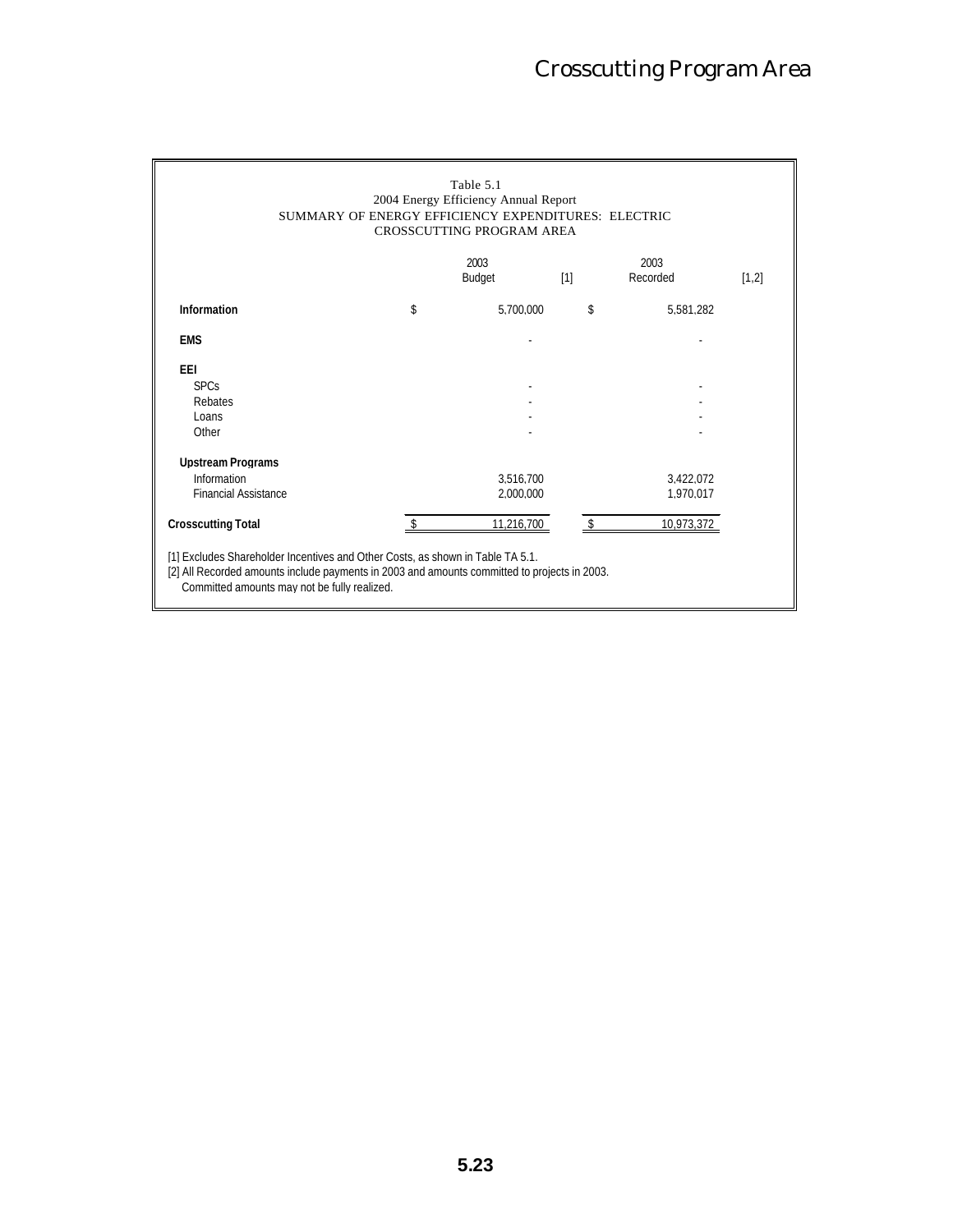## Crosscutting Program Area

| Table 5.2<br>2004 Energy Efficiency Annual Report<br>SUMMARY OF ENERGY EFFICIENCY PROGRAM EFFECTS: ELECTRIC<br><b>CROSSCUTTING PROGRAM AREA</b> |                                                                                |       |                                                                               |       |                                                         |                   |  |
|-------------------------------------------------------------------------------------------------------------------------------------------------|--------------------------------------------------------------------------------|-------|-------------------------------------------------------------------------------|-------|---------------------------------------------------------|-------------------|--|
|                                                                                                                                                 | 2003<br><b>First Year</b><br>Net Annualized<br><b>Capacity Savings</b><br>(MW) | $[1]$ | 2003<br><b>First Year</b><br>Net Annualized<br><b>Energy Savings</b><br>(kWh) | $[1]$ | 2003<br>Net Lifecycle<br><b>Energy Savings</b><br>(kWh) | $\lceil 1 \rceil$ |  |
| <b>Information</b>                                                                                                                              |                                                                                |       |                                                                               |       |                                                         |                   |  |
| <b>EMS</b>                                                                                                                                      |                                                                                |       |                                                                               |       |                                                         |                   |  |
| EEI<br><b>SPCs</b><br>Rebates<br>Loans<br>Other                                                                                                 |                                                                                |       |                                                                               |       |                                                         |                   |  |
| <b>Upstream Programs</b><br>Information<br><b>Financial Assistance</b>                                                                          | 5.79                                                                           |       | 41,255,257                                                                    |       | 495,063,085                                             |                   |  |
| <b>Residential Total</b>                                                                                                                        | 5.79                                                                           |       | 41,255,257                                                                    |       | 495,063,085                                             |                   |  |
| [1] Net Savings reflect Commission-adopted net-to-gross ratios.                                                                                 |                                                                                |       |                                                                               |       |                                                         |                   |  |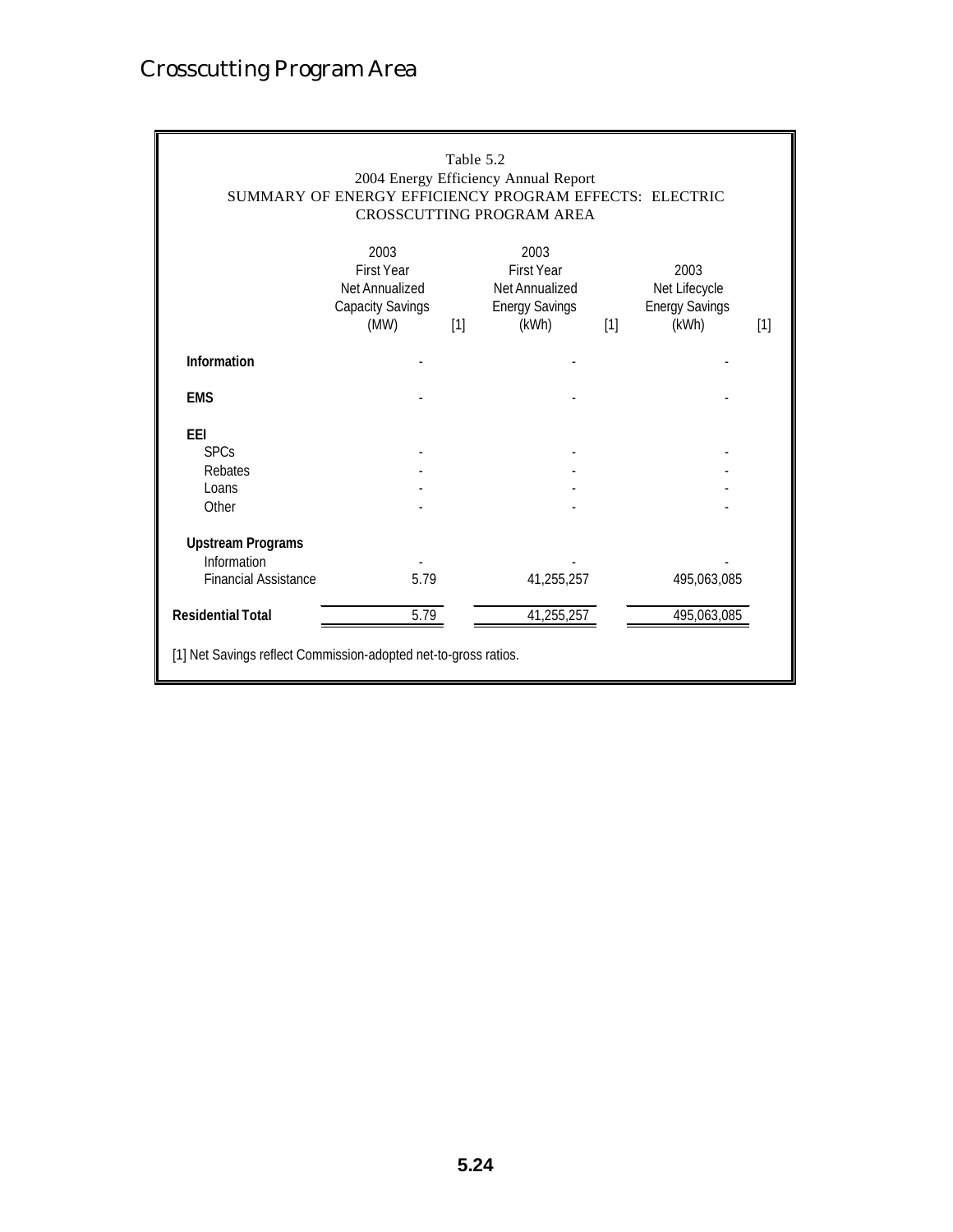|                             |                                            |      | 2004 Energy Efficiency Annual Report<br>SUMMARY OF COST-EFFECTIVENESS: ELECTRIC<br>(Benefit-Cost Ratios)<br>CROSSCUTTING PROGRAM AREA |      |                                       |      |
|-----------------------------|--------------------------------------------|------|---------------------------------------------------------------------------------------------------------------------------------------|------|---------------------------------------|------|
|                             | 2003<br>Program Administrator<br>Cost Test | [1]  | 2003<br><b>Total Resource</b><br>Cost Test                                                                                            | [1]  | 2003<br>Levelized Cost<br>(cents/kWh) | [1]  |
| Information                 |                                            |      |                                                                                                                                       |      |                                       |      |
| <b>EMS</b>                  |                                            |      |                                                                                                                                       |      |                                       |      |
| <b>EEI</b>                  |                                            |      |                                                                                                                                       |      |                                       |      |
| <b>SPCs</b>                 |                                            |      |                                                                                                                                       |      |                                       |      |
| Rebates                     |                                            |      |                                                                                                                                       |      |                                       |      |
| Loans                       |                                            |      |                                                                                                                                       |      |                                       |      |
| Other                       |                                            |      |                                                                                                                                       |      |                                       |      |
| <b>Upstream Programs</b>    |                                            |      |                                                                                                                                       |      |                                       |      |
| Information                 |                                            |      |                                                                                                                                       |      |                                       |      |
| <b>Financial Assistance</b> | 10.56                                      |      |                                                                                                                                       | 2.89 |                                       | 2.48 |
| <b>Crosscutting Total</b>   |                                            | 1.97 |                                                                                                                                       | 1.32 |                                       | 5.44 |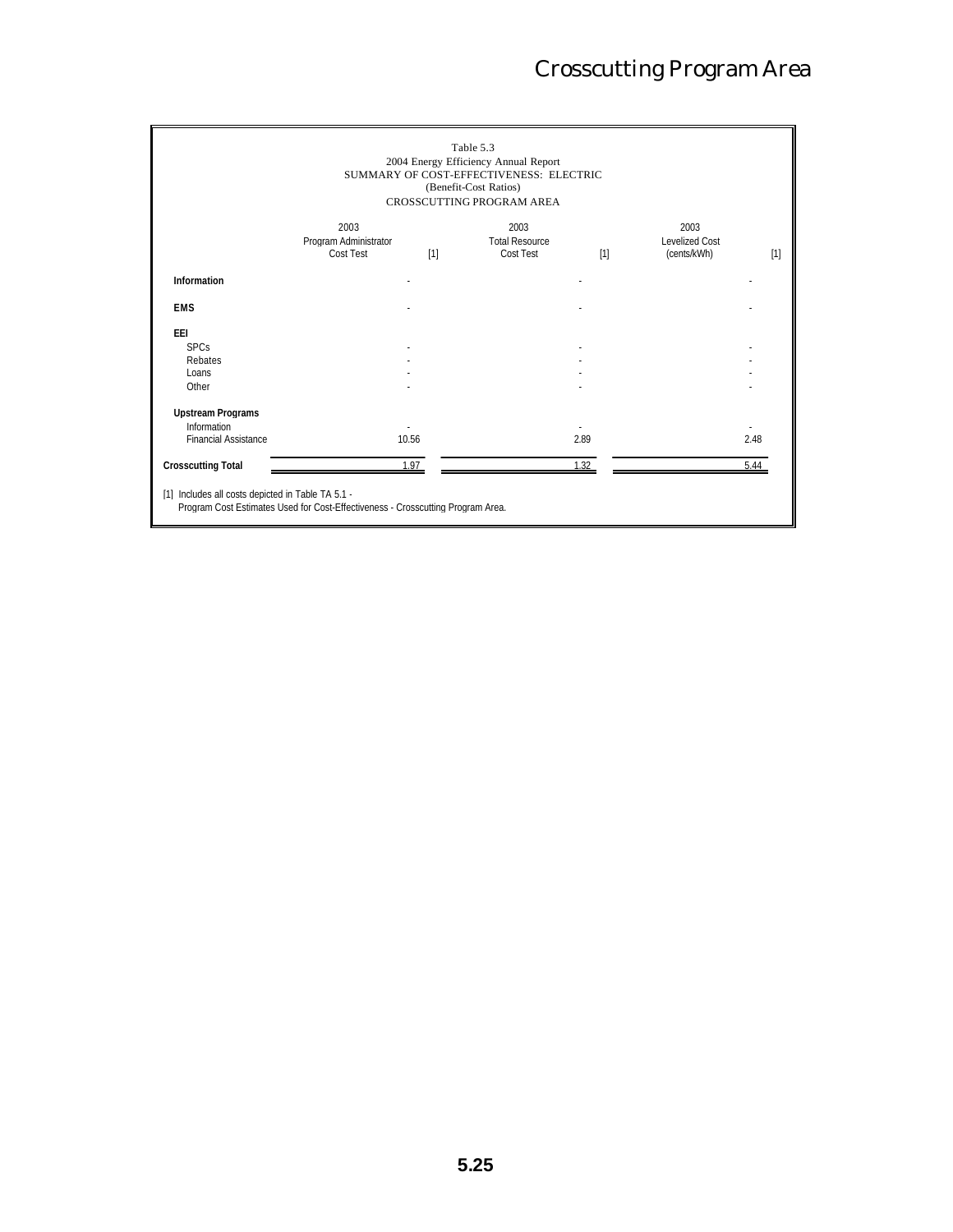## Crosscutting Program Area

| Table 5.4<br>2004 Energy Efficiency Annual Report<br>SUMMARY OF COST-EFFECTIVENESS: ELECTRIC<br><b>CROSSCUTTING PROGRAM AREA</b><br>(Net Benefits) |    |                                        |  |  |  |  |
|----------------------------------------------------------------------------------------------------------------------------------------------------|----|----------------------------------------|--|--|--|--|
|                                                                                                                                                    |    | 2003<br><b>TRC</b>                     |  |  |  |  |
| Information                                                                                                                                        | \$ | (5,642,847)                            |  |  |  |  |
| <b>FMS</b>                                                                                                                                         |    |                                        |  |  |  |  |
| FFI.<br><b>SPCs</b><br>Rebates<br>Loans<br>Other                                                                                                   |    |                                        |  |  |  |  |
| <b>Upstream Programs</b><br>Information<br><b>Financial Assistance</b><br><b>Crosscutting Total</b>                                                |    | (3,501,909)<br>14,483,183<br>5,338,427 |  |  |  |  |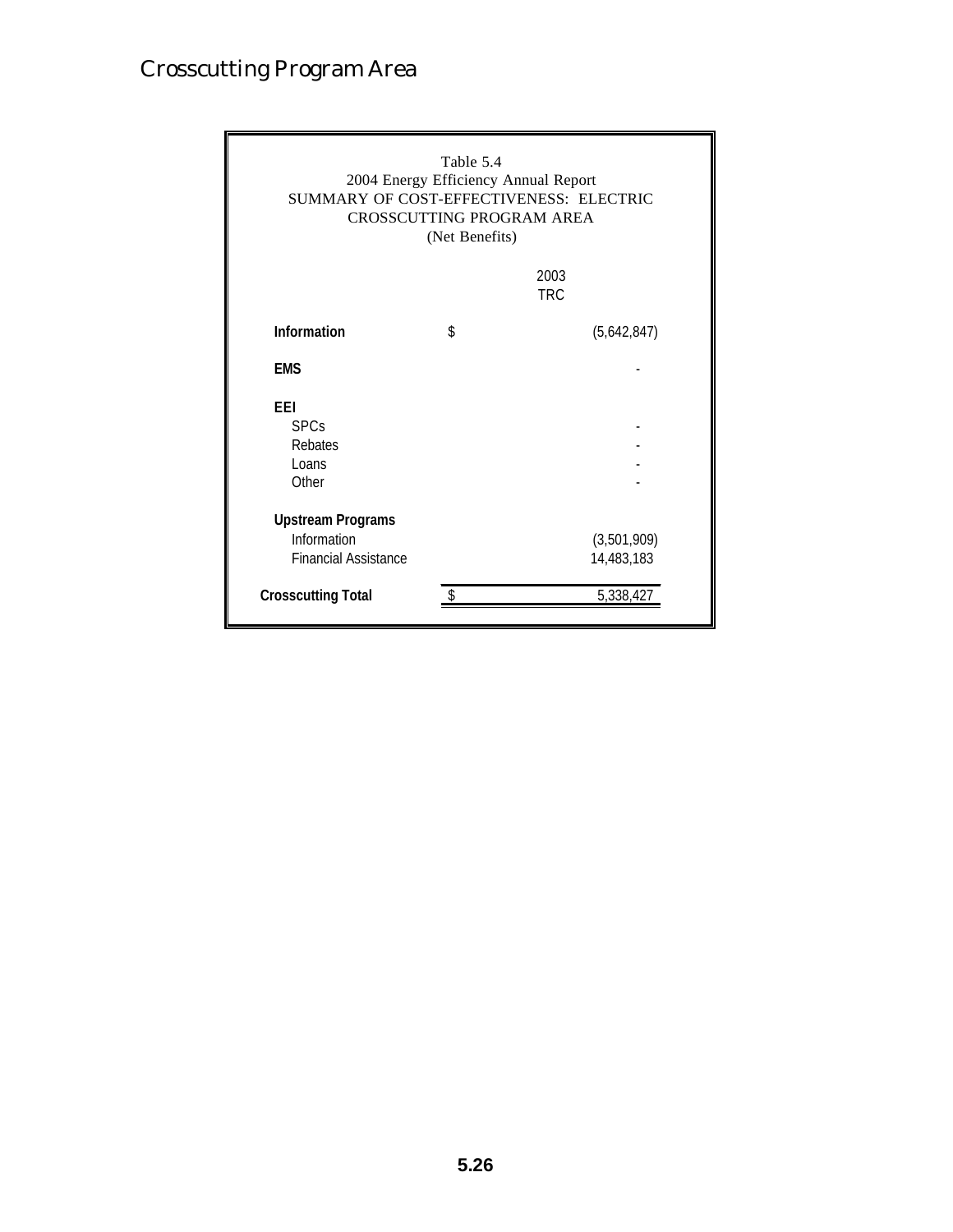## **Market Assessment & Evaluation**

### **Program Description**

Market Assessment & Evaluation (MA&E) is the set of activities needed to provide market, program, and product assessment studies and analyses useful to energy efficiency program planners and policy makers. Within this broad category, Evaluation, Measurement & Verification (EM&V) is the subset of activities that: (1) independently assess how and whether energy efficiency programs met their stated goals; (2) use available secondary data, program– specific data and measurements, and appropriate sampling and modeling processes to produce reliable estimates of the energy savings achieved by a program; and (3) assess how well the program operated in terms of effectiveness

and efficiency in meeting program goals.

Quarterly summary reports on the progress of all MA&E studies are provided to the Commission and other parties, as part of the utilities' quarterly reports on their energy efficiency programs.

Beginning in 2002, the Commission mandated two types of energy efficiency programs, statewide and local. EM&V studies for local programs are funded from the individual program budgets. However, work on these studies is summarized here and completed studies are listed in the Annotated Bibliography.

### **2003 Results and Achievements**

### **A. 2003 STATEWIDE STUDIES**

CPUC Decision 03-04- 055, issued April 17, 2003, allocated \$10.7 million for 2003 evaluation activities. \$5.7 million of this was total was set aside for evaluation activities to be contracted and overseen by the Energy Division. As directed, the utilities consulted with Energy Division staff, held a CALMAC public workshop to solicit input on the 2003 study plans, and submitted plans for the remaining funding on June 16. The assigned administrative law judge (ALJ) approved these plans on September 12. On October 20, Robert Mowris & Associates filed a motion requesting modification of the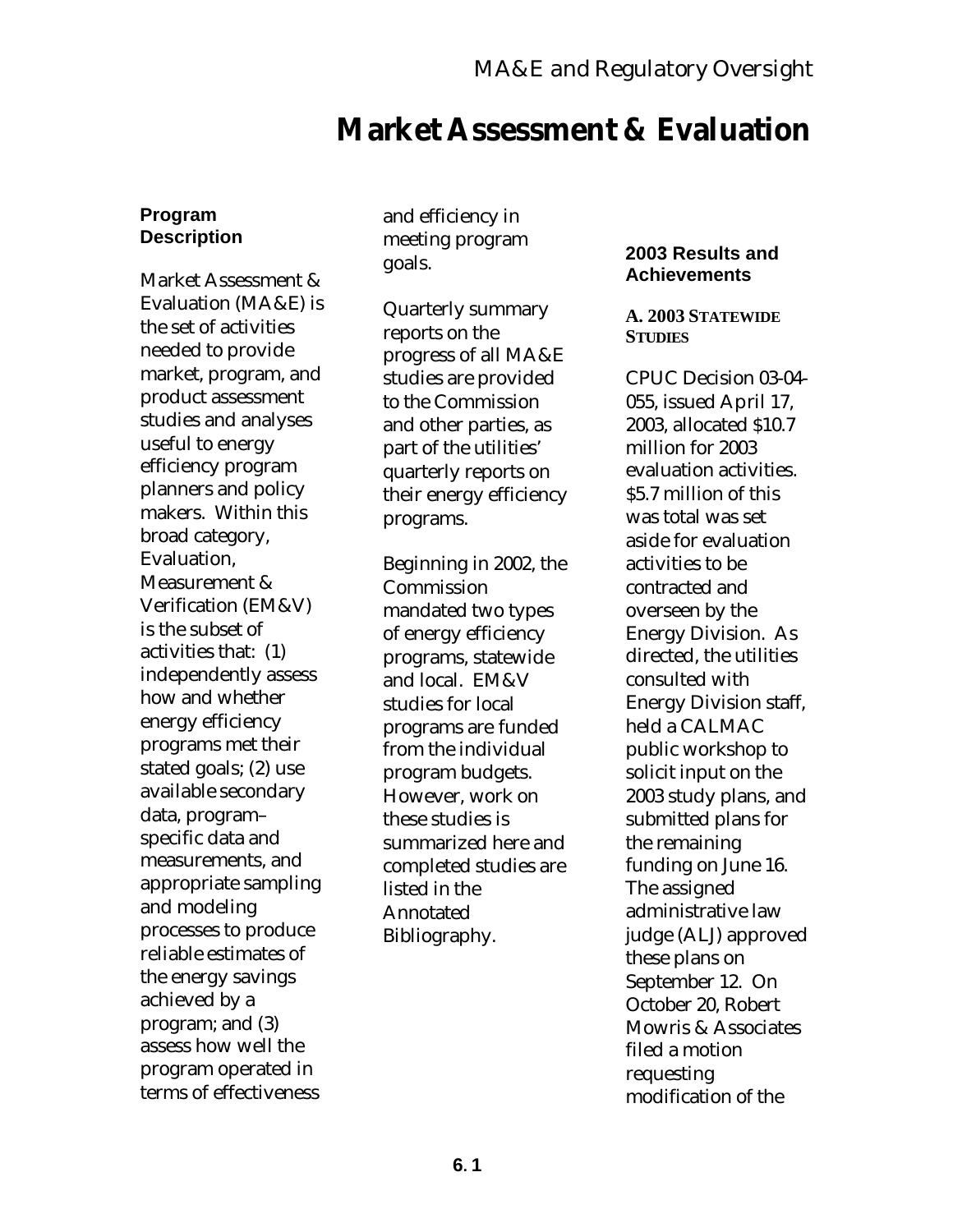| ALJ's approval of the  | the motion, and the    | withdrawal was         |
|------------------------|------------------------|------------------------|
| study plans,           | utilities filed reply  | accepted by the CPUC   |
| proposing multiple     | comments opposing      | in Decision 04-02-059, |
| changes to the         | the motion. The        | issued February 26,    |
| submitted plans.       | motion was             | 2004.                  |
| Some other parties     | withdrawn by its       |                        |
| filed comments in      | originator in January, |                        |
| support of portions of | 2004, and its          |                        |

The projects and the lead utility for each are shown in the following table.

## *OVERARCHING STUDIES*

| <b>Utility</b> | <b>Project</b>                                                  |
|----------------|-----------------------------------------------------------------|
| PG&E           | <b>CALMAC Website Maintenance and Workshops</b>                 |
| <b>SCE</b>     | Master Contract for Coordination - supplemental funding         |
| SDG&E          | Database for Energy Efficiency Resources - supplemental funding |
| <b>SCE</b>     | <b>Update of Hard-to-Reach Markets Data</b>                     |
| PG&E           | <b>Energy Efficiency Potential Study</b>                        |
| PG&E           | New Construction Saturation and Potential Study                 |
| <b>SCE</b>     | Data Integration Scoping Study                                  |
| PG&E           | Best Practices Database - supplemental funding                  |

*EVALUATION, MEASUREMENT & VERIFICATION FOR STATEWIDE ENERGY EFFICIENCY PROGRAMS*

## **Residential Retrofit Programs**

| PG&E       | <b>Single-Family Rebates</b>          |
|------------|---------------------------------------|
| SDG&E      | <b>Multi-Family Rebates</b>           |
| <b>SCE</b> | <b>Home Energy Efficiency Surveys</b> |
| <b>SCE</b> | <b>Refrigerator Recycling</b>         |

## **Nonresidential Retrofit Programs**

| <b>SCE</b> | <b>Standard Performance Contracting</b> |
|------------|-----------------------------------------|
| PG&E       | <b>Express Efficiency</b>               |
| PG&E       | <b>On-Site Audits</b>                   |
| PG&E       | <b>Building Operator Certification</b>  |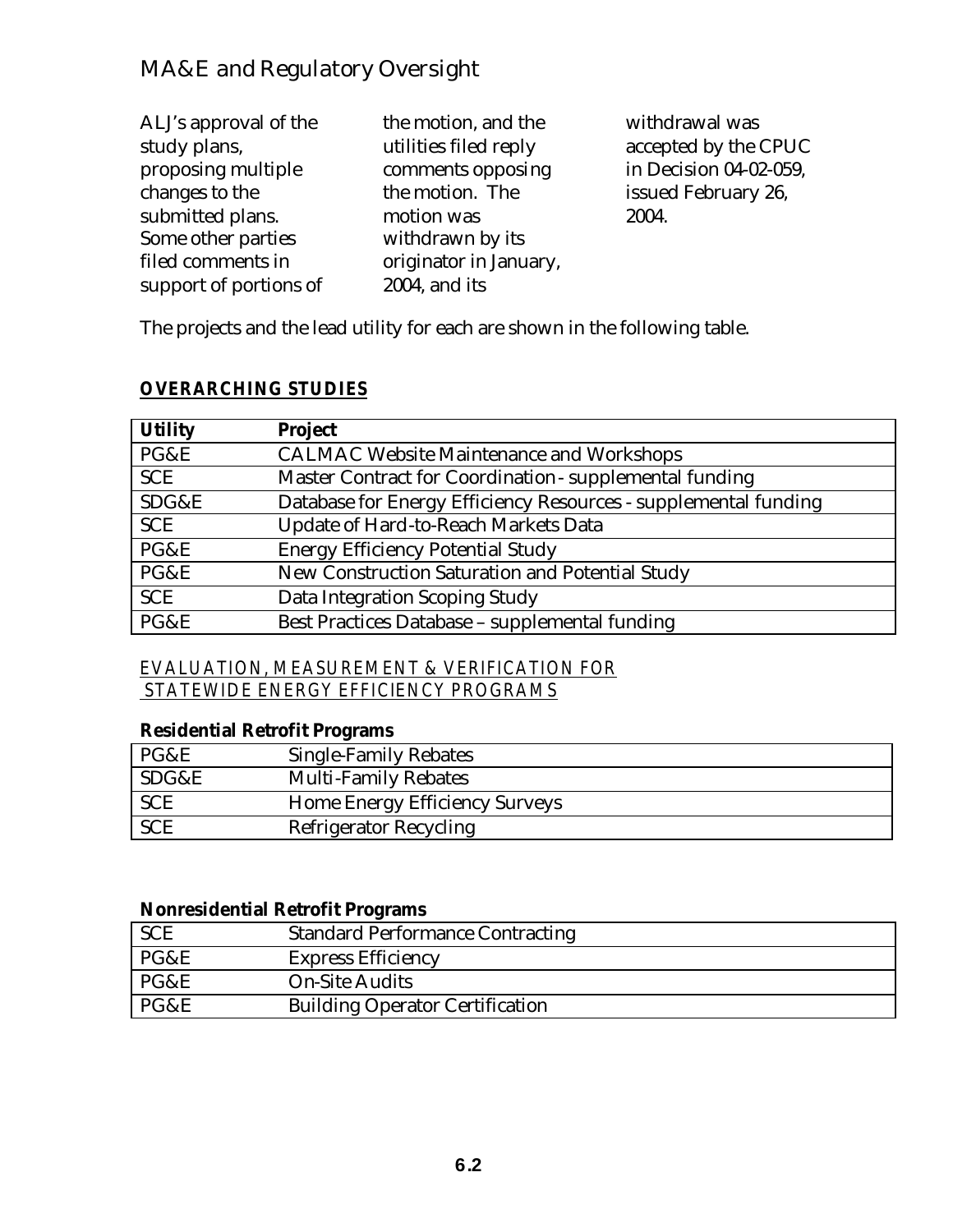## **New Construction Programs**

| <b>SCE</b> | Savings By Design Building Efficiency Assessment  |
|------------|---------------------------------------------------|
| <b>SCE</b> | Savings By Design Market & Program Tracking       |
| <b>SCE</b> | Nonresidential New Construction Technical Support |
| PG&E       | <b>Residential New Construction</b>               |

## **Cross-Cutting Statewide Programs**

|            | . . |                                          |
|------------|-----|------------------------------------------|
| SDG&E      |     | <b>Residential Lighting</b>              |
| <b>SCE</b> |     | <b>Education &amp; Training Services</b> |
| <b>SCE</b> |     | <b>Emerging Technology Demonstration</b> |
| <b>SCE</b> |     | Codes & Standards Advocacy               |

| Descriptions of<br>activities undertaken<br>for SCE-led 2003<br>projects are given | were submitted to the<br>CPUC for approval in<br>early 2003. | Division's Groupware<br>project. |
|------------------------------------------------------------------------------------|--------------------------------------------------------------|----------------------------------|
| below.                                                                             | Work on a summary                                            |                                  |
| <b>Master Evaluation</b>                                                           | study of the<br>accomplishments of                           |                                  |
| <b>Contract for the</b>                                                            | the 2002 and 2003                                            |                                  |
| <b>Coordination and</b>                                                            | programs was                                                 |                                  |
| <b>Consolidation of</b>                                                            | deferred to 2004, to                                         |                                  |
| <b>Studies of 2002-3</b>                                                           | allow for completion                                         |                                  |
| <b>Energy Efficiency</b>                                                           | of EM&V studies of                                           |                                  |
| <b>Programs</b>                                                                    | utilities' 2002                                              |                                  |
| The master evaluation                                                              | statewide and local                                          |                                  |
| contract team worked                                                               | programs.                                                    |                                  |
| on further database                                                                | <b>Data Integration</b>                                      |                                  |
| development to allow                                                               | <b>Scoping Study</b>                                         |                                  |
| the use of its database                                                            |                                                              |                                  |
| structure by Energy                                                                | Rather than being                                            |                                  |
| Division staff for                                                                 | established as a                                             |                                  |
| tracking of 2002-03<br>programs. The team                                          | separate project, the                                        |                                  |
| reviewed and                                                                       | responsibility for                                           |                                  |
| provided advice to                                                                 | monitoring and<br>addressing data                            |                                  |
| <b>Energy Division staff</b>                                                       | integration issues was                                       |                                  |
| on the revised                                                                     | added to the scopes of                                       |                                  |
| evaluation,                                                                        | projects already under                                       |                                  |
| measurement and                                                                    | way, notably the DEER                                        |                                  |
| verification plans for                                                             | project and the Energy                                       |                                  |
| local programs that                                                                |                                                              |                                  |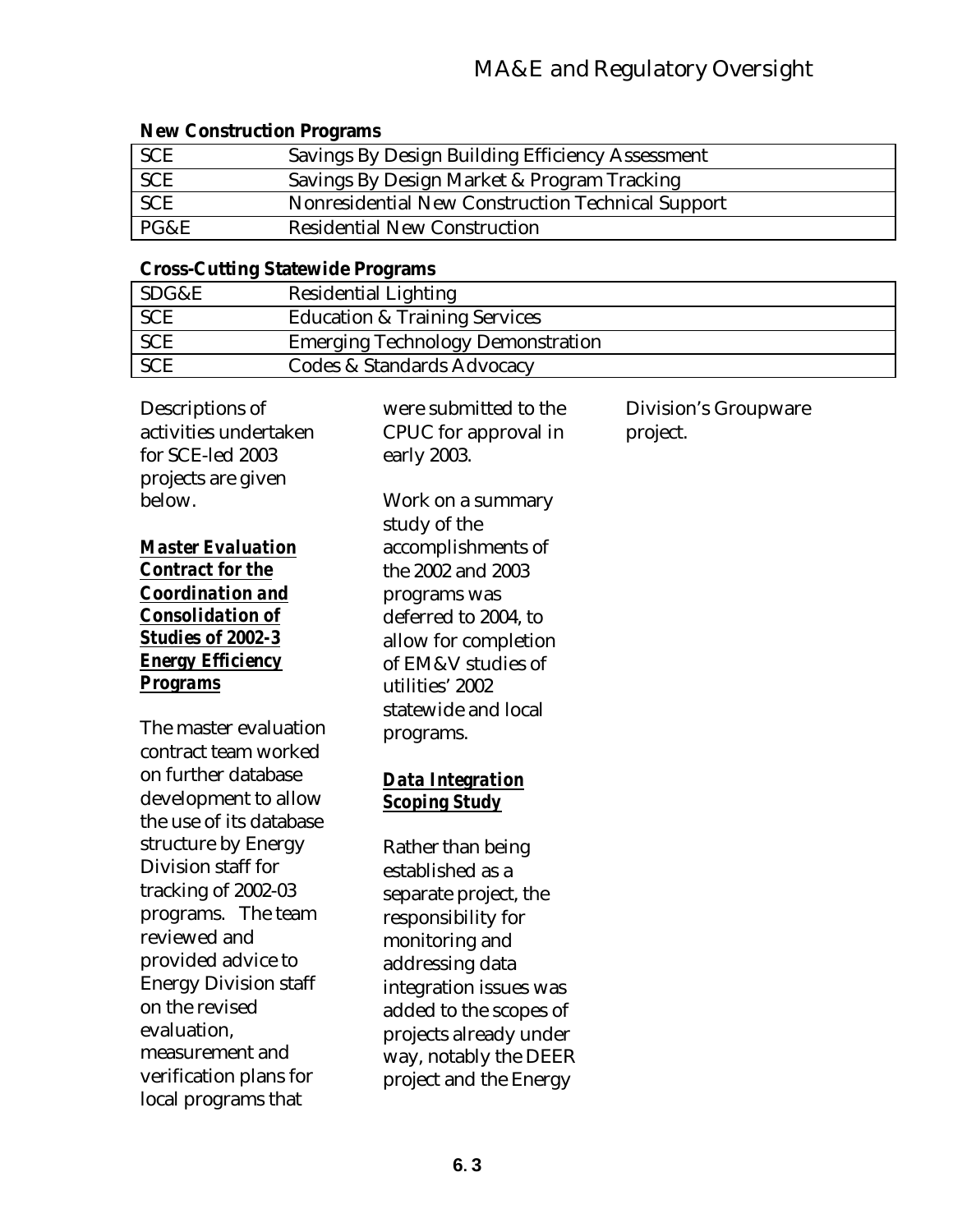*Update of Hard-to-Reach Markets Data*

*Mail-In and Online Home Energy Surveys*

### *Refrigerator Recycling*

*Standard Performance Contracting Program Evaluation*

*Emerging Technology Demonstration Program Evaluation*

*Savings By Design Building Efficiency Assessment* 

*Savings By Design Market & Program Tracking* 

*Education & Training Services Program Evaluation*

### *Codes & Standards Advocacy Program Evaluation*

Due to the scheduling difficulties encountered during 2003, work on these projects was deferred to early 2004.

**B. 2003 LOCAL PROGRAM EVALUATIONS**

No work on the evaluations of 2003 local programs was undertaken during the program year.

**C. STATEWIDE STUDIES WITH PRIOR-YEAR FUNDING**

In February, 2003, the ALJ approved the utilities' selected bidders for twentytwo 2002 statewide studies. After this approval, the utilities issued purchase orders for all of these projects and work began. During 2003, SCE completed several studies that were initiated with earlier-year MA&E funds. Descriptions of these studies are provided below.

In addition, SCE participated in funding and providing input to some multiplesponsor studies that were completed during 2003.

Finally, SCE Measurement & Evaluation staff members participated actively on the project advisory committees for Public Goods Charge-funded studies being managed by the other utilities and the California Energy Commission.

### *Master Evaluation Contract for the Coordination and Consolidation of Studies of 2002 Energy Efficiency Programs*

This project was given early approval and began work in September 2002. During 2003, the primary activity under the original scope of work was reviewing and making recommendations to the Energy Division on the EM&V plans submitted by all local program implementers.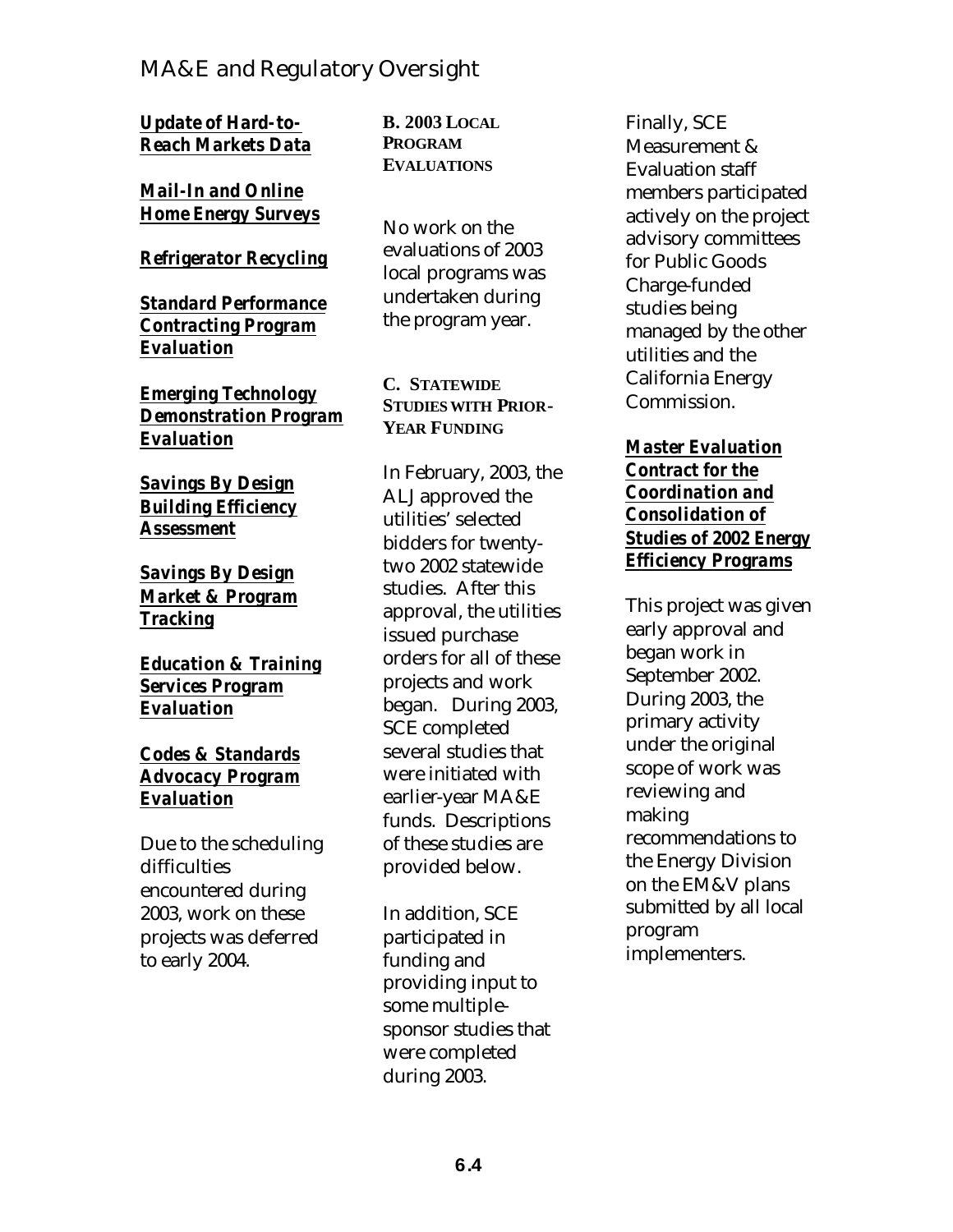### *Next Generation Evaluation Framework*

Most of the work on this project was completed in 2003. The consultant team and the project advisory group decided on the general approach and format. The consultant team developed drafts of chapters, presented them in CALMAC workshops to solicit input, and sent them out to interested parties for review and suggestions. By the end of the year, a full draft document had been completed and provided to the project advisory group for final review. It is anticipated that the final document will be submitted to the CPUC in spring 2004. The document has been developed as a set of guidelines for scheduling, designing, conducting and using good market assessment and evaluation studies for energy efficiency

programs and program portfolios.

### *Residential Market Share Tracking Project*

This ongoing project continued to gather information on the market share of ten key types of energy efficient equipment measures that are major targets of PY 1998-2003 California energy efficiency programs. It also has established a system for monitoring changes in market share by decision type over time. Data are being gathered from distributors and retailers, on-site surveys of new homes, county building departments, and point-of-sales reports purchased from national sources. Analysis of the information is provided in both detailed and summary form annual or semi-annual reports for lighting and for appliance measures, and the data are also updated and provided in a

publicly available database. The C*alifornia Residential Efficiency Market Share Tracking: HVAC 2002*  report was completed during 2003, as was a summary version of the report in brochure format.

### *2002 Home Energy Efficiency Survey Program Evaluation*

The study gathered program data and program materials and conducted interviews and customer surveys as input for the analysis. The verification component of the study was completed in the first half of the year. The energy savings analysis will require adequate time into 2004 for program participants to carry through with actions prompted by survey recommendations.

## *2002 Residential Appliance Recycling Program Evaluation*

Most of the work for this study was completed during 2003. A sample of refrigerators and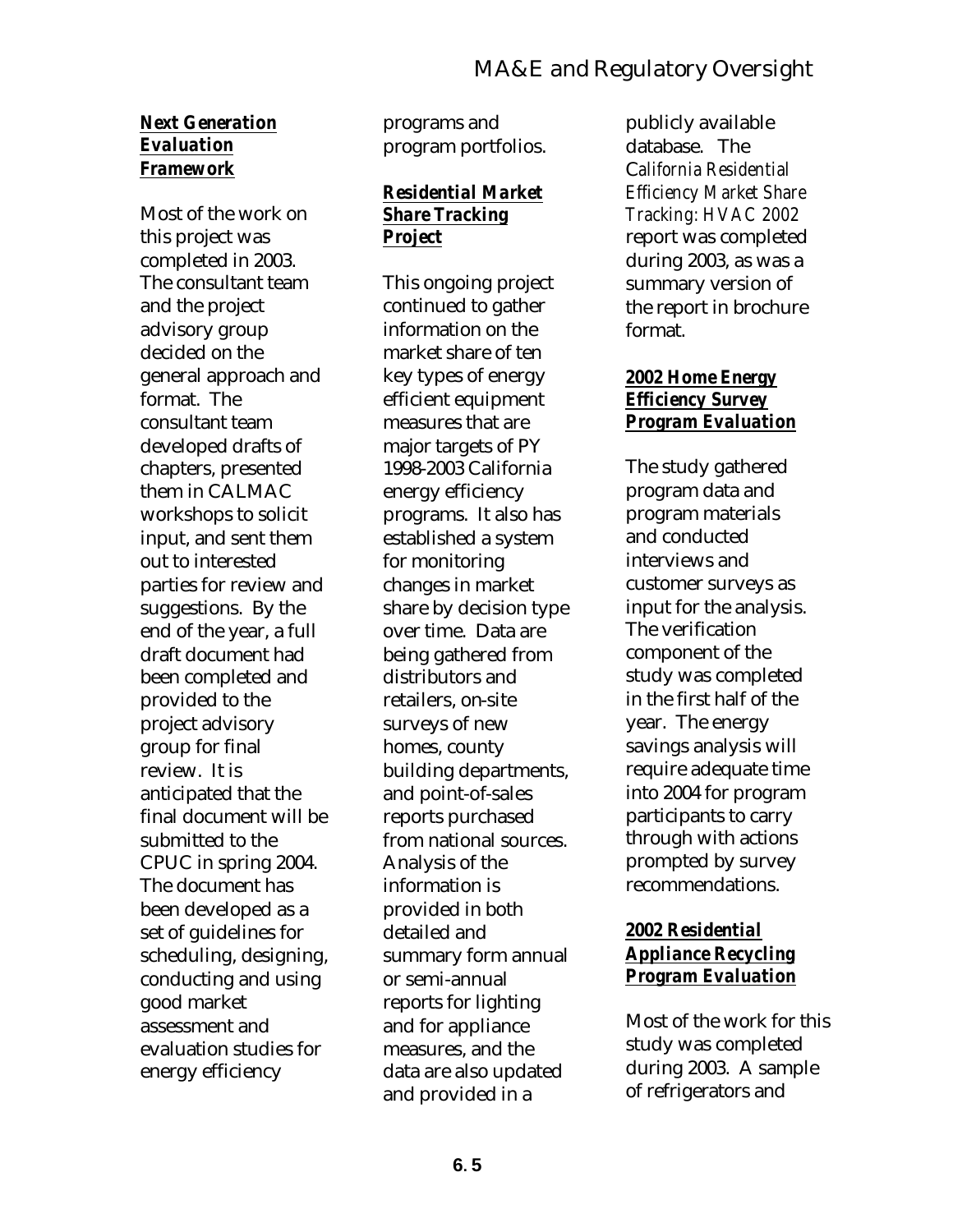freezers recycled through the program was metered to add to the metering database of refrigerators and freezers sampled during previous years and locations of the program, and a regression analysis was undertaken to develop unit energy savings estimates that could be applied to all the units recycled through the 2002 program. A partyear usage analysis and analyses of what would have happened to the units in the absence of the program were developed from data collected through surveys. The results of these analyses were used to develop a new net-togross ratio for the program. The final report was completed in first quarter 2004.

## *2002 Standard Performance Contracting Program Evaluation*

The process evaluation and market assessment analysis was completed in summer and fall 2003, including a conference call with program managers to review preliminary results,

thereby providing early feedback to program managers. The final report was issued in March 2004. Completion of the impact evaluation was delayed by the need to wait until sampled customers completed installation of their projects. Consequently, the final report was completed in first quarter 2004.

## *2002 Emerging Technology Demonstration Program Evaluation*

This project was initiated and completed during 2003. The evaluation entailed a process evaluation that examined key program activities occurring in 2002, while recognizing that the various products developed, implemented, and evaluated by the ET program typically require more than a single year to complete. Additionally, the evaluation measures some elements of program effectiveness by examining program inputs and includes a verification of established program

goals. The study is further described in the Annotated Bibliography.

## *1999-2001 and 2002 Savings By Design Building Efficiency Assessment*

This project quantifies the energy savings and efficiencies of both participant and non-participant buildings. These data are developed on an on-going basis (sampled quarterly), capturing the data stream as the projects enter the program and are carried through to construction. DOE-2 models are built based on detailed on-site surveys of a sample of buildings. Energy savings are calculated by end use and for whole buildings. Quantifiable information is developed on the changes in building efficiency attributable to the SBD program influences. Specific building and equipment characteristics (e.g., types of glazing, types of lamps, ballasts and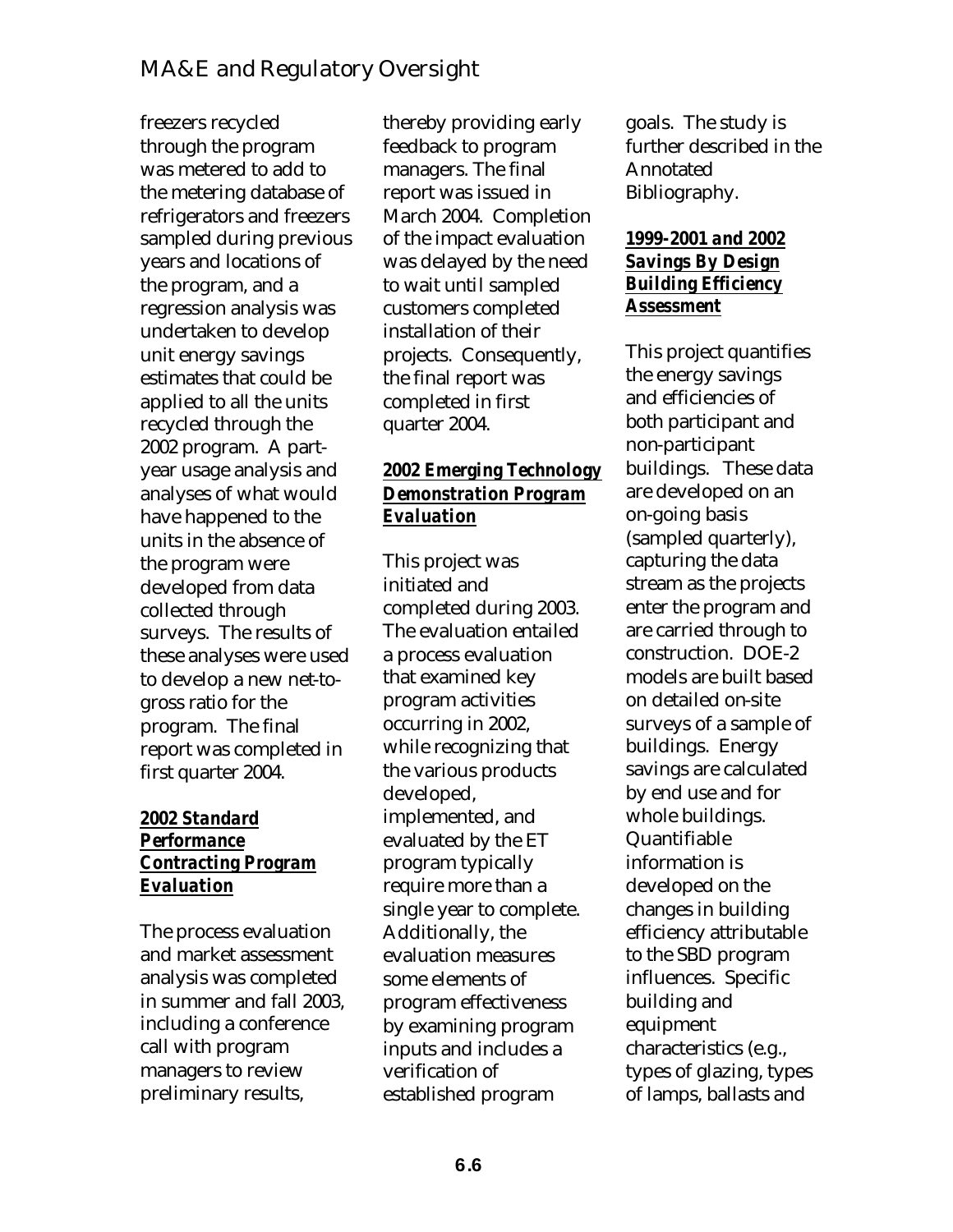light fixtures, HVAC system types) are also tracked and can be analyzed for trends.

In addition, the project collects information on program participants' attitudes and responses to the SBD program as they go through the program process. The results also identify changes in design practices as a result of program operation.

The final report providing analysis of Savings By Design program participants and non-participants, whose buildings were completed between fourth quarter 1999 and fourth quarter 2001, was completed in first quarter 2003.

Work then began on the study of the 2002 program, with completion expected in 2004.

## *2002 Savings By Design Market Characteristics & Program Activity Tracking*

This project provides reports of statewide NRNC program activity and market activity. Tracking the changing characteristics of the NRNC market over time provides information for refining program design and for assessing program accomplishments. The PY 2002 annual report was completed in March 2002. The study reports on the characteristics of the NRNC market include construction value and volume, types of buildings, types of owners, design team characteristics, etc. The program activities reports include number, square footage, and estimated savings of the projects approved for incentives. Program activity is summarized by building type and by program approach for each of the IOUs as

well as statewide. Program activity is also described in terms of program penetration into the new construction market, at both the utility and statewide level.

## *2002 Education & Training Services Program Evaluation*

This study was initiated and completed in 2003. Data collection activities included review of program materials and participation data, interviews with program managers and other individuals and entities involved in providing the training and education opportunities, and surveys of samples of participants in the training and other educational activities. Areas of analysis included verification, process evaluation, assessment of the program's effectiveness at increasing the adoption of energyefficiency measures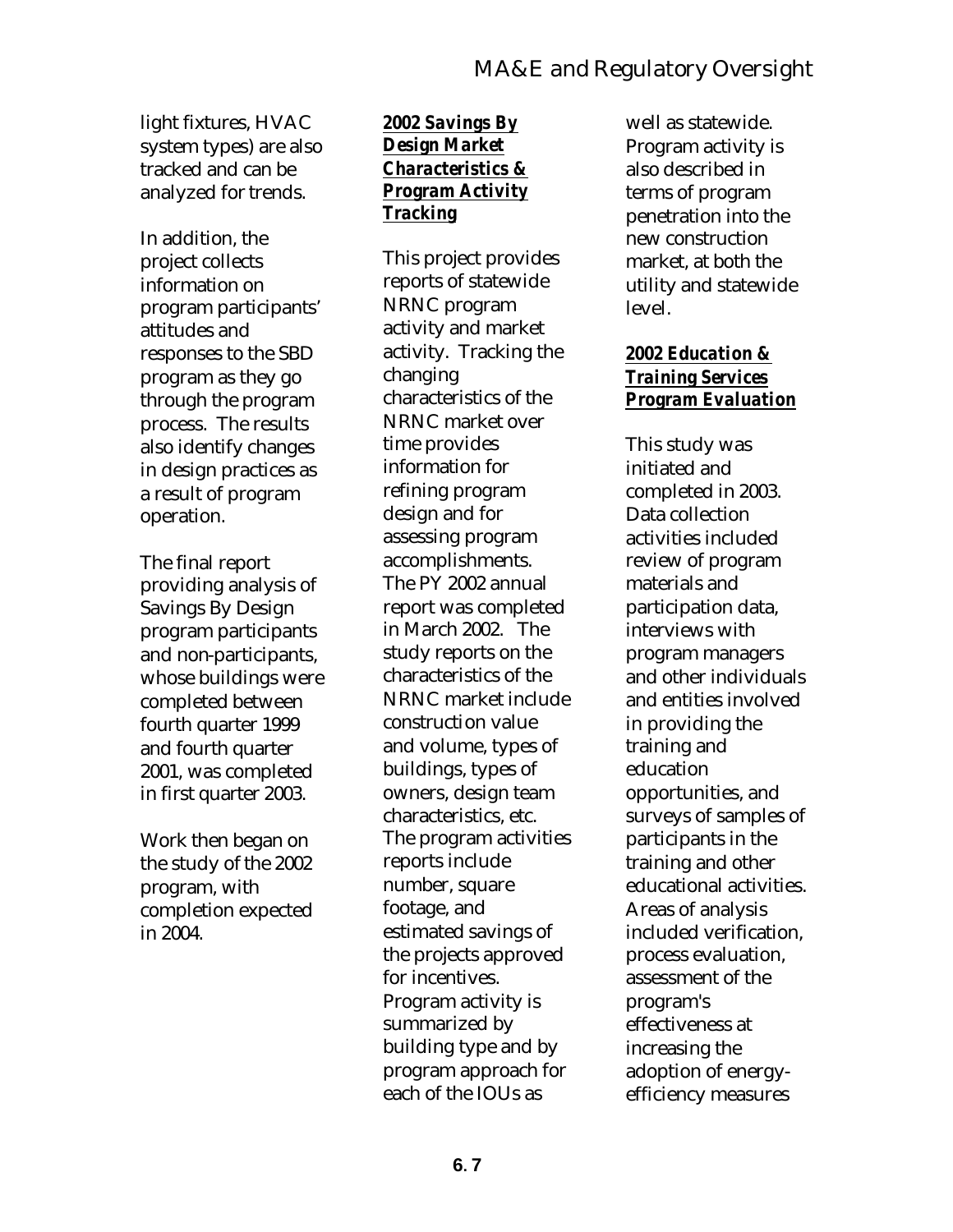and inducing behavioral changes, testing the program theory, and assessing reductions in market barriers resulting from the program.

## *2002 Codes & Standards Advocacy Program Evaluation*

This project includes process evaluation and an assessment of the energy savings created by program activities that result in state appliance and building energy efficiency standards. Data collection for this evaluation included gathering of program materials and activity data and, interviews with program managers and California Energy Commission staff and stakeholders, and gathering energy usage data needed to estimate energy savings. The final report is expected in the first half of 2004.

## *SCE 2002 Energy Design Resources Program Evaluation*

This utility-specific study evaluated the usage patterns of building energy design tools provided by SCE to architects and design and mechanical engineers for building design. The study was completed in March 2003 and is described in the Annotated Bibliography.

## *California Summary Study of 2001 Energy Efficiency Programs*

This project gathered cost, energy savings, and demand savings data on California's energy efficiency programs in 2001, including Public Goods Charge-funded programs, California Energy Commission Programs, programs funded by state energy crisis legislation, and programs of major municipal utilities. The project included assessment of program documentation and

evaluation practices and recommendations for standard statewide protocols. Most work on the study was done in 2002, but the final report was completed in March 2003.

## *Weather Data Project*

SCE's system of 23 weather stations was maintained, and weather data were gathered, stored, and made readily accessible to SCE program managers, program implementation contractors, and customer contact staff. These data are used in the residential mail-in audit program. They are also provided to nonresidential customers, EESPs, and design professionals for use in energy simulation modeling to develop more accurate estimates of the energy savings particular customers can expect from retrofit, renovation, or construction design decisions.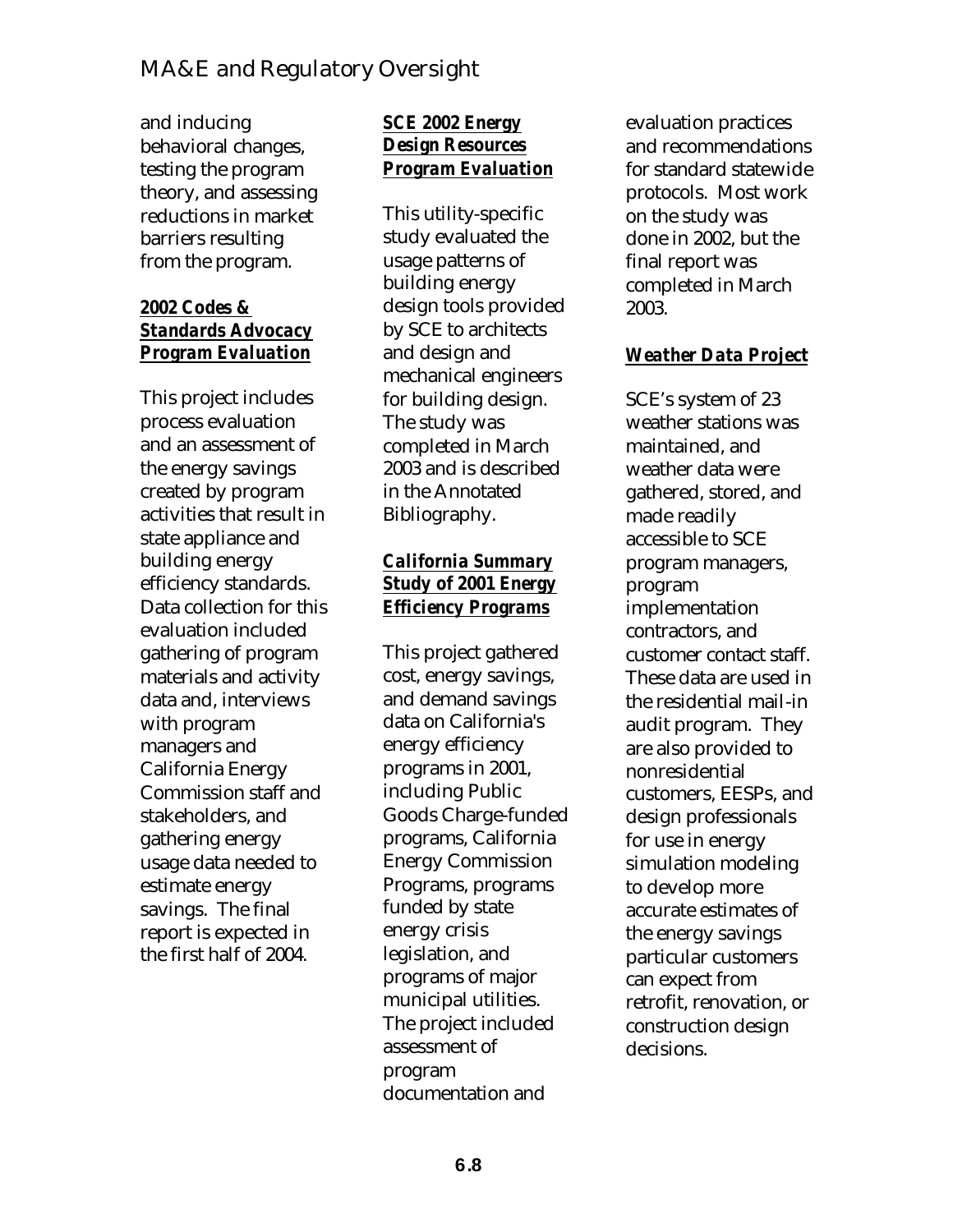### *Nonresidential Customer Classification and Analysis Project*

Standard Industrial Classification (SIC) and North American Industrial Classification System (NAICS) codes were assigned to new nonresidential customers throughout the year. The software for code assignment, database management, and data analysis was maintained. NAICS classifications were also added for the majority of existing customers that did not yet have them, in preparation for beginning to report energy usage by NAICS groups in 2003.

The nonresidential SIC and NAICS data and analyses are used as basic information for the following purposes:

- program evaluations and market characterizations;
- drawing study samples;
- identifying target customer groups for specific energy efficiency program elements and intervention strategies; and
- tailoring energy efficiency marketing messages to specific customer needs.

## *Ad Hoc Analyses*

Ad hoc analyses of data from existing saturation survey, end-use load research, and other study data sources were also undertaken as requested by program and study managers. Such analyses are often requested to estimate market potential for specific technologies, identify high-potential market segments to whom program marketing should be targeted, and provide other information of value to program and study designers and program implementers.

**D. 2002 LOCAL PROGRAM EVALUATIONS**

### *Local Demonstration and Information Transfer Program*

Data collection and analysis for the evaluation of this program was largely completed in 2003, with the final report issued in February 2004. The activities are similar to those in the statewide Emerging **Technologies** program.

### *Local Pump Testing and Hydraulic Services Program*

This study included verification activities, collection of data to develop energy savings impact estimates, and interviews, customer surveys and analysis for process evaluation. The study was completed in 2003. It is further described in the annotated bibliography.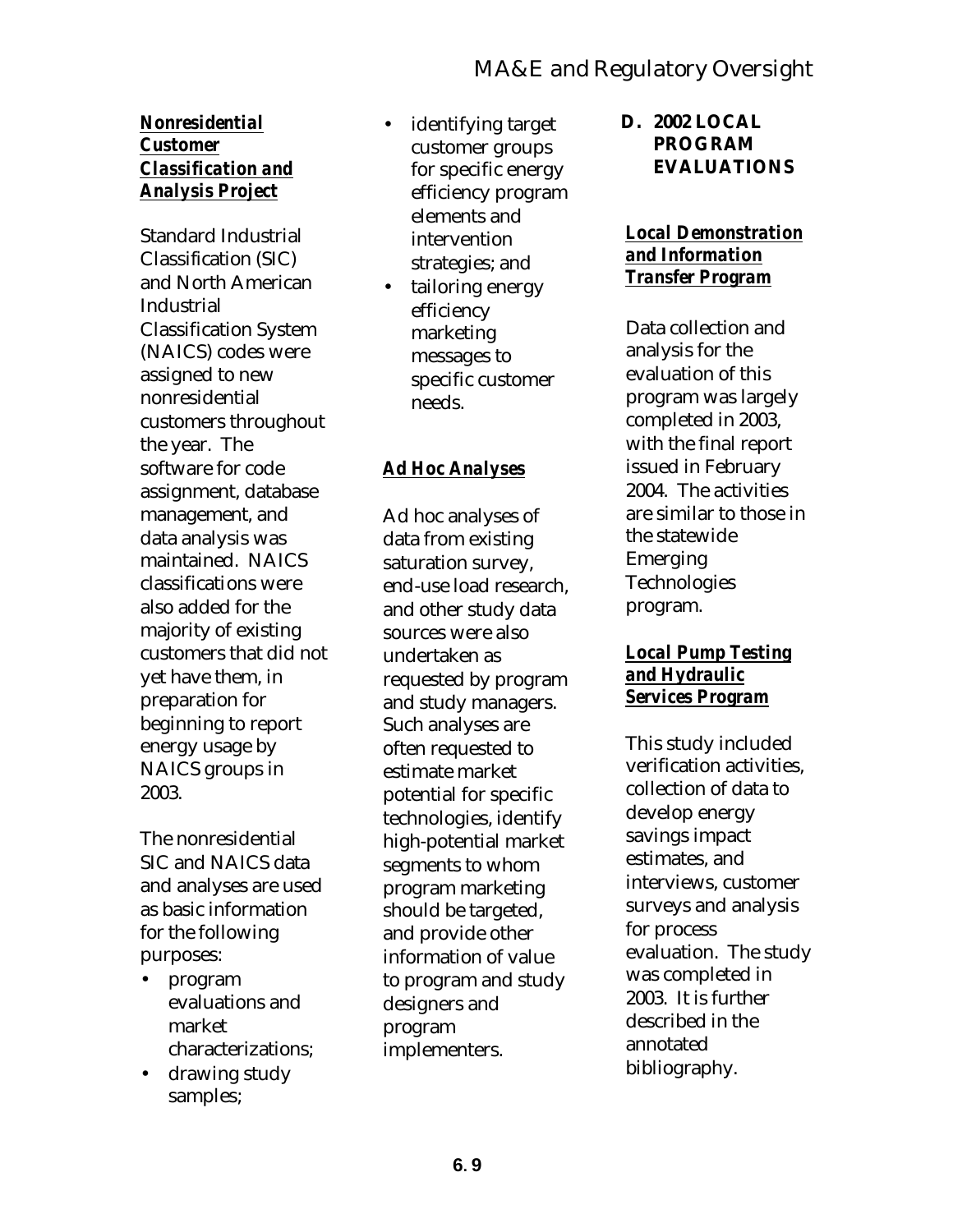## *Local Government Initiative Program*

Data collection activities for this evaluation consisted primarily of gathering data from officials of target jurisdictions, supplemented with information from program staff, program advisors, local builders, and local small businesses. Topics addressed included experiences with the program operations and market response, satisfaction levels and drivers of satisfaction, program-specific recommendations, and general recommendations for collaboration between SCE and the jurisdictions on energy efficiency activities. The study was completed in 2003 and is described in the annotated bibliography.

## *Local In-Home Audits Program*

Process evaluation and verification activities for this program were

completed in 2003. Impact analysis could not be completed until 2004, in order to provide adequate time for 2002 participants to undertake actions prompted by the audit.

### *SCE Emerging Technology Demonstration*

The evaluation of this very small program was completed in 2003, with an analysis of a high-performance schools training seminar offered through the program.

## *Local Nonresidential Hard-to-Reach Program*

Evaluation of this program was combined with that of a similar direct installation local program run by San Diego Gas & Electric Company, with the evaluation being managed by SDG&E. The study was initiated and completed in 2003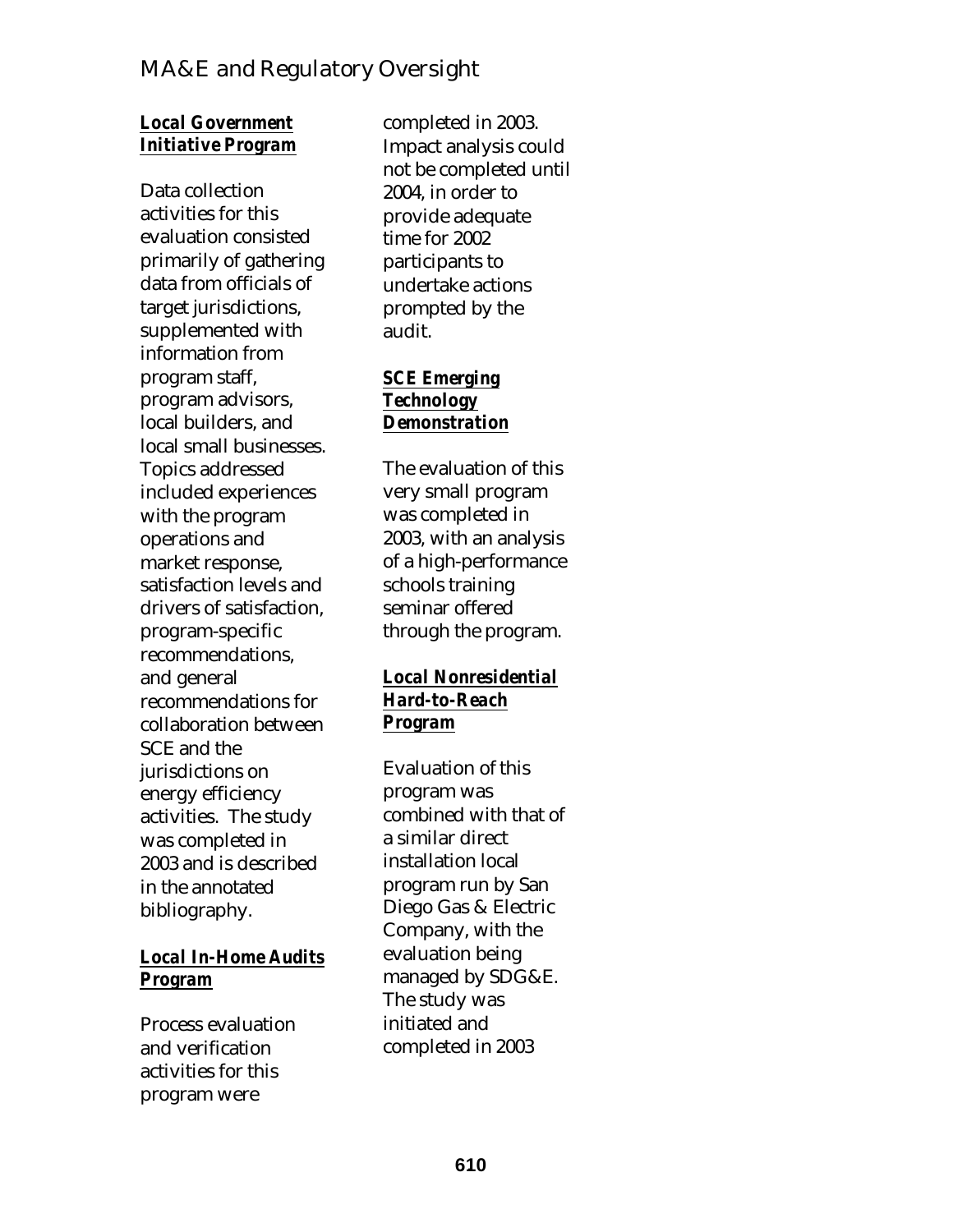| Table 6.1<br>2004 Energy Efficiency Annual Report<br>SUMMARY OF ENERGY EFFICIENCY EXPENDITURES: ELECTRIC<br>MARKET ASSESSMENT & EVALUATION (MA&E)                                      |    |            |     |            |     |  |
|----------------------------------------------------------------------------------------------------------------------------------------------------------------------------------------|----|------------|-----|------------|-----|--|
|                                                                                                                                                                                        |    | Activity   |     | <b>SCE</b> |     |  |
| Project<br><b>Overarching Studies</b>                                                                                                                                                  |    | Cost       | [1] | Cost       | [1] |  |
| <b>CALMAC Website &amp; Wkshops</b>                                                                                                                                                    | \$ | 226,000    | \$  | 74,404     |     |  |
| <b>EM&amp;V Master Contract</b>                                                                                                                                                        |    | 58,250     |     | 19,177     |     |  |
| <b>Evaluation Framework</b>                                                                                                                                                            |    | 80,000     |     | 26,338     |     |  |
| Database for Energy Efficiency Resources                                                                                                                                               |    | 138,500    |     | 45,597     |     |  |
| Hard-to-Reach Customer Update                                                                                                                                                          |    | 81,750     |     | 26,914     |     |  |
| Potential/Saturation Study                                                                                                                                                             |    | 618,250    |     | 203,542    |     |  |
| <b>Best Practices Database</b>                                                                                                                                                         |    | 230,500    |     | 75,886     |     |  |
| <b>Total Overarching Studies</b>                                                                                                                                                       | \$ | 1,433,250  | \$  | 471,858    |     |  |
|                                                                                                                                                                                        |    |            |     |            |     |  |
| Statewide Program EM&V                                                                                                                                                                 |    |            |     |            |     |  |
| Residential Retrofi                                                                                                                                                                    |    | 1,445,500  |     | 475,894    |     |  |
| Nonresidential Retrofit                                                                                                                                                                |    | 1.319.250  |     | 434,413    |     |  |
| New Contruction                                                                                                                                                                        |    | 1,083,000  |     | 356,714    |     |  |
| Cross-Cutting Statewide                                                                                                                                                                |    | 719,000    |     | 236,549    |     |  |
| <b>Total Statewide Program EM&amp;V</b>                                                                                                                                                | \$ | 4,566,750  | \$  | 1,503,570  |     |  |
| <b>CPUC Energy Division and Project Funding</b>                                                                                                                                        |    |            |     |            |     |  |
| 1998-2002 PGC Financial Audit                                                                                                                                                          |    | 3,000,000  |     | 987,714    |     |  |
| <b>AEAP-Related Studies</b>                                                                                                                                                            |    | 500,000    |     | 164,619    |     |  |
| Avoided Cost/Externality Update                                                                                                                                                        |    | 600,000    |     | 197,543    |     |  |
| <b>EE Program Groupware Application</b>                                                                                                                                                |    | 600,000    |     | 197,543    |     |  |
| <b>Energy Division Operating Costs</b>                                                                                                                                                 |    | 292,000    |     | 96,138     |     |  |
| <b>Totoal CPUC Energy Division Funding</b>                                                                                                                                             | \$ | 4,992,000  | \$  | 1,643,557  |     |  |
| <b>Statewide MA&amp;E Total</b>                                                                                                                                                        | \$ | 10,992,000 | \$  | 3,618,985  |     |  |
| Regulatory Compliance and Reporting (utility)                                                                                                                                          |    |            |     |            |     |  |
| Oversight Costs                                                                                                                                                                        |    |            |     |            |     |  |
| <b>Total Regulatory Oversight:</b>                                                                                                                                                     |    | \$0        |     | \$0        |     |  |
| <b>Statewide MA&amp;E Total</b>                                                                                                                                                        |    | 10.992.000 |     | 3.618.985  |     |  |
| [1] Amounts reflect Program Year 2003 (PY03) funds, including fund shifts during 2003.<br>[2] All Recorded amounts include payments in 2003 and amounts committed to proiects in 2003. |    |            |     |            |     |  |

.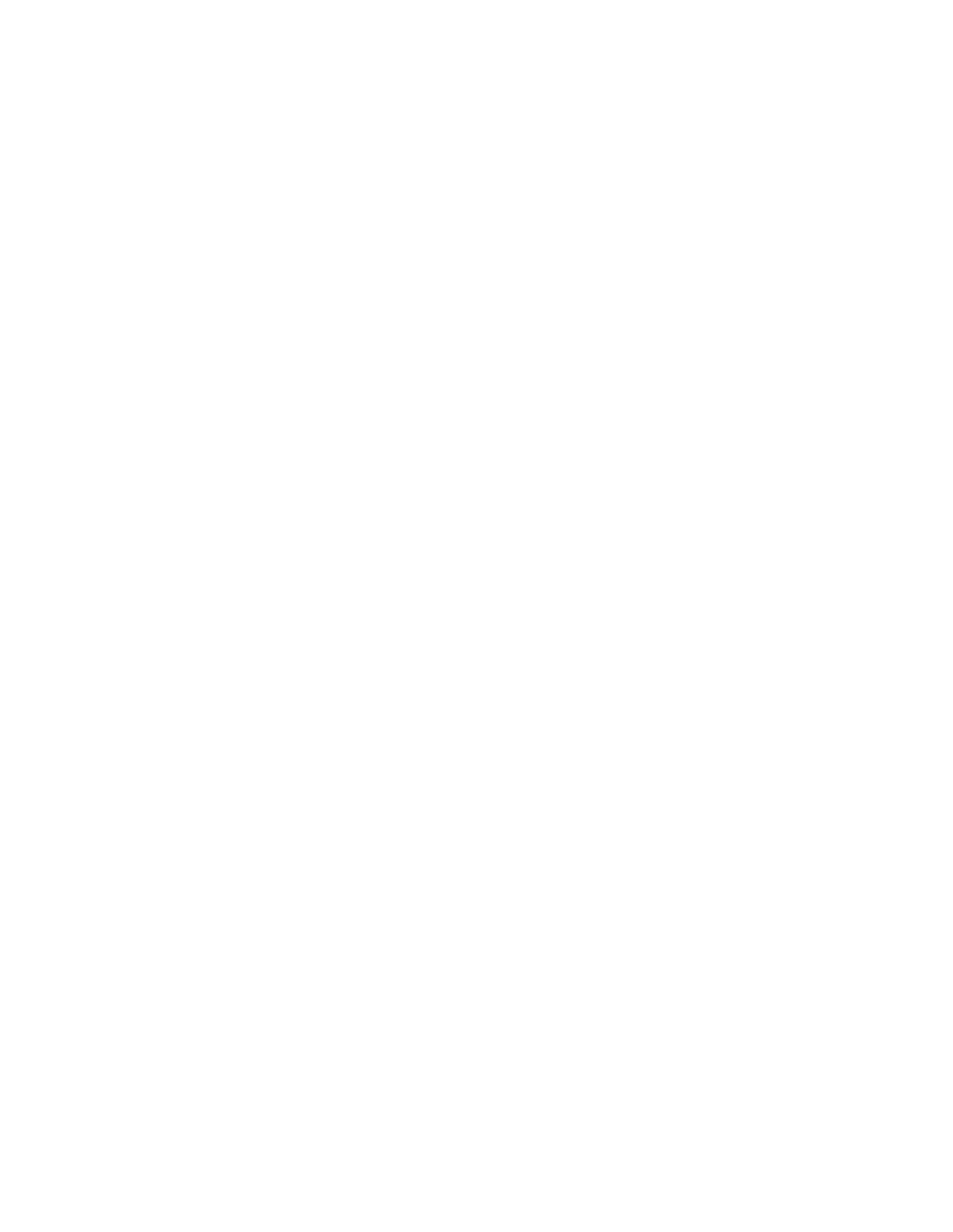## **2003 Performance Incentives**

### **Summary**

This section is not applicable for the 2003 Energy Efficiency Program Year.

There were no shareholder performance incentives authorized by the California Public Utilities Commission for 2003 Energy Efficiency Programs. The Energy Efficiency Policy Manual, adopted by Decision 01-11-066 stated, "In the past, the Commission has offered shareholder incentives to large IOUs for successful program delivery, in lieu of a profit margin. The Commission will no longer make a special provision for shareholder earnings." (D.01-11-066, Attachment 1, p.28) Decision D.02-03-056, authorizing the 2002 Statewide Energy Efficiency Programs, reiterated the Commission's position on this matter. There were no changes to this position for the 2003

energy efficiency programs.

The Commission did not approve a mechanism for 2003 that would provide an incentive for meeting program performance goals. However, in 2003 a percentage of the budget for each savings program was made payable upon a finding that the program administrator took reasonable steps to meet its energy savings goals. This performance achievement mechanism is based on: (1) predetermined energy savings and demand reduction targets, and (2) a set of program-specific targets including hardto-reach targets. The program results related to this performance achievement mechanism are located in SCE's Updated 2003 4th Quarter Report, included as part of the 2004 AEAP.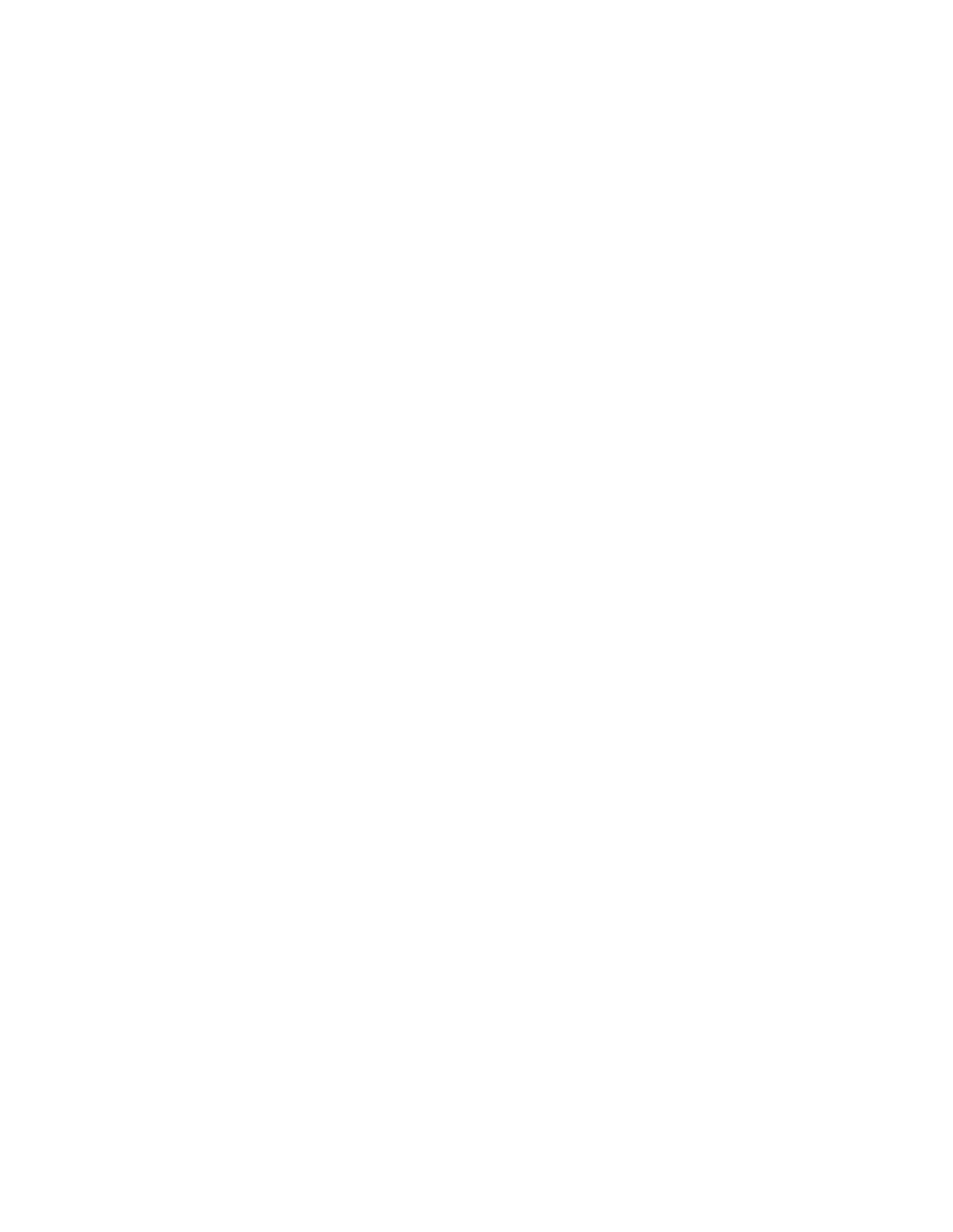## **Summer Initiative**

## **Program Description**

This section is not applicable for the 2003 Energy Efficiency Program Year.

SCE completed its activities related to the Summer Initiative prior to 2003.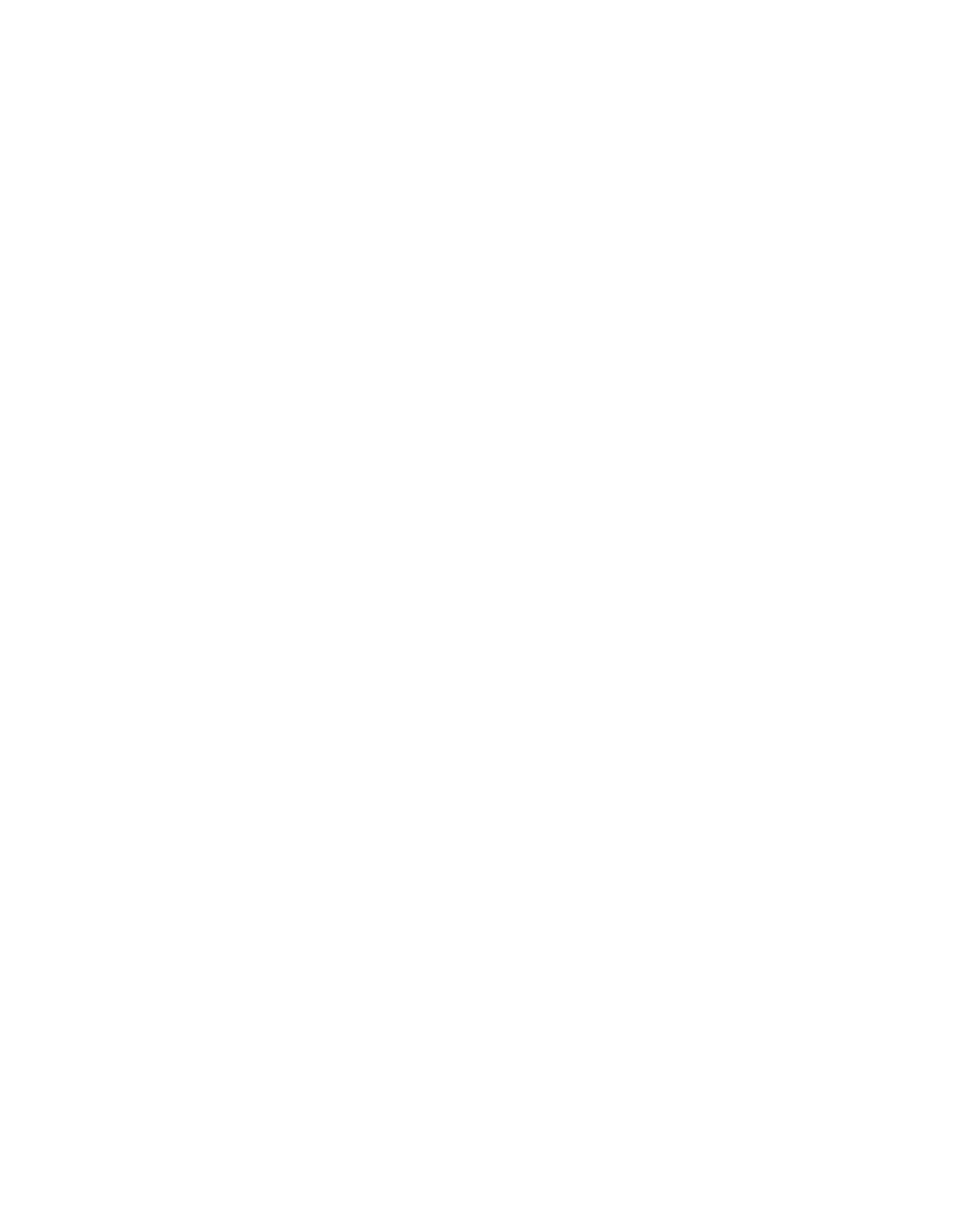## **CONTENTS**

SECTION I- GENERAL INFORMATION

SECTION II- RESIDENTIAL PROGRAM AREA

SECTION III - NONRESIDENTIAL PROGRAM AREA

SECTION IV - NEW CONSTRUCTION PROGRAM AREA

SECTION V - CROSSCUTTING PROGRAM AREA

SECTION VI - MA&E AND REGULATORY OVERSIGHT; ANNOTATED **BIBLIOGRAPHY** 

SECTION VII - SHAREHOLDER PERFORMANCE INCENTIVES

SECTION VIII - SUMMER INITIATIVE

SECTION IX - BALANCING ACCOUNTS FOR POST-1997 ENERGY EFFICIENCY ACTIVITIES AND NON-IOU PAYMENT INFORMATION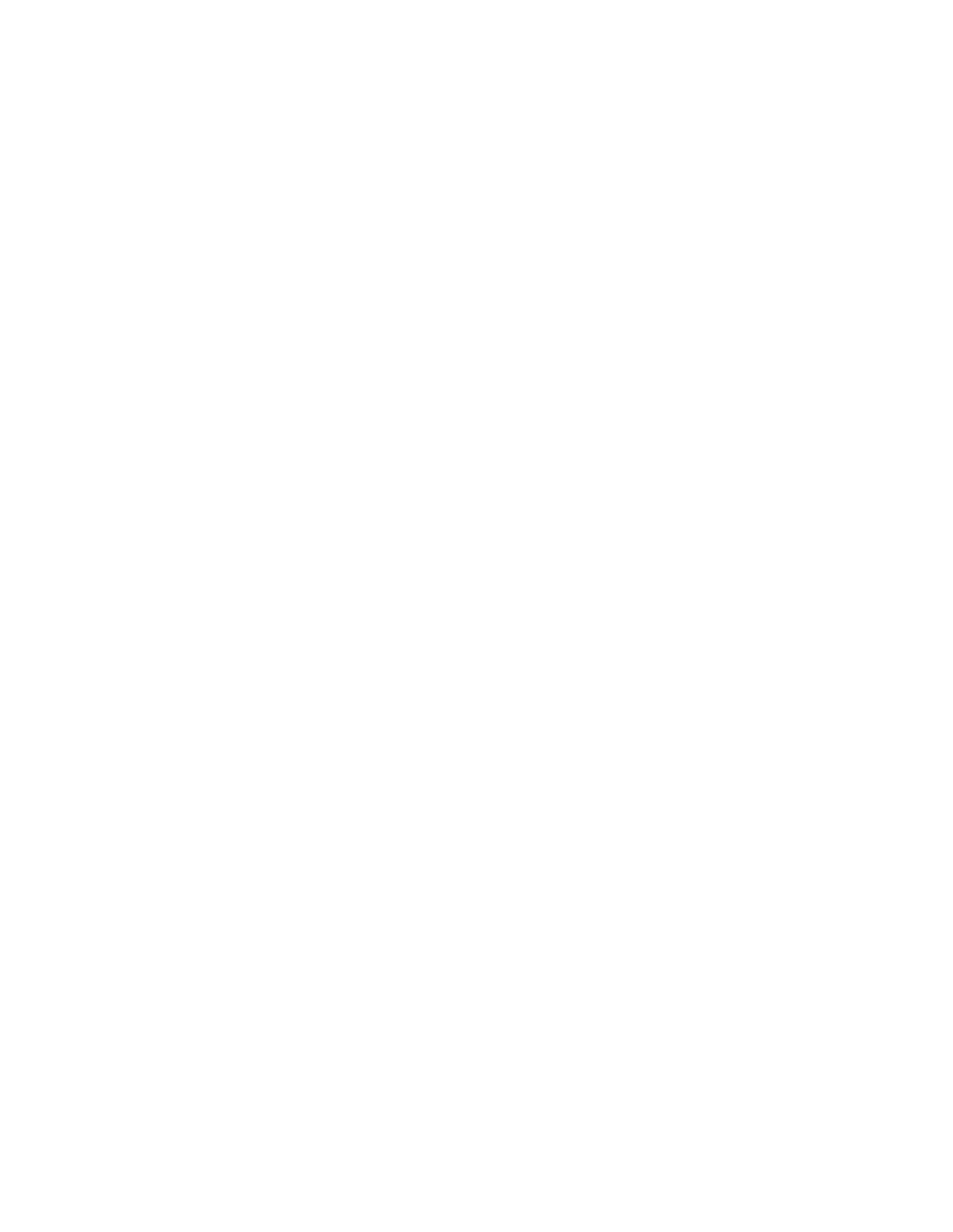## **Section I - General Information**

This section contains narrative that documents and explains the data shown for Table TA-1.1.

### **Table TA 1.1A Avoided Costs for 2003 Programs**

The avoided cost forecast in Table TA 1.1A represents those costs utilized in the planning and delivery of SCE energy efficiency programs in 2003. This forecast is consistent with the forecast utilized in SCE's November 4, 2002 Application for 2003 energy efficiency program funding.

Avoided costs for the 2003 programs, as presented in Table TA 1.1A, reflect the statewide inputs to avoided costs as adopted in the Commission's Energy Efficiency Policy Manual, Decision 01- 11-066 and included in the "Cost Effectiveness Spreadsheet.xls" circulated by the Commission for public use in calculating the 2003 program forecast cost effectiveness. This workbook followed the same format used for 2002 Program Implementation Plans.

### **Table TA 1.1B Avoided Costs for 2004 Programs**

The avoided cost forecast in Table TA 1.1B represents those costs utilized in the planning of SCE energy efficiency programs in 2004. This forecast is consistent with the forecast utilized in SCE's September 23, 2003, 2002 Application for 2004-2005 energy efficiency program funding.

Avoided costs for the 2004 programs, as presented in Table TA 1.1B, reflect the statewide inputs to avoided costs as adopted in the Commission's Energy Efficiency Policy Manual, Decision 03- 08-067. These costs remained unchanged from those adopted in Decision 01-11-066. These costs were also included in the program workbooks circulated by the Commission for public use in calculating the 2004 program forecast cost effectiveness.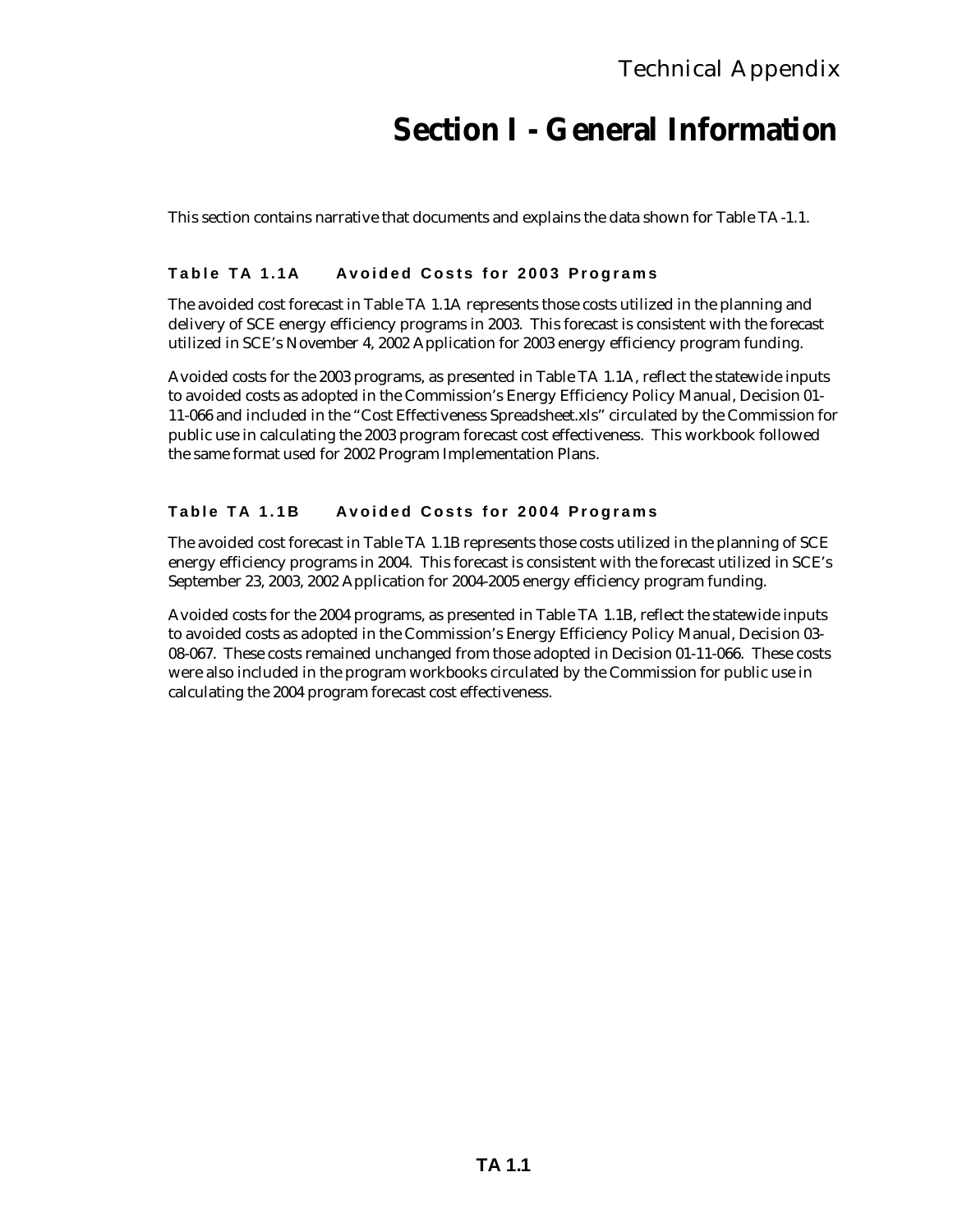| 2003 |               |               |                    |                 |  |  |  |  |  |
|------|---------------|---------------|--------------------|-----------------|--|--|--|--|--|
| Year | Gen<br>\$/kWh | T&D<br>\$/kWh | Env.Ext.<br>\$/kWh | Total<br>\$/kWh |  |  |  |  |  |
| 2003 | \$0.10        | \$0.01        | \$0.01             | \$0.11          |  |  |  |  |  |
| 2004 | \$0.06        | \$0.01        | \$0.01             | \$0.07          |  |  |  |  |  |
| 2005 | \$0.05        | \$0.01        | \$0.01             | \$0.07          |  |  |  |  |  |
| 2006 | \$0.05        | \$0.01        | \$0.01             | \$0.07          |  |  |  |  |  |
| 2007 | \$0.05        | \$0.01        | \$0.01             | \$0.06          |  |  |  |  |  |
| 2008 | \$0.05        | \$0.01        | \$0.01             | \$0.07          |  |  |  |  |  |
| 2009 | \$0.05        | \$0.01        | \$0.01             | \$0.07          |  |  |  |  |  |
| 2010 | \$0.06        | \$0.01        | \$0.01             | \$0.07          |  |  |  |  |  |
| 2011 | \$0.06        | \$0.01        | \$0.01             | \$0.07          |  |  |  |  |  |
| 2012 | \$0.06        | \$0.01        | \$0.01             | \$0.08          |  |  |  |  |  |
| 2013 | \$0.06        | \$0.01        | \$0.01             | \$0.08          |  |  |  |  |  |
| 2014 | \$0.06        | \$0.01        | \$0.01             | \$0.08          |  |  |  |  |  |
| 2015 | \$0.07        | \$0.01        | \$0.01             | \$0.08          |  |  |  |  |  |
| 2016 | \$0.07        | \$0.01        | \$0.01             | \$0.09          |  |  |  |  |  |
| 2017 | \$0.07        | \$0.01        | \$0.01             | \$0.09          |  |  |  |  |  |
| 2018 | \$0.08        | \$0.01        | \$0.01             | \$0.10          |  |  |  |  |  |
| 2019 | \$0.08        | \$0.01        | \$0.01             | \$0.10          |  |  |  |  |  |
| 2020 | \$0.08        | \$0.01        | \$0.01             | \$0.11          |  |  |  |  |  |
| 2021 | \$0.09        | \$0.01        | \$0.01             | \$0.11          |  |  |  |  |  |
| 2022 | \$0.09        | \$0.01        | \$0.01             | \$0.12          |  |  |  |  |  |

#### Table TA 1.1A 2004 Energy Efficiency Annual Report AVOIDED COSTS: ELECTRIC (\$/kWh)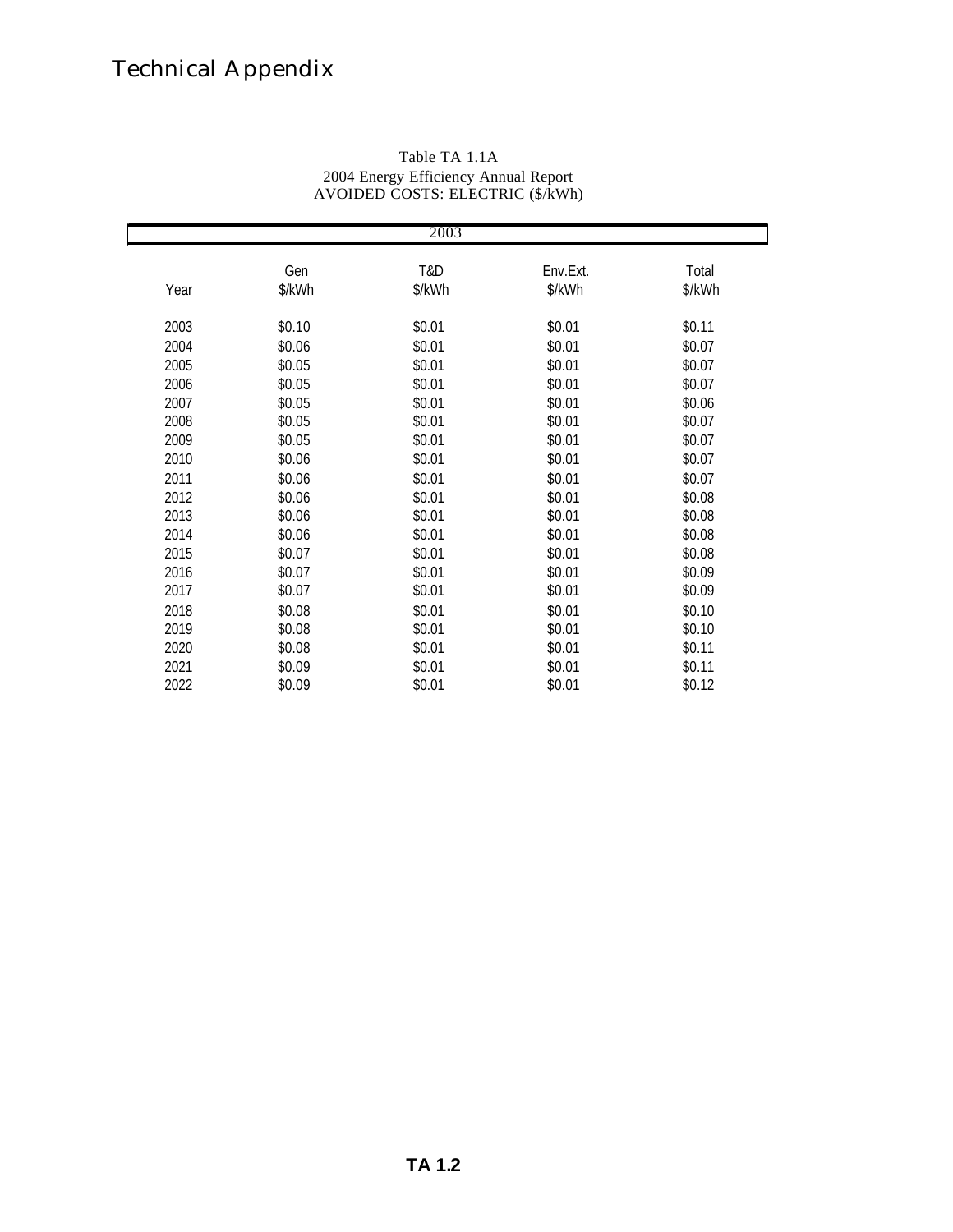| 2004 |               |               |                    |                 |  |  |  |  |  |
|------|---------------|---------------|--------------------|-----------------|--|--|--|--|--|
| Year | Gen<br>\$/kWh | T&D<br>\$/kWh | Env.Ext.<br>\$/kWh | Total<br>\$/kWh |  |  |  |  |  |
| 2004 | \$0.05        | \$0.01        | \$0.01             | \$0.07          |  |  |  |  |  |
| 2005 | \$0.05        | \$0.01        | \$0.01             | \$0.07          |  |  |  |  |  |
| 2006 | \$0.05        | \$0.01        | \$0.01             | \$0.06          |  |  |  |  |  |
| 2007 | \$0.05        | \$0.01        | \$0.01             | \$0.07          |  |  |  |  |  |
| 2008 | \$0.05        | \$0.01        | \$0.01             | \$0.07          |  |  |  |  |  |
| 2009 | \$0.06        | \$0.01        | \$0.01             | \$0.07          |  |  |  |  |  |
| 2010 | \$0.06        | \$0.01        | \$0.01             | \$0.07          |  |  |  |  |  |
| 2011 | \$0.06        | \$0.01        | \$0.01             | \$0.08          |  |  |  |  |  |
| 2012 | \$0.06        | \$0.01        | \$0.01             | \$0.08          |  |  |  |  |  |
| 2013 | \$0.06        | \$0.01        | \$0.01             | \$0.08          |  |  |  |  |  |
| 2014 | \$0.07        | \$0.01        | \$0.01             | \$0.08          |  |  |  |  |  |
| 2015 | \$0.07        | \$0.01        | \$0.01             | \$0.09          |  |  |  |  |  |
| 2016 | \$0.07        | \$0.01        | \$0.01             | \$0.09          |  |  |  |  |  |
| 2017 | \$0.08        | \$0.01        | \$0.01             | \$0.10          |  |  |  |  |  |
| 2018 | \$0.08        | \$0.01        | \$0.01             | \$0.10          |  |  |  |  |  |
| 2019 | \$0.08        | \$0.01        | \$0.01             | \$0.11          |  |  |  |  |  |
| 2020 | \$0.09        | \$0.01        | \$0.01             | \$0.11          |  |  |  |  |  |
| 2021 | \$0.09        | \$0.01        | \$0.01             | \$0.12          |  |  |  |  |  |
| 2022 | \$0.10        | \$0.01        | \$0.01             | \$0.12          |  |  |  |  |  |
| 2023 | \$0.10        | \$0.01        | \$0.01             | \$0.13          |  |  |  |  |  |

Table TA 1.1B 2004 Energy Efficiency Annual Report AVOIDED COSTS: ELECTRIC (\$/kWh)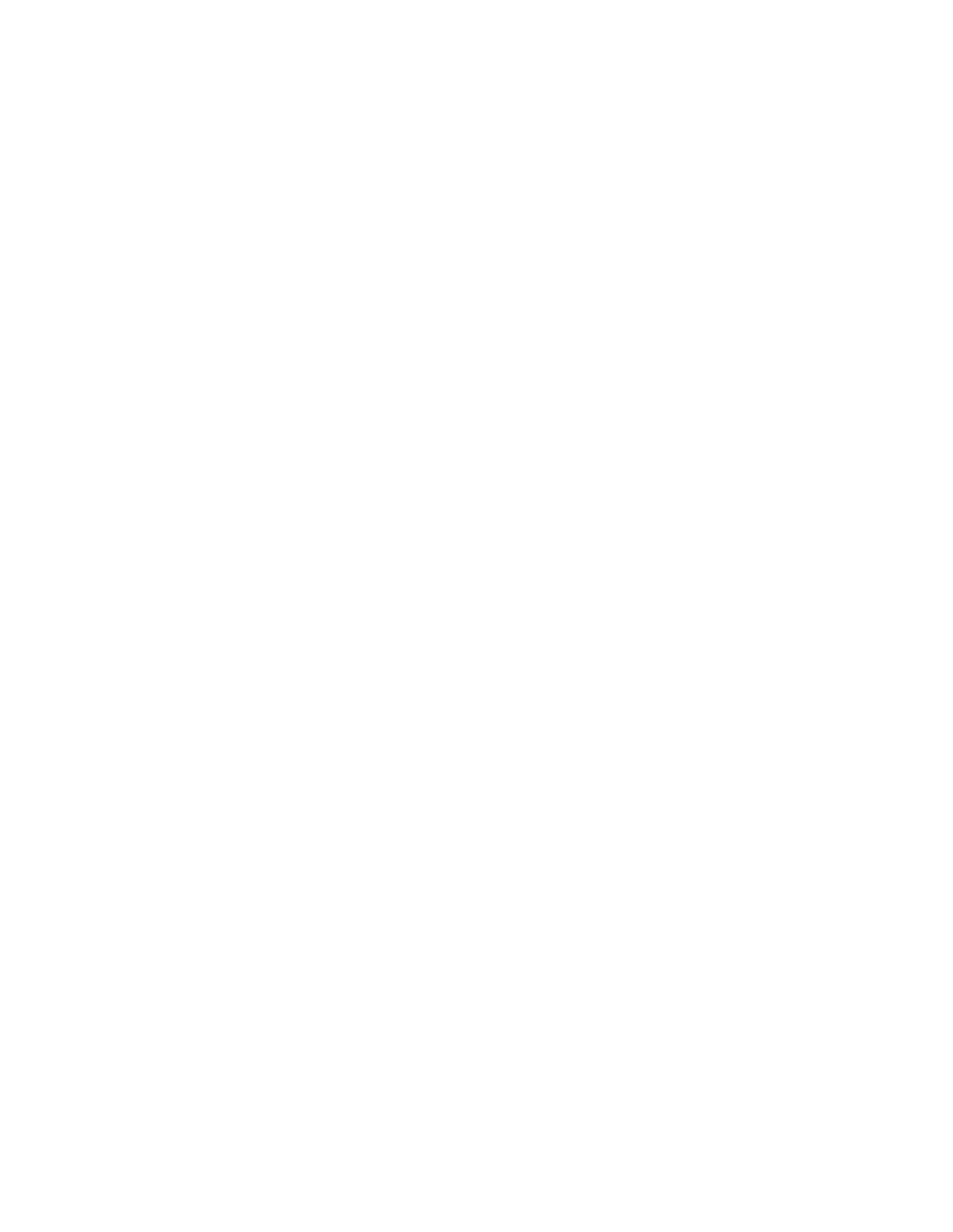## **Section II - Residential Program Area**

This section contains narrative that documents and explains the data shown for Tables TA 2.1 through TA 2.5.

### **Table TA 2.1 Program Cost Estimates Used for Cost - Effectiveness - Residential Program Area**

This table documents those costs used in determining the cost-effectiveness of residential energy efficiency programs. These tables provide all program costs, including costs expended in 2003 and those costs associated with commitments from 2003 programs.

### **Program Incentives (Recorded)**

Incentive costs represent incentives paid to customers during 2003 (Actual) as well as incentives associated with commitments from the 2003 residential programs (Committed).

### **Program Administrative Costs (Recorded)**

These costs include all expenditures directly charged to the program with the exception of incentive costs. The administrative costs consist of labor, non-labor, contract labor, and allocated material costs (See Also Table TA 2.2). These costs represent administrative costs expended during 2003 (Actual) as well as administrative costs associated with the handling of commitments from the 2003 residential programs (Committed).

#### **Shareholder Incentives**

Costs represented in the Shareholder Incentives column would represent an allocated amount of the total performance awards earned during a particular program year. There were no shareholder incentives authorized for 2003.

#### **Other Costs**

Costs represented in the Other Costs column represent the MA&E costs for the statewide programs. MA&E costs for the Local programs are included in the Program Administrative Costs column. Other allocated costs recorded in the Other Costs category in previous Energy Efficiency Annual Reports (e.g., General Support, Regulatory Support, CPUC Staff, and Summer Initiative Administrative) are now recorded in the Program Administrative Costs column.

#### **Total Utility Costs**

The sum of the Program Incentives (Recorded) columns, Program Administrative Costs (Recorded) columns, Shareholder Incentives, and Other costs.

#### **Incremental Measure Costs (Net)**

These costs generally represent the incremental costs of energy efficiency measures over the standard replacement measures. SCE's incremental measure costs are typically derived from the latest cost source available for the particular measure(s), including recent measure cost studies. The gross amounts of these costs are reduced by appropriate net-to-gross ratios for the particular measure or end-use. The net-to-gross ratios are consistent with the ratios utilized in SCE's November 4, 2002 Application for 2003 energy efficiency program funding.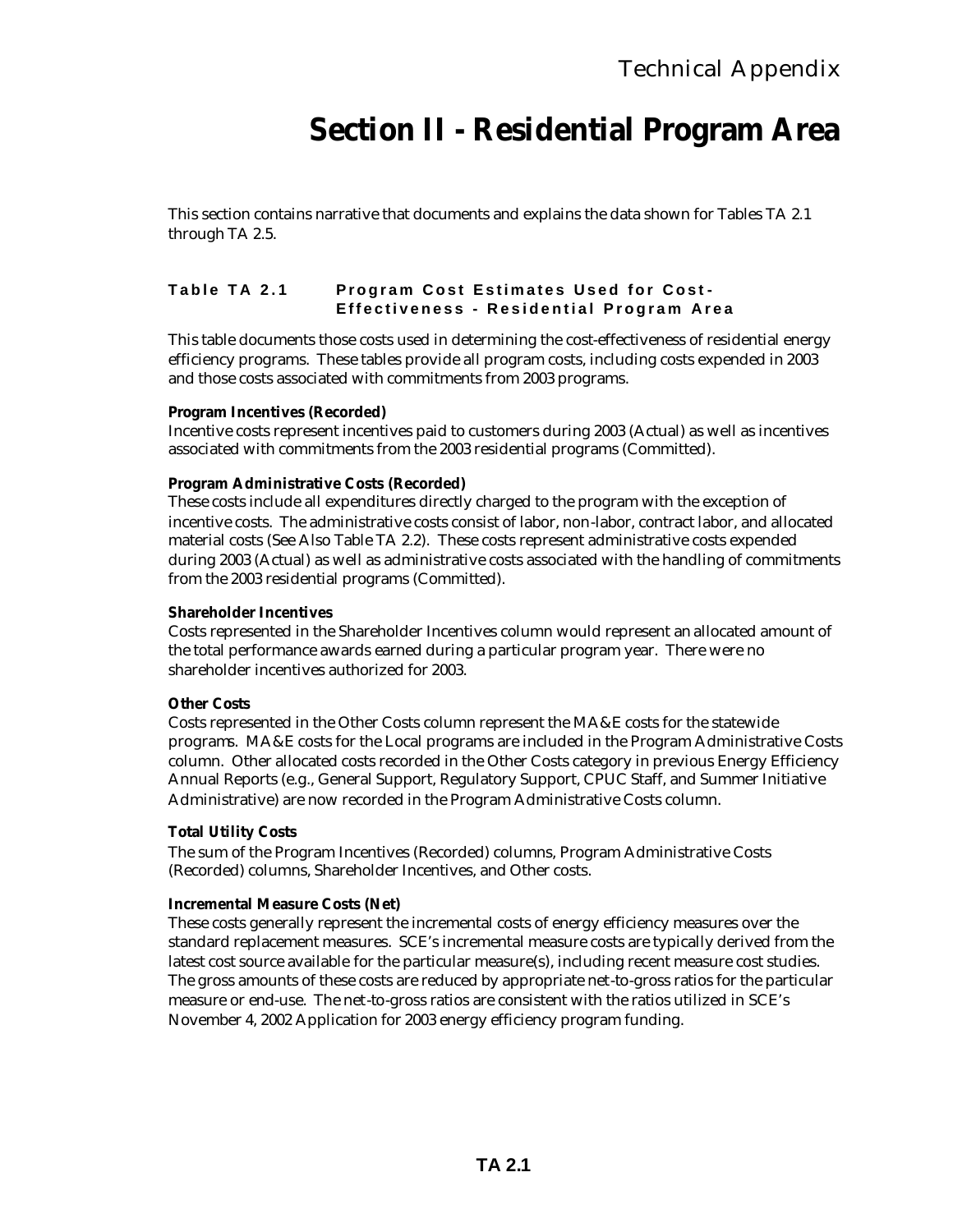### **Table TA 2.2 Direct and Allocated Administrative Costs - Residential Program Area**

This table documents the breakdown of the actual administrative costs used in determining the cost-effectiveness of residential energy efficiency programs. These tables provide detail of all actual program administrative costs expended in 2003. These costs include the costs of Market Assessment & Evaluation for the Local Energy Efficiency Programs, regulatory support, and other energy efficiency support costs.

### **Labor Costs (Actual)**

Labor costs consist of SCE labor charges that are directly charged to the program. These costs include salaries and expenses of SCE employees engaged in developing energy efficient marketing strategies, plans, and programs; developing program implementation procedures; reporting, monitoring, and evaluating systems. The reported costs reflect only the actual costs incurred in 2003 in support of 2003 residential programs.

### **Non-Labor Costs (Actual)**

Non-labor costs include materials, consultant fees, vendor contracts, and other miscellaneous costs charged directly to the program. These costs include items such as booklets, brochures, promotions, training, membership dues, postage, telephone, supplies, printing/photocopying services, and computer support services. Several programs contain a significant amount of Non-Labor administrative costs due to the use of vendor contracts in the delivery of these programs.

### **Contract Labor Costs (Actual)**

Labor costs consist of contract employees' labor charges that are directly charged to the program. These costs include salaries and expenses of contract employees engaged in developing energy efficient marketing strategies, plans, and programs; developing program implementation procedures; reporting, monitoring, and evaluating systems.

### **Allocated Administrative Costs (Actual)**

Allocated administrative costs represent those for building lease and maintenance costs and management oversight expenditures. In addition, the 2003 Allocated Administrative Costs (Actual) category includes costs related to systems support, regulatory support, internal audits, and other costs which are allocated to the programs. In previous years these latter costs were displayed in other sections of the Energy Efficiency Annual Report and not in this section.

### **Total Administrative Costs (Actual)**

The summation of the aforementioned utility administrative costs - Labor, Non-labor, Contract, and Allocated Administrative costs.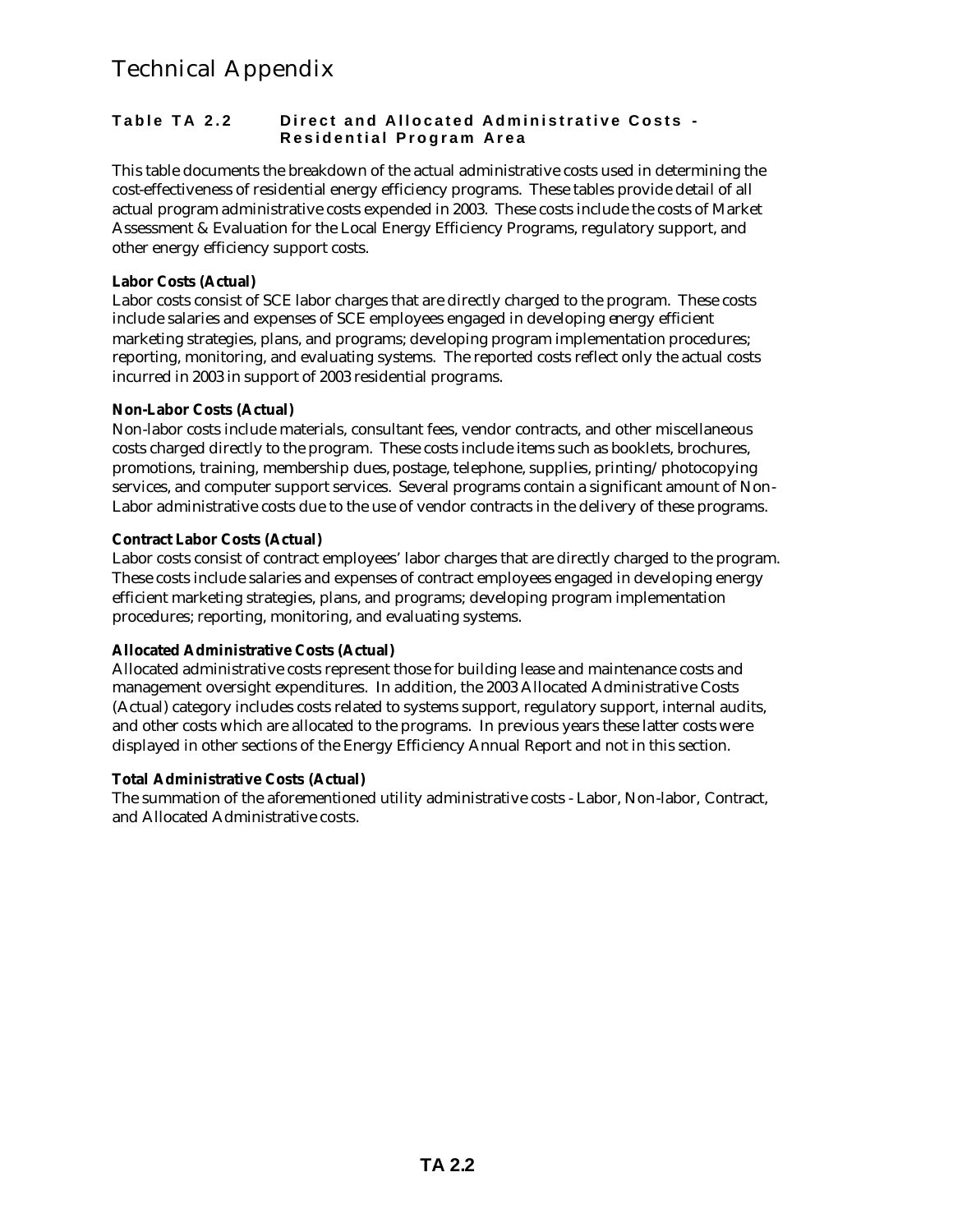### **Table TA 2.3 Market Effects: Projected Annual Program Energy Reductions - Residential Program Area**

The projected annual program energy reductions for the residential program area, presented in TA 2.3, are derived from ex ante estimates of energy savings. These estimates are based upon the measure level savings data submitted in SCE's November 4, 2002 Application for 2003 Energy Efficiency Program Funding and adopted in Decision D.03-04-055. These estimates have been updated, as applicable, to correspond with the actual program implementation during 2003 and to reflect actual program results as of December 31, 2003. Recorded savings amounts reflect all 2003 program impacts, including impacts from measures installed in 2003 and those impacts associated with commitments from 2003 programs.

Inputs and assumptions for these estimates are described in this section. Projections of annual program energy reductions are developed similarly across program areas, but the specifics of each program area will be discussed in the individual sections to this Technical Appendix.

### **Program Energy Reduction Assumptions**

Annual program energy reduction estimates for residential programs supplied in the November 4, 2002 Application for 2003 Energy Efficiency Program Funding and submitted herein as the 2003 program results are the result of a summation of measure-level savings from the measures installed or committed to be installed as a result of the 2003 residential programs. The measurelevel savings information used to calculate the 2003 program results are based upon the latest energy savings data available for the particular measure(s), including measurement studies, historical program results, and engineering estimates. The gross amounts of these costs are reduced by appropriate net-to-gross ratios for the particular measure or end-use.

The Effective Useful Life is the length of time (years) for which the load impacts of an energy efficiency measure are expected to last. The useful life estimates are also based upon the Energy Efficiency Policy Manual, adopted in Decision D.01-11-066.

### **Table TA 2.4 Measure Detail - Residential Program Area**

Table TA 2.4 provides measure-level detail for all of SCE's residential energy efficiency programs with 2003 energy saving goals.

### **End Use & Measure Description**

Detail the actual measures installed or committed to be installed as a result of the 2003 residential programs.

### **Quantity (Recorded)**

Derived from SCE's program tracking databases, the number of units installed or committed to be installed as a result of the 2003 residential programs.

#### **Total Resource Costs – Administrative Costs (Recorded)**

These costs include all expenditures directly charged to the program with the exception of incentive costs. These costs represent administrative costs expended during 2003 as well as administrative costs associated with the handling of commitments from the 2003 residential programs. The Summation of the "Total Resource Costs – Admin" and "Total Resource Costs – IMC" column values comprise the Total Resource Costs for Levelizing ("LCRC") as specified in the California Standard Practice Manual: Economic Analysis of Demand-Side Programs and Projects, October 2001.

#### **Total Resource Costs – Incremental Measure Costs (Recorded)**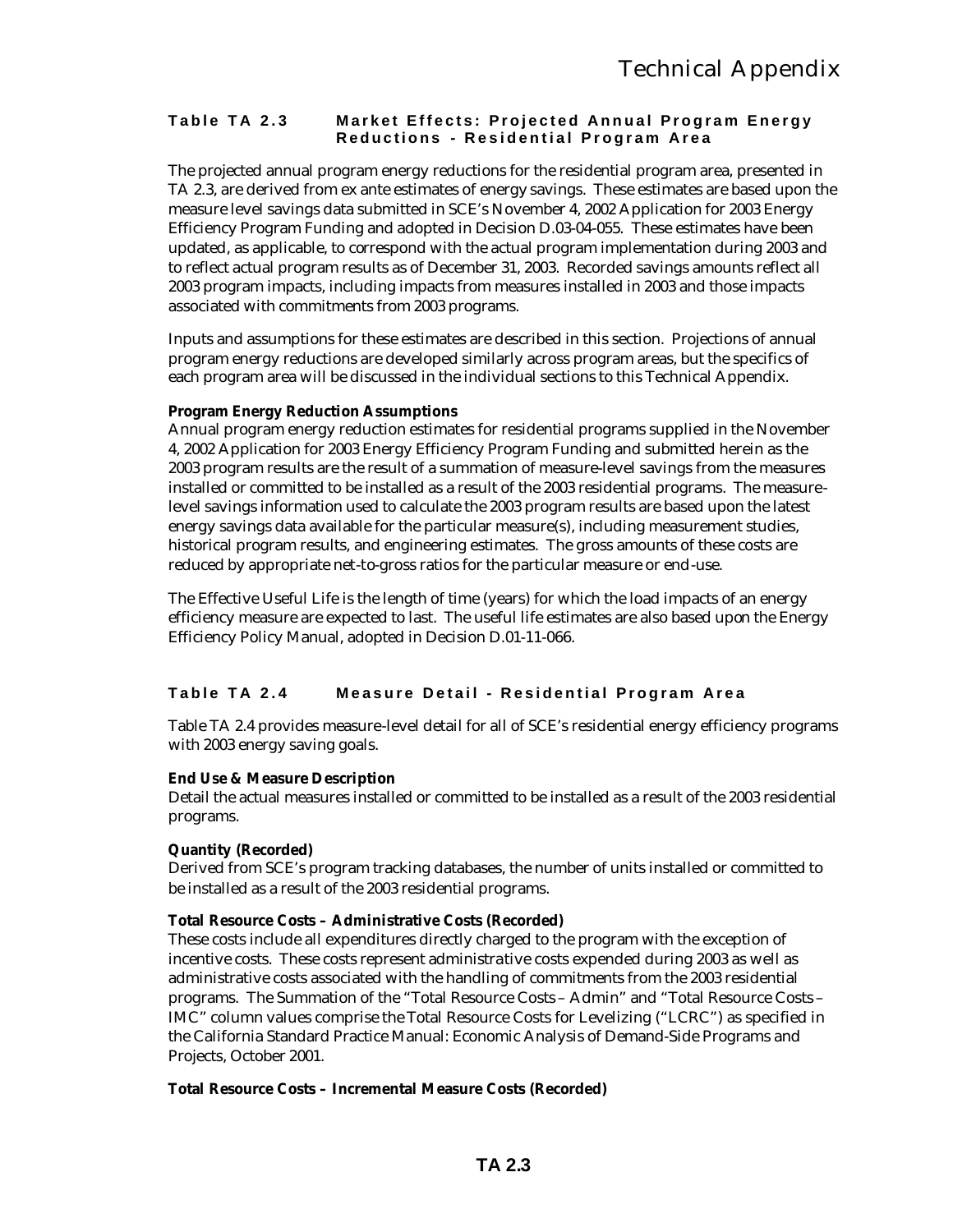These costs generally represent the incremental costs of energy efficiency measures over the standard replacement measures. SCE's incremental measure costs are typically derived from the latest cost source available for the particular measure(s), including recent measure cost studies. The gross amounts of these costs are reduced by appropriate net-to-gross ratios for the particular measure or end-use. The net-to-gross ratios are consistent with the ratios utilized in SCE's November 4, 2002 Application for 2003 energy efficiency program funding. The Summation of the "Total Resource Costs – Admin" and "Total Resource Costs – IMC" column values comprise the Total Resource Costs for Levelizing ("LCRC") as specified in the California Standard Practice Manual: Economic Analysis of Demand-Side Programs and Projects, October 2001.

### **Total Resource Benefits – Lifecycle kWh**

Annual net kWh savings multiplied by the measure Useful Life.

### **Useful Life**

Assumption of the useful life of the measure, used to determine the lifecycle energy savings. The useful life estimates are consistent with the ratios utilized in SCE's November 4, 2002 Application for 2003 energy efficiency program funding.

### **Levelized Costs**

The TRC Levelized Cost, calculated pursuant to the California Standard Practice Manual: Economic Analysis of Demand-Side Programs and Projects, October 2001. These costs, represented as a cents/kWh, are calculated by the summation of the "Total Resource Costs – Admin" and "Total Resource Costs – IMC" column values which comprise the Total Resource Costs for Levelizing ("LCRC") divided by the Total Discounted Load Impacts of the Program ("IMP"). The discount rate utilized is 8.15 %, as specified in the Energy Efficiency Policy Manual, Decision D.01-11-066.

### **Table TA 2.5 Distribution of RCP Payme nts - Residential Program Area**

SCE's Residential Contractor Program (RCP) was designed to provide incentives to different energy service providers and customers. Table TA 2.5 identifies the distribution of recorded payments to project sponsors (multi-family), energy service providers, and contractors (singlefamily), and delineates any payments made to affiliates of the utility distribution company. Thus, the amounts in the "Total" column represent the total dollar amount allocated to a particular project sponsor or contractor. The table also demonstrates the payments made for particular end-uses. Each of these allocations of payments, by recipient and end-use, is based upon information contained in SCE's tracking system for this program.

Table TA 2.5 is separated into Table TA 2.5A and Table TA 2.5B to separate RCP programs between the single-family element and the multi-family element.

Table TA 2.5 for RCP payments is submitted herein in lieu of TA 2.5 as defined in the May 1999 version of the Reporting Requirements Manual 2. Table TA 2.5 as defined in the May 1999 version of the Reporting Requirements Manual 2 refers to SCE's Residential Standard Performance Contracting (SPC) program, which is no longer applicable.

Table TA 2.5 is not applicable to SCE's 2003 Energy Efficiency programs. SCE did not offer the RCP or a Residential SPC program in 2003.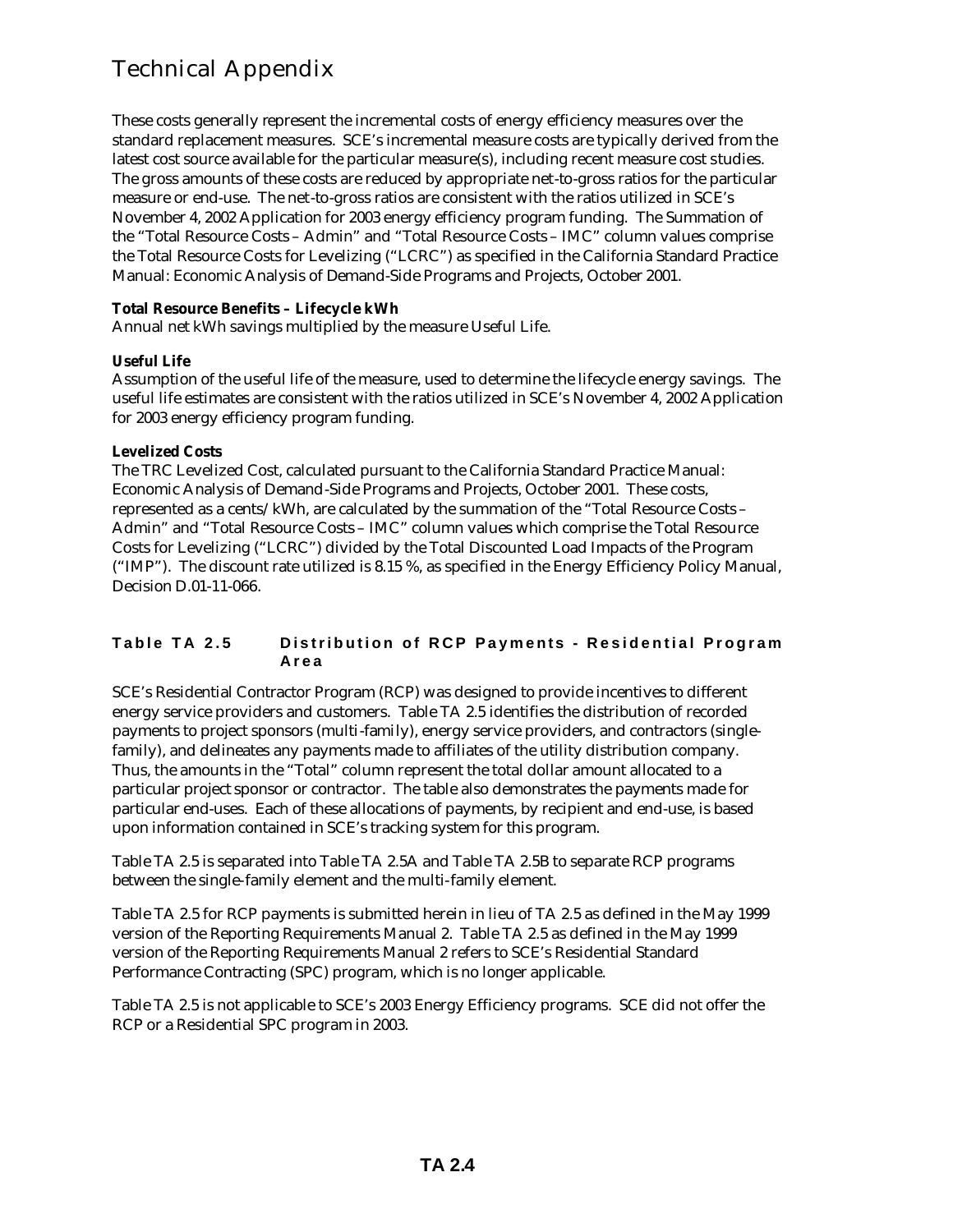# Table TA 2.1<br>2004 Energy Efficiency Annual Report<br>PROGRAM COST ESTIMATES USED FOR COST-EFFICIENCY EXPENDITURES: ELECTRIC<br>2003<br>2003 - 2003

|                            |    | Program Incentives<br>(Recorded) [1] |           |   | Program Administrative Costs<br>(Recorded) |    |                          | Shareholder |            |     | Other   |       | Total<br>Utility | Incremental<br>Measure |   |
|----------------------------|----|--------------------------------------|-----------|---|--------------------------------------------|----|--------------------------|-------------|------------|-----|---------|-------|------------------|------------------------|---|
|                            |    | Actual                               | Committed |   | Actual                                     |    | Committed                |             | Incentives | [1] | Costs   | $[2]$ | Costs            | Costs                  |   |
| Information                | \$ | $\sim$                               | ¢         | ¢ | ٠                                          | \$ | ٠                        | \$          |            | \$  |         | \$    |                  | \$                     |   |
| <b>FMS</b>                 |    |                                      |           |   | 1 713 409                                  |    | 240.642                  |             |            |     | 67326   |       | 2021377          |                        |   |
| EEI                        |    |                                      |           |   |                                            |    |                          |             |            |     |         |       |                  |                        |   |
| SPCs (RCP)                 |    | ٠                                    |           |   |                                            |    | ٠                        |             | ٠          |     | $\sim$  |       |                  |                        |   |
| Rehates                    |    | 11 168 681                           | 1 228 141 |   | 2 780 961                                  |    | 53 864                   |             | ٠          |     | 408 566 |       | 15 640 213       | 17 964 291             |   |
| Loans                      |    | $\sim$                               | $\sim$    |   | $\sim$                                     |    | $\sim$                   |             | ٠          |     | ٠       |       | ٠                |                        | ٠ |
| Other                      |    | $\sim$                               |           |   | $\sim$                                     |    | $\overline{\phantom{a}}$ |             | ٠          |     | ٠       |       | $\sim$           |                        | ٠ |
| <b>Unstream Programs</b>   |    |                                      |           |   |                                            |    |                          |             |            |     |         |       |                  |                        |   |
| Information                |    | $\sim$                               |           |   | $\sim$                                     |    | ٠                        |             |            |     |         |       |                  |                        |   |
| <b>Financial Assistano</b> |    | $\sim$                               | $\sim$    |   | ٠                                          |    | ٠                        |             | ٠          |     | $\sim$  |       | ٠                |                        | ٠ |
| <b>Residential Total</b>   |    | 11 168 681                           | 228 141   |   | 4 4 9 4 3 7 0                              |    | 294 505                  |             |            |     | 475 892 |       | 17 661 590       | 17 964 291             |   |

[1] The Commission authorized no Shareholder Performance Awards in 2003. [2] Statewide Market Assessment and Evaluation costs.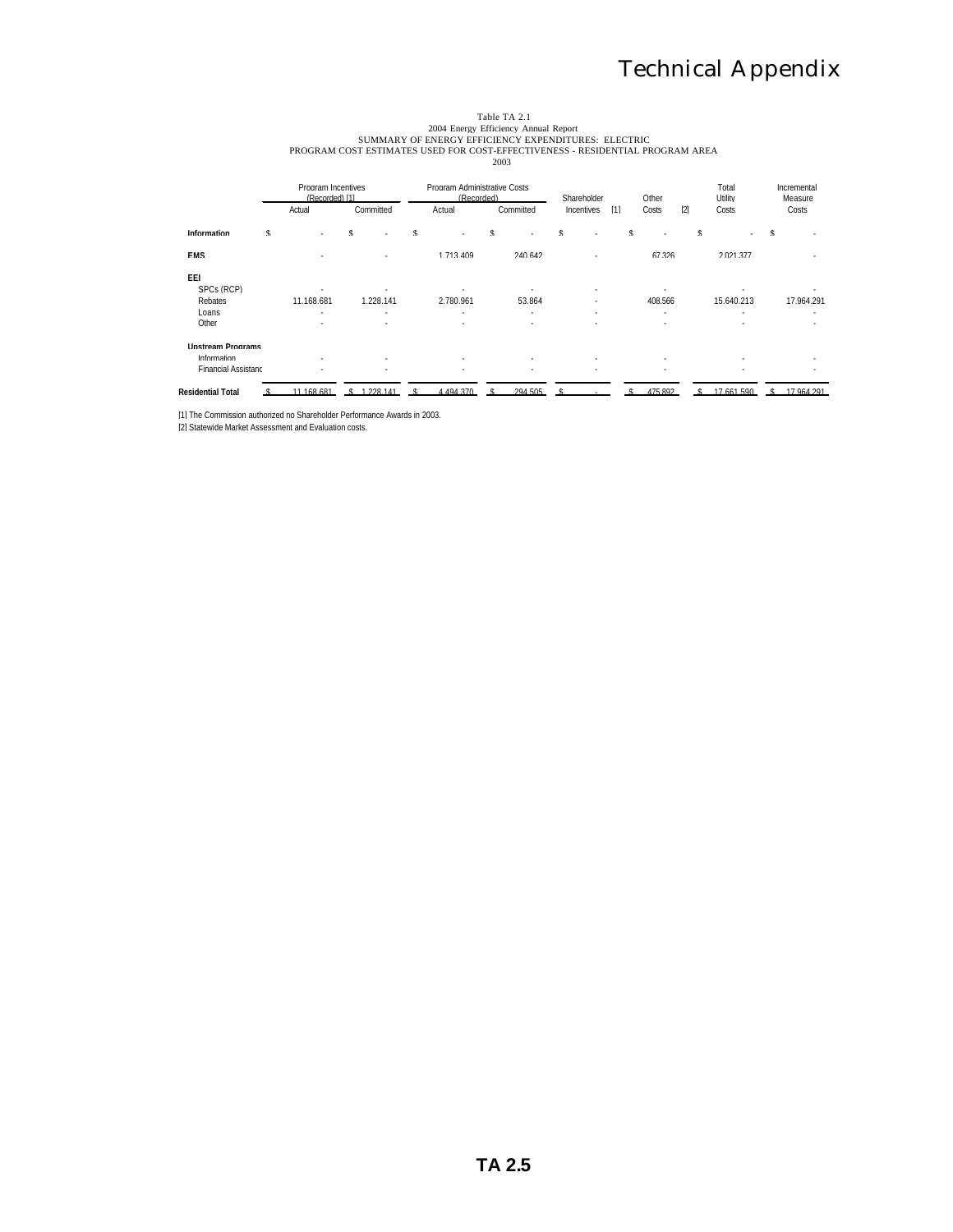#### Table TA 2.2 2004 Energy Efficiency Annual Report SUMMARY OF ENERGY EFFICIENCY EXPENDITURES: ELECTRIC DIRECT AND ALLOCATED ADMINISTRATIVE COSTS - RESIDENTIAL PROGRAM AREA 2003

|                             | Actual<br>Labor | Actual<br>Non-Labor            | Actual<br>Contract | Actual<br>Allocated | Actual<br>Admin<br>Total |
|-----------------------------|-----------------|--------------------------------|--------------------|---------------------|--------------------------|
| <b>Information</b>          | \$<br>$\sim$    | \$<br>$\overline{\phantom{a}}$ | \$<br>$\sim$       | \$                  | \$                       |
| <b>EMS</b>                  | 126,536         | 1,473,490                      | 1,640              | 111,743             | 1,713,409                |
| EEI                         |                 |                                |                    |                     |                          |
| SPCs (RCP)                  |                 |                                |                    |                     |                          |
| Rebates                     | 680,517         | 1,054,452                      | 322,471            | 723,520             | 2,780,961                |
| Loans                       |                 |                                |                    |                     |                          |
| Other                       |                 |                                |                    |                     |                          |
| <b>Upstream Programs</b>    |                 |                                |                    |                     |                          |
| Information                 |                 |                                |                    |                     |                          |
| <b>Financial Assistance</b> |                 |                                |                    |                     |                          |
| <b>Residential Total</b>    | \$<br>807,053   | \$<br>2,527,943                | \$<br>324,111      | \$<br>835,264       | \$<br>4,494,370          |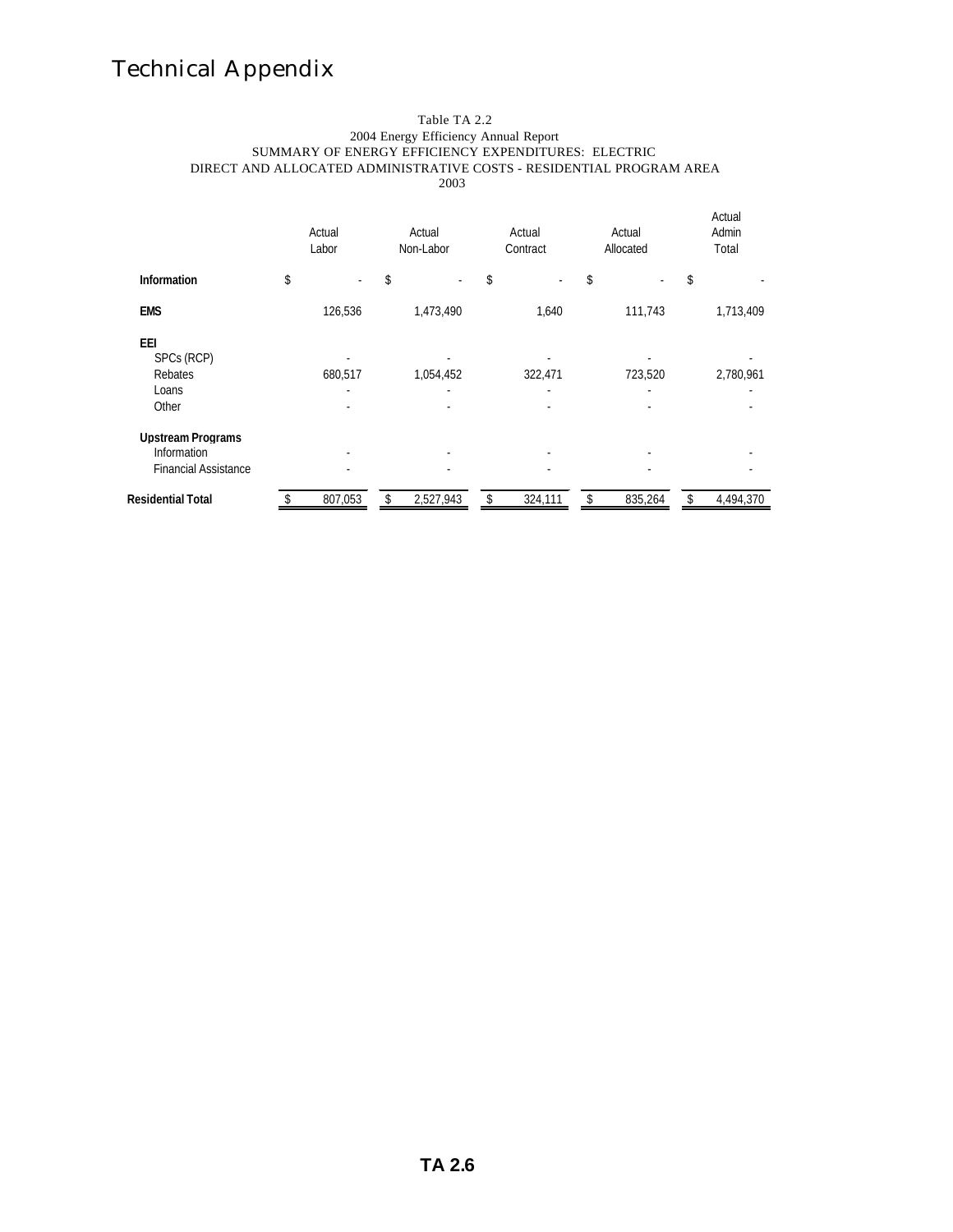# Table TA 2.3<br>2004 Energy Efficiency Annual Report<br>MARKET EFFECTS: PROJECTED ANNUAL PROGRAM ENEGRY REDUCTIONS - RESIDENTIAL PROGRAM AREA<br>2003<br>2003 2003

| Information   |                |                   | <b>FMS</b>           |                |                  | FFI<br>SPCs (RCP) |                |                      |
|---------------|----------------|-------------------|----------------------|----------------|------------------|-------------------|----------------|----------------------|
| Year          | (MW)           | (MWH)             | Year                 | (MW)           | (MWH)            | Year              | (MW)           | (MWH)                |
| 2003          | 0.000          | $\mathbf 0$       | 2003                 | 0.000          | $\mathbf 0$      | 2003              | 0.000          | $\mathbf 0$          |
| 2004          | U UUU          | $\cap$            | 2004                 | n nnn          | $\Omega$         | 2004              | U UUU          | $\cap$               |
| 2005          | U UUU          | $\cup$            | 2005                 | U UUU          | $\Omega$         | 2005              | U UUU          | $\cap$               |
| 2006          | U UUU          | $\cup$            | 2006                 | U UUU          | $\Omega$         | 2006              | n nnn          | $\cap$               |
| 2007          | 0.000          | $\mathbf 0$       | 2007                 | 0.000          | $\mathbf{0}$     | 2007              | 0.000          | $\mathbf 0$          |
| 2008          | 0.000          | $\mathbf{0}$      | 2008                 | 0.000          | $\mathbf{0}$     | 2008              | 0.000          | $\mathbf 0$          |
| 2009          | 0.000          | $\mathbf 0$       | 2009                 | 0.000          | $\mathbf{0}$     | 2009              | 0.000          | $\mathbf 0$          |
| 2010          | 0.000          | $\mathbf{0}$      | 2010                 | 0.000          | $\mathbf{0}$     | 2010              | 0.000          | $\mathbf{0}$         |
| 2011          | U UUU          | $\cup$            | 2011                 | U UUU          | $\Omega$         | 2011              | U UUU          | $\cap$               |
| 2012          | U UUU          | $\Omega$          | 2012                 | n nnn          | $\Omega$         | 2012              | U UUU          | $\cap$               |
| 2013          | 0.000          | $\Omega$          | 2013                 | 0.000          | $\Omega$         | 2013              | n nnn          | $\Omega$             |
| 2014          | 0.000          | $\Omega$          | 2014                 | 0.000          | $\Omega$         | 2014              | n nnn          | $\Omega$             |
| 2015          | 0.000          | $\mathbf{0}$      | 2015                 | 0.000          | $\mathbf{0}$     | 2015              | 0.000          | $\mathbf 0$          |
| 2016          | 0.000          | $\mathbf{0}$      | 2016                 | 0.000          | $\mathbf{0}$     | 2016              | 0.000          | $\mathbf 0$          |
| 2017          | 0.000          | $\mathbf{0}$      | 2017                 | 0.000          | $\mathbf{0}$     | 2017              | 0.000          | $\mathbf{0}$         |
| 2018          | 0.000          | $\overline{0}$    | 2018                 | 0.000          | $\mathbf{0}$     | 2018              | 0.000          | $\mathbf{0}$         |
| 2019          | 0.000          | $\Omega$          | 2019                 | 0.000          | $\Omega$         | 2019              | n nnn          | $\cap$               |
| 2020          | 0.000          | $\cap$            | 2020                 | 0.000          | $\cap$           | 2020              | n nnn          | $\cap$               |
| 2021          | 0.000          | $\Omega$          | 2021                 | 0.000          | $\Omega$         | 2021              | n nnn          | $\Omega$             |
| 2022          | 0.000          | $\Omega$          | 2022                 | 0.000          | $\Omega$         | 2022              | 0.000          | $\Omega$             |
| Total         | 0.000          | $\mathbf 0$       | Total                | 0.000          | $\mathbf 0$      | Total             | 0.000          | $\mathbf{0}$         |
|               |                |                   |                      |                |                  |                   |                |                      |
| EEI           |                |                   | EEI                  |                |                  | EEI               |                |                      |
| Rehates       |                |                   | I nans               |                |                  | Other             |                |                      |
| Year          | (MW)           | (MWH)             | Year                 | (MW)           | (MWH)            | Year              | (MW)           | (MWH)                |
| 2003          | 0.022          | 67.579            | 2003                 | 0.000          | $\mathbf{0}$     | 2003              | 0.000          | $\mathbf 0$          |
| 2004          | 0.022          | 67.579            | 2004                 | 0.000          | $\mathbf{0}$     | 2004              | 0.000          | $\bf 0$              |
| 2005          | 0.022          | 67.579            | 2005                 | 0.000          | $\mathbf{0}$     | 2005              | 0.000          | $\mathbf 0$          |
| 2006          | 0.022          | 67.579            | 2006                 | 0.000          | $\mathbf{0}$     | 2006              | 0.000          | $\mathbf 0$          |
| 2007          | 0.022          | 67579             | 2007                 | 0.000          | $\Omega$         | 2007              | n nnn          | $\Omega$             |
| 2008          | 0.022          | 67579             | 2008                 | 0.000          | $\Omega$         | 2008              | n nnn          | $\Omega$             |
| 2009          | 0.022          | 67579             | 2009                 | 0.000          | $\cap$           | 2009              | n nnn          | $\cap$               |
| 2010          | 0.022          | 67579             | 2010                 | 0.000          | $\cap$           | 2010              | n nnn          | $\cap$               |
| 2011          | 0.022          | 67.579            | 2011                 | 0.000          | $\mathbf{0}$     | 2011              | 0.000          | $\mathbf 0$          |
| 2012          | 0.022          | 67.579            | 2012                 | 0.000          | $\mathbf{0}$     | 2012              | 0.000          | $\mathbf 0$          |
| 2013          | 0.022          | 67.579            | 2013                 | 0.000          | $\mathbf{0}$     | 2013              | 0.000          | $\mathbf 0$          |
| 2014          | 0.000          | $\mathbf{0}$      | 2014                 | 0.000          | $\mathbf{0}$     | 2014              | 0.000          | $\mathbf 0$          |
| 2015          |                |                   |                      |                |                  |                   |                |                      |
|               | n nnn          | $\cap$            | 2015                 | 0.000          | $\cap$           | 2015              | n nnn          | $\cap$               |
| 2016          | U UUU          | $\Omega$          | 2016                 | 0.000          | $\cap$           | 2016              | n nnn          | $\cap$               |
| 2017          | U UUU          | $\Omega$          | 2017                 | U UUU          | $\Omega$         | 2017              | n nnn          | $\cap$               |
| 2018          | 0.000          | $\mathbf{0}$      | 2018                 | 0.000          | $\mathbf{0}$     | 2018              | 0.000          | $\mathbf 0$          |
| 2019          | 0.000          | $\mathbf{0}$      | 2019                 | 0.000          | $\mathbf{0}$     | 2019              | 0.000          | $\mathbf 0$          |
| 2020          | 0.000          | $\mathbf{0}$      | 2020                 | 0.000          | $\mathbf{0}$     | 2020              | 0.000          | $\mathbf 0$          |
| 2021          | 0.000          | $\Omega$          | 2021                 | 0.000          | $\Omega$         | 2021              | 0.000          | $\mathbf{0}$         |
| 2022<br>Total | 0.000<br>0.022 | $\cap$<br>743 374 | <b>2022</b><br>Total | 0.000<br>n nnn | $\cap$<br>$\cap$ | 2022<br>Total     | 0.000<br>0.000 | $\Omega$<br>$\Omega$ |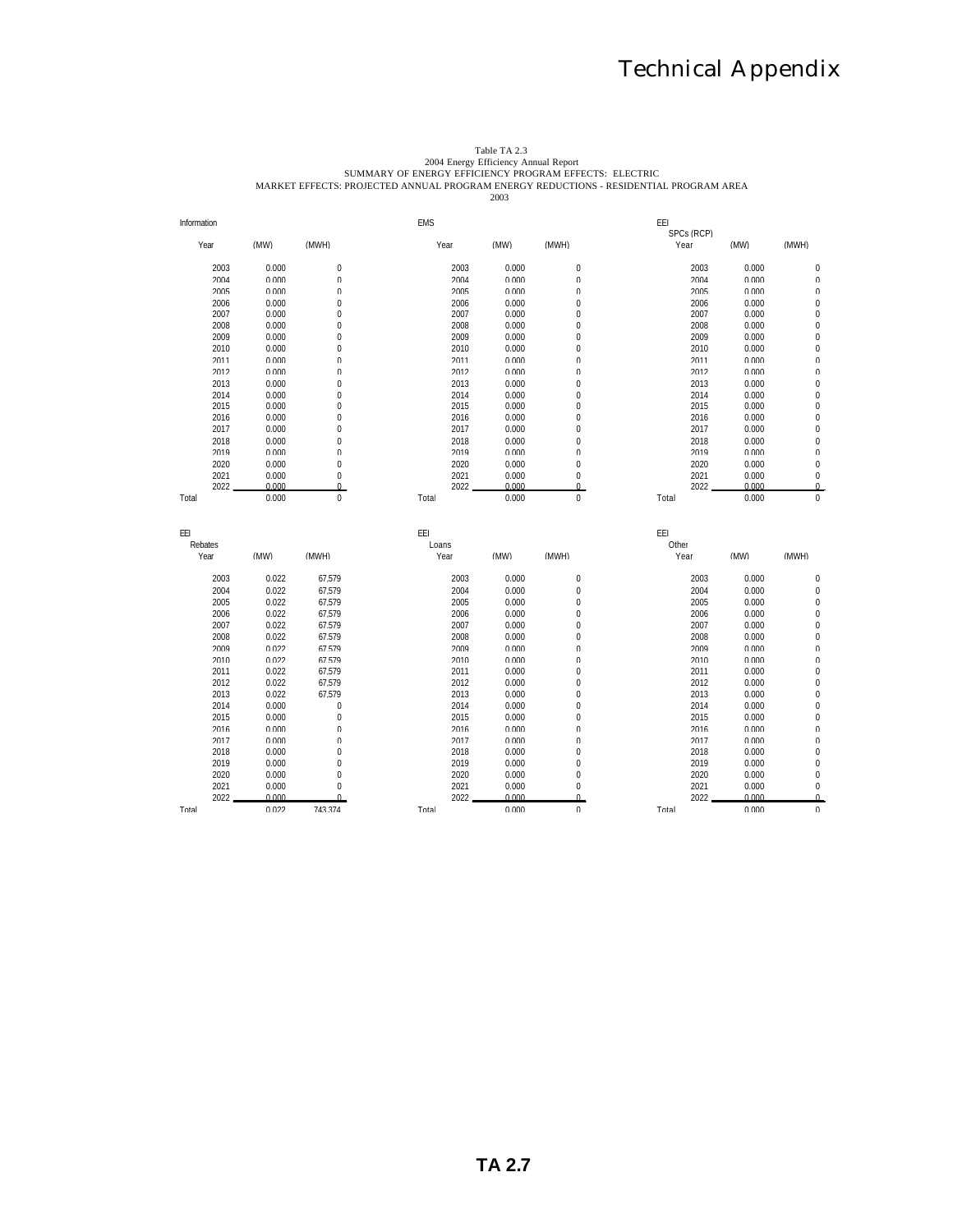#### Table TA 2.3

2004 Energy Efficiency Annual Report

SUMMARY OF ENERGY EFFICIENCY PROGRAM EFFECTS: ELECTRIC

MARKET EFFECTS: PROJECTED ANNUAL PROGRAM ENERGY REDUCTIONS - RESIDENTIAL PROGRAM AREA 

| Upstream Programs |       |          | <b>Upstream Programs</b>    |       |              |  |  |  |  |
|-------------------|-------|----------|-----------------------------|-------|--------------|--|--|--|--|
| Information       |       |          | <b>Financial Assistance</b> |       |              |  |  |  |  |
| Year              | (MW)  | (MWH)    | Year                        | (MW)  | (MWH)        |  |  |  |  |
| 2003              | 0.000 | $\Omega$ | 2003                        | 0.000 | $\Omega$     |  |  |  |  |
| 2004              | 0.000 | $\Omega$ | 2004                        | 0.000 | $\Omega$     |  |  |  |  |
| 2005              | 0.000 | $\Omega$ | 2005                        | 0.000 | $\Omega$     |  |  |  |  |
| 2006              | 0.000 | $\Omega$ | 2006                        | 0.000 | $\Omega$     |  |  |  |  |
| 2007              | 0.000 | $\Omega$ | 2007                        | 0.000 | $\Omega$     |  |  |  |  |
| 2008              | 0.000 | 0        | 2008                        | 0.000 | 0            |  |  |  |  |
| 2009              | 0.000 | $\Omega$ | 2009                        | 0.000 | 0            |  |  |  |  |
| 2010              | 0.000 | $\Omega$ | 2010                        | 0.000 | 0            |  |  |  |  |
| 2011              | 0.000 | 0        | 2011                        | 0.000 | 0            |  |  |  |  |
| 2012              | 0.000 | 0        | 2012                        | 0.000 | 0            |  |  |  |  |
| 2013              | 0.000 | $\Omega$ | 2013                        | 0.000 | 0            |  |  |  |  |
| 2014              | 0.000 | $\Omega$ | 2014                        | 0.000 | 0            |  |  |  |  |
| 2015              | 0.000 | $\Omega$ | 2015                        | 0.000 | $\Omega$     |  |  |  |  |
| 2016              | 0.000 | $\Omega$ | 2016                        | 0.000 | $\Omega$     |  |  |  |  |
| 2017              | 0.000 | $\Omega$ | 2017                        | 0.000 | 0            |  |  |  |  |
| 2018              | 0.000 | $\Omega$ | 2018                        | 0.000 | $\Omega$     |  |  |  |  |
| 2019              | 0.000 | $\Omega$ | 2019                        | 0.000 | 0            |  |  |  |  |
| 2020              | 0.000 | $\Omega$ | 2020                        | 0.000 | 0            |  |  |  |  |
| 2021              | 0.000 | 0        | 2021                        | 0.000 | 0            |  |  |  |  |
| 2022              | 0.000 | $\Omega$ | 2022                        | 0.000 | 0            |  |  |  |  |
| Total             | 0.000 | $\Omega$ | Total                       | 0.000 | $\mathbf{0}$ |  |  |  |  |

**TA 2.8**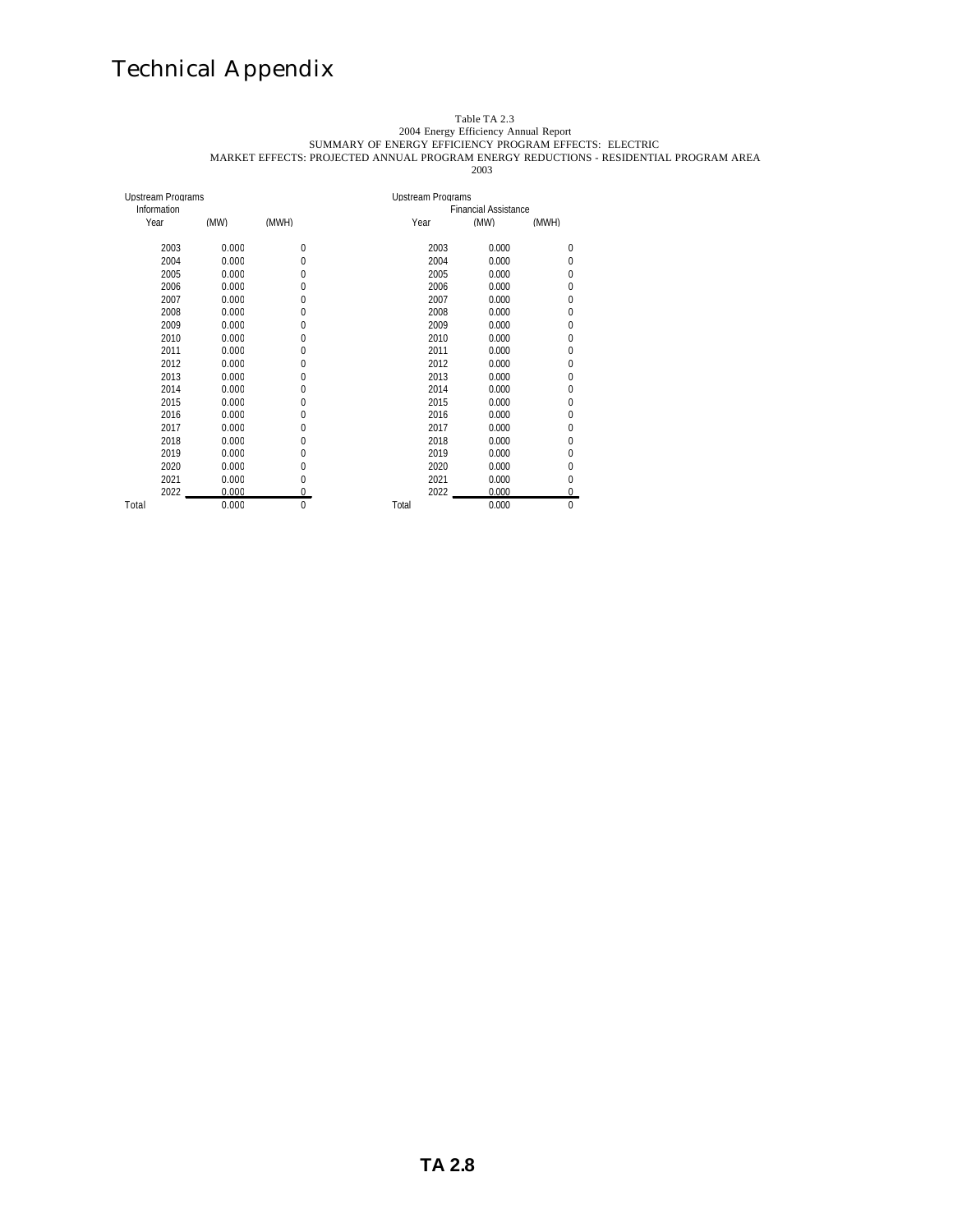|                                                |                                                                      |                      | <b>Total Resource Costs</b>      |                             | Total                    |                | Levelized          |
|------------------------------------------------|----------------------------------------------------------------------|----------------------|----------------------------------|-----------------------------|--------------------------|----------------|--------------------|
| End<br>Use                                     | Measure                                                              | Quantity             | (Recorded, \$000)                | IMC                         | <b>Resource Benefits</b> | Useful<br>Life | Costs              |
|                                                | Description                                                          | (Recorded)           | Admin                            |                             | (Lifecycle kWh)          |                | (cents/kWh)        |
| Residential Refrigerator Recycling             |                                                                      |                      |                                  |                             |                          |                |                    |
| Refrigeration                                  | Refrigerators (Q1-Q4)                                                | 31,051               | 658                              | 1,990                       | 212,098,203              | 6              | 1.63               |
| Refrigeration                                  | Screw-in CFL 15W (Q1-Q4)<br>Screw-in CFL 20W (Q1-Q4)                 | 3,198<br>1,599       | $\overline{2}$<br>$\overline{2}$ |                             | 709,188<br>565,135       | 9<br>9         | 0.40<br>0.40       |
| Refrigeration<br>Refrigeration                 | Screw-in CFL 23W (Q1-Q4)                                             | 3,198                | 3                                |                             | 1,041,621                | 9              | 0.40               |
| Refrigeration                                  | Freezers (Q1-Q4)                                                     | 3,092                | 68                               | 213                         | 21,762,609               | 6              | 1.68               |
|                                                |                                                                      |                      |                                  |                             |                          |                |                    |
| Residential - Single Family<br>Residential All | Pool Pump & Motor (Q1)                                               | 393                  | 39                               | 104                         | 7,661,468                | 15             | 3.30               |
| Residential All                                | Pool Pump & Motor (Q2-Q4)                                            | 5,259                | 518                              | 1,397                       | 102,523,306              | 15             | 3.30               |
| Residential All                                | Room A/C - 5,000 to 18,000 btuh                                      | 814                  | 6                                | 69                          | 1,207,511                | 15             | 11.00              |
| Residential All                                | High Performance Window                                              | 1,522,194            | 173                              | 2,276                       | 38,036,019               | 20             | 13.26              |
| Residential All                                | Programmable Thermostat                                              | 34,116               | 567                              | 1,761                       | 104,053,234              | 12             | 3.59               |
| Residential All<br>Residential All             | Attic Insulation<br>Wall Insulation                                  | 15,918<br>322        | $\mathbf 0$<br>0                 | 7<br>$\mathbf 0$            | 8,393<br>258             | 20<br>20       | 174.79<br>207.22   |
| Residential All                                | Whole House Fan (Q1)                                                 | 23                   | $\bf 0$                          | 3                           | 81,453                   | 18             | 7.84               |
| Residential All                                | Whole House Fan (Q2-4)                                               | 1,788                | 30                               | 226                         | 6,332,097                | 18             | 7.84               |
| Residential All                                | <b>Evaporative Cooler</b>                                            | 1,567                | 83                               | 502                         | 12,916,929               | 7              | 6.13               |
| Residential All                                | Central AC - Tier I w/TXV                                            | 1,592                | 50                               | 901                         | 10,518,805               | 18             | 17.54              |
| Residential All                                | Central AC - Tier I                                                  | 619                  | 18                               | 350                         | 3,822,348                | 18             | 18.71              |
| Residential All<br>Residential All             | Central AC - Tier II<br>Central AC - Tier III                        | 2,134<br>3,471       | 69<br>138                        | 1,683<br>5,202              | 14,614,661               | 18<br>18       | 23.26<br>35.43     |
| Residential All                                | Central Heat Pump - Tier I w/TXV                                     | 46                   | $\overline{2}$                   | 16                          | 29,251,251<br>404,157    | 18             | 8.74               |
| Residential All                                | Central Heat Pump - Tier I                                           | 15                   | $\mathbf{1}$                     | 5                           | 123,169                  | 18             | 9.29               |
| Residential All                                | Central Heat Pump - Tier II                                          | 62                   | 4                                | 27                          | 802,129                  | 18             | 7.46               |
| Residential All                                | Central Heat Pump - Tier III                                         | 41                   | 3                                | 22                          | 674,143                  | 18             | 7.36               |
| Residential All                                | Pool Pump & Motor Two Speed (Q1)                                     | 11                   | 1                                | 3                           | 100,862                  | 15             | 6.02               |
| Residential All<br>Residential All             | Pool Pump & Motor Two Speed (Q2-Q4)<br>Electric Water Heater > 91    | 254<br>123           | 12<br>$\overline{2}$             | 67<br>$\overline{7}$        | 2,328,984<br>389,248     | 15<br>13       | 6.02<br>3.68       |
|                                                |                                                                      |                      |                                  |                             |                          |                |                    |
| Residential - Multifamily                      |                                                                      |                      |                                  |                             |                          |                |                    |
| Residential All                                | ES Screw-in CFL 13 Watt-Exterior                                     | 117                  | $\boldsymbol{0}$                 | $\mathbf{1}$                | 30,124                   | 9              | 4.97               |
| Residential All<br>Residential All             | ES Screw-in CFL 14 Watt-Exterior<br>ES Screw-in CFL 15 Watt-Exterior | 74<br>27             | 0<br>0                           | $\mathbf{1}$<br>$\mathbf 0$ | 41,281                   | 9<br>9         | 2.84<br>2.90       |
| Residential All                                | ES Screw-in CFL 18 Watt-Exterior                                     | 3                    | 0                                | $\bf 0$                     | 14,580<br>2,060          | 9              | 2.50               |
| Residential All                                | ES Screw-in CFL 20 Watt-Exterior                                     | 26                   | $\mathbf 0$                      | $\mathbf{0}$                | 22,314                   | 9              | 2.20               |
| Residential All                                | ES Screw-in CFL 23 Watt-Exterior                                     | 245                  | 1                                | $\overline{2}$              | 194,499                  | 9              | 2.30               |
| Residential All                                | ES Screw-in CFL 25 Watt-Exterior                                     | 24                   | 0                                | $\mathbf 0$                 | 25,747                   | 9              | 1.96               |
| Residential All                                | ES Screw-in CFL 27 Watt-Exterior                                     | 48                   | 0                                | $\bf 0$                     | 49,435                   | 9              | 2.00               |
| Residential All                                | ES Screw-in CFL 30 Watt-Exterior                                     | L                    |                                  |                             |                          | 9              | #DIV/0!            |
| Residential All<br>Residential All             | ES Screw-in CFL 13 Watt-Interior<br>ES Screw-in CFL 14 Watt-Interior | 27<br>12,775         | $\mathbf{0}$<br>21               | $\bf 0$<br>90               | 2,981                    | 9<br>9         | 10.25<br>5.28      |
| Residential All                                | ES Screw-in CFL 15 Watt-Interior                                     | 12,481               | 20                               | 88                          | 3,056,311<br>2,875,622   | 9              | 5.44               |
| Residential All                                | ES Screw-in CFL 18 Watt-Interior                                     | 132                  | $\mathbf 0$                      | $\overline{1}$              | 38,868                   | 9              | 4.48               |
| Residential All                                | ES Screw-in CFL 20 Watt-Interior                                     | 3,378                | 9                                | 24                          | 1,243,320                | 9              | 3.78               |
| Residential All                                | ES Screw-in CFL 23 Watt-Interior                                     | 3,525                | 8                                | 25                          | 1,200,119                | 9              | 4.01               |
| Residential All                                | ES Screw-in CFL 24 Watt-Interior                                     | 40                   | $\bf{0}$                         | $\bf 0$                     | 13,250                   | 9              | 4.09               |
| Residential All                                | ES Screw-in CFL 25 Watt-Interior                                     | 1,151                | 4<br>10                          | 8<br>23                     | 530,381                  | 9<br>9         | 3.23<br>3.32       |
| Residential All<br>Residential All             | ES Screw-in CFL 27 Watt-Interior<br>ES Screw-in CFL 30 Watt-Interior | 3,327                |                                  |                             | 1,469,459                | 9              | #DIV/0!            |
| Residential All                                | ES R30 Reflector CFL 15 Watt                                         | 1,201                | 9                                | 13                          | 1,288,433                | 9              | 2.52               |
| Residential All                                | ES R40 Reflector CFL 23 Watt                                         | 340                  | $\overline{4}$                   | $\overline{4}$              | 561,718                  | 9              | 2.13               |
| Residential All                                | <b>ES Indoor Fluorescent Fixtures</b>                                | 17,279               | 130                              | 442                         | 24,605,296               | 20             | 4.79               |
| Residential All                                | ES Exterior Fluorescent Fixtures 13 Watt                             | 8,095                | 76                               | 84                          | 14,247,200               | 20             | 2.31               |
| Residential All                                | ES Exterior Fluorescent Fixtures 27 Watt                             | ÷,<br>÷              |                                  | ä,                          | $\overline{\phantom{a}}$ | 20             | #DIV/0!            |
| Residential All<br>Residential All             | Energy Star Ceiling Fan w/ CFL<br>Room A/C - 5,000 to 18,000 btuh    | 136                  | $\mathbf{1}$                     | 12                          | 207,264                  | 15<br>15       | #DIV/0!<br>10.88   |
| Residential All                                | High Performance Window                                              | 58,292               | 8                                | 87                          | 1,496,427                | 20             | 13.09              |
| Residential All                                | Programmable Thermostat                                              | 2,457                | 49                               | 127                         | 7,698,760                | 12             | 3.66               |
| Residential All                                | Attic Insulation                                                     |                      |                                  |                             |                          | 20             | #DIV/0!            |
| Residential All                                | Wall Insulation                                                      |                      |                                  |                             |                          | 20             | #DIV/0!            |
| Residential All                                | Central AC - SEER 12                                                 |                      |                                  |                             |                          | 18             | #DIV/0!            |
| Residential All<br>Residential All             | Central AC - Tier I<br>Central AC - Tier I with TXV                  | $\overline{7}$<br>59 | 0<br>$\overline{2}$              | $\overline{4}$<br>33        | 44,393<br>400,365        | 18<br>18       | 18.39<br>17.26     |
| Residential All                                | Central AC - Tier II                                                 |                      |                                  |                             | $\overline{\phantom{m}}$ | 18             | #DIV/0!            |
| Residential All                                | Central AC - Tier III                                                |                      |                                  |                             |                          | 18             | #DIV/0!            |
| Residential All                                | Central Heat Pump - SEER 12                                          |                      |                                  |                             |                          | 18             | #DIV/0!            |
| Residential All                                | Central Heat Pump - Tier I                                           |                      |                                  |                             |                          | 18             | #DIV/0!            |
| Residential All                                | Central Heat Pump - Tier I with TXV                                  |                      |                                  |                             |                          | 18             | #DIV/0!            |
| Residential All                                | Central Heat Pump - Tier II                                          |                      |                                  |                             |                          | 18             | #DIV/0!            |
| Residential All<br>Residential All             | Central Heat Pump - Tier III<br>Package Terminal AC (>2, <50 tons)   |                      |                                  |                             |                          | 18<br>15       | #DIV/0!<br>#DIV/0! |
| Residential All                                | Package Terminal HP                                                  |                      |                                  |                             |                          | 15             | #DIV/0!            |
| Residential All                                | Occupancy Sensor wall mounted                                        | 54                   | $\bf 0$                          | $\overline{2}$              | 35,930                   | 8              | 9.81               |
| Residential All                                | Occupancy Sensor ceiling mounted                                     |                      |                                  |                             |                          | 8              | #DIV/0!            |
| Residential All                                | Photocell                                                            |                      | ł.                               |                             |                          | 8              | #DIV/0!            |
| Residential All                                | Exit Sign Retrofit Kit (LED)                                         |                      |                                  |                             |                          | 16             | #DIV/0!            |
| Residential All                                | <b>LED Exit Sign</b>                                                 | 88<br>$\overline{a}$ | $\overline{\mathbf{c}}$          | $\overline{7}$              | 395,184                  | 16             | 4.45               |
| Residential All<br>Residential All             | 2.0 gpm Showerhead<br><b>Faucet Aerator</b>                          |                      |                                  |                             |                          | 10<br>10       | #DIV/0!<br>#DIV/0! |
| Residential All                                | Turn-In-Torchiere Floor Lamps replacing ha                           | 2,146                | 30                               | 51                          | 4,264,531                | 9              | 2.73               |
| Residential All                                | Electric Water Heater EF .91                                         |                      |                                  |                             |                          | 13             | #DIV/0!            |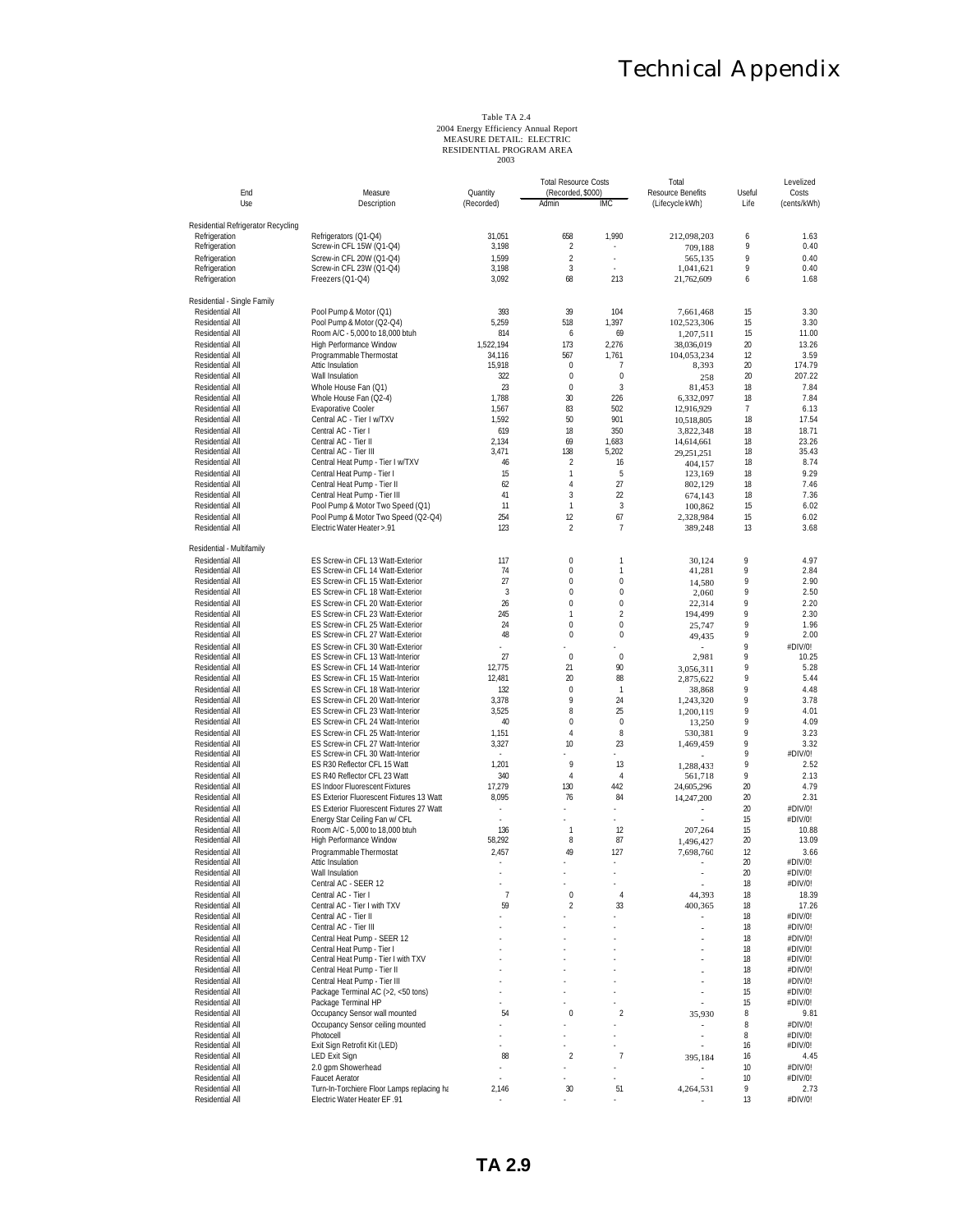Table TA 2.5A 2004 Energy Efficiency Annual Report SUMMARY OF ENERGY EFFICIENCY EXPENDITURES: ELECTRIC DISTRIBUTION OF RCP PAYMENTS - RESIDENTIAL PROGRAM AREA SINGLE-FAMILY PROGRAM AREA 2003

### **THIS TABLE IS NOT APPLICABLE TO THE 2003 ENERGY EFFICIENCY PROGRAMS**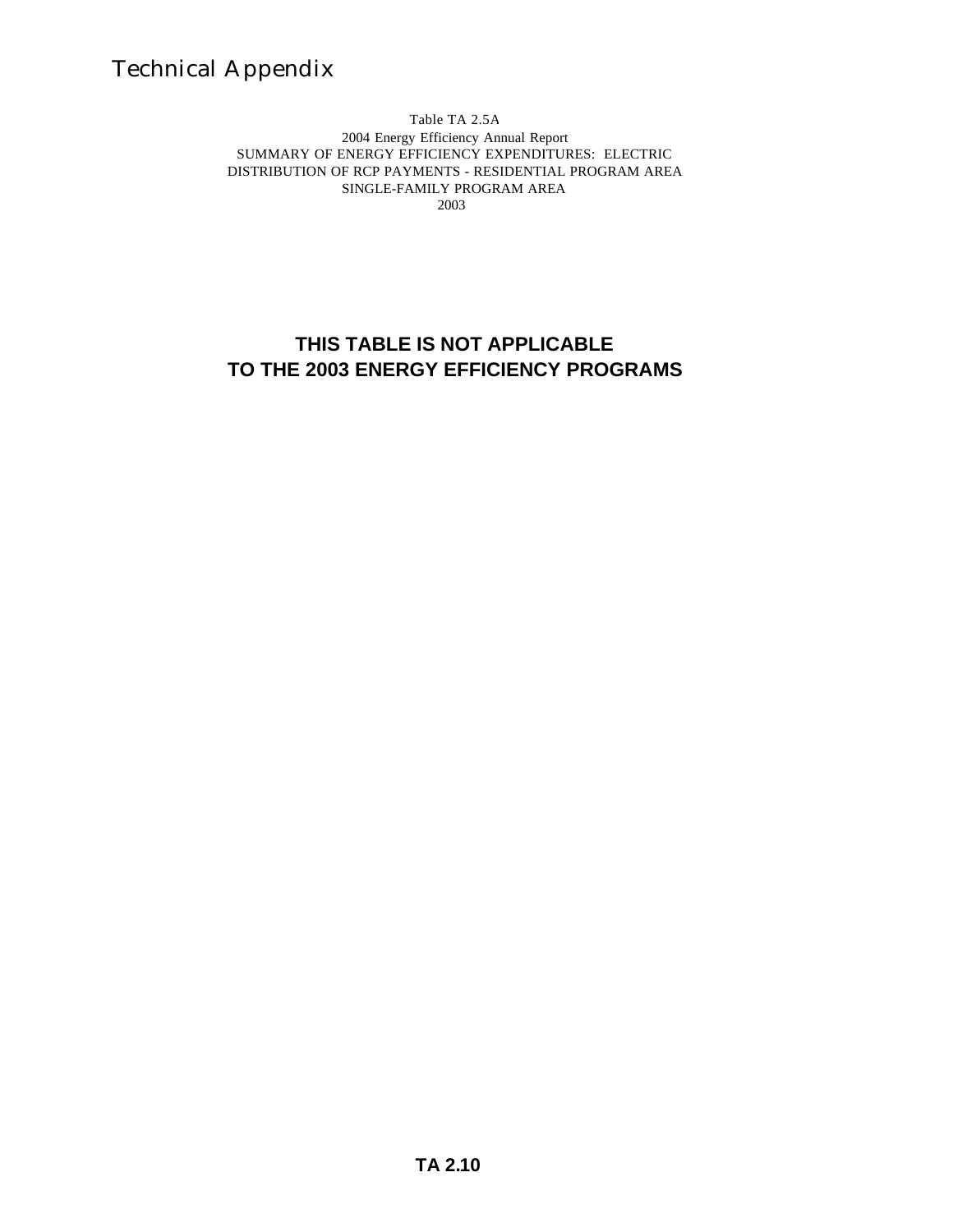#### Table TA 2.5B 2004 Energy Efficiency Annual Report SUMMARY OF ENERGY EFFICIENCY EXPENDITURES: ELECTRIC DISTRIBUTION OF RCP PAYMENTS - RESIDENTIAL PROGRAM AREA MULTI-FAMILY PROGRAM AREA 2003

### **THIS TABLE IS NOT APPLICABLE TO THE 2003 ENERGY EFFICIENCY PROGRAMS**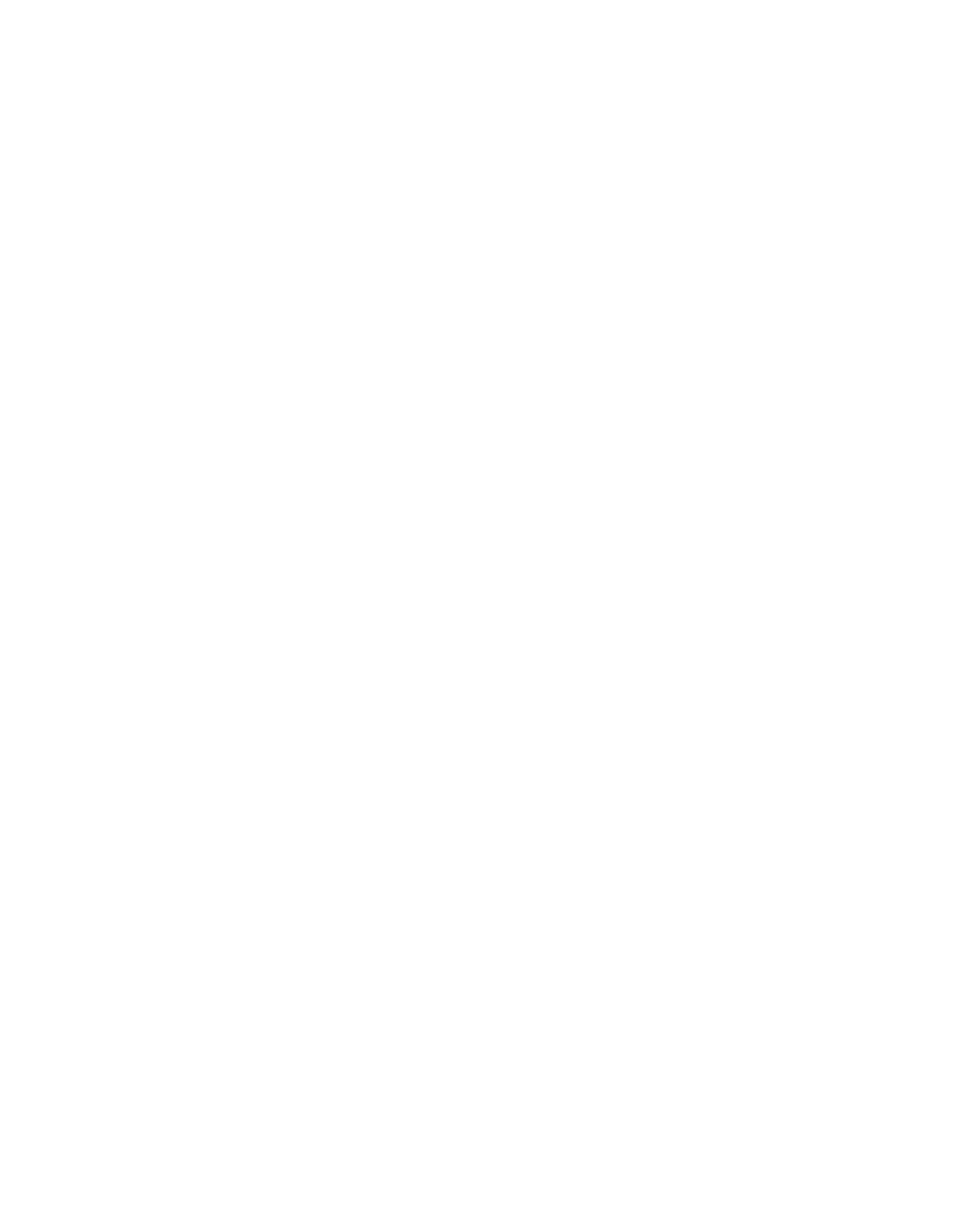### **Section III - Nonresidential Program Area**

This section contains narrative that documents and explains the data shown for Tables TA 3.1 through TA 3.5.

### **Table TA 3.1 Program Cost Estimates Used for Cost - Effectiveness - Nonresidential Program Area**

This table documents those costs used in determining the cost-effectiveness of nonresidential energy efficiency programs. These tables provide all program costs, including costs expended in 2003 and those costs associated with commitments from 2003 programs.

#### **Program Incentives (Recorded)**

Incentive costs represent incentives paid to customers during 2003 (Actual) as well as incentives associated with commitments from the 2003 nonresidential programs (Committed).

#### **Program Administrative Costs (Recorded)**

These costs include all expenditures directly charged to the program with the exception of incentive costs. The administrative costs consist of labor, non-labor, contract labor, and allocated material costs (See Also Table TA 3.2). These costs represent administrative costs expended during 2003 (Actual) as well as administrative costs associated with the handling of commitments from the 2003 nonresidential programs (Committed).

#### **Shareholder Incentives**

Costs represented in the Shareholder Incentives column would represent an allocated amount of the total performance awards earned during a particular program year. There were no shareholder incentives authorized for 2003.

#### **Other Costs**

Costs represented in the Other Costs column represent the MA&E costs for the statewide programs. MA&E costs for the Local programs are included in the Program Administrative Costs column. Other allocated costs recorded in the Other Costs category in previous Energy Efficiency Annual Reports (e.g., General Support, Regulatory Support, CPUC Staff, and Summer Initiative Administrative) are now recorded in the Program Administrative Costs column.

#### **Total Utility Costs**

The sum of the Program Incentives (Recorded) columns, Program Administrative Costs (Recorded) columns, Shareholder Incentives, and Other costs.

#### **Incremental Measure Costs (Net)**

These costs generally represent the incremental costs of energy efficiency measures over the standard replacement measures. SCE's incremental measure costs are typically derived from the latest cost source available for the particular measure(s), including recent measure cost studies. The gross amounts of these costs are reduced by appropriate net-to-gross ratios for the particular measure or end-use. The net-to-gross ratios are consistent with the ratios utilized in SCE's November 4, 2002 Application for 2003 energy efficiency program funding.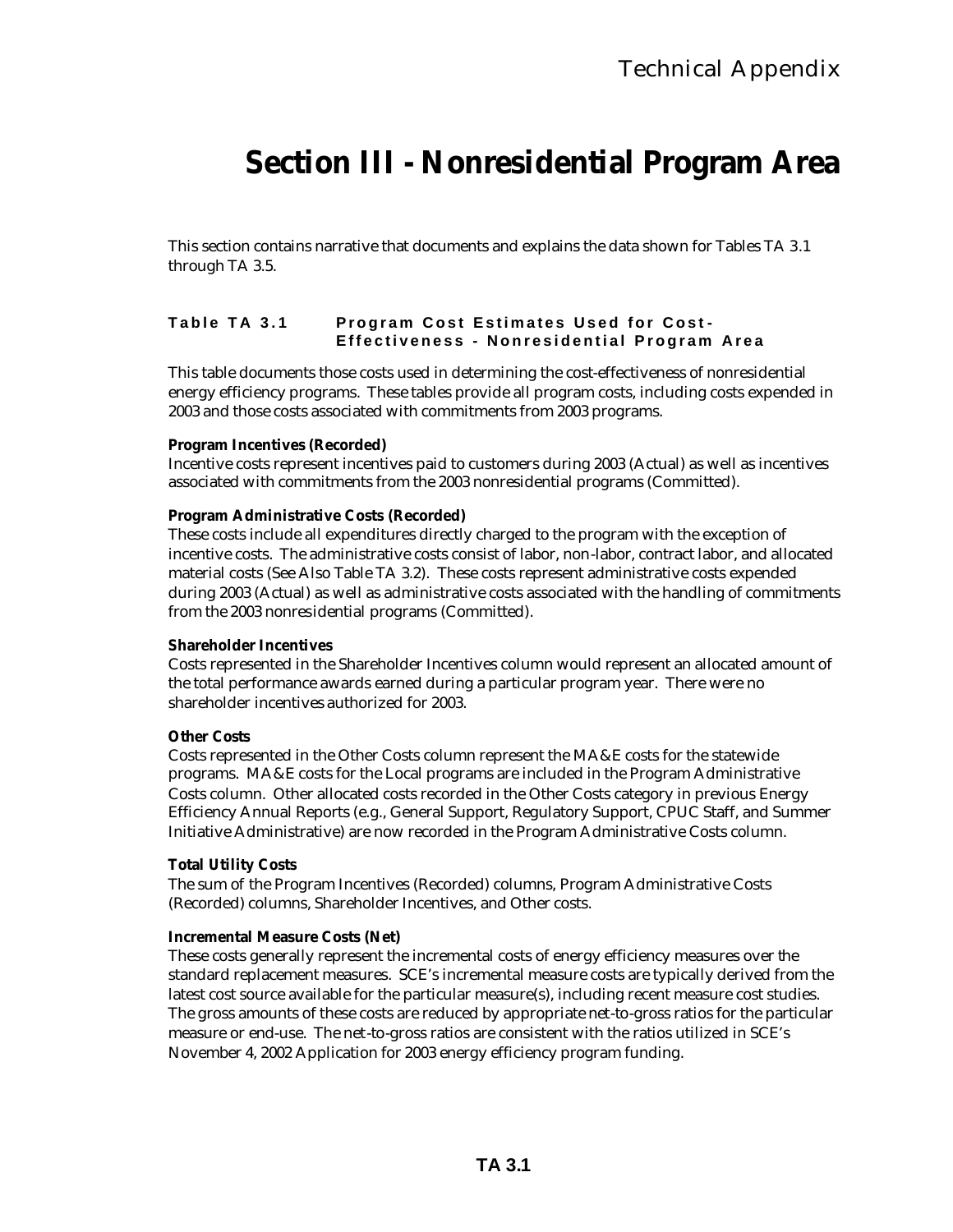### **Table TA 3.2 Direct and Allocated Administrati ve Costs - Nonresidential Program Area**

This table documents the breakdown of the actual administrative costs used in determining the cost-effectiveness of nonresidential energy efficiency programs. These tables provide detail of all actual program administrative costs expended in 2003. These costs include the costs of Market Assessment & Evaluation for the Local Energy Efficiency Programs, regulatory support, and other energy efficiency support costs.

### **Labor Costs (Actual)**

Labor costs consist of SCE labor charges that are directly charged to the program. These costs include salaries and expenses of SCE employees engaged in developing energy efficient marketing strategies, plans, and programs; developing program implementation procedures; reporting, monitoring, and evaluating systems. The reporting costs reflect only the actual costs incurred in 2003 in support of 2003 nonresidential programs.

### **Non-Labor Costs (Actual)**

Non-labor costs include materials, consultant fees, vendor contracts, and other miscellaneous costs charged directly to the program. These costs include items such as booklets, brochures, promotions, training, membership dues, postage, telephone, supplies, printing/photocopying services, and computer support services. Several programs contain a significant amount of Non-Labor administrative costs due to the use of vendor contracts in the delivery of these programs.

### **Contract Labor Costs (Actual)**

Labor costs consist of contract employees' labor charges that are directly charged to the program. These costs include salaries and expenses of contract employees engaged in developing energy efficient marketing strategies, plans, and programs; developing program implementation procedures; reporting, monitoring, and evaluating systems.

### **Allocated Adminis trative Costs (Actual)**

Allocated administrative costs represent those for building lease and maintenance costs and management oversight expenditures. In addition, the 2003 Allocated Administrative Costs (Actual) category includes costs related to systems support, regulatory support, internal audits, and other costs which are allocated to the programs. In previous years these latter costs were displayed in other sections of the Energy Efficiency Annual Report and not in this section.

### **Total Administrative Costs (Actual)**

The summation of the aforementioned utility administrative costs - Labor, Non-labor, Contract, and Allocated Administrative costs.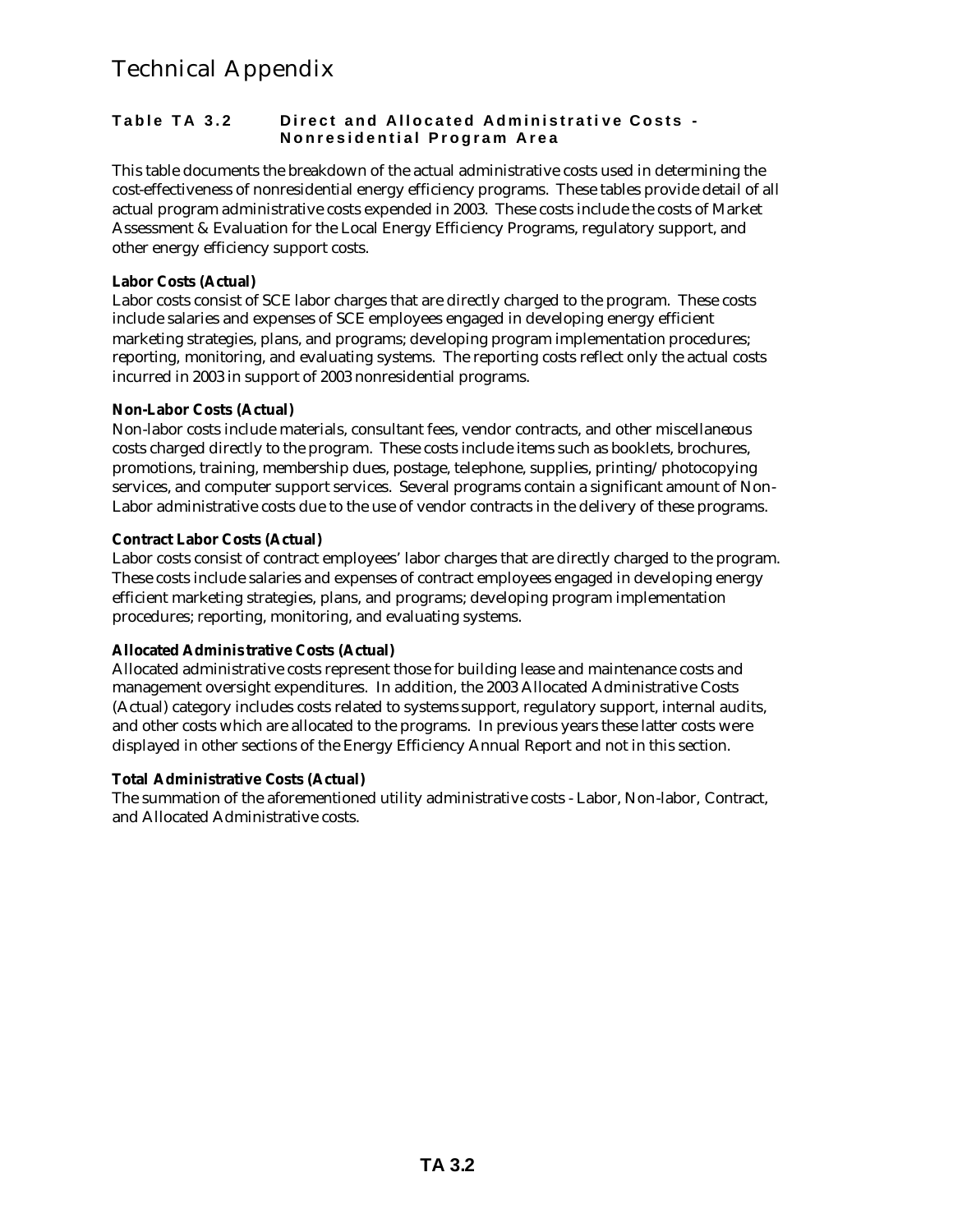### **Table TA 3.3 Market Effects: Projected Annual Program Energy Reductions - Nonresidential Program Area**

The projected annual program energy reductions for the nonresidential program area, presented in TA 3.3, are derived from ex ante estimates of energy savings. These estimates are based upon the measure level savings data submitted in SCE's November 4, 2002 Application for 2003 Energy Efficiency Program Funding and adopted in Decision D.03-04-055. These estimates have been updated, as applicable, to correspond with the actual program implementation during 2003 and to reflect actual program results as of December 31, 2003. Recorded savings amounts reflect all 2003 program impacts, including impacts from measures installed in 2003 and those impacts associated with commitments from 2003 programs.

Inputs and assumptions for these estimates are described in this section. Projections of annual program energy reductions are developed similarly across program areas, but the specifics of each program area will be discussed in the individual sections to this Technical Appendix.

### **Program Energy Reduction Assumptions**

Annual program energy reduction estimates for nonresidential programs supplied in the November 4, 2002 Application for 2003 Energy Efficiency Program Funding and submitted herein as the 2003 program results are the result of a summation of measure-level savings from the measures installed or committed to be installed as a result of the 2003 nonresidential programs. The measure-level savings information used to calculate the 2003 program results are based upon the latest energy savings data available for the particular measure(s), including measurement studies, historical program results, and engineering estimates. The gross amounts of these costs are reduced by appropriate net-to-gross ratios for the particular measure or enduse.

The Effective Useful Life is the length of time (years) for which the load impacts of an energy efficiency measure are expected to last. The useful life estimates are also based upon the Energy Efficiency Policy Manual, adopted in Decision D.01-11-066.

### **Table TA 3.4 Measure Detail - Nonresidential Program Area**

Table TA 3.4 provides measure-level detail for all of SCE's nonresidential energy efficiency programs with 2003 energy saving goals.

#### **End Use & Measure Description**

Detail the actual measures installed or committed to be installed as a result of the 2003 nonresidential programs.

### **Quantity (Recorded)**

Derived from SCE's program tracking databases, the number of units installed or committed to be installed as a result of the 2003 nonresidential programs.

### **Total Resource Costs – Administrative Costs (Recorded)**

These costs include all expenditures directly charged to the program with the exception of incentive costs. These costs represent administrative costs expended during 2003 as well as administrative costs associated with the handling of commitments from the 2003 nonresidential programs. The Summation of the "Total Resource Costs – Admin" and "Total Resource Costs – IMC" column values comprise the Total Resource Costs for Levelizing ("LCRC") as specified in the California Standard Practice Manual: Economic Analysis of Demand-Side Programs and Projects, October 2001.

### **Total Resource Costs – Incremental Measure Costs (Recorded)**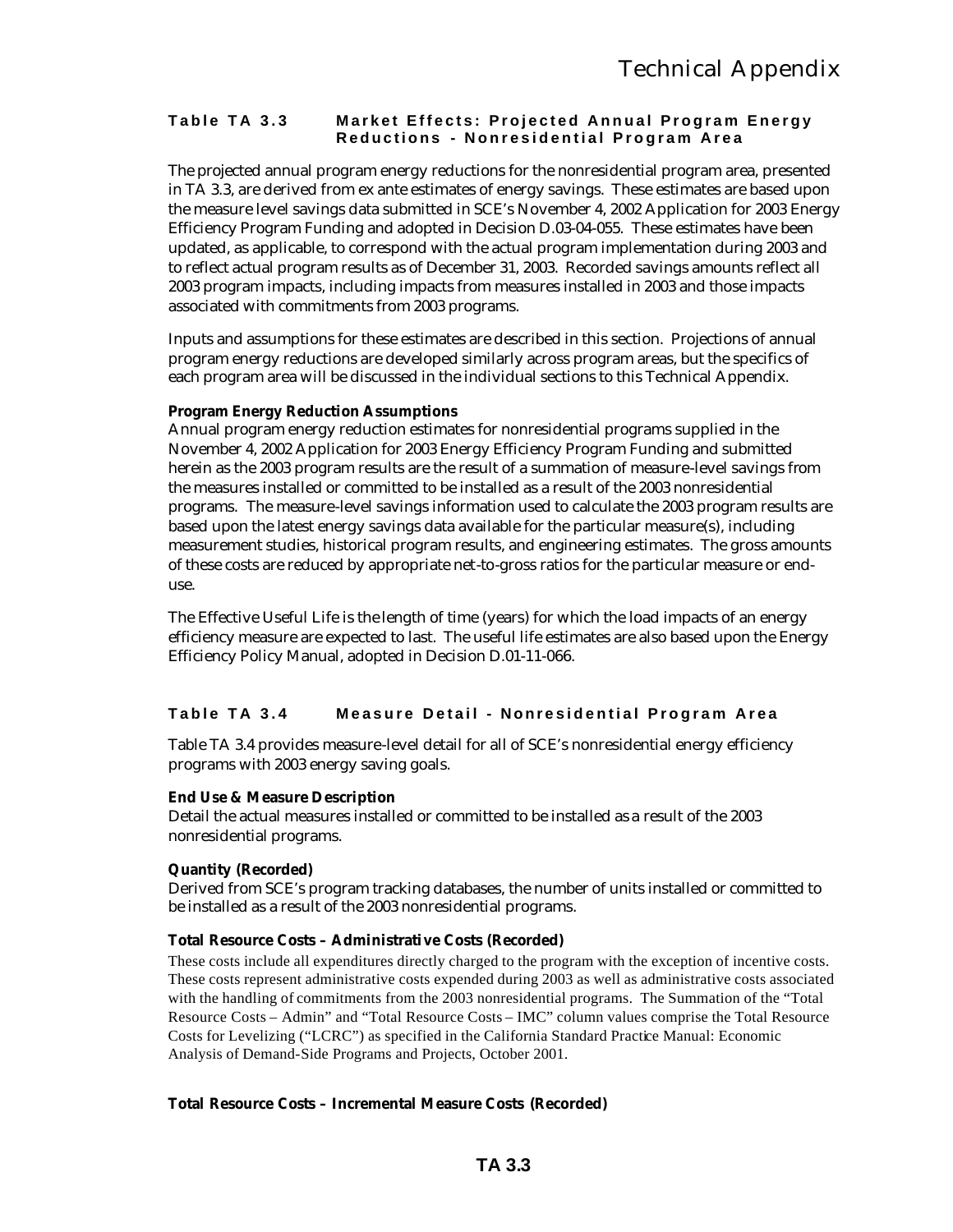These costs generally represent the incremental costs of energy efficiency measures over the standard replacement measures. SCE's incremental measure costs are typically derived from the latest cost source available for the particular measure(s), including recent measure cost studies. The gross amounts of these costs are reduced by appropriate net-to-gross ratios for the particular measure or end-use. The net-to-gross ratios are consistent with the ratios utilized in SCE's November 4, 2002 Application for 2003 energy efficiency program funding. The Summation of the "Total Resource Costs – Admin" and "Total Resource Costs – IMC" column values comprise the Total Resource Costs for Levelizing ("LCRC") as specified in the California Standard Practice Manual: Economic Analysis of Demand-Side Programs and Projects, October 2001.

### **Total Resource Benefits – Lifecycle kWh**

Annual net kWh savings multiplied by the measure Useful Life.

### **Useful Life**

Assumption of the useful life of the measure, used to determine the lifecycle energy savings. The useful life estimates are consistent with the ratios utilized in SCE's November 4, 2002 Application for 2003 energy efficiency program funding.

### **Levelized Costs**

The TRC Levelized Cost, calculated pursuant to the California Standard Practice Manual: Economic Analysis of Demand-Side Programs and Projects, October 2001. These costs, represented as a cents/kWh, are calculated by the summation of the "Total Resource Costs – Admin" and "Total Resource Costs – IMC" column values which comprise the Total Resource Costs for Levelizing ("LCRC") divided by the Total Discounted Load Impacts of the Program ("IMP"). The discount rate utilized is 8.15 %, as specified in the Energy Efficiency Policy Manual, Decision D.01-11-066.

### **Table TA 3.5 Distribution of SPC Payments - Nonresidential Program Area**

SCE's Nonresidential Standard Performance Contracting (SPC) programs were designed to provide funding to a number of different energy service providers and customers alike. Table TA 3.5 identifies the distribution of recorded payments to energy service providers and customers, and delineates any payments made to affiliates of the utility distribution company. Thus, the amounts in the "Total" column represent the total dollar amount allocated to a particular energy service company or customer. The table also demonstrates the payments made for particular end-uses. Each of these allocations of payments, by recipient and end-use, is based upon information contained in SCE's tracking system for these programs.

Table TA 3.5 is separated into Table TA 3.5A and Table TA 3.5B to reflect the significant differences between SCE's SPC programs for large and that for medium/small customers. After 2002 only one SPC program is available to customers.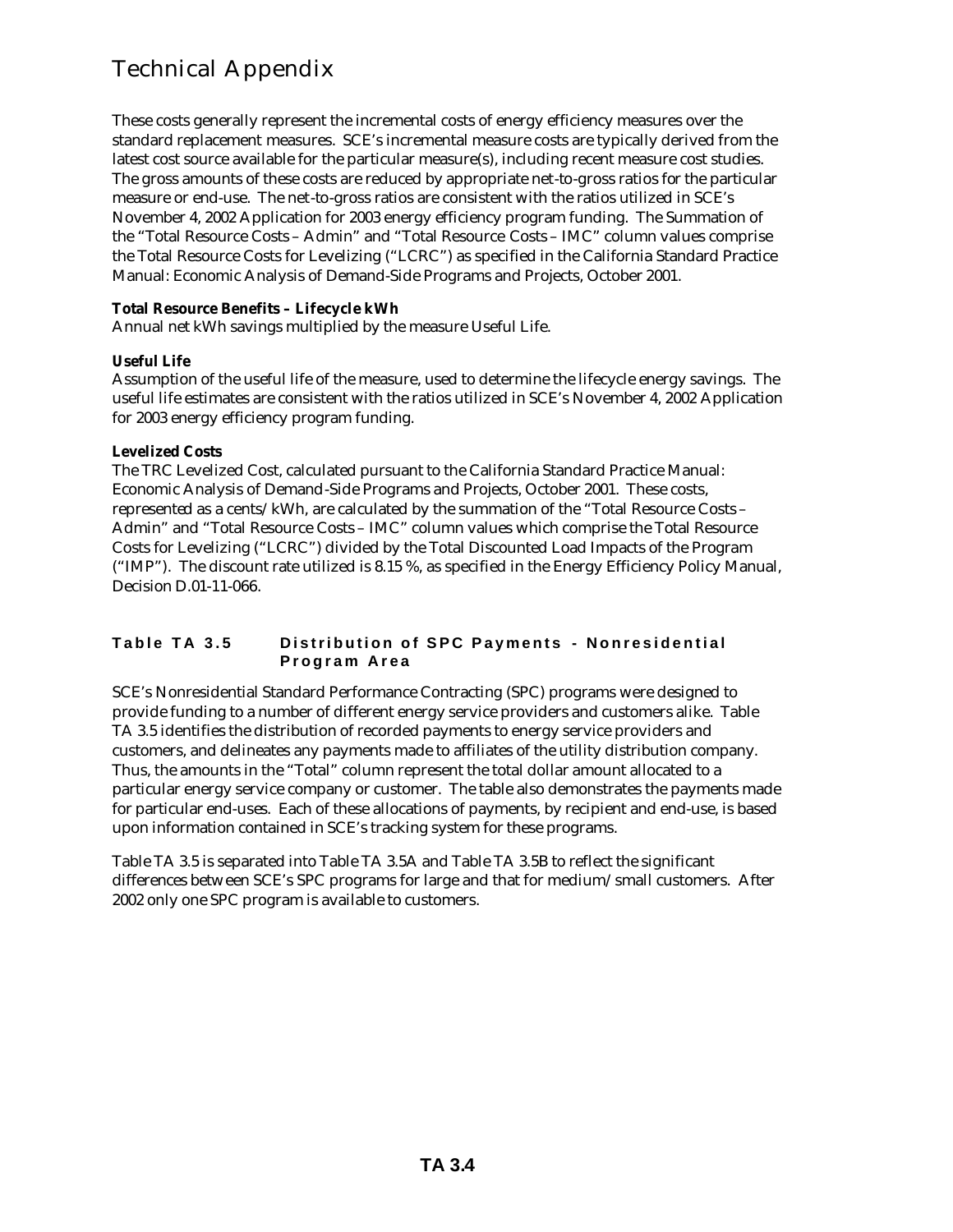### Table TA 3.1<br>2004 Energy Efficiency Annual Report<br>PROGRAM COST ESTIMATES USED FOR COST-EFFECTIVENESS - NONRESIDENTIAL PROGRAM AREA<br>PROGRAM COST ESTIMATES USED FOR COST-EFFECTIVENESS - NONRESIDENTIAL PROGRAM AREA 2003

|                                  |              | Program Incentives<br>(Recorded) |                 | Program Administrative Costs<br>(Recorded) | Shareholder        | Other        | Total<br>Utility | Incremental<br>Measure      |
|----------------------------------|--------------|----------------------------------|-----------------|--------------------------------------------|--------------------|--------------|------------------|-----------------------------|
|                                  | Actual       | Committed                        | Actual          | Committed                                  | Incentives<br>[1]  | Costs<br>[2] | Costs            | Costs                       |
| Information                      | \$           | \$<br>٠                          | \$<br>184.279   | \$<br>166.065                              |                    | 28.725       | 379.068<br>\$    | \$                          |
| <b>FMS</b>                       |              |                                  |                 |                                            |                    |              |                  |                             |
| Large                            |              |                                  |                 |                                            |                    |              |                  |                             |
| Small/Medium                     |              |                                  | 3.255.000       | 10.180                                     |                    | 83.216       | 3.348.396        |                             |
| <b>FFI: Customized Rebates</b>   |              |                                  |                 |                                            |                    |              |                  |                             |
| Large                            |              |                                  |                 |                                            |                    |              |                  |                             |
| Small/Medium                     |              |                                  |                 |                                            |                    |              |                  |                             |
| <b>EEI: Prescriptive Rebates</b> |              |                                  |                 |                                            |                    |              |                  |                             |
| I arge                           |              |                                  |                 |                                            |                    |              |                  |                             |
| Small/Medium                     | 4526630      | 2 117 527                        | 2048571         | 84 627                                     |                    | 148 974      | 8926328          | 16 820 175                  |
| EEI: SPCs                        |              |                                  |                 |                                            |                    |              |                  |                             |
| Large                            | 1884 697     | 9800950                          | 2879275         | 601 056                                    |                    | 143 290      | 15 309 267       | 15 648 442                  |
| Small/Medium                     |              |                                  |                 |                                            |                    |              |                  |                             |
| <b>Unstream Programs</b>         |              |                                  |                 |                                            |                    |              |                  |                             |
| Information                      |              |                                  |                 |                                            |                    |              |                  |                             |
| <b>Financial Assistanc</b>       |              |                                  |                 |                                            |                    |              |                  |                             |
| Nonresidential Total             | \$ 6.411 327 | 11 918 477<br>$\hat{\mathbf{r}}$ | 8 367 124<br>-¢ | 861 928                                    | $\hat{\mathbf{r}}$ | 404 204      | 27 963 060<br>¢. | 32 468 617<br>$\mathcal{L}$ |

[1] The Commission authorized no Shareholder Performance Awards in 2003. [2] Statewide Market Assessment and Evaluation costs.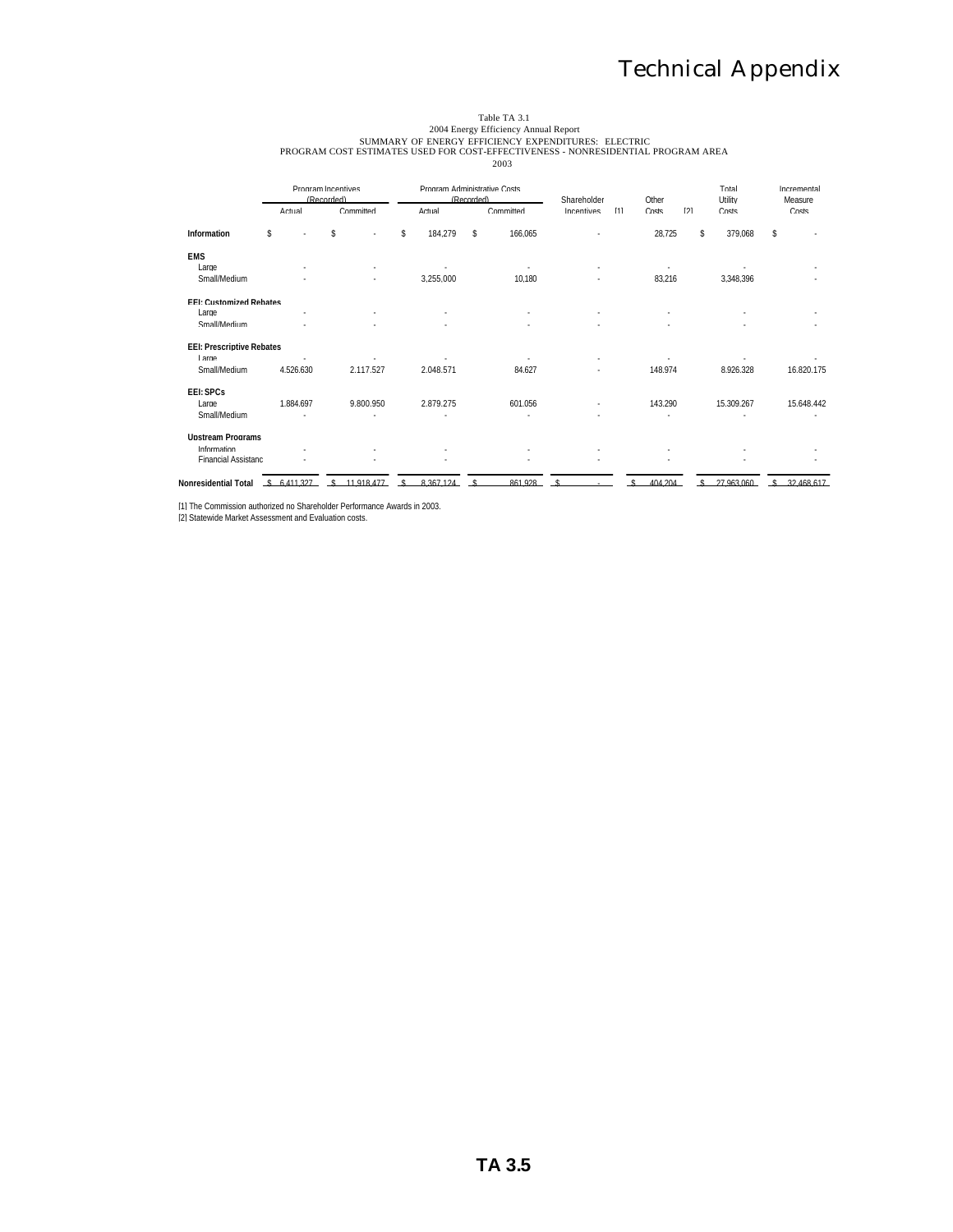#### Table TA 3.2 2004 Energy Efficiency Annual Report SUMMARY OF ENERGY EFFICIENCY EXPENDITURES: ELECTRIC DIRECT AND ALLOCATED ADMINISTRATIVE COSTS - NONRESIDENTIAL PROGRAM AREA 2003

|                                                                        | Actual<br>Labor |    | Actual<br>Non-Labor |    | Actual<br>Contract | Actual<br>Allocated |    | Actual<br>Admin<br>Total |
|------------------------------------------------------------------------|-----------------|----|---------------------|----|--------------------|---------------------|----|--------------------------|
| <b>Information</b>                                                     | \$<br>21,599    | \$ | 138,577             | \$ |                    | \$<br>24,103        | \$ | 184,279                  |
| <b>EMS</b><br>Large<br>Small/Medium                                    | 2,027,211       |    | 614,835             |    | 238,082            | 374,873             |    | 3,255,000                |
| <b>EEI: Customized Rebates</b><br>Large<br>Small/Medium                |                 |    |                     |    |                    |                     |    |                          |
| <b>EEI: Prescriptive Rebates</b><br>Large<br>Small/Medium              | 791,650         |    | 536,852             |    | 298,730            | 421,339             |    | 2,048,571                |
| <b>EEI: SPCs</b><br>Large<br>Small/Medium                              | 891,444         |    | 1,239,106           |    | 79,931             | 668,793             |    | 2,879,275                |
| <b>Upstream Programs</b><br>Information<br><b>Financial Assistance</b> |                 |    |                     |    |                    |                     |    |                          |
| <b>Nonresidential Total</b>                                            | 3,731,904       | S  | 2,529,370           | S  | 616,743            | \$<br>1,489,107     | S  | 8,367,124                |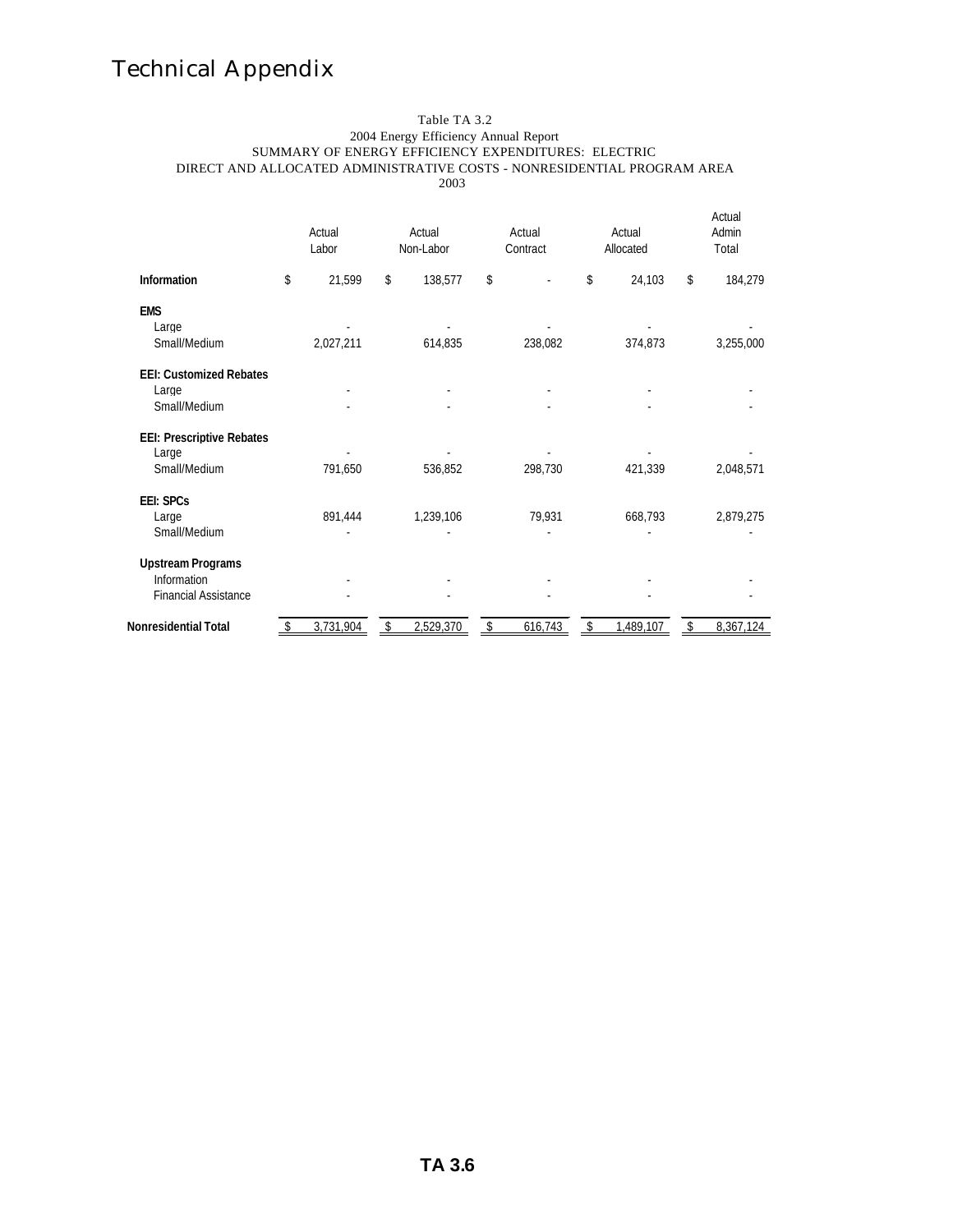Table TA 3.3<br>2004 Energy Efficiency Annual Report<br>MARKET EFFECTS: PROJECTED ANNUAL PROGRAM ENERGY REDUCTIONS - NONRESIDENTIAL PROGRAM AREA

| Information                      |       |                | <b>EMS</b><br>Large                     |       |              | <b>EMS</b><br>Small/Medium         |       |                |
|----------------------------------|-------|----------------|-----------------------------------------|-------|--------------|------------------------------------|-------|----------------|
| Year                             | (MW)  | (MWH)          | Year                                    | (MW)  | (MWH)        | Year                               | (MW)  | (MWH)          |
| 2003                             | 0.000 | $\mathbf 0$    | 2003                                    | 0.000 | $\mathbf 0$  | 2003                               | 0.000 | $\mathbf{0}$   |
| 2004                             | 0.000 | $\mathbf{0}$   | 2004                                    | 0.000 | $\mathbf 0$  | 2004                               | 0.000 | $\overline{0}$ |
| 2005                             | 0.000 | 0              | 2005                                    | 0.000 | $\theta$     | 2005                               | 0.000 | $\overline{0}$ |
| 2006                             | 0.000 | 0              | 2006                                    | 0.000 | 0            | 2006                               | 0.000 | $\mathbf 0$    |
| 2007                             | 0.000 | $\Omega$       | 2007                                    | 0.000 | $\Omega$     | 2007                               | 0.000 | $\Omega$       |
| 2008                             | 0.000 | $\Omega$       | 2008                                    | 0.000 | $\Omega$     | 2008                               | 0.000 | $\Omega$       |
| 2009                             | 0.000 | $\Omega$       | 2009                                    | U UUU | $\Omega$     | 2009                               | U UUU | $\Omega$       |
| 2010                             | 0.000 | $\Omega$       | 2010                                    | 0.000 | $\Omega$     | 2010                               | 0.000 | $\mathbf 0$    |
| 2011                             | 0.000 | $\mathbf{0}$   | 2011                                    | 0.000 | 0            | 2011                               | 0.000 | $\overline{0}$ |
| 2012                             | 0.000 | $\Omega$       | 2012                                    | 0.000 | $\Omega$     | 2012                               | 0.000 | $\overline{0}$ |
| 2013                             | 0.000 | $\overline{0}$ | 2013                                    | 0.000 | $\theta$     | 2013                               | 0.000 | $\overline{0}$ |
| 2014                             | 0.000 | 0              | 2014                                    | 0.000 | $\theta$     | 2014                               | 0.000 | $\Omega$       |
| 2015                             | 0.000 | $\overline{0}$ | 2015                                    | 0.000 | 0            | 2015                               | 0.000 | $\overline{0}$ |
| 2016                             | 0.000 | $\mathbf{0}$   | 2016                                    | 0.000 | $\Omega$     | 2016                               | 0.000 | $\mathbf 0$    |
| 2017                             | 0.000 | 0              | 2017                                    | 0.000 | $\Omega$     | 2017                               | 0.000 | $\overline{0}$ |
| 2018                             | 0.000 | $\Omega$       | 2018                                    | 0.000 | $\Omega$     | 2018                               | 0.000 | $\Omega$       |
| 2019                             | 0.000 | $\Omega$       | 2019                                    | 0.000 | $\Omega$     | 2019                               | U UUU | $\Omega$       |
| 2020                             | 0.000 | $\Omega$       | 2020                                    | 0.000 | $\Omega$     | 2020                               | 0.000 | $\cup$         |
| 2021                             | 0.000 | $\mathbf{0}$   | 2021                                    | 0.000 | $\mathbf{0}$ | 2021                               | 0.000 | $\mathbf{0}$   |
| 2022                             | 0.000 | $\Omega$       | 2022                                    | 0.000 | $\Omega$     | 2022                               | 0.000 | $\Omega$       |
| Total                            | 0.000 | $\mathbf 0$    | Total                                   | 0.000 | $\mathbf 0$  | Total                              | 0.000 | $\Omega$       |
| EEI: Customized Rebates<br>Large |       |                | EEI: Customized Rebates<br>Small/Medium |       |              | EEI: Prescriptive Rebates<br>Large |       |                |
| Year                             | (MW)  | (MWH)          | Year                                    | (MW)  | (MWH)        | Year                               | (MW)  | (MWH)          |
| 2003                             | 0.000 | $\Omega$       | 2003                                    | 0.000 | $\Omega$     | 2003                               | 0.000 | $\Omega$       |
| 2004                             | 0.000 | $\Omega$       | 2004                                    | 0.000 | $\Omega$     | 2004                               | 0.000 | $\Omega$       |
| 2005                             | 0.000 | $\mathbf{0}$   | 2005                                    | 0.000 | $\mathbf{0}$ | 2005                               | 0.000 | $\mathbf 0$    |
| 2006                             | 0.000 | $\mathbf{0}$   | 2006                                    | 0.000 | 0            | 2006                               | 0.000 | $\mathbf 0$    |
| 2007                             | 0.000 | 0              | 2007                                    | 0.000 | 0            | 2007                               | 0.000 | $\mathbf 0$    |
| 2008                             | 0.000 | $\mathbf{0}$   | 2008                                    | 0.000 | 0            | 2008                               | 0.000 | $\mathbf 0$    |
| 2009                             | 0.000 | $\Omega$       | 2009                                    | 0.000 | $\Omega$     | 2009                               | 0.000 | $\overline{0}$ |
| 2010                             | 0.000 | 0              | 2010                                    | 0.000 | 0            | 2010                               | 0.000 | $\mathbf 0$    |
| 2011                             | 0.000 | 0              | 2011                                    | 0.000 | 0            | 2011                               | 0.000 | $\mathbf 0$    |
| 2012                             | 0.000 | $\overline{0}$ | 2012                                    | 0.000 | 0            | 2012                               | 0.000 | $\overline{0}$ |
| 2013                             | 0.000 | $\mathbf{0}$   | 2013                                    | 0.000 | 0            | 2013                               | 0.000 | $\Omega$       |
| 2014                             | 0.000 | $\Omega$       | 2014                                    | 0.000 | $\Omega$     | 2014                               | 0.000 | $\Omega$       |
| 2015                             | 0.000 | $\Omega$       | 2015                                    | 0.000 | $\Omega$     | 2015                               | 0.000 | $\Omega$       |
| 2016                             | 0.000 | $\Omega$       | 2016                                    | 0.000 | $\Omega$     | 2016                               | 0.000 | $\Omega$       |
| 2017                             | 0.000 | $\mathbf{0}$   | 2017                                    | 0.000 | $\mathbf{0}$ | 2017                               | 0.000 | $\overline{0}$ |
| 2018                             | 0.000 | 0              | 2018                                    | 0.000 | 0            | 2018                               | 0.000 | $\Omega$       |
| 2019                             | 0.000 | $\overline{0}$ | 2019                                    | 0.000 | 0            | 2019                               | 0.000 | $\overline{0}$ |
| 2020                             | 0.000 | $\mathbf{0}$   | 2020                                    | 0.000 | 0            | 2020                               | 0.000 | $\Omega$       |
| 2021                             | 0.000 | $\mathbf{0}$   | 2021                                    | 0.000 | $\Omega$     | 2021                               | 0.000 | $\overline{0}$ |
| 2022                             | 0.000 | $\Omega$       | 2022                                    | 0.000 | $\Omega$     | 2022                               | 0.000 | $\Omega$       |
| Total                            | 0.000 | $\Omega$       | Total                                   | 0.000 | $\Omega$     | Total                              | 0.000 | $\mathbf 0$    |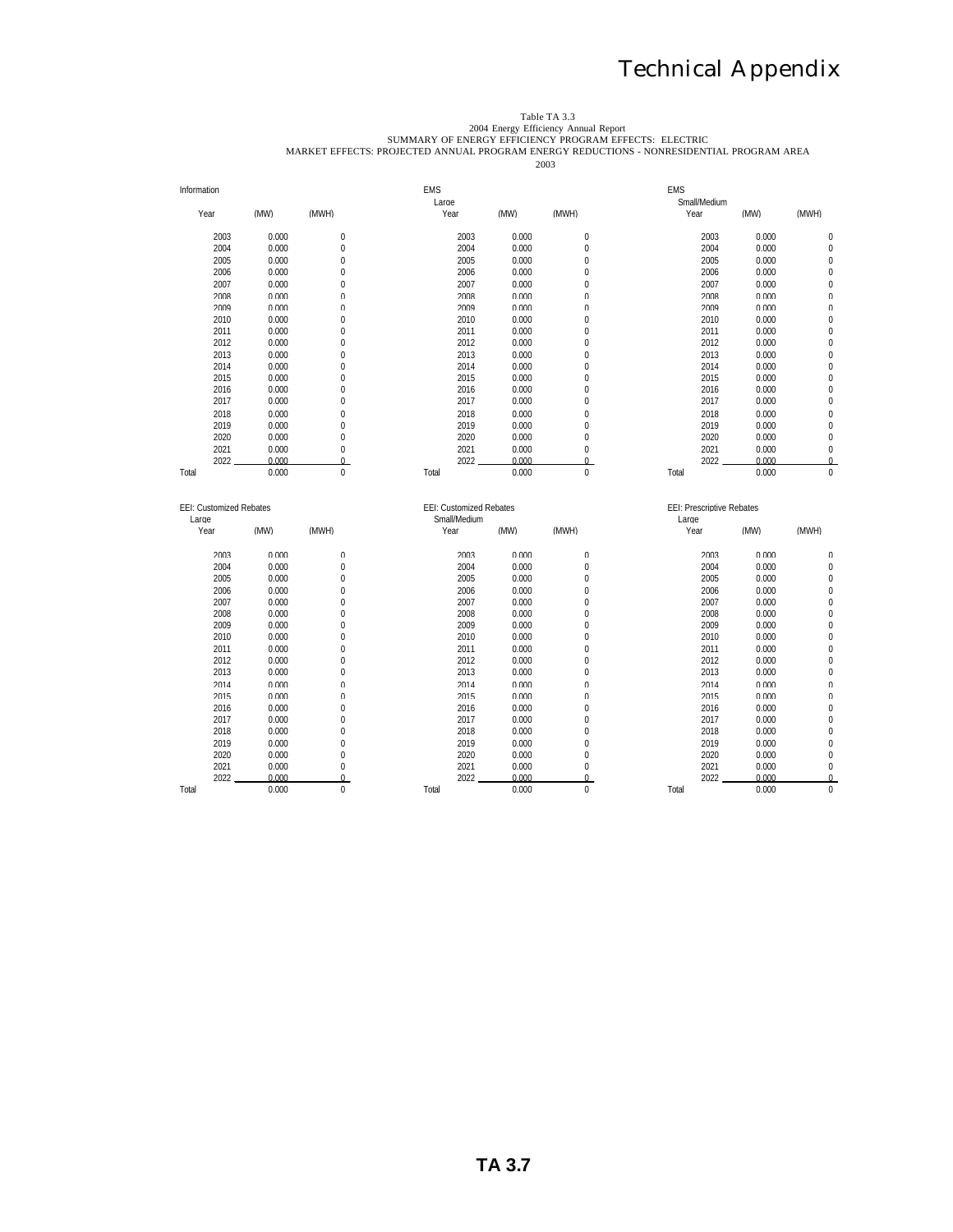Table TA 3.3<br>2004 Energy Efficiency Annual Report<br>MARKET EFFECTS: PROJECTED ANNUAL PROGRAM ENERGY REDUCTIONS - NONRESIDENTIAL PROGRAM AREA

| <b>FFI: Prescriptive Rebates</b> |       |           | EEI: SPCs |       |           | EEI: SPCs    |       |          |
|----------------------------------|-------|-----------|-----------|-------|-----------|--------------|-------|----------|
| Small/Medium                     |       |           | Large     |       |           | Small/Medium |       |          |
| Year                             | (MW)  | (MWH)     | Year      | (MW)  | (MWH)     | Year         | (MW)  | (MWH)    |
| 2003                             | 0.028 | 128.282   | 2003      | 0.012 | 90.763    | 2003         | 0.000 | 0        |
| 2004                             | 0.028 | 128.282   | 2004      | 0.012 | 90.763    | 2004         | 0.000 | 0        |
| 2005                             | 0.028 | 128.282   | 2005      | 0.012 | 90.763    | 2005         | 0.000 | 0        |
| 2006                             | 0.028 | 128.282   | 2006      | 0.012 | 90.763    | 2006         | 0.000 | 0        |
| 2007                             | 0.028 | 128 282   | 2007      | 0.012 | 90 763    | 2007         | 0.000 | 0        |
| 2008                             | 0.028 | 128 282   | 2008      | 0.012 | 90 763    | 2008         | 0.000 | U        |
| 2009                             | 0.028 | 128 282   | 2009      | 0.012 | 90 763    | 2009         | 0.000 | $\Omega$ |
| 2010                             | 0.028 | 128.282   | 2010      | 0.012 | 90.763    | 2010         | 0.000 | 0        |
| 2011                             | 0.028 | 128.282   | 2011      | 0.012 | 90.763    | 2011         | 0.000 | 0        |
| 2012                             | 0.028 | 128.282   | 2012      | 0.012 | 90.763    | 2012         | 0.000 | 0        |
| 2013                             | 0.028 | 128.282   | 2013      | 0.012 | 90.763    | 2013         | 0.000 | 0        |
| 2014                             | 0.028 | 128.282   | 2014      | 0.012 | 90.763    | 2014         | 0.000 | 0        |
| 2015                             | 0.028 | 128.282   | 2015      | 0.012 | 90.763    | 2015         | 0.000 | 0        |
| 2016                             | 0.028 | 128.282   | 2016      | 0.012 | 90.763    | 2016         | 0.000 | 0        |
| 2017                             | 0.000 | $\theta$  | 2017      | 0.012 | 90.763    | 2017         | 0.000 | 0        |
| 2018                             | 0.000 | $\Omega$  | 2018      | 0.012 | 90 763    | 2018         | 0.000 | $\Omega$ |
| 2019                             | 0.000 | $\Omega$  | 2019      | 0.000 | $\Omega$  | 2019         | 0.000 | U        |
| 2020                             | 0.000 | $\Omega$  | 2020      | 0.000 | $\Omega$  | 2020         | 0.000 | $\Omega$ |
| 2021                             | 0.000 | 0         | 2021      | 0.000 | 0         | 2021         | 0.000 | 0        |
| 2022                             | 0.000 |           | 2022      | 0.000 |           | 2022         | 0.000 | 0        |
| Total                            | 0.028 | 1.795.943 | Total     | 0.012 | 1.452.211 | Total        | 0.000 | $\Omega$ |

| Upstream Programs |       |          | Upstream Programs           |       |          |
|-------------------|-------|----------|-----------------------------|-------|----------|
| Information       |       |          | <b>Financial Assistance</b> |       |          |
| Year              | (MW)  | (MWH)    | Year                        | (MW)  | (MWH)    |
| 2003              | 0.000 | $\Omega$ | 2003                        | 0.000 | $\Omega$ |
| 2004              | 0.000 | $\Omega$ | 2004                        | 0.000 | $\Omega$ |
| 2005              | 0.000 | 0        | 2005                        | 0.000 | $\Omega$ |
| 2006              | 0.000 | 0        | 2006                        | 0.000 | 0        |
| 2007              | 0.000 | 0        | 2007                        | 0.000 | 0        |
| 2008              | 0.000 | U        | 2008                        | 0.000 | 0        |
| 2009              | 0.000 | U        | 2009                        | 0.000 | $\Omega$ |
| 2010              | 0.000 | N        | 2010                        | 0.000 | 0        |
| 2011              | 0.000 | 0        | 2011                        | 0.000 | $\Omega$ |
| 2012              | 0.000 | U        | 2012                        | 0.000 | 0        |
| 2013              | 0.000 | 0        | 2013                        | 0.000 | $\Omega$ |
| 2014              | 0.000 | $\Omega$ | 2014                        | 0.000 | $\Omega$ |
| 2015              | 0.000 | $\Omega$ | 2015                        | 0.000 | $\Omega$ |
| 2016              | 0.000 | $\Omega$ | 2016                        | 0.000 | $\Omega$ |
| 2017              | 0.000 | 0        | 2017                        | 0.000 | $\Omega$ |
| 2018              | 0.000 | 0        | 2018                        | 0.000 | $\Omega$ |
| 2019              | 0.000 | U        | 2019                        | 0.000 | 0        |
| 2020              | 0.000 | N        | 2020                        | 0.000 | 0        |
| 2021              | 0.000 | U        | 2021                        | 0.000 | $\Omega$ |
| 2022              | 0.000 |          | วกวว                        | n nnn | $\cap$   |

| Unstream Programs<br>Information |       |          | <b>Unstream Programs</b><br><b>Financial Assistance</b> |       |              |
|----------------------------------|-------|----------|---------------------------------------------------------|-------|--------------|
| Year                             | (MW)  | (MWH)    | Year                                                    | (MW)  | (MWH)        |
| 2003                             | 0.000 | $\Omega$ | 2003                                                    | 0.000 | $\Omega$     |
| 2004                             | 0.000 | $\Omega$ | 2004                                                    | 0.000 | $\Omega$     |
| 2005                             | 0.000 | U        | 2005                                                    | 0.000 | 0            |
| 2006                             | 0.000 | O        | 2006                                                    | 0.000 | 0            |
| 2007                             | 0.000 | N        | 2007                                                    | 0.000 | 0            |
| 2008                             | 0.000 | N        | 2008                                                    | 0.000 | 0            |
| 2009                             | 0.000 | N        | 2009                                                    | 0.000 | 0            |
| 2010                             | 0.000 | N        | 2010                                                    | 0.000 | 0            |
| 2011                             | 0.000 | 0        | 2011                                                    | 0.000 | 0            |
| 2012                             | 0.000 | 0        | 2012                                                    | 0.000 | 0            |
| 2013                             | 0.000 | 0        | 2013                                                    | 0.000 | 0            |
| 2014                             | 0.000 | $\Omega$ | 2014                                                    | 0.000 | $\Omega$     |
| 2015                             | 0.000 | $\Omega$ | 2015                                                    | 0.000 | $\Omega$     |
| 2016                             | 0.000 | $\Omega$ | 2016                                                    | 0.000 | $\Omega$     |
| 2017                             | 0.000 | U        | 2017                                                    | 0.000 | 0            |
| 2018                             | 0.000 | U        | 2018                                                    | 0.000 | 0            |
| 2019                             | 0.000 | 0        | 2019                                                    | 0.000 | 0            |
| 2020                             | 0.000 | 0        | 2020                                                    | 0.000 | 0            |
| 2021                             | 0.000 | 0        | 2021                                                    | 0.000 | 0            |
| 2022                             | 0.000 |          | 2022                                                    | 0.000 |              |
| Total                            | 0.000 | 0        | Total                                                   | 0.000 | $\mathbf{0}$ |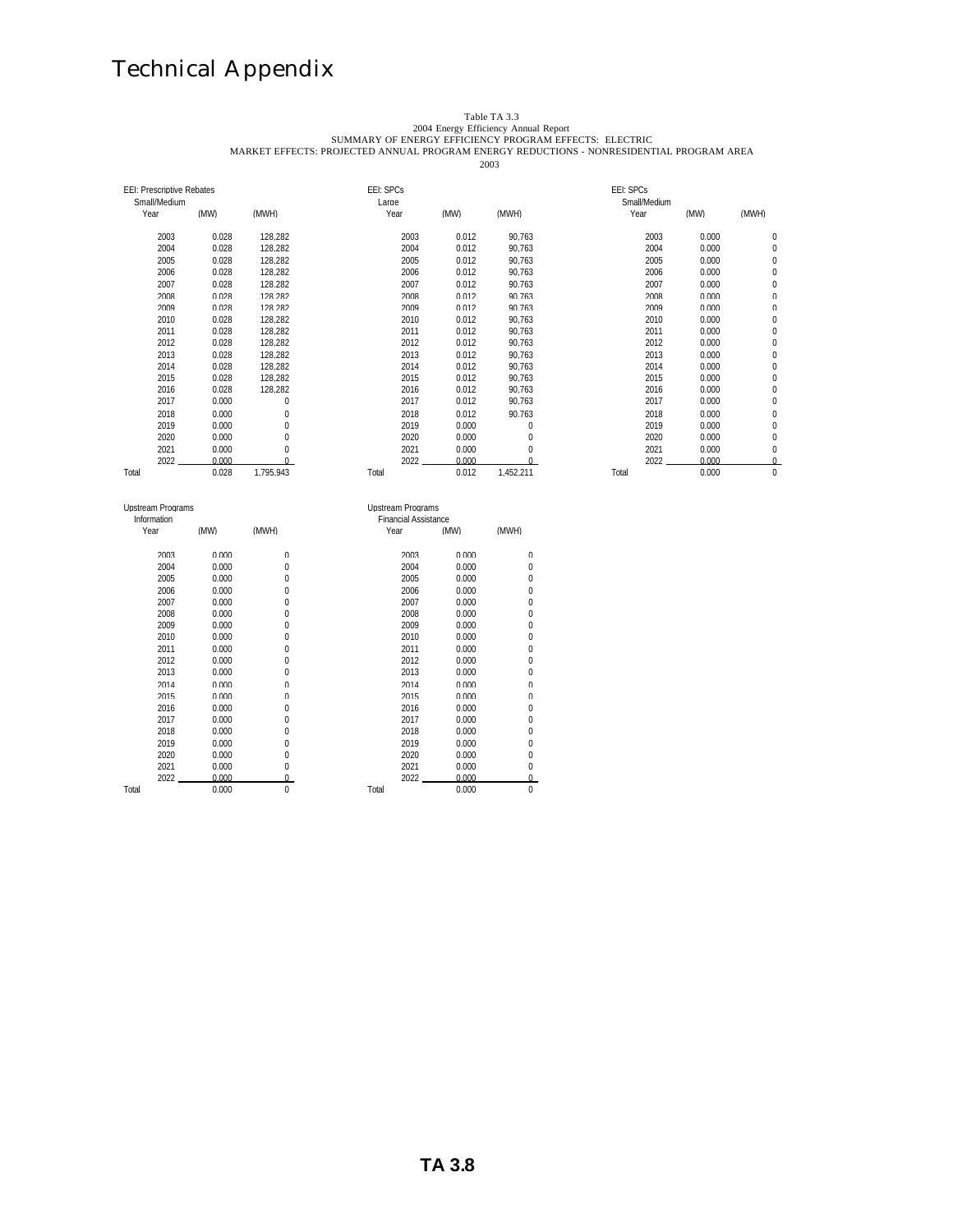|                           |            |                                                                                            |                        | <b>Total Resource Costs</b> |                | Total                    |                | Levelized            |
|---------------------------|------------|--------------------------------------------------------------------------------------------|------------------------|-----------------------------|----------------|--------------------------|----------------|----------------------|
|                           | End<br>Use | Measure                                                                                    | Quantity<br>(Recorded) | (Recorded, \$000)<br>Admin  | IMC            | Resource Benefits        | Useful<br>Life | Costs<br>(cents/kWh) |
|                           |            | Description                                                                                |                        |                             |                | (Lifecycle kWh)          |                |                      |
| <b>Express Efficiency</b> |            |                                                                                            |                        |                             |                |                          |                |                      |
| HVAC                      |            | Package Terminal Air Conditioners                                                          | 2,194                  | 17                          | 137            | 12,100,245               | 15             | 2.25                 |
| HVAC                      |            | Package single Tier 1-air cooled                                                           | 1,961                  | 25                          | 297            | 17,506,663               | 15             | 3.25                 |
| HVAC                      |            | Split System single Tier 1- air cooled                                                     | 232                    | 2                           | 46             | 1,767,583                | 15             | 4.82                 |
| HVAC<br>HVAC              |            | Package single Tier 2 - air cooled<br>Split System single Tier 2- air cooled               | 154<br>78              | $\sqrt{2}$<br>1             | 47<br>30       | 1,534,393<br>751,013     | 15<br>15       | 5.64<br>7.40         |
| HVAC                      |            | Package single Tier 3 - air cooled                                                         | 22                     | 0                           | 9              | 240.435                  | 15             | 6.79                 |
| HVAC                      |            | Split System Tier 3 - air cooled                                                           |                        | $\overline{2}$              |                | 1,541,962                | 15             | 0.25                 |
| HVAC                      |            | 65-135kBTU air cooled, package or split T                                                  | 760                    | 2                           | 58             | 1,385,110                | 15             | 7.61                 |
| <b>HVAC</b>               |            | 65-135kBTU water cooled, package or split                                                  | 153                    |                             | 12             |                          | 15             | #DIV/0!              |
| <b>HVAC</b>               |            | 135-240 kBTU air cooled, package or split                                                  | 641                    | $\overline{2}$              | 49             | 1,556,945                | 15             | 5.77                 |
| HVAC                      |            | >240 kBTU air cooled, package or split Tier                                                | 536                    | 3                           | 41             | 2,368,004                | 15             | 3.28                 |
| <b>HVAC</b>               |            | Variable-Frequency Drives - HVAC Fans                                                      | 537                    | 1                           | 104            | 932,515                  | 15             | 20.00                |
| <b>HVAC</b><br>HVAC       |            | Variable-Frequency Drives - Chilled Water<br>Setback Programmable Thermostats              | 880                    | 5                           | 49             | 3,157,018                | 15<br>11       | #DIV/0!<br>2.65      |
| HVAC                      |            | Reflective Window Film - Coastal                                                           | 12,861                 | 3                           | 22             | 1,605,108                | 10             | 2.31                 |
| <b>HVAC</b>               |            | Reflective Window Film - Inland                                                            | 12,489                 | 3                           | 21             | 1,894,617                | 10             | 1.94                 |
| HVAC                      |            | Reflective Window Film - Desert                                                            | 1,188                  | 0                           | 2              | 297,536                  | 10             | 1.27                 |
| <b>HVAC</b>               |            | <b>Evaporative Coolers</b>                                                                 | 18                     | 0                           | $\overline{2}$ | 278,640                  | 15             | 1.64                 |
| <b>HVAC</b>               |            | Evaporator Fan Controller                                                                  | 20                     | 0                           | 6              | 106,464                  | 5              | 7.05                 |
| HVAC                      |            | Cool Roof                                                                                  | 903,330                | 6                           | 182            | 4,292,624                | 15             | 7.75                 |
| Lighting                  |            | Screw-in Compact Fluorescent Lamp, 5 - 1                                                   | 1,164                  | $\overline{2}$              | 16             | 1,296,812                | 8              | 1.98                 |
| Lighting                  |            | Screw-in Compact Fluorescent Lamp, 14-2                                                    | 231,332                | 710                         | 2,527          | 411,906,955              | 8              | 1.10                 |
| Lighting                  |            | Screw-in Compact Fluorescent Lamp, 14-2                                                    | 68,196                 | 209                         | 745            | 121,461,062              | 8              | 1.10                 |
| Lighting                  |            | Screw-in Compact Fluorescent Lamp, >=2                                                     | 40,709                 | 237                         | 821            | 137,509,935              | 8              | 1.08                 |
| Lighting                  |            | Hardwired Fluorescent Fixture, 5-13 watts                                                  | 2,150                  | 10                          | 76             | 6,965,743                | 16             | 2.25                 |
| Lighting                  |            | Hardwired Fluorescent Fixture, 14-26 watts                                                 | 1,362                  | 10                          | 58             | 7,256,894                | 16             | 1.70                 |
| Lighting                  |            | Hardwired Fluorescent Fixture, 27-65 watts                                                 | 2,394                  | 34                          | 209            | 24,458,735               | 16             | 1.81                 |
| Lighting                  |            | Hardwired Fluorescent Fixture, 27-65 watt:                                                 | 11                     | 0                           | 1<br>9         | 19,291                   | 16             | 9.34<br>1.84         |
| Lighting<br>Lighting      |            | Hardwired Fluorescent Fixture, 66-90 watt:<br>Hardwired Fluorescent Fixture, 66-90 watts   | 64<br>337              | 1<br>4                      | 46             | 994,797<br>2,813,123     | 16<br>16       | 3.21                 |
| Lighting                  |            | Hardwired Fluorescent Fixture, >90 watts(i                                                 | 75                     | $\overline{\mathbf{c}}$     | 10             | 1,165,778                | 16             | 1.84                 |
| Lighting                  |            | Hardwired Fluorescent Fixture, >90 watts(r                                                 |                        |                             |                |                          | 16             | #DIV/0!              |
| Lighting                  |            | Induction Lamps and fixtures <55 watts                                                     |                        |                             |                |                          | 16             | #DIV/0!              |
| Lighting                  |            | Induction Lamps and fixtures 55 - 100 watt                                                 | 207                    | 4                           | 59             | 2,681,289                | 16             | 4.24                 |
| Lighting                  |            | Induction Lamps and fixtures >100 watts                                                    |                        |                             |                |                          | 16             | #DIV/0!              |
| Lighting                  |            | Exit Sign Retrofit Kit                                                                     | 57                     | 0                           | 3              | 260,050                  | 16             | 2.20                 |
| Lighting                  |            | <b>LED Exit Sign</b>                                                                       | 4,094                  | 25                          | 436            | 18.582.202               | 16             | 4.53                 |
| Lighting                  |            | LED Traffic Signal (RED)                                                                   | 74                     | 0                           | 5              | 253,373                  | 6              | 2.80                 |
| Lighting<br>Lighting      |            | LED Traffic Signal Amber Flashing<br>LED Traffic Signal (Green)                            |                        |                             |                |                          | 6<br>6         | #DIV/0!<br>#DIV/0!   |
| Lighting                  |            | LED Traffic Signal (hand/pedestrian)                                                       | 1,041                  | 3                           | 110            | 1,462,277                | 6              | 10.05                |
| Lighting                  |            | LED Channel Signage (Red) indoor <2ft                                                      |                        |                             |                |                          | 16             | #DIV/0!              |
| Lighting                  |            | LED Channel Signage (Red) indoor >2ft                                                      |                        |                             |                |                          | 16             | #DIV/0!              |
| Lighting                  |            | LED Channel Signage (Red) outdoor <2ft                                                     |                        |                             |                |                          | 16             | #DIV/0!              |
| Lighting                  |            | LED Channel Signage (Red) outdoor >2ft                                                     |                        |                             |                |                          | 16             | #DIV/0!              |
| Lighting                  |            | LED Strip Neon Replacement, Indoor                                                         |                        |                             |                |                          | 16             | #DIV/0!              |
| Lighting                  |            | LED Strip Neon Replacement, Outdoor                                                        |                        |                             |                |                          | 16             | #DIV/0!              |
| Lighting                  |            | Electronic Ballast, Non-Dimming                                                            | 22,958                 | 16                          | 287            | 11,565,240               | 16             | 4.77                 |
| Lighting<br>Lighting      |            | Electronic Ballast, Dimming(with daylighting<br>Premium T-8 Lamp and Electronic, 2-foot la | 278                    | 0                           | 11             | 260,069                  | 16<br>16       | 8.12<br>#DIV/0!      |
| Lighting                  |            | Stand-T-8 Lamp and Electronic, 2-foot lamp                                                 | 3,920                  | 4                           | 94             | 2,934,296                | 16             | 6.10                 |
| Lighting                  |            | T-5 Lamp and Electronic ballast - 2 foot                                                   |                        |                             |                |                          | 16             | #DIV/0!              |
| Lighting                  |            | T-5 HO Lamp with electronic ballast - 2 foot                                               |                        |                             |                |                          | 16             | #DIV/0!              |
| Lighting                  |            | 2nd gen T-8 Lamp and Electronic, 2-foot k                                                  | 410                    | 0                           | 10             | 232,916                  | 16             | 7.96                 |
| Lighting                  |            | T-8 Lamp and Electronic, 2-foot lamp remo                                                  | 429                    | 2                           | 8              | 1,157,698                | 16             | 1.48                 |
| Lighting                  |            | Premium T-8 Lamp and Electronic, 3-foot la                                                 |                        |                             |                |                          | 16             | #DIV/0!              |
| Lighting                  |            | Stand-T-8 Lamp and Electronic, 3-foot lamp                                                 | 1,815                  | $\overline{\mathbf{c}}$     | 44             | 1,506,082                | 16             | 5.53<br>#DIV/0!      |
| Lighting<br>Lighting      |            | T-5 Lamp and Electronic ballast - 3 foot<br>T-5 HO Lamp with electronic ballast - 3 fool   |                        |                             |                |                          | 16<br>16       | #DIV/0!              |
| Lighting                  |            | 2nd gen T-8 Lamp and Electronic, 3-foot k                                                  | 22                     | $\bf 0$                     | $\mathbf{1}$   | 24,330                   | 16             | 4.21                 |
| Lighting                  |            | T-8 Lamp and Electronic, 3-foot lamp remo                                                  | 936                    | 4                           | 17             | 2,963,667                | 16             | 1.30                 |
| Lighting                  |            | Premium T-8 Lamp and Electronic, 4-foot I                                                  |                        |                             |                |                          | 16             | #DIV/0!              |
| Lighting                  |            | T-5 Lamp and Electronic ballast - 4 foot                                                   |                        |                             |                |                          | 16             | #DIV/0!              |
| Lighting                  |            | T-5 HO Lamp with electronic ballast - 4 foo                                                |                        |                             |                |                          | 16             | #DIV/0!              |
| Lighting                  |            | 2nd gen T-8 Lamp and Electronic, 4-foot k                                                  | 27,262                 | 21                          | 523            | 15,113,486               | 16             | 6.57                 |
| Lighting                  |            | Stand-T-8 Lamp and Electronic, 4-foot lam                                                  | 267,640                | 273                         | 5,139          | 198,750,350              | 16             | 4.97                 |
| Lighting<br>Lighting      |            | T-8 Lamp and Electronic, 4-foot lamp remo<br>T-8 Lamp and Electronic. 8-foot lamp insta    | 30,234                 | 128<br>8                    | 1,016          | 93,555,702               | 16<br>16       | 2.23<br>5.53         |
| Lighting                  |            | T-5 HO Lamp with electronic ballast - 8 foot                                               | 9,491                  |                             | 178            | 6,147,299                | 16             | #DIV/0!              |
| Lighting                  |            | T-8 Lamp and Electronic, 8-foot lamp remo                                                  | 2,245                  | 18                          | 108            | 12,761,570               | 16             | 1.79                 |
| Lighting                  |            | Interior HID fixture 0-35 watts incandescent                                               |                        |                             |                |                          | 16             | #DIV/0!              |
| Lighting                  |            | Interior HID fixture 0-35 watts mercury vape                                               |                        |                             |                |                          | 16             | #DIV/0!              |
| Lighting                  |            | Interior HID fixture 36-70 watts incandesce                                                | 35                     | $\bf 0$                     | 6              | 225,744                  | 16             | 4.90                 |
| Lighting                  |            | Interior HID fixture 36-70 watts mercury vap                                               |                        |                             |                |                          | 16             | #DIV/0!              |
| Lighting                  |            | Interior HID fixture 71-100 watts incandesc                                                |                        |                             |                | $\overline{\phantom{a}}$ | 16             | #DIV/0!              |
| Lighting                  |            | Interior HID fixture 71-100 watts mercury va                                               |                        |                             |                |                          | 16             | #DIV/0!              |
| Lighting                  |            | Interior HID fixture 101-175 watts incandes                                                | 12                     | $\bf 0$                     | $\pmb{0}$      | 250,491                  | 16             | 0.52                 |
| Lighting<br>Lighting      |            | Interior HID fixture 101-175 watts mercury<br>Interior HID fixture 176 - 250 watts mercury | 60                     | 0                           | 9              | 323,827                  | 16<br>16       | 5.12<br>#DIV/0!      |
| Lighting                  |            | Interior HID fixture 176-250 watts incandes                                                |                        |                             |                |                          | 16             | #DIV/0!              |
| Lighting                  |            | Interior HID fixture 251 - 400 watts mercury                                               | 68                     | 3                           | 10             | 2,363,507                | 16             | 1.01                 |
| Lighting                  |            | Interior HID fixture 251-400 watts incandes                                                | 99                     | 6                           | 3              | 4,516,742                | 16             | 0.37                 |
| Lighting                  |            | Interior HID fixture 251-400 watts metal hal                                               |                        |                             |                |                          | 16             | #DIV/0!              |
| Lighting                  |            | Exterior HID fixture 0-100 watts incandesco                                                | 39                     | $\mathbf{1}$                | $\overline{4}$ | 452,167                  | 16             | 1.69                 |
| Lighting                  |            | Exterior HID fixture 0-100 watts mercury va                                                | 3                      | 0                           | 0              | 16,281                   | 16             | 3.32                 |
| Lighting                  |            | Exterior HID fixture 101-175 watts incande:                                                | 59                     | 1                           | 8              | 651,239                  | 16             | 2.63                 |
| Lighting                  |            | Exterior HID fixture 101-175 watts mercury                                                 | 32<br>20               | 0                           | 5              | 226,947                  | 16             | 3.96                 |
| Lighting                  |            | Exterior HID fixture > 176 watts incandesce                                                |                        | 1                           | 4              | 594,503                  | 16             | 1.43                 |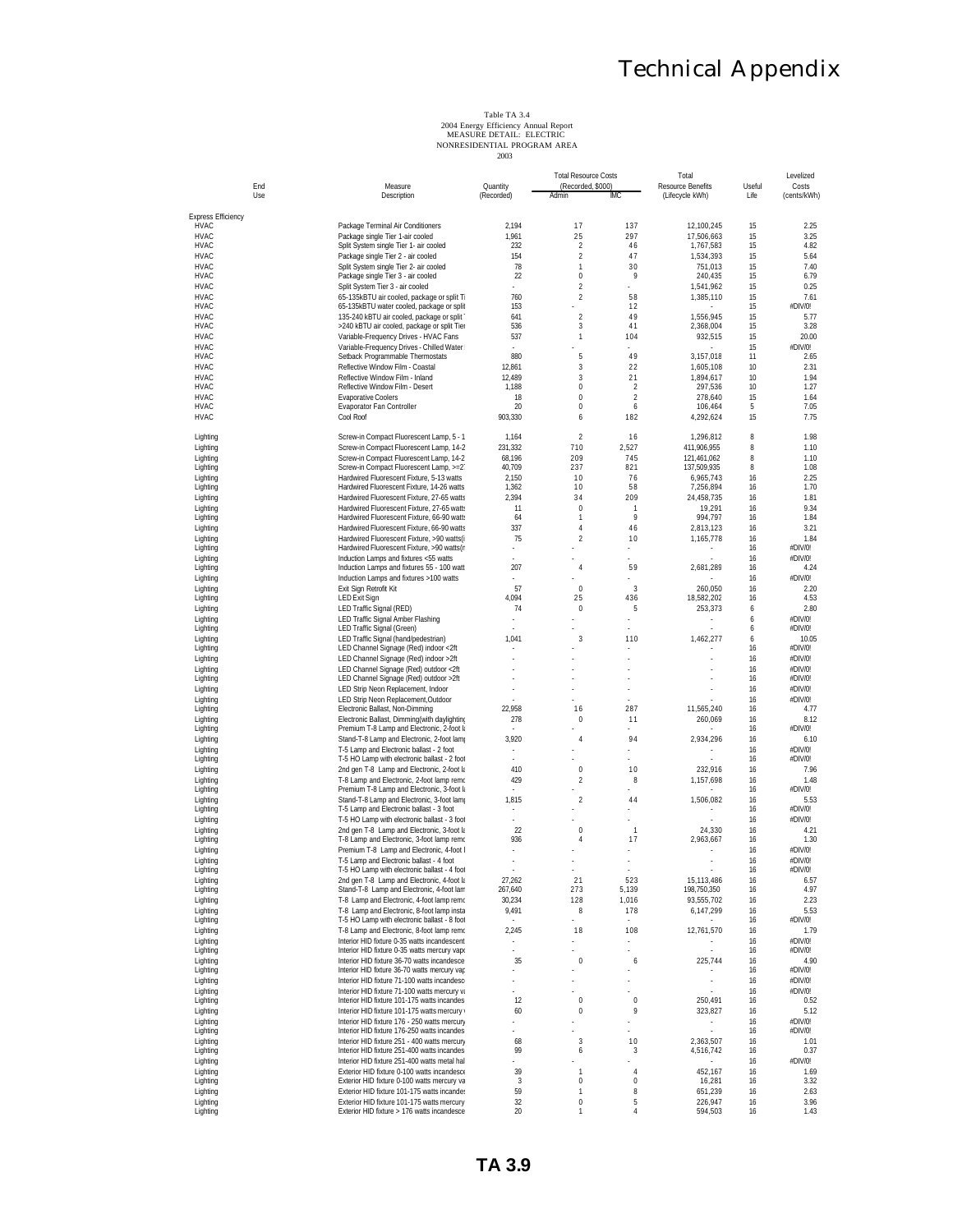| End                            | Measure                                                                                  | Quantity       | <b>Total Resource Costs</b><br>(Recorded, \$000) |                | Total<br><b>Resource Benefits</b> | Useful                           | Levelized<br>Costs |
|--------------------------------|------------------------------------------------------------------------------------------|----------------|--------------------------------------------------|----------------|-----------------------------------|----------------------------------|--------------------|
| Use                            | Description                                                                              | (Recorded)     | Admin                                            | IMC            | (Lifecycle kWh)                   | Life                             | (cents/kWh)        |
| Lighting                       | Exterior HID fixture > 176 watts mercury va                                              | 93             | 1                                                | 18             | 1,066,775                         | 16                               | 3.31               |
| Lighting                       | Ceramic Metal Halide (CMH), 75 watts                                                     | 27             | $\bf{0}$                                         | 2              | 142,249                           | 16                               | 2.74               |
| Lighting                       | Interior Pulse Start Metal Halide (400 W rej                                             | 548            | $\overline{4}$                                   | 67             | 2,335,795                         | 10                               | 4.57               |
| Lighting                       | Interior HO T-5 4 lamp fixture retrofits                                                 | 4,995          | 94                                               | 1,208          | 68,743,987                        | 16                               | 3.46               |
| Lighting                       | Occupancy Sensor wall mounted                                                            | 1,390          | 8                                                | 60             | 4,451,185                         | 8                                | 2.13               |
| Lighting                       | Occupancy Sensor ceiling mounted                                                         | 1,610          | 30                                               | 124            | 17,668,434                        | 8                                | 1.22               |
| Lighting                       | Plug Load sensor                                                                         |                |                                                  |                |                                   | 8                                | #DIV/0!            |
| Lighting                       | Photocell                                                                                | 30             | $\mathbf{1}$                                     | $\mathbf{0}$   | 410,181                           | 8                                | 0.34               |
| Lighting                       | Timeclock                                                                                | 22             | $\mathbf{1}$                                     | 1              | 300,799                           | 8                                | 0.55               |
|                                |                                                                                          |                |                                                  |                |                                   |                                  |                    |
| Refrigeration                  | Night Covers for Display Cases - med temp                                                |                |                                                  |                |                                   | 5                                | #DIV/0!            |
| Refrigeration                  | Night Covers for Display Cases - low temp                                                | 16             | $\mathbf{0}$                                     | 0              | 4,531                             | 5                                | 4.19               |
| Refrigeration                  | Infiltration Barrier for Walk-ins (strip curtain                                         |                |                                                  |                |                                   | $\overline{4}$                   | #DIV/0!            |
| Refrigeration                  | Retrofit Glass doors on open vertical displa                                             |                |                                                  |                |                                   | 12                               | #DIV/0!            |
| Refrigeration                  | Retrofit Glass doors on open vertical displa                                             | 40             | $\mathbf{1}$                                     | 10             | 536,615                           | 12                               | 3.29               |
| Refrigeration                  | Replace reach in case w/doors with hi eff c                                              |                |                                                  |                |                                   | 12                               | #DIV/0!            |
| Refrigeration                  | New Low Temp reach in Display Case with                                                  | 12<br>28       | $\mathbf{0}$<br>$\mathbf{0}$                     | -5<br>12       | 222,659                           | 16                               | 4.50<br>9.08       |
| Refrigeration                  | New Medium Temp reach in Display Case                                                    |                |                                                  |                | 253,446                           | 16                               |                    |
| Refrigeration                  | Special Doors with Low Anti-Sweat Heat lo                                                |                |                                                  |                |                                   | 12                               | #DIV/0!            |
| Refrigeration                  | Anti-Sweat Heat Controller                                                               | 288            | $\mathbf{1}$                                     | 15             | 758,661                           | 8                                | 3.10               |
| Refrigeration                  | Insulate Bare Suction Pipes                                                              | 108            | $\bf{0}$                                         | 0              | 152,412                           | 11                               | 0.42               |
| Refrigeration                  | Main door Cooler Door Gaskets (Walk-in)                                                  | ä,             |                                                  |                | $\sim$                            | $\overline{4}$<br>$\overline{4}$ | #DIV/0!<br>#DIV/0! |
| Refrigeration                  | Main Door Freezer Door Gaskets(Walk-in)                                                  | 550            | $\bf{0}$                                         | 3              | 83,789                            | $\overline{4}$                   | 4.08               |
| Refrigeration                  | Glass 'Cooler Door Gaskets (Reach-in or V<br>Auto-closer for Coolers                     | 13             | $\bf{0}$                                         | 2              | 202,076                           | 8                                | 1.32               |
| Refrigeration                  |                                                                                          | $\overline{2}$ | $\bf{0}$                                         | 0              |                                   | 8                                |                    |
| Refrigeration                  | Auto-closer for Freezers<br>Auto-closers Glass Door for Walk-in Cooler                   |                |                                                  |                | 31,089                            | 8                                | 1.32               |
| Refrigeration                  | Oversized Air Cooled Condenser                                                           |                |                                                  |                | $\sim$                            |                                  | #DIV/0!            |
| Refrigeration<br>Refrigeration | Oversized Evaporative Cooled Condenser                                                   | 6              | $\mathbf 0$                                      | $\overline{2}$ | 131,704                           | 16<br>16                         | #DIV/0!<br>0.25    |
|                                | Air cooled to Evaporative cooled condense                                                | 6              | $\theta$                                         | 3              | 238,909                           | 16                               | 2.27               |
| Refrigeration<br>Refrigeration |                                                                                          |                |                                                  |                |                                   | 16                               |                    |
|                                | Air cooled to Evaporative cooled condense                                                |                |                                                  |                |                                   | 12                               | #DIV/0!<br>#DIV/0! |
| Refrigeration                  | Multiplex Compressor System air cooled                                                   |                |                                                  |                |                                   |                                  |                    |
| Refrigeration<br>Refrigeration | Multiplex Compressor System - evap coole<br>Multiplex Compressor System w/ eff cond -    |                |                                                  |                |                                   | 12<br>12                         | #DIV/0!<br>#DIV/0! |
|                                |                                                                                          |                |                                                  |                |                                   | 12                               | #DIV/0!            |
| Refrigeration<br>Refrigeration | Multiplex Compressor System w/ eff cond -<br>Floating Head Pressure Controller - air coo |                |                                                  |                |                                   | 16                               | #DIV/0!            |
| Refrigeration                  | Floating Head Pressure Controller - evap c                                               |                |                                                  |                |                                   | 16                               | #DIV/0!            |
| Refrigeration                  | Efficient Evaporator Fan Motors (SHP to P!                                               |                |                                                  |                |                                   | 16                               | #DIV/0!            |
| Refrigeration                  | Efficient Evaporator Fan Motors (SHP to E                                                | $\overline{4}$ | $\mathbf 0$                                      | $\bf{0}$       | 41,349                            | 16                               | 1.54               |
| Refrigeration                  | <b>High Efficiency Compressor</b>                                                        | 6              | $\mathbf 0$                                      | 1              | 83,239                            | 15                               | 1.73               |
| Refrigeration                  | Evaporator Fan Controller                                                                |                |                                                  |                |                                   | 5                                | #DIV/0!            |
| Refrigeration                  | Vending Machine Controller                                                               | 26             | $\mathbf{1}$                                     | 5              | 595,296                           | 15                               | 1.73               |
|                                |                                                                                          |                |                                                  |                |                                   |                                  |                    |
| Agricultural                   | Sprinkler to Micro-Irrigation conversion                                                 | 268            | $\overline{4}$                                   | 77             | 2,876,390                         | 20                               | 5.79               |
| Agricultural                   | Sprinkler to Drip Irrigation - Central Valley -                                          | 469            | $\overline{7}$                                   | 135            | 5,832,403                         | 20                               | 5.03               |
| Agricultural                   | Sprinkler to Drip Irrigation - Central Valley                                            | 100            | $\mathbf{1}$                                     | 29             | 1,111,680                         | 20                               | 5.60               |
| Agricultural                   | Sprinkler to Drip Irrigation - Central Valley -                                          | 217            | 3                                                | 62             | 2,053,978                         | 20                               | 6.53               |
| Agricultural                   | Sprinkler to Drip Irrigation - Coastal - Decid                                           | ÷              |                                                  | ä,             |                                   | 20                               | #DIV/0!            |
| Agricultural                   | Sprinkler to Drip Irrigation - Coastal - Field                                           |                |                                                  |                | ×                                 | 20                               | #DIV/0!            |
| Agricultural                   | Sprinkler to Drip Irrigation - Coastal - Viney.                                          |                |                                                  |                |                                   | 20                               | #DIV/0!            |
| Agricultural                   | Low pressure impact sprinkler nozzles(per                                                |                |                                                  |                |                                   | 5                                | #DIV/0!            |
| Agricultural                   | Low pressure impact sprinkler nozzles(por                                                |                |                                                  |                |                                   | 5                                | #DIV/0!            |
| Agricultural                   | Variable Frequency Drives for Dairy Pump                                                 | J.             |                                                  |                |                                   | 15                               | #DIV/0!            |
| Agricultural                   | Variable Frequency Drives for Injectin Mold                                              | 120            | $\overline{4}$                                   | 25             | 2,661,120                         | 15                               | 1.90               |
|                                |                                                                                          |                |                                                  |                |                                   |                                  |                    |
| Motors                         | Motors 1-200 HP                                                                          | 1              | $\mathbf 0$                                      | 0              | 1,354                             | 15                               | 4.14               |
| Motors                         | 1.5 hp motor                                                                             |                |                                                  |                |                                   | 15                               | #DIV/0!            |
| Motors                         | 10 hp motor                                                                              |                |                                                  |                | ÷.                                | 15                               | #DIV/0!            |
| Motors                         | 100 hp motor                                                                             |                |                                                  |                |                                   | 15                               | #DIV/0!            |
| Motors                         | 125 hp motor                                                                             | 1              | $\mathbf 0$                                      |                | 144,130                           | 15                               | 0.25               |
| Motors                         | 15 hp motor                                                                              |                |                                                  |                |                                   | 15<br>15                         | #DIV/0!            |
| Motors                         | 150 hp motor                                                                             |                |                                                  |                |                                   |                                  | #DIV/0!<br>#DIV/0! |
| Motors                         | 1 hp motor                                                                               |                |                                                  |                |                                   | 15                               |                    |
| Motors                         | 2.0 hp motor                                                                             |                |                                                  |                |                                   | 15                               | #DIV/0!            |
| Motors                         | 20 hp motor                                                                              | 1              | $\boldsymbol{0}$                                 |                | 17,899                            | 15                               | 0.25               |
| Motors<br>Motors               | 200 hp motor<br>25 hp motor                                                              |                |                                                  |                |                                   | 15<br>15                         | #DIV/0!<br>#DIV/0! |
| Motors                         | 3 hp motor                                                                               |                |                                                  |                |                                   | 15                               | #DIV/0!            |
| Motors                         | 30 hp motor                                                                              |                |                                                  |                |                                   | 15                               | #DIV/0!            |
|                                | 40 hp motor                                                                              |                |                                                  |                |                                   | 15                               |                    |
| Motors<br>Motors               | 5 hp motor                                                                               |                |                                                  |                |                                   | 15                               | #DIV/0!<br>#DIV/0! |
| Motors                         | 50 hp motor                                                                              |                |                                                  |                |                                   | 15                               | #DIV/0!            |
| Motors                         | 60 hp motor                                                                              |                |                                                  |                |                                   | 15                               | #DIV/0!            |
| Motors                         | 7.5 hp motor                                                                             |                |                                                  |                |                                   | 15                               | #DIV/0!            |
| Motors                         | 75 hp motor                                                                              |                |                                                  |                |                                   | 15                               | #DIV/0!            |
|                                |                                                                                          |                |                                                  |                |                                   |                                  |                    |
| Food Service                   | Pressureless Steamers <= 0.4 kW idle                                                     | 8              | $\overline{1}$                                   |                | 610,099                           | 12                               | 0.24               |
| Food Service                   | Pressureless Steamers <= 0.2 kW idle                                                     |                |                                                  |                |                                   | 12                               | #DIV/0!            |
| Food Service                   | Insulated Holding Cabinet- Full Size <= .8 k                                             | 8              | $\mathbf{1}$                                     | 8              | 359,424                           | 12                               | 3.67               |
| Food Service                   | Insulated Holding Cabinet- Full Size <= .6 k                                             |                |                                                  |                |                                   | 12                               | #DIV/0!            |
| Food Service                   | Insulated Holding Cabinet-Three Quarter S                                                | 39             | $\overline{2}$                                   | 30             | 1,253,491                         | 12                               | 4.08               |
| Food Service                   | Insulated Holding Cabinet-Three Quarter S                                                |                |                                                  |                |                                   | 12                               | #DIV/0!            |
| Food Service                   | Insulated Holding Cabinet-Half Size <= .4 k'                                             |                |                                                  |                |                                   | 12                               | #DIV/0!            |
| Food Service                   | Insulated Holding Cabinet-Half Size <= .3 k'                                             |                |                                                  |                |                                   | 12                               | #DIV/0!            |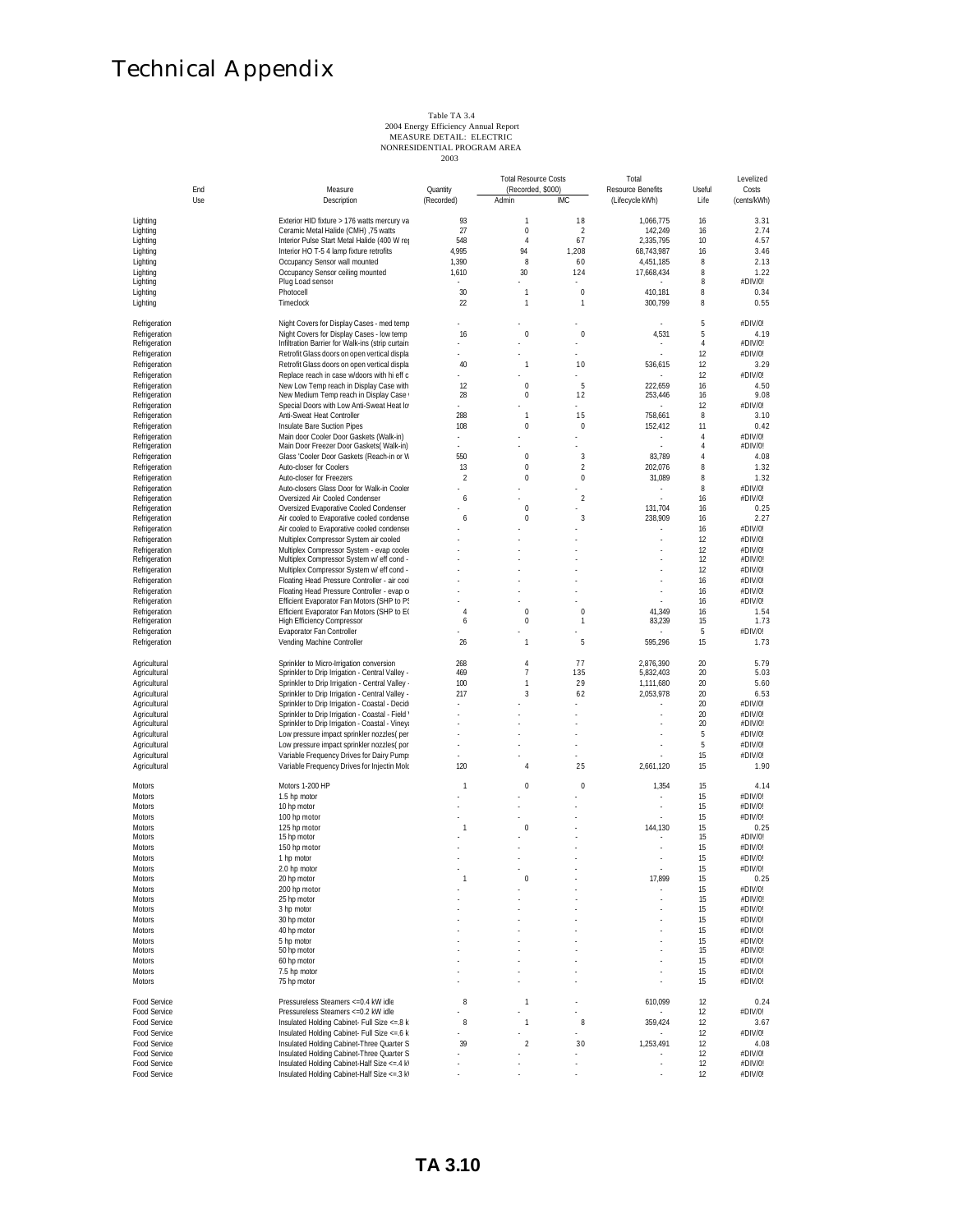|                                            |                                                                       |                | <b>Total Resource Costs</b> |                                | Total             |          | Levelized          |
|--------------------------------------------|-----------------------------------------------------------------------|----------------|-----------------------------|--------------------------------|-------------------|----------|--------------------|
| End                                        | Measure                                                               | Quantity       | (Recorded, \$000)           |                                | Resource Benefits | Useful   | Costs              |
| Use                                        | Description                                                           | (Recorded)     | Admin                       | IMC                            | (Lifecycle kWh)   | Life     | (cents/kWh)        |
| <b>SPC</b>                                 |                                                                       |                |                             |                                |                   |          |                    |
| Air Conditioning                           | Com. Reduced Internal Cooling Load                                    |                |                             |                                |                   | 15       | #DIV/0!            |
| Air Conditioning                           | Com. Customized - Space Conditioning                                  | 2,722,898      | 55                          | 311                            | 21,955,652        | 15       | 2.95               |
| Air Conditioning                           | Com. EMS (Space Conditioning)                                         |                |                             |                                |                   | 15       | #DIV/0!            |
| Air Conditioning                           | Com. EMS (Space Conditioning)                                         | 4,034,037      | 82                          | 461                            | 32,527,812        | 15       | 2.95               |
| Air Conditioning                           | Com. Chillers                                                         | 3,918,329      | 95                          | 222                            | 42.126.425        | 20       | 1.55               |
| Air Conditioning                           | Com. Package Units Replacement                                        | 1,888,397      | 38                          | 155                            | 15,226,787        | 15       | 2.25               |
| Air Conditioning                           | Ind. Reduced Internal Cooling Load                                    |                |                             |                                |                   | 15       | #DIV/0!            |
| Air Conditioning                           | Ind. Customized - Space Conditioning                                  | 312,912        | 6                           | 36                             | 2,523,116         | 15       | 2.96               |
| Air Conditioning                           | Ind. Chillers                                                         | 144,245        | 3                           | 8                              | 1,550,795         | 20       | 1.55               |
| Air Conditioning<br>Air Conditioning       | Com. Reduced Internal Cooling Load                                    |                | 10                          | 58                             |                   | 15<br>15 | #DIV/0!<br>2.95    |
| Air Conditioning                           | Com. Customized - Space Conditioning<br>Com. EMS (Space Conditioning) | 510,215        |                             |                                | 4,114,037         | 15       | #DIV/0!            |
| Air Conditioning                           | Com. Chillers                                                         |                |                             |                                |                   | 20       | #DIV/0!            |
| Air Conditioning                           | Com. Package Units Replacement                                        |                |                             |                                |                   | 15       | #DIV/0!            |
| Air Conditioning                           | Ind. Reduced Internal Cooling Load                                    |                |                             |                                |                   | 15       | #DIV/0!            |
| Air Conditioning                           | Ind. Customized - Space Conditioning                                  |                |                             |                                |                   | 15       | #DIV/0!            |
| Air Conditioning                           | Ind. Chillers                                                         |                |                             |                                |                   | 20       | #DIV/0!            |
|                                            |                                                                       |                |                             |                                |                   |          |                    |
| Lighting                                   | Com. Indoor Lighting Sys. Mod.                                        | 4,626,998      | 94                          | 354                            | 38,740,581        | 16       | 2.11               |
| Lighting                                   | Com. Indoor Lighting Sys. Repl.                                       | 35,346,850     | 718                         | 1,285                          | 295,949,446       | 16       | 1.24               |
| Lighting                                   | Com. Outdoor Lighting                                                 | 1,451,445      | 30                          | 53                             | 12,152,549        | 16       | 1.24               |
| Lighting                                   | Com. Lighting Controls                                                | 11,817,115     | 240                         | 903                            | 98,941,451        | 16       | 2.11               |
| Lighting                                   | Ind. Indoor Lighting Sys. Mod.                                        | 3,405,721      | 71                          | 260                            | 28,515,165        | 16       | 2.12               |
| Lighting                                   | Ind. Indoor Lighting Sys. Repl.                                       | 6,137,371      | 127                         | 223                            | 51,386,518        | 16       | 1.24               |
| Lighting                                   | Ind. Outdoor Lighting Sys. Mod.                                       |                | ÷                           | ÷.                             |                   | 16       | #DIV/0!            |
| Lighting                                   | Ind. Outdoor Lighting Sys. Repl.                                      | 25,342         | 1                           | $\overline{1}$                 | 212,182           | 16       | 1.24               |
| Lighting                                   | Ind. Lighting Controls                                                | 5,214,296      | 107                         | 398                            | 43,657,865        | 16       | 2.11               |
| Lighting                                   | Ind. LED Lamps                                                        |                |                             |                                |                   | 16       | #DIV/0!            |
| Lighting                                   | Com. Indoor Lighting Sys. Mod.                                        |                |                             |                                |                   | 16       | #DIV/0!            |
| Lighting                                   | Com. Indoor Lighting Sys. Repl.                                       |                |                             |                                |                   | 16       | #DIV/0!            |
| Lighting                                   | Com. Outdoor Lighting                                                 |                |                             |                                |                   | 16       | #DIV/0!<br>#DIV/0! |
| Lighting<br>Lighting                       | Com. Lighting Controls<br>Ind. Indoor Lighting Sys. Mod.              |                |                             |                                |                   | 16<br>16 | #DIV/0!            |
| Lighting                                   | Ind. Indoor Lighting Sys. Repl.                                       |                |                             |                                |                   | 16       | #DIV/0!            |
| Lighting                                   | Ind. Outdoor Lighting Sys. Mod.                                       |                |                             |                                |                   | 16       | #DIV/0!            |
| Lighting                                   | Ind. Outdoor Lighting Sys. Repl.                                      |                |                             |                                |                   | 16       | #DIV/0!            |
| Lighting                                   | Ind. LED Lamps                                                        |                |                             |                                |                   | 16       | #DIV/0!            |
|                                            |                                                                       |                |                             |                                |                   |          |                    |
| Other                                      | Com. Customized - Process                                             | 50,834,582     | 995                         | 5,927                          | 396,720,104       | 15       | 3.09               |
| Other                                      | Com. Customized - Refrigeration                                       | 7,412,713      | 145                         | 982                            | 57,849,837        | 15       | 3.45               |
| Other                                      | Com. Customized - Refrigeration                                       |                |                             |                                |                   | 15       | #DIV/0!            |
| Other                                      | Com. Customized - Pumping                                             | 1,684,113      | 33                          | 196                            | 13,143,051        | 15       | 3.09               |
| Other                                      | Ind. Motors                                                           | 257,863        | 5                           | 30                             | 2,012,398         | 15       | 3.09               |
| Other                                      | Ind. Adj. Speed Drive                                                 | 5,284,218      | 103                         | 616                            | 41,238,768        | 15       | 3.09               |
| Other                                      | Ind. Pump System Controls                                             | 247,936        | 5                           | 29                             | 1,934,927         | 15       | 3.09               |
| Other                                      | Ind. Cooling Towers                                                   | 314,672        | 6                           | 37                             | 2,455,744         | 15       | 3.09               |
| Other                                      | Ind. Customized - Process                                             | 13,044,593     | 255                         | 1,521                          | 101,801,807       | 15       | 3.09               |
| Other                                      | Ag. Adj. Speed Drive                                                  | 934,647        | 18                          | 109                            | 7,294,114         | 15       | 3.09               |
| Other                                      | Ag. Cooling Towers                                                    | 101,518        | $\overline{2}$              | 12                             | 792,261           | 15       | 3.09               |
| Other                                      | Ag. Customized - Process                                              | 47,594         | 1                           | 6                              | 371,430           | 15       | 3.09               |
| Other                                      | Ag. Motors                                                            | 118,547        | $\overline{2}$              | 14                             | 925,157           | 15       | 3.09               |
| Other                                      | Com. Customized - Process                                             | 1,451,602      | 28                          | 169                            | 11,328,503        | 15       | 3.09               |
| Other                                      | Com. Customized - Refrigeration                                       | 4,204,800      | 82<br>71                    | 557                            | 32,814,840        | 15       | 3.45               |
| Other<br>Other                             | Com. Customized - Pumping<br>Ind. Motors                              | 3,615,802      |                             | 422                            | 28,218,219        | 15<br>15 | 3.09<br>#DIV/0!    |
| Other                                      | Ind. Adj. Speed Drive                                                 |                |                             |                                |                   | 15       | #DIV/0!            |
| Other                                      | Ind. Pump System Controls                                             |                |                             |                                |                   | 15       | #DIV/0!            |
| Other                                      | Ind. Cooling Towers                                                   |                |                             |                                |                   | 15       | #DIV/0!            |
| Other                                      | Ind. Customized - Process                                             | 2,496,444      | 49                          | 291                            | 19,482,594        | 15       | 3.09               |
|                                            |                                                                       |                |                             |                                |                   |          |                    |
| Small Nonresidential Hard to Reach Program |                                                                       |                |                             |                                |                   |          |                    |
| Nonresidential All                         | 2X4 Flat lens                                                         |                |                             |                                |                   | 16       | #DIV/0!            |
| Nonresidential All                         | Lens $(Q1)$                                                           | 3,285          |                             | 13                             |                   | 16       | #DIV/0!            |
| Nonresidential All                         | 4 Ft Fixtures (1 Lamp) (Q1)                                           | 268            | $\,0\,$                     | 5                              | 168,857           | 16       | 5.86               |
| Nonresidential All                         | 4 Ft Fixtures (2 Lamp)                                                |                |                             |                                |                   | 16       | #DIV/0!            |
| Nonresidential All                         | 4 Ft Fixtures (2 Lamp) (Q1)                                           | 2,762          | $\overline{4}$              | 46                             | 1,898,512         | 16       | 4.77               |
| Nonresidential All                         | 4 Ft Fixtures (3 Lamp)                                                |                |                             |                                |                   | 16       | #DIV/0!            |
| Nonresidential All                         | 4 Ft Fixtures (3 Lamp) (Q1)                                           | 3,807          | 6                           | 37                             | 3,071,910         | 16       | 2.55               |
| Nonresidential All                         | 4 Ft Fixtures (4 Lamp)                                                |                |                             |                                |                   | 16       | #DIV/0!            |
| Nonresidential All                         | 4 Ft Fixtures (4 Lamp) (Q1)                                           | 1,960          | 3                           | 17                             | 1,464,394         | 16       | 2.52               |
| Nonresidential All                         | Screw-in Compact Fluorescent Lamp                                     |                |                             |                                |                   | 8        | #DIV/0!            |
| Nonresidential All                         | Screw-in Compact Fluorescent Lamp (Q1)                                | 1,063          | 5                           | 24                             | 1,841,831         | 8        | 2.21               |
| Nonresidential All                         | High Output T5 (2 lamp)                                               |                |                             | $\overline{\phantom{a}}$       |                   | 16       | #DIV/0!            |
| Nonresidential All                         | High Output T5 (4 lamp)                                               | ä,             |                             | ÷.                             |                   | 16       | #DIV/0!            |
| Nonresidential All                         | High Output T5 (4 lamp) (Q1)                                          | 28             | $\mathbf{0}$                | $\overline{2}$                 | 40,166            | 16       | 9.02               |
| Nonresidential All                         | LED Exit Sign                                                         |                |                             |                                |                   | 16       | #DIV/0!            |
| Nonresidential All<br>Nonresidential All   | LED Exit Sign (Q1)                                                    | 124            | 1                           | $\overline{1}$<br>$\mathbf{0}$ | 550,358           | 16       | 2.67               |
|                                            | Repair 4' Socket<br>U-bend Tubes (2 lamp) (Q1)                        | 6<br>92        |                             | $\overline{2}$                 |                   | 16       | #DIV/0!            |
| Nonresidential All<br>Nonresidential All   |                                                                       |                | 0                           |                                | 52,240            | 16<br>16 | 5.93<br>#DIV/0!    |
| Nonresidential All                         | [1] 8'ft Fixture [1] 8'ft<br>[1] 8'ft Fixture [2] 4'ft (Q1)           | $\overline{2}$ | 0                           | $\boldsymbol{0}$               | 2,510             | 16       | 5.18               |
| Nonresidential All                         | [2] 2'ft Ballast and Lamp                                             | 10             | 0                           | 0                              | 7,701             | 16       | 8.80               |
| Nonresidential All                         | [2] 3'ft Ballast and Lamp                                             |                |                             |                                |                   | 16       | #DIV/0!            |
| Nonresidential All                         | [2] 8'ft Fixtures [4] 4'ft (Q1)                                       | 3,136          | 16                          | 56                             | 7,872,581         | 16       | 1.67               |
|                                            |                                                                       |                |                             |                                |                   |          |                    |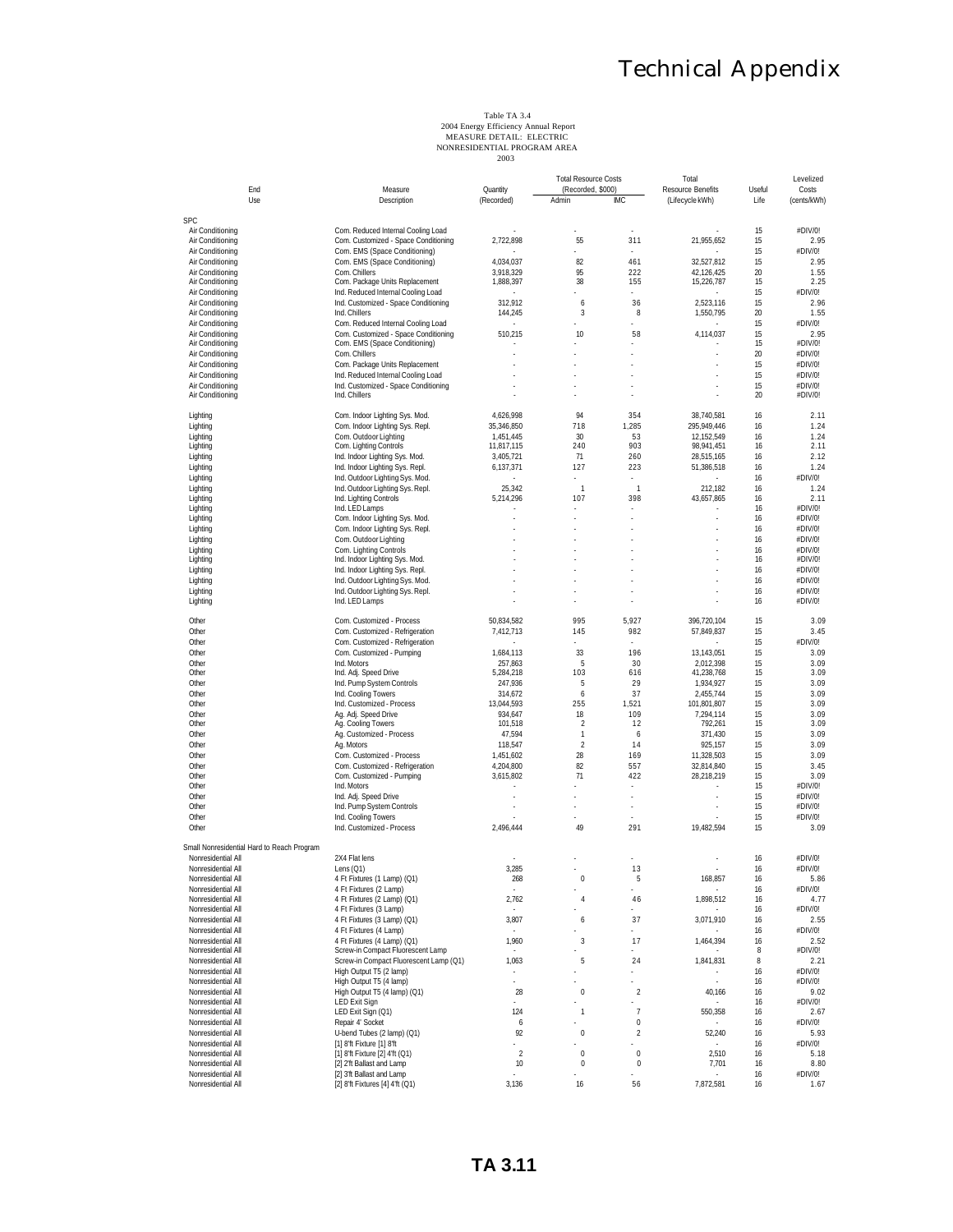|                                          |            |                                                                                              |                        | <b>Total Resource Costs</b> |                                | Total                    |          | Levelized          |
|------------------------------------------|------------|----------------------------------------------------------------------------------------------|------------------------|-----------------------------|--------------------------------|--------------------------|----------|--------------------|
|                                          | End<br>Use | Measure<br>Description                                                                       | Quantity<br>(Recorded) | (Recorded, \$000)<br>Admin  | IMC                            | <b>Resource Benefits</b> | Useful   | Costs              |
|                                          |            |                                                                                              |                        |                             |                                | (Lifecycle kWh)          | Life     | (cents/kWh)        |
| Nonresidential All                       |            | [2] 8'ft Fixtures [2] 8'ft (Q1)                                                              | 146                    | $\theta$                    | 5                              | 183,258                  | 16       | 4.95               |
| Nonresidential All                       |            | [4] 8'ft Fixtures [4] 8'ft                                                                   |                        |                             |                                |                          | 16       | #DIV/0!            |
| Nonresidential Al                        |            | [4] 8'ft Fixtures [8] 4'ft                                                                   |                        |                             |                                |                          | 16       | #DIV/0!            |
| Nonresidential All                       |            | Interior HID fixture 0-35 watts incandescent                                                 |                        |                             |                                |                          | 16       | #DIV/0!            |
| Nonresidential Al                        |            | Interior HID fixture 0-35 watts mercury vapo                                                 |                        |                             |                                |                          | 16       | #DIV/0!            |
| Nonresidential All<br>Nonresidential Al  |            | Interior HID fixture 36-70 watts incandescer<br>Interior HID fixture 36-70 watts mercury var |                        |                             |                                |                          | 16<br>16 | #DIV/0!<br>#DIV/0! |
| Nonresidential All                       |            | Interior HID fixture 71-100 watts incandesc                                                  |                        |                             |                                |                          | 16       | #DIV/0!            |
| Nonresidential All                       |            | Interior HID fixture 71-100 watts mercury va                                                 |                        |                             |                                |                          | 16       | #DIV/0!            |
| Nonresidential All                       |            | Interior HID fixture 101-175 watts incandes                                                  |                        |                             |                                |                          | 16       | #DIV/0!            |
| Nonresidential All                       |            | Interior HID fixture 101-175 watts mercury                                                   |                        |                             |                                |                          | 16       | #DIV/0!            |
| Nonresidential Al                        |            | Interior HID fixture 176 - 250 watts mercury                                                 |                        |                             |                                |                          | 16       | #DIV/0!            |
| Nonresidential All                       |            | Interior HID fixture 176-250 watts incandes                                                  |                        |                             |                                |                          | 16       | #DIV/0!            |
| Nonresidential Al                        |            | Interior HID fixture 251 - 400 watts mercury                                                 |                        |                             |                                |                          | 16       | #DIV/0!            |
| Nonresidential All<br>Nonresidential Al  |            | Interior HID fixture 251-400 watts incandes<br>Interior HID fixture 251-400 watts metal hal  |                        |                             |                                |                          | 16<br>16 | #DIV/0!<br>#DIV/0! |
| Nonresidential All                       |            | Exterior HID fixture 0-100 watts incandesce                                                  |                        |                             |                                |                          | 16       | #DIV/0!            |
| Nonresidential All                       |            | Exterior HID fixture 0-100 watts mercury va                                                  |                        |                             |                                |                          | 16       | #DIV/0!            |
| Nonresidential All                       |            | Exterior HID fixture 101-175 watts incandes                                                  |                        |                             |                                |                          | 16       | #DIV/0!            |
| Nonresidential All                       |            | Exterior HID fixture 101-175 watts mercury                                                   |                        |                             |                                |                          | 16       | #DIV/0!            |
| Nonresidential Al                        |            | Exterior HID fixture > 176 watts incandesce                                                  |                        |                             |                                |                          | 16       | #DIV/0!            |
| Nonresidential All                       |            | Exterior HID fixture > 176 watts mercury va                                                  |                        |                             |                                |                          | 16       | #DIV/0!            |
| Nonresidential Al                        |            | Interior Pulse Start Metal Halide (400 W re                                                  |                        |                             |                                |                          | 10       | #DIV/0!            |
| Nonresidential Al                        |            | Screw-in Compact Fluorescent Lamp, 5-13                                                      | 2,336                  | 7                           | 34                             | 2,534,813                | 8        | 2.22               |
| Nonresidential All                       |            | Screw-in Compact Fluorescent Lamp, 14-2                                                      | 127                    | 1                           | 2                              | 220,049                  | 8        | 1.53               |
| Nonresidential All<br>Nonresidential All |            | Screw-in Compact Fluorescent Lamp, >27                                                       |                        | 1                           |                                |                          | 8        | #DIV/0!            |
| Nonresidential Al                        |            | LED Exit Sign<br>2nd Gen. (1) 24" T-8 Lamp with Elec. Bal.                                   | 104                    |                             | 6                              | 461,590                  | 16<br>16 | 2.59<br>#DIV/0!    |
| Nonresidential All                       |            | 2nd Gen. (1) 36" T-8 Lamp with Elec. Bal.                                                    |                        |                             |                                |                          | 16       | #DIV/0!            |
| Nonresidential Al                        |            | 2nd Gen. (1) 48" T-8 Lamp with Elec. Bal.                                                    | 257                    | $\mathbf{1}$                | $\overline{7}$                 | 287,869                  | 16       | 4.91               |
| Nonresidential All                       |            | 2nd Gen. (2) 48" T-8 Lamp with Elec. Bal.                                                    | 1,433                  | 4                           | 42                             | 1,805,760                | 16       | 4.63               |
| Nonresidential Al                        |            | 2nd Gen. (3) 48" T-8 Lamp with Elec. Bal.                                                    | 136                    | 1                           | 4                              | 371,317                  | 16       | 2.53               |
| Nonresidential All                       |            | 2nd Gen. (4) 48" T-8 Lamp with Elec. Bal.                                                    | 1,342                  | 8                           | 52                             | 3,664,026                | 16       | 2.95               |
| Nonresidential All                       |            | (4) 48" T-12 to (3) 48" T-8 Lamp with Elec.                                                  | 1,886                  | 19                          | 61                             | 8,978,257                | 16       | 1.61               |
| Nonresidential All                       |            | (4) 48" T-12 to (2) 48" T-8 Lamp with Elec.                                                  | 22                     | 0                           | $\mathbf{1}$                   | 113,971                  | 16       | 1.41               |
| Nonresidential All                       |            | (3) 48" T-12 to (2) 48" T-8 Lamp with Elec.                                                  |                        |                             |                                |                          | 16       | #DIV/0!            |
| Nonresidential Al                        |            | (1) 96" T-12 to (2) 48" T-8 Lamp with Elec.                                                  | 13                     | 0                           | $\mathbf{1}$                   | 19,112                   | 16       | 5.38               |
| Nonresidential All<br>Nonresidential Al  |            | (2) 96" T-12 to (4) 48" T-8 Lamp with Elec.                                                  | 1,184<br>83            | 4<br>0                      | 84<br>8                        | 1,906,430                | 16       | 8.45               |
| Nonresidential All                       |            | (2) 96" T-12 to (4) 48" T-8 Lamp with Elec.<br>(1) 96" T-12 to (1) 96" T-8 Lamp with Elec.   |                        |                             |                                | 133,643                  | 16<br>16 | 11.27<br>#DIV/0!   |
| Nonresidential Al                        |            | (2) 96" T-12 to (2) 96" T-8 Lamp with Elec.                                                  | 633                    | $\overline{2}$              | 36                             | 841,974                  | 16       | 8.28               |
| Nonresidential All                       |            | (2) U-Tube T-8 with Elec. Bal.                                                               | 45                     | 0                           | $\overline{2}$                 | 40,954                   | 16       | 8.20               |
| Nonresidential All                       |            | Screw-in Compact Fluorescent Lamp, 5-13                                                      | 585                    | $\overline{2}$              | 3                              | 634,788                  | 8        | 1.07               |
| Nonresidential All                       |            | Screw-in Compact Fluorescent Lamp, 14-2                                                      | 1,006                  | 5                           | 5                              | 1,743,069                | 8        | 0.80               |
| Nonresidential All                       |            | Screw-in Compact Fluorescent Lamp, >27                                                       |                        |                             |                                |                          | 8        | #DIV/0!            |
| Nonresidential Al                        |            | <b>LED Exit Sign</b>                                                                         | 75                     | 1                           | 3                              | 332,878                  | 16       | 2.02               |
| Nonresidential All                       |            | 2nd Gen. (1) 24" T-8 Lamp with Elec. Bal.                                                    |                        |                             |                                |                          | 16       | #DIV/0!            |
| Nonresidential Al<br>Nonresidential Al   |            | 2nd Gen. (1) 36" T-8 Lamp with Elec. Bal.                                                    | 263                    | 1                           | 8                              | 294,589                  | 16<br>16 | #DIV/0!<br>5.16    |
| Nonresidential Al                        |            | 2nd Gen. (1) 48" T-8 Lamp with Elec. Bal.<br>2nd Gen. (2) 48" T-8 Lamp with Elec. Bal.       | 1,656                  | 4                           | 52                             | 2,086,768                | 16       | 4.91               |
| Nonresidential All                       |            | 2nd Gen. (3) 48" T-8 Lamp with Elec. Bal.                                                    | 263                    | $\mathbf{1}$                | 10                             | 718,062                  | 16       | 2.80               |
| Nonresidential All                       |            | 2nd Gen. (4) 48" T-8 Lamp with Elec. Bal.                                                    | 3,759                  | 21                          | 149                            | 10,263,095               | 16       | 3.03               |
| Nonresidential Al                        |            | (4) 48" T-12 to (3) 48" T-8 Lamp with Elec.                                                  | 1                      | 0                           | 0                              | 4,760                    | 16       | 1.77               |
| Nonresidential All                       |            | (4) 48" T-12 to (2) 48" T-8 Lamp with Elec.                                                  |                        |                             |                                |                          | 16       | #DIV/0!            |
| Nonresidential Al                        |            | (3) 48" T-12 to (2) 48" T-8 Lamp with Elec.                                                  | 1                      | 0                           | 0                              | 3,150                    | 16       | 2.19               |
| Nonresidential Al                        |            | (1) 96" T-12 to (2) 48" T-8 Lamp with Elec.                                                  | 64                     | 0                           | 3                              | 94,089                   | 16       | 5.92               |
| Nonresidential Al                        |            | (2) 96" T-12 to (4) 48" T-8 Lamp with Elec.                                                  | 293                    | 1                           | 16                             | 471,777                  | 16       | 6.49               |
| Nonresidential Al<br>Nonresidential All  |            | (1) 96" T-12 to (1) 96" T-8 Lamp with Elec.<br>(2) 96" T-12 to (2) 96" T-8 Lamp with Elec.   | 1,477                  | 4                           | 81                             | 1,964,606                | 16<br>16 | #DIV/0!<br>7.92    |
| Nonresidential All                       |            | (2) U-Tube T-8 with Elec. Bal.                                                               | 35                     | 0                           | 1                              | 31,853                   | 16       | 8.61               |
| Nonresidential All                       |            | Screw-in Compact Fluorescent Lamp, 5-13                                                      | 6                      | 0                           | $\Omega$                       | 6,511                    | 8        | 0.76               |
| Nonresidential Al                        |            | Screw-in Compact Fluorescent Lamp, 14-2                                                      | 1,090                  | 5                           | 3                              | 1,888,614                | 8        | 0.61               |
| Nonresidential All                       |            | Screw-in Compact Fluorescent Lamp, >27                                                       |                        |                             |                                |                          | 8        | #DIV/0!            |
| Nonresidential All                       |            | LED EXII SIGN                                                                                | 112                    | 1                           | $\overline{1}$                 | 497,097                  | 16       | 3.11               |
| Nonresidential Al                        |            | 2nd Gen. (1) 24" T-8 Lamp with Elec. Bal.                                                    | ÷                      |                             |                                |                          | 16       | #DIV/0!            |
| Nonresidential Al                        |            | 2nd Gen. (1) 36" T-8 Lamp with Elec. Bal.                                                    |                        |                             |                                |                          | 16       | #DIV/0!            |
| Nonresidential Al                        |            | 2nd Gen. (1) 48" T-8 Lamp with Elec. Bal.                                                    | 43                     | $\boldsymbol{0}$            | 1                              | 48,165                   | 16       | 4.88               |
| Nonresidential All<br>Nonresidential All |            | 2nd Gen. (2) 48" T-8 Lamp with Elec. Bal.<br>2nd Gen. (3) 48" T-8 Lamp with Elec. Bal.       | 5,187                  | 14<br>0                     | 164<br>$\overline{\mathbf{c}}$ | 6,536,273<br>163,816     | 16       | 4.95               |
| Nonresidential Al                        |            | 2nd Gen. (4) 48" T-8 Lamp with Elec. Bal.                                                    | 60<br>1,570            | 9                           | 64                             | 4,286,528                | 16<br>16 | 2.64<br>3.10       |
| Nonresidential Al                        |            | (4) 48" T-12 to (3) 48" T-8 Lamp with Elec.                                                  |                        |                             |                                |                          | 16       | #DIV/0!            |
| Nonresidential Al                        |            | (4) 48" T-12 to (2) 48" T-8 Lamp with Elec.                                                  | 68                     | 1                           | $\sqrt{2}$                     | 352,275                  | 16       | 1.49               |
| Nonresidential Al                        |            | (3) 48" T-12 to (2) 48" T-8 Lamp with Elec.                                                  | 185                    | 1                           | 6                              | 582,808                  | 16       | 2.21               |
| Nonresidential Al                        |            | (1) 96" T-12 to (2) 48" T-8 Lamp with Elec.                                                  |                        |                             |                                |                          | 16       | #DIV/0!            |
| Nonresidential Al                        |            | (2) 96" T-12 to (4) 48" T-8 Lamp with Elec.                                                  | 662                    | $\overline{2}$              | 45                             | 1,065,926                | 16       | 8.08               |
| Nonresidential All                       |            | (1) 96" T-12 to (1) 96" T-8 Lamp with Elec.                                                  |                        |                             |                                |                          | 16       | #DIV/0!            |
| Nonresidential All                       |            | (2) 96" T-12 to (2) 96" T-8 Lamp with Elec.                                                  | 145                    | 0                           | 10                             | 192,869                  | 16       | 10.25              |
| Nonresidential All                       |            | (2) U-Tube T-8 with Elec. Bal.                                                               | 69                     | 0                           | 3                              | 62,796                   | 16       | 8.43               |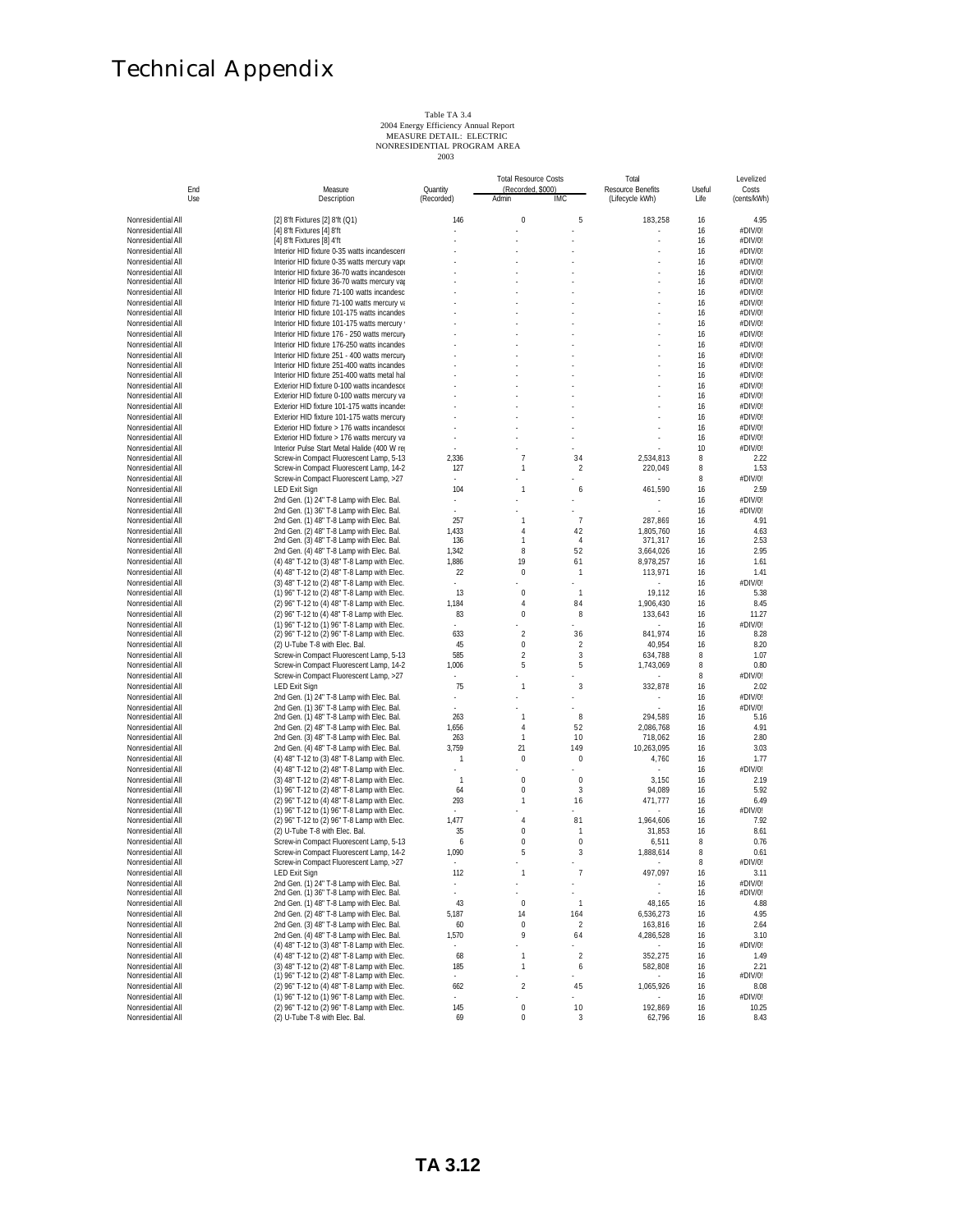#### Table TA 3.5A 2004 Energy Efficiency Annual Report SUMMARY OF ENERGY EFFICIENCY EXPENDITURES: ELECTRIC DISTRIBUTION OF SPC PAYMENTS - NONRESIDENTIAL PROGRAM AREA LARGE SPC 2003

Lighting [1,2] HVAC [1,2] Other [1,2] Total [1,2] Edison Source \$ - \$ \$ - \$ Total Affiliate  $\qquad \qquad$  \$  $\qquad \qquad$  \$  $\qquad \qquad$  \$ - $\text{ESCO 1}$   $\text{\$}$  25,527  $\text{\$}$  25,527  $\text{\$}$  25,527 ESCO 2 89,337 29,113 118,450 ESCO 3 2,480 2,480 ESCO 4 17,046 77,316 95,562 189,924 ESCO 5 103,565 103,565 ESCO 6 142,540 142,540 142,540 142,540  $\text{ESCO 7}$  36,235 36,235  $\text{ESCO } 8$  3,315 3,315 3,315 ESCO 9 561,442 561,442 ESCO 10 23,729 23,729 ESCO 11 8,025 136,216 136,216 144,241  $\text{ESCO } 12$  3,126 3,126 3,126 ESCO 13 84,260 84,260 ESCO 14 **43,663** 49,381 93,044  $\text{ESCO } 15$  15,517 15,517  $ESCO 16$  62,855 62,855 62,855 ESCO 17 20,280 20,280 ESCO 18 687,148 20,692 707,840  $\text{ESCO 19} \quad 5,610$  5,610 5,610 ESCO 20 119,716 119,716 119,716 ESCO 21 24,281 24,281 ESCO 22 35,723 35,723 ESCO 23 27,492 27,492 ESCO 24 39,078 39,078 ESCO 25 111,340 111,340 111,340 ESCO 26 43,187 23,145 66,332 ESCO 27 50,650 50,650 50,650 50,650 50,650 50,650 50,650 50,650 50,650 50,650 50,650 50,650 50,650 50,650 50,650 ESCO 28 19,823 19,823  $P$ ,885 9,885 9,885 ESCO 30 33,566 58,189 91,755 ESCO 31 230,766 230,766 230,766  $\text{ESCO } 32$  8,674 8,674 8,674  $2,496$  3,496 3,496 3,496 ESCO 34 2,250 2,250 Total ESCO \$ 1,463,068 \$ 389,208 \$ 1,332,961 \$ 3,185,237 Customer Project 1  $\qquad \qquad$  \$ 41,420 Customer Project 2 14,056 14,056 Customer Project 3 4,564 4,564 Customer Project 4 16,122 89,496 621 106,239 Customer Project 5 46,304 48,285 94,590 Customer Project 6 11,562 11,562 Customer Project 7 4,090 4,090 Customer Project 8 32,500 32,500 Customer Project 9 7,103 36,427 43,531<br>Customer Project 10 36,799 36,799 10,488 47,287 Customer Project 10 36,799 10,488 47,287<br>Customer Project 11 3,491 3,491 3,491 Customer Project 11 Customer Project 12 568 568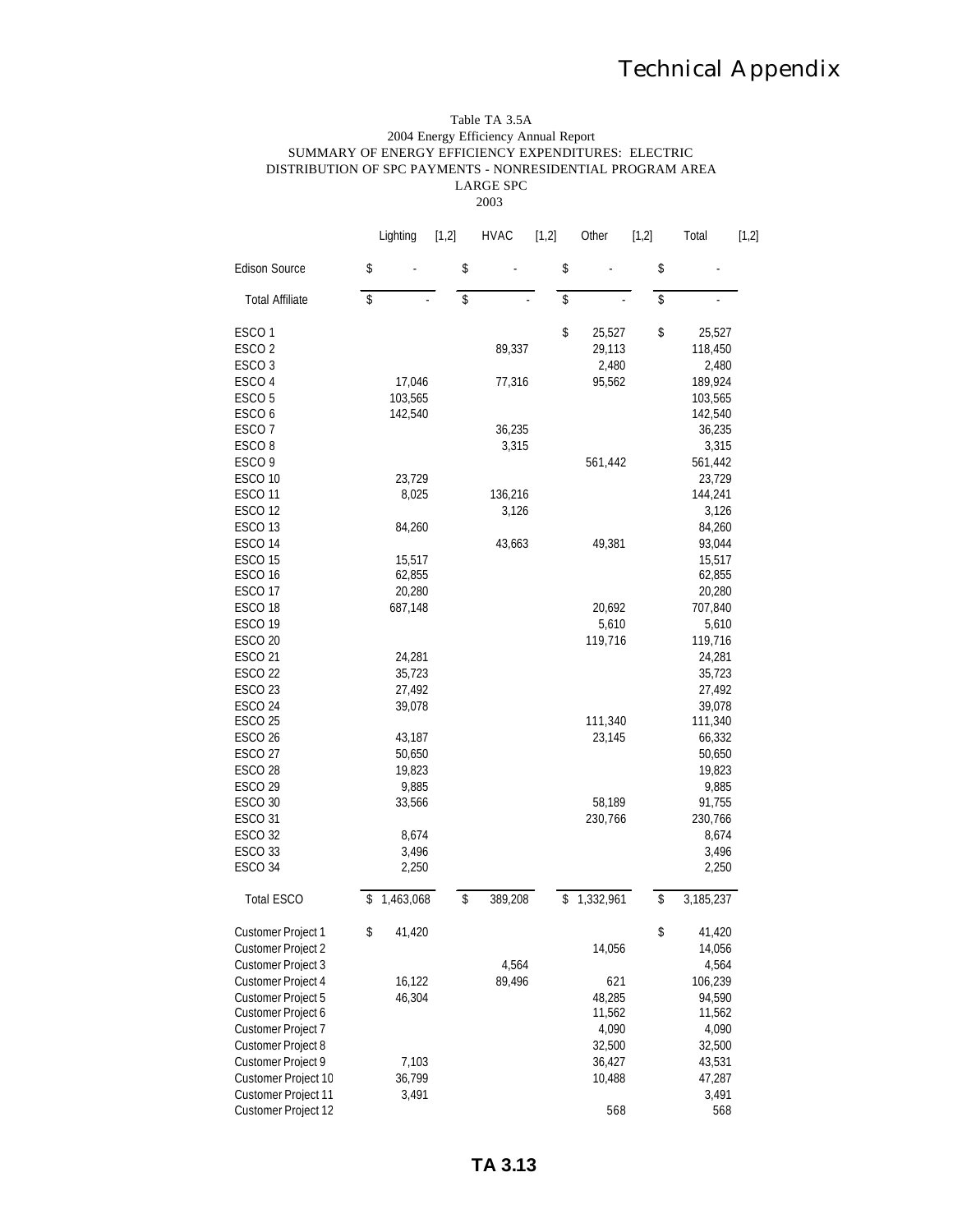#### Table TA 3.5A 2004 Energy Efficiency Annual Report SUMMARY OF ENERGY EFFICIENCY EXPENDITURES: ELECTRIC DISTRIBUTION OF SPC PAYMENTS - NONRESIDENTIAL PROGRAM AREA LARGE SPC

2003

|                                            | Lighting        | [1,2] | <b>HVAC</b> | [1, 2] | Other   | [1, 2] | Total            | [1,2] |
|--------------------------------------------|-----------------|-------|-------------|--------|---------|--------|------------------|-------|
| Customer Project 13                        |                 |       |             |        | 312.500 |        | 312.500          |       |
| <b>Customer Project 14</b>                 |                 |       |             |        | 3.713   |        | 3.713            |       |
| Customer Project 15                        | 53,631          |       |             |        |         |        | 53,631           |       |
| Customer Project 16                        |                 |       | 17,000      |        |         |        | 17,000           |       |
| Customer Project 17                        |                 |       |             |        | 57,671  |        | 57,671           |       |
| Customer Project 18                        |                 |       | 69,606      |        |         |        | 69,606           |       |
| Customer Project 19                        |                 |       | 2,369       |        |         |        | 2,369            |       |
| Customer Proiect 20                        |                 |       |             |        | 14.548  |        | 14.548           |       |
| Customer Proiect 21                        |                 |       | 49.773      |        |         |        | 49.773           |       |
| <b>Customer Project 22</b>                 | 164.080         |       |             |        | 199.294 |        | 363.374          |       |
| <b>Customer Project 23</b>                 |                 |       |             |        | 16,227  |        | 16,227           |       |
| Customer Project 24                        |                 |       |             |        | 12,615  |        | 12,615           |       |
| Customer Project 25                        |                 |       | 17,198      |        |         |        | 17,198           |       |
| Customer Project 26                        |                 |       |             |        | 11,250  |        | 11,250           |       |
| Customer Proiect 27                        |                 |       |             |        | 24.035  |        | 24.035           |       |
| Customer Proiect 28                        |                 |       |             |        | 39.766  |        | 39.766           |       |
| Customer Proiect 29                        |                 |       |             |        | 12.500  |        | 12.500           |       |
| Customer Project 30                        | 21,605          |       |             |        |         |        | 21,605           |       |
| Customer Project 31                        |                 |       | 63,237      |        | 15,387  |        | 78,624           |       |
| Customer Project 32                        |                 |       |             |        | 45,002  |        | 45,002           |       |
| Customer Project 33                        |                 |       | 32,167      |        |         |        | 32,167           |       |
| Customer Project 34                        |                 |       |             |        | 82,646  |        | 82,646           |       |
| <b>Customer Project 35</b>                 |                 |       |             |        | 160.343 |        | 160.343          |       |
| Customer Proiect 36                        |                 |       |             |        | 120.473 |        | 120.473          |       |
| <b>Customer Project 37</b>                 | 12.121          |       | 8.664       |        |         |        | 20.785           |       |
| Customer Project 38                        |                 |       | 101,958     |        |         |        | 101,958          |       |
| Customer Project 39                        | 4,540<br>43,697 |       |             |        |         |        | 4,540            |       |
| Customer Project 40<br>Customer Project 41 |                 |       |             |        | 54,609  |        | 43,697<br>54,609 |       |
| Customer Project 42                        |                 |       |             |        | 8,150   |        | 8,150            |       |
| Customer Proiect 43                        |                 |       |             |        | 19.912  |        | 19.912           |       |
| Customer Proiect 44                        | 5.396           |       |             |        | 10.604  |        | 16.000           |       |
| Customer Proiect 45                        |                 |       | 2.533       |        |         |        | 2.533            |       |
| Customer Project 46                        | 13,118          |       |             |        | 1,550   |        | 14,669           |       |
| Customer Project 47                        | 1,296           |       |             |        | 7,718   |        | 9,013            |       |
| Customer Project 48                        |                 |       |             |        | 55,000  |        | 55,000           |       |
| Customer Project 49                        | 1,482           |       |             |        |         |        | 1,482            |       |
| Customer Project 50                        |                 |       | 74,000      |        |         |        | 74,000           |       |
| <b>Customer Project 51</b>                 | 60.232          |       |             |        |         |        | 60.232           |       |
| <b>Customer Project 52</b>                 | 78.637          |       |             |        |         |        | 78.637           |       |
| Customer Project 53                        |                 |       |             |        | 7.838   |        | 7.838            |       |
| Customer Project 54                        | 1,669           |       |             |        | 1,750   |        | 3,419            |       |
| Customer Project 55                        |                 |       |             |        | 35,047  |        | 35,047           |       |
| Customer Project 56                        | 9,493           |       |             |        | 2,304   |        | 11,797           |       |
| Customer Project 57                        |                 |       |             |        | 92,602  |        | 92,602           |       |
| <b>Customer Project 58</b>                 |                 |       |             |        | 11.060  |        | 11.060           |       |
| <b>Customer Project 59</b>                 |                 |       |             |        | 5.770   |        | 5.770            |       |
| Customer Proiect 60                        |                 |       |             |        | 18.250  |        | 18.250           |       |
| Customer Project 61                        |                 |       |             |        | 6,732   |        | 6,732            |       |
| Customer Project 62                        |                 |       |             |        | 4,844   |        | 4,844            |       |
| Customer Project 63                        | 268,708         |       |             |        |         |        | 268,708          |       |
| Customer Project 64                        |                 |       |             |        | 29,809  |        | 29,809           |       |
| Customer Project 65                        |                 |       | 15,698      |        | 31,151  |        | 46,849           |       |
| Customer Project 66                        |                 |       |             |        | 51.424  |        | 51.424           |       |
| Customer Proiect 67                        | 158.848         |       |             |        | 25.136  |        | 183.984          |       |
| Customer Project 68                        |                 |       | 26.422      |        |         |        | 26.422           |       |
| Customer Project 69                        |                 |       | 28,957      |        |         |        | 28,957           |       |
| Customer Project 70                        |                 |       |             |        | 20,910  |        | 20,910           |       |
| Customer Project 71                        |                 |       |             |        | 24,826  |        | 24,826           |       |
| Customer Project 72                        |                 |       |             |        | 25,095  |        | 25,095           |       |
| Customer Project 73                        |                 |       |             |        | 9,137   |        | 9,137            |       |
| Customer Proiect 74                        |                 |       |             |        | 16.354  |        | 16.354           |       |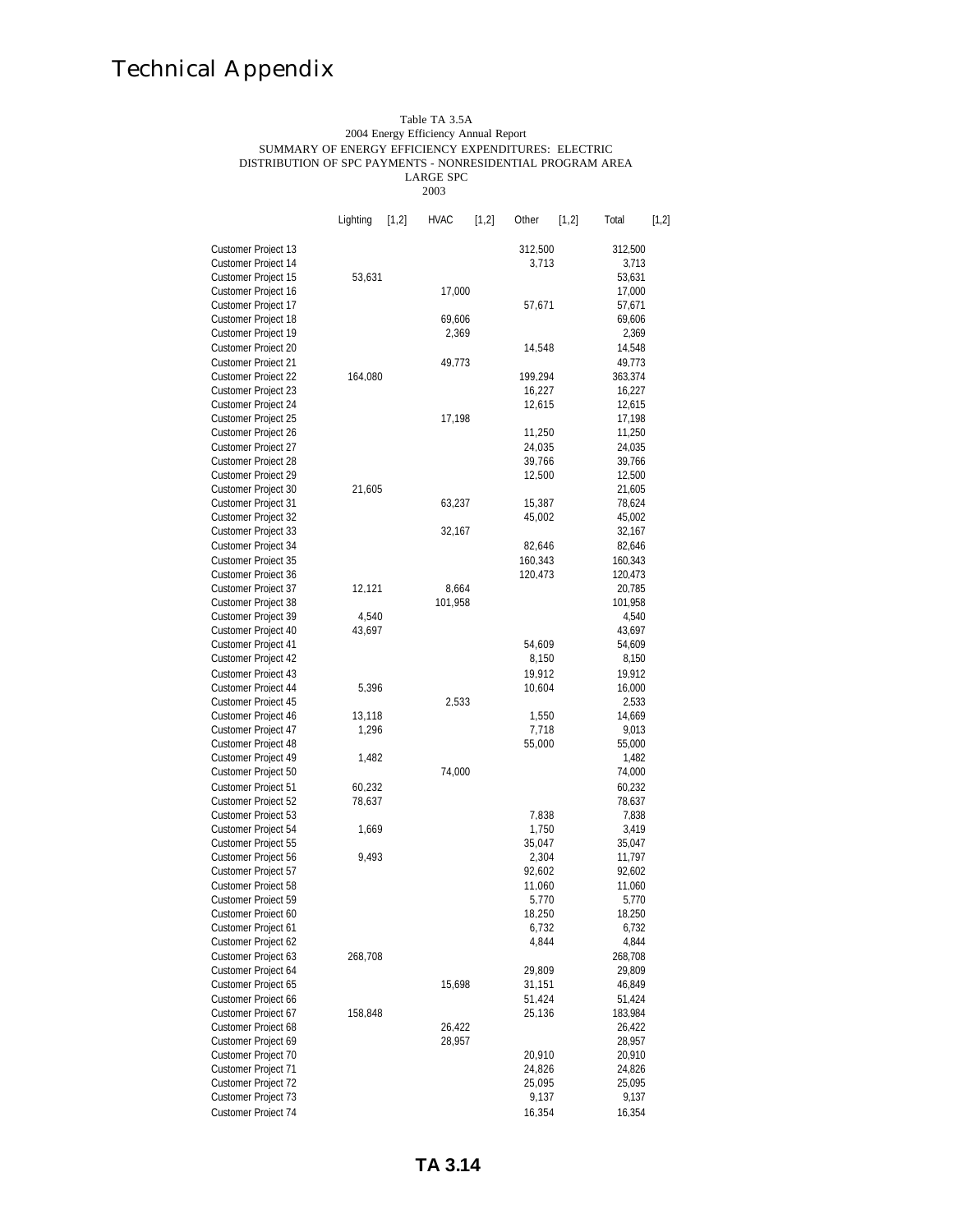#### Table TA 3.5A 2004 Energy Efficiency Annual Report SUMMARY OF ENERGY EFFICIENCY EXPENDITURES: ELECTRIC DISTRIBUTION OF SPC PAYMENTS - NONRESIDENTIAL PROGRAM AREA LARGE SPC

2003

|                             | Lighting | [1,2] | <b>HVAC</b> | [1,2] | Other            | [1,2] | Total            | [1,2] |
|-----------------------------|----------|-------|-------------|-------|------------------|-------|------------------|-------|
| Customer Project 75         |          |       |             |       | 43,200           |       | 43,200           |       |
| Customer Project 76         |          |       | 5,287       |       |                  |       | 5,287            |       |
| <b>Customer Project 77</b>  | 14,005   |       |             |       |                  |       | 14,005           |       |
| Customer Project 78         |          |       | 88,020      |       |                  |       | 88,020           |       |
| <b>Customer Project 79</b>  |          |       |             |       | 10,293           |       | 10,293           |       |
| Customer Project 80         | 58,547   |       | 32,480      |       | 16,399           |       | 107,425          |       |
| Customer Project 81         | 21,129   |       |             |       |                  |       | 21,129           |       |
| Customer Project 82         |          |       |             |       | 239,659          |       | 239,659          |       |
| <b>Customer Project 83</b>  |          |       |             |       | 232,780          |       | 232,780          |       |
| Customer Project 84         |          |       |             |       | 6,328            |       | 6,328            |       |
| Customer Project 85         |          |       |             |       | 8,121            |       | 8,121            |       |
| Customer Project 86         | 30,268   |       |             |       | 382,043          |       | 412,311          |       |
| Customer Project 87         |          |       | 14,473      |       |                  |       | 14,473           |       |
| Customer Project 88         |          |       | 3,146       |       | 13,093           |       | 16,239           |       |
| <b>Customer Project 89</b>  |          |       | 31,265      |       | 22,006           |       | 53,271           |       |
| <b>Customer Project 90</b>  | 3,600    |       |             |       |                  |       | 3,600            |       |
| <b>Customer Project 91</b>  |          |       | 7,116       |       |                  |       | 7,116            |       |
| Customer Project 92         | 15,369   |       |             |       |                  |       | 15,369           |       |
| <b>Customer Project 93</b>  |          |       |             |       | 16.808           |       | 16.808           |       |
| <b>Customer Project 94</b>  | 32,420   |       |             |       |                  |       | 32,420           |       |
| Customer Project 95         |          |       |             |       | 17,500           |       | 17,500           |       |
| <b>Customer Project 96</b>  |          |       |             |       | 13,360           |       | 13,360           |       |
| Customer Project 97         |          |       |             |       | 300,000          |       | 300,000          |       |
| <b>Customer Project 98</b>  |          |       |             |       | 52,218           |       | 52,218           |       |
| Customer Project 99         |          |       |             |       | 6,838            |       | 6,838            |       |
| Customer Project 100        |          |       |             |       |                  |       |                  |       |
| Customer Project 101        | 48,050   |       |             |       | 16,098<br>12,033 |       | 64,148<br>12,033 |       |
|                             |          |       |             |       |                  |       |                  |       |
| Customer Project 102        |          |       |             |       | 4,769<br>9,936   |       | 4,769            |       |
| Customer Project 103        | 95,118   |       | 16,406      |       |                  |       | 121,461          |       |
| Customer Project 104        |          |       |             |       | 2,914            |       | 2,914            |       |
| Customer Project 105        | 6,946    |       |             |       |                  |       | 6,946            |       |
| Customer Project 106        | 65,594   |       | 5,590       |       | 86,906           |       | 158,090          |       |
| Customer Project 107        |          |       | 8,746       |       |                  |       | 8,746            |       |
| Customer Project 108        |          |       |             |       | 1,280            |       | 1,280            |       |
| Customer Project 109        | 23,862   |       |             |       | 46,029           |       | 69,891           |       |
| Customer Project 110        | 20,000   |       |             |       |                  |       | 20,000           |       |
| Customer Project 111        | 43,766   |       |             |       | 33,057           |       | 76,823           |       |
| Customer Project 112        |          |       |             |       | 3,808            |       | 3,808            |       |
| Customer Project 113        |          |       |             |       | 5,172            |       | 5,172            |       |
| Customer Project 114        |          |       |             |       | 21,065           |       | 21,065           |       |
| Customer Project 115        |          |       |             |       | 34,231           |       | 34,231           |       |
| Customer Project 116        |          |       |             |       | 10,040           |       | 10,040           |       |
| Customer Project 117        |          |       |             |       | 48,643           |       | 48,643           |       |
| Customer Project 118        |          |       | 4,068       |       |                  |       | 4,068            |       |
| Customer Project 119        |          |       |             |       | 18,861           |       | 18,861           |       |
| <b>Customer Project 120</b> |          |       | 1.108       |       |                  |       | 1.108            |       |
| Customer Project 121        |          |       |             |       | 27,886           |       | 27,886           |       |
| Customer Project 122        |          |       |             |       | 25,000           |       | 25,000           |       |
| Customer Project 123        | 24,759   |       |             |       | 132,324          |       | 157,083          |       |
| Customer Project 124        |          |       |             |       | 68,739           |       | 68,739           |       |
| Customer Project 125        |          |       |             |       | 148,825          |       | 148,825          |       |
| Customer Project 126        |          |       |             |       | 4,994            |       | 4,994            |       |
| Customer Project 127        |          |       |             |       | 39,979           |       | 39,979           |       |
| Customer Project 128        |          |       |             |       | 2,504            |       | 2,504            |       |
| Customer Project 129        | 54,573   |       |             |       | 20,489           |       | 75,062           |       |
| Customer Project 130        | 29,905   |       |             |       | 39,524           |       | 69,428           |       |
| Customer Project 131        |          |       |             |       | 11,000           |       | 11,000           |       |
| Customer Project 132        |          |       |             |       | 9,794            |       | 9,794            |       |
| <b>Customer Project 133</b> |          |       |             |       | 9,947            |       | 9,947            |       |
| Customer Project 134        |          |       |             |       | 37,253           |       | 37,253           |       |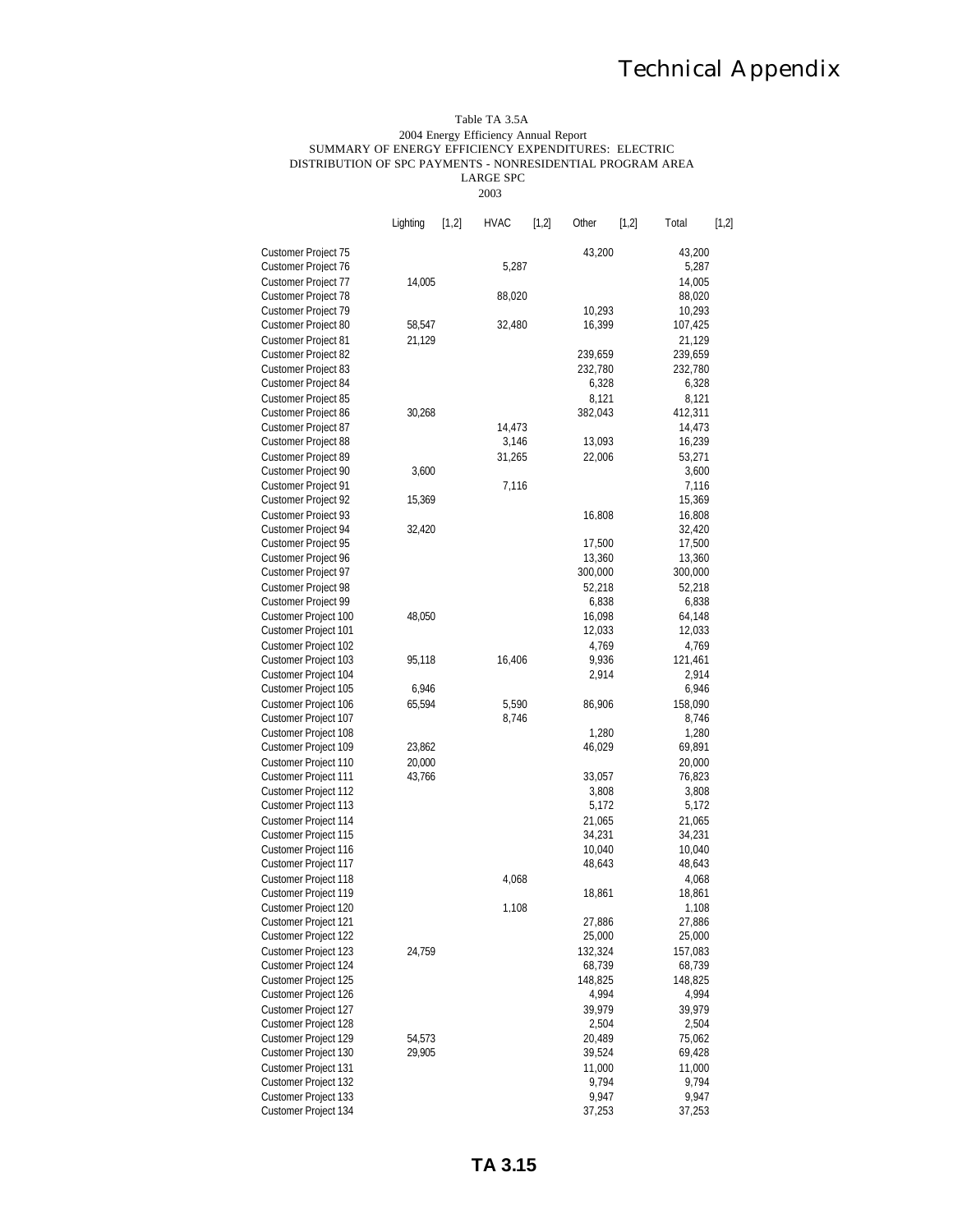#### Table TA 3.5A 2004 Energy Efficiency Annual Report SUMMARY OF ENERGY EFFICIENCY EXPENDITURES: ELECTRIC DISTRIBUTION OF SPC PAYMENTS - NONRESIDENTIAL PROGRAM AREA LARGE SPC

2003

|                                              | Lighting        | [1,2] | <b>HVAC</b> | [1,2] | Other           | [1,2] | Total            | [1,2] |  |  |  |
|----------------------------------------------|-----------------|-------|-------------|-------|-----------------|-------|------------------|-------|--|--|--|
| Customer Project 135                         |                 |       |             |       | 441,536         |       | 441,536          |       |  |  |  |
| Customer Project 136                         |                 |       |             |       | 3.115           |       | 3,115            |       |  |  |  |
| Customer Project 137                         | 2,933           |       |             |       |                 |       | 2,933            |       |  |  |  |
| Customer Project 138                         |                 |       |             |       | 9,000           |       | 9,000            |       |  |  |  |
| Customer Project 139                         |                 |       |             |       | 19,438          |       | 19,438           |       |  |  |  |
| <b>Customer Project 140</b>                  |                 |       |             |       | 37,813          |       | 37,813           |       |  |  |  |
| Customer Project 141                         |                 |       | 138,283     |       |                 |       | 138,283          |       |  |  |  |
| Customer Project 142                         |                 |       |             |       | 11,497          |       | 11,497           |       |  |  |  |
| Customer Project 143                         |                 |       |             |       | 20,278          |       | 20,278           |       |  |  |  |
| Customer Project 144                         |                 |       |             |       | 328,926         |       | 328,926          |       |  |  |  |
| Customer Project 145                         | 3,095           |       |             |       |                 |       | 3,095            |       |  |  |  |
| Customer Project 146                         |                 |       |             |       | 7,582           |       | 7,582            |       |  |  |  |
| Customer Project 147                         |                 |       |             |       | 2,750           |       | 2,750            |       |  |  |  |
| Customer Project 148                         |                 |       |             |       | 5,388           |       | 5,388            |       |  |  |  |
| Customer Project 149                         | 15,181          |       |             |       |                 |       | 15,181           |       |  |  |  |
| <b>Customer Project 150</b>                  | 21,662          |       |             |       |                 |       | 21.662           |       |  |  |  |
| Customer Project 151                         | 35,678          |       |             |       |                 |       | 35,678           |       |  |  |  |
| Customer Project 152                         | 11,560          |       |             |       | 4,624           |       | 16,184           |       |  |  |  |
| Customer Project 153                         |                 |       | 6,205       |       | 14,869          |       | 21,073           |       |  |  |  |
| Customer Project 154                         |                 |       | 39,464      |       |                 |       | 39,464           |       |  |  |  |
| <b>Customer Project 155</b>                  |                 |       |             |       | 15.588          |       | 15.588           |       |  |  |  |
| Customer Project 156                         |                 |       |             |       | 28,142          |       | 28,142           |       |  |  |  |
| <b>Customer Project 157</b>                  | 8.930           |       | 22.154      |       | 168.162         |       | 199.246          |       |  |  |  |
| Customer Project 158                         |                 |       | 631         |       |                 |       |                  | 631   |  |  |  |
| <b>Customer Project 159</b>                  | 415             |       |             |       |                 |       |                  | 415   |  |  |  |
| Customer Project 160                         |                 |       |             |       | 675             |       |                  | 675   |  |  |  |
| Customer Project 161                         | 8,172           |       |             |       | 5,828           |       | 14,000           |       |  |  |  |
| Customer Project 162                         | 1,074           |       |             |       |                 |       | 1,074            |       |  |  |  |
| Customer Project 163                         |                 |       |             |       | 300,000         |       | 300,000          |       |  |  |  |
| Customer Project 164                         |                 |       | 1,515       |       | 10.233          |       | 11,749           |       |  |  |  |
| Customer Project 165                         | 70,339          |       |             |       |                 |       | 70,339           |       |  |  |  |
| Customer Project 166<br>Customer Project 167 |                 |       |             |       | 19,431<br>9,606 |       | 19,431<br>9,606  |       |  |  |  |
| Customer Project 168                         |                 |       |             |       | 11,686          |       | 11,686           |       |  |  |  |
| Total Customer Projects \$ 1,816,742         |                 | \$    | 1,029,597   |       | 5,654,063<br>\$ |       | \$<br>8,500,403  |       |  |  |  |
| <b>Total Payments</b>                        | 3,279,810<br>\$ | \$    | 1,418,806   |       | \$<br>6,987,024 |       | \$<br>11,685,640 |       |  |  |  |

[1] Includes 110% contingent funds up to defined caps. [2] Includes Actual and Committed Payments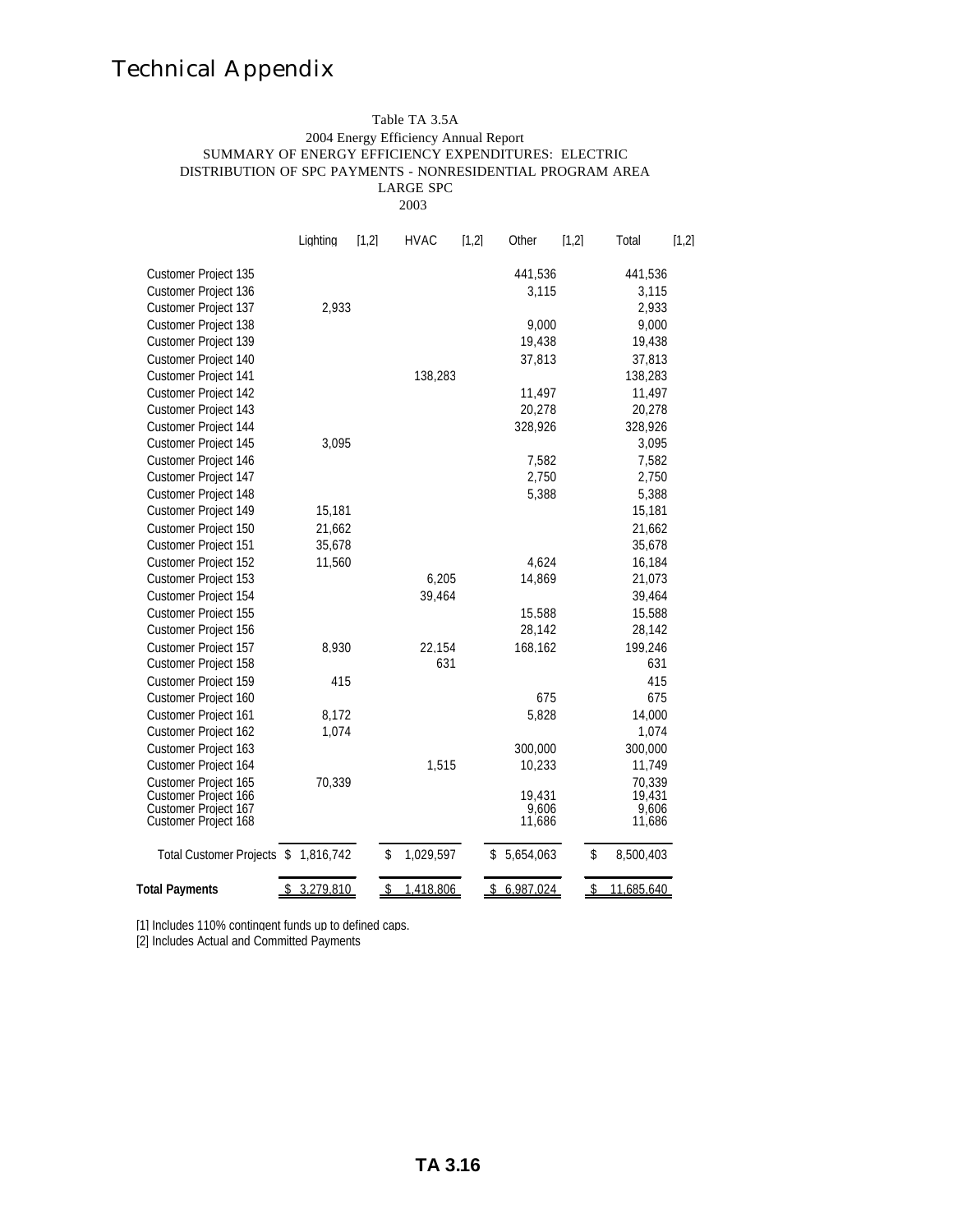#### Table TA 3.5B 2004 Energy Efficiency Annual Report SUMMARY OF ENERGY EFFICIENCY EXPENDITURES: ELECTRIC DISTRIBUTION OF SPC PAYMENTS - NONRESIDENTIAL PROGRAM AREA SMALL SPC 2003

### **THIS TABLE IS NOT APPLICABLE TO THE 2003 ENERGY EFFICIENCY PROGRAMS**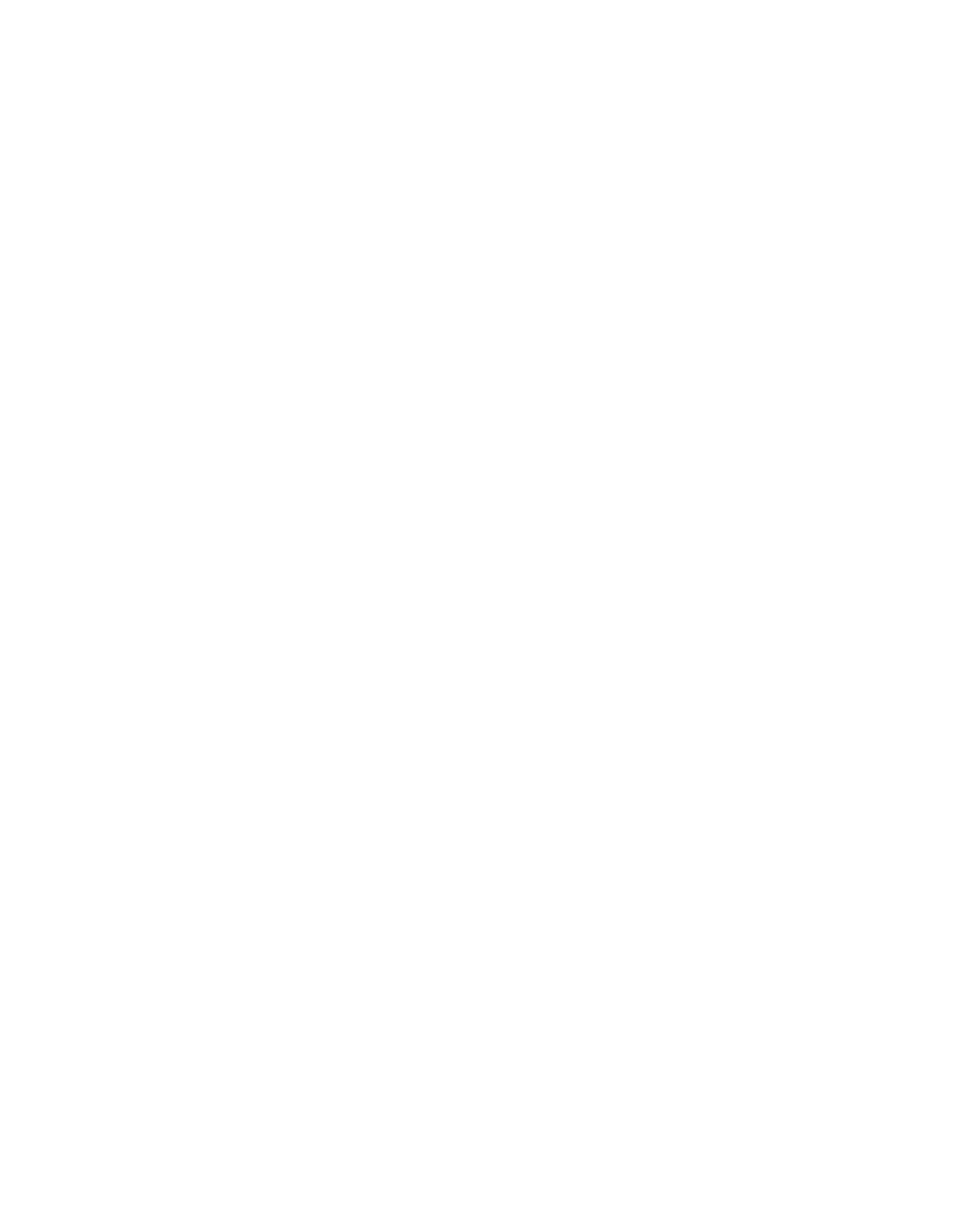### **Section IV - New Construction Program Area**

This section contains narrative that documents and explains the data shown for Tables TA 4.1 through TA 4.5.

### **Table TA 4.1 Program Cost Estimates Used for Cost - Effectiveness - New Construction Program Area**

This table documents those costs used in determining the cost-effectiveness of new construction energy efficiency programs. These tables provide all program costs, including costs expended in 2003 and those costs associated with commitments from 2003 programs.

### **Program Incentives (Recorded)**

Incentive costs represent incentives paid to customers during 2003 (Actual) as well as incentives associated with commitments from the 2003 new construction programs (Committed).

### **Program Administrative Costs (Recorded)**

These costs include all expenditures directly charged to the program with the exception of incentive costs. The administrative costs consist of labor, non-labor, contract labor, and allocated material costs (See Also Table TA 4.2). These costs represent administrative costs expended during 2003 (Actual) as well as administrative costs associated with the handling of commitments from the 2003 new construction programs (Committed).

#### **Shareholder Incentives**

Costs represented in the Shareholder Incentives column would represent an allocated amount of the total performance awards earned during a particular program year. There were no shareholder incentives authorized for 2003.

#### **Other Costs**

Costs represented in the Other Costs column represent the MA&E costs for the statewide programs. MA&E costs for the Local programs are included in the Program Administrative Costs column. Other allocated costs recorded in the Other Costs category in previous Energy Efficiency Annual Reports (e.g., General Support, Regulatory Support, CPUC Staff, and Summer Initiative Administrative) are now recorded in the Program Administrative Costs column.

#### **Total Utility Costs**

The sum of the Program Incentives (Recorded) columns, Program Administrative Costs (Recorded) columns, Shareholder Incentives, and Other costs.

#### **Incremental Measure Costs (Net)**

These costs generally represent the incremental costs of energy efficiency measures over the standard replacement measures. SCE's incremental measure costs are typically derived from the latest cost source available for the particular measure(s), including recent measure cost studies. The gross amounts of these costs are reduced by appropriate net-to-gross ratios for the particular measure or end-use. The net-to-gross ratios are consistent with the ratios utilized in SCE's November 4, 2002 Application for 2003 energy efficiency program funding.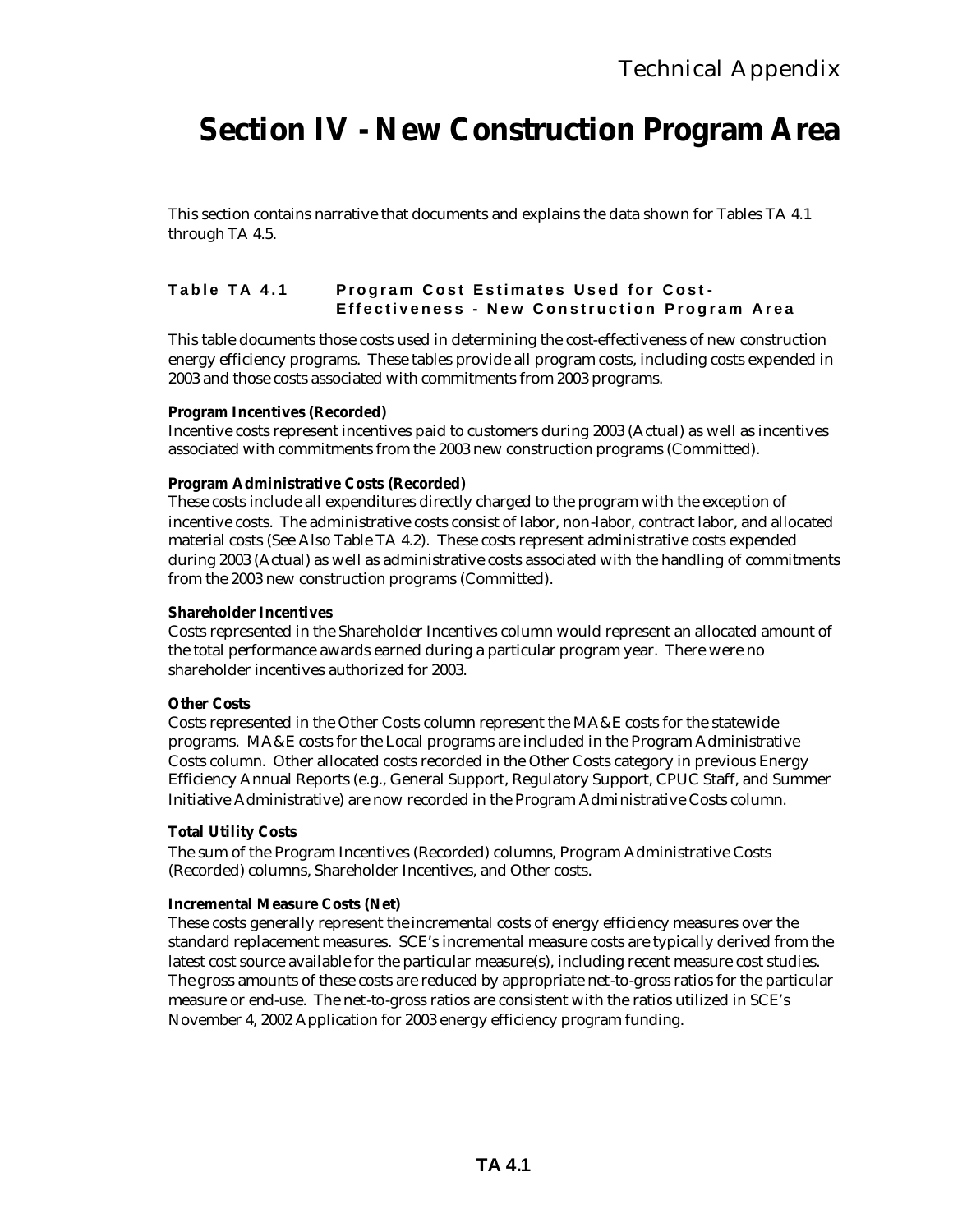### **Table TA 4.2 Direct and Allocated Administrative Costs - New Construction Program Area**

This table documents the breakdown of the actual administrative costs used in determining the cost-effectiveness of new construction energy efficiency programs. These tables provide detail of all actual program administrative costs expended in 2003. These costs include the costs of Market Assessment & Evaluation for the Local Energy Efficiency Programs, regulatory support, and other energy efficiency support costs.

### **Labor Costs (Actual)**

Labor costs consist of SCE labor charges that are directly charged to the program. These costs include salaries and expenses of SCE employees engaged in developing energy efficient marketing strategies, plans, and programs; developing program implementation procedures; reporting, monitoring, and evaluating systems. The reported costs reflect only the actual costs incurred in 2003 in support of 2003 new construction programs.

### **Non-Labor Costs (Actual)**

Non-labor costs include materials, consultant fees, vendor contracts, and other miscellaneous costs charged directly to the program. These costs include items such as booklets, brochures, promotions, training, membership dues, postage, telephone, supplies, printing/photocopying services, and computer support services. Several programs contain a significant amount of Non-Labor administrative costs due to the use of vendor contracts in the delivery of these programs.

### **Contract Labor Costs (Actual)**

Labor costs consist of contract employees' labor charges that are directly charged to the program. These costs include salaries and expenses of contract employees engaged in developing energy efficient marketing strategies, plans, and programs; developing program implementation procedures; reporting, monitoring, and evaluating systems.

### **Allocated Administrative Costs (Actual)**

Allocated administrative costs represent those for building lease and maintenance costs and management oversight expenditures. In addition, the 2003 Allocated Administrative Costs (Actual) category includes costs related to systems support, regulatory support, internal audits, and other costs which are allocated to the programs. In previous years these latter costs were displayed in other sections of the Energy Efficiency Annual Report and not in this section.

### **Total Administrative Costs (Actual)**

The summation of the aforementioned utility administrative costs - Labor, Non-labor, Contract, and Allocated Administrative costs.

### **Table TA 4.3 Market Effects: Projected Annual Program Energy Reductions - New Construction Program Area**

The projected annual program energy reductions for the new construction program area, presented in TA 4.3, are derived from ex ante estimates of energy savings. These estimates are based upon the measure level savings data submitted in SCE's November 4, 2002 Application for 2003 Energy Efficiency Program Funding and adopted in Decision D.03-04-055. These estimates have been updated, as applicable, to correspond with the actual program implementation during 2003 and to reflect actual program results as of December 31, 2003. Recorded savings amounts reflect all 2003 program impacts, including impacts from measures installed in 2003 and those impacts associated with commitments from 2003 programs.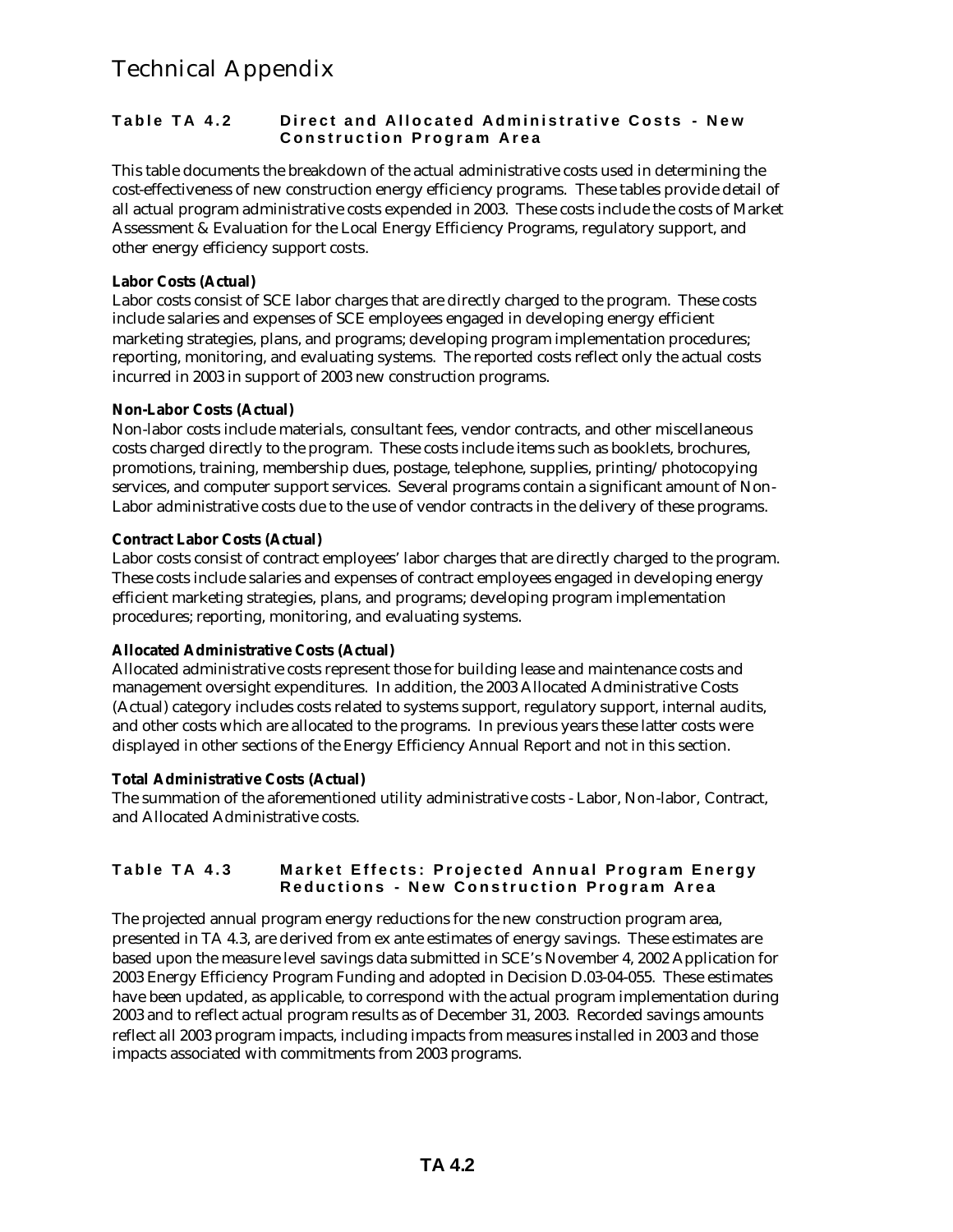Inputs and assumptions for these estimates are described in this section. Projections of annual program energy reductions are developed similarly across program areas, but the specifics of each program area will be discussed in the individual sections to this Technical Appendix.

### **Program Energy Reduction Assumptions**

Annual program energy reduction estimates for new construction programs supplied in SCE's November 4, 2002 Application for 2003 Energy Efficiency Program Funding and submitted herein as the 2003 program results are the result of a summation of measure-level savings from the measures installed or committed to be installed as a result of the 2003 new construction programs. The measure-level savings information used to calculate the 2003 program results are based upon the latest energy savings data available for the particular measure(s), including measurement studies, historical program results, and engineering estimates. The gross amounts of these costs are reduced by appropriate net-to-gross ratios for the particular measure or enduse.

The Effective Useful Life is the length of time (years) for which the load impacts of an energy efficiency measure are expected to last. The useful life estimates are also based upon the Energy Efficiency Policy Manual, adopted in Decision D.01-11-066.

### **Table TA 4.4 Measure Detail – New Construction Program Area**

Table TA 4.4 provides measure-level detail for all of SCE's new construction energy efficiency programs with 2003 energy saving goals.

#### **End Use & Measure Description**

Detail the actual measures installed or committed to be installed as a result of the 2003 new construction programs.

#### **Quantity (Recorded)**

Derived from SCE's program tracking databases, the number of units installed or committed to be installed as a result of the 2003 new construction programs.

#### **Total Resource Costs – Administrative Costs (Recorded)**

These costs include all expenditures directly charged to the program with the exception of incentive costs. These costs represent administrative costs expended during 2003 as well as administrative costs associated with the handling of commitments from the 2003 new construction programs. The Summation of the "Total Resource Costs – Admin" and "Total Resource Costs – IMC" column values comprise the Total Resource Costs for Levelizing ("LCRC") as specified in the California Standard Practice Manual: Economic Analysis of Demand-Side Programs and Projects, October 2001.

#### **Total Resource Costs – Incremental Measure Costs (Recorded)**

These costs generally represent the incremental costs of energy efficiency measures over the standard replacement measures. SCE's incremental measure costs are typically derived from the latest cost source available for the particular measure(s), including recent measure cost studies. The gross amounts of these costs are reduced by appropriate net-to-gross ratios for the particular measure or end-use. The net-to-gross ratios are consistent with the ratios utilized in SCE's November 4, 2002 Application for 2003 energy efficiency program funding. The Summation of the "Total Resource Costs – Admin" and "Total Resource Costs – IMC" column values comprise the Total Resource Costs for Levelizing ("LCRC") as specified in the California Standard Practice Manual: Economic Analysis of Demand-Side Programs and Projects, October 2001.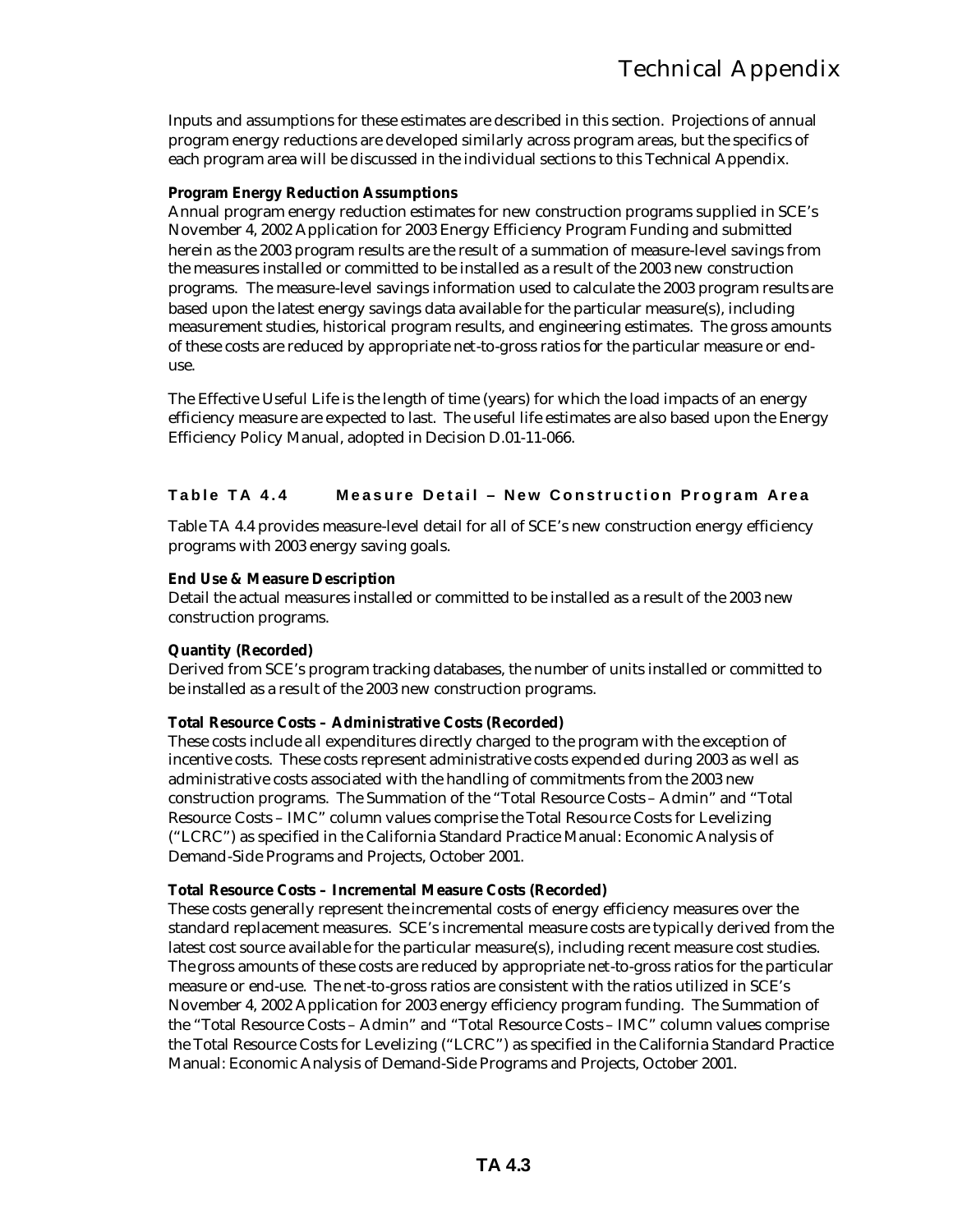### **Total Resource Benefits – Lifecycle kWh**

Annual net kWh savings multiplied by the measure Useful Life.

### **Useful Life**

Assumption of the useful life of the measure, used to determine the lifecycle energy savings. The useful life estimates are consistent with the ratios utilized in SCE's November 4, 2002 Application for 2003 energy efficiency program funding.

### **Levelized Costs**

The TRC Levelized Cost, calculated pursuant to the California Standard Practice Manual: Economic Analysis of Demand-Side Programs and Projects, October 2001. These costs, represented as a cents/kWh, are calculated by the summation of the "Total Resource Costs – Admin" and "Total Resource Costs – IMC" column values which comprise the Total Resource Costs for Levelizing ("LCRC") divided by the Total Discounted Load Impacts of the Program ("IMP"). The discount rate utilized is 8.15 %, as specified in the Energy Efficiency Policy Manual, Decision D.01-11-066.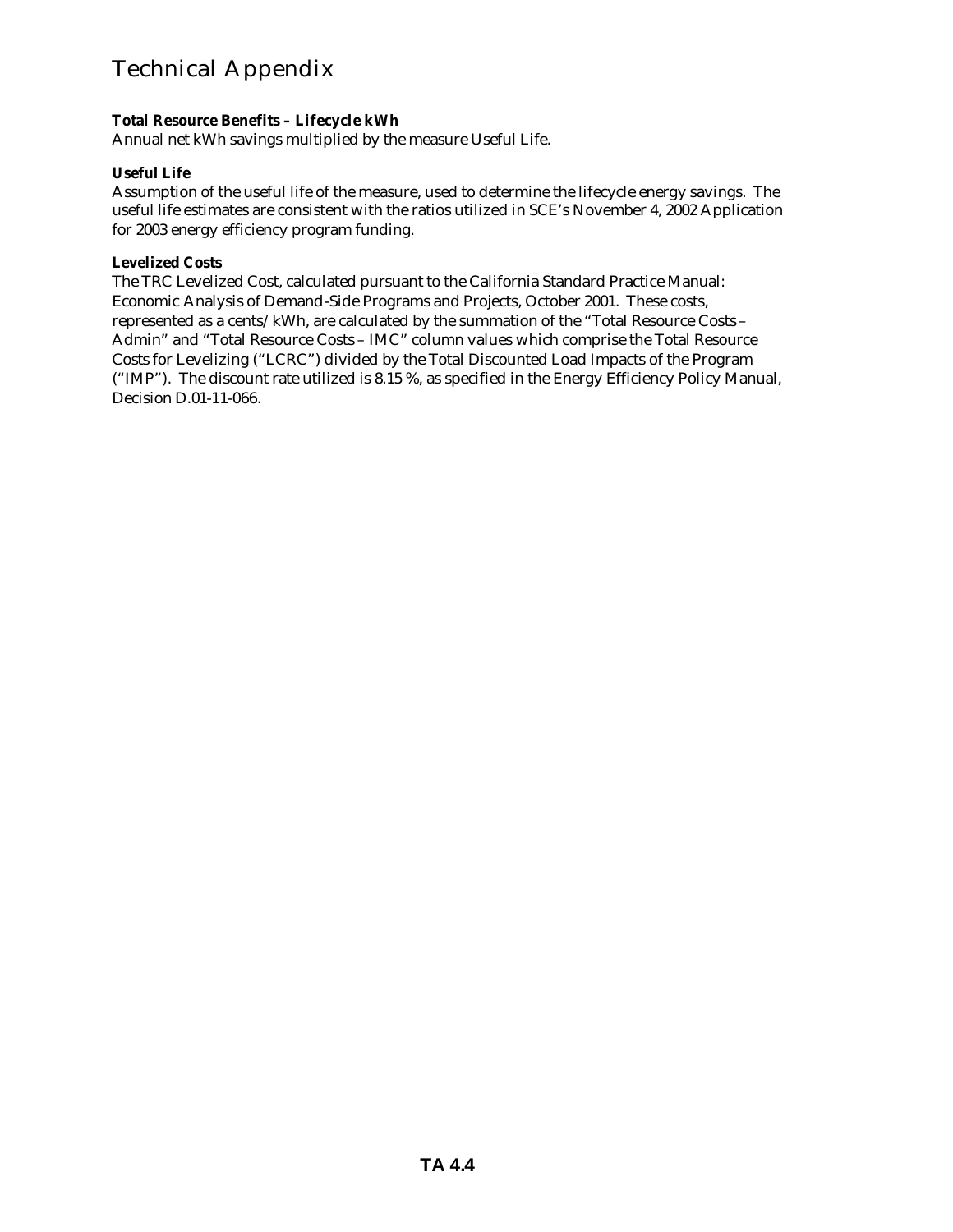## Table TA 4.1<br>2004 Energy Efficiency Annual Report<br>PROGRAM COST ESTIMATES USED FOR COST-EFFECTIVENESS - NEW CONSTRUCTION PROGRAM AREA

2003

|                               | Program Incentives<br>(Recorded) |             | Program Administrative Costs<br>(Recorded) |          |  | Shareholder |  |            | Other |         | Total<br>Utility | Incremental<br>Measure |            |
|-------------------------------|----------------------------------|-------------|--------------------------------------------|----------|--|-------------|--|------------|-------|---------|------------------|------------------------|------------|
|                               | Actual                           | Committed   |                                            | Actual   |  | Committed   |  | Incentives | [1]   | Costs   | [2]              | Costs                  | Costs      |
| Residential                   | 111.900                          | \$4.433.560 |                                            | .294.518 |  | 202.747     |  |            |       | 55.515  |                  | 6.098.240              | 5.764.230  |
| Nonresidential                | 459.881                          | 4.798.365   |                                            | .457.280 |  | 1.788.640   |  |            |       | 245.683 |                  | 8.749.849              | 16.192.971 |
| <b>New Construction Total</b> | 571.781                          | 9.231.925   |                                            | 751.799  |  | .991.387    |  |            |       | 301.198 |                  | 14.848.089             | 21.957.201 |

[1] The Commission authorized no Shareholder Performance Awards in 2003.

[2] Statewide Market Assessment and Evaluation costs.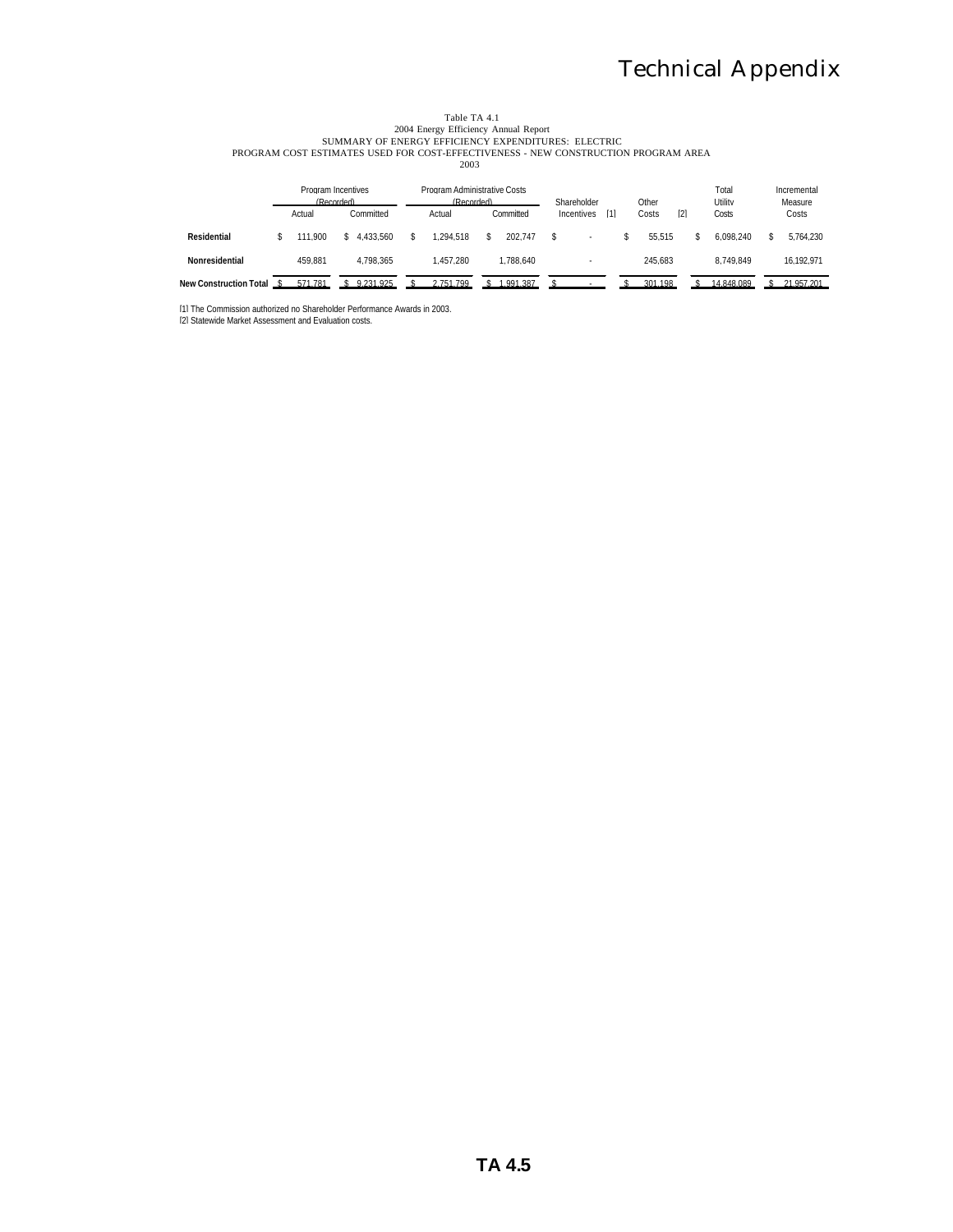#### Table TA 4.2 2004 Energy Efficiency Annual Report SUMMARY OF ENERGY EFFICIENCY EXPENDITURES: ELECTRIC DIRECT AND ALLOCATED ADMINISTRATIVE COSTS - NEW CONSTRUCTION PROGRAM AREA 2003

|                               | Actual<br>Labor | Actual<br>Non-Labor |     | Actual<br>Contract | Actual<br>Allocated | Actual<br>Admin<br>Total |           |  |
|-------------------------------|-----------------|---------------------|-----|--------------------|---------------------|--------------------------|-----------|--|
| Residential                   | \$<br>256.487   | 786.307             | \$. | 4.024              | 247.700             | \$                       | 1.294.518 |  |
| Nonresidential                | 525.887         | 378.090             |     | 118.201            | 435.103             |                          | 1,457,280 |  |
| <b>New Construction Total</b> | 782.375         | 1,164,397           |     | 122.225            | 682,802             |                          | 2.751.799 |  |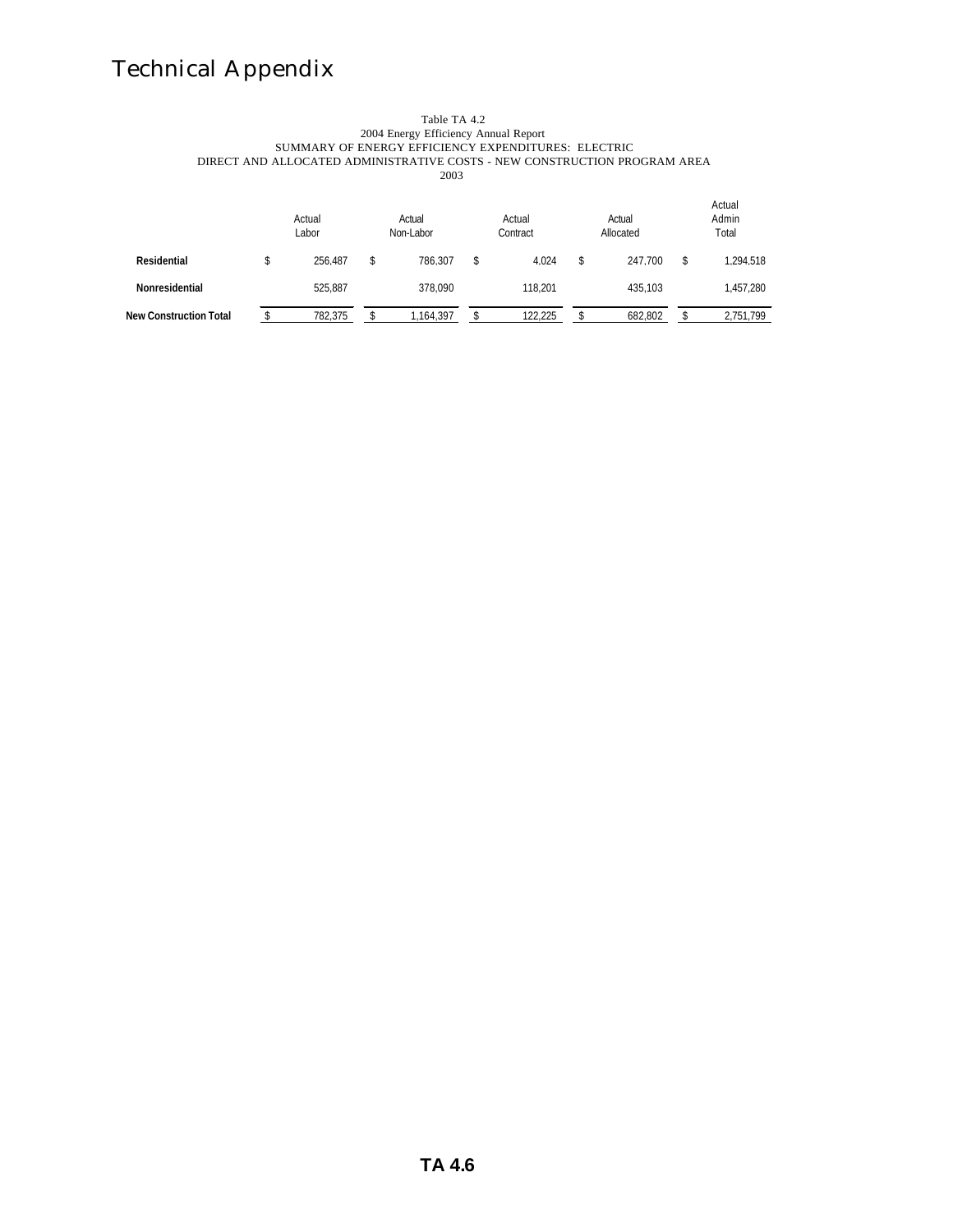# Table TA 4.3<br>SUMMARY OF ENERGY EFFICIENCY Annual Report<br>MARKET EFFECTS: PROJECTED ANNUAL PROGRAM ENERGY REDUCTIONS - NEW CONSTRUCTION PROGRAM AREA<br>2003

| Residential |       |          | Nonresidential |       |               |
|-------------|-------|----------|----------------|-------|---------------|
| Year        | (MM)  | (MWH)    | Year           | (MM)  | (MWH)         |
| 2003        | 0.008 | 7 1 4 8  | 2003           | 0.010 | 70.093        |
| 2004        | 0.008 | 7 1 4 8  | 2004           | 0.010 | 70.093        |
| 2005        | 0.008 | 7 1 4 8  | 2005           | 0.010 | 70.093        |
| 2006        | 0.008 | 7 1 4 8  | 2006           | 0.010 | 70.093        |
| 2007        | 0.008 | 7 1 4 8  | 2007           | 0.010 | 70.093        |
| 2008        | 0.008 | 7.148    | 2008           | 0.010 | 70.093        |
| 2009        | 0.008 | 7 1 4 8  | 2009           | 0.010 | 70.093        |
| 2010        | 0.008 | 7.148    | 2010           | 0.010 | 70.093        |
| 2011        | 0.008 | 7 1 4 8  | 2011           | 0.010 | 70.093        |
| 2012        | 0.008 | 7.148    | 2012           | 0.010 | 70.093        |
| 2013        | 0.008 | 7 1 4 8  | 2013           | 0.010 | 70.093        |
| 2014        | 0.008 | 7 1 4 8  | 2014           | 0.010 | 70.093        |
| 2015        | 0.008 | 7 1 4 8  | 2015           | 0.010 | 70.093        |
| 2016        | 0.008 | 7 1 4 8  | 2016           | 0.010 | 70.093        |
| 2017        | 0.008 | 7 1 4 8  | 2017           | 0.010 | 70.093        |
| 2018        | 0.008 | 7 1 4 8  | 2018           | 0.010 | 70.093        |
| 2019        | 0.008 | 7 1 4 8  | 2019           | 0.000 | $\Omega$      |
| 2020        | 0.008 | 7 1 4 8  | 2020           | 0.000 | $\Omega$      |
| 2021        | 0.000 | $\Omega$ | 2021           | 0.000 | $\Omega$      |
| $2022 -$    | 0.000 | $\cap$   | $2022 -$       | 0.000 | $\cap$        |
| Total       | 0.008 | 128 667  | Total          | 0.010 | 1 1 2 1 4 8 5 |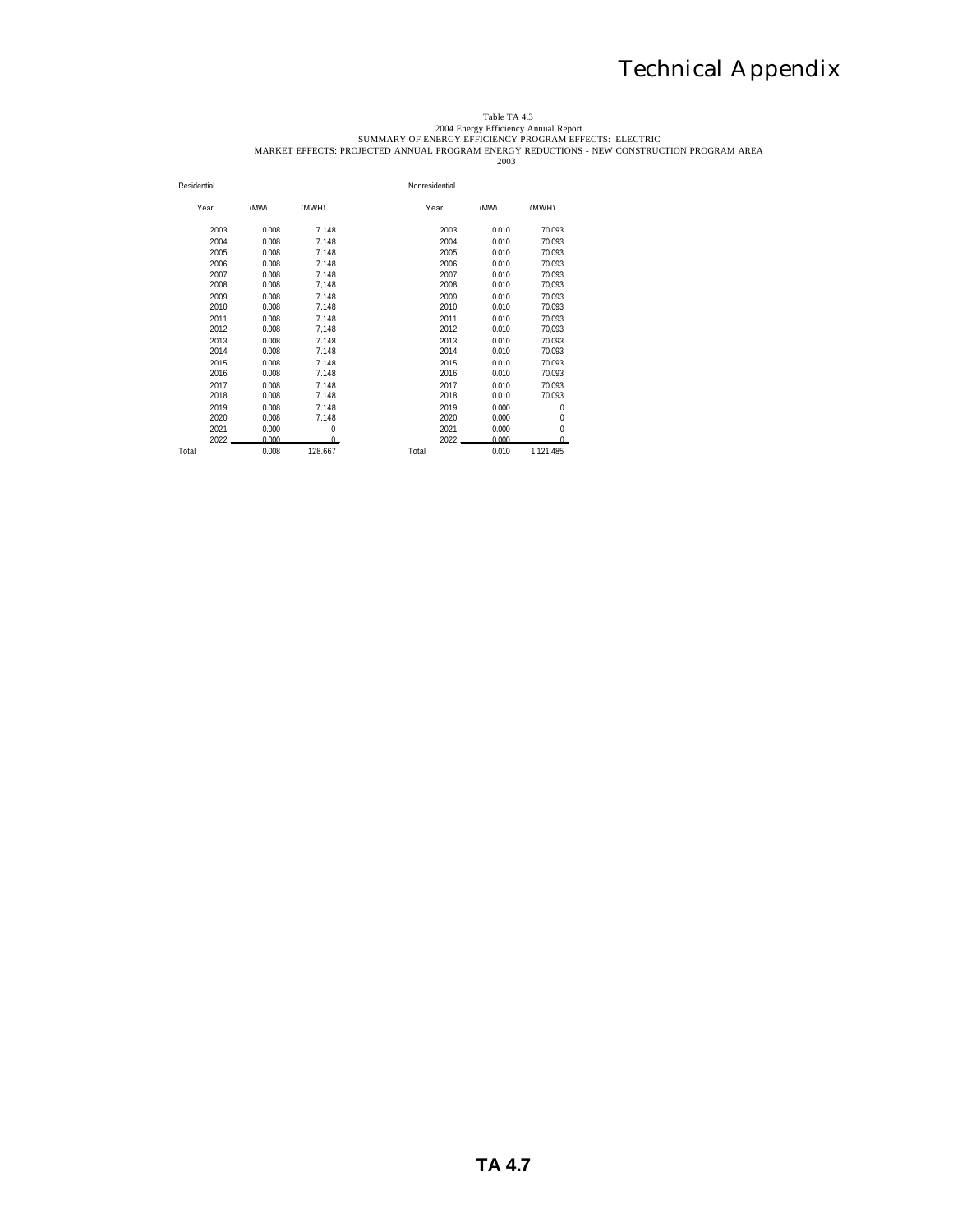| End                                  | Measure                              | Ouantity   | <b>Total Resource Costs</b><br>(Recorded \$000) |         | Total<br>Resource Benefits | <b>Liseful</b> | Levelized<br>Costs |  |
|--------------------------------------|--------------------------------------|------------|-------------------------------------------------|---------|----------------------------|----------------|--------------------|--|
| <b>I</b> se                          | Description                          | (Recorded) | Admin                                           | IMC.    | (Lifecycle kWh)            | I ife          | (cents/kWh)        |  |
| California Energy Star Homes Program |                                      |            |                                                 |         |                            |                |                    |  |
| Whole House - Single Family          | Coastal SE (15%)                     |            |                                                 |         |                            | 1 <sup>Q</sup> | $#$ $\n  IN 101$   |  |
| Whole House - Single Family          | Non Coastal SE (15%)                 | 1879       | 296                                             | 1.066   | 31,197,413                 | 18             | 847                |  |
| Whole House - Single Family          | Coastal SE (20%) (O1)                | 28         | $\mathfrak{D}$                                  | 22      | 254,016                    | 18             | 1896               |  |
| Whole House - Single Family          | Non Coastal SE (20%) (01)            | 1395       | 292                                             | 1478    | 30,726,864                 | 18             | 11 18              |  |
| Whole House - Single Family          | Non Coastal SE (20%)                 | 2.603      | 532                                             | 2757    | 55,999,901                 | 18             | 11 40              |  |
| Whole House - Multi-Family           | Multi-Eamily (20%) (O1)              | 196        | 21                                              | 51      | 803.635                    | 18             | 17.45              |  |
| Whole House - Multi-Family           | Multi-Family (15%)                   | 2169       | 257                                             | 390     | 9.685.138                  | 18             | 1297               |  |
| Savings By Design                    |                                      |            |                                                 |         |                            |                |                    |  |
| Nonresidential Cooling               | HVAC: Energy Reduction               | 4 164 554  | 104                                             | 542     | 37,954,180                 | 15             | 3.01               |  |
| Monracidantial Cooling               | HVAC: Energy Peduction P.R.P.        | 1 564 880  | 51                                              | 263     | 18.402.336                 | 15             | 3.01               |  |
| Nonresidential Lighting              | Davlighting Controls                 | 5962170    | 156                                             | 554     | 57,959,442                 | 16             | 224                |  |
| Nonresidential Lighting              | <b>I PD Reductions</b>               | 10 329 754 | 270                                             | 1 0 2 5 | 100.417.596                | 16             | 2.35               |  |
| Nonresidential Lighting              | Davlighting Controls R&R             |            |                                                 |         | $\sim$                     | 16             | #DIV/01            |  |
| Nonresidential Lighting              | <b>I PD Reductions R&amp;R</b>       | 862 499    | 29                                              | 110     | 10,818,741                 | 16             | 2.35               |  |
| Monresidential Pefrigeration         | <b>Defrigeration Systems</b>         |            |                                                 |         |                            | 1 <sub>A</sub> | $#$ $N$ $N$        |  |
| Nonresidential Refrigeration         | <b>Regrigeration Systems R&amp;R</b> |            |                                                 |         |                            | 14             | #DIV/01            |  |
| Nonresidential Other                 | Whole Building - Interactive         | 14 230 811 | 372                                             | 2470    | 138.340.548                | 16             | 375                |  |
| Nonresidential Other                 | Whole Building - Other               | 13 675 340 | 358                                             | 2 3 7 4 | 132,940,704                | 16             | 375                |  |
| Nonresidential Other                 | Whole Building - Interactive R&R     | 1 203 646  | 41                                              | 270     | 15,097,913                 | 16             | 375                |  |
| Nonresidential Other                 | Whole Building - Other R&R           | 1 751 564  | 59                                              | 302     | 21,970,713                 | 16             | 375                |  |
| Nonresidential Other                 | <b>Process Systems</b>               |            |                                                 |         |                            | 20             | #DIV/01            |  |
| Nonresidential Other                 | <b>Process Systems R&amp;R</b>       |            |                                                 |         |                            | 20             | #DIV/01            |  |
| Nonresidential Other                 | <b>Boilers (Gas)</b>                 |            |                                                 | ÷       | ٠                          | 20             | #DIV/01            |  |
| Nonresidential Other                 | <b>Boilers R&amp;R (Gas)</b>         |            |                                                 |         | $\sim$                     | 20             | #DIV/01            |  |
| Nonresidential Other                 | Industrial                           | 35 394 131 | 1614                                            | 7320    | 652,074,584                | 20             | 282                |  |
| Nonresidential Other                 | Industrial R&R                       | 4 217 940  | 192                                             | 872     | 77,708,123                 | 20             | 282                |  |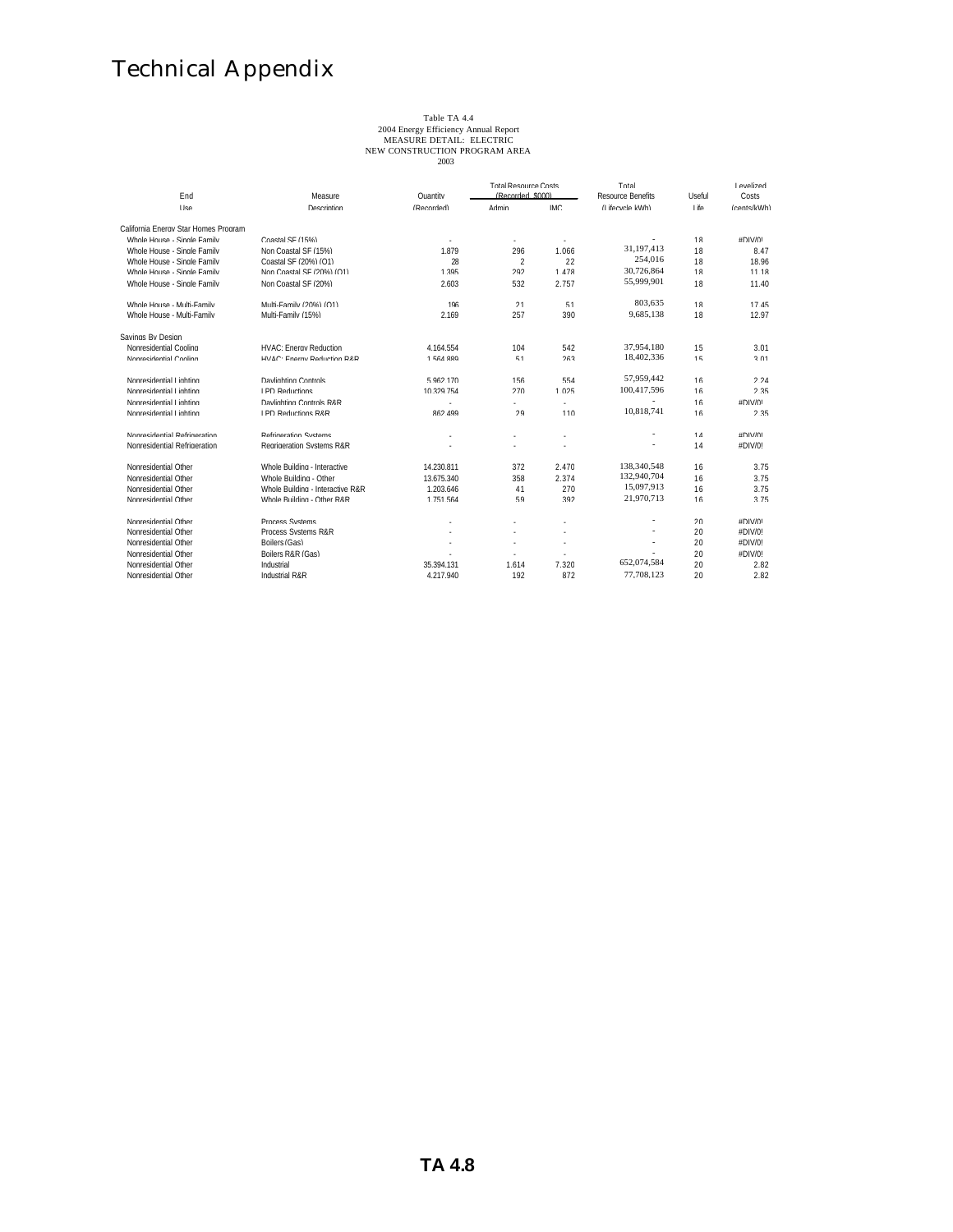## **Section V - Crosscutting Program Area**

This section contains narrative that documents and explains the data shown for Tables TA 5.1 through TA 5.5.

### **Table TA 5.1 Program Cost Estimates Used for Cost - Effectiveness - Crosscutting Program Area**

This table documents those costs used in determining the cost-effectiveness of crosscutting energy efficiency programs. These tables provide all program costs, including costs expended in 2003 and those costs associated with commitments from 2003 programs.

### **Program Incentives (Recorded)**

Incentive costs represent incentives paid to customers during 2003 (Actual) as well as incentives associated with commitments from the 2003 crosscutting programs (Committed).

### **Program Administrative Costs (Recorded)**

These costs include all expenditures directly charged to the program with the exception of incentive costs. The administrative costs consist of labor, non-labor, contract labor, and allocated material costs (See Also Table TA 5.2). These costs represent administrative costs expended during 2003 (Actual) as well as administrative costs associated with the handling of commitments from the 2003 crosscutting programs (Committed).

#### **Shareholder Incentives**

Costs represented in the Shareholder Incentives column would represent an allocated amount of the total performance awards earned during a particular program year. There were no shareholder incentives authorized for 2003.

#### **Other Costs**

Costs represented in the Other Costs column represent the MA&E costs for the statewide programs. MA&E costs for the Local programs are included in the Program Administrative Costs column. Other allocated costs recorded in the Other Costs category in previous Energy Efficiency Annual Reports (e.g., General Support, Regulatory Support, CPUC Staff, and Summer Initiative Administrative) are now recorded in the Program Administrative Costs column.

#### **Total Utility Costs**

The sum of the Program Incentives (Recorded) columns, Program Administrative Costs (Recorded) columns, Shareholder Incentives, and Other costs.

#### **Incremental Measure Costs (Net)**

These costs generally represent the incremental costs of energy efficiency measures over the standard replacement measures. SCE's incremental measure costs are typically derived from the latest cost source available for the particular measure(s), including recent measure cost studies. The gross amounts of these costs are reduced by appropriate net-to-gross ratios for the particular measure or end-use. The net-to-gross ratios are consistent with the ratios utilized in SCE's November 4, 2002 Application for 2003 energy efficiency program funding.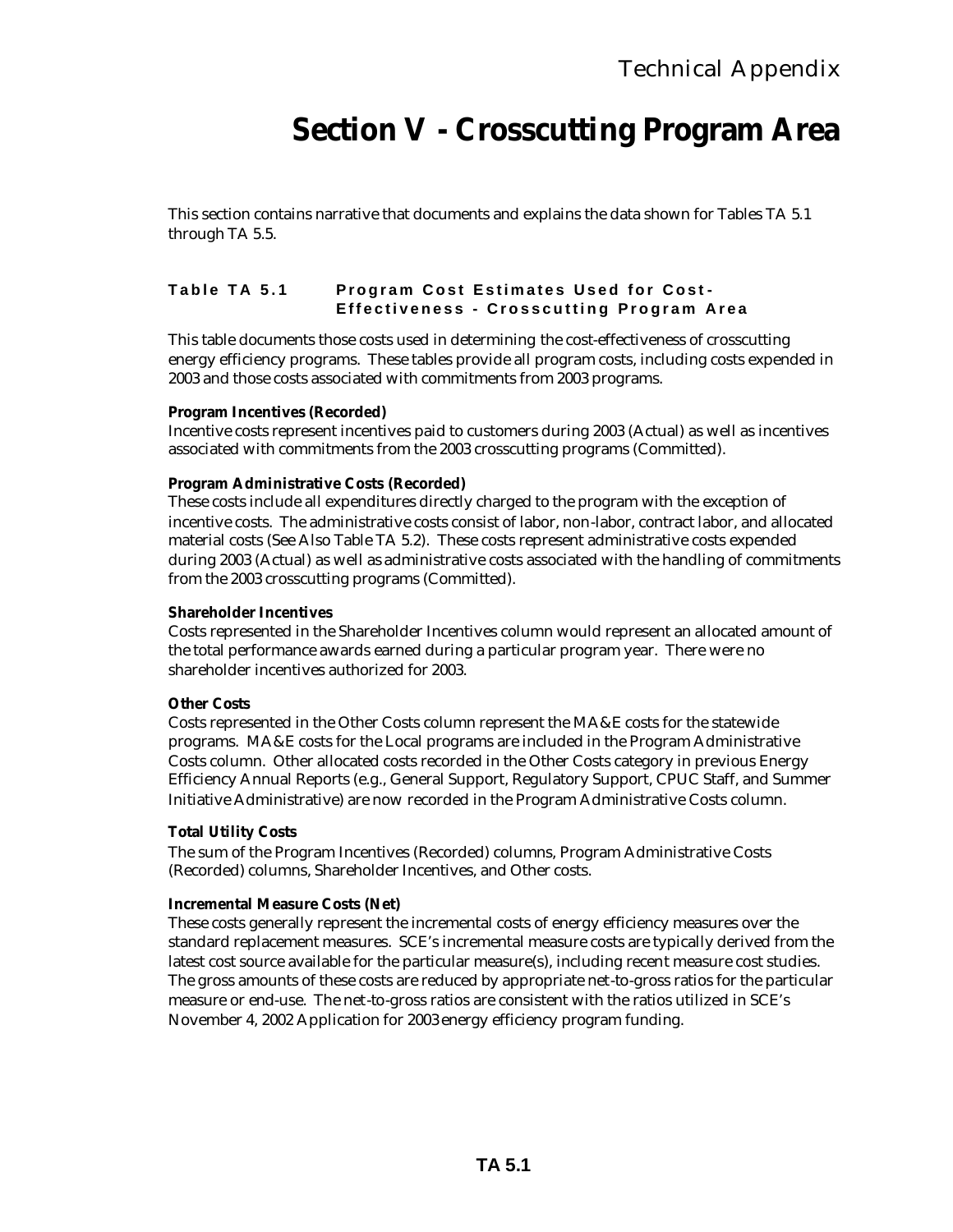### **Table TA 5.2 Direct and Allocated Administrative Costs - Crosscutting Program Area**

This table documents the breakdown of the actual administrative costs used in determining the cost-effectiveness of crosscutting energy efficiency programs. These tables provide detail of all actual program administrative costs expended in 2003. These costs include the costs of Market Assessment & Evaluation for the Local Energy Efficiency Programs, regulatory support, and other energy efficiency support costs.

### **Labor Costs (Actual)**

Labor costs consist of SCE labor charges that are directly charged to the program. These costs include salaries and expenses of SCE employees engaged in developing energy efficient marketing strategies, plans, and programs; developing program implementation procedures; reporting, monitoring, and evaluating systems. The reported costs reflect only the actual costs incurred in 2003 in support of 2003 crosscutting programs.

### **Non-Labor Costs (Actual)**

Non-labor costs include materials, consultant fees, vendor contracts, and other miscellaneous costs charged directly to the program. These costs include items such as booklets, brochures, promotions, training, membership dues, postage, telephone, supplies, printing/photocopying services, and computer support services. Several programs contain a significant amount of Non-Labor administrative costs due to the use of vendor contracts in the delivery of these programs.

### **Contract Labor Costs (Actual)**

Labor costs consist of contract employees' labor charges that are directly charged to the program. These costs include salaries and expenses of contract employees engaged in developing energy efficient marketing strategies, plans, and programs; developing program implementation procedures; reporting, monitoring, and evaluating systems.

### **Allocated Administrative Costs (Actual)**

Allocated administrative costs represent those for building lease and maintenance costs and management oversight expenditures. In addition, the 2003 Allocated Administrative Costs (Actual) category includes costs related to systems support, regulatory support, internal audits, and other costs which are allocated to the programs. In previous years these latter costs were displayed in other sections of the Energy Efficiency Annual Report and not in this section.

### **Total Administrative Costs (Actual)**

The summation of the aforementioned utility administrative costs - Labor, Non-labor, Contract, and Allocated Administrative costs.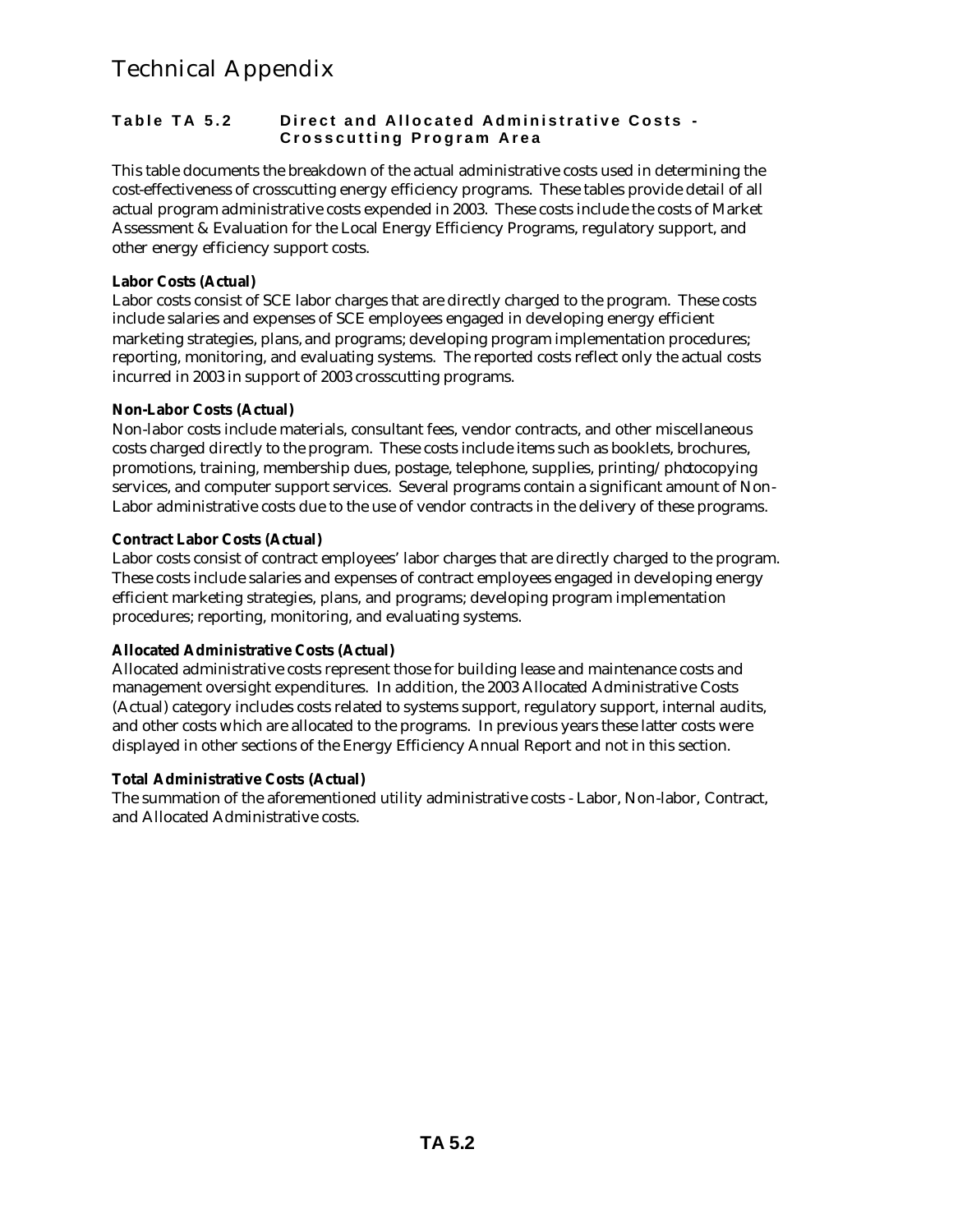### **Table TA 5.3** Market Effects: Projected Annual Program Energy **Reductions - Crosscutting Program Area**

The projected annual program energy reductions for the crosscutting program area, presented in TA 4.3, are derived from ex ante estimates of energy savings. These estimates are based upon the measure level savings data submitted in SCE's November 4, 2002 Application for 2003 Energy Efficiency Program Funding and adopted in Decision D.03-04-055. These estimates have been updated, as applicable, to correspond with the actual program implementation during 2003 and to reflect actual program results as of December 31, 2003. Recorded savings amounts reflect all 2003 program impacts, including impacts from measures installed in 2003 and those impacts associated with commitments from 2003 programs.

Inputs and assumptions for these estimates are described in this section. Projections of annual program energy reductions are developed similarly across program areas, but the specifics of each program area will be discussed in the individual sections to this Technical Appendix.

### **Program Energy Reduction Assumptions**

Annual program energy reduction estimates for crosscutting programs supplied in the November 4, 2002 Application for 2003 Energy Efficiency Program Funding and submitted herein as the 2003 program results are the result of a summation of measure-level savings from the measures installed or committed to be installed as a result of the 2003 crosscutting programs. The measure-level savings information used to calculate the 2003 program results are based upon the latest energy savings data available for the particular measure(s), including measurement studies, historical program results, and engineering estimates. The gross amounts of these costs are reduced by appropriate net-to-gross ratios for the particular measure or end-use.

The Effective Useful Life is the length of time (years) for which the load impacts of an energy efficiency measure are expected to last. The useful life estimates are also based upon the Energy Efficiency Policy Manual, adopted in Decision D.01-11-066.

### **Table TA 5.4 Measure Detail – Crosscutting Program Area**

Table TA 5.4 provides measure-level detail for all of SCE's crosscutting energy efficiency programs with 2003 energy saving goals.

### **End Use & Measure Description**

Detail the actual measures installed or committed to be installed as a result of the 2003 crosscutting programs.

### **Quantity (Recorded)**

Derived from SCE's program tracking databases, the number of units installed or committed to be installed as a result of the 2003 crosscutting programs.

#### **Total Resource Costs – Administrative Costs (Recorded)**

These costs include all expenditures directly charged to the program with the exception of incentive costs. These costs represent administrative costs expended during 2003 as well as administrative costs associated with the handling of commitments from the 2003 crosscutting programs. The Summation of the "Total Resource Costs – Admin" and "Total Resource Costs – IMC" column values comprise the Total Resource Costs for Levelizing ("LCRC") as specified in the California Standard Practice Manual: Economic Analysis of Demand-Side Programs and Projects, October 2001.

#### **Total Resource Costs – Incremental Measure Costs (Recorded)**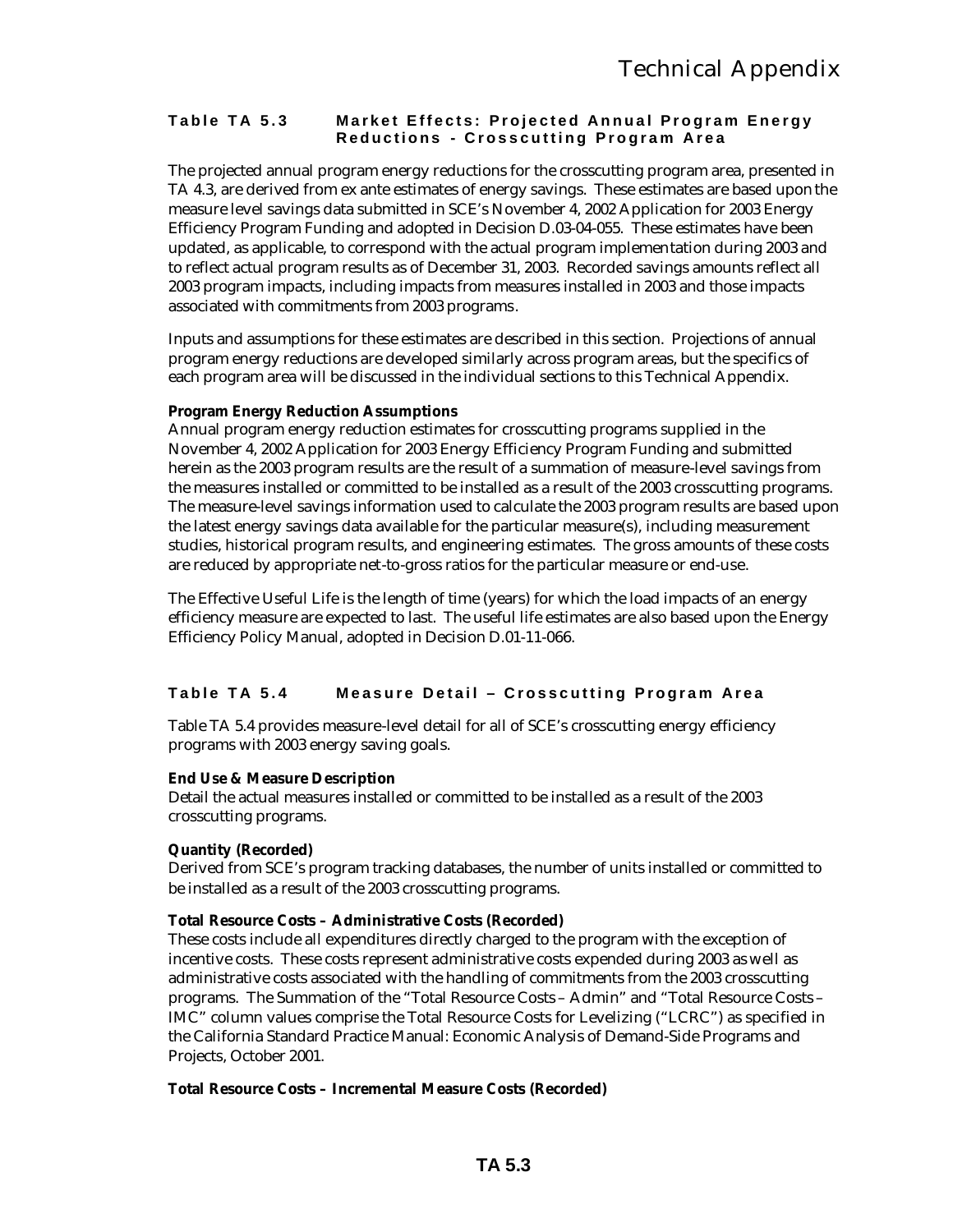These costs generally represent the incremental costs of energy efficiency measures over the standard replacement measures. SCE's incremental measure costs are typically derived from the latest cost source available for the particular measure(s), including recent measure cost studies. The gross amounts of these costs are reduced by appropriate net-to-gross ratios for the particular measure or end-use. The net-to-gross ratios are consistent with the ratios utilized in SCE's November 4, 2002 Application for 2003 energy efficiency program funding. The Summation of the "Total Resource Costs – Admin" and "Total Resource Costs – IMC" column values comprise the Total Resource Costs for Levelizing ("LCRC") as specified in the California Standard Practice Manual: Economic Analysis of Demand-Side Programs and Projects, October 2001.

### **Total Resource Benefits – Lifecycle kWh**

Annual net kWh savings multiplied by the measure Useful Life.

### **Useful Life**

Assumption of the useful life of the measure, used to determine the lifecycle energy savings. The useful life estimates are consistent with the ratios utilized in SCE's November 4, 2002 Application for 2003 energy efficiency program funding.

### **Levelized Costs**

The TRC Levelized Cost, calculated pursuant to the California Standard Practice Manual: Economic Analysis of Demand-Side Programs and Projects, October 2001. These costs, represented as a cents/kWh, are calculated by the summation of the "Total Resource Costs – Admin" and "Total Resource Costs – IMC" column values which comprise the Total Resource Costs for Levelizing ("LCRC") divided by the Total Discounted Load Impacts of the Program ("IMP"). The discount rate utilized is 8.15 %, as specified in the Energy Efficiency Policy Manual, Decision D.01-11-066.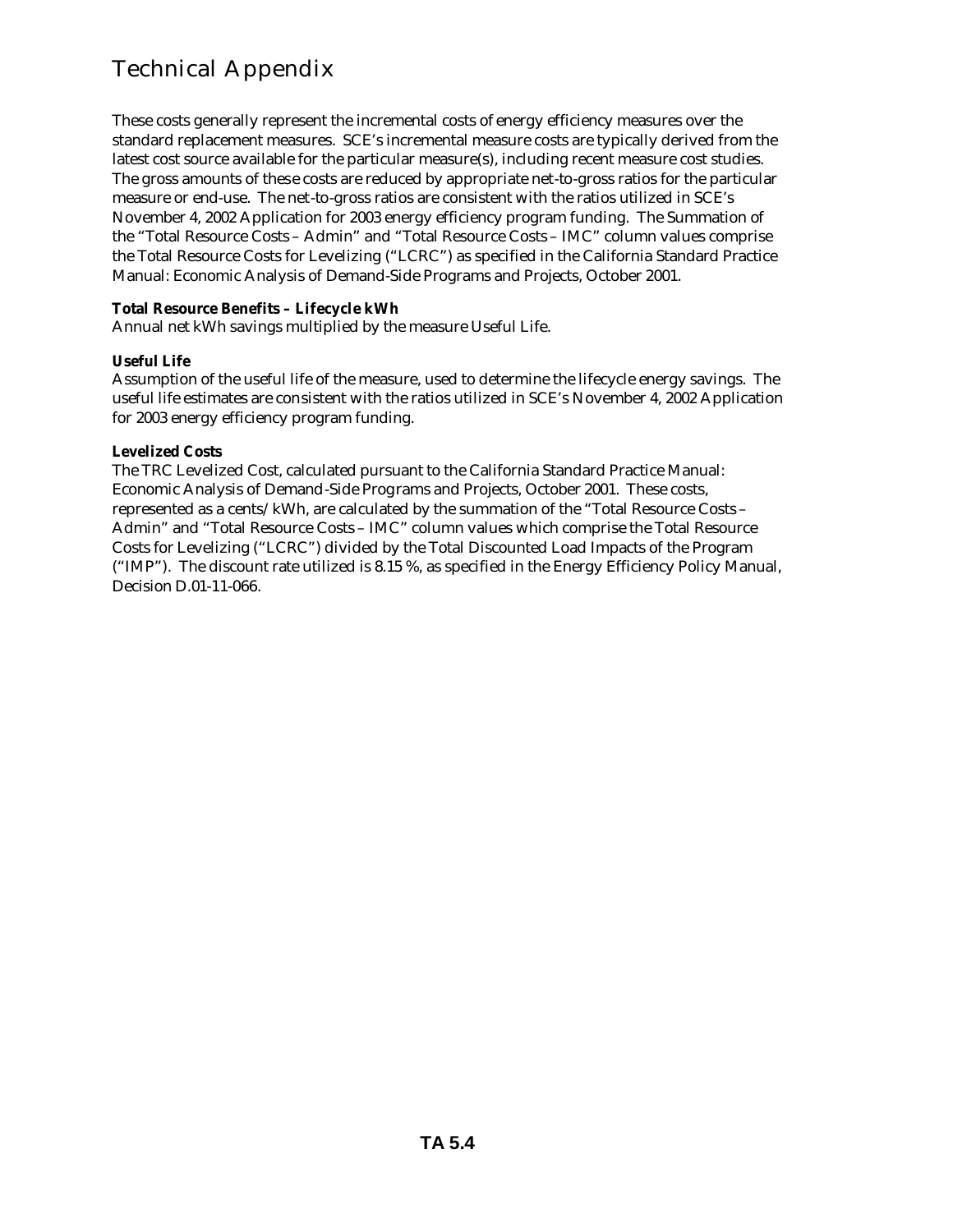### Table TA 5.1<br>2004 Energy Efficiency Annual Report<br>PROGRAM COST ESTIMATES USED FOR COST-EFFECTIVENESS - CROSSCUTTING PROGRAM AREA<br>PROGRAM COST ESTIMATES USED FOR COST-EFFECTIVENESS - CROSSCUTTING PROGRAM AREA 2003

|                            | Program Incentives<br>(Recorded) |   |                          | Program Administrative Costs<br>(Recorded) |    |           | Shareholder |                   |    | Other   |       | Total<br>Utility         | Incremental<br>Measure |           |  |
|----------------------------|----------------------------------|---|--------------------------|--------------------------------------------|----|-----------|-------------|-------------------|----|---------|-------|--------------------------|------------------------|-----------|--|
|                            | Actual                           |   | Committed                | Actual                                     |    | Committed |             | Incentives<br>[1] |    | Costs   | $[2]$ | Costs                    |                        | Costs     |  |
| Information                | \$<br>٠                          | ¢ |                          | \$<br>5488419                              | \$ | 92863     | \$          |                   | \$ | 61.565  | \$    | 5642847                  | $\mathbf{\hat{S}}$     |           |  |
| <b>FMS</b>                 | ٠                                |   | $\overline{\phantom{a}}$ | ٠                                          |    | $\sim$    |             | ٠                 |    |         |       | ٠                        |                        |           |  |
| EEI                        |                                  |   |                          |                                            |    |           |             |                   |    |         |       |                          |                        |           |  |
| <b>SPCs</b>                | ٠                                |   |                          |                                            |    |           |             | $\sim$            |    | $\sim$  |       | ٠                        |                        |           |  |
| <b>Rehates</b>             | ٠                                |   | ٠                        |                                            |    |           |             | ٠                 |    | $\sim$  |       | $\sim$                   |                        | ٠         |  |
| Loans                      | ٠                                |   |                          |                                            |    |           |             | ٠                 |    |         |       | $\overline{\phantom{a}}$ |                        | $\sim$    |  |
| Other                      | ٠                                |   | ٠                        | ٠                                          |    | х.        |             | ٠                 |    | х.      |       | $\sim$                   |                        | $\sim$    |  |
| <b>Unstream Programs</b>   |                                  |   |                          |                                            |    |           |             |                   |    |         |       |                          |                        |           |  |
| Information                | ٠                                |   | $\sim$                   | 1624 224                                   |    | 1 797 848 |             | ٠                 |    | 79837   |       | 3501909                  |                        |           |  |
| <b>Financial Assistanc</b> | 1.673.919                        |   | 36.428                   | 256.365                                    |    | 3.306     |             | ٠                 |    | 125.352 |       | 2.095.369                |                        | 7.266.175 |  |
| Crosscutting Total         | 1673919                          |   | 36 428                   | 369 008                                    |    | 1894017   |             |                   |    | 266 753 |       | 11 240 125               |                        | 7 266 175 |  |

[1] The Commission authorized no Shareholder Performance Awards in 2003. [2] Statewide Market Assessment and Evaluation costs.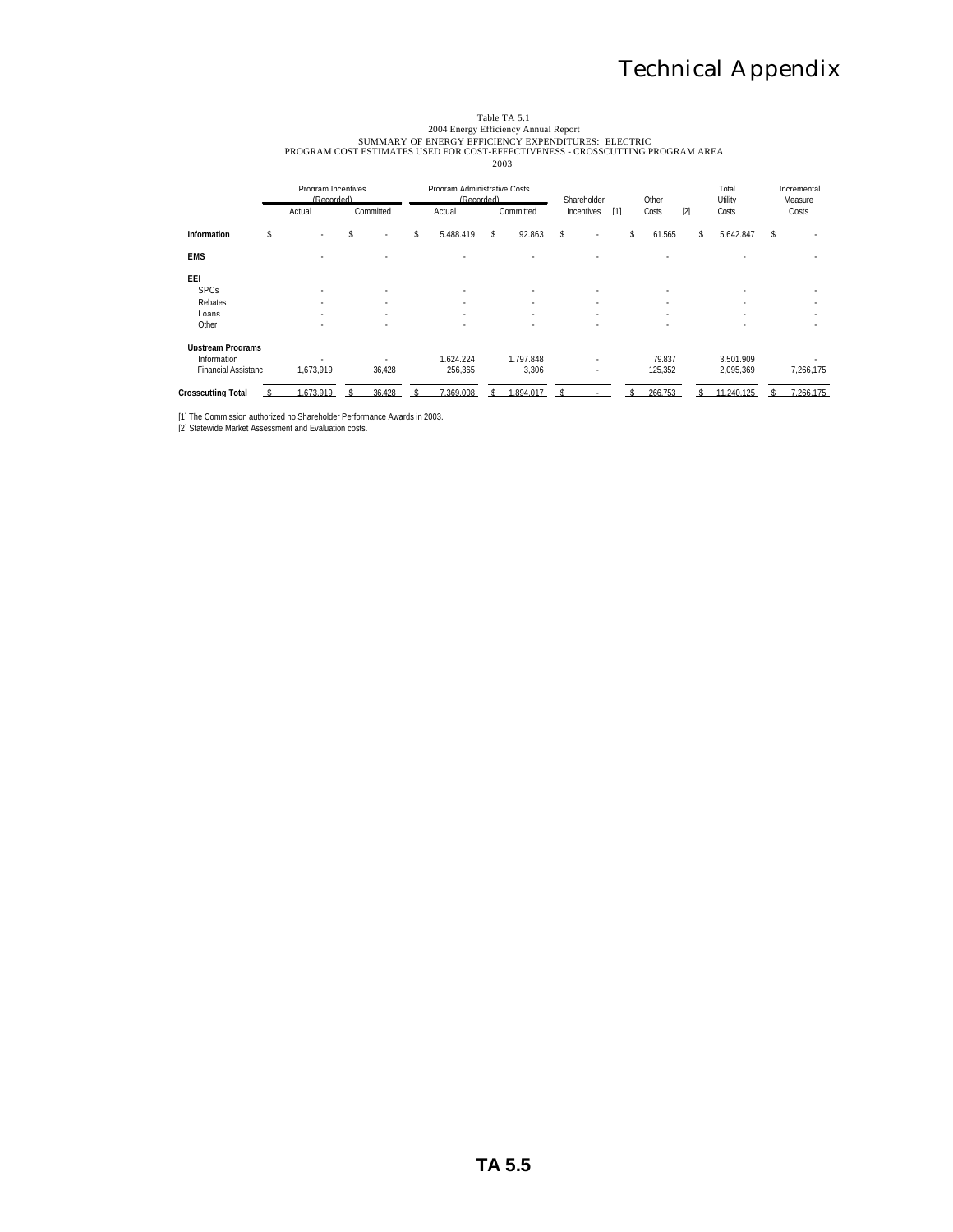#### Table TA 5.2 2004 Energy Efficiency Annual Report SUMMARY OF ENERGY EFFICIENCY EXPENDITURES: ELECTRIC DIRECT AND ALLOCATED ADMINISTRATIVE COSTS - CROSSCUTTING PROGRAM AREA 2003

|                             | Actual<br>Labor |    | Actual<br>Non-Labor | Actual<br>Contract |         |    | Actual<br>Allocated |    | Actual<br>Admin<br>Total |
|-----------------------------|-----------------|----|---------------------|--------------------|---------|----|---------------------|----|--------------------------|
| <b>Information</b>          | \$<br>2,757,131 | \$ | 2,191,308           | \$                 | 191,409 | \$ | 348,571             | \$ | 5,488,419                |
| <b>EMS</b>                  |                 |    |                     |                    |         |    |                     |    |                          |
| EEI                         |                 |    |                     |                    |         |    |                     |    |                          |
| <b>SPCs</b>                 |                 |    |                     |                    |         |    |                     |    |                          |
| Rebates                     |                 |    |                     |                    |         |    |                     |    |                          |
| Loans                       |                 |    |                     |                    |         |    |                     |    |                          |
| Other                       |                 |    |                     |                    |         |    |                     |    |                          |
| <b>Upstream Programs</b>    |                 |    |                     |                    |         |    |                     |    |                          |
| Information                 | 238,025         |    | 1,206,276           |                    | 2,370   |    | 177,554             |    | 1,624,224                |
| <b>Financial Assistance</b> | 68.099          |    | 91.734              |                    | ٠       |    | 96.532              |    | 256.365                  |
| <b>Crosscutting Total</b>   | 3,063,255       | S. | 3,489,317           |                    | 193,778 |    | 622,657             |    | 7,369,008                |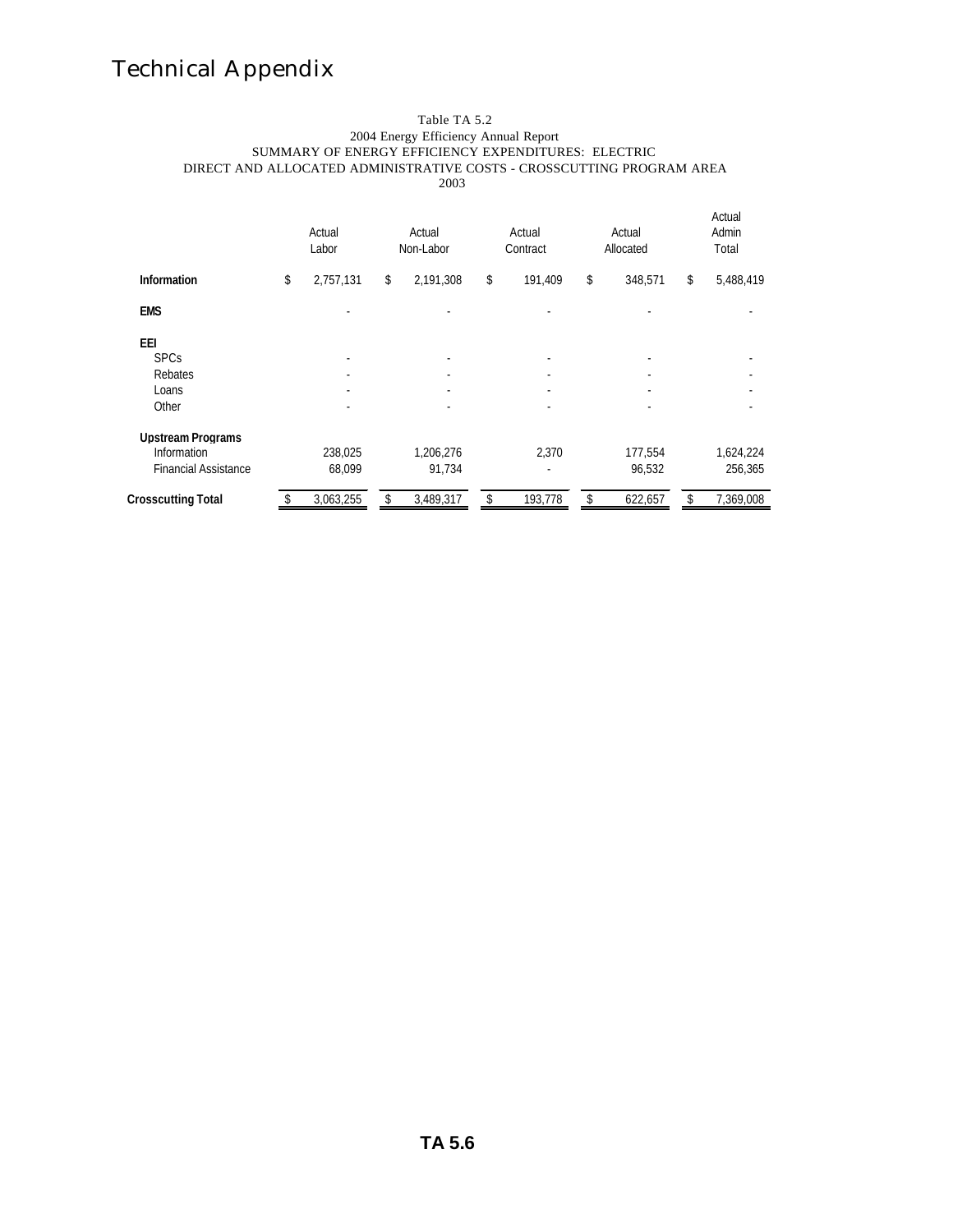Table TA 5.3<br>2004 Energy Efficiency Annual Report<br>MARKET EFFECTS: PROJECTED ANNUAL PROGRAM ENERGY REDUCTIONS - CROSSCUTTING PROGRAM AREA<br>2003<br>2003 2003

|              |                |                          | <b>FMS</b>   |                |                         | <b>FFI</b><br><b>SPCs</b> |                |                            |
|--------------|----------------|--------------------------|--------------|----------------|-------------------------|---------------------------|----------------|----------------------------|
| Year         | (MW)           | (MWH)                    | Year         | (MW)           | (MWH)                   | Year                      | (MW)           | (MWH)                      |
| 2003         | 0.000          | $\boldsymbol{0}$         | 2003         | 0.000          | 0                       | 2003                      | 0.000          | $\mathbf 0$                |
| 2004         | U UUU          | $\cap$                   | 2004         | U UUU          | $\cap$                  | 2004                      | 0.000          | $\cap$                     |
| 2005         | U UUU          | $\Omega$                 | 2005         | U UUU          | U                       | 2005                      | n nnn          | $\cap$                     |
| 2006         | U UUU          | $\cap$                   | 2006         | U UUU          | U                       | 2006                      | U UUU          | $\cap$                     |
| 2007         | 0.000          | $\mathbf 0$              | 2007         | 0.000          | 0                       | 2007                      | 0.000          | $\mathbf 0$                |
| 2008         | 0.000          | $\mathbf 0$              | 2008         | 0.000          | $\mathbf 0$             | 2008                      | 0.000          | $\mathbf{0}$               |
| 2009         | 0.000          | $\mathbf{0}$             | 2009         | 0.000          | $\mathbf 0$             | 2009                      | 0.000          | $\mathbf{0}$               |
| 2010         | 0.000          | $\mathbf{0}$             | 2010         | 0.000          | $\overline{0}$          | 2010                      | 0.000          | $\mathbf{0}$               |
| 2011         | n nnn          | $\Omega$                 | 2011         | 0.000          | $\Omega$                | 2011                      | 0.000          | $\cap$                     |
| 2012         | n nnn          | $\Omega$                 | 2012         | 0.000          | $\Omega$                | 2012                      | 0.000          | $\Omega$                   |
| 2013         | U UUU          | $\Omega$                 | 2013         | 0.000          | $\Omega$                | 2013                      | n nnn          | $\Omega$                   |
| 2014         | n nnn          | $\Omega$                 | 2014         | 0.000          | U                       | 2014                      | 0.000          | $\Omega$                   |
|              |                | $\mathbf{0}$             | 2015         |                | $\mathbf 0$             | 2015                      |                | $\mathbf{0}$               |
| 2015         | 0.000          |                          |              | 0.000          |                         |                           | 0.000          |                            |
| 2016         | 0.000          | $\mathbf{0}$             | 2016         | 0.000          | $\mathbf 0$             | 2016                      | 0.000          | $\mathbf{0}$               |
| 2017         | 0.000          | $\mathbf{0}$             | 2017         | 0.000          | 0                       | 2017                      | 0.000          | $\mathbf 0$                |
| 2018         | 0.000          | $\mathbf 0$              | 2018         | 0.000          | $\mathbf 0$             | 2018                      | 0.000          | $\bf{0}$                   |
| 2019         | U UUU          | $\Omega$                 | 2019         | U UUU          | U                       | 2019                      | U UUU          | $\cap$                     |
| 2020         | U UUU          | $\cap$                   | 2020         | U UUU          | U                       | 2020                      | U UUU          | $\cap$                     |
| 2021         | n nnn          | $\cap$                   | 2021         | 0.000          | $\cup$                  | 2021                      | 0.000          | $\Omega$                   |
| 2022         | 0.000          | $\Omega$                 | 2022         | 0.000          | $\Omega$                | 2022                      | 0.000          | $\Omega$                   |
| Total        | 0.000          | $\Omega$                 | Total        | 0.000          | $\Omega$                | Total                     | 0.000          | $\Omega$                   |
|              |                |                          |              |                |                         |                           |                |                            |
| EEI          |                |                          | EEI          |                |                         | EEI                       |                |                            |
| Rehates      |                |                          |              |                |                         |                           |                |                            |
| Year         |                |                          | Loans        |                |                         | Other                     |                |                            |
|              | (MW)           | (MWH)                    | Year         | (MW)           | (MWH)                   | Year                      | (MW)           | (MWH)                      |
| 2003         | 0.000          | $\bf{0}$                 | 2003         | 0.000          | 0                       | 2003                      | 0.000          | $\mathbf 0$                |
| 2004         | 0.000          | $\bf{0}$                 | 2004         | 0.000          | 0                       | 2004                      | 0.000          | $\mathbf 0$                |
| 2005         | 0.000          | $\mathbf 0$              | 2005         | 0.000          | 0                       | 2005                      | 0.000          | $\mathbf 0$                |
| 2006         | 0.000          | $\mathbf{0}$             | 2006         | 0.000          | $\mathbf 0$             | 2006                      | 0.000          | $\mathbf{0}$               |
| 2007         | n nnn          | $\Omega$                 | 2007         | 0.000          | U                       | 2007                      | 0.000          | $\Omega$                   |
| 2008         | n nnn          | $\Omega$                 | 2008         | 0.000          | U                       | 2008                      | 0.000          | $\cap$                     |
| 2009         | U UUU          | $\Omega$                 | 2009         | 0.000          | U                       | 2009                      | 0.000          | $\Omega$                   |
| 2010         | n nnn          | $\Omega$                 | 2010         | 0.000          | $\Omega$                | 2010                      | 0.000          | $\Omega$                   |
| 2011         | 0.000          | $\mathbf{0}$             | 2011         | 0.000          | $\mathbf 0$             | 2011                      | 0.000          | $\mathbf 0$                |
| 2012         | 0.000          | $\mathbf{0}$             | 2012         | 0.000          | $\overline{0}$          | 2012                      | 0.000          | $\mathbf{0}$               |
|              | 0.000          | $\overline{0}$           | 2013         | 0.000          | $\overline{0}$          | 2013                      | 0.000          | $\mathbf{0}$               |
| 2013<br>2014 | 0.000          | $\mathbf{0}$             | 2014         | 0.000          | $\mathbf 0$             | 2014                      | 0.000          | $\mathbf{0}$               |
| 2015         | U UUU          | $\cup$                   | 2015         | U UUU          | U                       | 2015                      | U UUU          | $\cap$                     |
| 2016         | U UUU          | $\Omega$                 | 2016         | U UUU          | U                       | 2016                      | U UUU          | $\cap$                     |
|              |                | $\Omega$                 | 2017         |                | U                       |                           |                |                            |
| 2017<br>2018 | U UUU<br>0.000 | $\mathbf 0$              | 2018         | U UUU<br>0.000 | 0                       | 2017<br>2018              | U UUU<br>0.000 | $\cap$<br>$\mathbf 0$      |
|              |                | $\mathbf{0}$             |              |                | $\overline{0}$          |                           |                | $\mathbf{0}$               |
| 2019         | 0.000          |                          | 2019         | 0.000          |                         | 2019                      | 0.000          |                            |
| 2020         | 0.000          | $\mathbf{0}$<br>$\Omega$ | 2020         | 0.000          | $\mathbf 0$<br>$\Omega$ | 2020                      | 0.000          | $\mathbf{0}$               |
| 2021<br>2022 | 0.000<br>0.000 | $\Omega$                 | 2021<br>2022 | 0.000<br>0.000 | $\Omega$                | 2021<br>2022              | 0.000<br>0.000 | $\overline{0}$<br>$\Omega$ |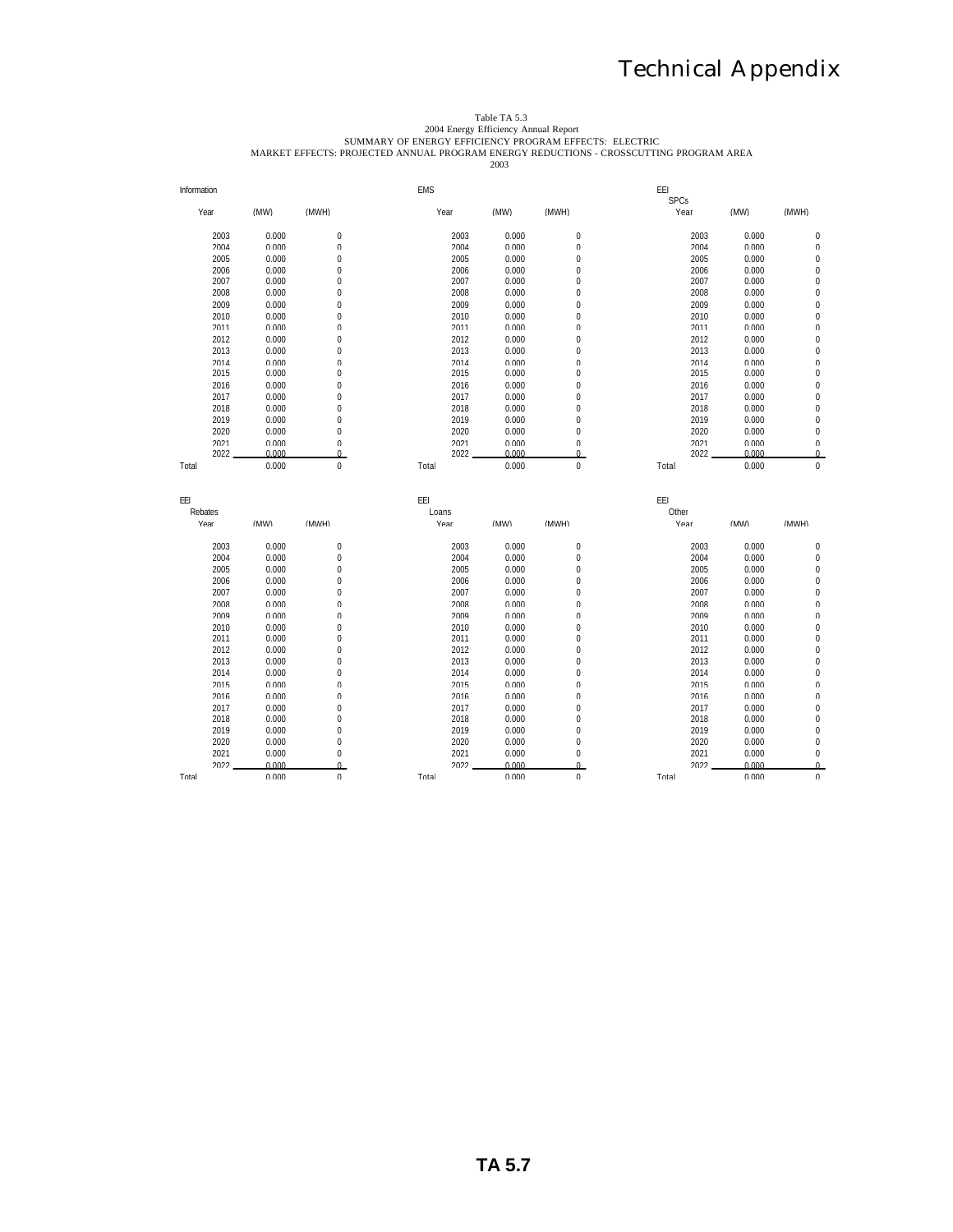#### Table TA 5.3

2004 Energy Efficiency Annual Report

SUMMARY OF ENERGY EFFICIENCY PROGRAM EFFECTS: ELECTRIC

MARKET EFFECTS: PROJECTED ANNUAL PROGRAM ENERGY REDUCTIONS - CROSSCUTTING PROGRAM AREA 

| Unstream Programs |       |          | <b>Unstream Programs</b>    |       |         |  |  |
|-------------------|-------|----------|-----------------------------|-------|---------|--|--|
| Information       |       |          | <b>Financial Assistance</b> |       |         |  |  |
| Year              | (MW)  | (MWH)    | Year                        | (MW)  | (MWH)   |  |  |
| 2003              | 0.000 | 0        | 2003                        | 0.006 | 41.255  |  |  |
| 2004              | 0.000 | 0        | 2004                        | 0.006 | 41.255  |  |  |
| 2005              | 0.000 | 0        | 2005                        | 0.006 | 41.255  |  |  |
| 2006              | 0.000 | $\Omega$ | 2006                        | 0.006 | 41.255  |  |  |
| 2007              | 0.000 | 0        | 2007                        | 0.006 | 41,255  |  |  |
| 2008              | 0.000 | $\Omega$ | 2008                        | 0.006 | 41,255  |  |  |
| 2009              | 0.000 | 0        | 2009                        | 0.006 | 41,255  |  |  |
| 2010              | 0.000 | 0        | 2010                        | 0.006 | 41,255  |  |  |
| 2011              | 0.000 | 0        | 2011                        | 0.006 | 41,255  |  |  |
| 2012              | 0.000 | 0        | 2012                        | 0.006 | 41,255  |  |  |
| 2013              | 0.000 | 0        | 2013                        | 0.006 | 41,255  |  |  |
| 2014              | 0.000 | 0        | 2014                        | 0.006 | 41,255  |  |  |
| 2015              | 0.000 | 0        | 2015                        | 0.000 | 0       |  |  |
| 2016              | 0.000 | 0        | 2016                        | 0.000 | 0       |  |  |
| 2017              | 0.000 | $\Omega$ | 2017                        | 0.000 | 0       |  |  |
| 2018              | 0.000 | $\Omega$ | 2018                        | 0.000 | 0       |  |  |
| 2019              | 0.000 | $\Omega$ | 2019                        | 0.000 | 0       |  |  |
| 2020              | 0.000 | $\Omega$ | 2020                        | 0.000 | 0       |  |  |
| 2021              | 0.000 | 0        | 2021                        | 0.000 | 0       |  |  |
| 2022              | 0.000 | 0        | 2022                        | 0.000 | 0       |  |  |
| Total             | 0.000 | 0        | Total                       | 0.006 | 495,063 |  |  |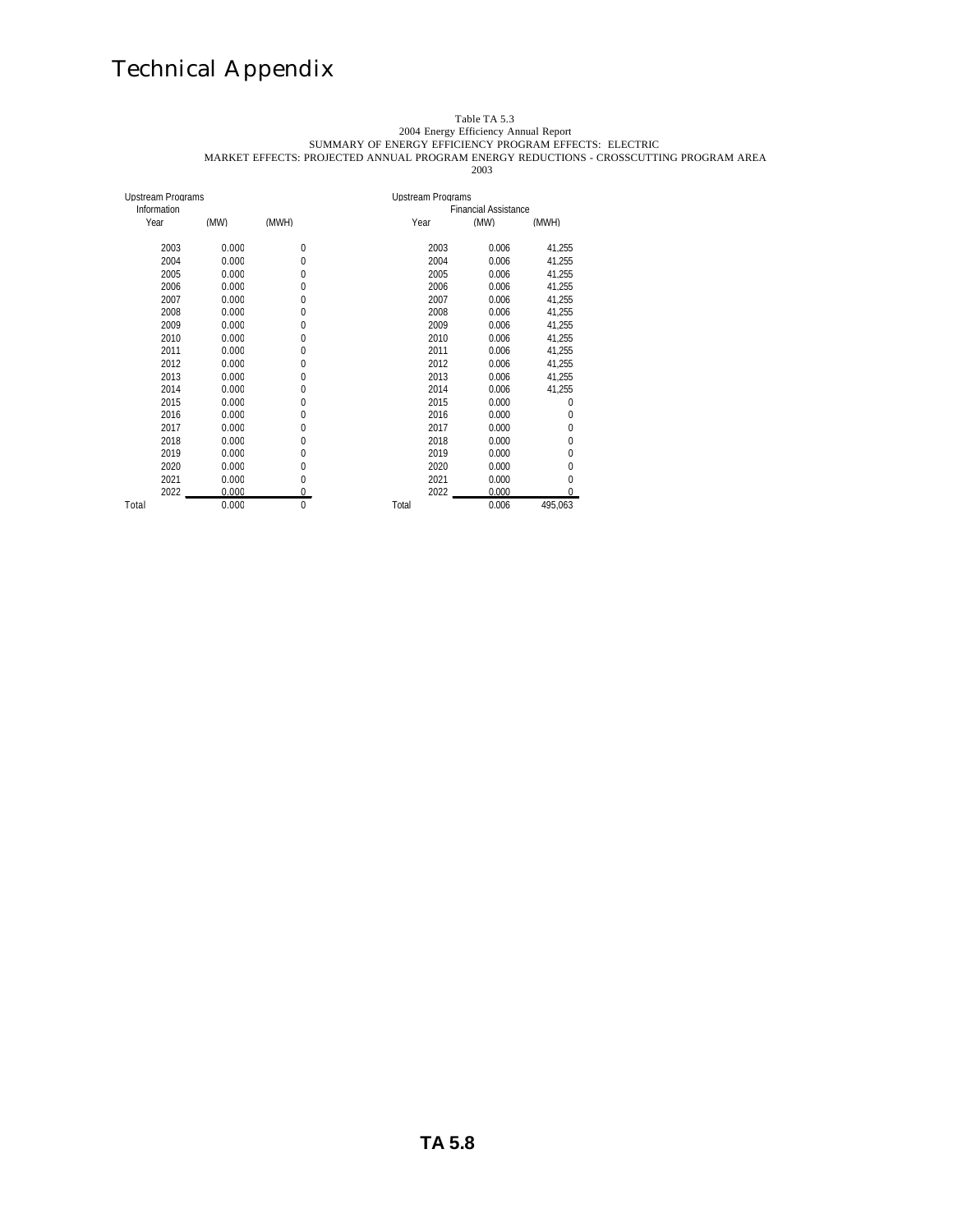# Table TA 5.4 2004 Energy Efficiency Annual Report MEASURE DETAIL: ELECTRIC CROSSCUTTING PROGRAM AREA 2003

|                               |                                                                |            | <b>Total Resource Costs</b>    |                | Total                    |                   | hevelized               |
|-------------------------------|----------------------------------------------------------------|------------|--------------------------------|----------------|--------------------------|-------------------|-------------------------|
| End                           | Measure                                                        | Quantity   | (Recorded \$000)               |                | <b>Resource Benefits</b> | Useful            | Costs                   |
| lke                           | Description                                                    | (Recorded) | Admin                          | IMC            | (I ifervrle kWh)         | I ife             | (rents/kWh)             |
| Residential Upstream Lighting |                                                                |            |                                |                |                          |                   |                         |
| I inhtinn                     | Screw-in CELs 13 Watt (800 Lumens or >)                        | 262 856    | 42                             | 1851           | 65 304 786               | $\mathsf{o}$      | 4.20                    |
| Lighting                      | Screw-in CEL 14 Watt                                           | 16,000     | $\mathcal{P}$                  | 113            | 3 827 866                | $\mathsf{Q}$      | 436                     |
| Liahtina                      | Screw-in CFLs 15 Watt                                          | 176.418    | 26                             | 1.242          | 40.583.197               | 9                 | 4.53                    |
| I inhtinn                     | Screw-in CELs 16 Watt                                          | ÷          |                                |                |                          | $\mathsf q$       | #DIV/01                 |
| I inhtinn                     | Screw-in CELs 17 Watt                                          |            |                                |                |                          | $\mathsf q$       | #DIV/01                 |
| Liahtina                      | Screw-in CFLs 18 Watt                                          | 240        | $\boldsymbol{0}$               | $\overline{2}$ | 70.668                   | 9                 | 3.56                    |
| <b>Lighting</b>               | Screw-in CEL 18.1 Watt (s=1100 Lumens)                         | 1.056      | $\Omega$                       | $\overline{7}$ | 408 109                  | $\mathsf q$       | 773                     |
| I inhtinn                     | Screw-in CELs 19 Watt                                          | 867        | $\Omega$                       | 6              | 327 089                  | $\overline{Q}$    | 280                     |
| Lighting                      | Screw-in CEL 20 Watt (01-04)                                   | 169 646    | 40                             | 1 1 9 4<br>1   | 62 440 585               | 9<br>$\mathsf{Q}$ | 2.87                    |
| Lighting                      | Screw-in CEL 20 Watt (O4)                                      | 182        | $\Omega$                       |                | 66 988                   |                   | 287                     |
| I inhtinn                     | Screw-in CELs 21 Watt                                          | ÷          |                                |                |                          | $\mathsf q$       | #DIV/01                 |
| I inhtinn                     | Screw-in CELs 22 Watt<br>Screw-in CFLs 23 Watt                 | 200        | $\Omega$                       | 1              | 69 932                   | $\mathsf q$<br>9  | 3 <sub>01</sub><br>3.09 |
| Liahtina<br>I inhtinn         | Screw-in CELs 24 Watt                                          | 28.638     | 6                              | 202            | 9.750.071                | $\mathsf q$       | #DIV/01                 |
| I inhtinn                     | Screw-in CEL 25 Watt                                           | 302336     | 90                             | 2128           | 139 098 747              | $\overline{Q}$    | 231                     |
| Liahtina                      | Screw-in CFLs 26 Watt                                          | 13.620     | 4                              | 96             | 6.140.964                | 9                 | 2.36                    |
| I inhtinn                     | Screw-in CELs 27 Watt                                          |            |                                |                |                          | $\mathsf Q$       | #DIV/01                 |
| I inhtinn                     | Screw-in CELs 28 Watt                                          | 160        | $\Omega$                       | $\mathbf{1}$   | 69 196                   | $\mathsf q$       | 245                     |
| Liahtina                      | Screw-in CFLs 29 Watt                                          |            |                                |                |                          | $\mathsf{q}$      | #DIV/0!                 |
| I inhtinn                     | Screw-in CELs 30 Watt                                          |            |                                |                |                          | $\mathsf{Q}$      | #DIV/01                 |
| I inhtinn                     | Screw-in CEL 32 Watt                                           |            |                                |                |                          | $\mathsf q$       | #DIV/01                 |
| I inhtinn                     | Screw-in CELs 34 Watt                                          |            |                                |                |                          | $\mathsf Q$       | #DIV/01                 |
| I inhtinn                     | Screw-in CELs 36 Watt                                          | 50         | $\Omega$                       | $\Omega$       | 29 445                   | $\mathsf{Q}$      | 2.06                    |
| I inhtinn                     | Screw-in CELs 38 Watt                                          |            |                                |                |                          | $\mathsf{Q}$      | #DIV/01                 |
| I inhtinn                     | Screw-in CELs 40 Watt                                          | 100        | $\Omega$                       | $\mathbf{1}$   | 101 218                  | $\mathsf{Q}$      | 1 24                    |
| Liahtina                      | Screw-in CFLs 42 Watt                                          |            |                                |                |                          | $\mathsf{q}$      | #DIV/0!                 |
| I inhtinn                     | Screw-in CELs 45 Watt                                          |            |                                |                |                          | $\mathsf{Q}$      | #DIV/01                 |
| I inhtinn                     | Screw-in CELs 55 Watt                                          |            |                                |                |                          | $\mathsf{Q}$      | #DIV/01                 |
| Liahtina                      | Indoor Hardwired Fixtures 7 Watt                               |            |                                |                |                          | 20                | #DIV/0!                 |
| I inhtinn                     | Indoor Hardwired Fixtures 11 Watt                              |            |                                |                |                          | 20                | #DIV/01                 |
| I inhtinn                     | Indoor Hardwired Fixtures 13 Watt                              |            |                                |                |                          | 20                | #DIV/01                 |
| Liahtina                      | Indoor Hardwired Fixtures 16 Watt                              |            |                                |                |                          | 20                | #DIV/0!                 |
| I inhtinn                     | Indoor Hardwired Fixtures 18 Watt                              |            |                                |                |                          | 20                | #DIV/01                 |
| I inhtinn                     | Indoor Hardwired Fixtures 20 Watt                              |            |                                |                |                          | 20                | #DIV/01                 |
| Liahtina                      | Indoor Hardwired Fixtures 21 Watt                              |            |                                |                |                          | 20                | #DIV/0!                 |
| I inhtinn                     | Indoor Hardwired Fixtures 22 Watt                              | 1 1 2 4    | $\Omega$                       | 79             | 873 375                  | 20                | 6.89                    |
| I inhtinn                     | Indoor Hardwired Fixtures 25 Watt                              |            |                                |                |                          | 20                | #DIV/01                 |
| I inhtinn                     | Indoor Hardwired Fixtures 30 Watt                              | 5 237      | $\boldsymbol{\Lambda}$         | 134            | 7 496 032                | 20                | 379                     |
| Liahtina                      | Indoor Hardwired Fixtures 32 Watt                              | 65         | $\mathbf{0}$                   | 2              | 156.836                  | 20                | 2.29                    |
| I inhtinn                     | Indoor Hardwired Fixtures 40 Watt                              | 182        | $\Omega$                       | $\overline{5}$ | 521 015                  | 20                | 194                     |
| I inhtinn                     | Indoor Hardwired Fixtures 54 Watt                              | 72         | $\Omega$                       | $\mathfrak{D}$ | 214 949                  | 20                | 187                     |
| Liahtina                      | Indoor Hardwired Fixtures 55 Watt                              |            |                                |                |                          | 20                | #DIV/0!                 |
| I inhtinn                     | Indoor Hardwired Fixtures 64 Watt                              | 321        | $\Omega$                       | R              | 892 678                  | 20                | 200                     |
| I inhtinn                     | Retail - Torchiere Floor Lamps 55 Watts (O                     | 216        | $\boldsymbol{\mathsf{\Omega}}$ | $\overline{A}$ | 268 319                  | $\mathsf{Q}$      | 224                     |
| Lighting                      | Retail - Torchiere Floor Lamps 55 Watts (Q                     | 54         | $\mathbf{0}$                   | 1              | 67.080                   | 9                 | 2.24                    |
| I inhtinn                     | Torchiere Floor Lamps 63 Watt                                  |            |                                |                |                          | $\mathsf{o}$      | #DIV/01                 |
| I inhtinn                     | Torchiere Eloor Lamps 65 Watt                                  |            |                                |                | ÷                        | $\mathsf{Q}$      | #DIV/01                 |
| Liahtina                      | Retail - Torchiere Floor Lamps 70 Watts                        | 40         | $\mathbf{0}$                   | 1              | 44.168                   | 9                 | 3.88                    |
| Lighting                      | Outdoor CELs Eixtures 7 Watt                                   |            |                                |                |                          | 20                | #DIV/01                 |
| <b>Lighting</b>               | Outdoor CELs Eixtures 11 Watt                                  |            |                                |                |                          | 20                | #DIV/01                 |
| I inhtinn                     | Outdoor Fixtures Flood 13 Watt                                 |            |                                |                |                          | 20                | #DIV/01                 |
| I inhtinn                     | Outdoor CELs Fixtures 16 Watt                                  |            |                                |                |                          | 20                | #DIV/01                 |
| I inhtinn                     | Outdoor CELs Fixtures 18 Watt                                  | 5.000      | 5                              | 52             | 10 012 800               | 20                | 1 1 7                   |
| Lighting                      | Outdoor CELs Eixtures 20 Watt                                  | 1 488      | $\mathfrak{D}$                 | 15             | 3 902 131                | 20                | 0.92                    |
| Liahtina                      | Outdoor CFLs Fixtures 25 Watt                                  |            |                                |                |                          | 20                | #DIV/0!                 |
| I inhtinn                     | Outdoor Fixtures Flood 26 Watt                                 | 90         | $\Omega$                       | $\mathbf{1}$   | 210 269                  | 20                | 1.44                    |
| I inhtinn                     | Outdoor CELs Eixtures 32 Watt                                  |            |                                | i,             | ä,                       | 20<br>20          | #DIV/01                 |
| Liahtina<br>I inhtinn         | Outdoor CFLs Fixtures 55 Watt<br>Outdoor CELs Eixtures 65 Watt | 10 945     | 35                             | 166            | 70 450 776               | 20                | #DIV/0!<br>0.59         |
| I inhtinn                     | Outdoor CELs Fixtures 70 Watt                                  |            |                                |                |                          | 20                | #DIV/01                 |
| Lighting                      | Energy Star Ceiling Fan w/ CFL                                 |            |                                |                |                          | 15                | #DIV/0!                 |
|                               |                                                                |            |                                |                |                          |                   |                         |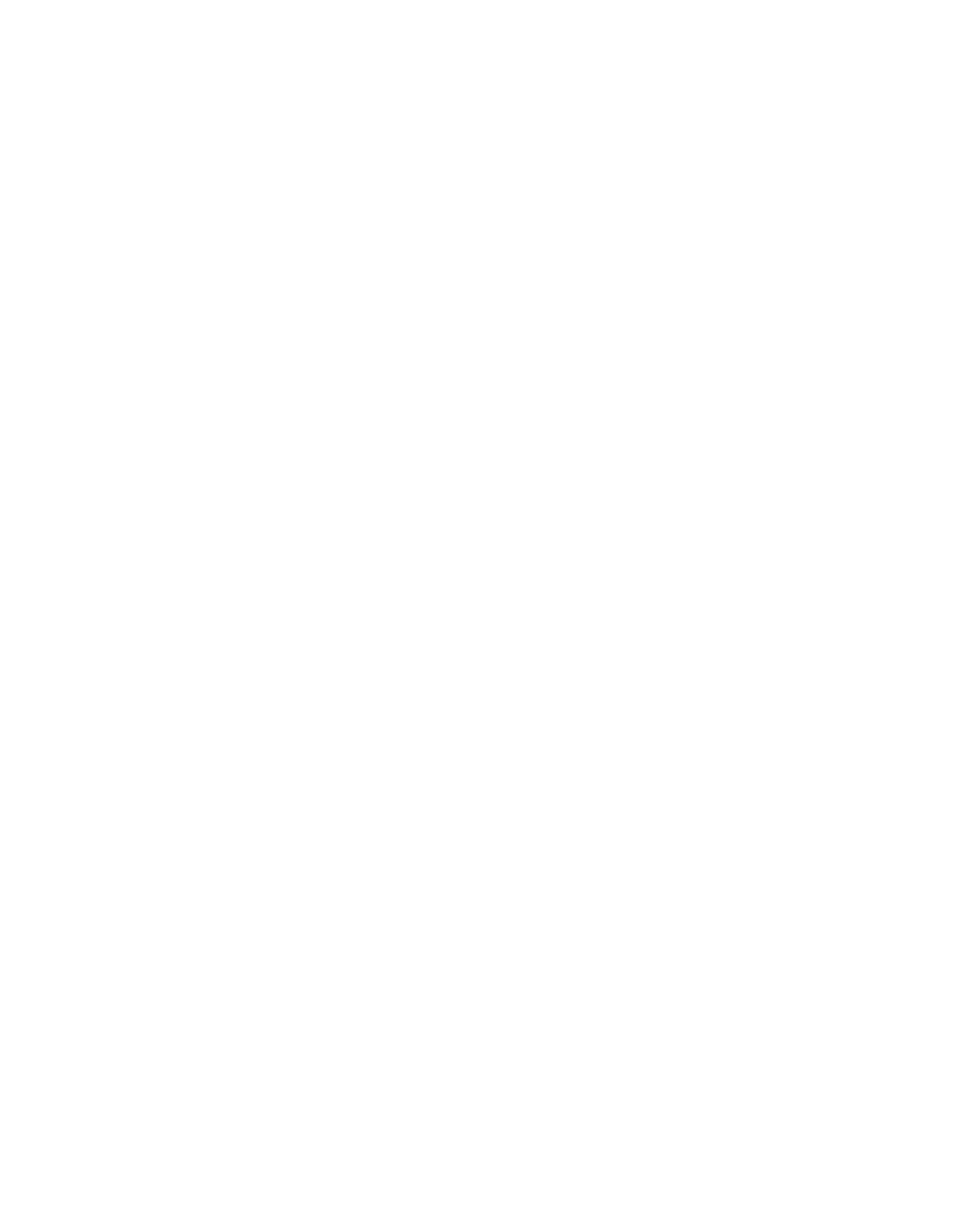# **Section VI - MA&E and Regulatory Oversight; Annotated Bibliography**

All of the reports listed below are available on the website of the California Measurement Advisory Council (CALMAC), in the Searchable Database at www.calmac.org.

#### **ENERGY DESIGN RESOURCES EVALUATION**

#### **OPINION DYNAMICS MARCH 2003**

This report offers an evaluation of the SCE Energy Design Resources (EDR) Program. The EDR Program, under the auspices of the Savings By Design Program, offers a suite of tools to educate architects, engineers, lighting designers, developers, etc., about design techniques and technologies that contribute to energyefficient new construction. The results of this study indicate which tools are the most utilized, and which of the tools currently offered are of the most interest to each of the target market actor groups.

#### **CALIFORNIA SUMMARY STUDY OF 2001 ENERGY EFFICIENCY PROGRAMS**

#### **GLOBAL ENERGY PARTNERS MARCH 2003**

Summary of the cost and savings impact of California's energy efficiency programs in 2001, both at the aggregate statewide level and program level. Assessment of program documentation and evaluation practices and recommendations for standard statewide protocols.

#### **1999-2001 BUILDING EFFICIENCY ASSESSMENT (BEA) STUDY: AN EVALUATION OF THE SAVINGS BY DESIGN PROGRAM**

#### **RLW ANALYTICS APRIL 2003**

This document is the final report for the Building Efficiency Assessment (BEA) study for the statewide Non-Residential New Construction (NRNC) program area, covering program years 1999-2001. The report contains summary results for both program participants of Savings By Design (SBD) and program non -participants. Savings By Design is the statewide NRNC energy efficiency program administered by the California investor-owned utilities. The study presents gross and net energy and demand impact estimates of the Savings By Design program, as well as energy efficiency estimates of comparable non-participants. The evaluation is based on DOE-2 engineering models that are informed by detailed onsite audits and statistically projected to the program population, as well as by surveys with the building owners and design teams regarding the energy design choices made for these buildings. The study also includes a process evaluation of the SBD program from the perspective of the program participants.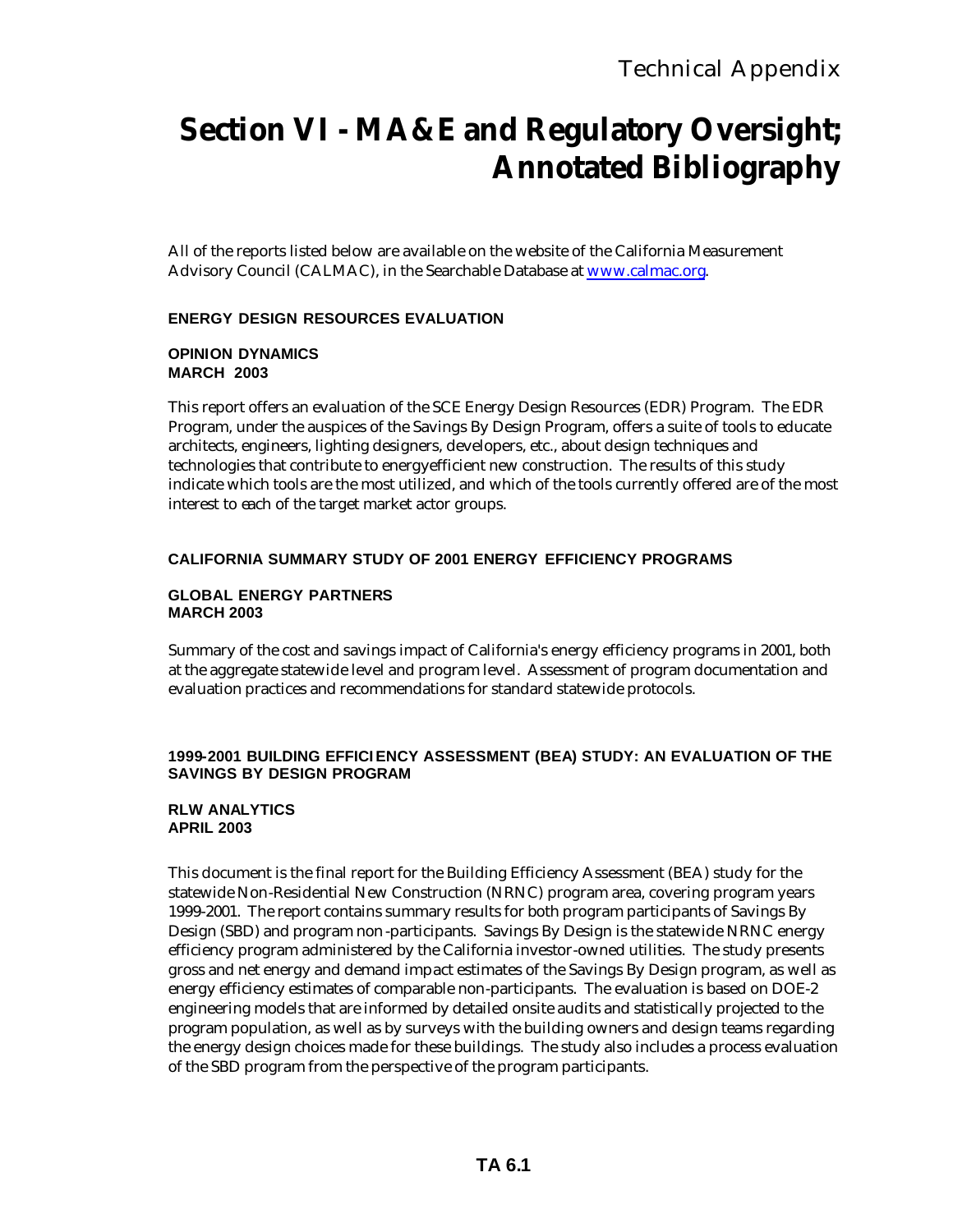#### **MEASUREMENT AND EVALUATION OF THREE 2002 PROGRAMS:**

- **1. SDG&E NONRESIDENTIAL SMALL BUSINESS ENERGY ASSESSMENT**
- **2. SDG&E NONRESIDENTIAL RETROFIT EZ TURNKEY**
- **3. SCE SMALL NONRESIDENTIAL HARD TO REACH LIGHTING RETROFIT**

#### **QUANTEC, LLC JULY 2003**

This project was managed by SDG&E and will be reported by SDG&E. It is included in this list because the evaluation of the SCE program included in the study was funded by SCE local program funds. This study provided a process and an impact evaluation for the three programs that provide energy savings opportunities to economically disadvantaged, small, hard-to-reach nonresidential customers through energy assessments and installation of free energy-saving measures, primarily lighting.

#### **NONRESIDENTIAL NEW CONSTRUCTION MARKET CHARACTERIZATION AND PROGRAM ACTIVITIES TRACKING REPORT PY2002**

#### **QUANTUM CONSULTING AUGUST 2003**

The on-going statewide Market Characterization and Program Activity Tracking (MCPAT) Study tracks trends in the nonresidential new construction ( NRNC) Market, as well as participation in the Savings By Design statewide NRNC Program. The publication of results, on an ongoing basis, allows Program designers, implementers, evaluators, and Market participants to determine the extent to which the NRNC Market changes over a given period of time. The study results may lead to program modifications to most effectively enhance energy efficiency practices in the new construction Market. This Report summarizes the NRNC Market and SBD Program Tracking and penetration results in PY2002.

#### **2002 LOCAL CODES & STANDARDS PROGRAM EVALUATION RLW ANALYTICS**

#### **SEPTEMBER 2003**

The evaluation of this very small program confirmed presentation of a high-performance schools training seminar offered through the program, summarized participant response to the seminar, and assessed the seminar training materials.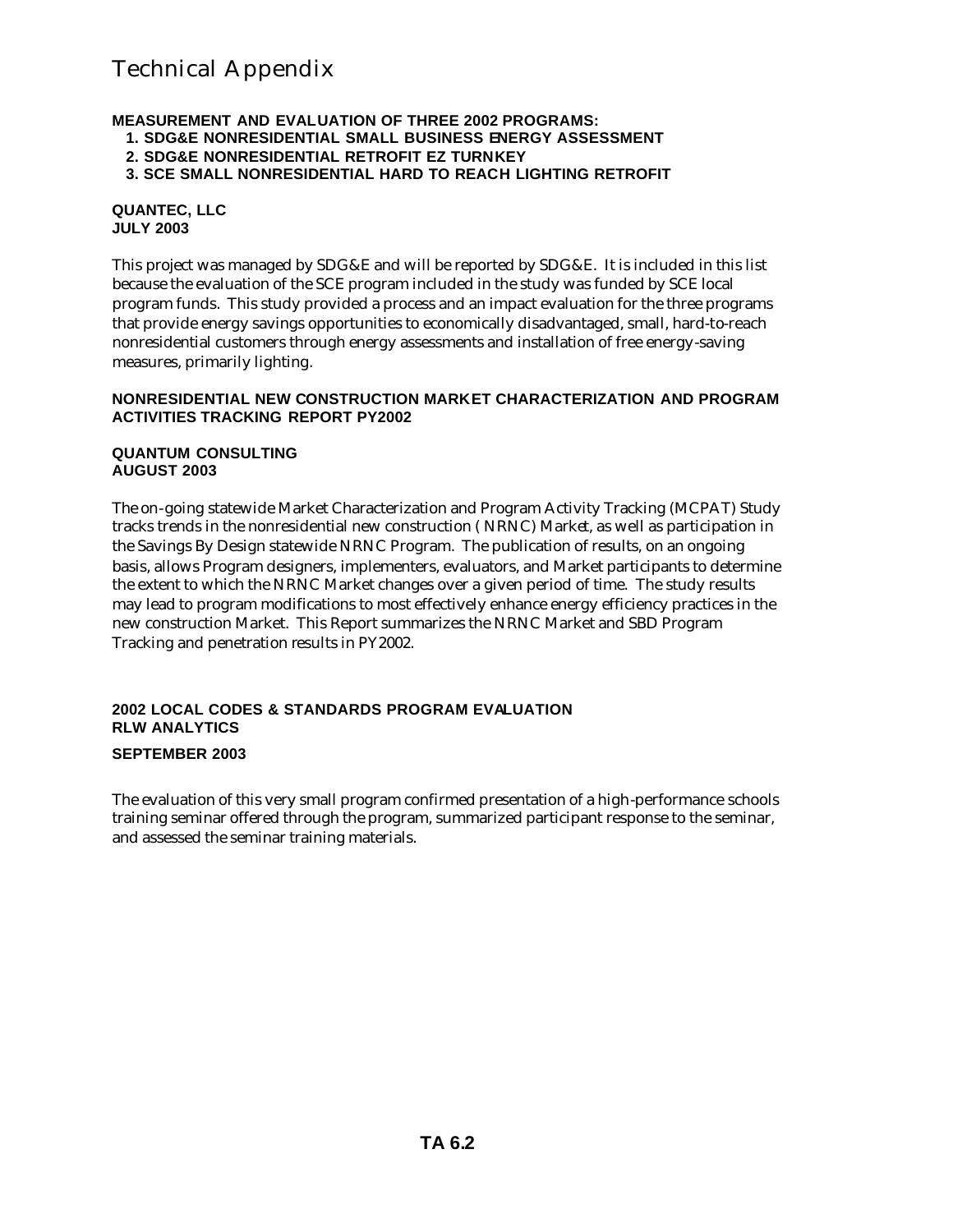#### **CALIFORNIA RESIDENTIAL EFFICIENCY MARKET SHARE TRACKING: HVAC 2002**

#### **ITRON, INC. SEPTEMBER 2003**

This report is part of the California Residential Market Share Tracking project (R MST), which includes examinations of appliances, HVAC equipment, lamps, and new construction. The objective of each report is to present the market share of high efficiency products as well as average efficiencies of the examined groups of products over time within the California residential market. The biannual executive summaries, which contain midyear updates, are published in the interim six- month period. This report presents the results for three types of HVAC equipment: Central Air Conditioners (CAC), Air-Source Heat Pumps (HP) and Central Gas Furnaces (FUR) from 1999 through 2002. This report also contains general market information as well as estimates and analysis of HVAC equipment installed in newly constructed homes throughout California. The information from the new construction portion of the RMST also allows for analysis that estimates the average efficiencies of the retrofit/replacement market for central air conditioners and central gas furnaces. Additionally, efficiency standards information is also included for each type of HVAC equipment examined, including federal energy use standards, national ENERGY STAR® program standards, and California efficiency standards.

#### **EVALUATION OF SOUTHERN CALIFORNIA EDISON'S PY2002 LOCAL GOVERNMENT INITIATIVE PROGRAM**

#### **WIRTSHAFTER ASSOCIATES NOVEMBER 2003**

This evaluation examined responses to the LGI effort, gathering feedback both on current program offerings as well as soliciting input for future program direction. The approach used in this research consisted primarily of gathering data from officials of target jurisdictions, supplemented with information from program staff, program advisors, local builders, and local small businesses. Topics addressed in the research included experiences with the program operations and market response, satisfaction levels and drivers of satisfaction, program-specific recommendations, and general recommendations for collaboration between SCE and the jurisdictions on energy efficiency activities. This research found areas of opportunity for the LGI program which merit further effort. Collaboration with local government officials is a useful adjunct to the direct utility to consumer approach used in most programs, and leverages the influence of some useful partners who share some similar efficiency goals. The information SCE collected suggests that much greater success is possible for the LGI program, but that some important modifications will need to be instituted.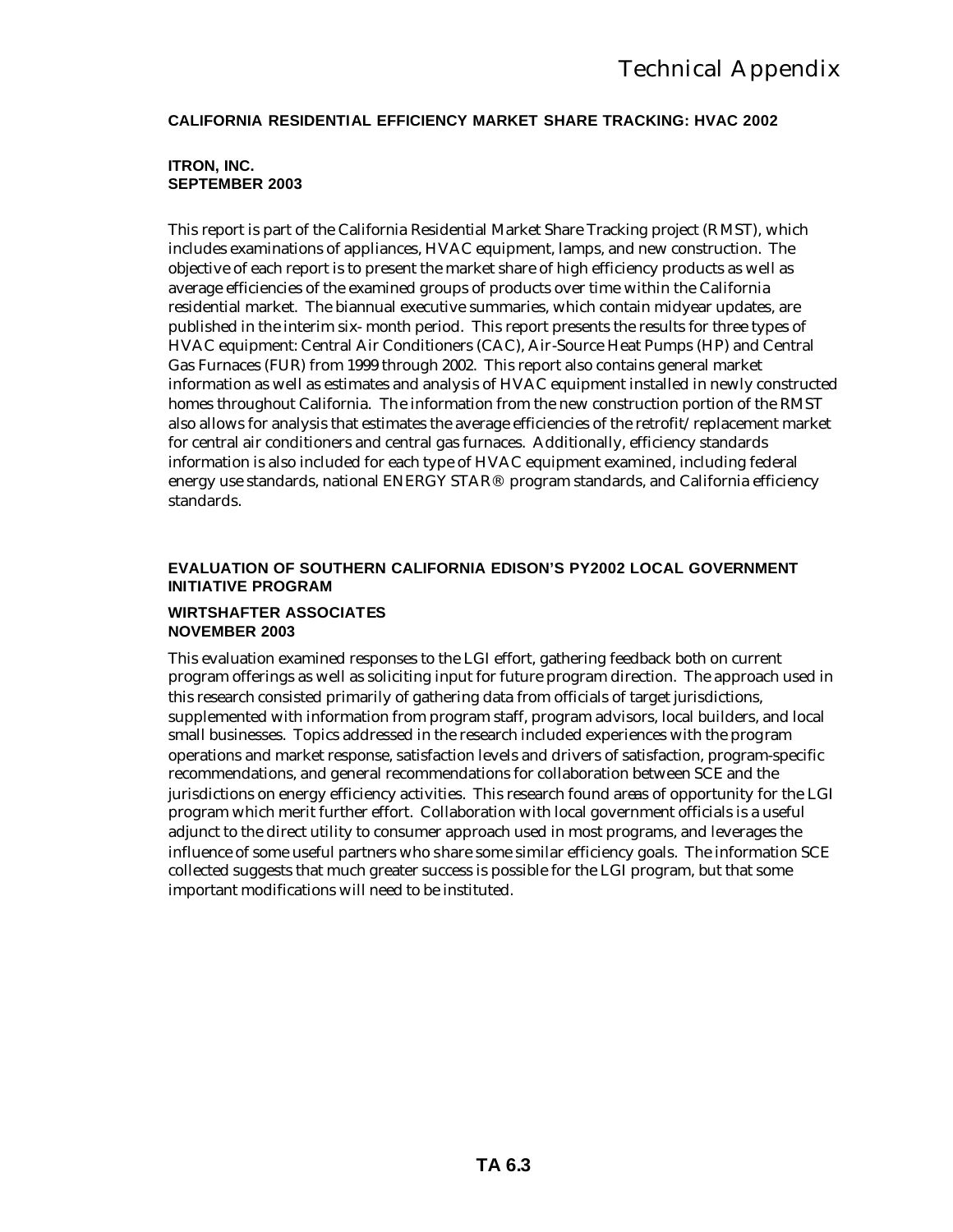#### **SOUTHERN CALIFORNIA EDISON COMPANY'S EVALUATION, MEAS UREMENT AND VERIFICATION OF THE 2002 PUMP TEST AND HYDRAULIC SERVICES PROGRAM**

#### **RIDGE & ASSOCIATES NOVEMBER 2003**

This report provides results on verification of the 2002 program and recommendations for improvement of program process and impact estimates. The program exceeded the stated goals for pump tests and energy efficiency contacts. The evaluation found that 41% of program participants made changes to improve their pumping sytems. Average customer satisfaction can be improved by shortening the turn-around times. Program outreach seems to be reaching its customers.

#### **EVALUATION OF THE 2002 STATEWIDE EDUCATION, TRAINING AND SERVICES PROGRAM**

#### **KEMA-XENERGY, INC. DECEMBER 2003**

The report provides an overview of the results of the evaluation of the 2002 Statewide Education, Training and Services Program, sponsored by Southern California Edison, Pacific Gas and Electric Company, Southern California Gas Company, and San Diego Gas and Electric Company. The overall study objective was to evaluate program performance and effectiveness at achieving program objectives as well as provide feedback and corrective guidance. The evaluation assessed the program's effectiveness at increasing the adoption of energy-efficiency measures and inducing behavioral changes. First, program theory was tested by assessing linkages between attendance at program's seminars, and reduction of the relevant market barriers. Next, the evaluators assessed whether it was evident that market barriers were reduced as a result of attending the program's seminars. Finally, the program's effects on changes in participant behavior with regard to energy efficiency were assessed. Study results indicated that the program's seminars in theory are effective in reducing the relevant market barriers, including information costs, performance uncertainty, and information asymmetry. Results also provided evidence that the program reduced relevant market barriers for the majority of its attendees, resulting in changes in behavior for well over half of participants. Recommendations for improving program performance are provided.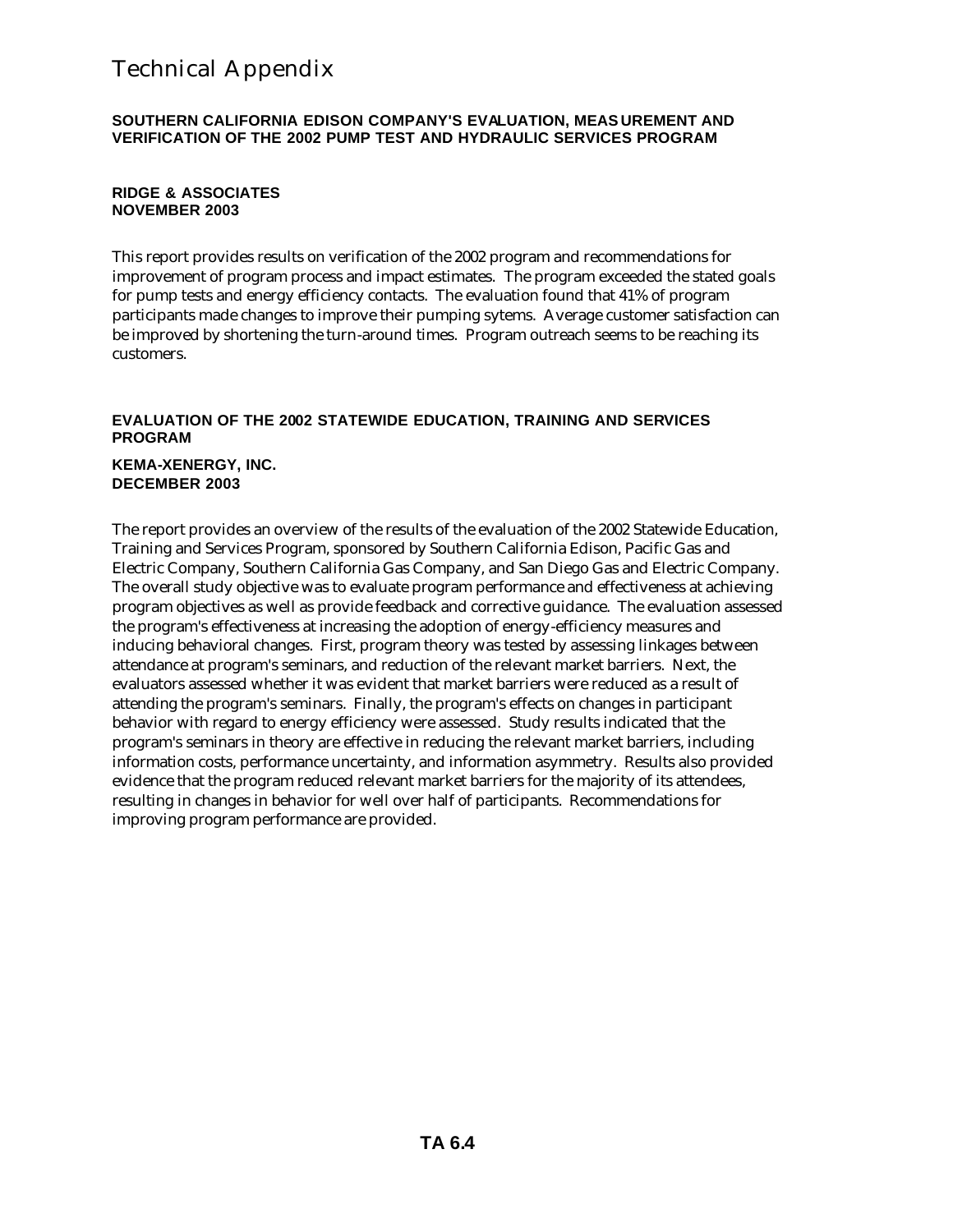#### **EVALUATION OF THE 2002 CALIFORNIA STATEWIDE EMERGING TECHNOLOGIES PROGRAM**

#### **RIDGE & ASSOCIATES DECEMBER 2003**

The evaluation entailed a process evaluation that examined key program activities occurring in 2002, while reinforcing the notion that the various products developed, implemented, and evaluated by the Emerging Technologies Program (ETP), typically require more than a single year to complete. In addition, the evaluation measures some elements of program effectiveness by examining program inputs and includes a verification of established program goals. The ETP is a statewide information-only program that seeks to accelerate the introduction of energy efficient technologies, applications, and analytical tools that are not widely adopted in California. The ETP covers a wide range of end uses, from HVAC to lighting to manufacturing processes. Within 2002, there were eleven projects completed. Over half of the completed projects were described as having been transferred to an energy efficiency incentive program or an information program. Only one of the eleven completed projects was not recommended as worth pursuing. With respect to sectors, 74 percent of the ETP projects cover the commercial sector while 36 percent cover the industrial sector. The evaluation report also provides recommendations that could be used to improve future programs.

#### **ENERGY DESIGN RESOURCES 2003 EVALUATION**

#### **OPINION DYNAMICS DECEMBER 2003**

Energy Design Resources (EDR) offers a variety of energy design tools and resources that make it easier to design and build energy efficient commercial and industrial buildings in California. These resources include the EDR web site (www.energydesignresources.com), software, training program and associated reference material. The goal of the EDR effort is to educate architects, engineers, lighting designers, and developers about techniques and technologies that contribute to energy efficient new construction. The primary study objective was to determine the level of usage of the energy design resources. This study consists of an examination of who uses the tools, how the tools are used, and the extent to which they are used. Additionally, the study will investigate the usefulness of the tools among designers who may not be actively using the tools. Implicit in this research is an investigation of who is not using the tools and why they are not using the tools.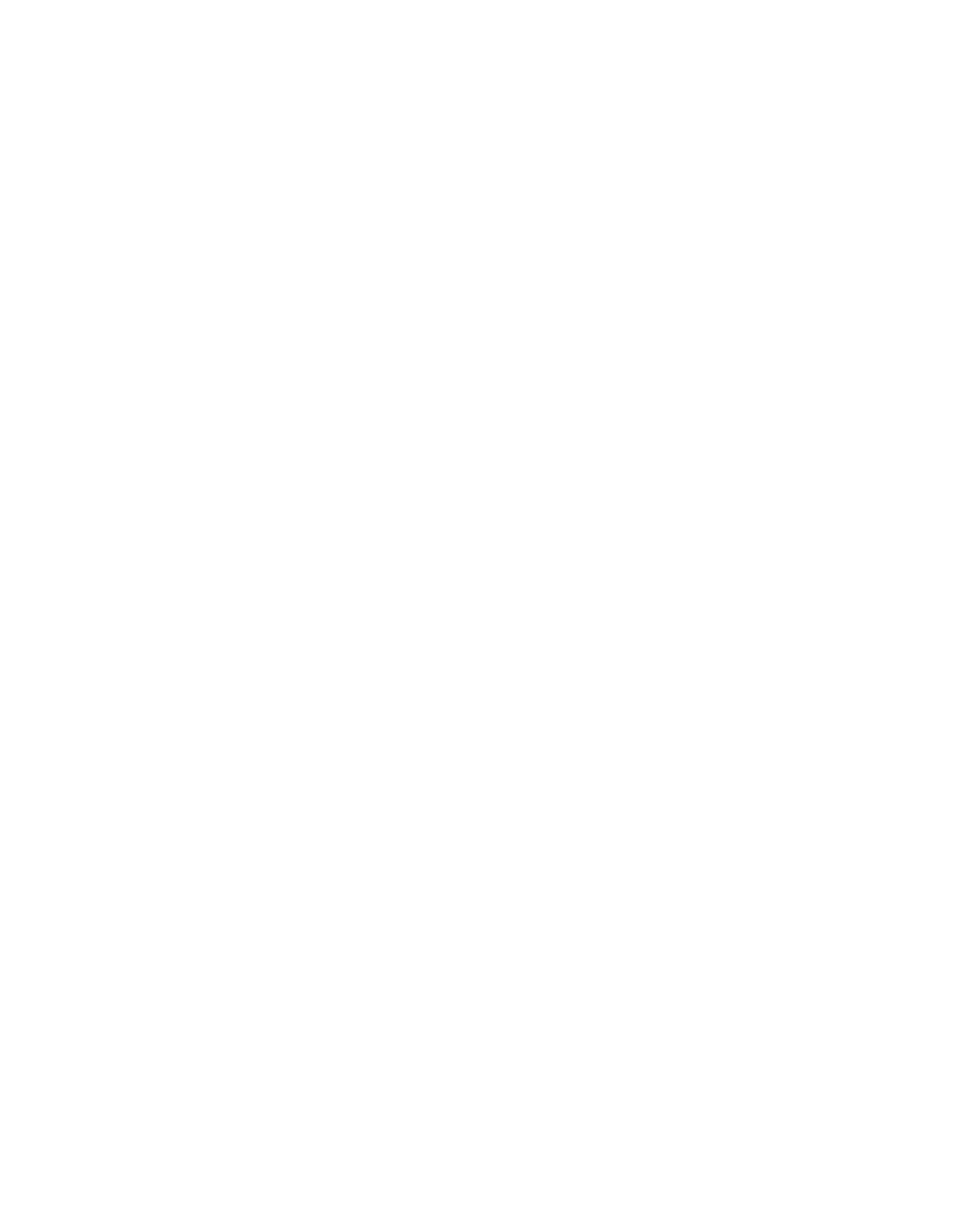# **Section VII - Shareholder Performance Incentives**

**This section is not applicable for the 2003 Energy Efficiency Program Year.**

**There were no shareholder performance incentives authorized by the California Public Utilities Commission for 2003 Energy Efficiency Programs.**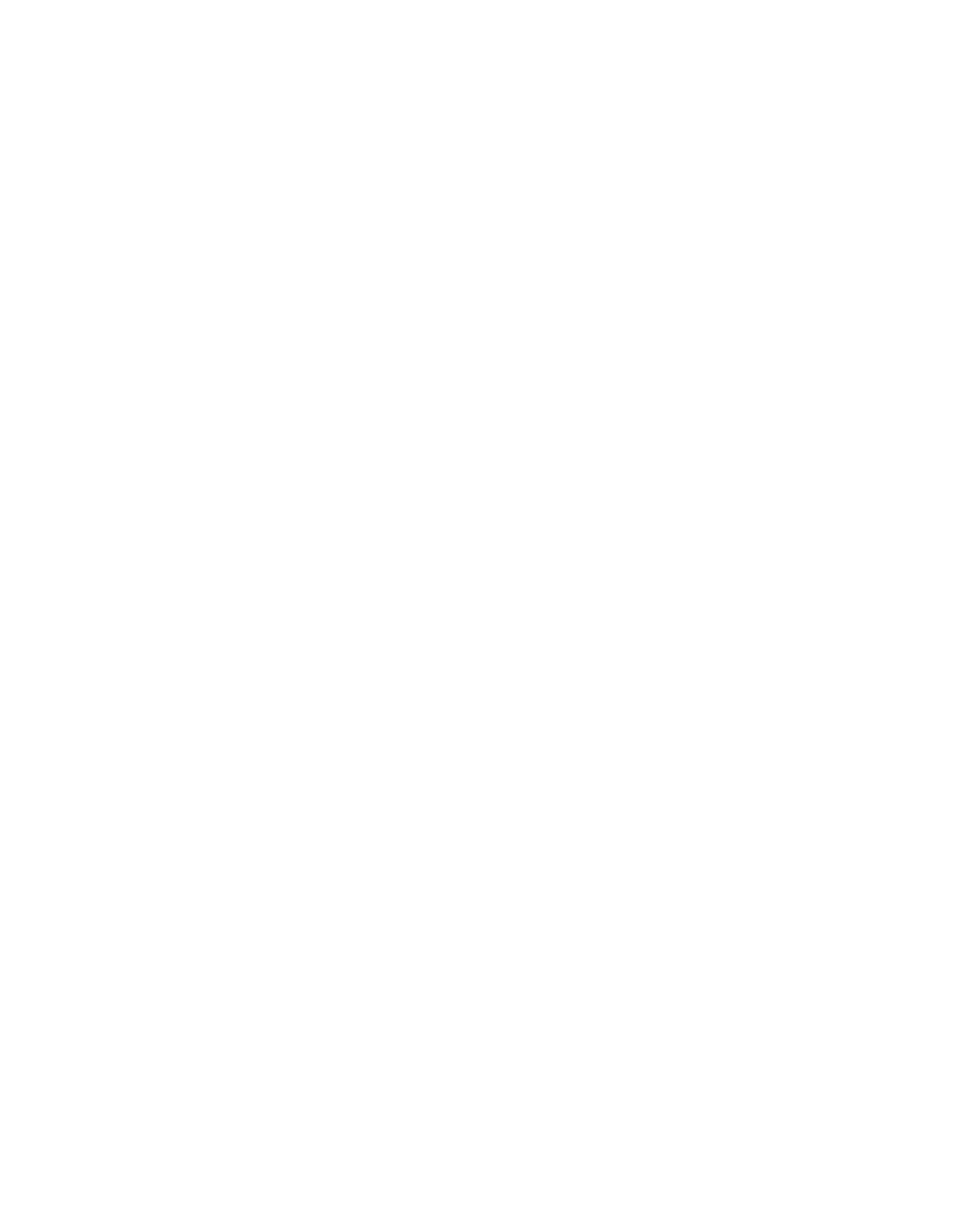# **Section VIII - Summer Initiative**

**This section is not applicable for the 2003 Energy Efficiency Program Year.**

**There were no Summer Initiative Program activities continued in 2003.**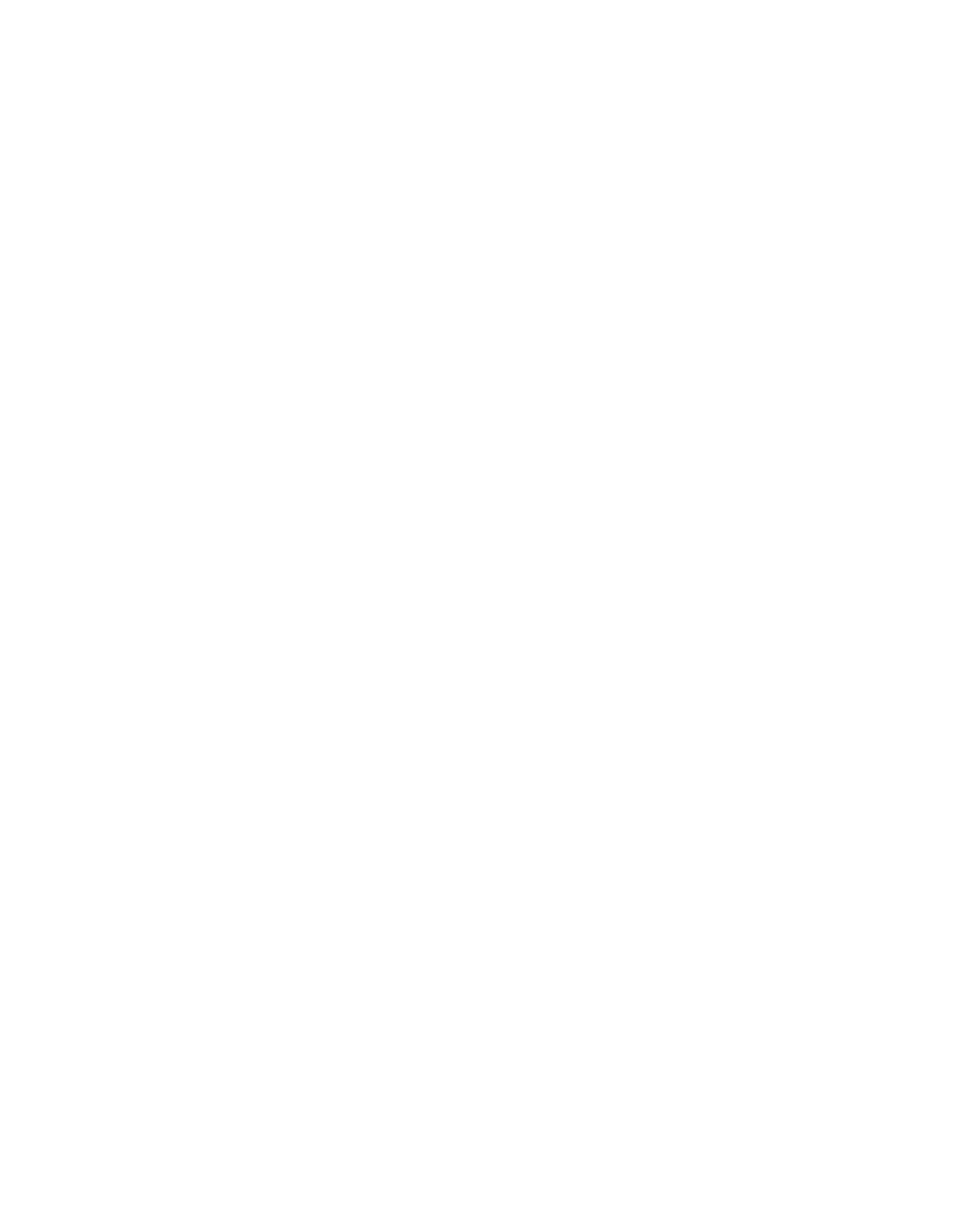# **Section IX - Balancing Accounts for Post-1997 Energy Efficiency Activities and Non-IOU Payment Information**

This section contains narrative that documents and explains the data shown for Table TA 9.1 through TA 9.3.

#### **Table TA 9.1 Demand -Side Balancing Accounts**

The balancing accounts described in Table TA 9.1 were authorized in Decision 97-12-103, the Interim Opinion on 1998 Utility Energy Efficiency Programs, and recently updated pursuant to Resolution E-3792.

In Decision 97-12-103, Ordering Paragraph 13, the Commission stated the following:

In Phase 1, before the CBEE has legal authority to receive funds, the utilities will continue to administer and implement 1998 energy efficiency programs and incurs expenses associated with pre-1998 commitments. Procedures will be set up to track funds and expenditures associated with 1998 activities and pre-1998 commitments, and two balancing accounts will be created. The existing demandside management balancing accounting will be maintained in one account, with unspent pre-1998 balancing account funds and expenditures associated with pre-1998 commitments (such as pre-1998 bidding program obligations) reflected in this account. No PGC moneys will be credited to the demand-side management balancing account; rather, a second new account will be established to track PGC funds that are allocable to the allowed 1998 energy efficiency programs, operating costs of the CBEE and the funds directed by the CBEE to a new administrator.

In Resolution E-3792 (as corrected by Resolution E-3807), Ordering Paragraph 1, the Commission stated the following:

Edison, PG&E, and SDG&E are directed to collect and track program funds, along with interest earned on collected funds, as specified in this Resolution, in separate balancing accounts. This tracking will begin with customer billings on January 1, 2002 forward.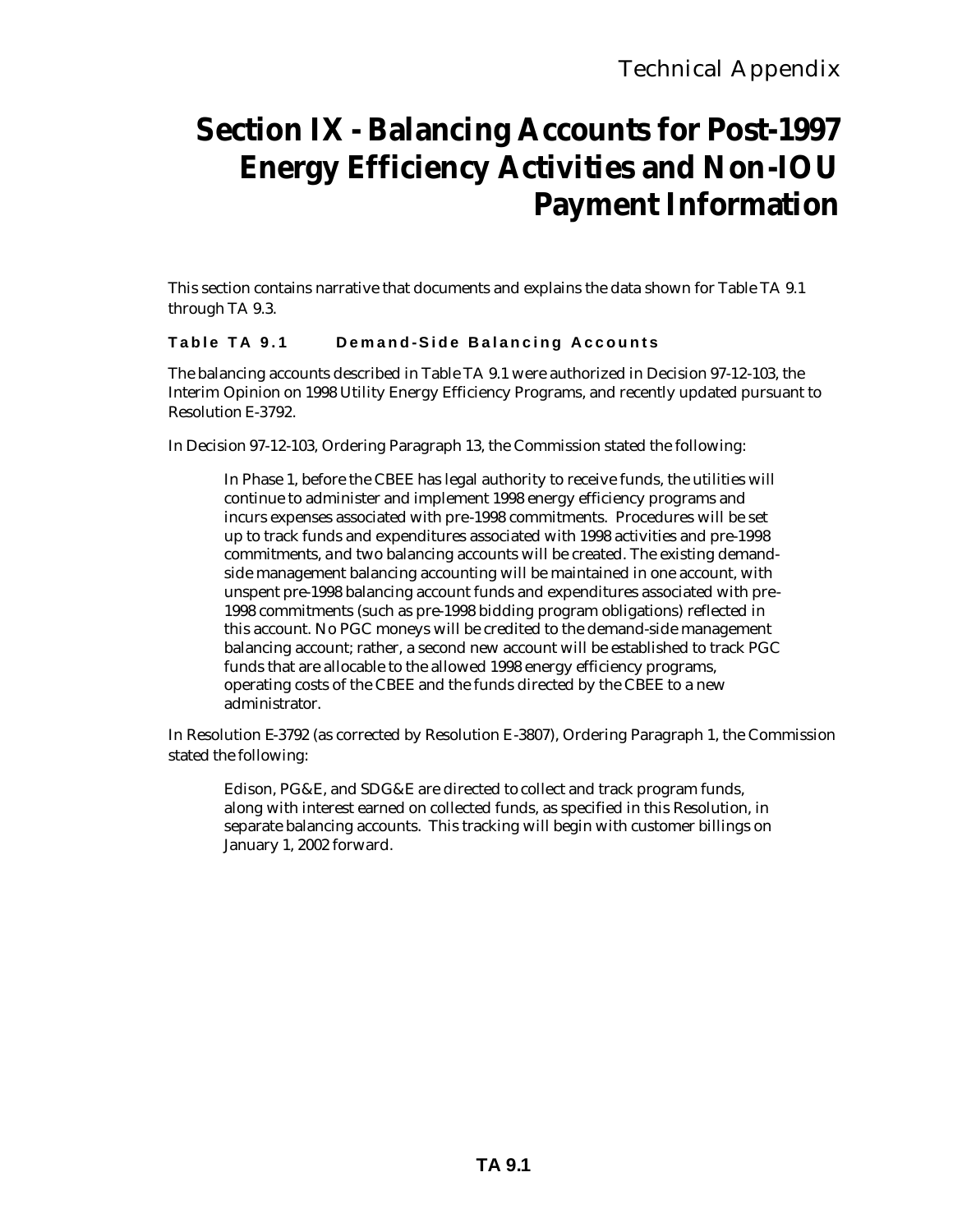#### **Table TA 9.2 Non-IOU Payments - 2003**

SCE administers 15 programs which are implemented by non-utilities in California. All of the non-utility programs were chosen by the Commission in a 2002 solicitation. The budgets and payments made in 2003 by SCE in the administration of these programs are included in TA 9.2.

#### **Budget**

The budget reflects an aggregation of the 2003 budget for activities performed by Non-utility implementers in all utility service territories supported by the program and may support both electric and gas activities.

#### **Payments**

Payments owed to non-IOU implementers for worked performed from inception to 12/31/03.

#### **Table TA 9.3 Direct and Allocated Administrative Costs – Utility Administration of Non -IOU Programs**

This table documents the breakdown of the actual administrative costs used in the non-utility energy efficiency programs. These tables provide detail of all actual program administrative costs expended in 2003. These costs are representative of the utility administrative costs only. No administrative costs on the part of other parties are included in these administrative costs.

#### **Labor Costs (Actual)**

Labor costs consist of SCE labor charges that are directly charged to the program. These costs include salaries and expenses of SCE employees engaged in developing energy efficient marketing strategies, plans, and programs; developing program implementation procedures; reporting, monitoring, and evaluating systems. The reported costs reflect only the actual costs incurred in 2003 in support of 2003 non-utility programs.

#### **Non-Labor Costs (Actual)**

Non-labor costs include materials, consultant fees, vendor contracts, and other miscellaneous costs charged directly to the program. These costs include items such as booklets, brochures, promotions, training, membership dues, postage, telephone, supplies, printing/photocopying services, and computer support services.

#### **Contract Labor Costs (Actual)**

Labor costs consist of contract employees' labor charges that are directly charged to the program. These costs include salaries and expenses of contract employees engaged in developing energy efficient marketing strategies, plans, and programs; developing program implementation procedures; reporting, monitoring, and evaluating systems.

#### **Allocated Administrative Costs (Actual)**

Allocated administrative costs represent those for building lease and maintenance costs and management oversight expenditures.

#### **Total Administrative Costs (Actual)**

The summation of the aforementioned utility administrative costs - Labor, Non-labor, Contract, and Allocated Administrative costs.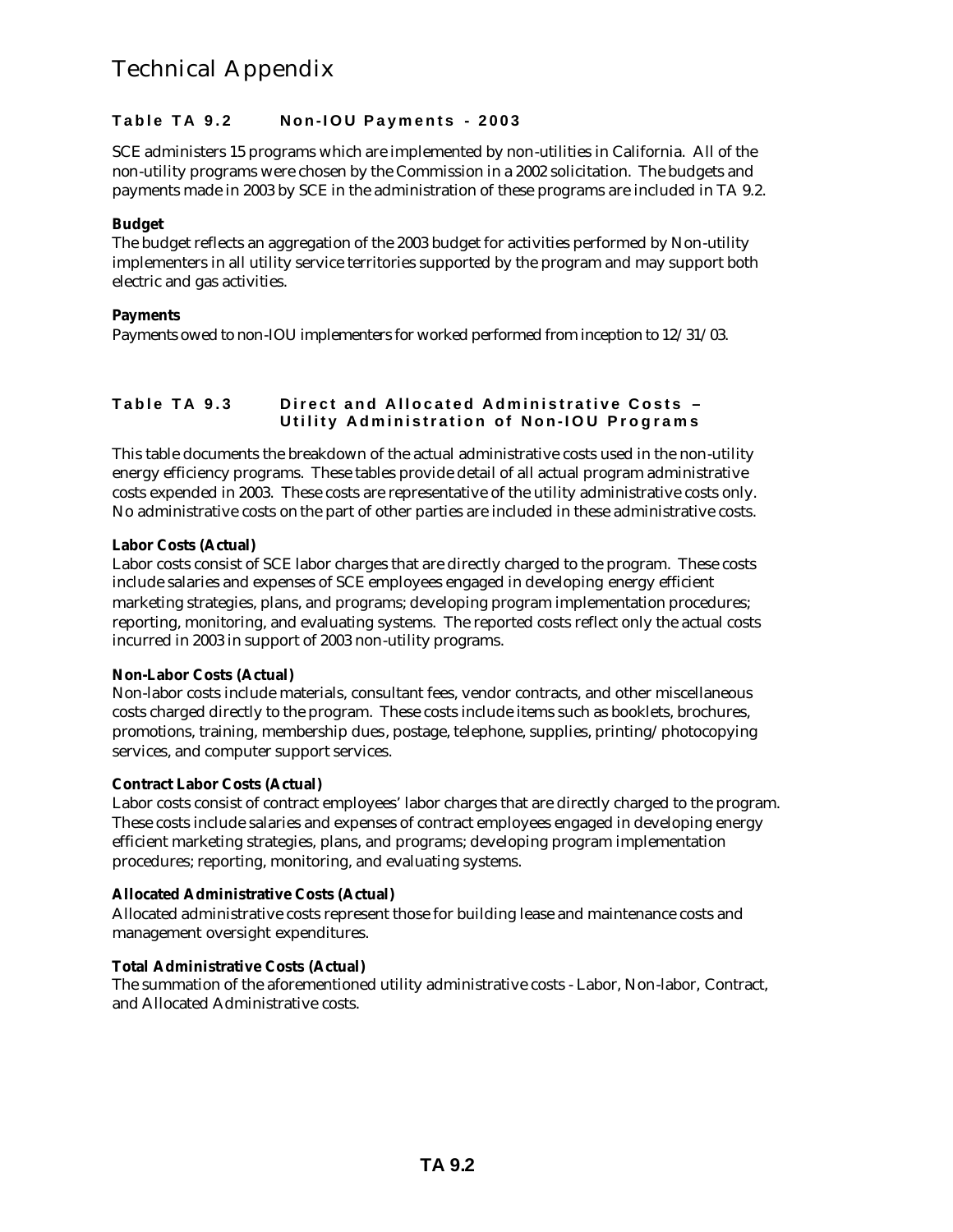#### Table TA 9.1 2004 Energy Efficiency Annual Report SUMMARY OF ENERGY EFFICIENCY EXPENDITURES: ELECTRIC PUBLIC PURPOSE PROGRAM BALANCING ACCOUNTS 2003

Balancing<br>Account

**Description Authorized by** 

Public Purpose Programs Adjustment Mechanism (PPPAM)

Records Public Goods Charge Expenses authorized in P.U. Code 399.8.

Decision D.97-12-103; Resolution E-3792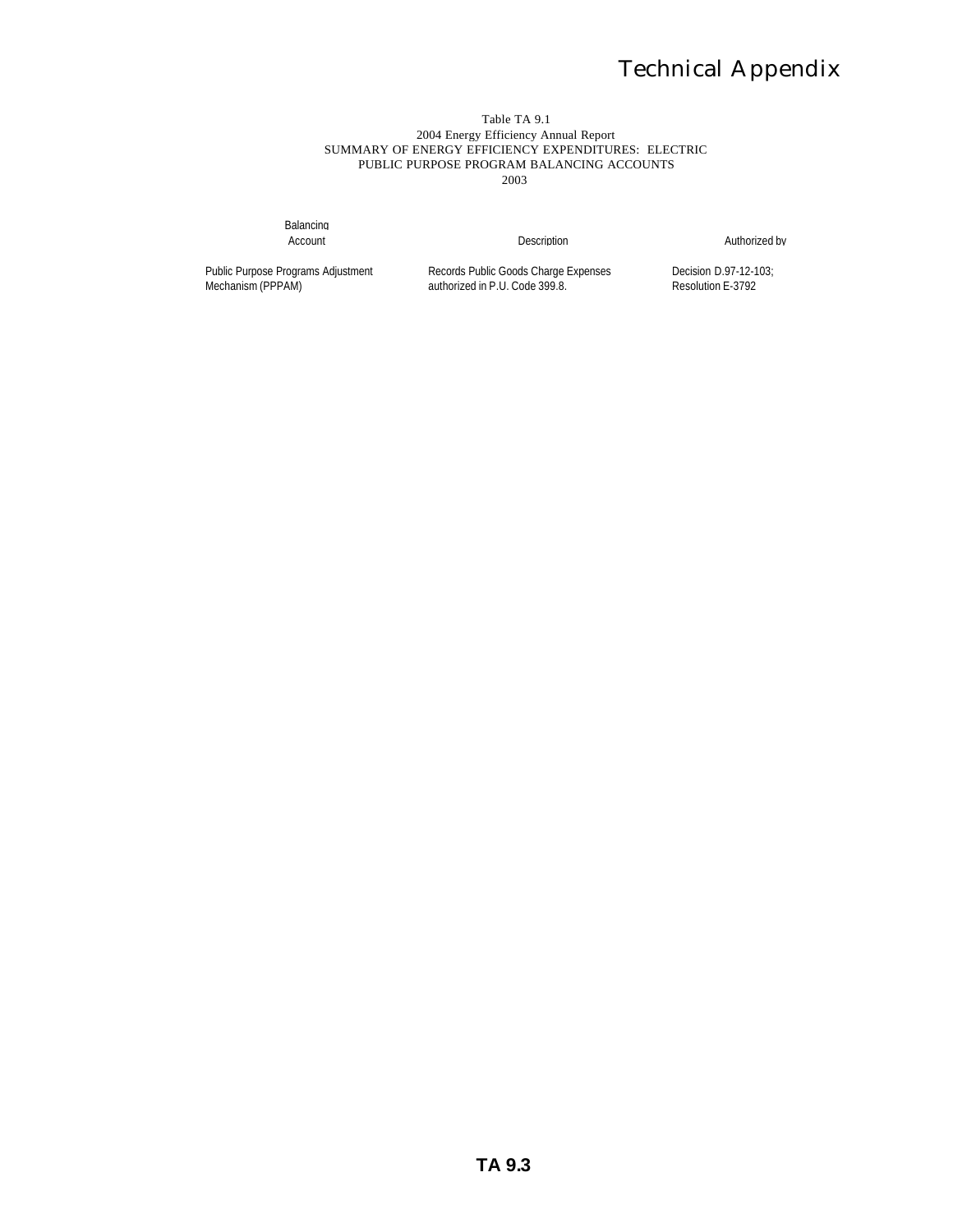# Table TA 9.2<br>2004 Energy Efficiency Annual Report<br>SUMMARY OF ENERGY EFFICIENCY EXPENDITURES: ELECTRIC<br>NON-IOUPAYMENTS<br>2003

| Non-IOU<br>Implementer                                           | Program<br>Title                                         | Budget [1] |                        | Payments [2]<br>(a/o 12/31/03) |                      |
|------------------------------------------------------------------|----------------------------------------------------------|------------|------------------------|--------------------------------|----------------------|
| ADM Associates, Inc.                                             | Mobil Energy Clinic<br>Green Schools & Green Communities | \$         | 695.211                |                                | 372.835              |
| Alliance to Save Energy<br>American Synergy Corporation          | Comp HTR Res & Sm Comm Energy Svgs Pgm                   |            | 1.265.000<br>2.891.523 |                                | 539.588<br>1.394.844 |
| <b>ASW Engineering</b>                                           | The Energy Savers Program                                |            | 2,556,396              |                                | 1.591.308            |
| California State University Chancellor's (CSU E.E. Pqrm Proposal |                                                          |            | 513.953                |                                | 285.669              |
| County of Los Angeles                                            | Cnty of LA Internal Sycs Div. E.E. Pam                   |            | 3.233.333              |                                | 1.390.150            |
| Ecos Consulting                                                  | Energy Star CFL Pam for Sm Hardware & Grocery            |            | 5.366.577              |                                | 3.338.001            |
| <b>Energy Coalition</b>                                          | Energy Dist Approach for Sustanable E.E. in CAL          |            | 2.925.714              |                                | 1.857.893            |
| Geothermal Heat Pump Consortium                                  | Proposal to promote geoexchange to SCE Customers         |            | 1.236.030              |                                | 546.772              |
| Global Energy Partners, LLC                                      | E.E. Svcs for Elec Consump. & Dem. Red. In Oil           |            | 1.665.366              |                                | 534,856              |
| <b>Global Energy Services</b>                                    | Chinese Language Efficiency Outreach (CLEO)              |            | 342.867                |                                | 315.751              |
| Proctor Engineering Group Ltd.                                   | Check Me                                                 |            | 2.738.286              |                                | 1.170.915            |
| Quantum Consulting Inc                                           | Muni Wastewater Retro-Commissioning                      |            | 1.467.565              |                                | 1.301.991            |
| Rita Norton & Associates                                         | South Bay Communicties & Affiliates Energy Eff Pam       |            | 1.828.571              |                                | 1.136.539            |
| Xenergy                                                          | Comprehensive Compressed Air Program                     |            | 1,463,040              |                                | 962,598              |
| Total                                                            |                                                          |            | 30.189.432             |                                | 16.739.710           |

notes -

[1] - Budget reflects an aggregation of all service territories supported by programs managed by SCE and may include both electric and gas.<br>[2] - Payments reflect payments owed to non-IOU implementer for worked performed f